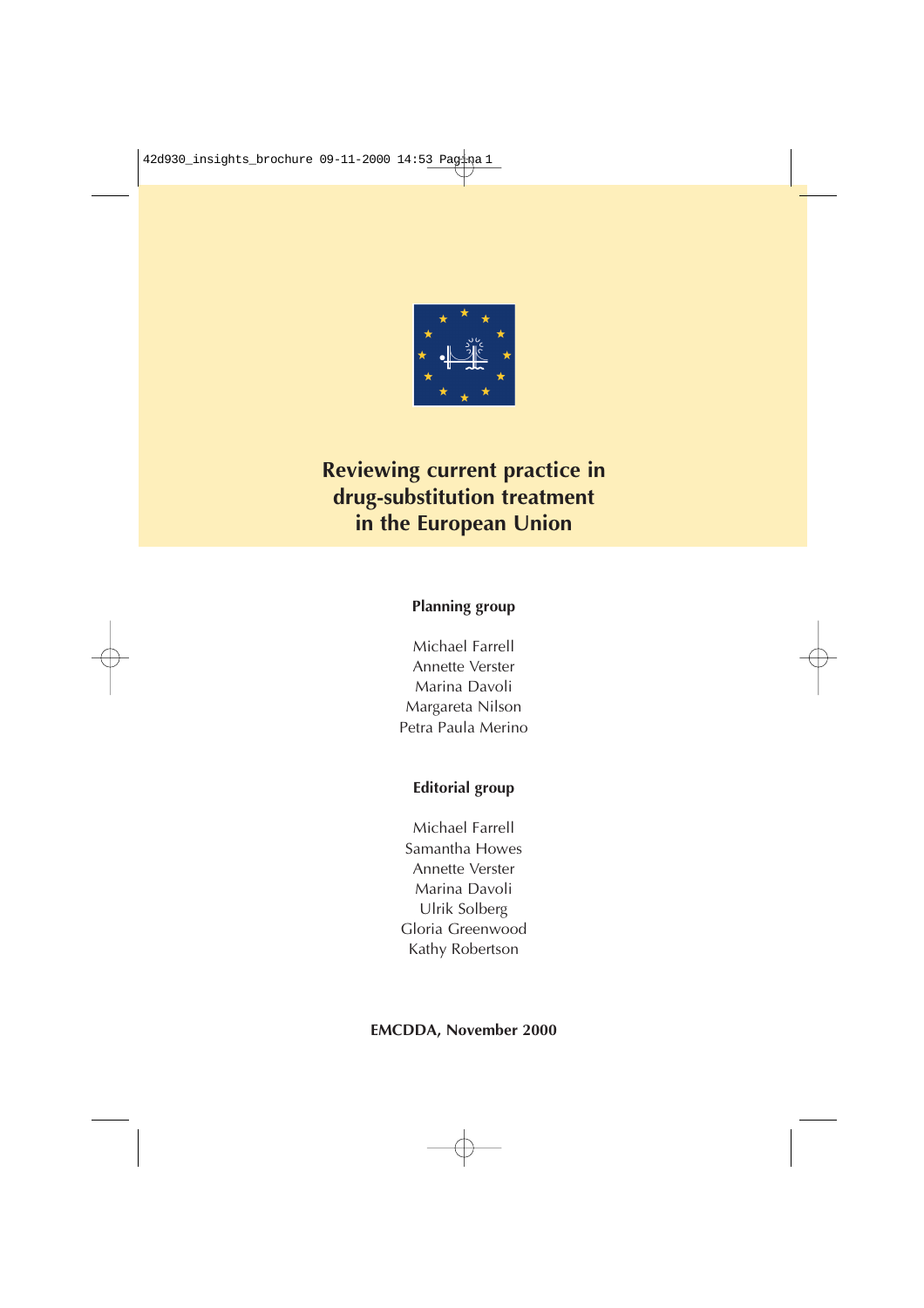Coordinated by Kathy Robertson and Ulrik Solberg, EMCDDA.

Detailed information on the EMCDDA and its work can be found on its website **(http://www.emcdda.org).**

A great deal of additional information on the European Union is available on the Internet. It can be accessed through the Europa server (http://europa.eu.int).

Cataloguing data can be found at the end of this publication.

Luxembourg: Office for Official Publications of the European Communities, 2000

ISBN 92-9168-104-0

© European Monitoring Centre for Drugs and Drug Addiction, 2000 Reproduction is authorised provided the source is acknowledged.

Printed in Belgium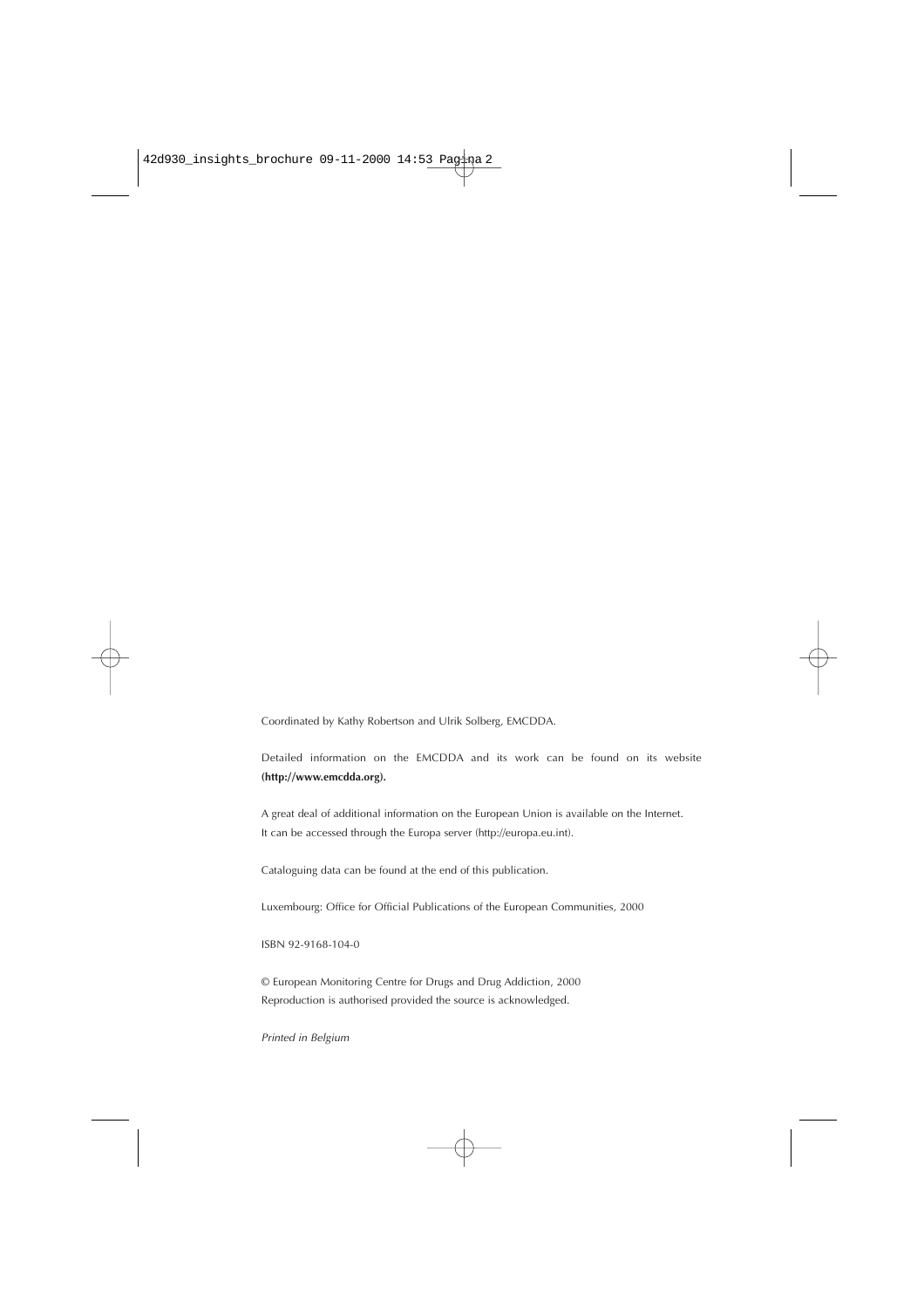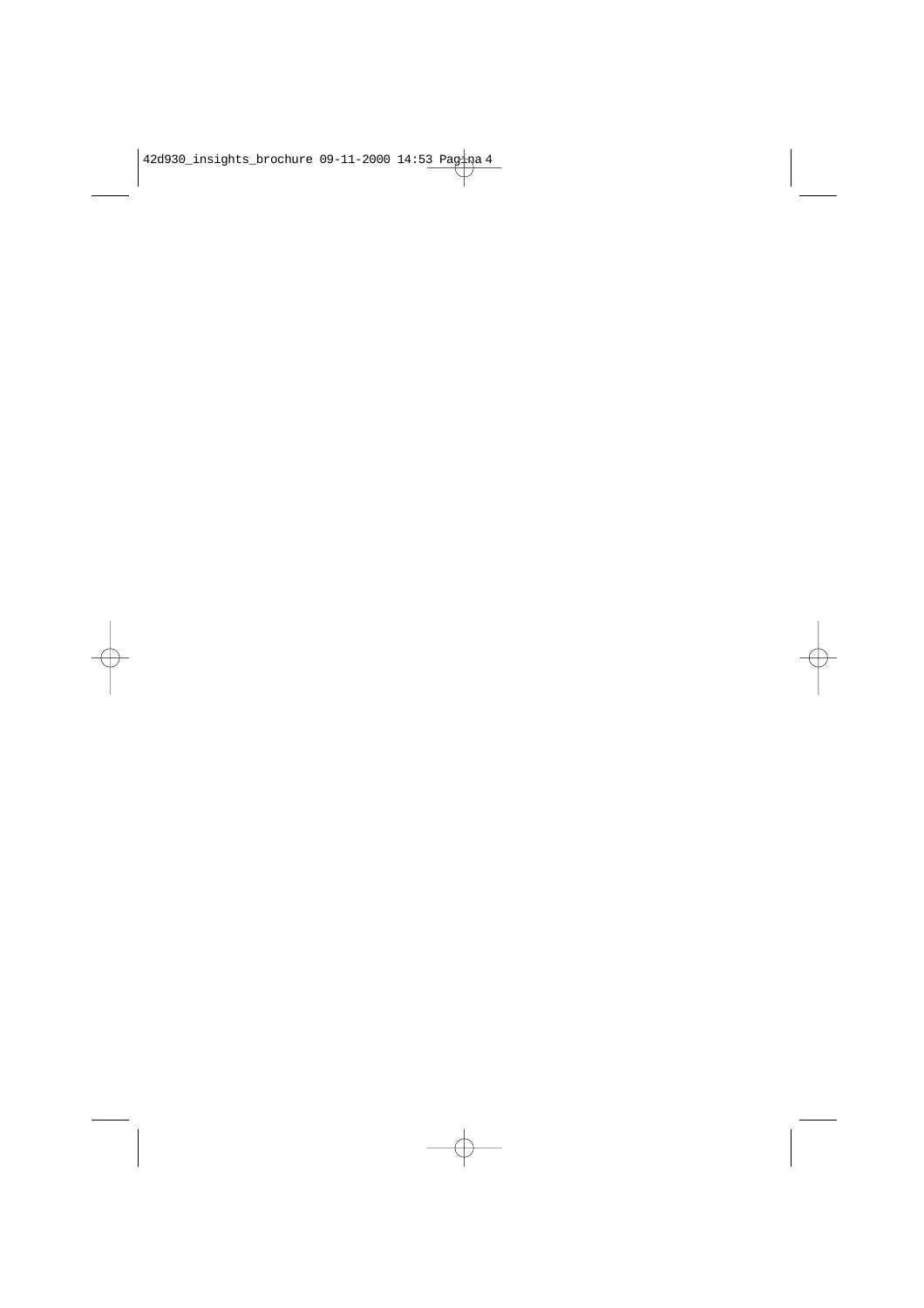

In this edition of its Insights series, the European Monitoring Centre for Drugs and Drug Addiction (EMCDDA) focuses on one of the most widely discussed drug-related topics in Europe today: substitution treatment. The EMCDDA has devoted much energy in recent years to obtaining greater knowledge on this issue and to disseminating its findings to a wide audience as part of an overall goal to interpret new issues in the drugs field.

The publication builds on the results of a study undertaken on behalf of the EMCDDA by the Osservatorio Epidemiologico Regione Lazio (OERL), Rome, and the National Addiction Centre (NAC), London, in 1998 and 1999.

The main aim of the publication is to offer an overview of the latest patterns and trends in substitution treatment at European level and to present national country profiles on related practices in the European Union Member States. It also strives to illustrate the highly complex nature of the issue, to underscore its nuances and aid comprehension.

At a time when substitution treatment constitutes a topic of considerable political and public interest, I trust that the pages that follow will provide an essential contribution to the work practised and planned in this field of European drug policy .

#### **Georges Estievenart**

**Executive Director EMCDDA**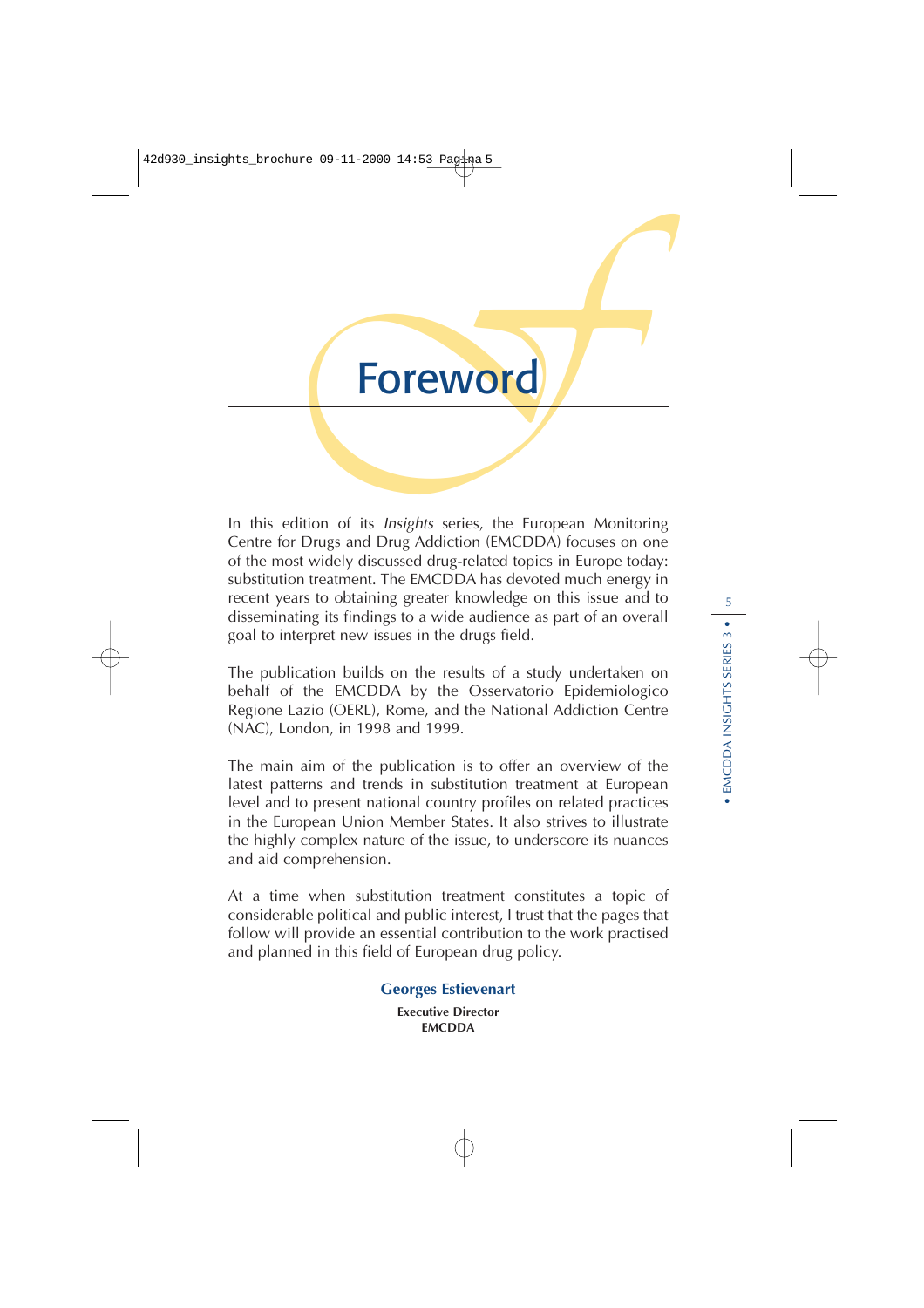# Acknowledgements

This publication is the result of an EMCDDA-commissioned study undertaken by the Osservatorio Epidemiologico Regione Lazio (OERL), Rome, and the National Addiction Centre (NAC), London.

The excellent work of Marina Davoli and Annette Verster of the OERL, and of Michael Farrell and Samantha Howes of the NAC, is gratefully acknowledged. Thanks also go to Margareta Nilson, Head of the Demand Reduction Department of the EMCDDA, her colleagues Petra Paula Merino and Ulrik Solberg, the project coordinators, and to Kathy Robertson and other staff at the EMCDDA who provided invaluable ideas and input to this publication.

This volume would never have seen the light of day without the national experts/informants who provided information on the situation in their respective countries and compiled the country reports forming the second half of this volume. Therefore, thanks are also owed to: Juan Tecco and Isy Pelc (Belgium); Peter Ege (Denmark); Ralf Gerlach (Germany); Athanassios Douzenis (Greece); Marta Torrens (Spain); Marc Auriacombe (France); Joe Barry (Ireland); Marina Davoli, Fabio Patruno and Antonella Camposeragna (Italy); Simone Dietz (Luxembourg); Han Kuipers (the Netherlands); Gabriele Fischer (Austria); Rodrigo Coutinho and José Godinho (Portugal); Veikko Granström (Finland); Marlene Stenbacka (Sweden); and Michael Farrell and Samantha Howes (United Kingdom).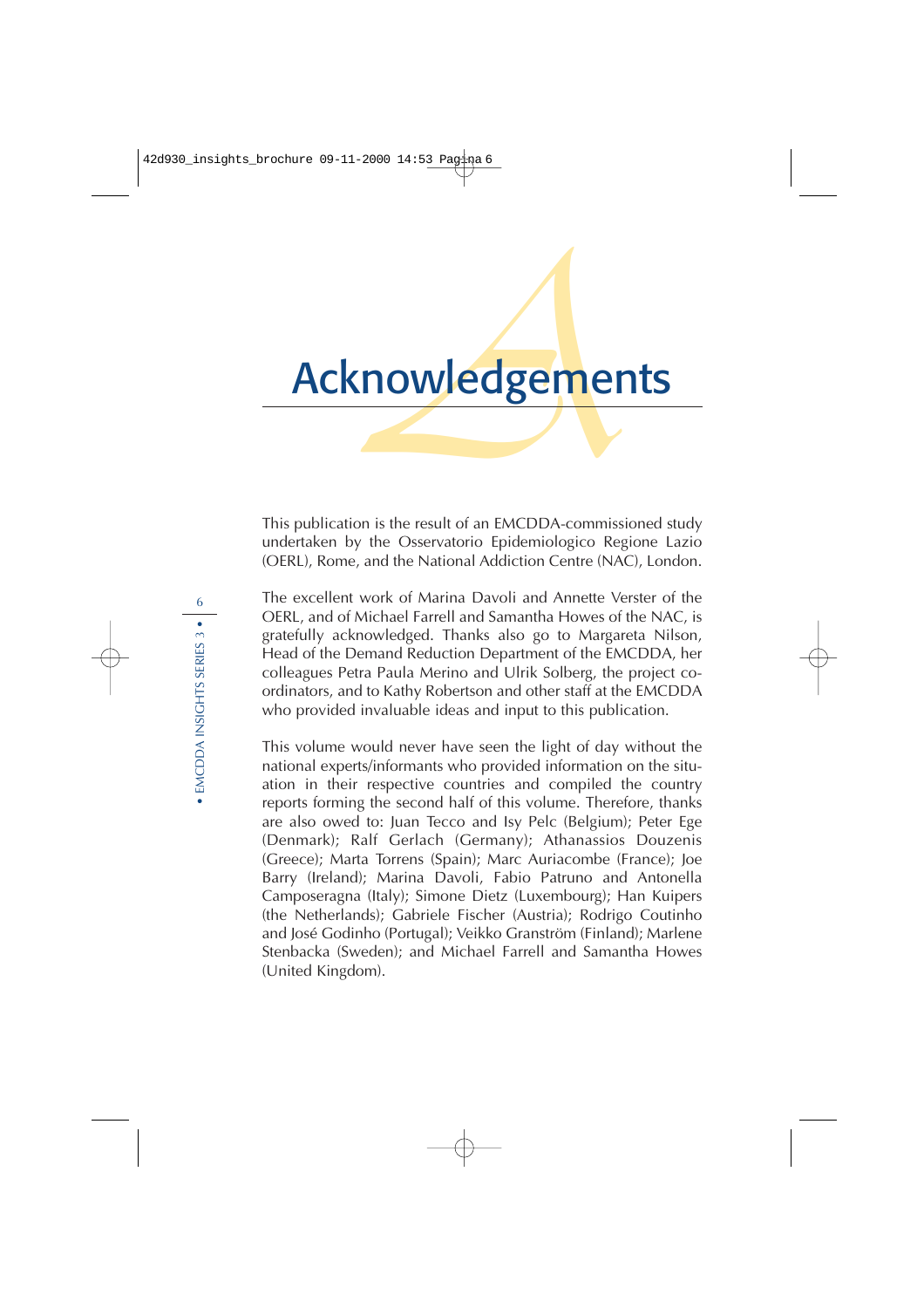# Introduction

Substitution treatment has grown steadily in Europe since its introduction in the 1960s and is now more widespread and accepted than ever before. Nevertheless, up-to-date information in the European Union (EU) Member States regarding this issue, and the evaluation thereof, has been scarce. It was therefore a high priority for the EMCDDA to shed light on this topic and to publish the results.

The decision to carry out a study on substitution treatment was taken when the debate on this issue moved into the spotlight in the mid-1990s. The main reasons for this attention were: the launch of a heroin trial in Switzerland in 1994; the start of levo-alpha-acetylmethadol (LAAM) treatments in Portugal the same year; the beginning of buprenorphine treatment in France in 1996; and, last but not least, the rapid extension at that time of already existing methadone programmes throughout Europe, especially in Spain and Italy ( 1 ). These initiatives led to an increased focus on substitution treatment itself and to the trajectories it was to follow in the future.

Findings in the field of substitution treatment, and on the evaluation of substitution-treatment programmes, are of high priority to the EMCDDA in the context of its mission to provide 'objective, reliable and comparable information' on drugs in the EU and to

<sup>(</sup> 1 ) Definitions of these and other substitution substances are provided in the section 'Types of opiate substitution' on page 24.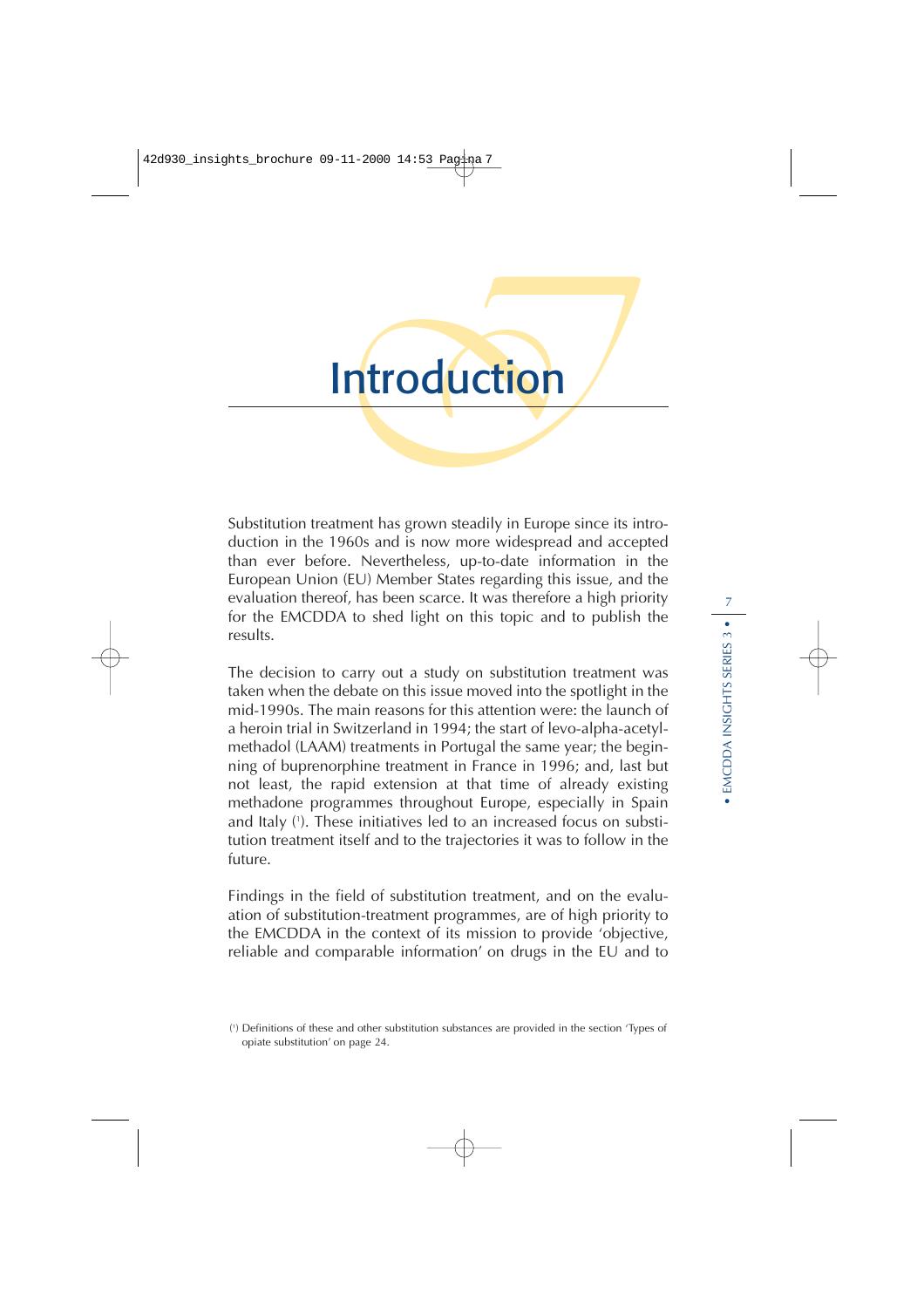promote a 'culture' of evaluation to better guide policy-makers on what constitutes effective action. Although the Member States report a growing number of substitution-treatment programmes, and although evaluation of such measures is also growing, this evaluation has yet to become routine. What can be said so far is that substitution treatment, at the individual level, leads to increased physical, psychological and social well-being and reduces criminality. However, there is still remarkably little information available on the quality of treatment on offer and its influence on outcome.

Over the past five years (1995–2000), there has been considerable investment in the development of drug-information systems in all European countries. The establishment by the EMCDDA of the Reitox network of national focal points ( 2 ) has made the acquisition of information on individual countries a great deal easier. However, the nature of the data remains complex, with continued difficulty in ascertaining reliable estimates, such as the size of the chronic opiate-dependent population in all countries. In addition, there is considerable variation in how different countries document and monitor data. As regards treatment activity, some countries carefully document each treatment episode, while others leave data collection to more locally or regionally based sources, rendering national estimates more difficult to interpret.

Despite these limitations, a substantial amount of information exists on the different levels of substitution treatment provision. However, although this permits cross-national comparison, it does not adequately allow for regional variations in treatment provision within countries. There are also substantial differences in the organisation of health and social services in different countries, and even the terms used in one country to describe professional roles may not translate very accurately to other countries or settings.

<sup>(</sup> 2 ) Reitox, the European information network on drugs and drug addiction, consists of one national focal point in each EU Member State, one from the European Commission and one observer focal point from Norway. The network is coordinated by the EMCDDA.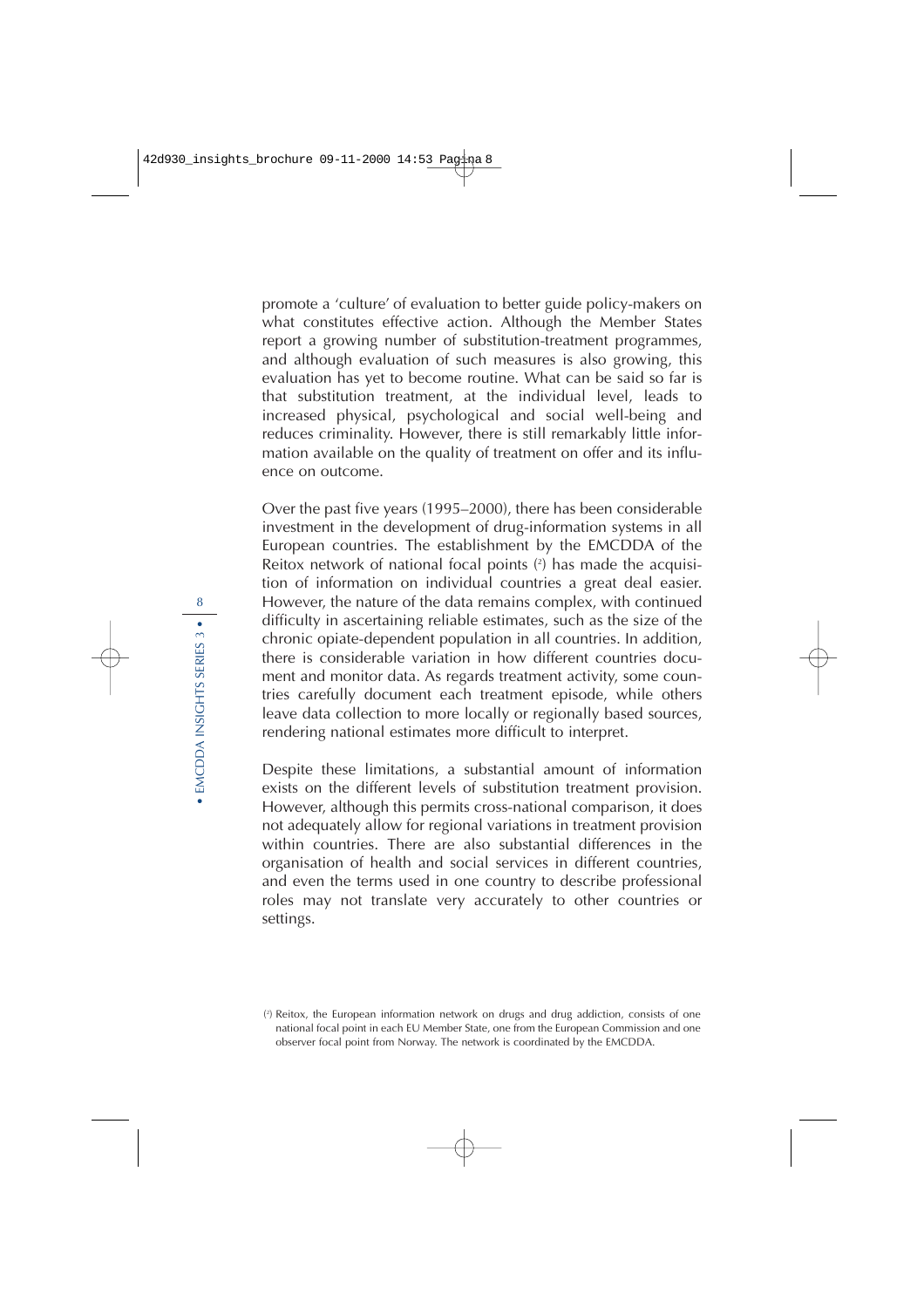The study, which forms the basis of this book, had three main goals:

- to provide an overview of recent trends in the field of substitution treatment in the EU, including the substances used, the range and extent of services and the consumption of substitution substances;
- to present the main characteristics of such treatment in each of the EU Member States, including the role of substitution treatment in the national drug strategy, the monitoring of substitution treatment and the evaluation of substitution-treatment programmes; and
- to disseminate the information obtained (the data and insights) to politicians, decision-makers, professionals and others engaged in the field.

All 15 EU Member States were included in the study. Each country was invited to provide an overview of its treatment system, with a specific focus on drug substitution, using key national informants. These informants subsequently prepared a country report, which was used as background information in the preparation of this published overview.

All key informants were invited to a two-day seminar in Rome (15 and 16 March 1999), where issues of comparability and differences across national programmes were discussed.

The Rome meeting explored key issues in the delivery of methadone and other substitution treatment across the EU. The informants examined the factors influencing the following issues:

- levels of treatment provision;
- accessibility of treatment to users;
- quality of treatment delivery;
- diversification of drug substitution;
- use of primary-care services; and
- delivery of drug substitution within prison settings.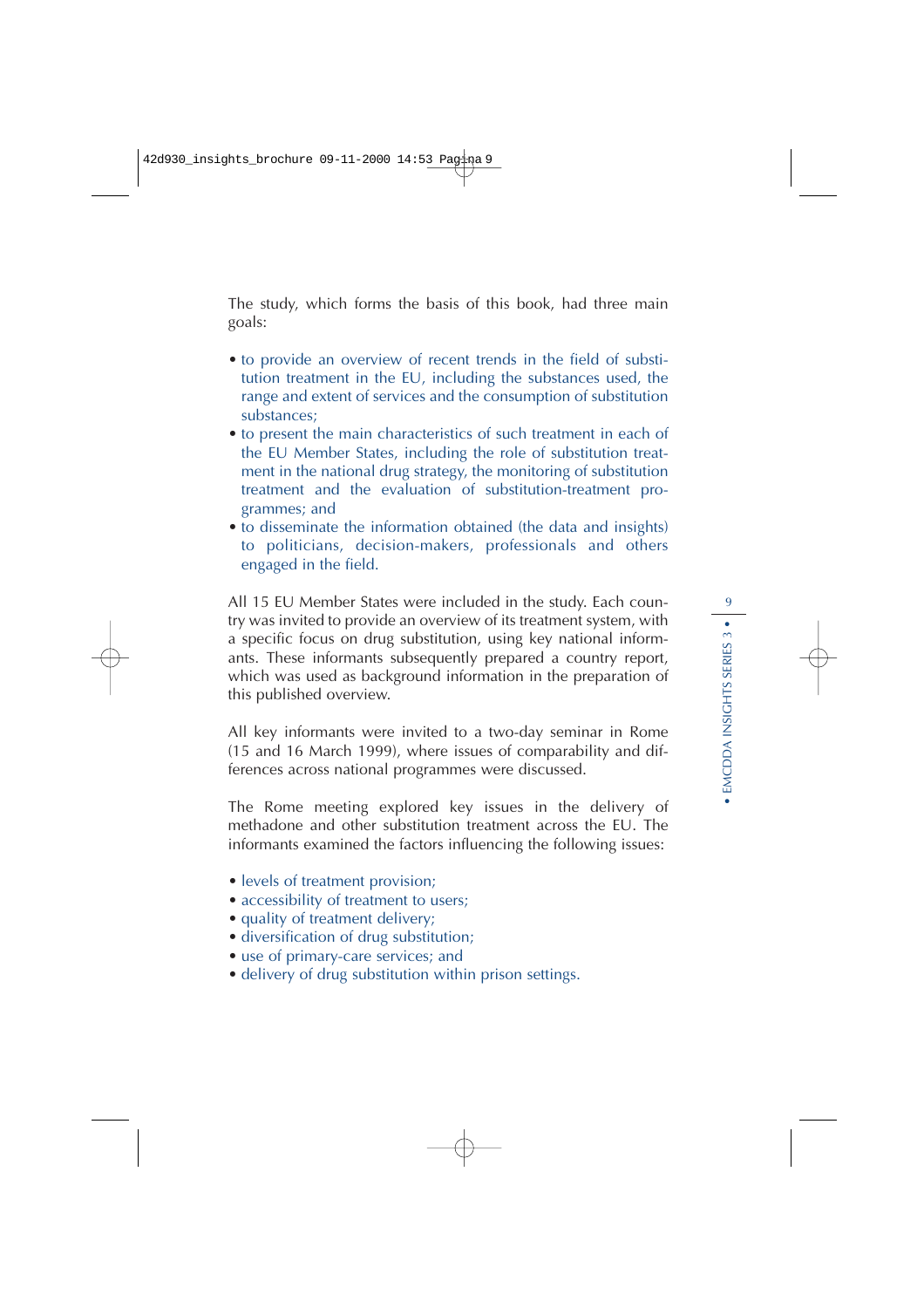The study represented another step forward in investigating substitution treatment in the European Union. It is the hope of the EMCDDA that an ongoing analysis of the subject will be a move in the right direction towards encouraging an evaluation culture in the field of drug treatment.

#### **Margareta Nilson**

**Head of the Demand Reduction Department EMCDDA**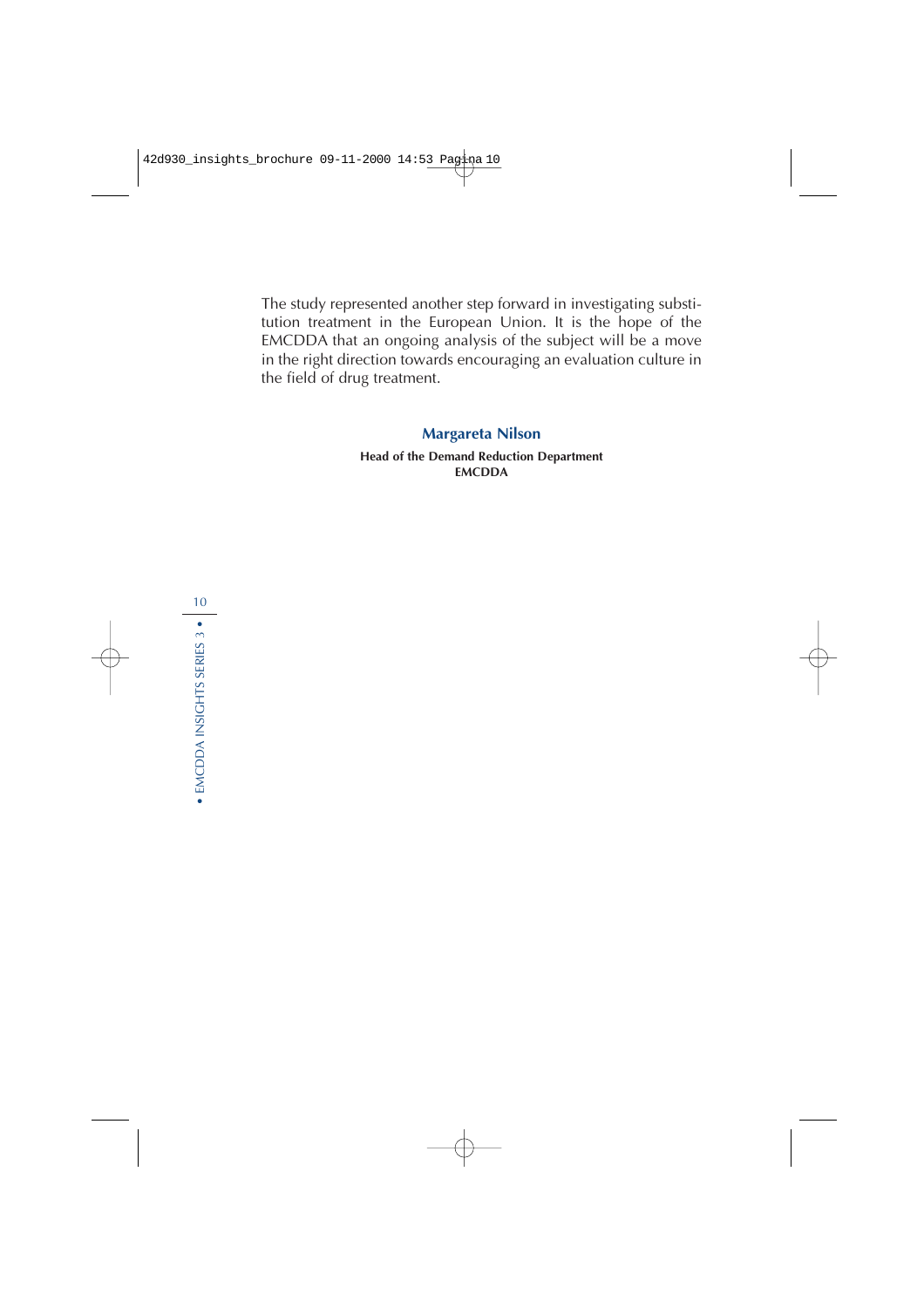# Substitution treatment in the European Union: an overview and recent trends

| 12 | <b>HISTORICAL BACKGROUND</b>                                                  |
|----|-------------------------------------------------------------------------------|
| 14 | <b>DEVELOPMENT OF OPIATE-RELATED</b><br><b>PROBLEMS IN THE EUROPEAN UNION</b> |
| 20 | <b>DEVELOPMENT OF METHADONE-</b><br><b>SUBSTITUTION TREATMENT</b>             |
| 24 | <b>TYPES OF OPIATE SUBSTITUTION</b>                                           |
| 27 | <b>DEVELOPMENT OF SUBSTITUTE-</b><br><b>PRESCRIBING SERVICES</b>              |
| 30 | <b>INTEGRATION OF SERVICES</b>                                                |
| 33 | <b>LEGAL CONTROLS AND SERVICE</b><br><b>DEVELOPMENTS</b>                      |
| 38 | <b>PROBLEMS FOR SERVICES</b>                                                  |
| 39 | <b>MONITORING AND EVALUATION</b>                                              |
| 40 | <b>CONCLUSIONS</b>                                                            |
| 43 | <b>REFERENCES</b>                                                             |
|    |                                                                               |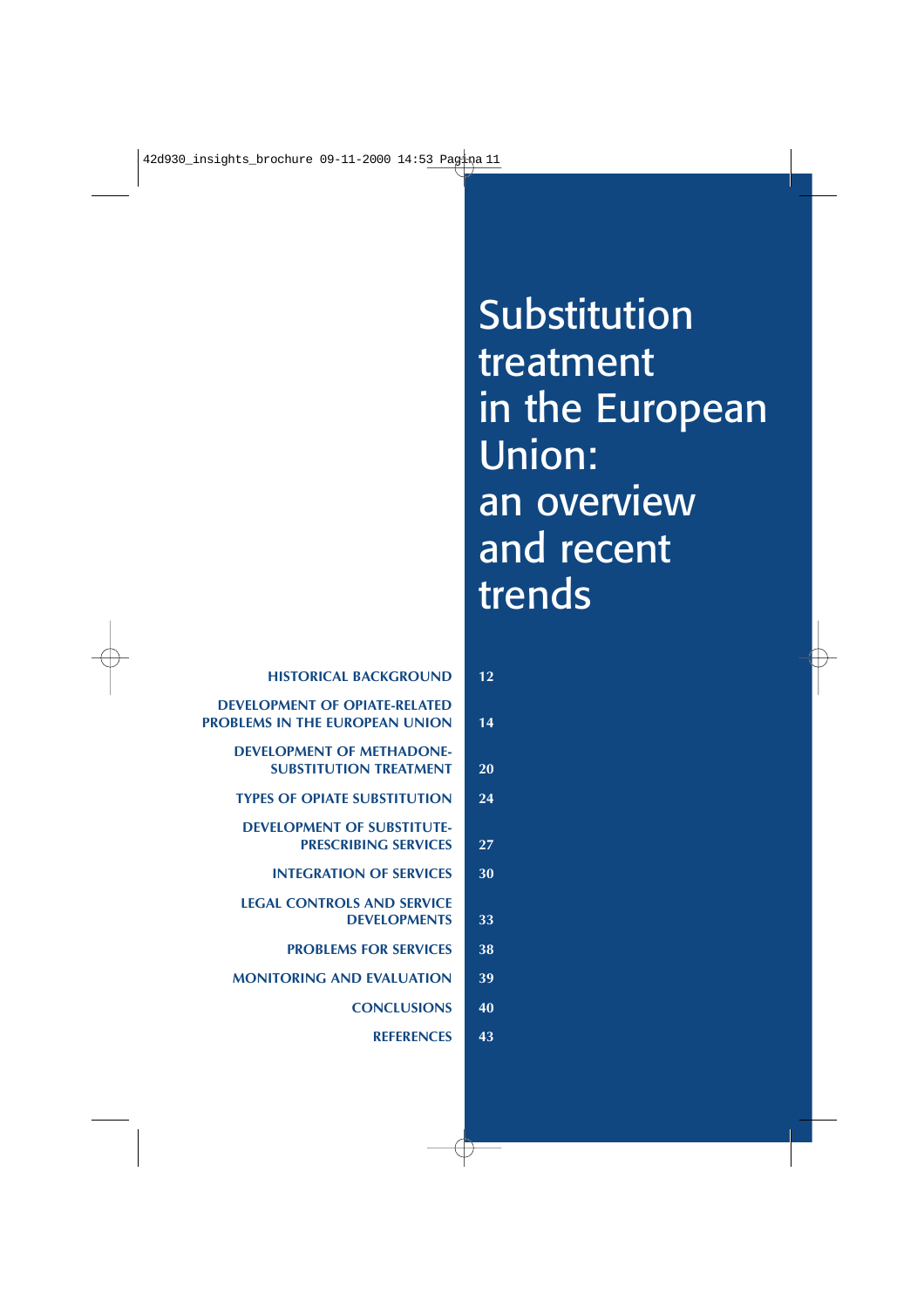Substitution treatment made its first appearance in the European Union in the late 1960s, when drugs such as opium, morphine and heroin found their way onto the European illegal drug markets. Despite the overall predominance of drug-free therapy at that time, some Member States began launching substitution treatment. However, this only became a major option in the 1980s, mainly in response to the HIV/AIDS epidemic.

Today, all EU Member States run drug-substitution-treatment programmes in some shape or form, although the extent and nature of the treatment vary considerably between countries. Over the last five years (1995–2000), many Member States have reported an expansion in this treatment and the trend is still rising. Between 1993 and 1999, the number of persons in treatment roughly tripled, and, in 2000, it is estimated that over 300 000 drug users in the EU are receiving substitution care from general practitioners (GPs), treatment centres, methadone clinics, mobile 'methadone buses' and pharmacies.

The first substitution-treatment programmes launched were methadone programmes, and methadone continues to be the most widespread substitution substance. Despite the dominance of methadone, however, its status has been challenged over the last few years and many Member States now provide alternatives to it.

Table 1 shows when treatment substances began to be prescribed in the EU Member States and offers an insight into the diversity of the substances used in the EU today. Besides methadone, other opiate-addiction substitution substances now include buprenorphine, levo-alpha-acetyl-methadol (LAAM), dihydrocodeine, slow-release morphine and heroin.

Triggered by the Swiss experiment with prescribing heroin to the most deprived drug users (1994–97), the substitution-treatment debate spread to all EU Member States. This led to governmental policy proposals in some Member States, although, to date, only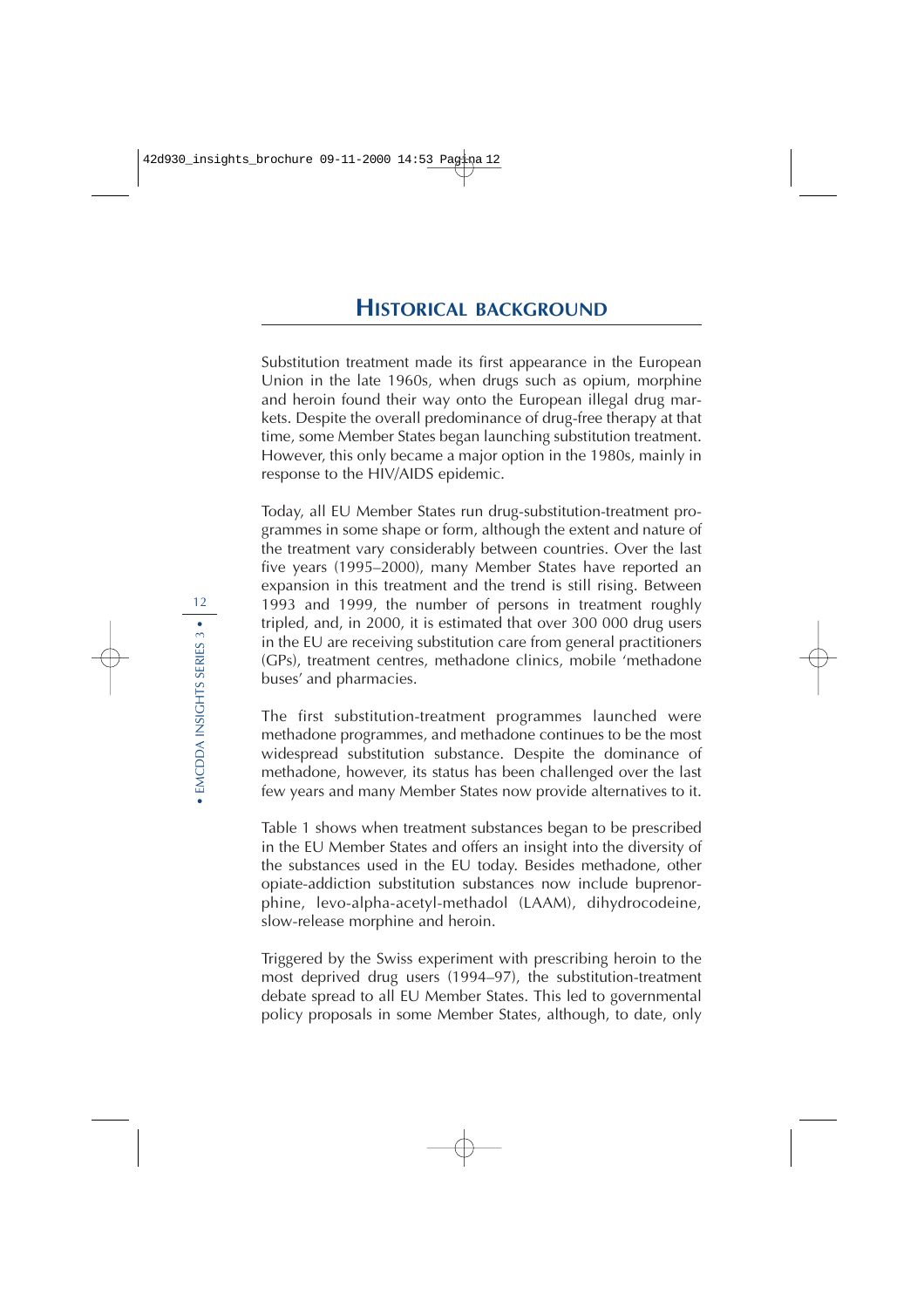### **TABLE 1: LAUNCH OF SUBSTITUTION AND HEROIN TREATMENTS IN THE 15 EU MEMBER STATES**

| <b>COUNTRY</b>     | <b>METHADONE-</b><br><b>SUBSTITUTION</b><br><b>TREATMENT</b><br><b>FIRST AVAILABLE</b> | <b>INTRODUCTION OF OTHER FORMS OF</b><br><b>SUBSTITUTION TREATMENT (1)</b> |
|--------------------|----------------------------------------------------------------------------------------|----------------------------------------------------------------------------|
|                    |                                                                                        |                                                                            |
| <b>Belgium</b>     | 1997                                                                                   | No other substitution treatment given                                      |
| <b>Denmark</b>     | 1970                                                                                   | LAAM and buprenorphine (1998) (2) (3)                                      |
| Germany            | 1992                                                                                   | Buprenorphine (2000) $(2)$ (3) and heroin (3) (4)                          |
| Greece             | 1993                                                                                   | No other substitution treatment given                                      |
| Spain              | 1983                                                                                   | LAAM (1997)                                                                |
| France             | 1995                                                                                   | Buprenorphine (1996) (2)                                                   |
| Ireland            | 1992                                                                                   | No other substitution treatment given                                      |
| Italy              | 1975                                                                                   | Buprenorphine (1999) (2) (3)                                               |
| Luxembourg         | 1989                                                                                   | Mephenon $\otimes$ (1989) (5) and buprenorphine (2000) (2)                 |
| <b>Netherlands</b> | 1968                                                                                   | Heroin (1997) (3)                                                          |
| Austria            | 1987                                                                                   | Buprenorphine (1997) and slow-release morphine<br>$(1998)$ $(2)$ $(3)$     |
| Portugal           | 1977                                                                                   | LAAM (1994) (3)                                                            |
| <b>Finland</b>     | 1974                                                                                   | Buprenorphine (1998) (2) (3)                                               |
| Sweden             | 1967                                                                                   | No other substitution treatment given                                      |
| United Kingdom     | 1968                                                                                   | Buprenorphine (1999) (2)                                                   |

( 1 ) Only ongoing projects have been included. The year refers to when a political decision was taken.

( 2 ) Where buprenorphine is mentioned, it is in the form of Subutex® (and not Temgesic®) as this only contains small amounts of buprenorphine.

( 3 ) As a trial only.

( 4 ) Heroin treatment scientific trial (foreseen for 2001).

( 5 ) Mephenon is methadone in pill form.

Source: Table 2, EMCDDA (2000).

Germany and the Netherlands have actually launched, or are launching, heroin-prescription trials.

The LAAM trial in Portugal spread to Denmark and Spain, while the French experiments with buprenorphine, initiated in 1996, led to small-scale use in Denmark, Germany and Austria and to the granting of a licence for its use in the United Kingdom.

Dihydrocodeine was used for a number of years in Germany, although, since 1998, its use has been significantly reduced by law and it is only used in specific medical cases. Finally, the use of slow-release morphine was initiated in Austria in 1998.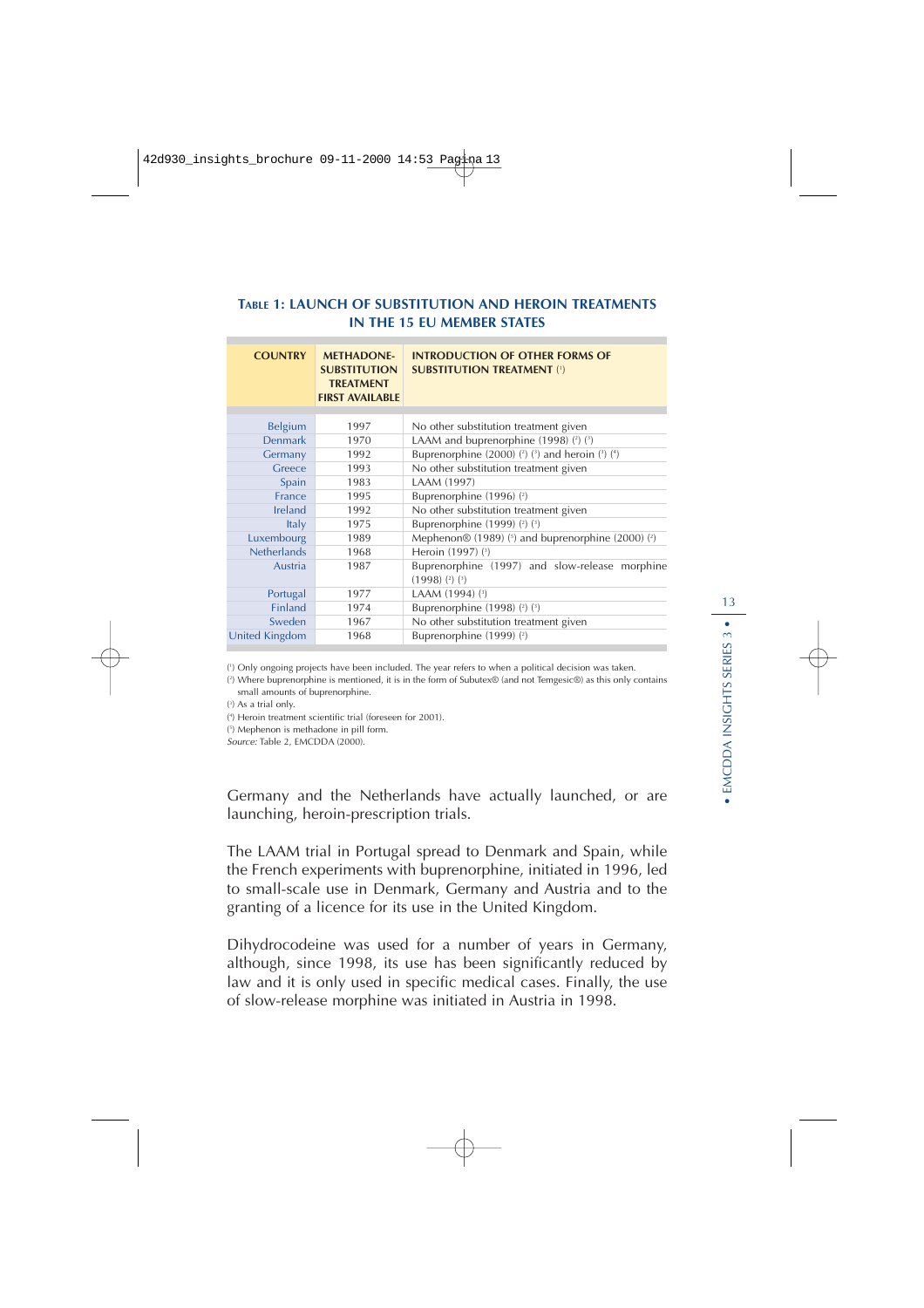Substitution treatments are almost exclusively targeted at opiate addiction. However, substitution treatments targeted at other addictions do exist, a fact highlighted by the country reports in the second section of this publication.

A report by Farrell (1995) charted the evolution, organisation and diversified nature of methadone treatment in the European Union. Since that report, the use of methadone and other types of substitution treatment has rapidly expanded, particularly in those countries with low baseline levels of provision.

It is now estimated that approximately 300 000 people receive substitution treatment in Europe today, 110 000 in the United States and 20 000 in Australia. While many countries in the world are involved in different forms of drug substitution, the bulk of this treatment to date is still carried out in these three areas. These overall estimates would suggest that approximately half a million people are involved in drug-substitution treatment globally.

# **DEVELOPMENT OF OPIATE-RELATED PROBLEMS IN THE EUROPEAN UNION**

There are striking similarities across Europe in the timescale of the development of illicit drug problems. It is clear that problems occurred on a very limited scale until the late 1960s in all countries. Then came a dramatic change in the 1970s and 1980s with the epidemic growth of heroin addiction.

Greece, Spain, Portugal and Finland appear to have developed heroin problems at a later date, probably on account of political and geographical factors. However, some north European countries, such as Sweden, have experienced higher levels of amphetamine abuse and dependence and comparatively low levels of heroin dependence.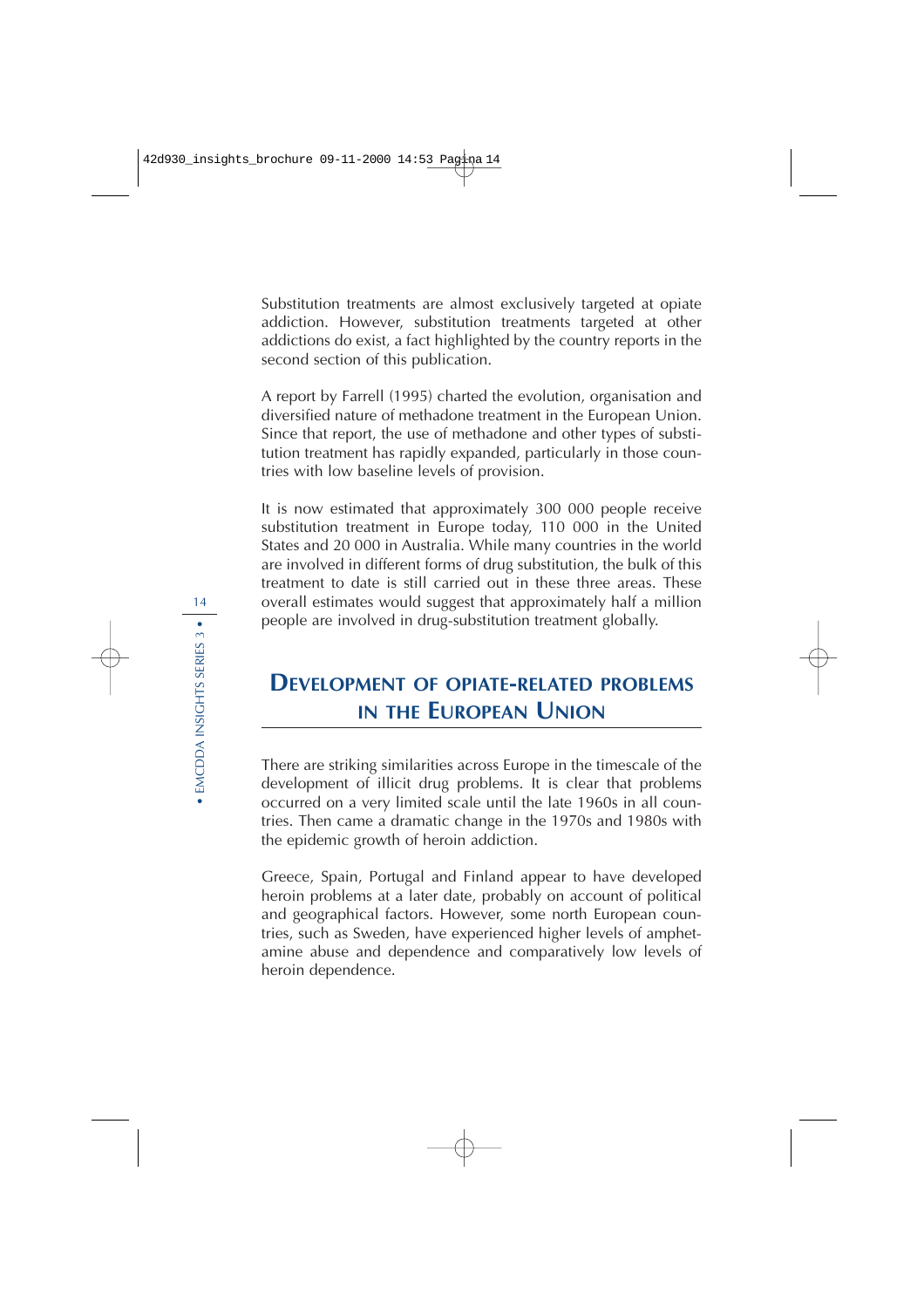# **Number of problem opiate users**

Estimates of the size of the opiate-dependent population in different countries need to be interpreted with particular caution (EMCDDA, 1998). Few countries have effective monitoring systems and prevalence data are generally educated estimates. The sources of data vary, with some figures derived from national surveys, others from capture–recapture studies ( 3 ) and most from the extrapolation of treatment and criminal justice indicator data.

Given these data limitations, it is not possible to provide clear estimates; thus, for the purposes of this report, the data have been collapsed into comparable groups (Table 2). The data are population adjusted to represent those aged 15–64. The figures collated originate from country informants and from the EMCDDA's Annual report on the state of the drugs problem in the European Union (EMCDDA, 2000). Estimates range from 200 to over 600 opiatedependent subjects per 100 000 population aged 15–64. The overall impression is that, despite some variation, each country now has a sizeable and comparable long-term opiate-dependent population.

## **Route of administration**

There are considerable variations in the proportions of addicts who smoke and inject drugs across the EU. Again, accurate information is unavailable in most countries. However, in Greece, Italy and Luxembourg, injecting rates are high, with reports of 70–80 % of addicts entering drug-treatment programmes being opiate injectors. Conversely, in the Netherlands, it is estimated that only 14 % of users entering treatment for opiate addiction actually inject (EMCDDA, 1998).

<sup>(</sup> 3 ) 'Capture–recapture' is one of the major methods used in epidemiology to estimate hidden populations. Also known as 'mark–recapture', it involves 'capturing' a random sample of individuals who are 'marked' and returned to their habitat. A second sample is then 'recaptured' and the marked persons from the first sample are observed.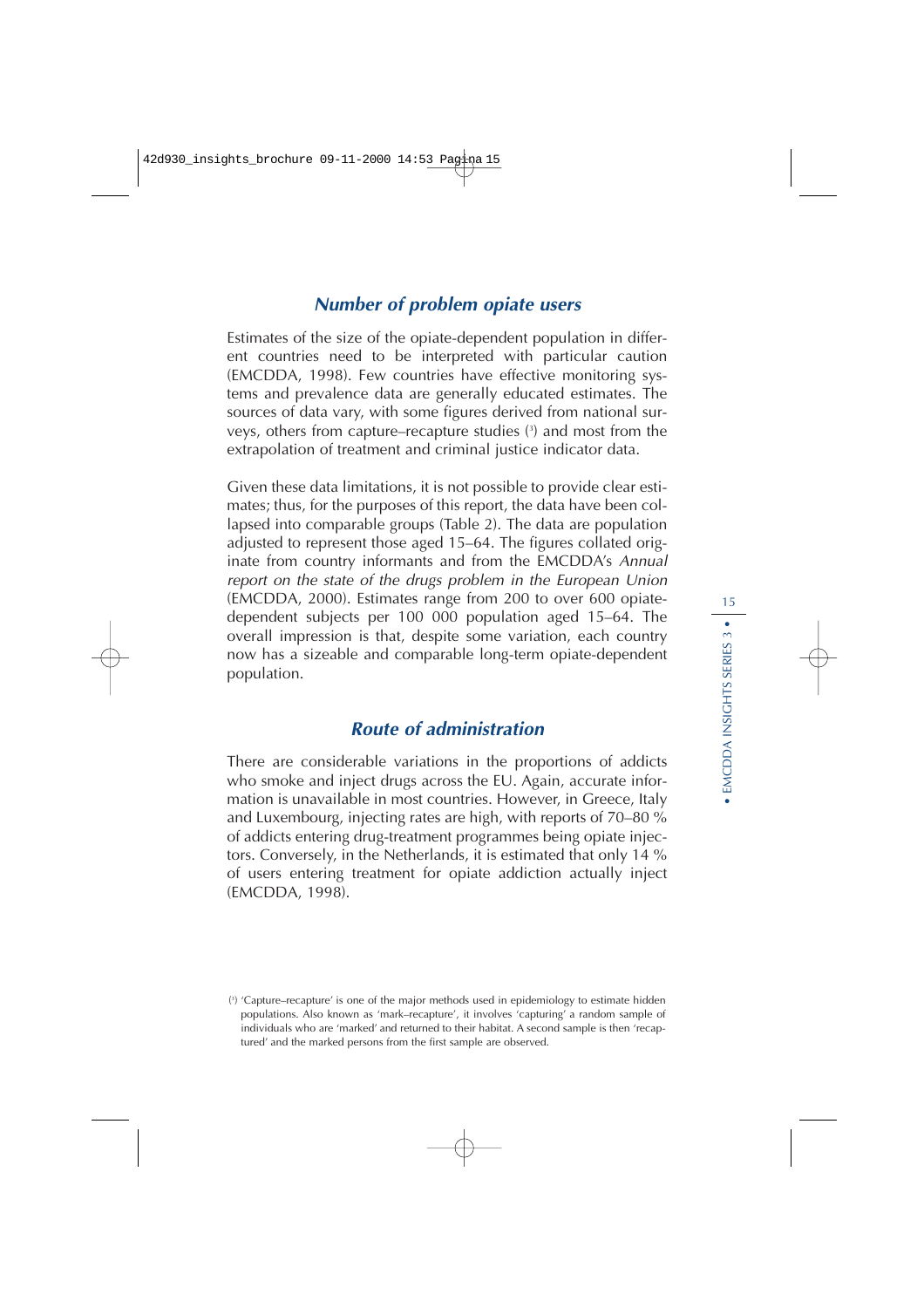### **TABLE 2: ESTIMATED NUMBERS OF PROBLEM OPIATE USERS PER 100 000 POPULATION AGED 15–64 IN THE 15 EU MEMBER STATES**

|                | <b>COUNTRY</b><br>(ORDERED ACCORDING TO PREVALENCE) | <b>NUMBER OF PROBLEM OPIATE USERS</b><br>PER 100 000 POPULATION AGED 15-64 |
|----------------|-----------------------------------------------------|----------------------------------------------------------------------------|
|                |                                                     |                                                                            |
| Lowest         | Germany                                             | 200–400 per 100 000 population (0.2–0.4 %)                                 |
|                | <b>Finland</b>                                      |                                                                            |
|                | Sweden                                              |                                                                            |
|                | Austria (1)                                         |                                                                            |
|                | <b>Netherlands</b>                                  |                                                                            |
|                | Greece                                              |                                                                            |
|                | <b>Belgium</b>                                      |                                                                            |
|                | <b>Denmark</b>                                      |                                                                            |
|                | Ireland                                             |                                                                            |
| <b>Highest</b> | France                                              |                                                                            |
|                | Portugal (1)                                        | 400–600 per 100 000 population (0.4–0.6 %)                                 |
|                | Spain                                               |                                                                            |
|                | United Kingdom                                      |                                                                            |
|                | Italy                                               | Over 600 per 100 000 population (over 0.6 %)                               |
|                | Luxembourg                                          |                                                                            |
|                |                                                     |                                                                            |

( 1 ) These figures are not research based but estimates provided by country informants and have been added to this table for the purpose of this Insights publication.

NB: Given the difficulties in measuring the size of the problem opiate population, many calculations are based on educated estimates.

Source: Figure 8, EMCDDA (2000).

## **HIV and AIDS**

In many countries, maintenance substitution treatment developed, often reluctantly, in response to the HIV risk associated with injecting opiates and other drugs. As a result, the latter half of the 1990s saw the containment of new AIDS cases among injecting drug users (IDUs) in most countries. In Germany, for example, only 12 % of the AIDS cases reported in 1997 were among IDUs (Robert Koch Institut, 1998). However, some countries still have a relatively high incidence of AIDS amongst drug injectors. For example, in Portugal, 45 % of reported AIDS cases recorded in 1997 were IDUs (CNLCS, 1998). The EMCDDA's annual reports provide prevalence estimates for HIV and AIDS among injecting drug users (EMCDDA, 1999; see also Table 3).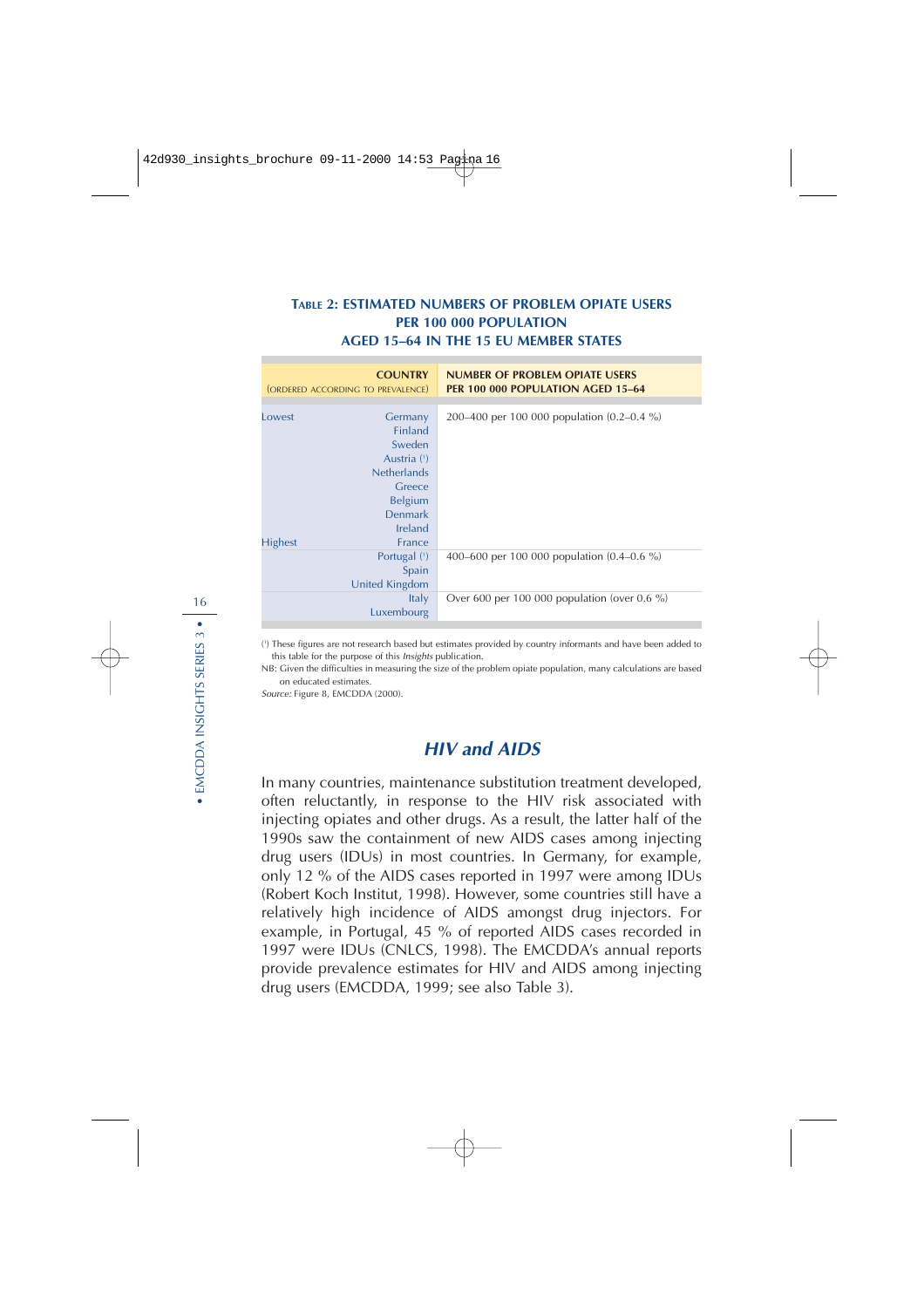### **TABLE 3: PREVALENCE OF HIV INFECTION AMONG INJECTING DRUG USERS IN THE 15 EU MEMBER STATES**

| <b>COUNTRY</b>                     | <b>PREVALENCE OF HIV INFECTION</b><br>AMONG INJECTING DRUG USERS<br>IN THE EU MEMBER STATES (%) |
|------------------------------------|-------------------------------------------------------------------------------------------------|
|                                    |                                                                                                 |
| <b>Belgium</b>                     |                                                                                                 |
| (French Community)                 | 1.6                                                                                             |
| (Flemish Community)                | 2.2                                                                                             |
| <b>Denmark</b>                     | $(0-3.4)$                                                                                       |
| Germany                            | 3.8                                                                                             |
| Greece                             | $0.5 - 3.2$                                                                                     |
| Spain                              | 32                                                                                              |
| France                             | $15.5 - 17.3$                                                                                   |
| <b>Ireland</b>                     | 3.5                                                                                             |
| <b>Italy</b>                       | 16.2                                                                                            |
| Luxembourg                         | 3.0                                                                                             |
| <b>Netherlands</b>                 | $(1 - 26)$                                                                                      |
| Austria                            | $0-(2)$                                                                                         |
| Portugal                           | $14-(48)$                                                                                       |
| <b>Finland</b>                     | (3)                                                                                             |
| Sweden                             | 2.6                                                                                             |
| United Kingdom (England and Wales) | 1                                                                                               |

NB: Comparability is limited because figures are from different sources and reflect different methods. Figures for Germany and Italy relate to opiate users in treatment and underestimate prevalence among injectors.

Information based on local data is given between brackets.

Source: Complementary statistical tables to the EMCDDA Annual report 2000 (see http://www.emcdda.org).

The growth in the provision of methadone services has been mirrored by a reduction in the incidence of AIDS cases related to injecting drug use in most EU countries. The link between these trends is complex, but, overall, there are now reasonable data to support the case that, at an individual level, methadone treatment, along with other harm-reduction measures, is an effective component of HIV prevention. In parallel, substantial medical advances have been made in delaying the onset of AIDS.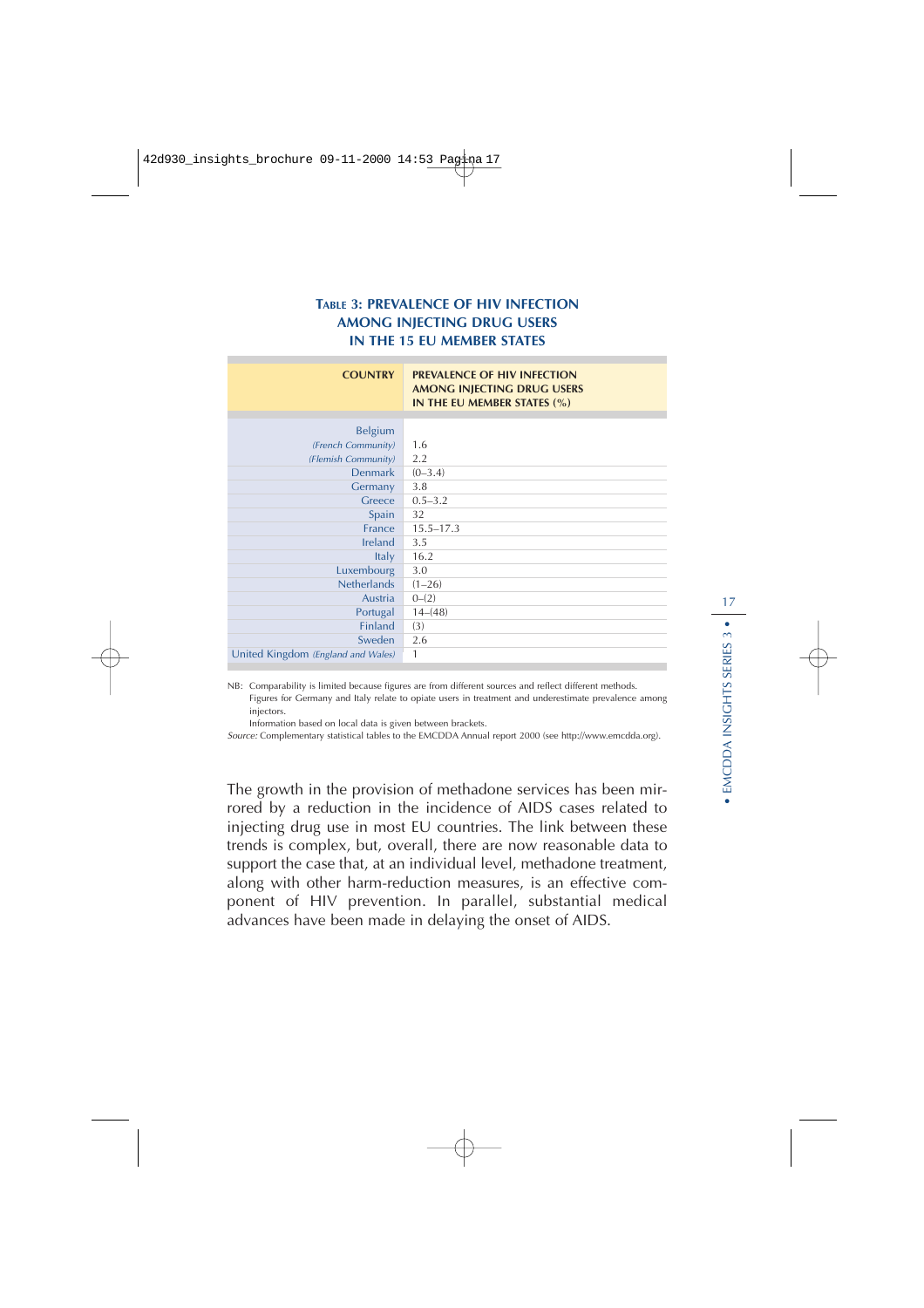# **Hepatitis**

While HIV appears to have been contained, the introduction of tests for hepatitis C has indicated that there are high rates of the hepatitis C virus (HCV) among injectors in all countries. In Germany, for example, a study by Batz (1997) suggested that around 50 % of IDUs have become infected with hepatitis B and 70–80 % with hepatitis C. In Portugal, recent surveys estimate that 85 % of those who inject drugs are infected with the hepatitis C virus (Godinho et al., 1996). Similarly, at a drug-addiction outpatient department in Austria, hepatitis C antibodies were found in 80 % of a random sample of drug users attending the clinic (Gombas et al., 1998).

Most estimates of the prevalence of hepatitis are based on clinical samples and need to be interpreted with a degree of caution until larger community samples have been completed. However, the high rates of hepatitis C in most countries present a significant public health challenge similar to that of HIV in the 1980s.

It is likely that strategies for prevention will be similar to those for HIV, and will include methadone treatment and programmes aimed at lowering the frequency of sharing and injecting among IDUs and at reducing the progression to injecting drug use from other forms of drug use.

# **Drug-related crime**

The rise in drug use in Europe over recent decades has led to a series of related problems, one of the most significant being the increasing involvement of drug users in criminal activities. Two prime issues have come to the fore:

- the increasing number of drug users in Europe, and the consequently increasing visibility of drug-related problems, has highlighted the issue of drug use and public nuisance; and
- the rise in drug-related crime has led to an increased need for finding responses to reduce crime.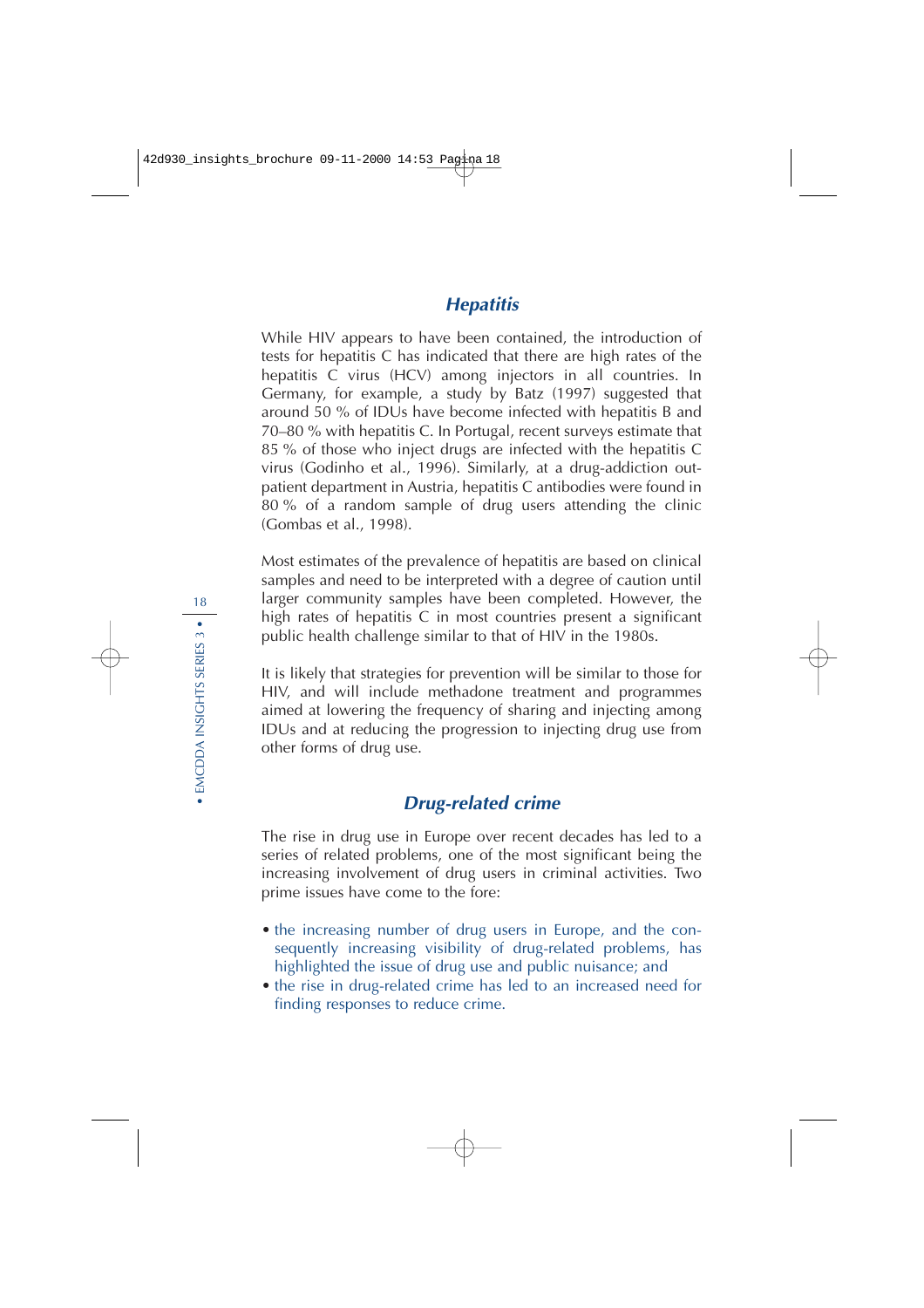Providing drug users with a substitution substance, most often in the form of methadone, is a way of attempting to reduce and prevent drug-related crime and of dealing with the problem of public nuisance. Research in recent years confirms that methadonesubstitution treatment reduces crime committed by addicts (Leuw, 1995; Gossop et al., 1998).

## **Drug- and methadone-related deaths**

There are several major problems in assessing methadone-related deaths:

- the criteria used to classify cause of death differ across countries;
- it is difficult to establish what contribution substitution substances make to deaths which involve other central nervous system (CNS) depressants (such as alcohol and benzodiazepines); and
- some countries have more vigilant monitoring and investigation of drug-related deaths than others, which may create the impression that they have a higher drug-related death rate.

However, it is clear that countries such as the United Kingdom (Neeleman and Farrell, 1997) and Germany (Heinemann, 1998) have identified a significant problem associated with methadonerelated deaths. Most studies have found that methadone- and opiate-related deaths are more common among those not in treatment (Stenbacka et al., 1998). Similarly, in France, there has been a considerable number of casualties implicating the use of buprenorphine (Tracqui et al., 1998). In Austria, Seidler et al. (1996) conducted a survey of opiate-related overdoses amongst hospital admissions in Vienna. Figures for individual countries are presented in the second section of this report.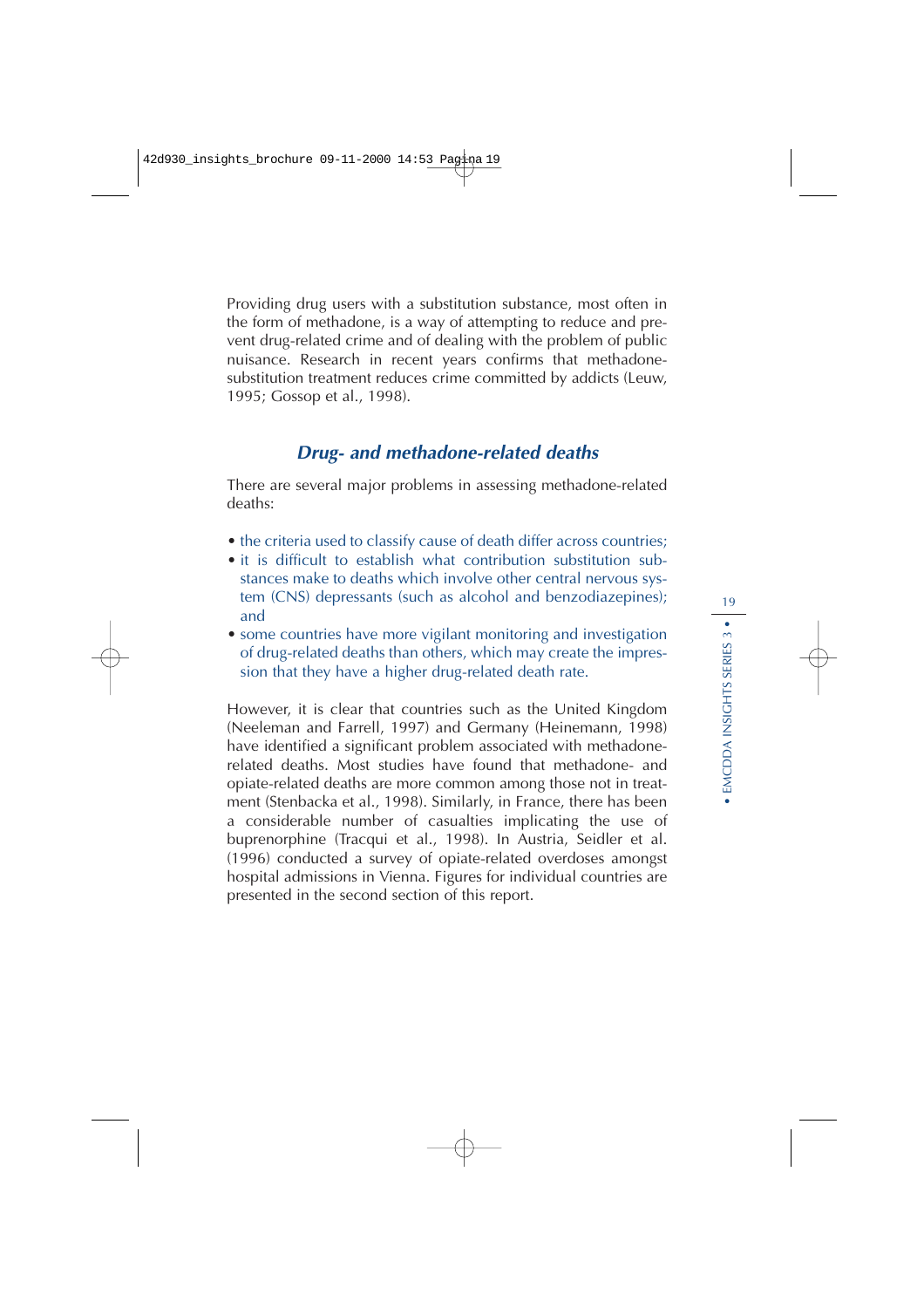# **DEVELOPMENT OF METHADONE-SUBSTITUTION TREATMENT**

Methadone-substitution treatment has a long and varied history across Europe, where changes in medical opinion and legislation have led to developments and changes in prescribing practices. Table 1 above provides an indication of when formal methadonesubstitution treatments began in each country. It is important to note that, in countries such as Denmark, the Netherlands, Sweden and the UK, where methadone has been available since the late 1960s, the number of opiate addicts receiving methadone was relatively small in the early years.

## **Numbers in methadone-substitution treatment**

In many countries, it is difficult to establish the exact size of the methadone-treated population, partly because of the absence of centralised data-gathering systems. The figures presented in

### **FIGURE 1: ESTIMATED NUMBER OF DRUG USERS IN METHADONE-SUBSTITUTION TREATMENT IN THE 15 EU MEMBER STATES (1997)**

**Number in treatment per 100 000 population aged 16–60**



Source: EMCDDA (1998).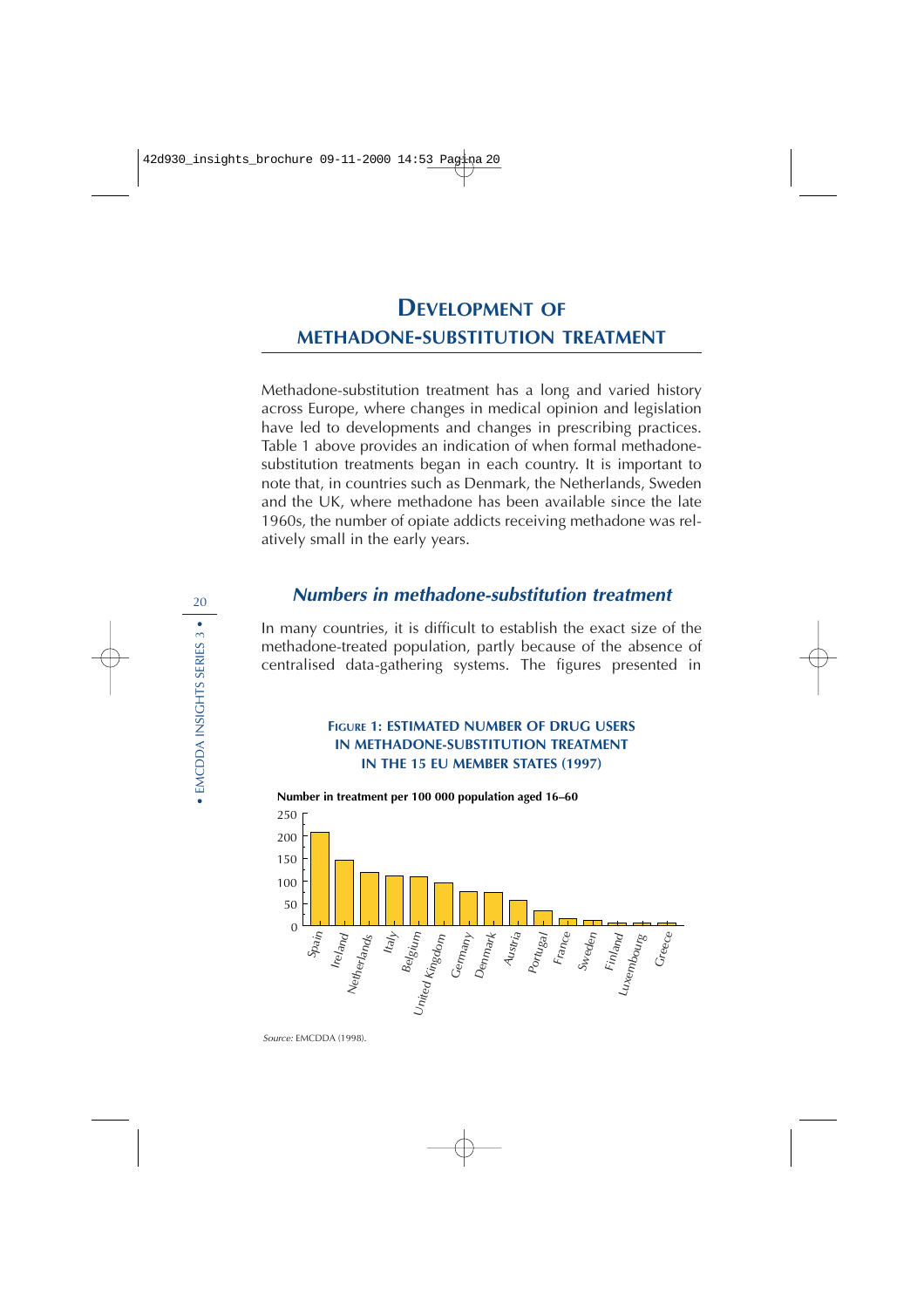Figure 1 represent the best estimates for those receiving methadone treatment (whether for maintenance or detoxification) in 1997. The figures have been population adjusted and range from a high of 207 treated in Spain (per 100 000 population aged 16–60) to a low of 6 treated in Finland, Luxembourg and Greece (per 100 000 population aged 16–60).

It is important to note that, in most countries, there are huge regional variations in the provision, organisation and delivery of methadone treatments (e.g. Bühringer et al., 1995).

# **<sup>A</sup> rapid expansion in services**

Over the past five years, all countries except Denmark and the Netherlands have seen a rapid expansion in the provision of substitution services. This is most evident in Germany, Spain and France, and in countries with low baseline levels of provision, such as Greece, Luxembourg and Finland. The impetus for this expansion in substitution treatments has largely been a response to

## **FIGURE 2: ESTIMATED NUMBER OF ADDICTS IN METHADONE-SUBSTITUTION TREATMENT PER 100 000 POPULATION AGED 16–60 (1993 AND 1997)**



Sources: Annual reports of the International Narcotics Control Board (INCB) and the EMCDDA.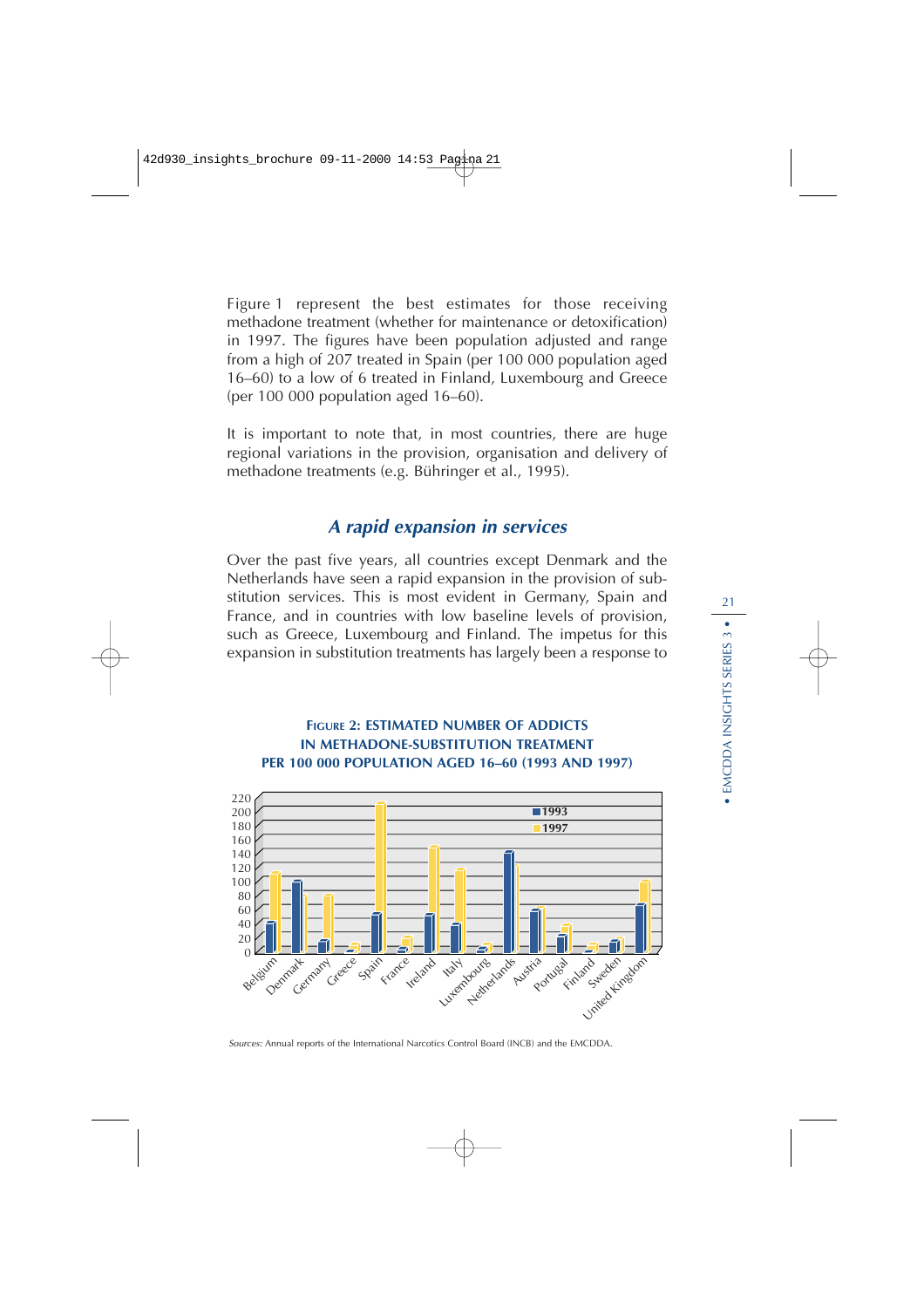the HIV epidemic and its links to injecting drug use. In Spain and Italy, for example, it has been estimated that more than 60 % of AIDS cases are injecting drug users. Other influences include growing waiting lists for treatment and the fact that political and public opinion often favour harm-reduction approaches to opiate dependency as a way of reducing the public nuisance caused by drug users and drug-related crime.

Individual country figures illustrating the increase in the number of addicts treated with methadone are shown in Figure 2. Figure 3 indicates the cumulative increase across the 15 EU Member States.

### **FIGURE 3: INCREASE IN THE NUMBERS OF DRUG USERS RECEIVING METHADONE IN THE 15 EU MEMBER STATES (1993–97)**



**Estimated numbers in methadone treatment (population adjusted)**

NB: All figures are population adjusted to 100 000 population aged 16–60. Sources: EMCDDA (1998) and data from country informants.

While most countries have experienced relatively few problems during this growth period, concern has been expressed in some Member States regarding the lack of training and skills of some practitioners now involved in substitute prescribing, particularly amongst non-specialist services, including general practitioners and pharmacists (IMR, 1997; Gerlach and Caplehorn, 1999;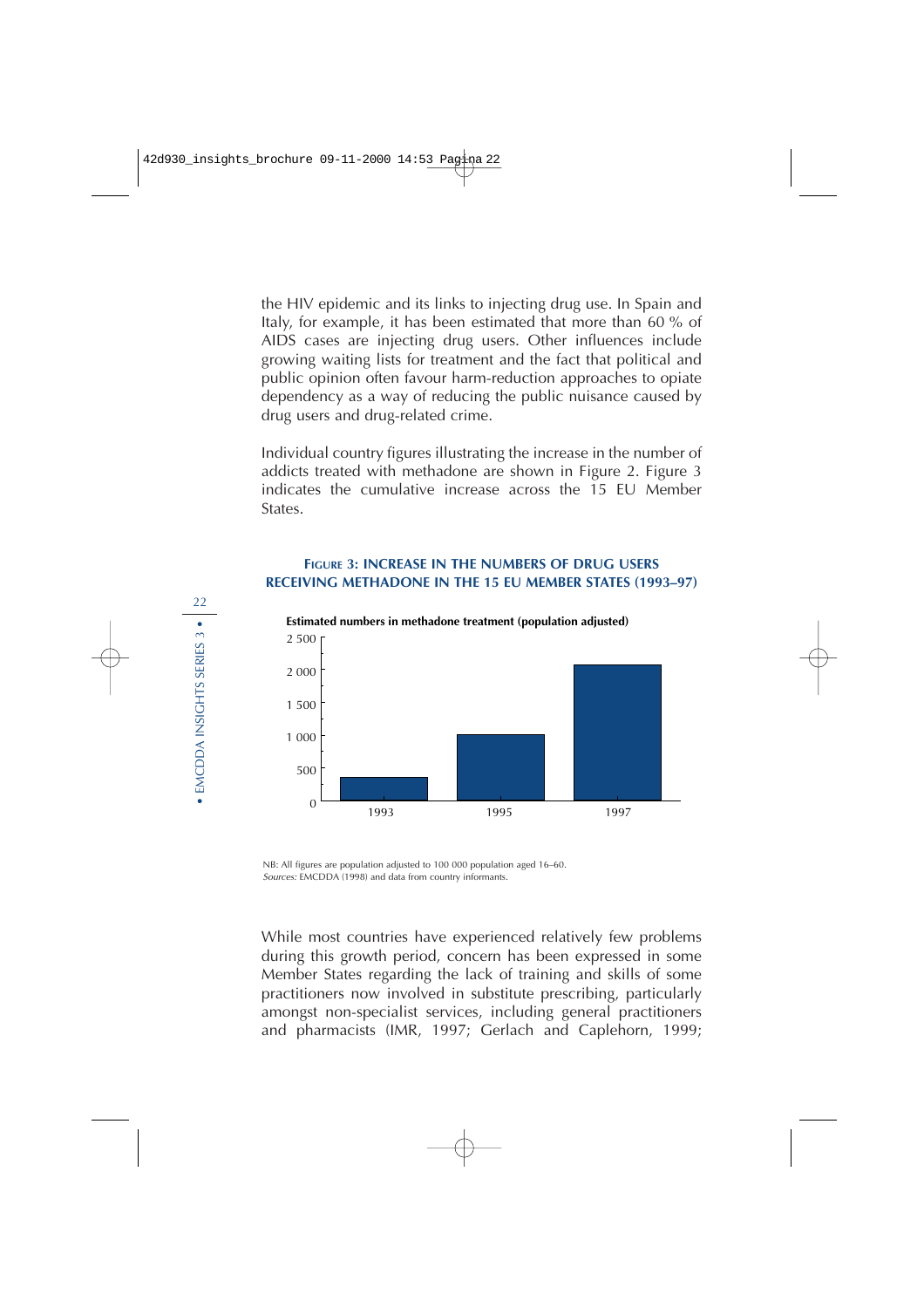Ministero della Sanità, 1999). There is also concern regarding controls on substitute prescribing and the risk of possible diversion of substitution substances onto the black market.

## **Methadone consumption**

The amount (weight) of methadone consumed by all countries is recorded by the International Narcotics Control Board (INCB) ( 4 ). However, the quality of information is influenced by national approaches to data gathering. In line with overall increases in substitution treatment and possibly dosage, there has been a corresponding increase in methadone consumption. Figure 4 shows population-adjusted consumption figures for 1996. Trends in methadone consumption across the different countries are shown in Figure 5.

#### **FIGURE 4: NATIONAL METHADONE CONSUMPTION (KILOGRAMS) PER 100 000 POPULATION AGED 16–60 (1996)**



**Kilograms of methadone consumed (population adjusted)**

NB: Data unavailable for Austria and Luxembourg. Source: International Narcotics Control Board (INCB).

( 4 ) The International Narcotics Control Board, established in 1968, is the independent and quasi-judicial control organ for the implementation of the United Nations drug conventions. The board is independent of governments and the United Nations, although it is funded by the latter (see http://www.incb.org).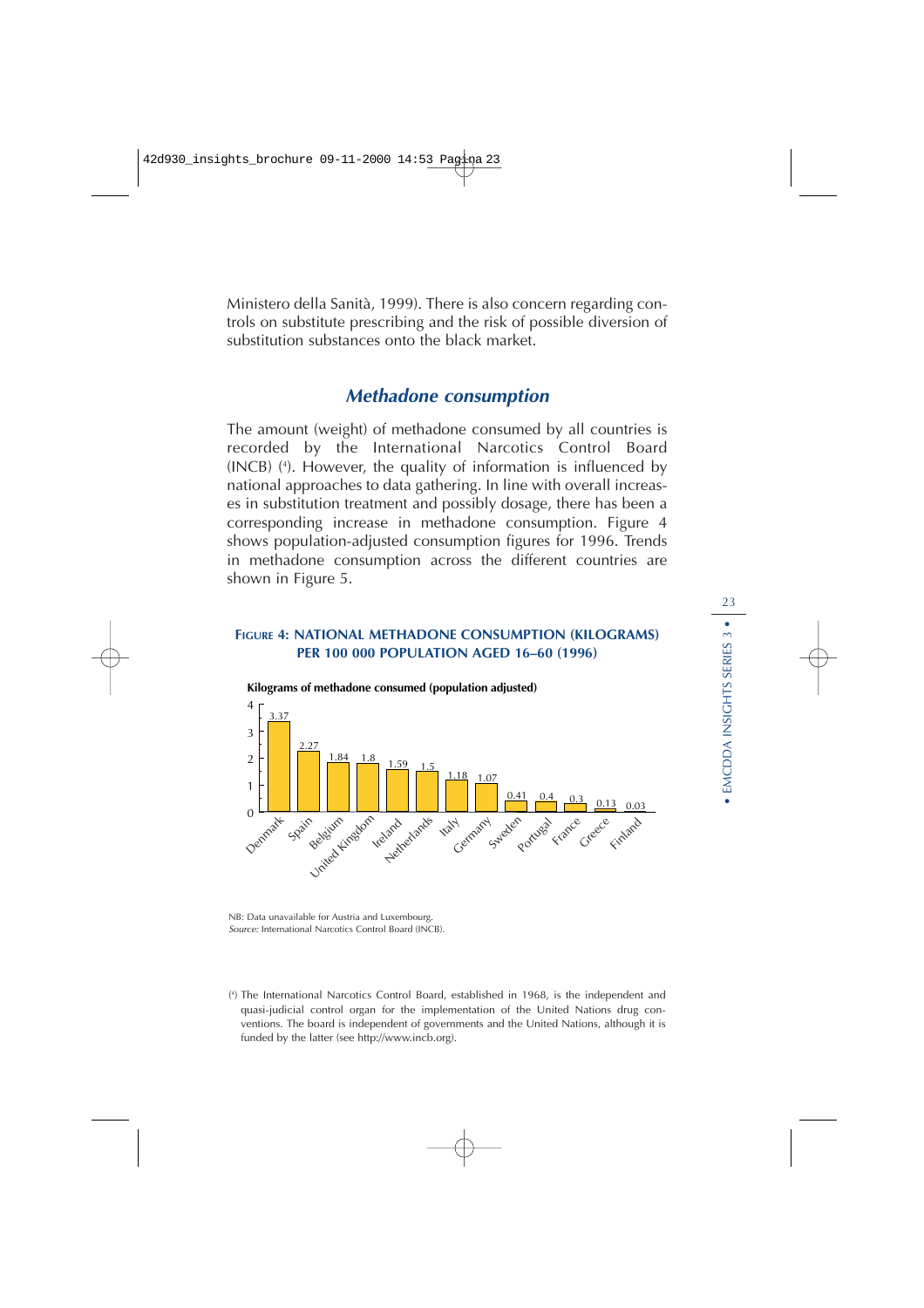

Sources: EMCDDA annual reports and data from country informants.

# **TYPES OF OPIATE SUBSTITUTION**

## **Buprenorphine**

Buprenorphine is a very long-acting agonist-antagonist opioid ( 5 ).

France has developed buprenorphine as its main agent for opiatemaintenance treatment (Auriacombe et al., 1997). Austria has developed some diversified buprenorphine treatment programmes (Diamant et al., 1998; Fischer et al., forthcoming). Buprenorphine is now being marketed in a range of European countries as an alternative form of opiate-maintenance treatment. In Finland, it is used for detoxification and, in Denmark, for both detoxification

<sup>(</sup> 5 ) Agonists are drugs that activate opiate receptors in the brain's reward system thereby creating the effect of drug consumption. Agonist-antagonists also activate opiate receptors in the brain but simultaneously limit or eliminate the effects of other drugs taken.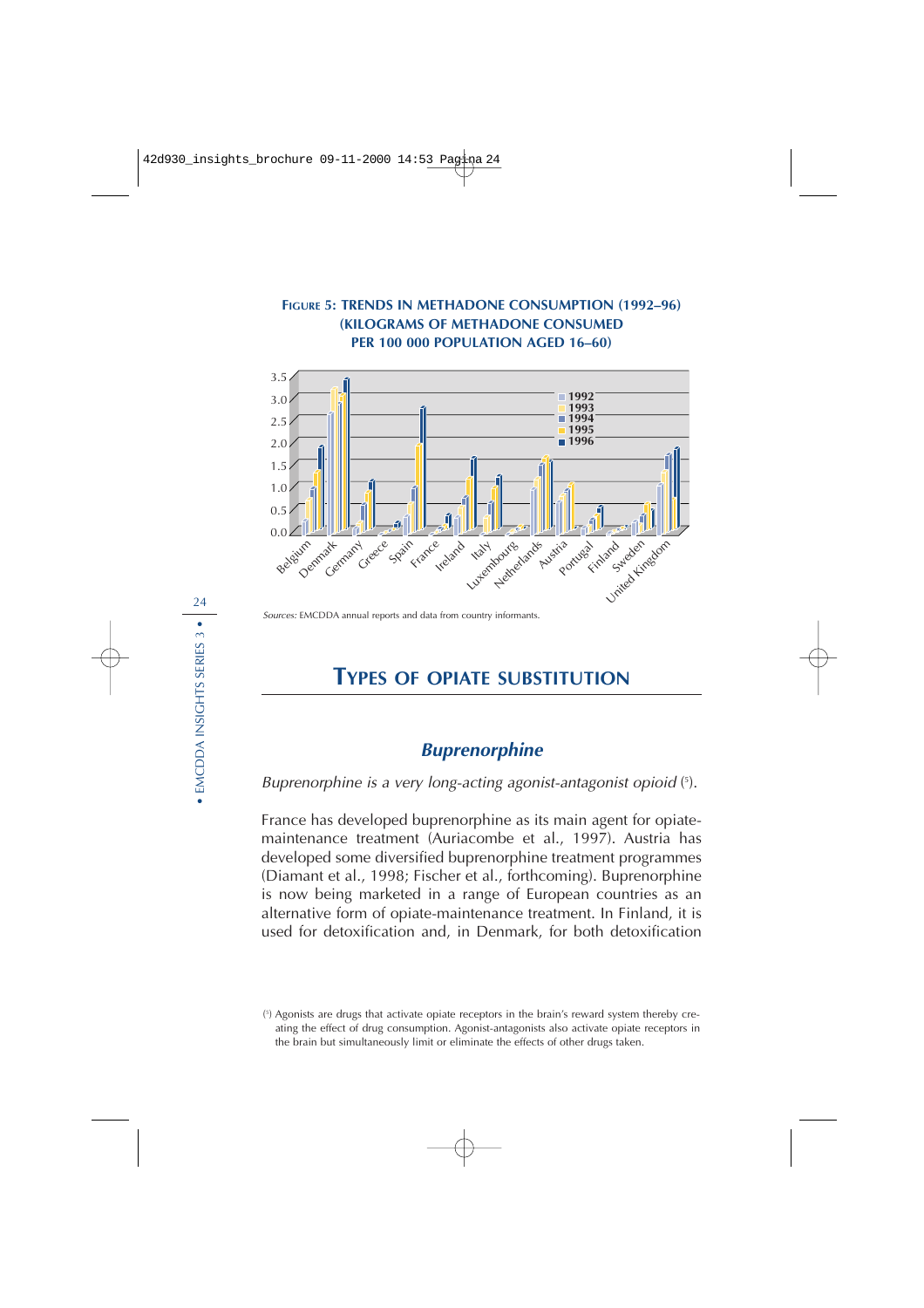and maintenance therapy. The average daily dose dispensed across countries where information was available was around 8 mg daily.

## **Dihydrocodeine**

Dihydrocodeine is a short-acting semi-synthetic 'weak' agonistic opioid.

Dihydrocodeine has been used in many settings, particularly where restrictions inhibit the use of methadone or where patients cannot tolerate methadone. There has been very limited evaluation of its use, but practitioners report that it is useful for detoxification and for those with low levels of opiate dependence (e.g. Krausz, 1998). Specific legislation has been enacted in Germany to restrict and control the use of dihydrocodeine following an increase in 'grey substitution' and codeine-related deaths.

## **Heroin**

Heroin, pharmaceutically diamorphine hydrochloride, is a shortacting 'strong' agonistic opiate.

Heroin has been the subject of heated political debate in relation to substitution treatment. A large-scale outcome study has been completed in Switzerland (Uchtenhagen et al., 1997), an experimental trial is under way in the Netherlands and there are proposals for a further study to be launched in Germany in the near future. Denmark, Spain and Luxembourg have also been involved in debates about the possible use of heroin for maintenance therapy. There are low levels of heroin provision in the UK (Marsden et al., 1998).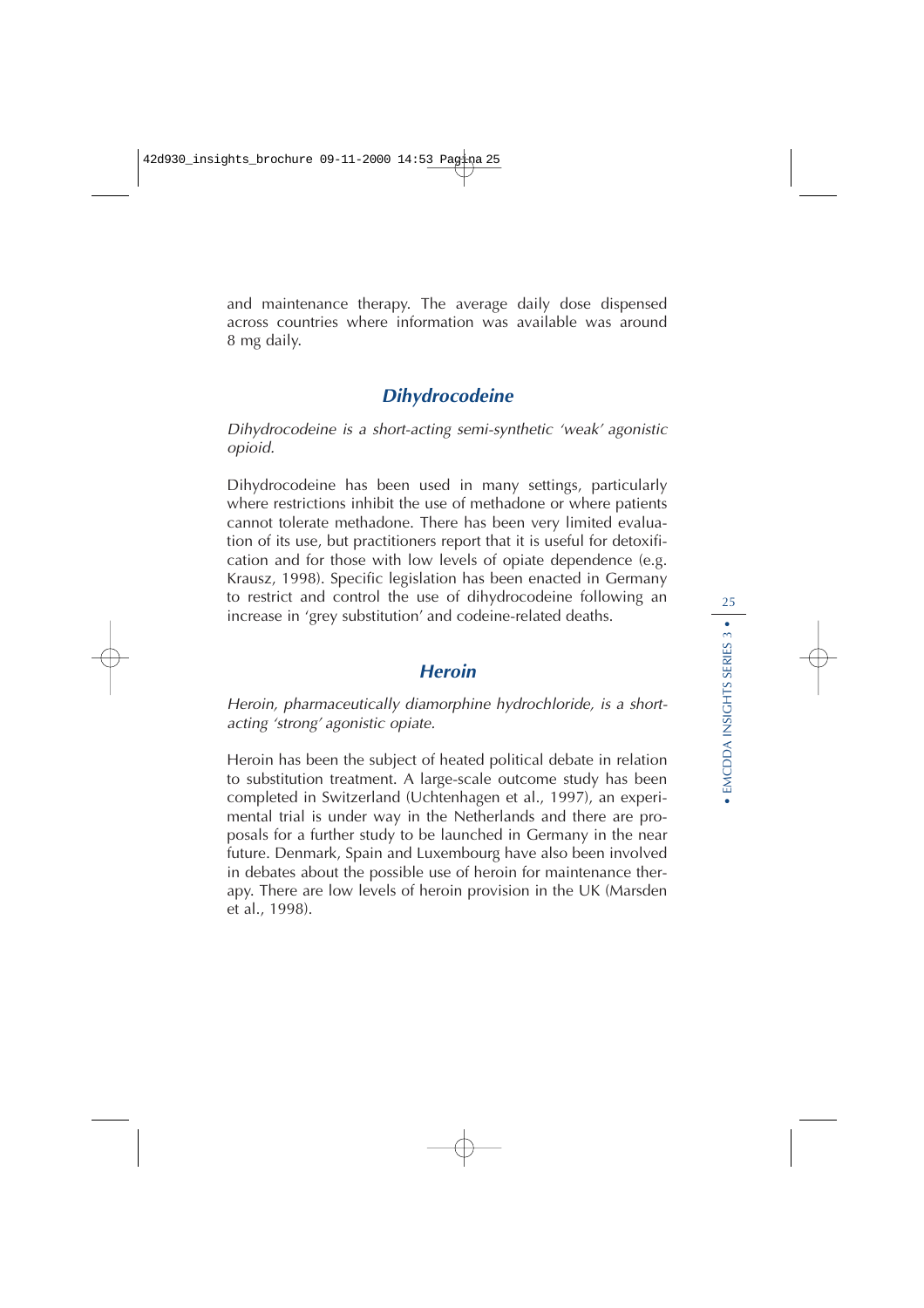# **Levo-alpha-acetyl-methadol (LAAM)**

Levo-alpha-acetyl-methadol is a very long-acting synthetic agonistic opioid.

Portugal has extensively used and evaluated LAAM (Patrício et al., 1996) and, outside the EU, the United States has conducted similar experiments. It is reasonable to predict that there will be a major expansion in the use of LAAM in the near future in Europe, as a number of countries (e.g. Denmark and Spain) are beginning to run trials and introduce LAAM into services.

## **Methadone**

Methadone, pharmaceutically methadone hydrochloride, is a long-acting synthetic agonistic opioid.

Oral forms of methadone constitute the vast bulk of substitution prescribing. It is reasonable to estimate that, apart from in France, over 90 % of opiate substitution is delivered in the form of methadone hydrochloride. There is some variation in whether it is dispensed as a concentrate or in a more dilute form. The concentrate form probably poses a greater risk for opiate-related toxicity.

Methadone tablets are used in the Netherlands, the UK and some other countries. In the UK, they have been associated with diversion and injectability, and efforts are under way to control and restrict the prescribing of this form of methadone.

Injectable medications are provided in some countries. In the UK, injectable methadone is prescribed in possibly 10 % of methadone treatment (Sheridan et al., 1996). This has not been subject to any major evaluation to date. Only one pilot study of injectable versus oral methadone has been carried out in the UK, which is yet to be reported on. Swiss studies included injectable methadone, but clients expressed a strong preference for heroin and the methadone trial had to be discontinued because of insufficient sample size.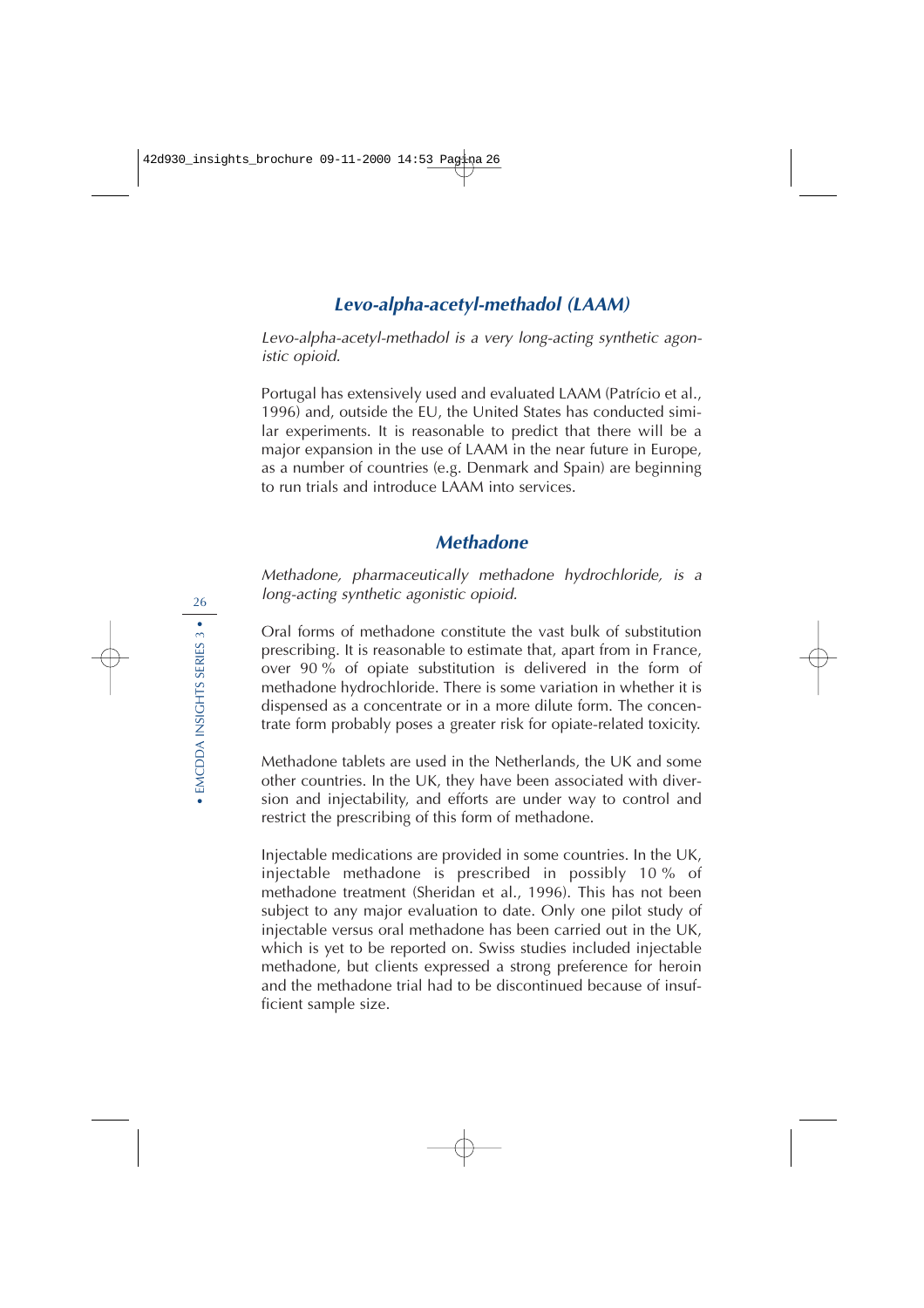# **Slow-release morphine**

Slow-release morphine, sometimes referred to as prolonged-action morphine, consists of morphine sulphate, which is a long-acting agonistic opiate.

In Austria, slow-release morphine can be prescribed for maintenance therapy, although only in special clinics (Fischer et al., 1996). In France, a very cautious estimate is that around 2 000 individuals receive slow-release morphine. At the beginning of the 1990s, an experiment with morphine was carried out in Amsterdam, but the subsequent trajectory of the project is uncertain.

# **DEVELOPMENT OF SUBSTITUTE-PRESCRIBING SERVICES**

# **Community resistance to the development of drug-treatment services**

Establishing new centres for the provision of treatment can be particularly difficult. Drug services can be seen to attract undesirable elements into localities and to be associated with loitering, drunkenness, intoxication and burglaries. Most countries report some community resistance to treatment programmes. However, resistance from the local community has been found to be most common before programmes and centres are established and, once they become operational, the neighbourhoods seem to accept them. In some countries, active protests within the local community have impacted on the choice of sites and the opening hours of clinics. For example, in Ireland, services in Dublin were subject to major restrictions because of court action taken by local traders. This resulted in low levels of service and severely restricted opening times.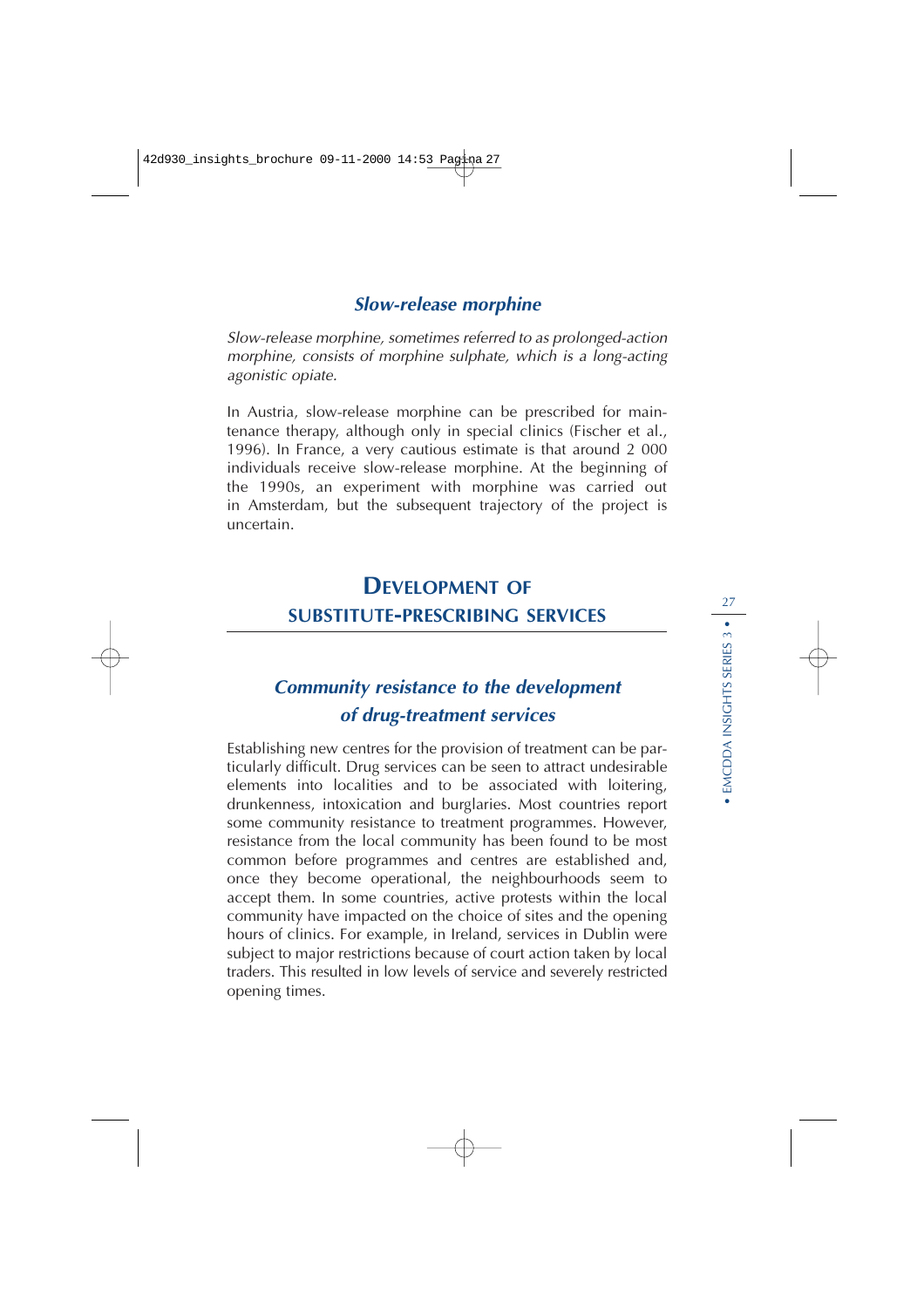Once services were operational, problems centred on nuisance and it was often reported that groups of clients tended to congregate around the treatment premises. Measures to combat these problems included the use of mobile units, such as the methadone buses in Spain, Italy and the Netherlands, and active collaboration with the police. In addition, processes of community consultation have been developed to provide information regarding the benefits of service provision, in particular a reduction in neighbourhood crime.

# **The objectives of treatment**

Most countries use methadone for a range of purposes, from shortterm use for detoxification purposes to longer-term maintenance therapy. Today, most countries have accepted the importance of maintenance as part of a harm-reduction strategy, with particular relevance for HIV prevention and reducing drug-related crime. Greece, Finland and Sweden continue to have very high-threshold services, with limited overall access.

#### **TABLE 4: THE BALANCE BETWEEN METHADONE MAINTENANCE AND DETOXIFICATION TREATMENT (1998)**

| <b>COUNTRY</b>     | <b>MAINTENANCE OR DETOXIFICATION</b>           |
|--------------------|------------------------------------------------|
|                    |                                                |
| France             | Primarily maintenance (75–100 % of treatment   |
| Ireland            | aimed at maintenance)                          |
| Portugal           |                                                |
| Sweden             |                                                |
| <b>Denmark</b>     | 50–75 % of treatment aimed at maintenance      |
| Germany            |                                                |
| Spain              |                                                |
| <b>Netherlands</b> |                                                |
| Austria            |                                                |
| <b>Finland</b>     |                                                |
| United Kingdom     |                                                |
| Greece             | Primarily detoxification                       |
| <b>Italy</b>       | (under 30 % of treatment aimed at maintenance) |
|                    |                                                |

NB: Data unavailable for Luxembourg and Belgium.

Source: Country informants. It is important to note that these data are not generally based on research but on informed and educated estimates.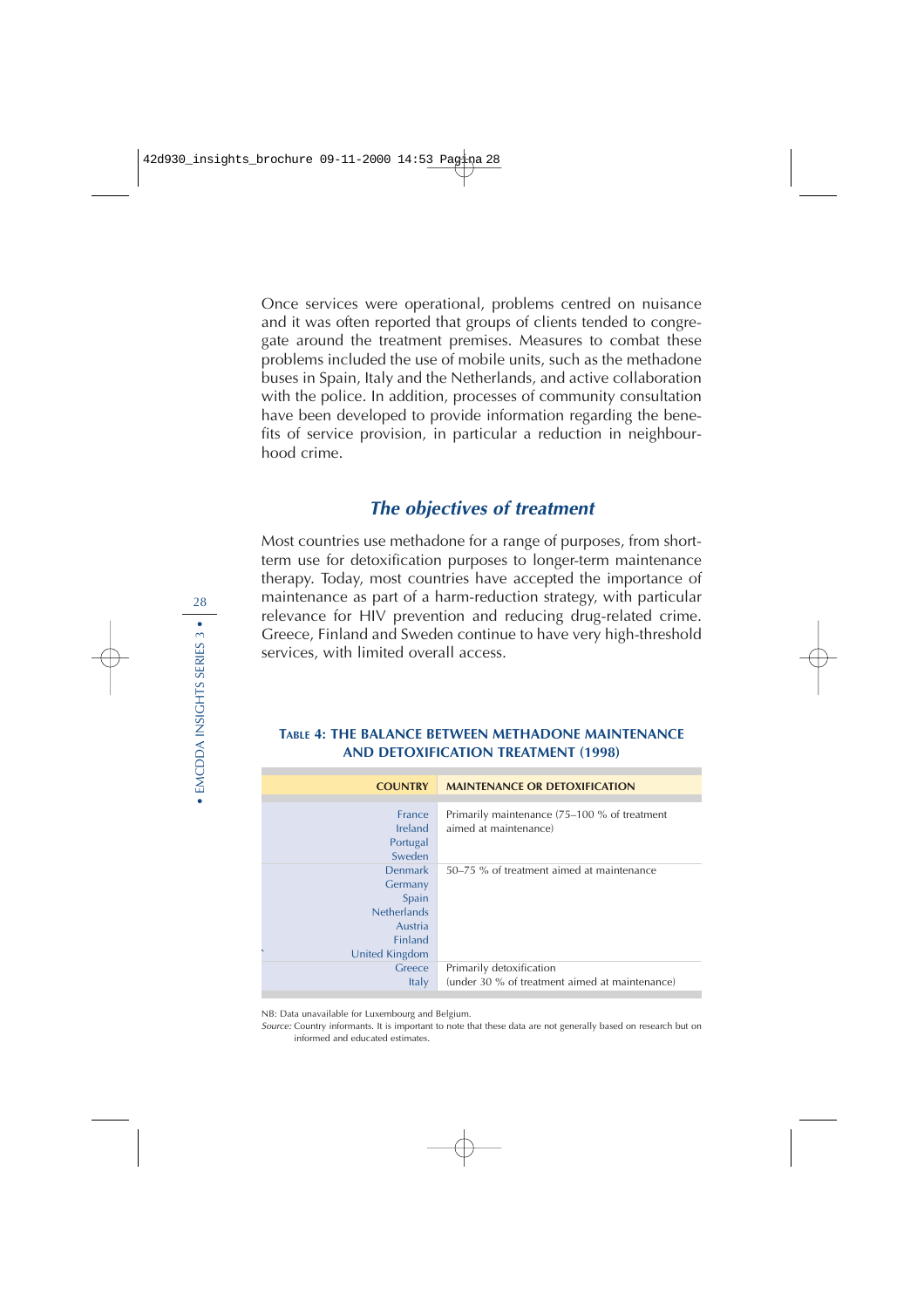Table 4 above shows the balance between detoxification and maintenance prescribing across 13 of the 15 EU Member States. It is important to note that the estimates provided are not generally research based but are intended to offer a qualitative overview based on informed and educated estimates made by country informants.

# **Detoxification**

Most countries have no clear mechanism to distinguish between detoxification and other forms of substitution treatment. Some countries, such as Germany and Sweden, have high levels of provision of inpatient detoxification facilities. During the 1990s, forms of non-opiate detoxification, such as the alpha-adrenergic agonists lofexidine and clonidine ( 6 ), have been developed and are widely used in some countries. There is also interest in the use of buprenorphine, which is a partial agonist that may play a role in both detoxification and maintenance.

In addition, some countries have seen an explosion of interest in other forms of rapid opiate detoxification, some using light sedation and others general anaesthetic. These procedures sometimes include antagonisation with naltrexone ( 7 ).

# **Maintenance prescribing**

Most countries now appear to have a significant population of heroin users on methadone-maintenance treatment and to place greater emphasis on long-term maintenance. It is also clear, however, that abstinence is the ultimate goal of treatment in most countries.

<sup>(</sup> 6 ) Alpha-adrenergic agonists such as lofexidine and clonidine are antihypertensive agents; that is, they suppress withdrawal symptoms such as restlessness, lacrimation, rhinorrhea and sweating.

<sup>(</sup> 7 ) Naltrexone is an opioid antagonist that hinders, or drastically decreases, the effect of opiates taken.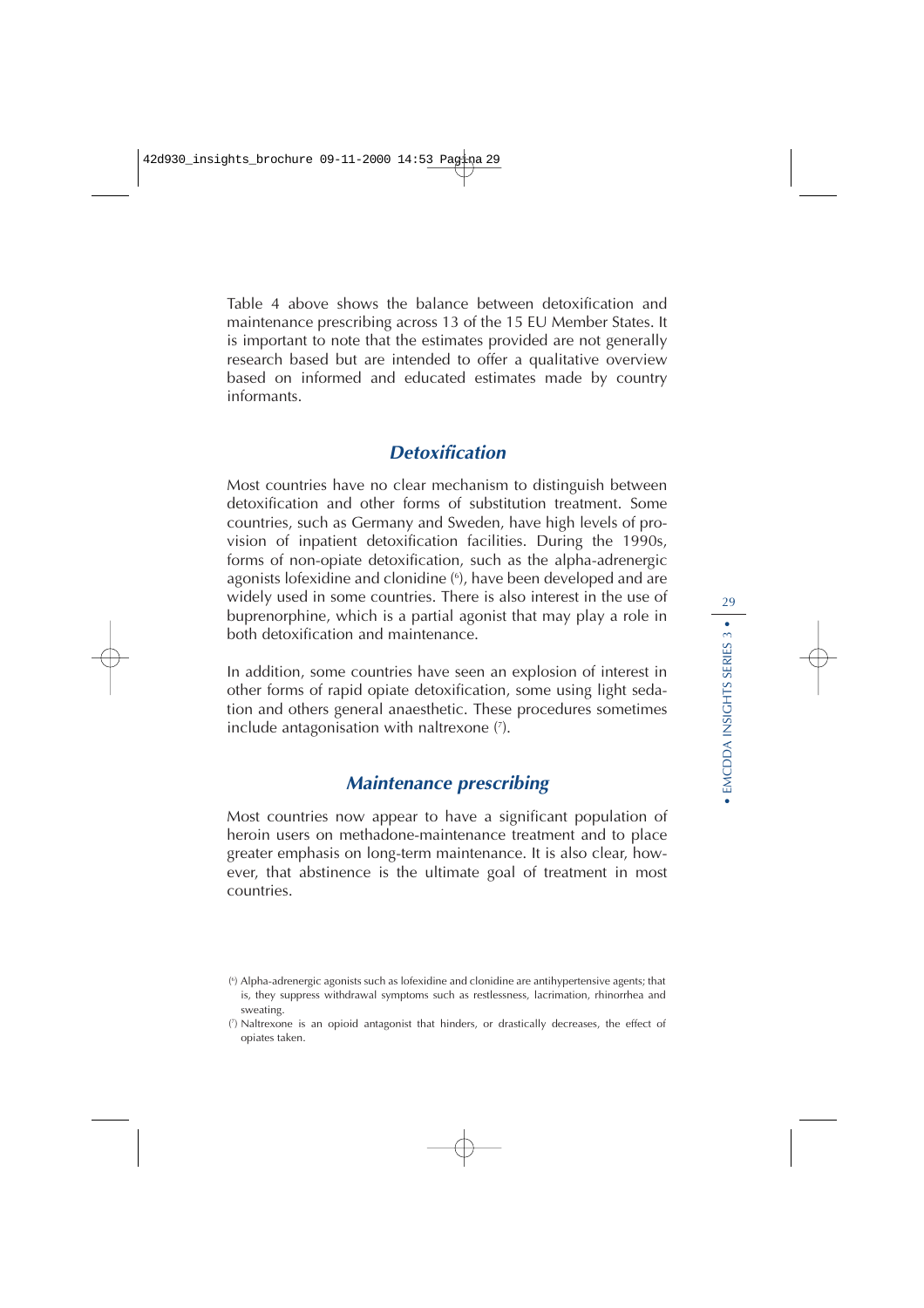## **Access to methadone treatment**

The demand for treatment has continued to increase faster than investment in, and expansion of, services. There has also been a rise in polydrug use, particularly involving stimulants and benzodiazepines, for which there is currently little evidence of any benefit from substitution treatment.

Access to treatment is largely dependent on treatment provision. In Sweden, for example, in 1997, only 600 maintenance places were available across the whole country, and only 650 were available in Greece. Waiting lists are also common in many countries. There are huge regional variations in the provision of treatment within countries, as services tend to be developed primarily in major cities.

Access is also dependent on the inclusion criteria of treatment programmes. In some countries, strict criteria are imposed (e.g. Sweden: four years' intravenous use, age 20 +, opiate as main drug and not incarcerated. In other countries (e.g. Denmark, Spain and Italy), addiction to opiates (as defined by the World Health Organisation's 10th edition of the International Classification of Diseases — ICD-10) is the only entry criterion.

Many countries report limited access to treatment for specific populations, most notably the young (under 18), mentally ill and homeless. On the other hand, pregnant women and those with HIV infection have priority access in most countries.

# **INTEGRATION OF SERVICES**

Specific legislation in a number of countries has attempted to enhance links between the criminal justice and health sectors. The growing size of the addicted population in prisons has also emphasised the need for better links between criminal justice agencies and drug services. The challenge of combining alcohol and drug services also remains a key dimension of service development. In some countries with increasingly large numbers of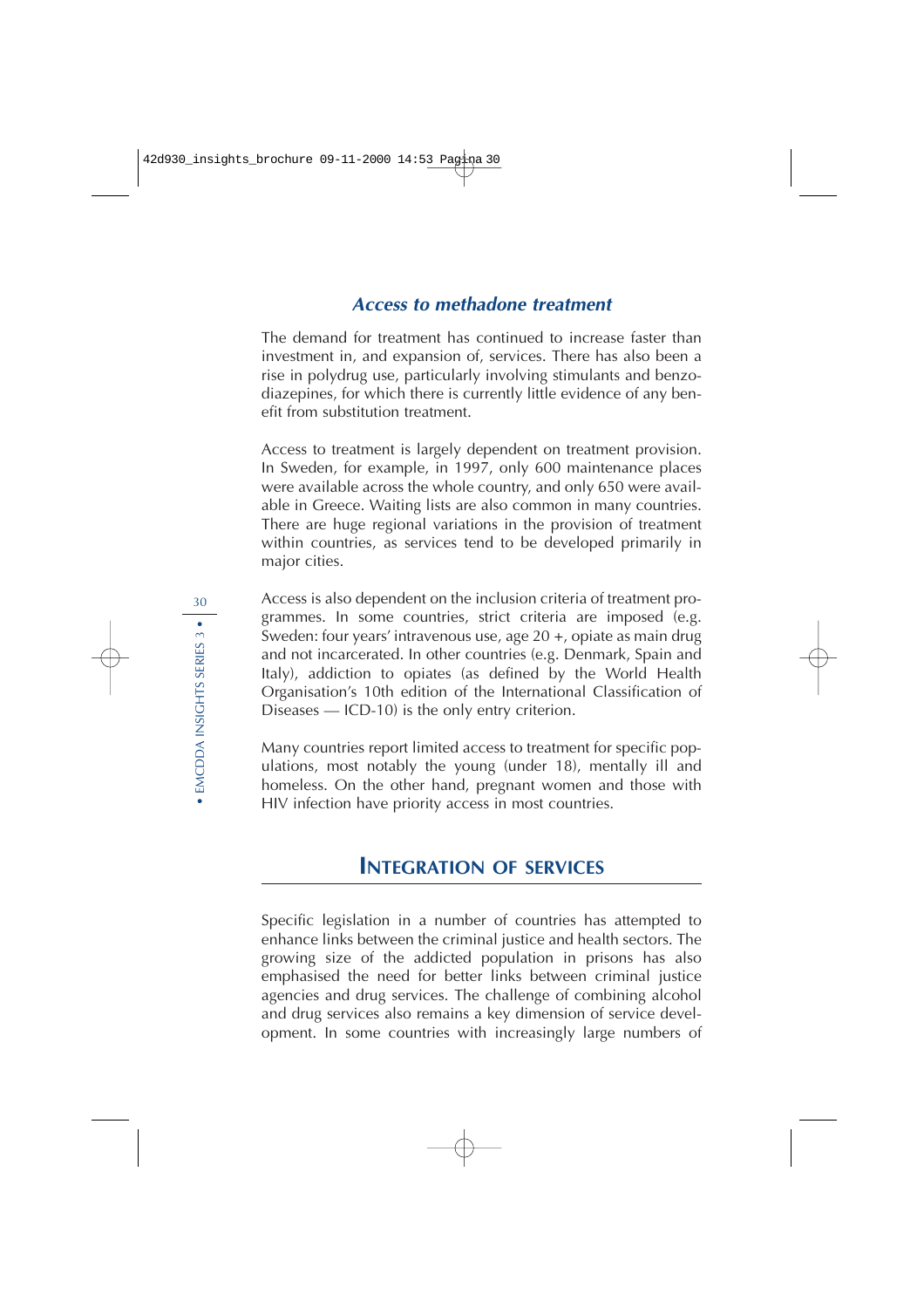HIV-positive drug users, integration with general medical and HIV services has become a necessity. In other countries, concern regarding tuberculosis has resulted in good links between drug services and respiratory and tuberculosis services. In the long-term drug-dependent population, the growth of morbidity of clients with both major psychiatric and physical problems is becoming more evident and the need for a mixture of skills to address these problems is a key part of a long-term service planning strategy.

## **Mental health services**

There is now substantial recognition of, and greater clarity concerning, patterns of overlap in psychiatric morbidity in the drugdependent population. Two cohorts are well described in Germany and Greece, indicating high rates of psychiatric morbidity among this population (Krausz, 1998) and in the UK (Farrell et al., 1998). All countries reported co-morbidity as being problematic for treatment.

The care of drug-using clients with mental health problems depends on the links between psychiatric and drug services. In Italy, Finland and Sweden, good links have been established, with specialist dual diagnosis wards. In other countries, links between services are poor. In France, integrated care is restricted, as legislation prevents practitioners from prescribing substitution treatment and psychiatric medication simultaneously.

# **Primary care and general practitioners**

There are major variations in the concept of primary care in the different countries and this renders it difficult to draw comparisons. Some countries, such as Ireland and the UK, use primary care as a gateway to secondary-care services, whereas in other countries, such as Germany and France, the primary-care and secondary-care interface is not so clear.

In many countries (e.g. Spain and Italy), general-practitioner (GP) involvement is low, due partly to a perception of clients being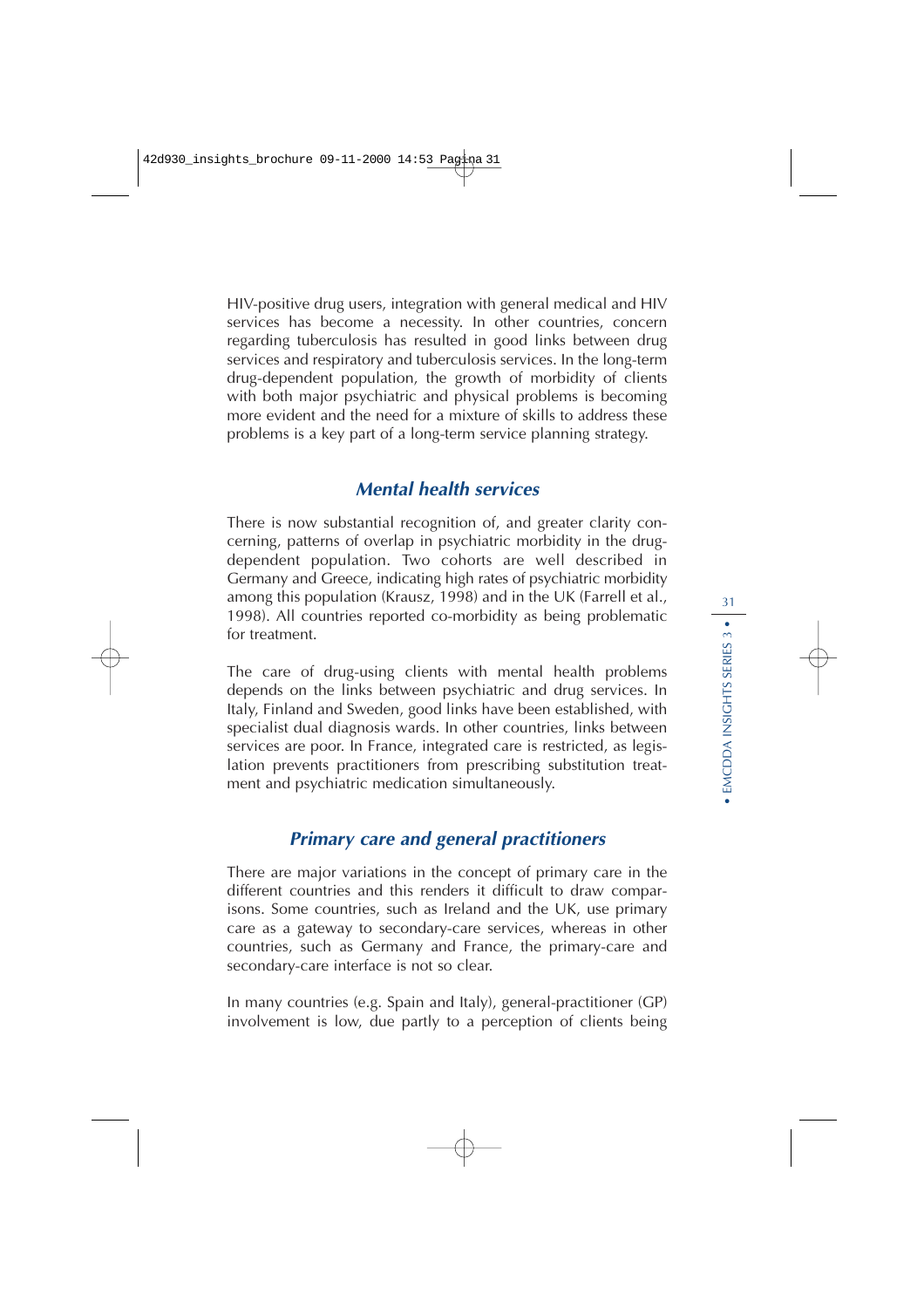difficult and unstable and partly to legal constraints. Denmark has initiated new controls on primary-care involvement and has restricted the capacity of primary-care practitioners to prescribe methadone. The UK has seen a push for a major expansion in shared care, involving general practitioners in the provision of drug services.

## **Prisons**

It is estimated that 15–50 % of prisoners in European countries have a history of drug use. Prisons contain a unique concentration of severe drug problems and require particular attention to ensure provision of a broad range of treatment interventions. The past decade has seen substantial growth in both the development of approaches to divert individuals away from prison to treatment alternatives and in the development of a range of services within prisons.

Provision of methadone treatment within prisons varies considerably across countries. Spain and Austria have high levels of provision. In Spain, it is estimated that 60 % of drug users in prison receive methadone. In Austria, maintenance treatment has been offered in all prisons since 1991, and social and psychotherapeutic approaches are also offered. On the other hand, no prisons in Sweden provide methadone and, in Belgium, Germany, Greece, Ireland, Italy, the Netherlands, Portugal and the UK, provision is minimal, apart from when used for the purposes of detoxification.

Eligibility for entering a methadone programme in prison largely depends on levels of treatment provision. In all countries where a programme is available, a user receiving treatment outside the prison setting can continue treatment inside. In the UK, where provision is low, it is estimated that a third of those who are receiving methadone treatment before entering prison also receive it in prison. In Austria and Spain, however, a drug user can begin treatment on entering prison.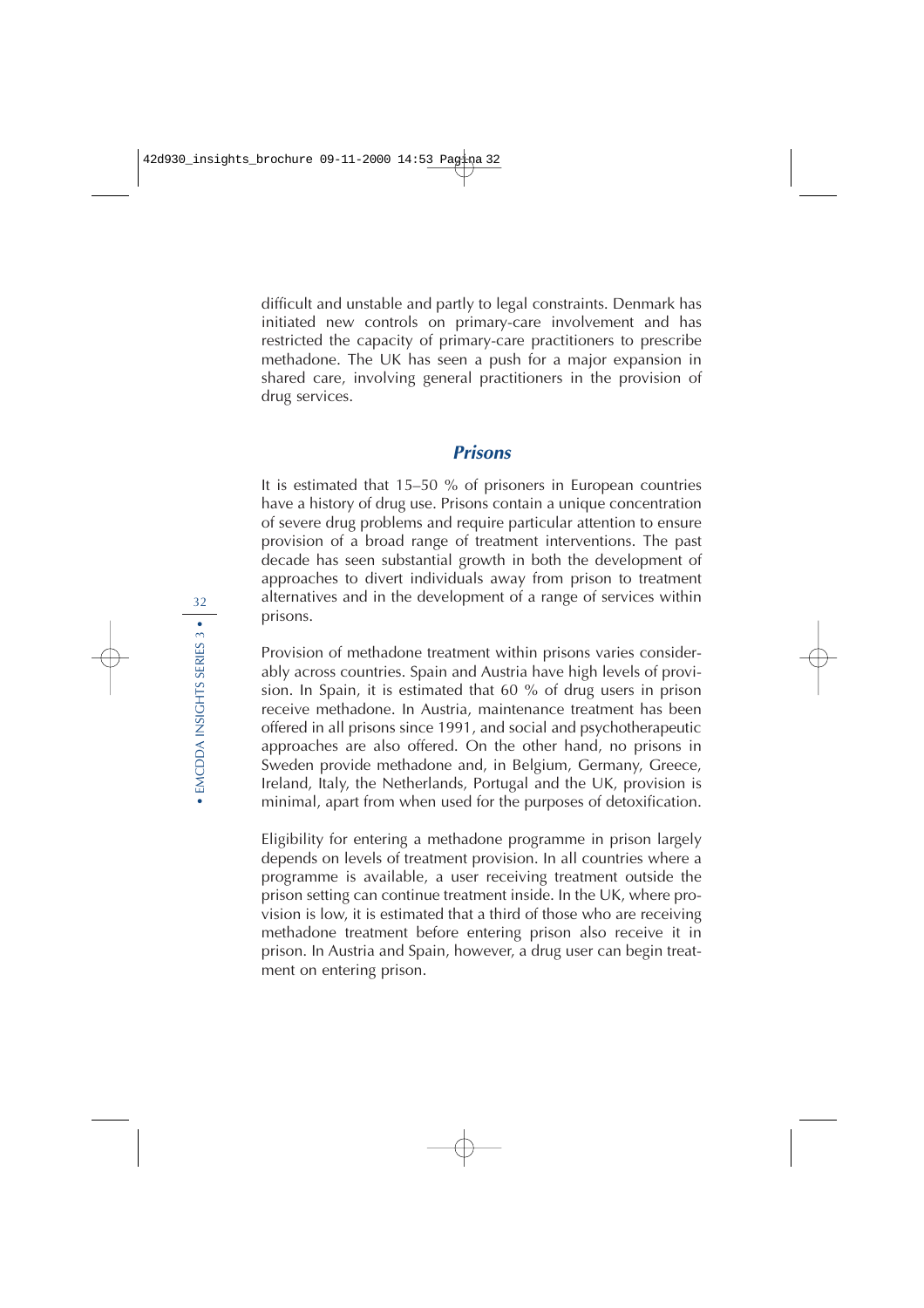There have been a number of problems with providing methadone in the prison context. In the UK, inappropriate use in non-tolerant individuals has resulted in a number of deaths, with one prison medical officer losing his licence to practise as a result.

In Ireland, there have been two reported deaths amongst prisoners who were not prescribed methadone in prison. On release from prison, their tolerance had fallen and, consequently, they overdosed.

## **Pregnancy and childcare**

Methadone maintenance is currently the recommended treatment for pregnant drug-using women, as opposed to detoxification (Fischer et al., 1998). In all countries, pregnant women are offered a fast track into drug-misuse services and, in many countries (e.g. Austria, Sweden and the UK), specialist services have been developed in order to help pregnant women. For many opiate-dependent pregnant women, problems begin after the child is born. There have been few studies of neonates, although it has been estimated that up to 60 % of neonates born to opiate-dependent women suffer from abstinence syndrome. Many countries operate foster schemes for individual children or for whole families, whereas other countries rely on the more traditional extended family structures to arrange appropriate childcare.

# **LEGAL CONTROLS AND SERVICE DEVELOPMENTS**

Over the past decade, substitute prescribing of methadone or other opiate agonists has become available in all 15 European Union countries, albeit with considerable variation in levels of provision. All countries are signatories to the Vienna conventions ( 8 ) and conduct appropriate monitoring of the production, distribution and consumption of these drugs in order to minimise

<sup>(</sup> 8 ) 1961 Single Convention on Narcotic Drugs; 1971 Convention on Psychotropic Substances; 1998 United Nations Convention against the Illicit Traffic in Narcotic Drugs and Psychotropic Substances.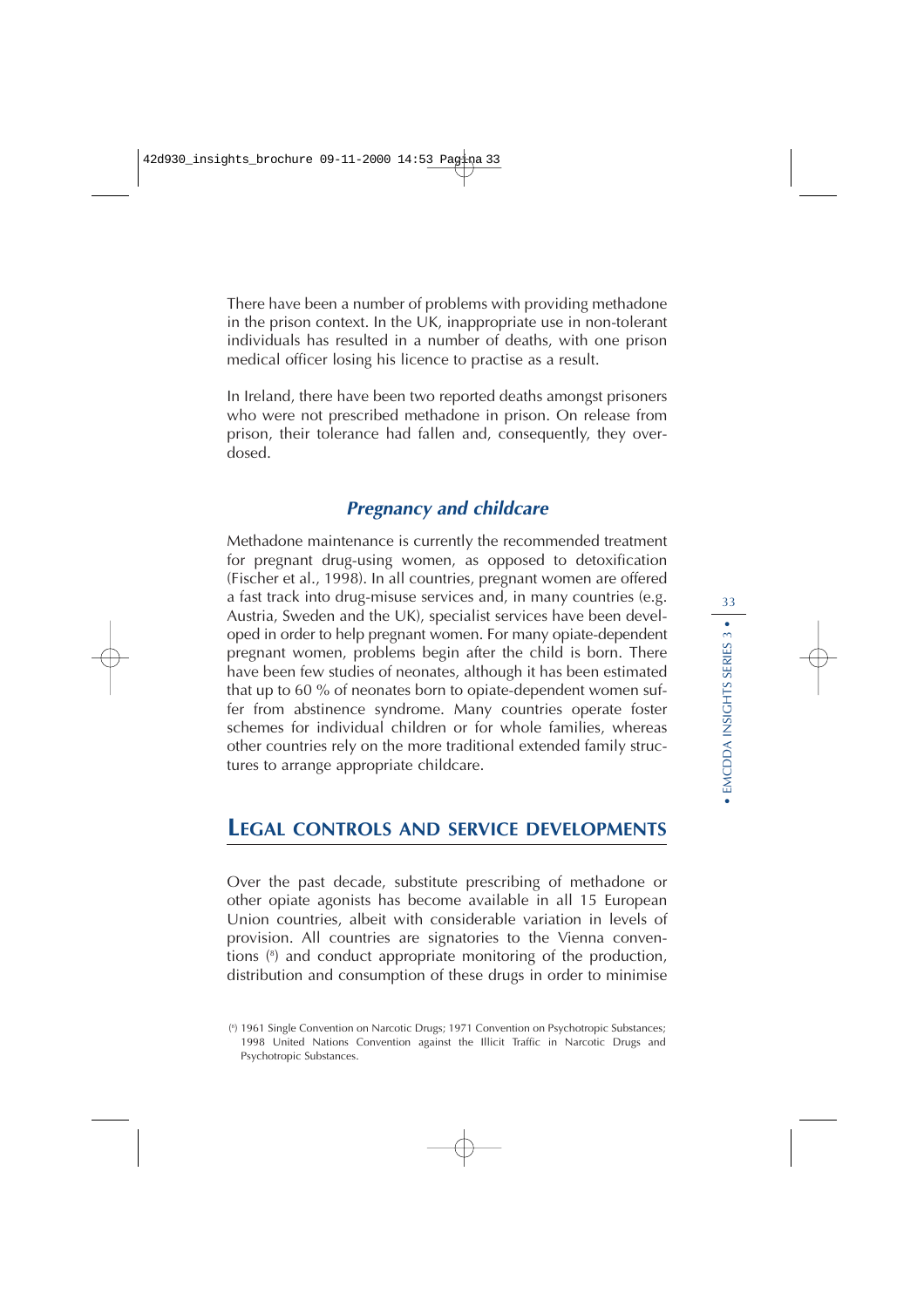the risk of diversion onto the black market. There is considerable variation across countries as to who can prescribe substitute medication for the treatment of drug dependence (Table 5). Key aspects of these changes are briefly outlined below.

## **Country-by-country** (9)

**Belgium:** There is no legal framework regarding the provision of methadone in Belgium. Methadone is available through general practitioners, and criteria for entry to substitution programmes aim to be flexible. Substitution with other substances is marginal, although the introduction of buprenorphine is under discussion.

**Denmark:** A law was introduced in 1996 with the aim of tightening controls and improving the quality of treatment by handing over the responsibility for substitution treatment to the Danish counties. The result of this is that the general practitioners' involvement in substitution treatment has been significantly

| <b>COUNTRY</b>                                                                                     | <b>PRESCRIPTION PRACTICE</b>        |
|----------------------------------------------------------------------------------------------------|-------------------------------------|
| Greece<br>Finland<br>Sweden                                                                        | Specialised centres, limited number |
| <b>Denmark</b><br>Spain<br>France (methadone)<br><b>Italy</b><br><b>Netherlands</b><br>Portugal    | Specialised centres                 |
| Belgium<br>Germany<br>France (buprenorphine)<br>Ireland<br>Luxembourg<br>Austria<br>United Kingdom | General practitioners (GPs)         |

#### **TABLE 5: PRESCRIPTION PRACTICE IN THE 15 EU MEMBER STATES**

( 9 ) See also the country reports in the second section of this publication.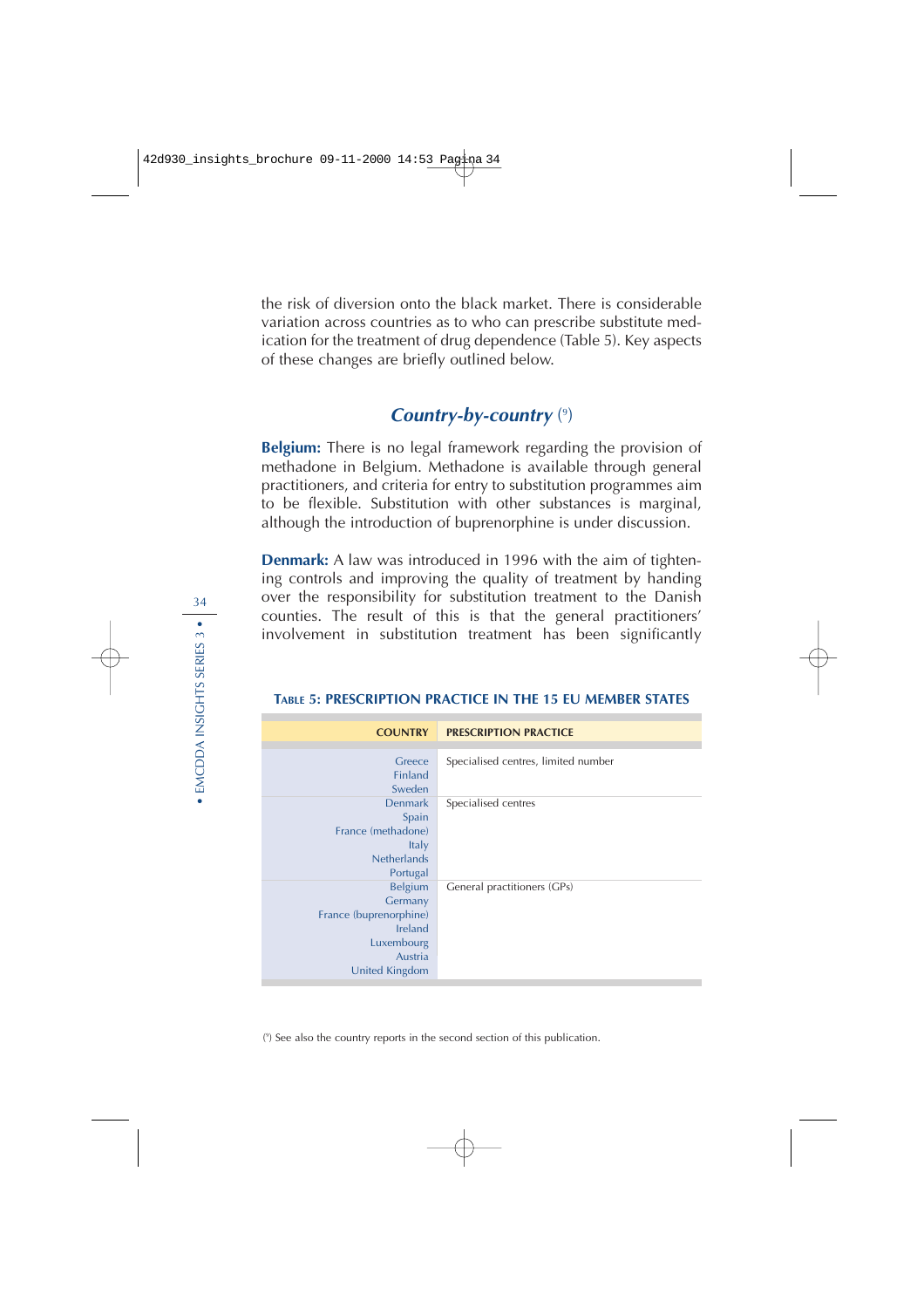reduced and that the counties now run the units that hand out methadone. There has been an overall drop in the numbers in substitution treatment, but this has not impacted on the opiate-related mortality rate.

**Germany:** A rapid expansion in the number of addicts prescribed methadone has been observed in Germany. There have been several key changes in legislation and the regulations regarding substitution treatment. Legislative changes have also occurred which attempt to restrict the provision of dihydrocodeine.

**Greece:** A change in the law in 1993 allowed for the development of methadone services. Four specialist treatment centres with over 650 patients have been established and are run by a single central State organisation. General practitioners are not permitted to prescribe methadone.

**Spain:** A major expansion of services has occurred in response to high rates of HIV among injecting drug users in the country. Although methadone treatment on a larger scale only started in the mid-1990s, Spain appears to have the highest level of substitution provision in Europe. This is primarily provided in specialist centres, with very little general-practitioner involvement. There is substantial regional variation in service provision.

**France:** There has been no actual legal change in France, but a change in prescription regulations has meant that the numbers receiving methadone have increased from 50 to 5 000 and those receiving buprenorphine have risen from 0 to 60 000 over the past five years. Methadone is currently approved for prescription by any doctor working within specialist substance-abuse services, and buprenorphine is approved for prescription by any doctor in any facility. Over 90 % of methadone is given in specialist settings, but it is also possible for stabilised individuals to transfer to primary care.

**Ireland:** A law was introduced in 1998 to facilitate the rapid expansion of drug services with primary-care involvement. A system was introduced whereby each individual seeking substitution treatment requires a treatment card containing a photograph and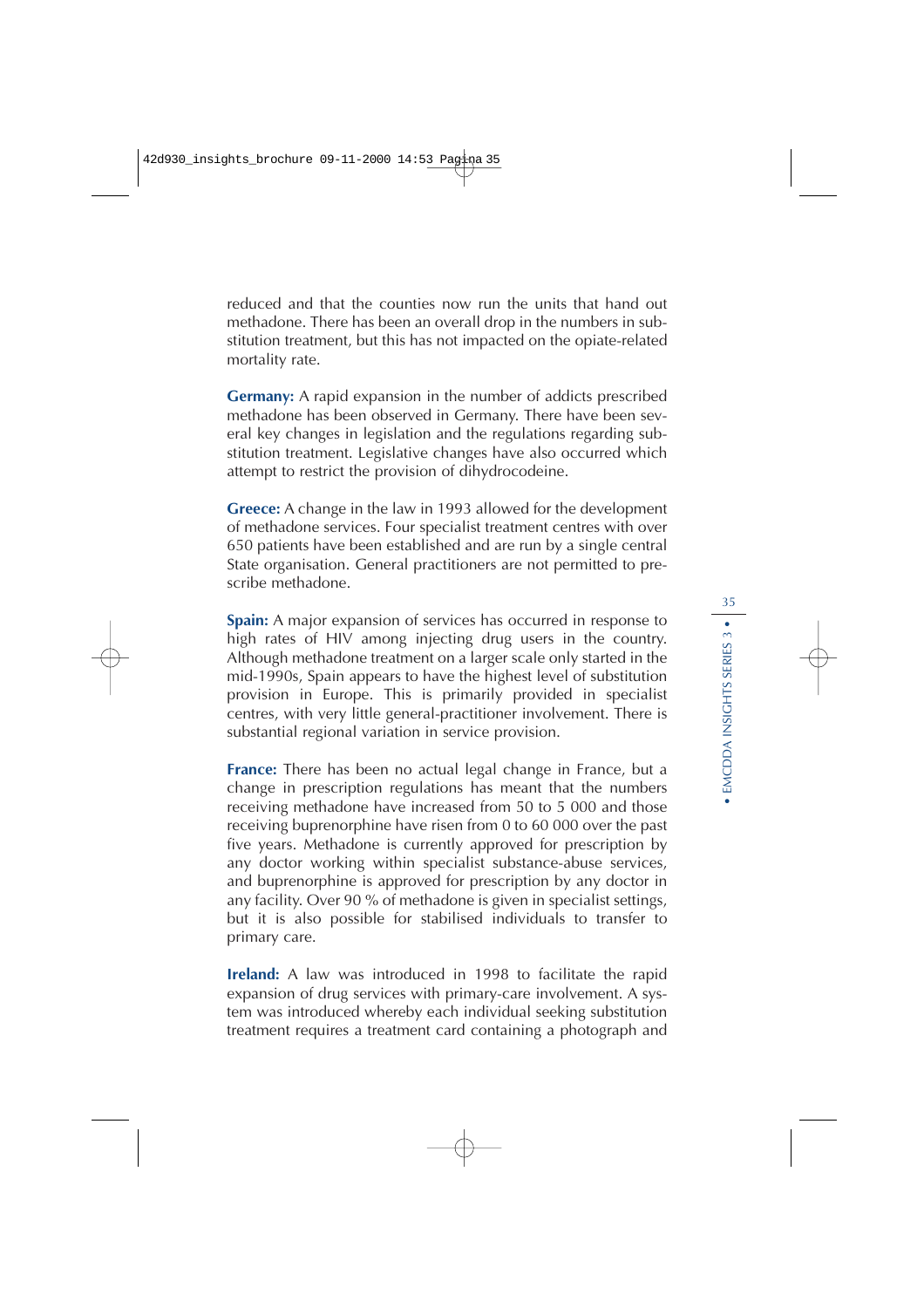details of identity, which is issued by a central coordination unit and bears the name of both the patient and the general practitioner providing treatment. This has resulted in a substantial expansion of general-practitioner and community-pharmacist involvement. It has also reduced both the number of drug users with individual practitioners and overall methadone diversion. At the same time, this approach has maintained a good degree of confidentiality.

**Italy:** Methadone treatment has been permitted since 1980 and is offered through specialised centres. In 1993, there was considerable variation in provision, with an estimated 33 % of addicts receiving methadone in one region and 77 % in another. Approximately 50 % of methadone treatment is offered as part of a detoxification schedule. The proportion of clients receiving methadone in public treatment centres in Italy increased from 30 % in 1991 to 47 % in 1997 (Ministero della Sanità, 1999).

**Luxembourg:** The law was changed in 1999 in order to formalise existing practice. The majority of treatment is provided by general practitioners.

**The Netherlands:** The number of addicts receiving methadone and the level of methadone consumption have been more stable over the last five years than in many other EU Member States. Legislative changes were made in 1995 in order to reduce public nuisance caused by problem drug use. It is part of the national drug policy to make methadone widely available, thus methadone buses drive around the streets of many Dutch cities.

**Austria:** The Narcotics Maintenance Decree of 1987 permitted the prescription of narcotics in the treatment of drug dependence. All practitioners, both specialist and general, can prescribe, but the general practitioners have little training and support in this area of clinical activity. A new law in 1998 made substitution treatment (mainly with methadone) more readily available.

**Portugal:** Specialised services are provided through the governmentfunded organisation, the Serviço de Prevenção e Tratamento da Toxicodependência (Service for the Prevention and Treatment of Drug Addiction), which provides both methadone and LAAM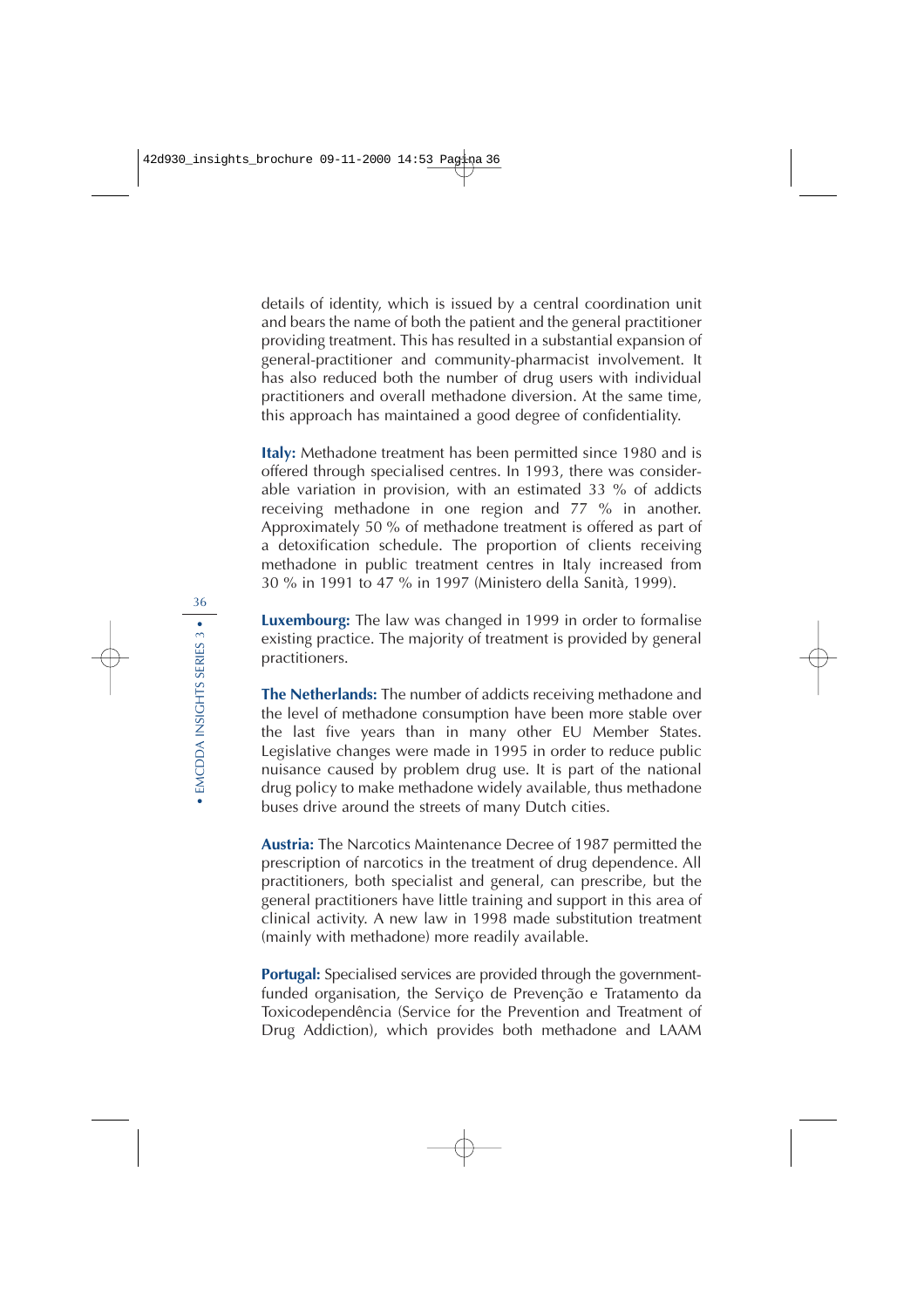treatment. There are plans to develop more low-threshold services ( 10), with the participation of non-governmental organisations (NGOs) and general practitioners.

**Finland:** Since 1997, Finland has run a specialist university hospital centre where 40 patients receive treatment. Initiation involves a two-week hospital admission for detoxification and methadone induction and subsequent attendance at a specialised outpatient clinic. There is no general-practitioner involvement.

**Sweden:** Methadone services were established in the late 1960s and have been subject to periods of major restriction in development. The services are now located in four specialist centres and there are substantial data on those receiving 'high-threshold' intensive treatment, including the somatic and psychological services provided. No general practitioners are permitted to prescribe methadone.

**United Kingdom:** New clinical guidelines for the treatment of drug dependence have been developed. These stipulate that patients should be administered with supervised consumption of medication in at least the first three months of treatment. There are also proposals for the development of a new licensing system, where a special licence would be required for any prescribing other than an oral methadone mixture for the purposes of drug-dependence management.

In **central and eastern Europe**, the availability of methadonesubstitution services has also increased. Methadone maintenance constitutes one of the main treatment modalities in Slovenia and Lithuania, while, in Bulgaria, the Czech Republic, Estonia, the Former Yugoslav Republic of Macedonia (FYROM), Latvia and Poland, substitution programmes are generally operated on a pilot basis or as a single-treatment service. In Hungary, psychiatrists and general practitioners can prescribe methadone on an individual basis (EMCDDA, 1998).

<sup>(&</sup>lt;sup>10</sup>) Low-threshold services are those allowing relatively unrestricted access. High-threshold services, on the other hand, are those allowing access according to specific entry requirements and criteria.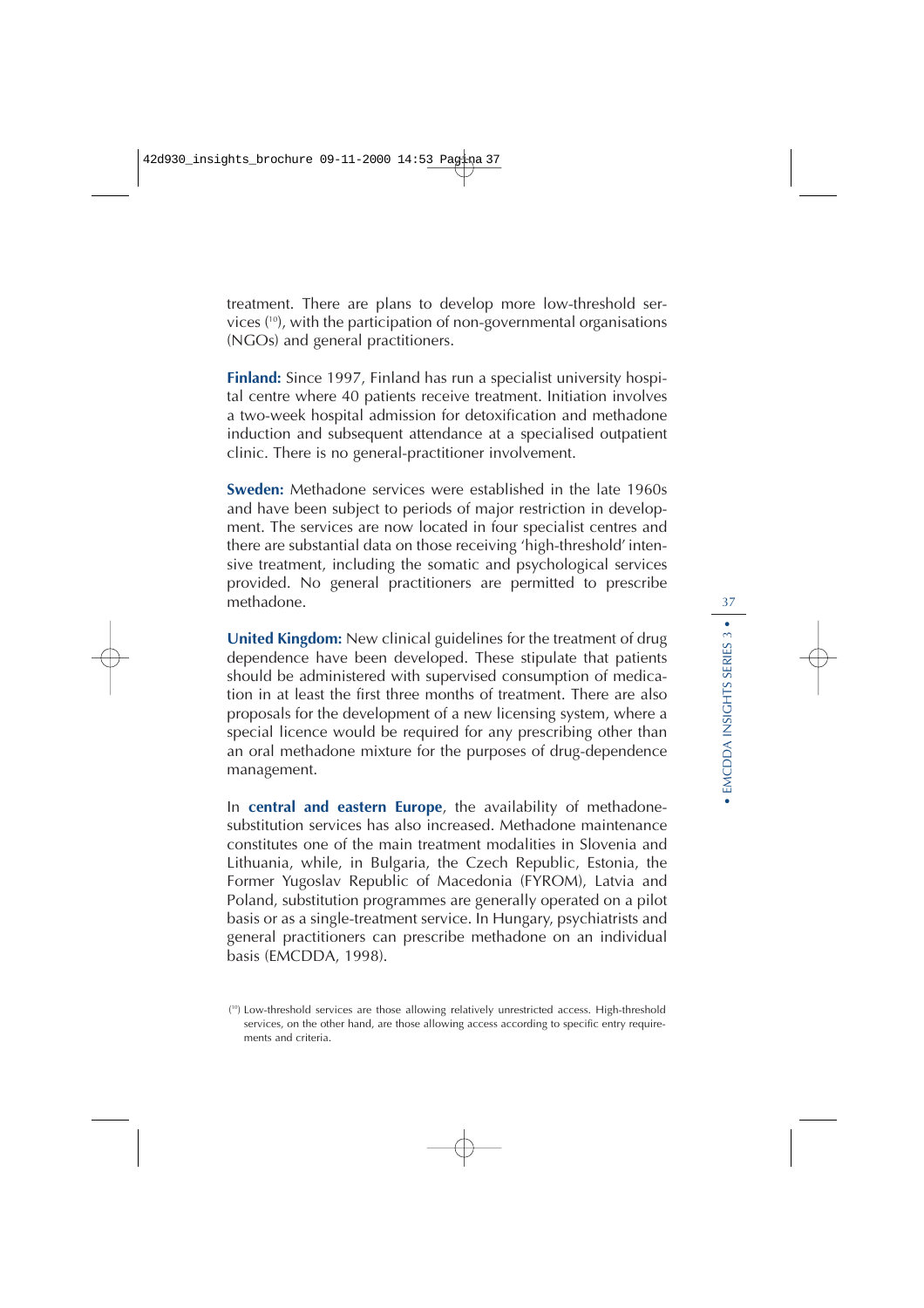While there is much discussion on the regulation and control of substitute prescribing across the EU Member States, it appears that the actual mechanisms of monitoring such activities are rather limited and that, once substitution programmes are established, they have considerable freedom in the day-to-day organisation of their activities. However, limited attention has been paid to maintaining high standards or developing methods to ensure that even minimum standards are achieved across the broad range of services. The link between such guidelines and the operational details around the organisation of services will be an important influence on the development and evaluation of these programmes.

# **PROBLEMS FOR SERVICES**

## **Alcohol and polydrug dependence**

The issues of alcohol and polydrug dependence remain a major problem for treatment services. Estimates suggest that approximately one quarter of service users have major problems with alcohol or with cocaine, amphetamines and benzodiazepines.

This type of dependence is associated with high-risk behaviour, management problems, higher rates of mortality from drug overdoses and poorer outcome overall. To date, there has been very limited research to indicate the optimal approach to the management of this group.

## **Diversion and methadone-related deaths**

There is very little information on methadone-related deaths, as classifying the cause of death is difficult. It is known that methadone reduces mortality, but it is reasonable to assume that the more methadone is consumed, the higher the risk of death. In the UK, a study revealed that, in 1992, 45 % of opiate overdose deaths involved methadone. However, deaths from methadone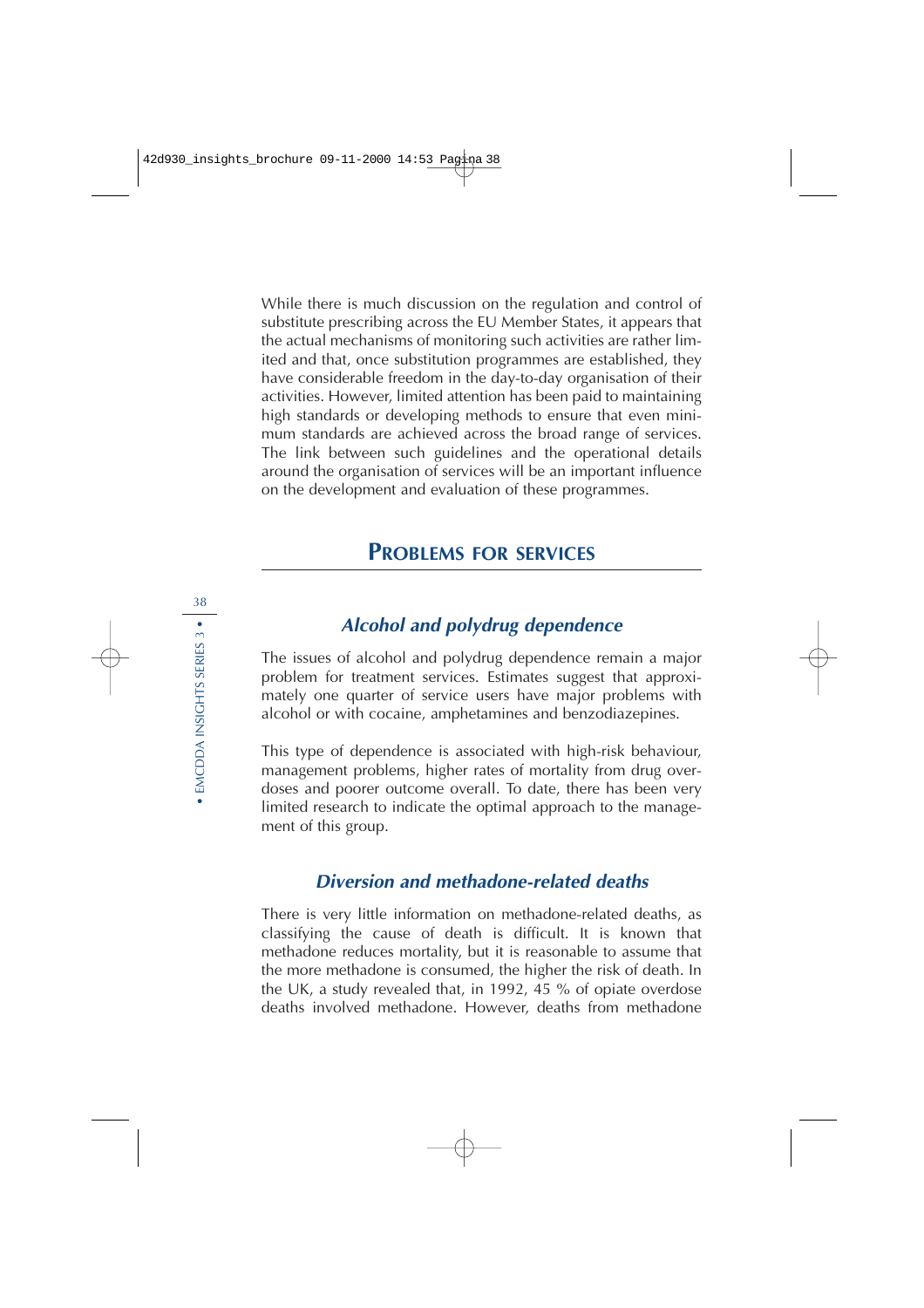were more common amongst those not enrolled in methadone treatment (Hall et al., 1998).

Measures to prevent diversion include supervised consumption (where an addict takes his/her methadone in the presence of drug clinic staff), short dispensing intervals (e.g. daily pickup) and central registration of all methadone prescribed (as in the Netherlands). All new methadone patients across most countries are generally supervised during consumption for the first few months of treatment

The distribution of naloxone (a short-acting antagonist) amongst drug users in Italy, where it is available without a medical prescription, was a measure introduced to prevent overdosing. Other countries (e.g. Greece, Spain, the Netherlands and Austria) educate drug users on how to prevent an overdose or how to deal with it when it happens. In Greece and Italy, special ambulances are available for those who have overdosed.

# **MONITORING AND EVALUATION**

Despite considerable evidence that programme organisation is a major influence on outcome for substitution treatment, there is a striking absence of quality control, monitoring and evaluation of individual programmes. The following two strategies need to be implemented:

- routine gathering of clinical data in a fashion that can account for the activities of the organisation and delivery of services; and
- development of a range of diverse interventions.

There is a striking dearth of activity on both fronts.

Some countries, however, have conducted evaluation projects. Current levels of provision at national level have been surveyed in Spain (Domingo-Salvany et al., 1999), where the roles of individual professionals and their treatment impact have also been studied (Observatorio Español sobre Drogas, 1998).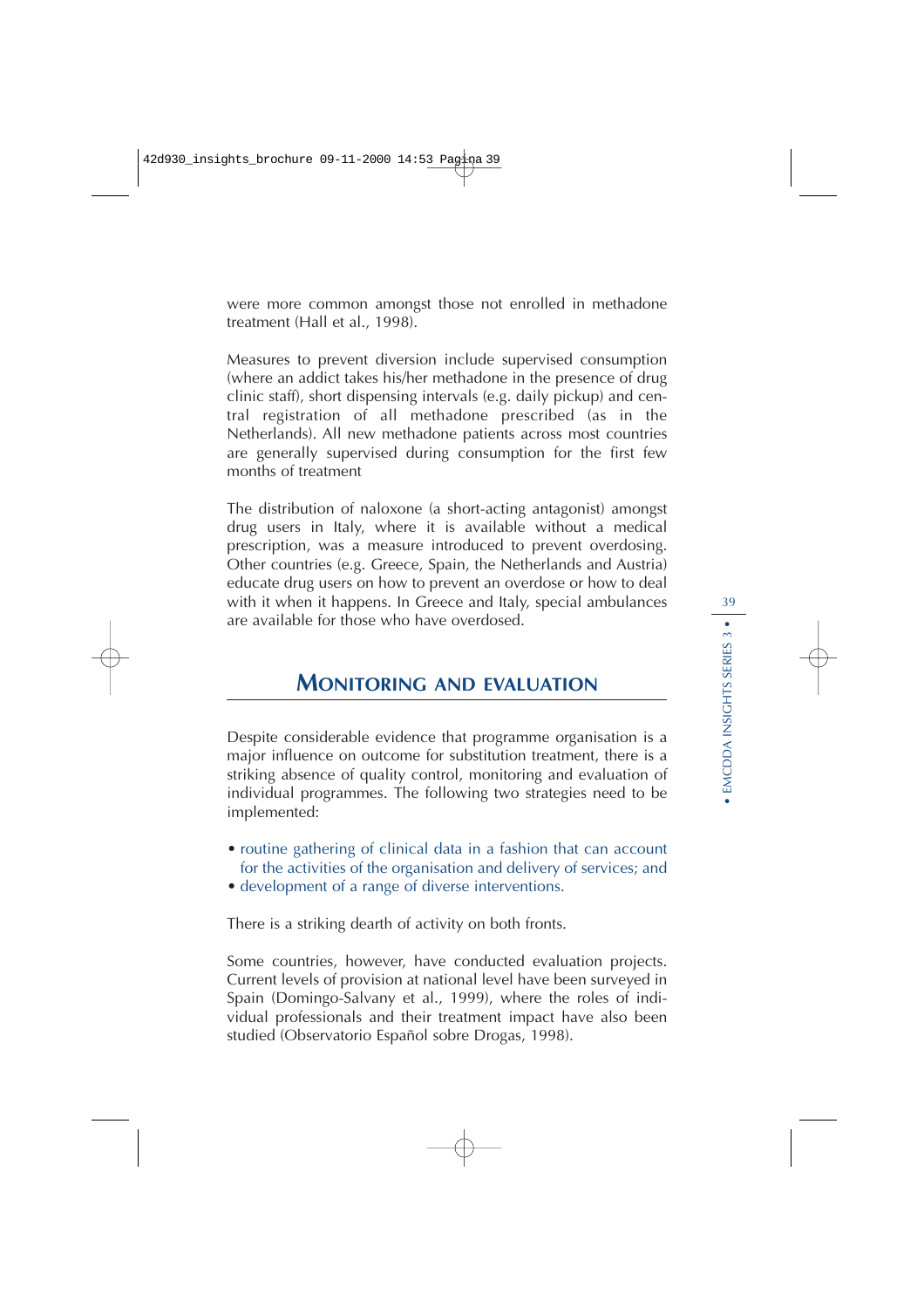In Germany, a number of evaluation projects have been conducted in different regions (e.g. Auts, 1996; Raschke et al., 1996). In France, there has been some evaluation of changes in buprenorphine prescribing and also some detailed evaluation of certain individual programmes (Segal and Schuster, 1995). In the UK, a national treatment outcome study (Gossop et al., 1998) was initiated in 1996 which plans to follow a cohort of drug users entering treatment over time. In Italy, besides some local evaluation studies (D'Ippoliti et al., 1996, 1998), a national treatment outcome study began in 1998 which also plans to follow a cohort of drug users entering different types of treatment over time.

## **CONCLUSIONS**

Over the past five years, there has been considerable convergence in the models of drug-service delivery in most European countries, with a major expansion in drug-substitution treatment, mainly methadone maintenance. At the same time, the predicted HIV epidemic among injecting drug users appears to have been momentarily contained.

A broader range of accessible substitution-treatment programmes has been developed. These low-threshold programmes are now quite widely delivered in many countries. Those countries that have expanded methadone treatment more recently (such as Greece and France) have followed a more specialised highthreshold approach. However, in France, the use of buprenorphine in a low-threshold service runs parallel to a highthreshold methadone service.

As a point of divergence, countries such as Denmark have moved to restrict the overall activity of general practitioners, in contrast to many countries (such as Ireland and the UK) where significant policy initiatives have been taken to involve general practitioners in the management of drug dependence.

Prisons remain an area where there is major variation in levels of provision. There are limited evaluation data to guide policy-makers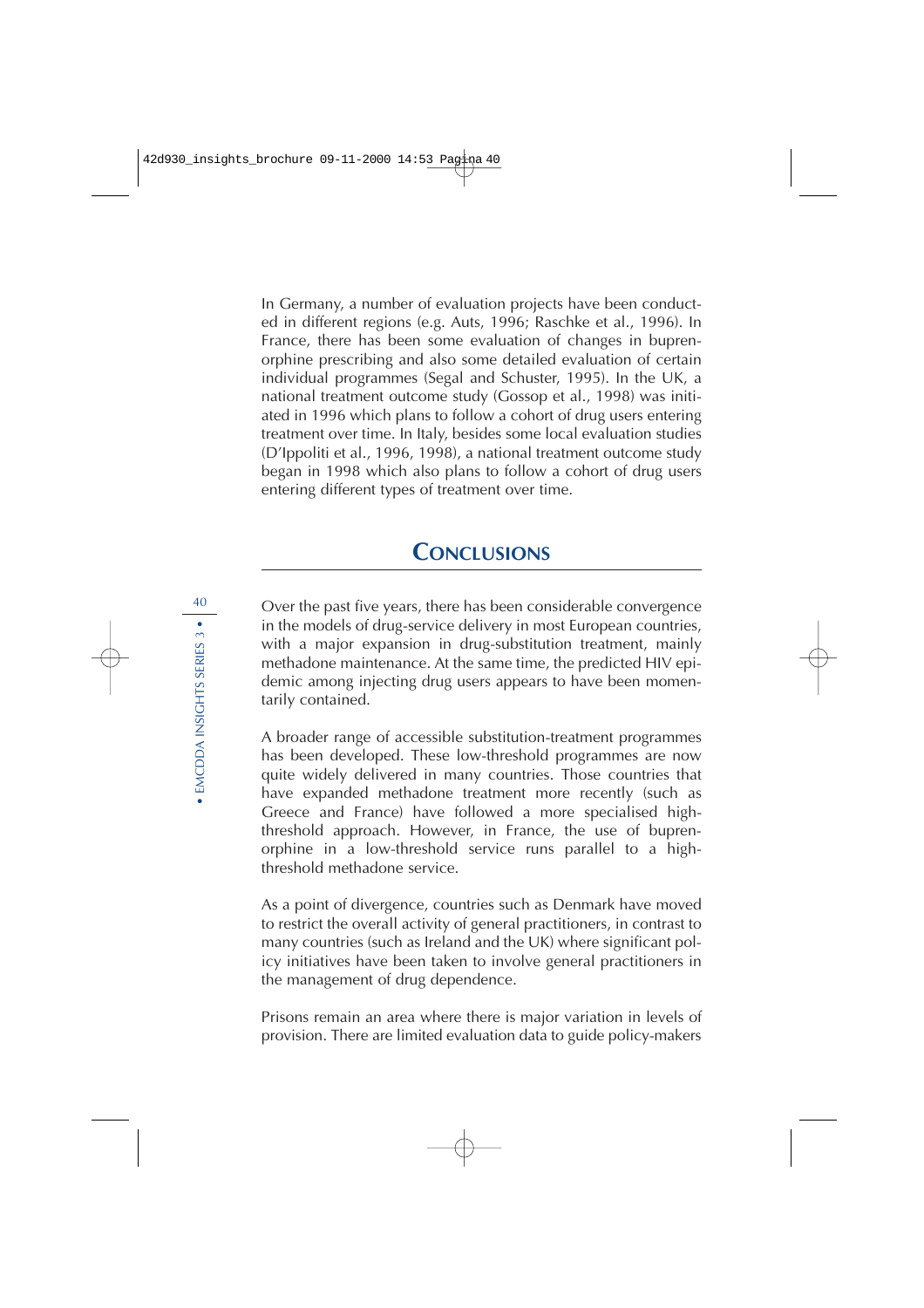in determining the best course of action for the future. More evaluation of delivered prison treatment is needed.

Training for generalists and specialists and good models of cooperation are necessary if services are to be developed and maintained at a high standard. There are limited formal training programmes and equally limited mechanisms of accreditation for workers in this field, in most settings. Models of delivery range from purely specialist to predominantly primary care, and there is a need for better integration between primary-care and specialist approaches. Pharmacists are playing an increasingly active role in this form of treatment and have the potential to make a major contribution to substitution services. Regular monitoring, and improved communication among the various individuals involved in treatment provision, could significantly improve these services.

Diversion, drug-related deaths and methadone-related deaths continue to be a substantial problem in some countries, but levels of diversion are extremely hard to quantify. Countries with lower levels of supervision are more likely to report higher rates of diversion. There is a tendency for countries with very high levels of control to reduce these in order to increase levels of access and, conversely, for countries with low levels of supervision to increase controls.

Over the past five years, substantial growth has been seen in the evaluation of treatment that has been undertaken. The science and treatment evaluation culture continues to grow and has been promoted through research and training networks across the European Union. There have been large-scale national treatment evaluation projects, such as the 'National treatment outcome research study' (NTORS) in the UK, as well as many smaller-scale outcome evaluation studies. Awareness of the importance of evidence-based approaches to the planning and delivery of drug treatment is also growing. The Cochrane Collaboration (an international collaborative group aiming to promote evidenced-based practice through the organisation of systematic reviews of key areas of health interventions) is developing a register of trials and reviews of treatment interventions.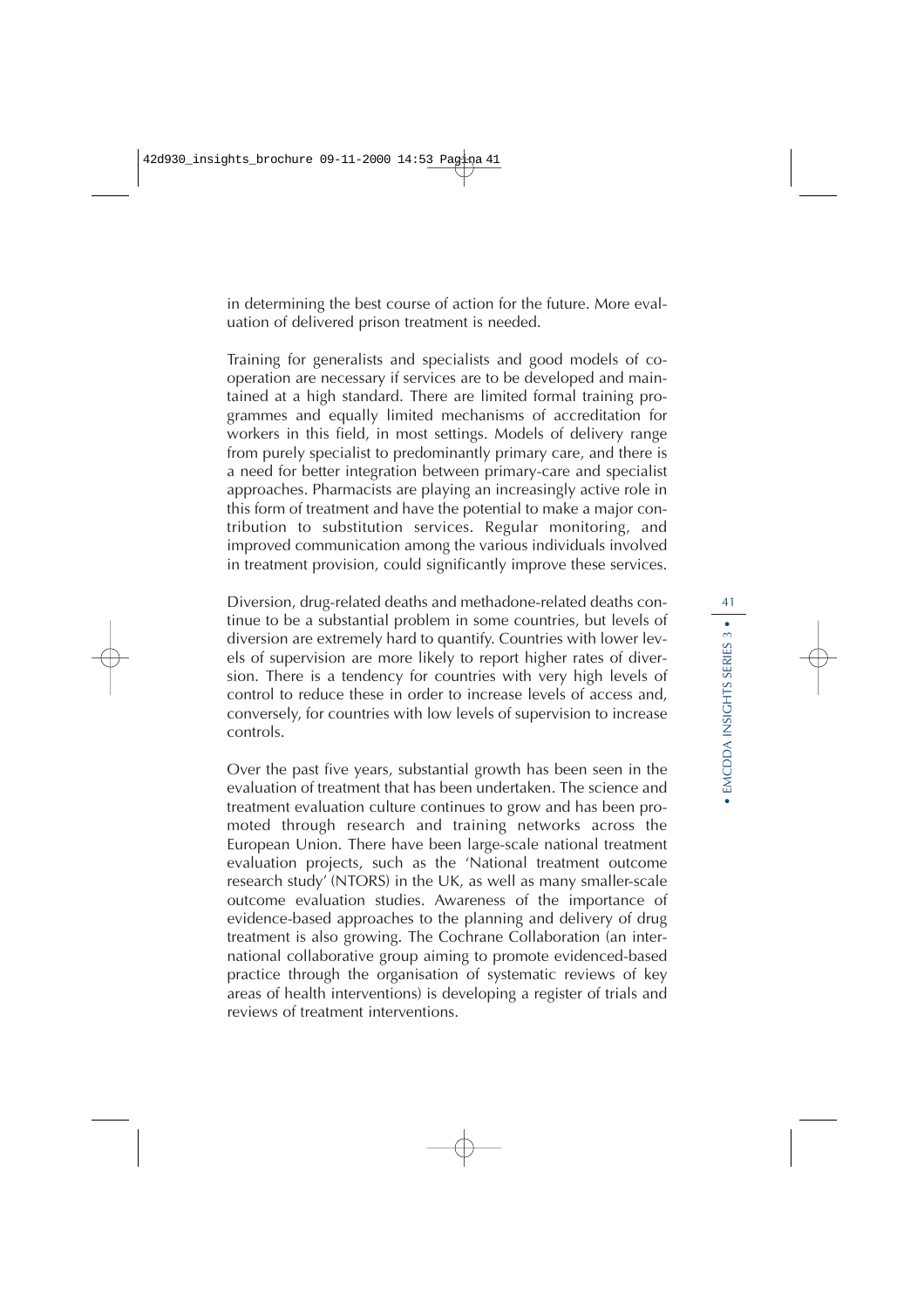Given the extent of current services across Europe, very limited research and evaluation of the treatment process has been carried out to date. Such research would provide good data, not just to confirm the benefits of treatment but also to identify factors associated with good treatment. Factors might include:

- quality of management and organisation of services;
- quality and skill mix of staff; and
- the level of multidisciplinary and inter-agency work (to ensure good links across a range of community agencies).

A substantial consensus now exists on the benefits of methadone maintenance. Systematic reviews indicate that such treatment can improve psychological and social well-being, and reduce criminality and HIV transmission. There is a need for further research to determine the role of such treatment in reducing hepatitis C transmission.

In conclusion, the last five years have represented a period of considerable change and development in response to drugs. It is now generally recognised that treatment for drug dependence requires multiple approaches that combine drug-substitution with drug-free treatment. The challenge for the next decade is to determine the optimal methods for delivering high-quality treatment and ensuring that this is provided in all settings. Also, evidence regarding the cost-effectiveness of drug treatment strongly supports the case for further investment in this activity in all countries. Current work on developing models for evaluating cost-effectiveness needs to be strengthened.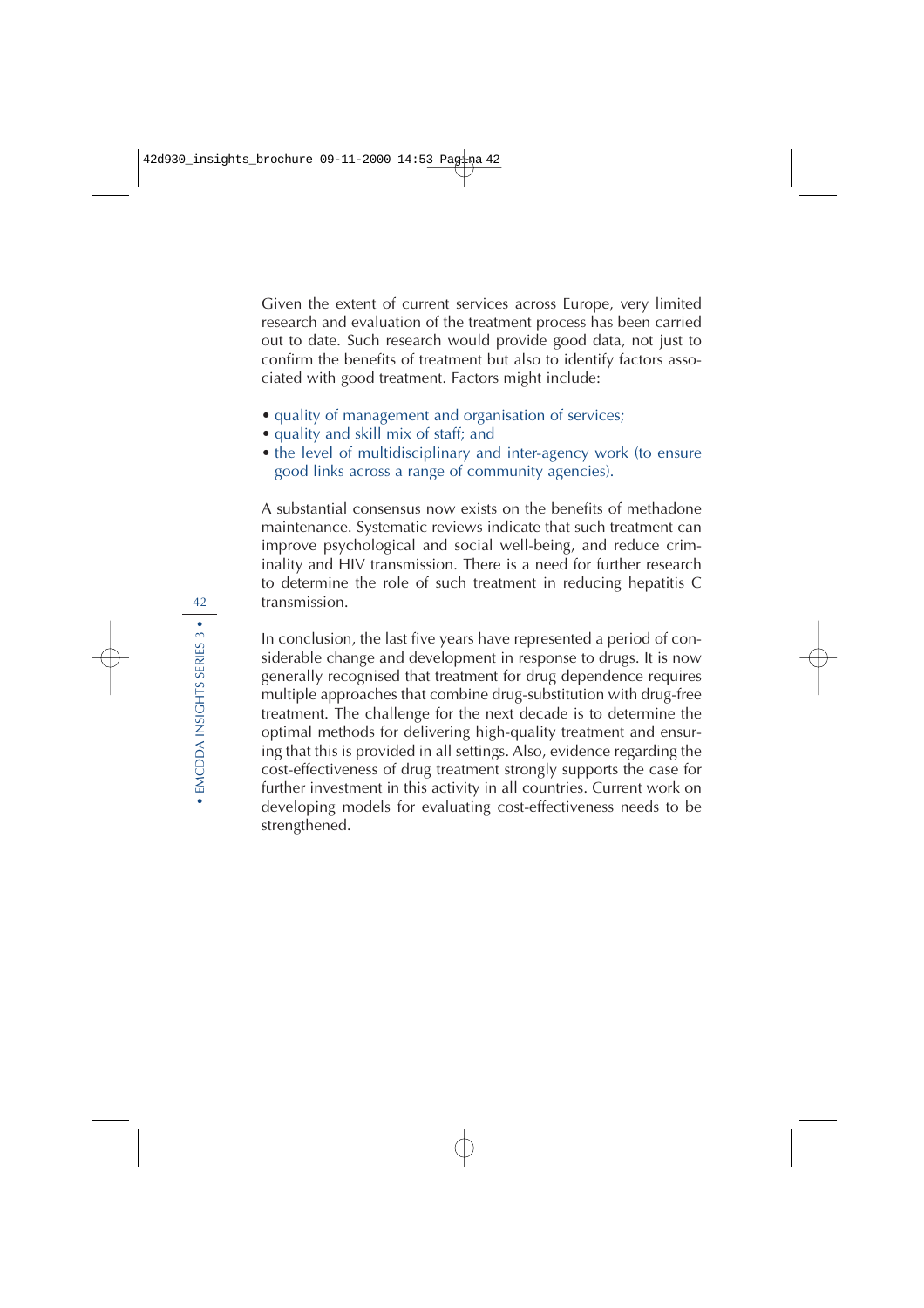**Auriacombe, M., Franques, P., Bertorelle, V. and Tignol, J.** (1997), 'Use of buprenorphine for substitution treatment: a French experience in Bordeaux and Bayonne', Research and Clinical Forums, 19, pp. 47–50.

**Auts, H.** (1996), Herforder Substitutionsstudie. Methadon und Codeinsubstitution: Lebensbedingungen und Begleitung opiatabhängiger Menschen während der ambulanten Drogensubstitution, Diakonisches Werk für den Kirchenkreis Herford und Synodalverein für Innere Mission e. V. Herford.

**Batz, B**. (1997), 'Virus-Hepatitis bei Drogenkonsumenten: eine (neue) Herausforderung an das Drogenhilfesystem', in akzept e. V. (ed.), DrogenVisionen, VVB, Berlin, pp. 195–202.

**Bühringer, G., Künzel, J. and Spies, G.** (1995), Methadon-Expertise, Nomos, Baden-Baden.

**Comissão Nacional de Luta contra a SIDA (CNLCS)** (1998), 'SIDA', a situacão em Portugal a 30 de Setembro de 1998, Lisbon.

**Diamant, K., Fischer, G., Schneider, C., Lenzinger, E., Pezawas, L., Schindler, S. and Eder, H.** (1998), 'Outpatient opiate detoxification treatment with buprenorphine', European Addiction Research, 4, pp. 198–202.

**D'Ippoliti, D., Davoli, M., Bargagli, A. M., Pasqualini, F. and Perucci, C. A.** (1996), 'Characteristics and outcome of interventions offered to drug users attending public treatment centres in Lazio', Epidemiol. Prev., 20, pp. 37–43.

**D'Ippoliti, D., Davoli, M., Perucci, C. A., Pasqualini, F. and Bargagli, A. M.** (1998), 'Retention in treatment of heroin users in Italy: the role of treatment type and of methadone-maintenance dosage', Drug and Alcohol Dependence, 52, pp. 167–171.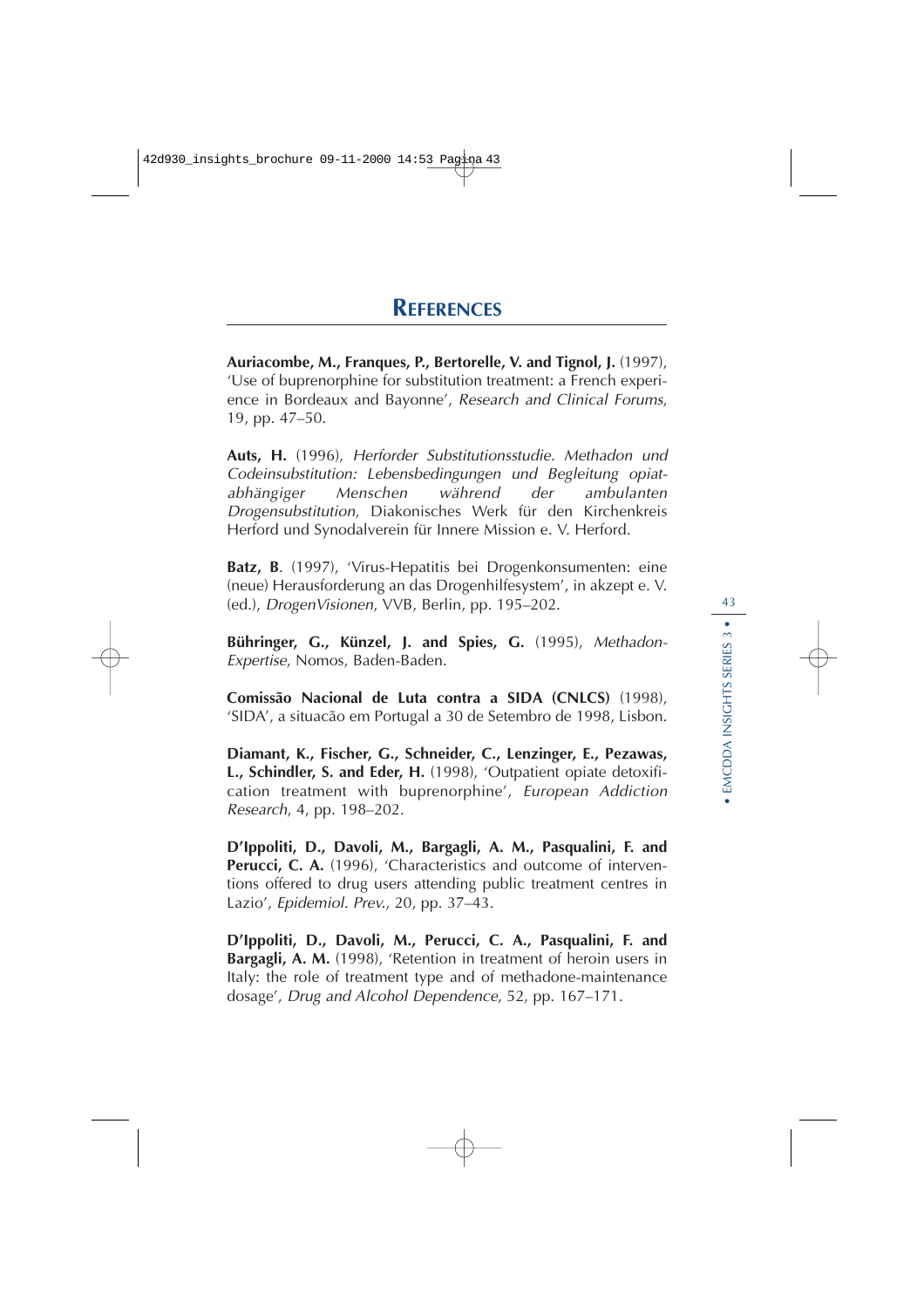**Domingo-Salvany, A., Pérez, K., Torrens, M., Bravo, M. J., Antó, J. M. and Alonso, J.** (1999), 'Methadone treatment in Spain, 1994', Drug and Alcohol Dependence, 56(1), pp. 61–66.

**EMCDDA** (1998), Annual report on the state of the drugs problem in the European Union — 1998, Office for Official Publications of the European Communities, Luxembourg.

**EMCDDA** (1999), Annual report on the state of the drugs problem in the European Union — 1999, Office for Official Publications of the European Communities, Luxembourg.

**EMCDDA** (2000), Annual report on the state of the drugs problem in the European Union — 2000, Office for Official Publications of the European Communities, Luxembourg.

Farrell, M. (1995), Drug prevention: a review of legislation, regulation and delivery of methadone in 12 Member States of the European Union, European Commission.

**Farrell, M., Howes, S., Taylor, C., Lewis, G., Jenkins, R., Bebbington, P., Jarvis, M., Brugha, T., Gill, B. and Meltzer, H.** (1998), 'Substance misuse and psychiatric co-morbidity: an overview of the OPCS national psychiatric morbidity survey', Addictive Behaviors, 23(6), pp. 909–918.

**Fischer, G., Eder, H., Jagsch, R., Lennkh, C., Habeler, A., Aschauer, H. N. and Kasper, S.** (1998), 'Maintenance therapy with synthetic opiates within a multidisciplinary program: a stabilizing necessity for pregnant opiate-dependent women', Archives of Women's Mental Health, 1, pp. 109–116.

**Fischer, G., Gombas, W., Eder, H., Jagsch, R., Peternell, A., Stühlinger, G., Pezawas, L., Aschauer, H. N. and Kasper, S.** (forthcoming), 'Buprenorphine versus methadone maintenance for the treatment of opiate dependence', Addiction, 94(9), pp. 1337–1347.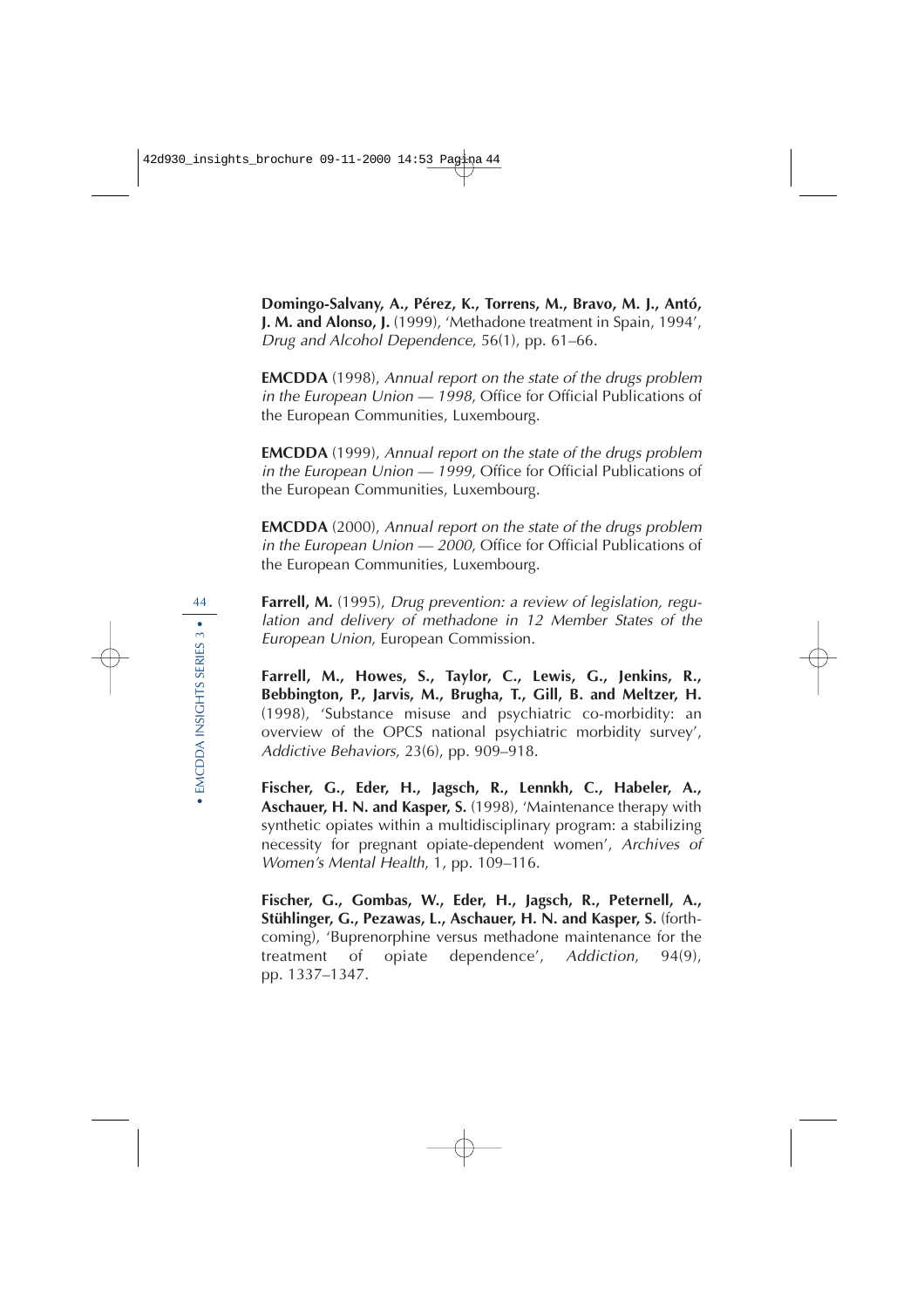**Fischer, G., Presslich, O., Diamant, K., Schneider, C., Pezawas, L. and Kasper, S.** (1996), 'Oral morphine sulphate in the treatment of opiate-dependent patients', Alcoholism, 1, pp. 35–43.

**Gerlach, R. and Caplehorn, J.** (1999), 'Attitudes and beliefs of doctors prescribing methadone to addicts in the Westfalen-Lippe region of Germany', Drug and Alcohol Review.

**Godinho, J., Costa, H. and Costa, C**. (1996), 'Comportamentos de risco de doenças infecciosas', Toxicodependências, 2(3), pp. 55–60.

**Gombas, W., Fischer, G., Eder, H., Okamotu, I., Schmidl-Mohl, K. and Schindler, S**. (1998), 'Prevalence of hepatitis C in a consecutive investigation of opiate-dependent subjects in a drug-addiction clinic', Europe Neuropsychopharmacology.

**Gossop, M., Marsden, J. and Stewart, D.** (1998), NTORS at one year: changes in health and criminal behaviour one year after intake, UK Department of Health.

**Hall, W., Lynskey, M. and Degenhardt, L.** (1998), Trends in methadone-related deaths in the United Kingdom, 1985–1995, report prepared for the Advisory Council on Drugs Prevention working group, UK Department of Health.

**Heinemann, A.** (1998), 'Rauschgifttodesfalle mit Methadonbeteiligung (Hamburg 1990–1996)', Rechtsmedizin, 8, pp. 55–60.

**IMR** (1997), IMR survey (France), 1996–1997, Schering-Plough.

**Krausz, M.** (1998), 'Maintenance treatment of opiate addicts in Germany with medications containing codeine: results of a follow up study', Addiction, 93(8), pp. 1161–1167.

**Krausz, M., Degwitz, P., Kuhne, A. and Verthein, U.** (1996), PDF personality disorders in drug abusers: an overview, pp. 767–783.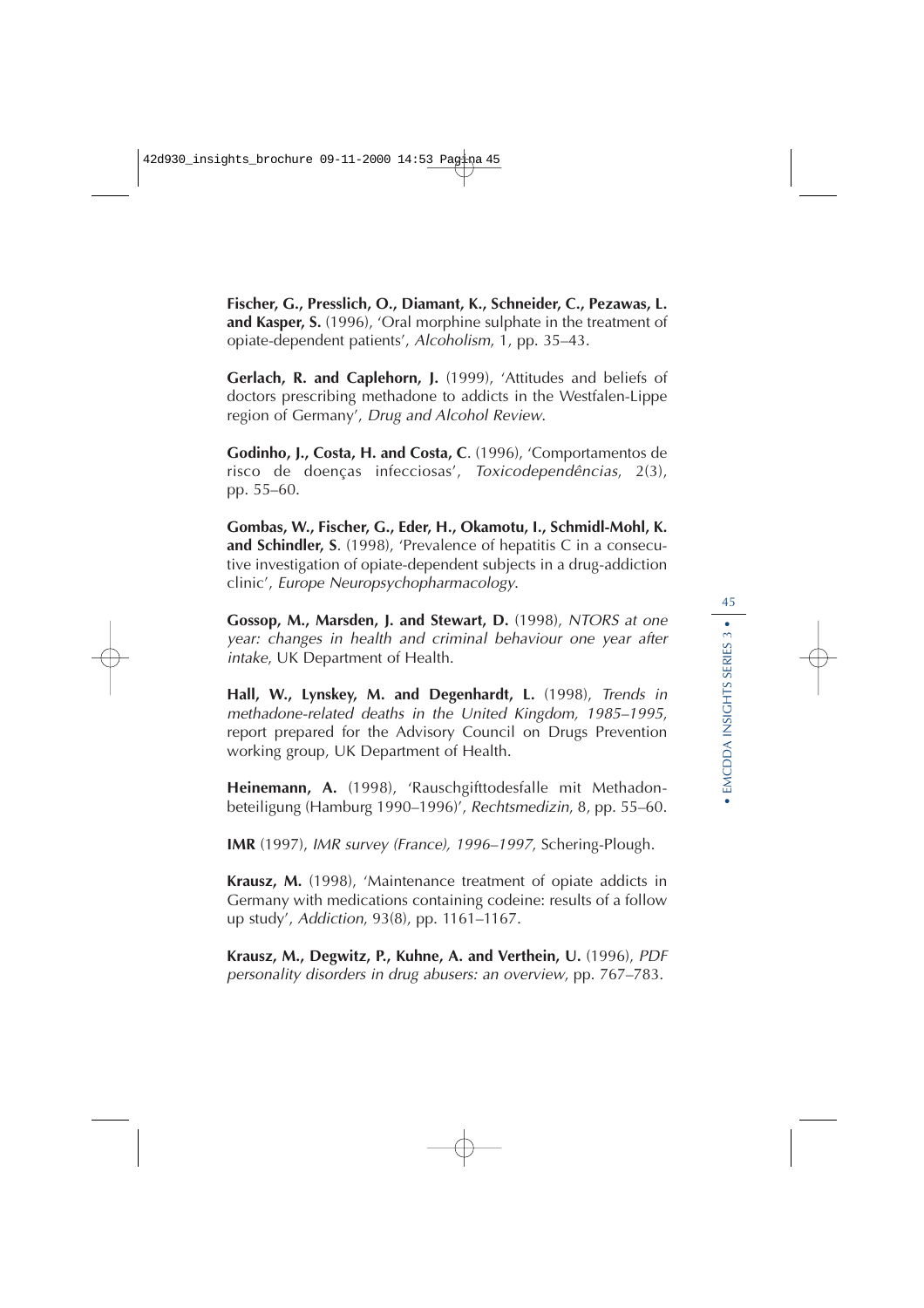**Leuw** (ed.) (1995), 'Low-threshold methadone prescription and its effects on drug-related crime', Europe in Transition — T.C. in Transition, pp. 203–208.

**Marsden, J., Gossop, M., Farrell, M. and Strang, J.** (1998), 'Opiate substitution: critical issues and future directions', Journal of Drug Issues, 28(1), pp. 243–264.

**Ministero della Sanità** (1999), 'Bollettino sulle Farmacodipendenze ed l'Alcolismo', XXII(1), Rome.

**Neeleman, J. and Farrell, M**. (1997), 'Fatal methadone and heroin overdoses: time trends in England and Wales', Journal of Epidemiology and Community Health, 51(4), pp. 435–437.

**Observatorio Español sobre Drogas** (1998), Características de los tratamientos con metadona en España, 1997, Informe 1, Ministerio del Interior, Delegación del Gobierno para el Plan Nacional sobre Drogas, Madrid, pp. 41–45.

**Patrício, L., et al**. (1996), 'LAAM: levo-alpha-acetyl-methadol: experience at Centro das Taipas', Toxicodependências, 2(2), pp. 35–44.

**Raschke, P., Verthein, U. and Kalke, J.** (1996), Substitution in Hamburg: Methadonbehandlung Opiatabhängiger von 1990 bis <sup>1995</sup>, Hamburg.

**Robert Koch Institut** (1998), 'HIV/AIDS: Eckdaten und Trends, Epidemiologische Kurzinformationen des AIDS-Zentrums im Robert Koch Institut'.

**Segal, D. L. and Schuster, C. R.** (1995), 'Buprenorphine: what interests the National Institute on Drug Abuse', in A. Cowan and J. Lewis (eds), Buprenorphine: combating drug abuse with a unique opiate, Wiley-Liss, New York, pp. 309–320.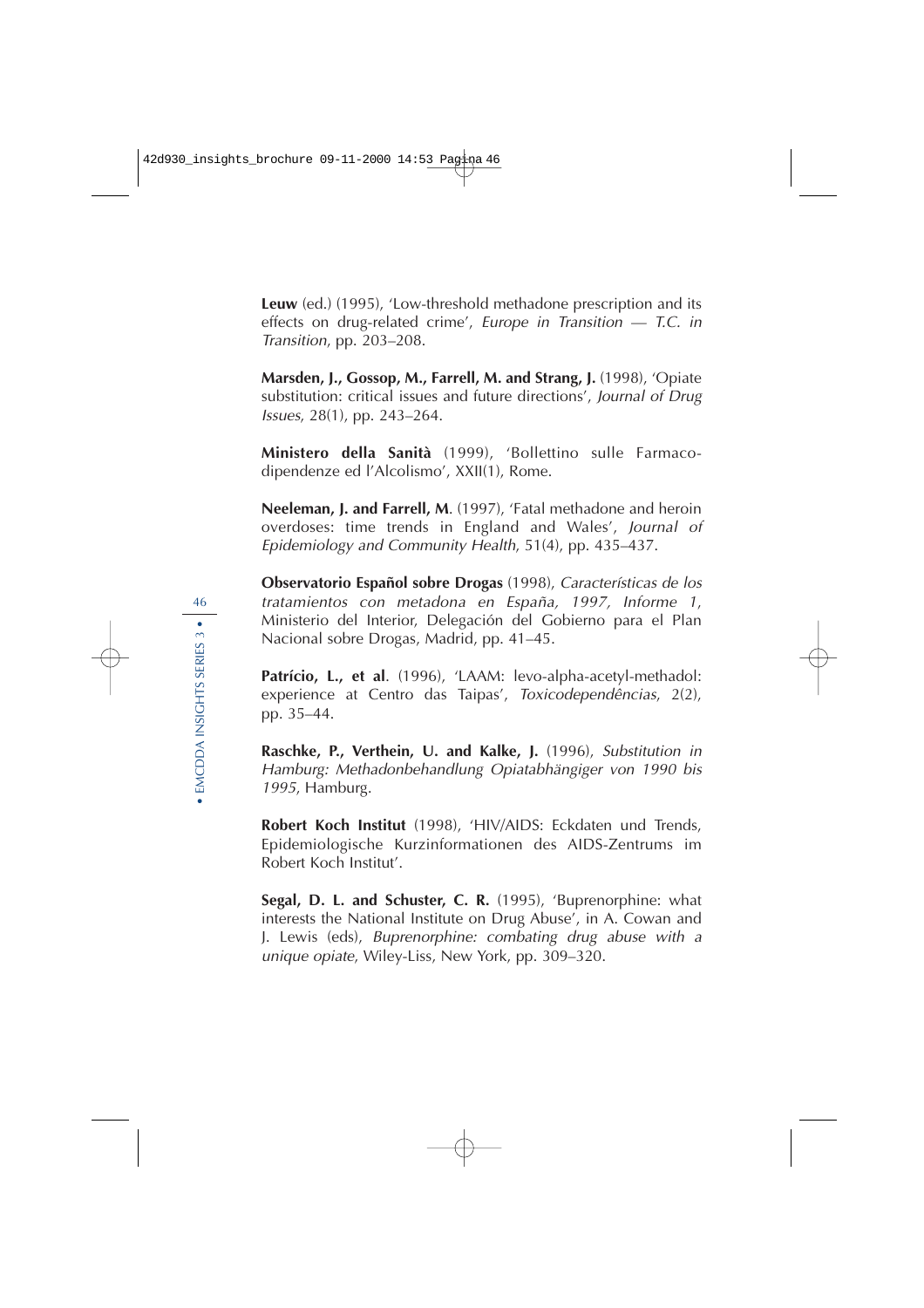**Seidler, D., Stühlinger, G. H., Fischer, G., Woisetschlager, C., Berzlanovich, A., Schmid, R., Hirschl, M. M. and Laggner, A. N.** (1996), 'After antagonization of acute opiate overdose: a survey at hospitals in Vienna', Addiction, 91(10), pp. 1479–1487.

**Sheridan, J., Strang, J., Taylor, C. and Glanz, A.** (1996), 'The role of community pharmacists in relation to HIV prevention and drug misuse: findings from the 1995 national survey in England and Wales', British Medical Journal, 313, pp. 270–274.

**Stenbacka, M., Romelsjo, A. and Leiffman, A.** (1998), 'The impact of methadone on consumption of inpatient care and mortality, with special reference to HIV status', Substance Use and Misuse, 33(28), pp. 19–34.

**Tracqui, A., Tournoud, C., Flesch, F., Kopferschmitt, J., Kintz, P., Deveaux, M., Ghysel, M. H., Marquet, P., Pépin, G., Jaeger, A. and Ludes, B.** (1998), 'Intoxications aiguës par traitement substitutif à base de buprénorphine haut dosage. 29 observations cliniques — 20 cas mortels', La Presse Médicale, 27, pp. 557–560.

**Uchtenhagen, A., Gutzwiller, F. and Dobler-Mikola, A.** (eds) (1997), Versuche für eine arztliche Verschreibung von Betäubungsmitteln, Synthesebericht, Zürich.

## **Further reading**

**International Narcotics Control Board** (1996), Estimated world requirements for 1996: statistics for 1994, United Nations, New York.

**International Narcotics Control Board** (1998), Estimated world requirements for 1998: statistics for 1996, United Nations, New York.

**International Narcotics Control Board** (1999), Estimated world requirements for 1999: statistics for 1997, United Nations, New York.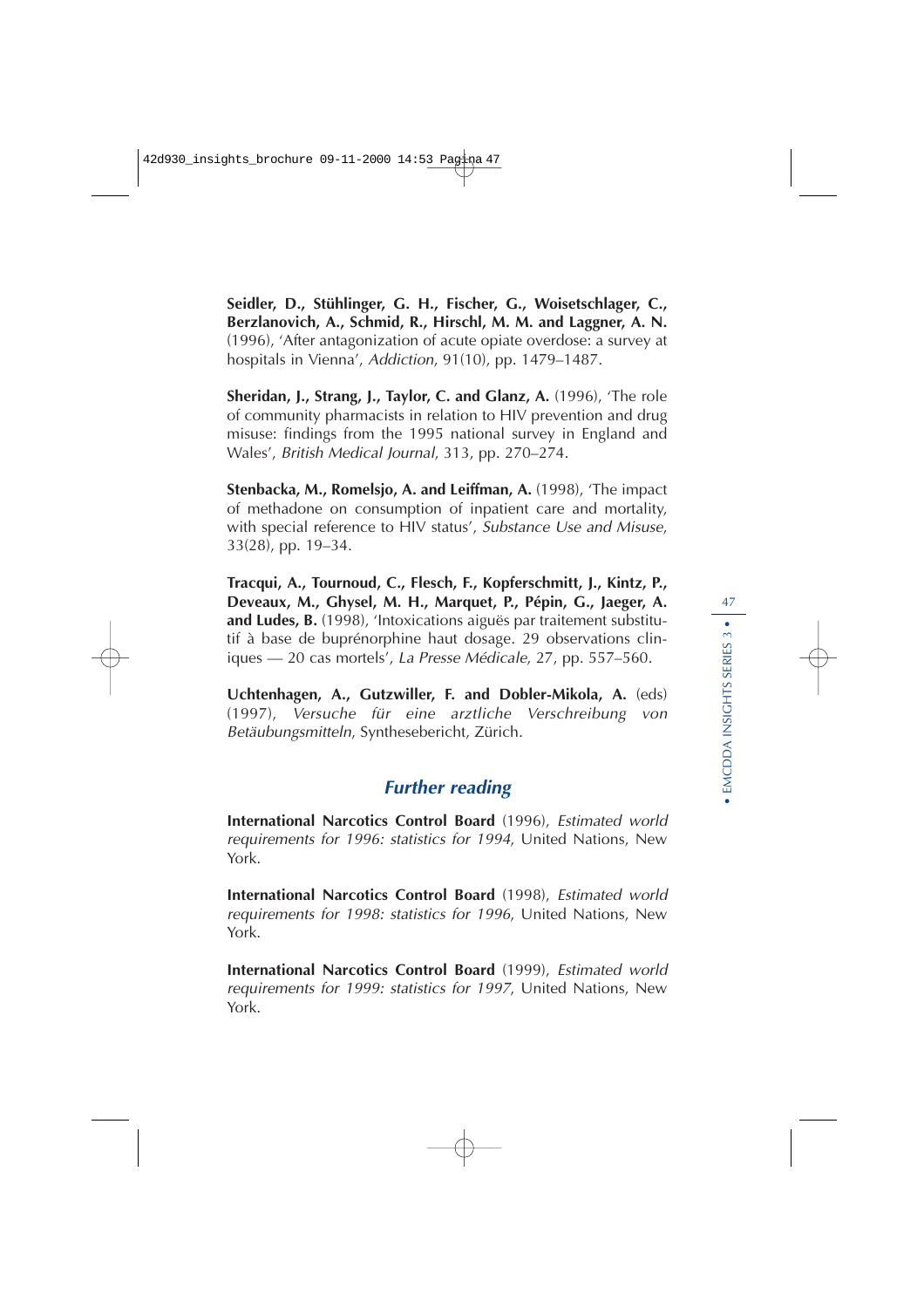**Uchtenhagen, A., Gutzwiller, F. and Dobler-Mikola, A.** (eds) (1994), 'Programme for the medical prescription of narcotics: fundamentals, research plans and first experiences', in M. Rihs-Middel (ed.), The medical prescription of narcotics: scientific foundations of practical experiences, Hogrefe and Huber, Berne.

**Weber, U.** (1998), 'Maintenance with codein in Germany', paper presented at the New York Academy of Medicine.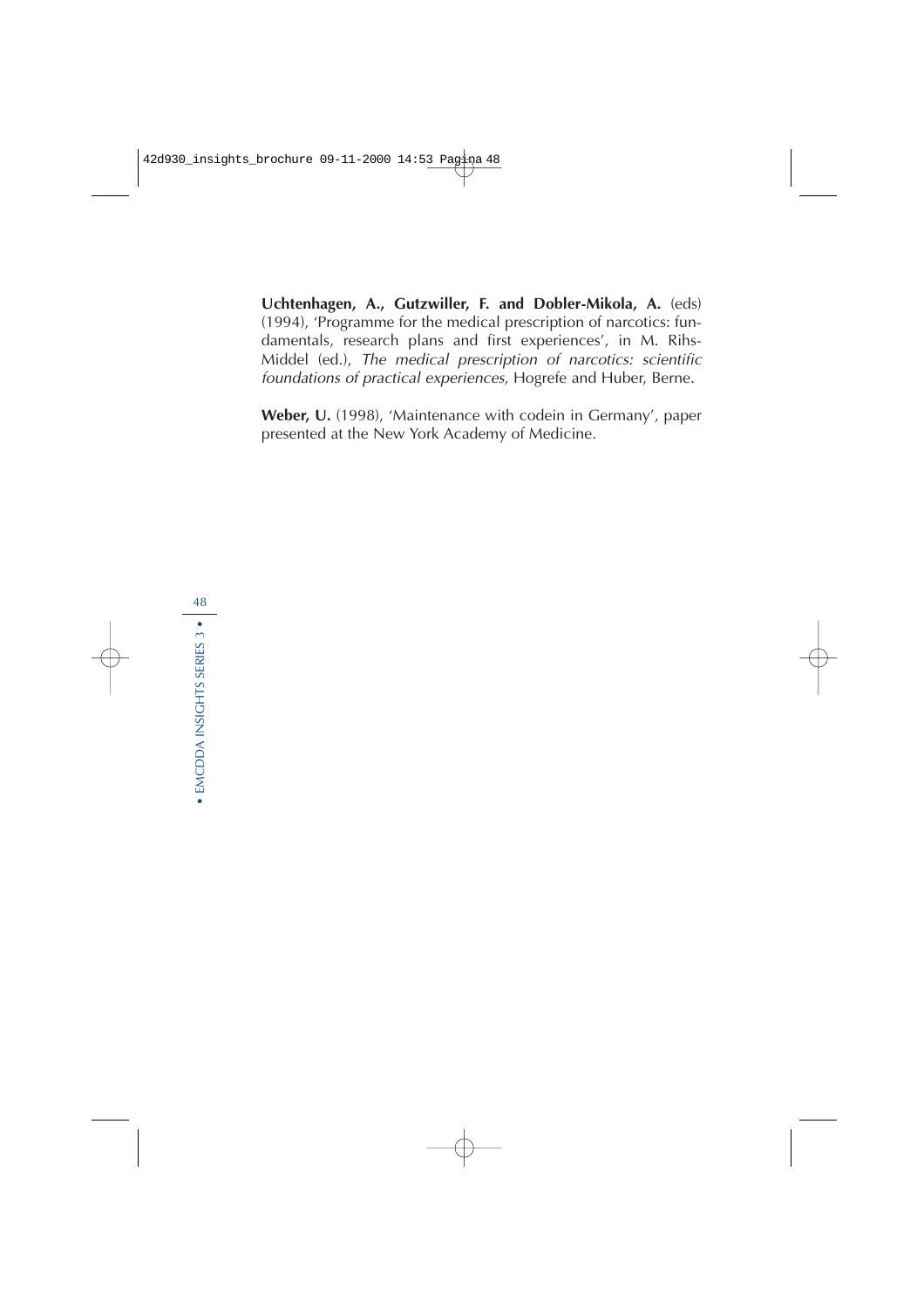# **Country** reports

| 50  | PREPARING THE COUNTRY REPORTS |
|-----|-------------------------------|
| 52  | <b>BELGIUM</b>                |
| 59  | <b>DENMARK</b>                |
| 69  | <b>GERMANY</b>                |
| 98  | <b>GREECE</b>                 |
| 106 | <b>SPAIN</b>                  |
| 119 | <b>FRANCE</b>                 |
| 135 | <b>IRELAND</b>                |
| 146 | <b>ITALY</b>                  |
| 160 | <b>LUXEMBOURG</b>             |
| 176 | <b>THE NETHERLANDS</b>        |
| 192 | <b>AUSTRIA</b>                |
| 208 | <b>PORTUGAL</b>               |
| 225 | <b>FINLAND</b>                |
| 232 | <b>SWEDEN</b>                 |
| 254 | <b>UNITED KINGDOM</b>         |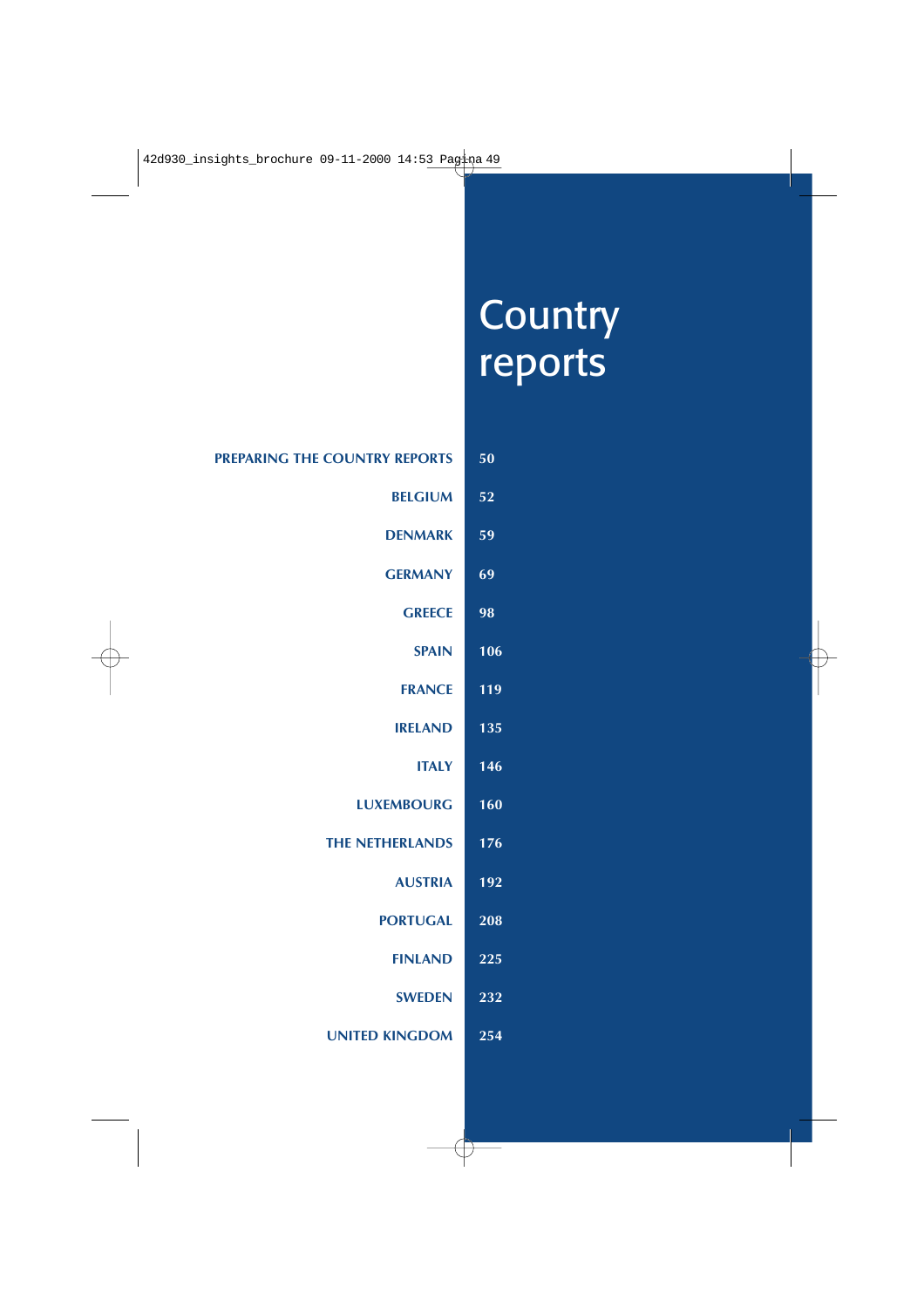This section consists of country reports from the 15 European Union Member States which, among others, demonstrate how substitution practice differs in Europe, both according to the substances used as well as to national legislation and policy (11).

A national expert or informant was appointed in each of the countries concerned and asked to provide information according to specific guidelines. These guidelines consisted of six headings:

- Introduction:
- Strategy;
- Substitution:
- Surveillance;
- Problems:
- Evaluation.

The first of these sections offers a general introduction to substitution treatment in the country concerned and situates it in the overall political context.

The second provides an overview of the national drug strategy; that is to say the national policy in the field of drugs and other drug-related areas (e.g. health-related issues and social security).

The third section provides information on the substitution services available in each country and has a number of subheadings. These subheadings may vary per country, but in general deal with: the development of substitution services, their history and characteristics; the current situation and the number of persons currently receiving treatment; legislation on substitution treatment; substitution clients and the entry criteria for receiving treatment; the role of pharmacies; primary healthcare involvement in services; the

<sup>(</sup> 11 ) The EMCDDA's Annual report on the state of the drugs problem in the European Union — <sup>2000</sup> may also be consulted for a brief overview of substitution treatment in the EU Member States. This was compiled on the basis of data from national reports submitted by the 15 national focal points of the Reitox network.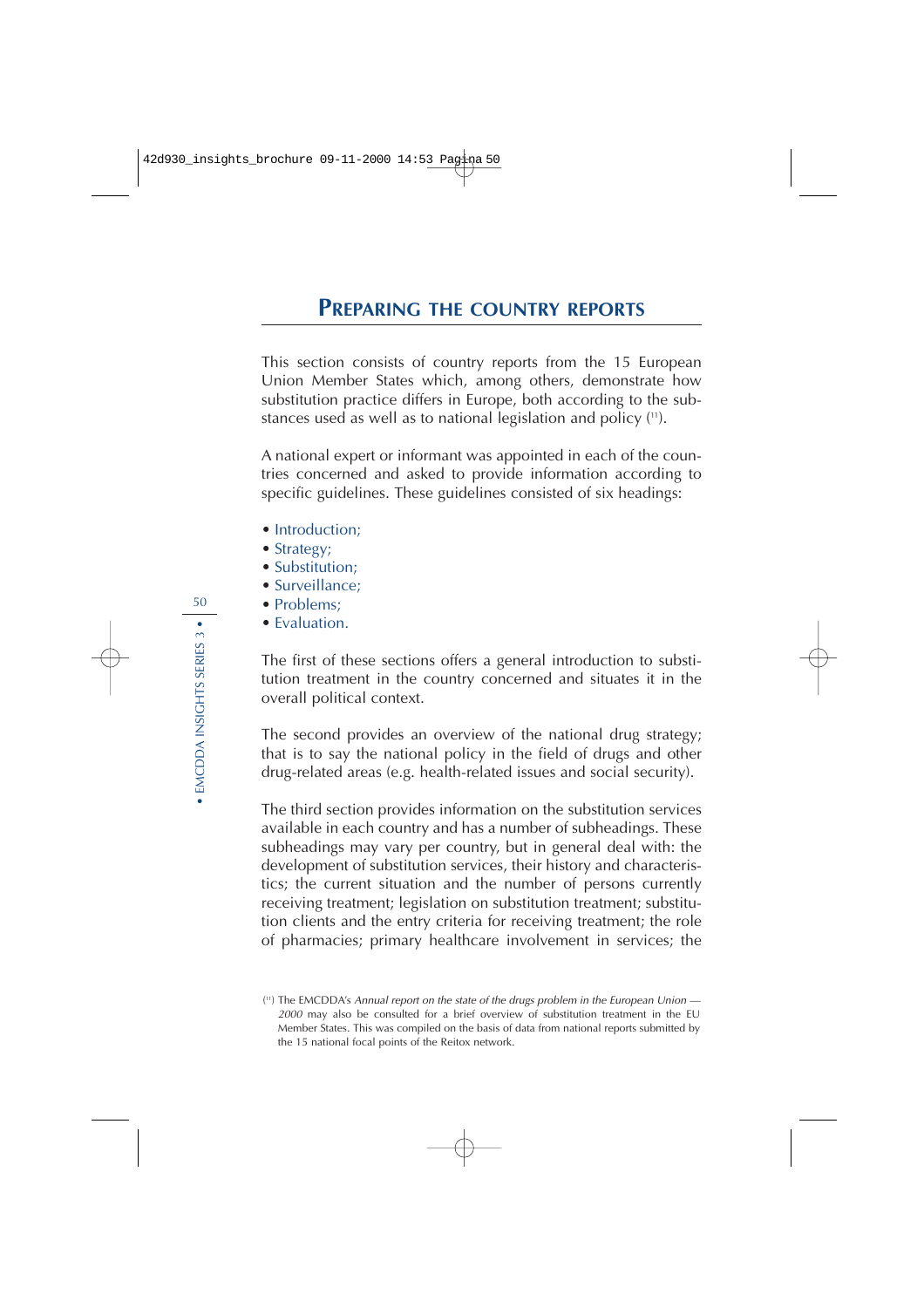various substances used in the country; and, finally, whether injectable substances can be prescribed.

The fourth section, on surveillance, provides an overview of how national monitoring is carried out in each country.

The fifth identifies current problems in the field of substitution which pertain to the particular situation in each Member State.

Finally, the sixth section focuses on the evaluation of substitution treatment and presents findings of recent relevant studies and research. These data address the implementation and organisation of substitution services, the substitution substances currently used, and other related aspects of substitution treatment.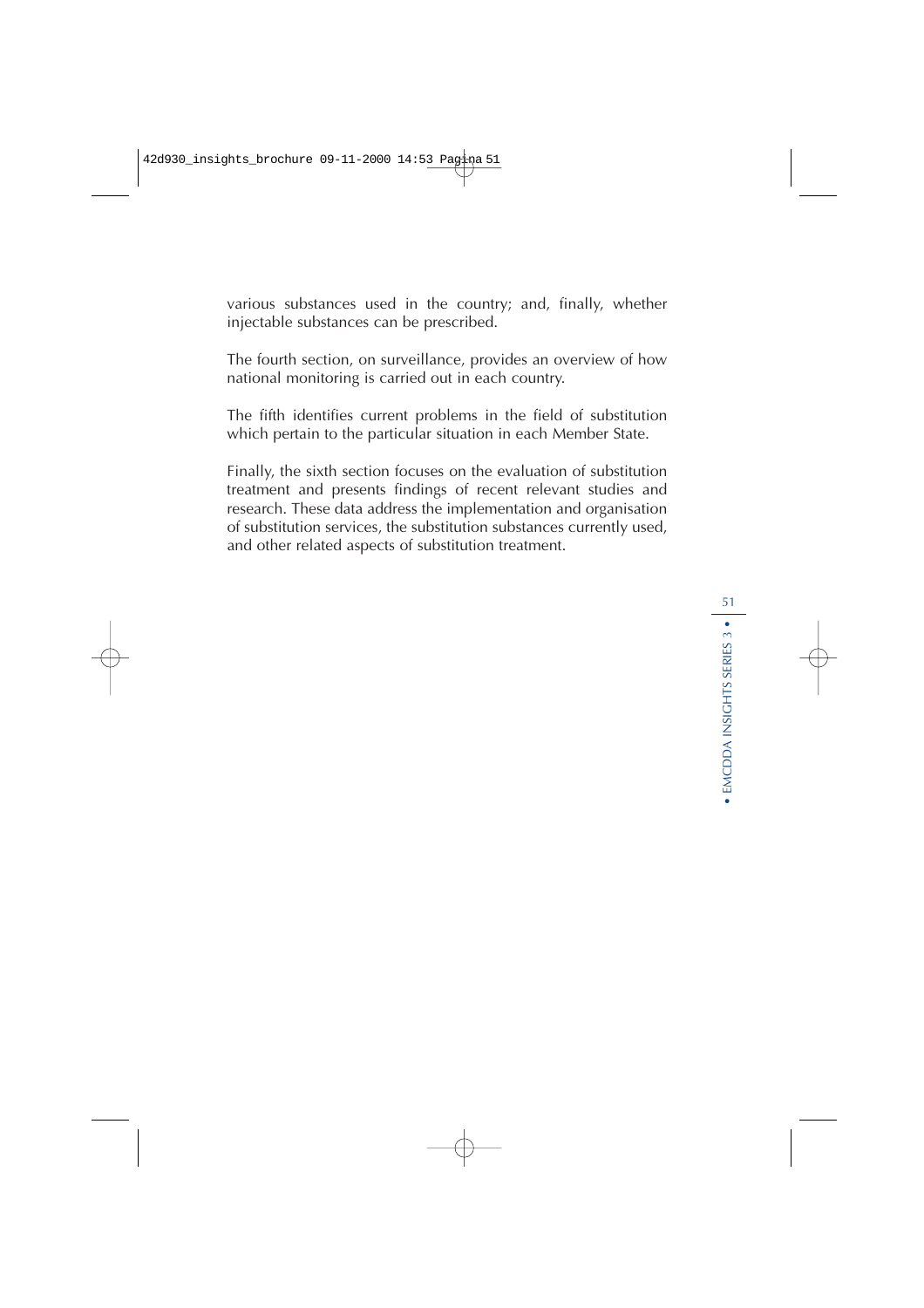Juan Tecco and Isy Pelc, Hôpital Brugmann, Brussels

## **Introduction**

In 1994, the Belgian Ministry of Public Health organised a methadone consensus conference. This conference was a key moment in the field of addiction in Belgium as it concluded that access to substitution treatment was desirable. Due to the absence of a legal framework in the country on this issue, the conclusions of the conference became a reference point for both the clinicians and authorities working in the area of substitution treatment. An evaluation of the conclusions of the conference was performed between October 1997 and June 1998, under the auspices of Professor Isy Pelc of the Hôpital Brugmann, Brussels. The methodology used consisted of auditioning national experts from various backgrounds in order to access various points of view. Most of this country report draws on the conclusions of that evaluation.

## **Strategy**

In 1997, the Belgian Parliament and the Council of Ministers adapted the existing drug-enforcement law ( 12), by making penal justice the 'last resort' in cases of serious nuisance.

At this time, Belgium's drug policy priorities were also redefined. They included:

- prevention and reduction of drug use;
- reduction of the number of new drug users;
- protection of the community and its members against the drug phenomenon and its consequences; and
- provision of care to drug users and readiness to guarantee them a better life despite their use of drugs.

<sup>(</sup> 12) Ministry of Justice directive of 5 June 1997 on the policy to be applied in the prosecution of drug users.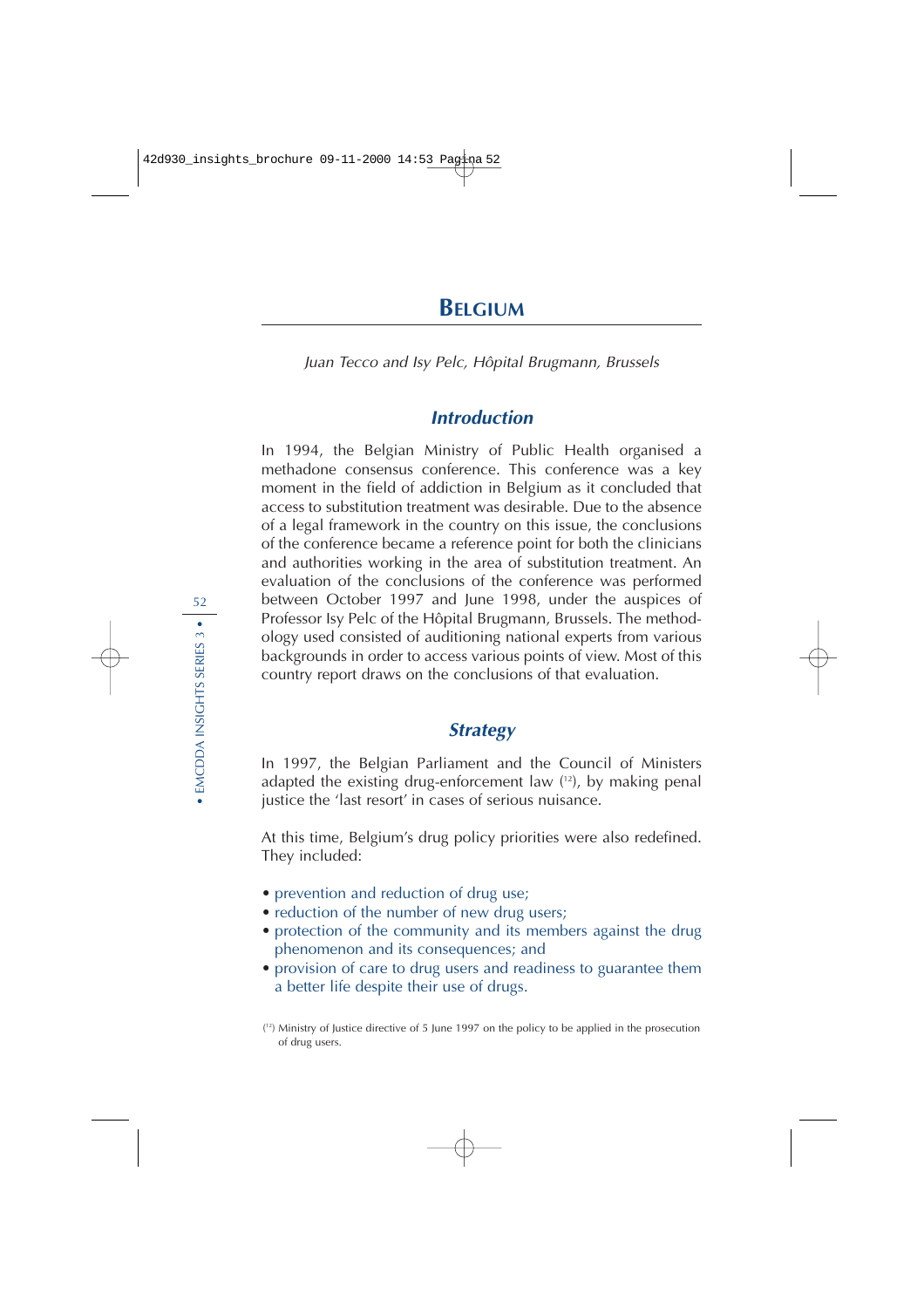Belgium's federal internal affairs policy is embedded in a philosophy of crime prevention. Meanwhile, in the communities and regions, a growing effort is being invested in striving for 'global' prevention, with a focus on general health and welfare.

In 2000, three types of service exist in Belgium, which are low threshold in nature and offer treatment for drug use. They are:

- inpatient centres;
- outpatient centres; and
- primary-care services.

These promote abstinence, harm reduction and methadone maintenance.

## **Substitution**

Methadone substitution in Belgium is considered to be an efficient therapeutic strategy for:

- enhancing the general well-being of opiate-addicted patients; and
- promoting their social and psychological stability.

Today, in Belgium, the promotion of methadone substitution for treating physically, psychologically and socially addicted patients has three specific goals:

- to increase professional opportunities;
- to reduce criminal behaviour; and
- to prevent the spread of HIV and hepatitis.

#### **Current situation**

Considerable diversification and flexibility have evolved within the field of substance substitution in Belgium in recent years, specifically in the following cases.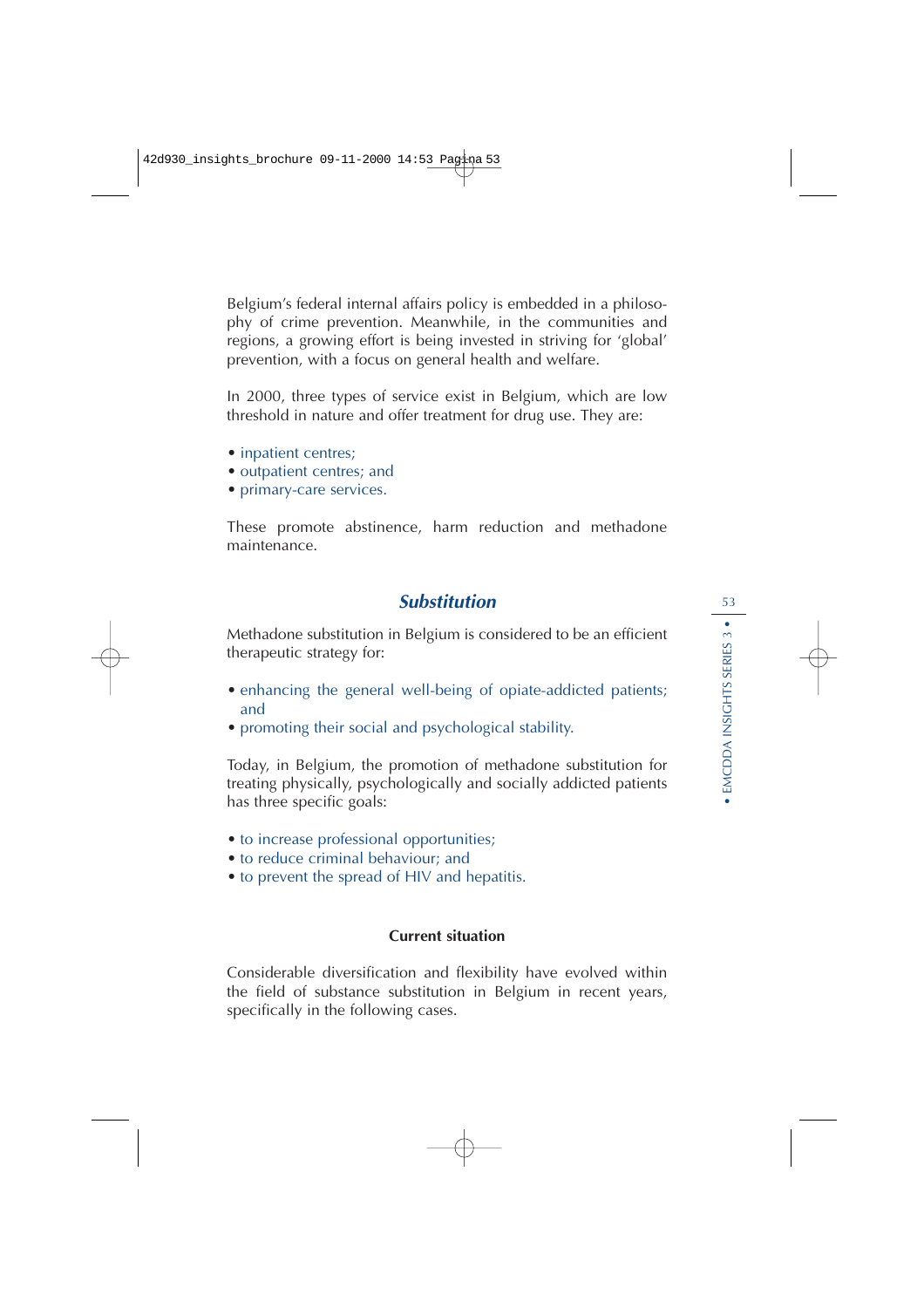- Methadone is now used extensively in general medical practice and is no longer confined to specialised centres.
- Flexibility exists in the traditional criteria for methadone maintenance, such as age, previous treatment and history of heroin dependence (these are simply guidelines for evaluating each individual case).
- Treatment programmes are flexible, due to a lack of data supporting successful outcome in specific programmes.
- Methadone substitution can be continued in prison. For the moment this only concerns patients who were in substitution treatment before being incarcerated. At present, treatment in prison consists of progressive withdrawal, but it is anticipated that substitution will soon be initiated in prison and used, not only for withdrawal, but also for maintenance.
- Between 1983 and 1992, substitution treatment was impossible without psychotherapeutic or psychosocial counselling. The setting for treatment was either a specialised centre or a network of clinical practitioners (the latter started in 1989). Due to the general trend towards flexibility, a change has occurred in the traditional therapeutic framework. Outpatient methadone prescription is losing some of its hitherto psychological focus while the somatic point of view, including treatment of associated somatic diseases, is gaining ground. The consequences of this change cannot yet be quantified, but it is probably partially responsible for the exponential increase in methadone treatment in the last few years.
- Opiate substitution involving substances other than methadone is rare in Belgium. It is recommended that other opiates be replaced by methadone (and eventually buprenorphine). Benzodiazepines and barbiturates are not accepted for opiate substitution.

#### **Recommended clinical practice**

In 2000, methadone treatment is started at a dose of 30 mg. This is evaluated within 48 hours in order to adapt the treatment, if necessary. It is recommended that, for the first six weeks, patients have their methadone administered by a pharmacist on a daily basis. An exception to this rule are patients who have professional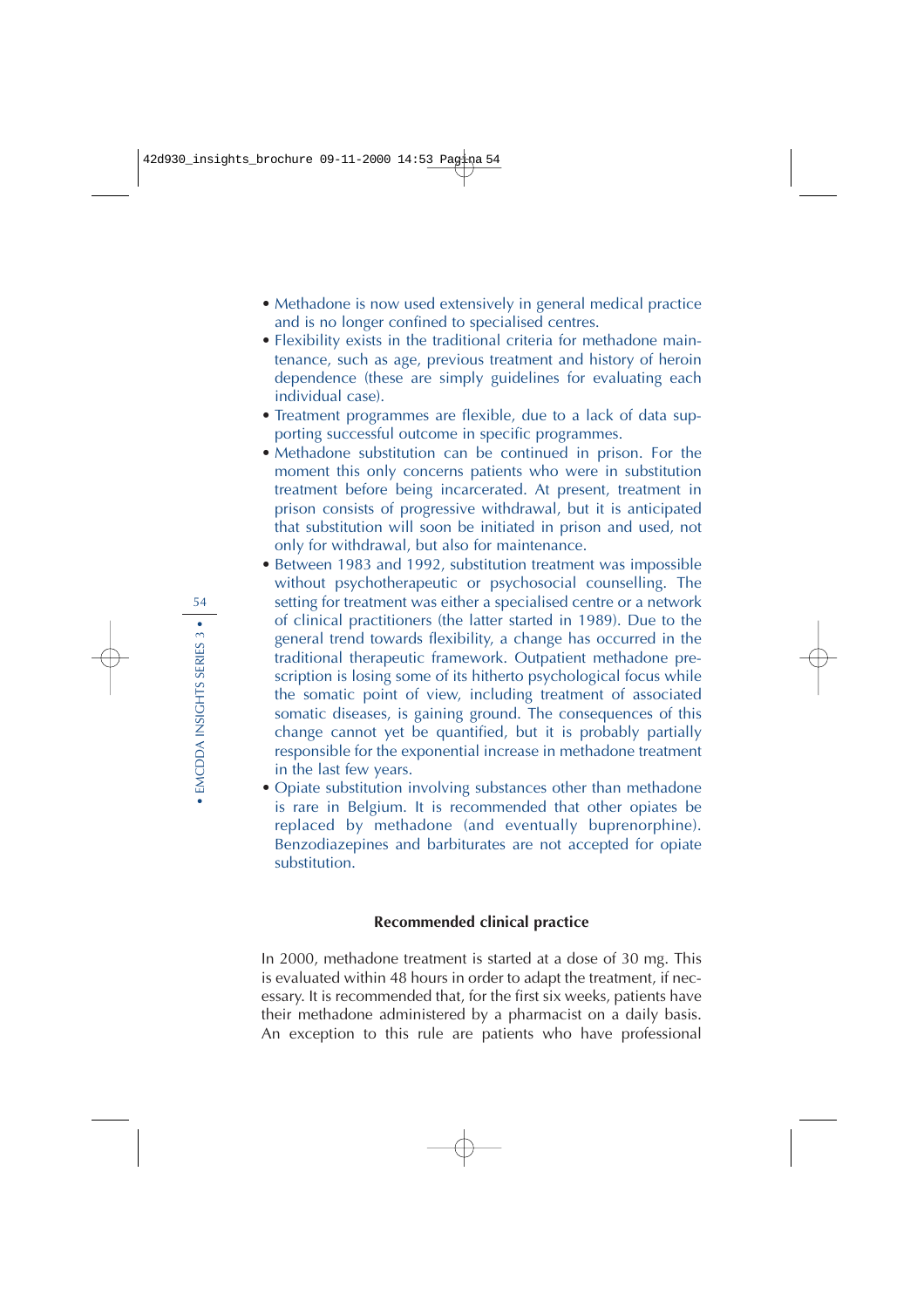commitments which are incompatible with daily visits to the pharmacy. Substances other than methadone (and eventually buprenorphine) are avoided. Benzodiazepines and barbiturates are not considered for opiate substitution.

Accidents have occurred, particularly when an adult's treatment was accessible to a child. Patients should be informed of the potential dangers for children. General practitioners (GPs) should limit the number of patients following a substitution regime and favour medium- and long-term perspectives. Registration on a specific clinical-case register is strongly recommended.

#### **Development of substitution services (low threshold)**

The type and number of formal and informal restrictions for admission to treatment define a threshold. When the threshold is low, only minimal conditions for being accepted on a substitution programme are imposed.

A threshold always exists because the process involves admission to a programme and delivery control (the quantity of the substance delivered at a time is limited). The purpose of the low-threshold policy in Belgium is to allow less-motivated or socially marginal patients access to methadone substitution and its related harm reduction.

Pioneers of the low-threshold policy, the organisation Médecins sans frontières (Doctors without Borders), have developed a programme in Brussels offering free consultation in strategic geographic areas. Their target population includes those who are excluded from the healthcare system and the social system in general.

Another and very different initiative is the 'Maisons d'accueil socio sanitaires' (MASS) project ('Socio-sanitary shelters'). Cofinanced by the Ministry of Health and the Ministry of the Interior, this project favours the integration of various professions, although the focus and role of each have to be clearly defined. The centres run by the project offer temporary accommodation to drug addicts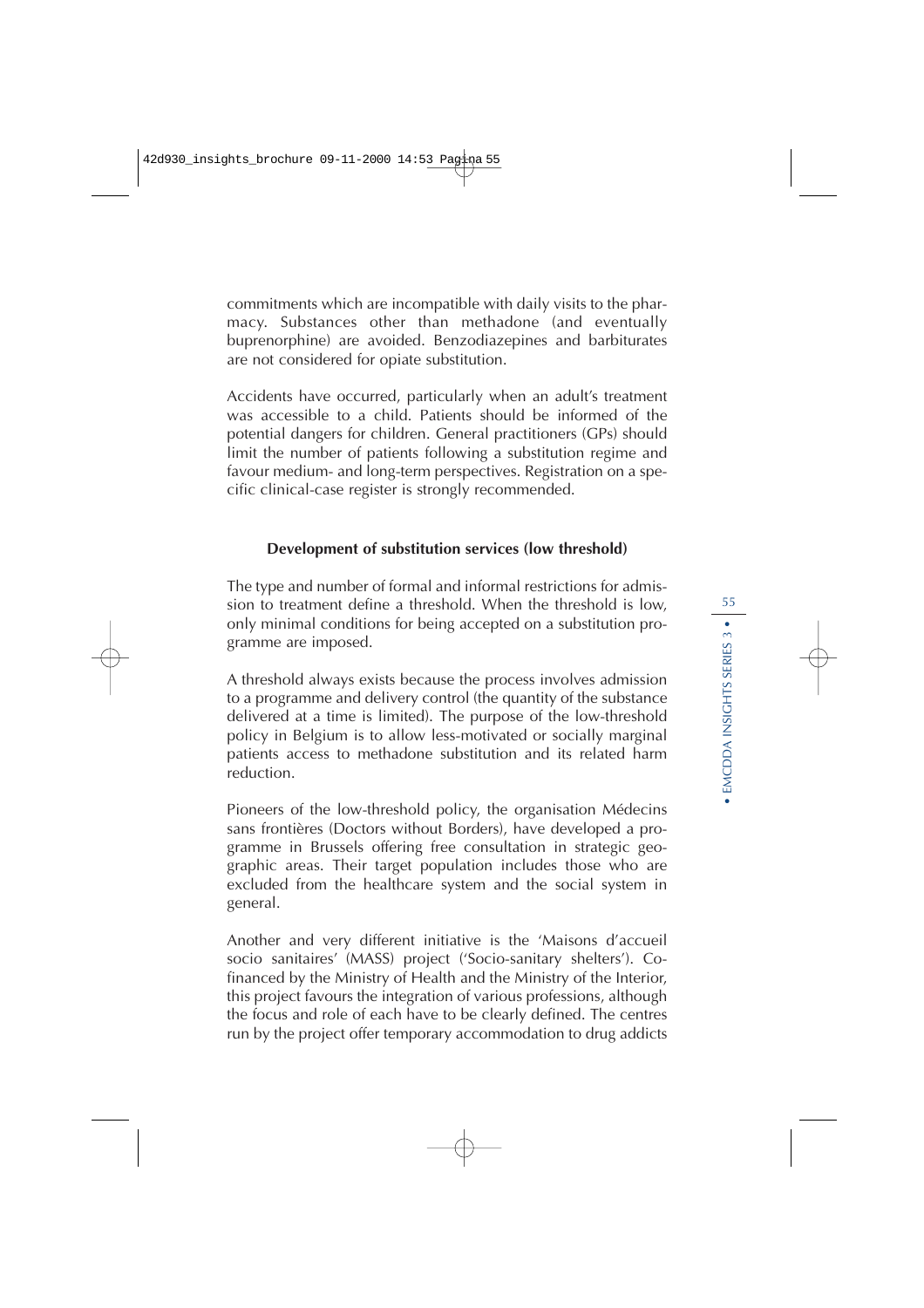who are severely socially excluded, and often even excluded from specialised centres. Not all of the shelters provide methadone substitution. However, if they do not have the qualified medical personnel, they collaborate with outside resources willing to initiate or pursue methadone treatment.

#### **Substitution clients**

A system was established in the 1960s to register the transactions of pharmacies, based on distributors' sales to them. Due to a lack of resources, this covers only 68 % of the sales. If the available data are extrapolated, it is found that 111.8 kg of methadone were sold in Belgium in 1996, 106.9 kg of which were used for maintenance treatment. This can be confirmed through other sources. In 1996, only one pharmaceutical company was selling methadone in Belgium, and this company estimates its sales for that year at 114 kg. In 1994, a survey of over 500 patients in the city of Liège estimated the average methadone-maintenance dose at 40 mg/day.

There is considerable variation in maintenance prescription across the different regions of the country:

- methadone is prescribed less in the Flemish provinces than in the southern part of the country;
- methadone prescription in the region of Brussels is four times higher than the national average; and
- the region of Hainaut rates second, with a delivery twice as high as the rest of the country.

The Hainaut province borders France, and the French cities of Lille, Roubaix and Tourcoing are close by. It is estimated that 680 French patients underwent methadone maintenance in the Belgian province of Hainaut in 1994.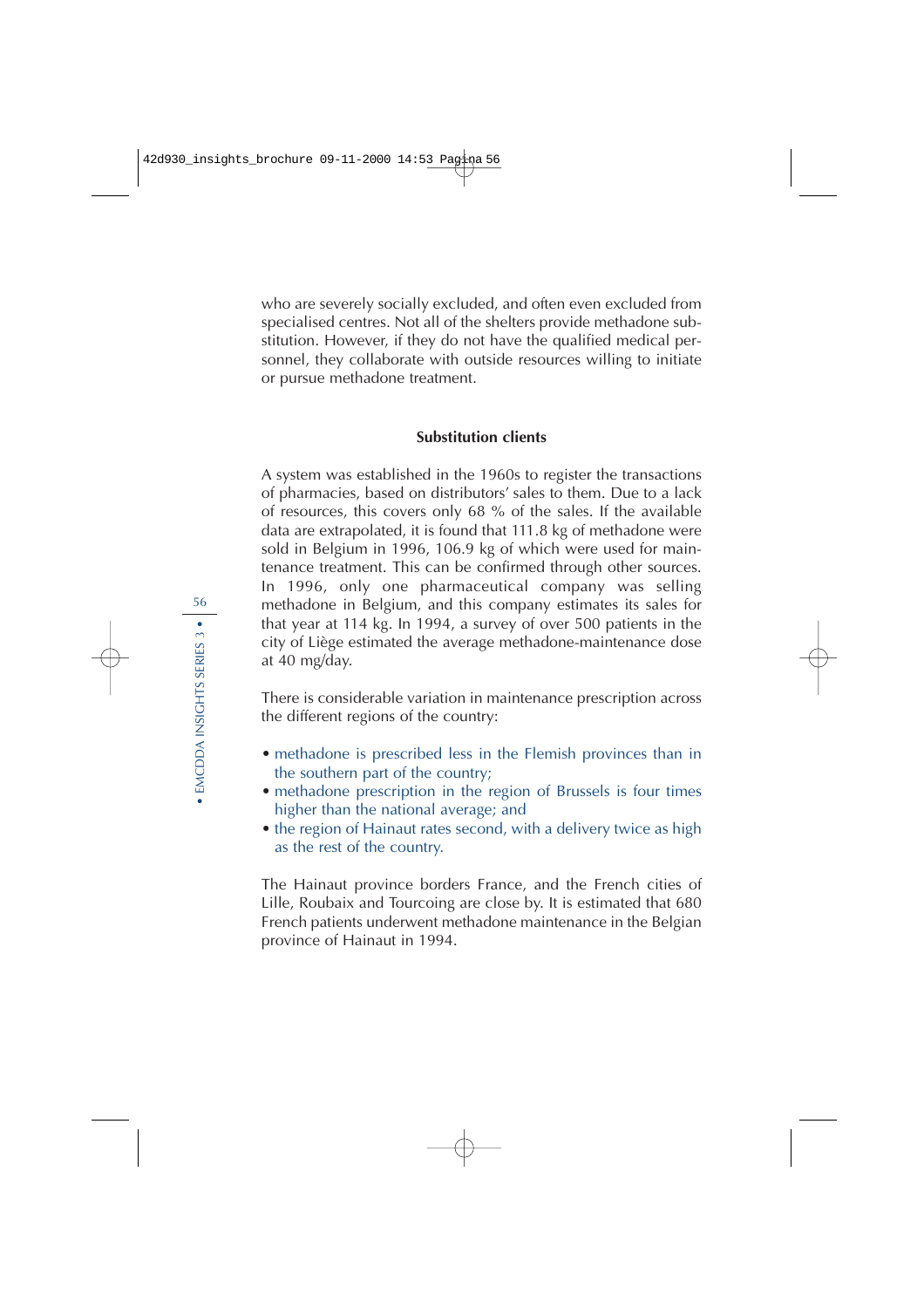#### **Period before methadone use**

It appears that heroin addicts are seeking methadone treatment sooner than in the past. In 1996, a survey of 345 methadone users in the city of Charleroi revealed that:

- 18 % started methadone within the first year of beginning heroin use;
- 19 % started methadone between one and two years after;
- 26 % started methadone between two and three years after; and
- 37 % started methadone at least three years after.

#### **Methadone in prison**

Since 1995, methadone has been used in most prisons. Methadone is usually used as a progressive withdrawal treatment and not as a substitution treatment. It should be noted that around one half of prisoners have experienced problems related to the consumption of illegal drugs and that one third have experienced heroin-consumption problems.

#### **Substances prescribed**

The consensus conference in 1994 recommended methadone (or buprenorphine) for substitution treatment. When patients are taking substitution opiates other than heroin, it is recommended that they be switched to methadone. In 2000, other therapeutic strategies are being developed through pilot studies.

#### **Injectable prescribing**

Three universities are currently involved in a pilot study of medically controlled heroin delivery in the city of Liège. Injected methadone is forbidden.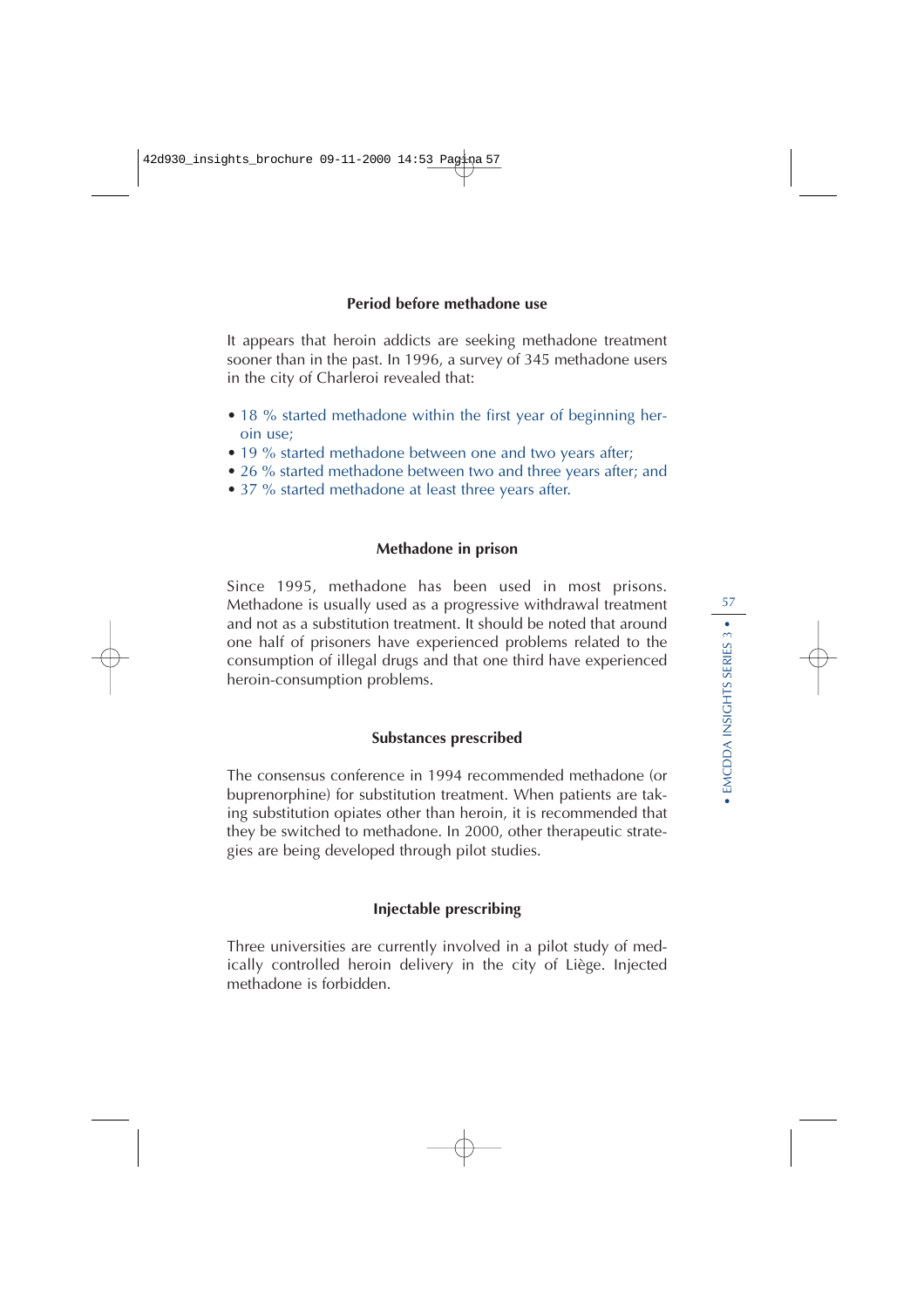## **Surveillance**

Belgium is a heterogeneous country with three official languages, and many health-related issues are not federally, but regionally, planned. Regions have a great deal of autonomy in their political decisions, which has the advantage that surveillance activities in the country are closely tailored to local conditions. However, heterogeneity also brings structural disadvantages such as difficulties in implementing general plans and policy.

#### **Problems**

Heterogeneity results in inequalities in treatment provision across the country. Much attention has focused on variations in therapeutic strategies across market areas and the related question of whether differences in attitudes are due to socioeconomic/cultural variables or to uncertainty about making specific recommendations.

## **Evaluation**

An interministerial commission, under the auspices of the Minister for Health, and a Belgian agency dedicated to the promotion of prevention and implementation of drug programmes, is trying to implement evaluation programmes for substitution treatment and to overcome the abovementioned obstacles.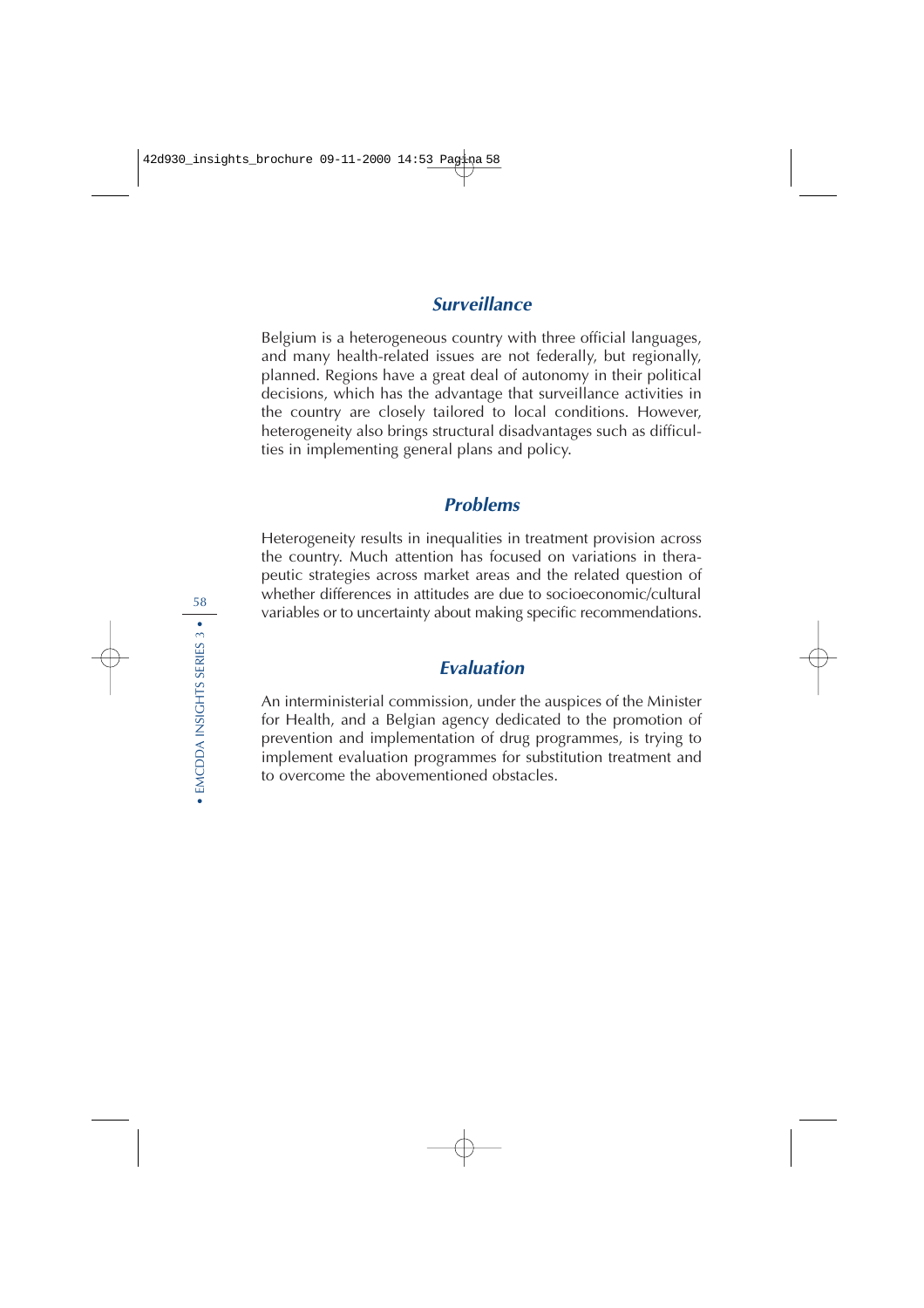# **DENMARK**

Peter Ege, Municipality of Copenhagen

## **Introduction**

Denmark has a population of just under 5.3 million, and democratic elections take place at three levels: national, regional and local. The regional level comprises 16 counties and the local level 275 municipalities. The responsibilities of regional and local government are defined by legislation passed by the Danish Parliament.

Since 1996, the county authorities have been responsible for the health services (primary care and hospitals) and for the treatment of drug users, including methadone prescription. Local authorities are responsible for general social welfare. In accordance with the law, the treatment of drug users is carried out in close cooperation with the county authorities, and responsibilities are allocated according to action programmes which have been previously agreed.

## **Strategy**

Drug abuse is considered a complex problem, requiring coordination across job demarcation lines and sectors. The campaign against drug abuse is conducted both locally and centrally, and is based on:

- persistent and targeted preventive action;
- multi-pronged, optional, coordinated treatment; and
- effective control.

The Ministry of Health is responsible for coordinating drug policy at national level. Under the Serviceloven under den sociale lovgivning (Social Welfare Act), the Ministry of Social Affairs is responsible for treatment carried out in in- and outpatient institutions, and rehabilitation and care units. Questions relating to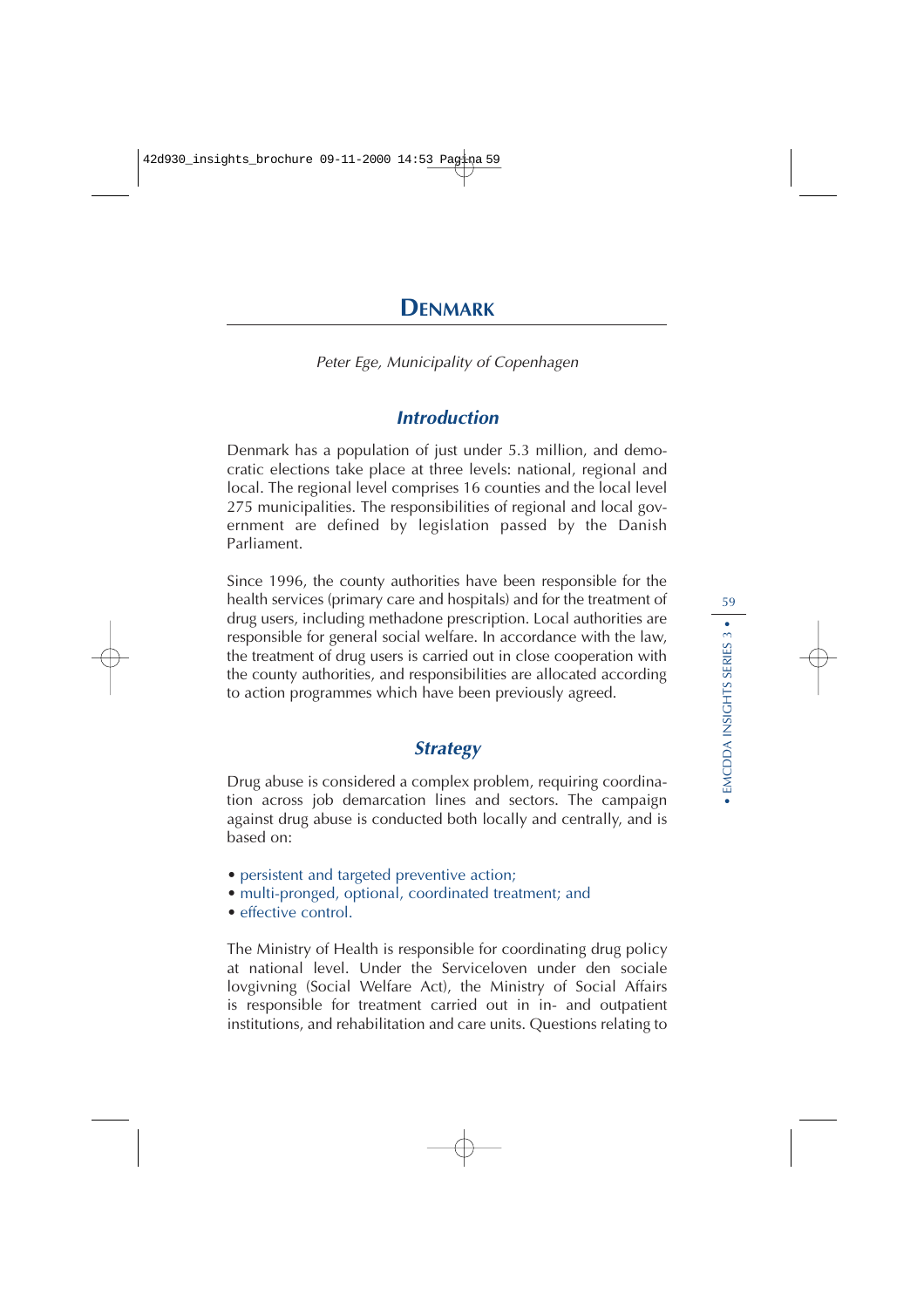medical treatment, including methadone prescription and the links between HIV and drug abuse, are the responsibility of the Ministry of Health. The Narkotikarådet (Council on Narcotics) is an interdisciplinary, advisory specialist body which monitors the development, secures the quality and improves the coordination of overall action against drug abuse within the areas of prevention, treatment and control. The council was set up under the Ministry of Social Affairs and is an advisory body to parliament and the ministries involved.

The level of local autonomy in planning, development and innovation is substantial, and so marked differences exist between counties in the organisation of treatment.

In 1997, 542 inpatients and 3 215 outpatients received treatment. In 1995, DKK 170.3 million (EUR 22.8 million) and in 1998 DKK 445.8 million (EUR 59.7 million) were spent on treatment.

## **Substitution**

#### **Development of substitution services**

In the 1970s and early 1980s, the publicly funded addiction services were abstinence oriented, and therefore stubbornly against any form of substitution treatment. Methadone was only used for detoxification. However, as early as the late 1960s, methadone was used by general practitioners (GPs) as a substitution treatment for the growing number of addicts. The number of addicts increased sharply in the 1980s and, at the beginning of the 1990s, around 2 500 drug addicts were receiving methadone substitution from GPs, a figure that remained stable until 1996. In 1984, the Council on Narcotics, under the Ministry of Social Affairs, published a report on the treatment of drug addiction which recommended that methadone-substitution treatment be viewed as 'normal' and just as useful and legitimate as abstinence-based treatment. From that point onwards, methadone treatment gradually became integrated into publicly funded addiction care. There is still some resistance to the concept of substitution treatment, even among the personnel who provide such treatment.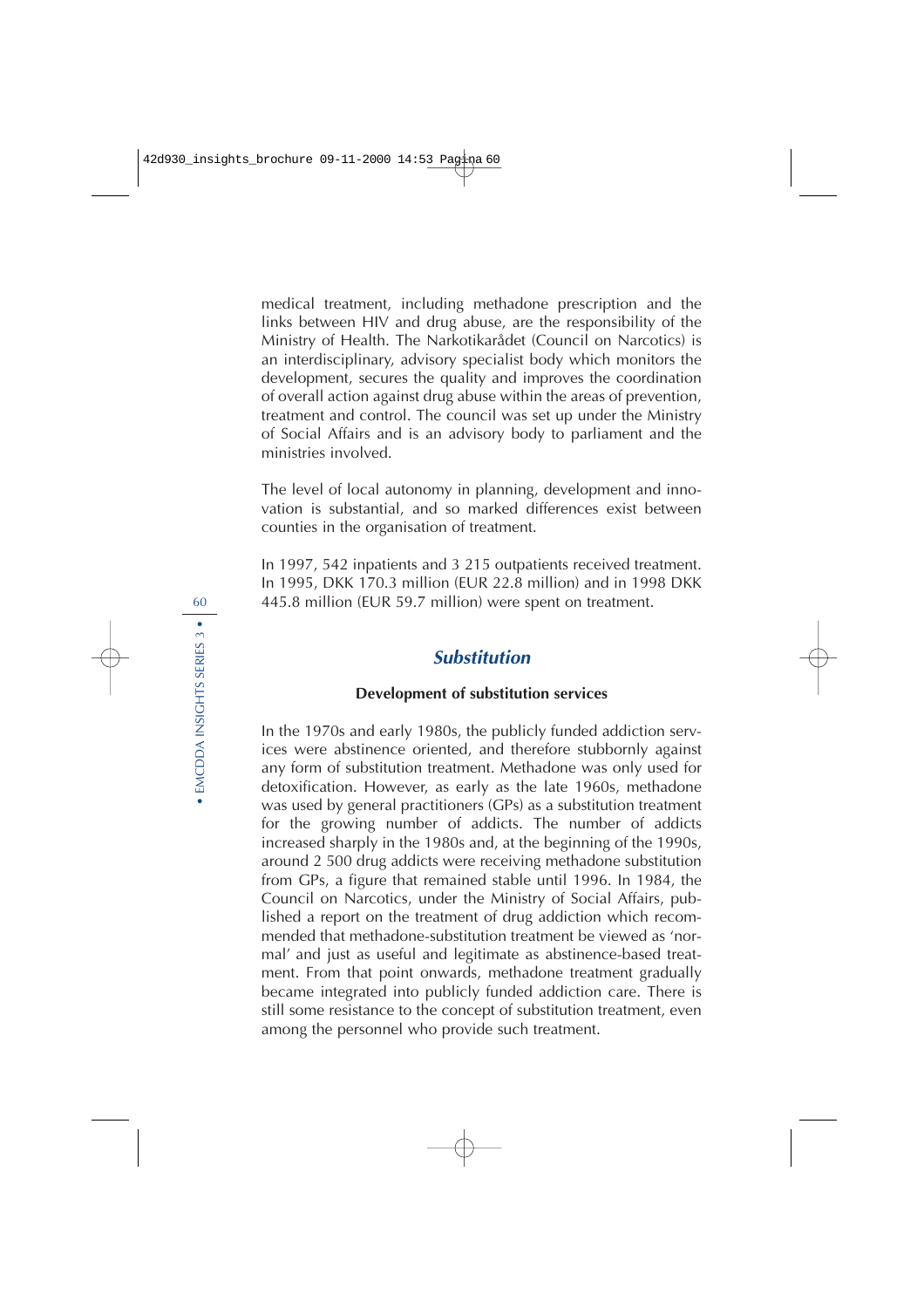Several reports by the Sundhedsstyrelsen (National Board of Health) and the Council on Narcotics discouraged (but did not prohibit) the involvement of general practitioners in substitution treatment. In reality, this was not enforced, and no action was taken against doctors who offered treatment. Attitudes varied from GP to GP. Many were (and still are) reluctant to treat drug addicts, whereas others saw it as a normal part of medical practice. Many saw it as a necessary evil which they were forced to adopt because of pressure from the patients and/or a lack of relevant substitution treatment in the public health system.

On 1 January 1996, Danish legislation rendered methadone treatment a county council remit (see 'Legislation on substitution treatment' below). The objectives of the change were to ensure that methadone prescription be coordinated with other treatment, that the circumstances of the user be scrutinised before prescribing and that alternative treatment be offered. Another objective was to limit the diversion of methadone. This change in legislation implied that only doctors employed in the county treatment system (including hospitals) could be authorised both to decide if a person were to be offered methadone treatment and to initiate the treatment. However, the treatment of stabilised persons may be delegated to a GP (15 % of all cases), but the county still has the final responsibility for the treatment and has an obligation to keep both the patient and the doctor under surveillance. The legislation represents a dramatic shift from a period of total permissiveness to one of strong regulation. As a result of this legislation, the capacity of the treatment system doubled, and sometimes even tripled, between 1996 and 1998, an expansion which was not without its problems.

#### **Current situation**

At present, 4 500 persons are in methadone-substitution treatment. Of these:

- $\bullet$  75 % are men;
- the mean age is 36 (interquartile range 29–42);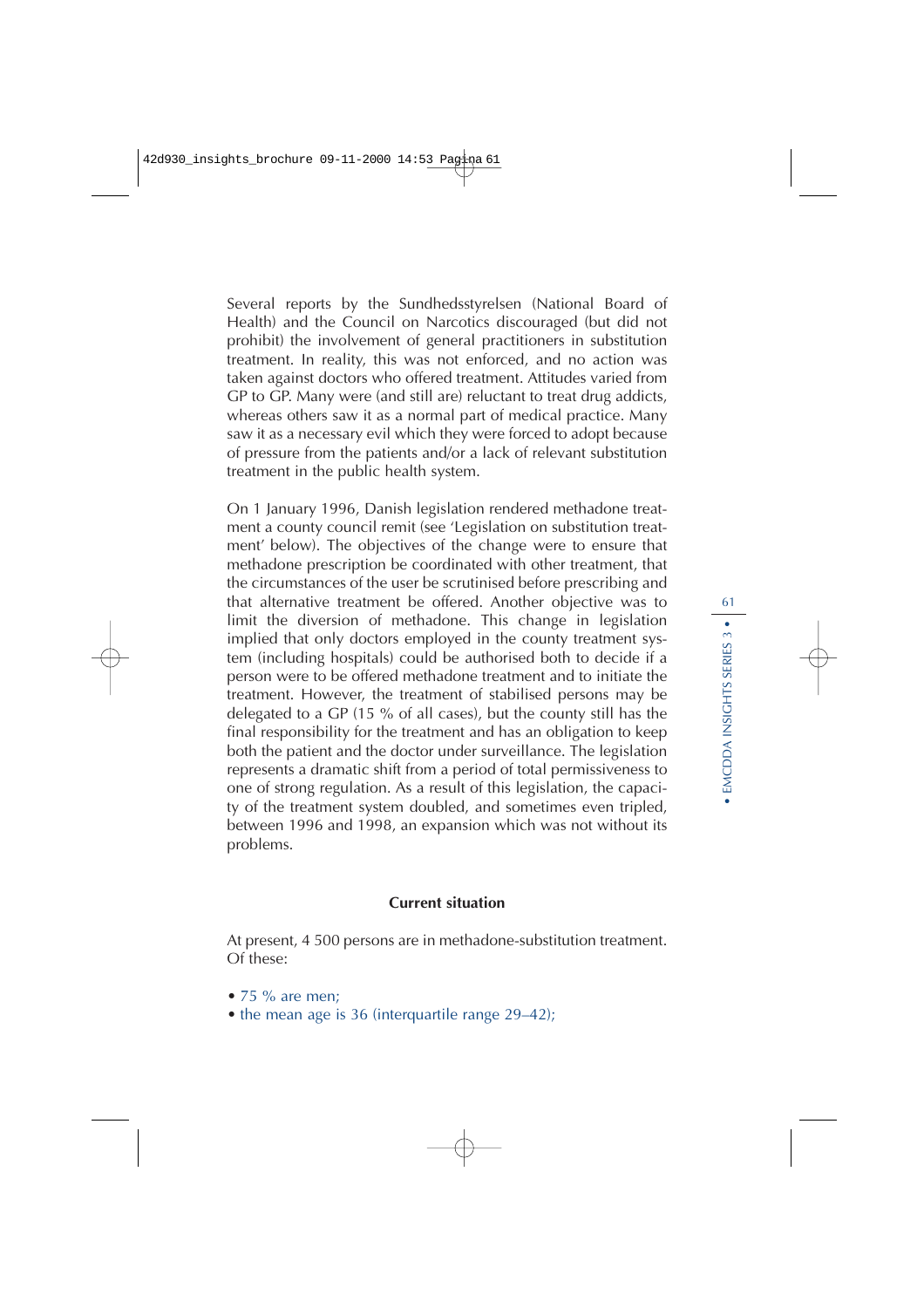- 90 % are on transfer income (welfare payments, disability pensions); and
- between 10 and 30 % are homeless.

Only a small percentage belong to ethnic minorities.

It is estimated that there are currently 15 000 drug addicts in Denmark. The total treatment capacity (substitution and abstinence-based treatment) comprises 542 inpatient and 3 215 outpatient places. Staff/client ratios vary considerably, but, on average, it is about 1:20. Almost all substitution treatment is carried out at outpatient clinics.

As a rule, cooperation between the criminal justice system and the county treatment systems is good. Treatment is not disrupted by imprisonment. Collaboration between the treatment system and the health service is more problematic. In practice, drug users are often excluded from inpatient care in particular, on the grounds that their behaviour is unacceptable.

Drug problem surveys estimate the addict population (defined as individuals dependent on one or more illegal substances) to be about 15 000, of which 5 000 are living in the city of Copenhagen (7 500 in Greater Copenhagen — city and suburbs). HIV infection is estimated to affect 4 % of drug users and 80–90 % are estimated to be infected by hepatitis B and/or C. Statistics regarding drugs and crime show that 35 % (1 300) of the prison population are drug users. The number of persons charged with drug-related crime was 8 700 in 1996.

#### **Legislation on substitution treatment**

Until 1996, the right to prescribe methadone treatment lay with physicians. Some physicians tried to coordinate action concerning methadone treatment, for example by establishing cooperation with district medical officers. In addition, the municipal and county council treatment systems employed physicians who, apart from assessing the individual person's medical state, also decided on any methadone treatment. While the majority of drug users were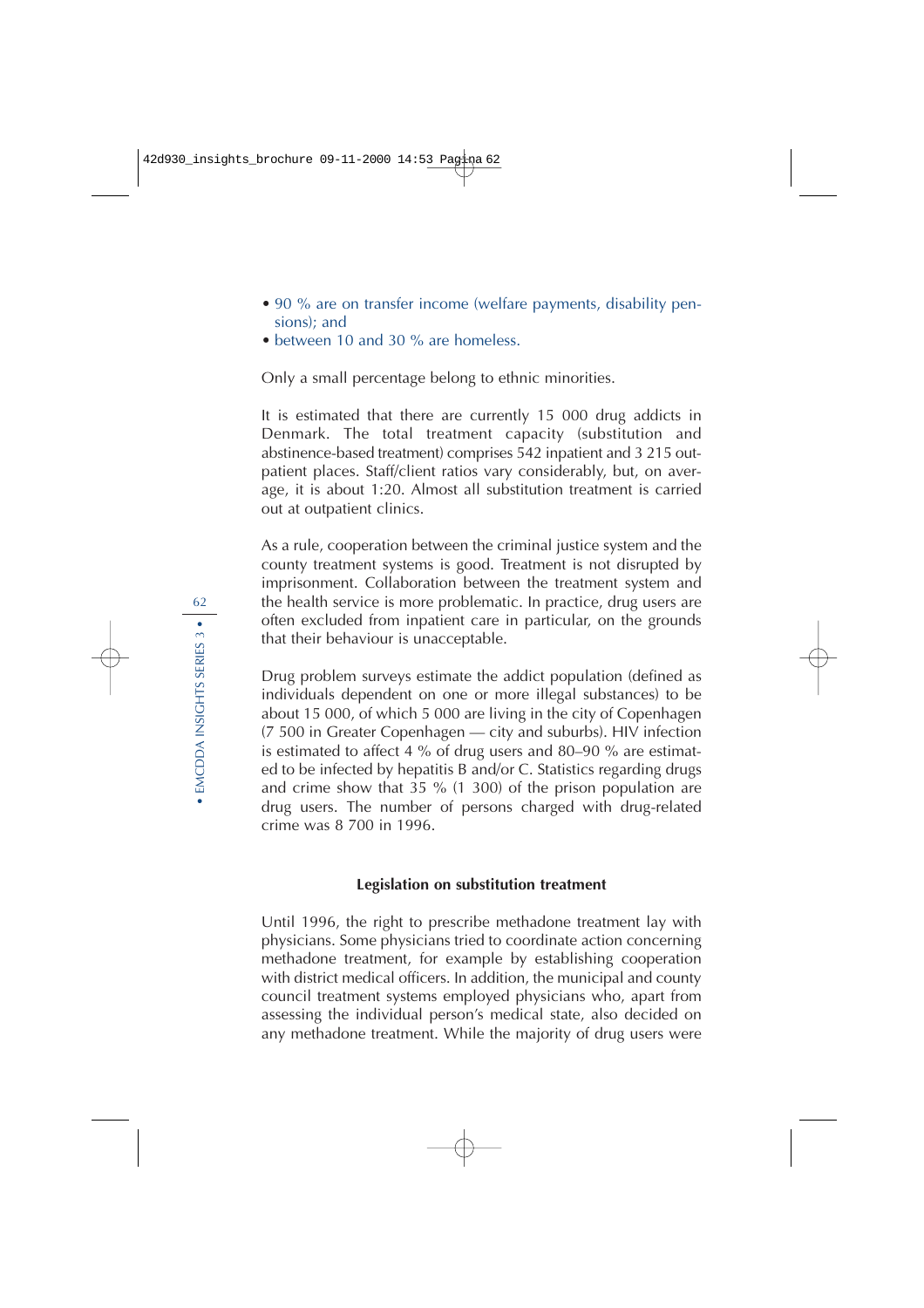prescribed methadone by their GP and others received it from physicians at public treatment centres, physicians in the Copenhagen area set up special private clinics which were almost exclusively targeted at drug users (numbering about 400) receiving methadone treatment.

The new legislation on methadone treatment which came into force on 1 January 1996 (see above) aimed to ensure that methadone treatment takes place within the context of a more comprehensive approach. This included scrutinising the overall circumstances of the user before prescribing methadone and offering the methadone user supplementary treatment (including counselling, psychosocial support, rehabilitation, etc.).

No special licence is required for prescribing, but the abovementioned legislation dictates that only doctors employed in the counties public treatment institutions are allowed to initiate the substitution treatment.

Monitoring procedures are laid down by the National Board of Health. According to their guidelines, urine tests for relevant legal and illegal substances should be carried out at least monthly.

Treatment registers have been established in every county. In 1996, a new national register of drug users in treatment was established by the National Board of Health in cooperation with the treatment centres in the counties. The register includes all persons treated for drug abuse by the county and/or municipal centres, irrespective of the form of treatment.

The degree of control and sanction varies considerably from county to county. In some treatment centres, clients are monitored very closely, with frequent urine controls. Expulsion from treatment is a real threat in cases of contaminated urine. Other centres use urine testing on a small scale, and do not use sanctions against, but simply react to, the use of illegal drugs.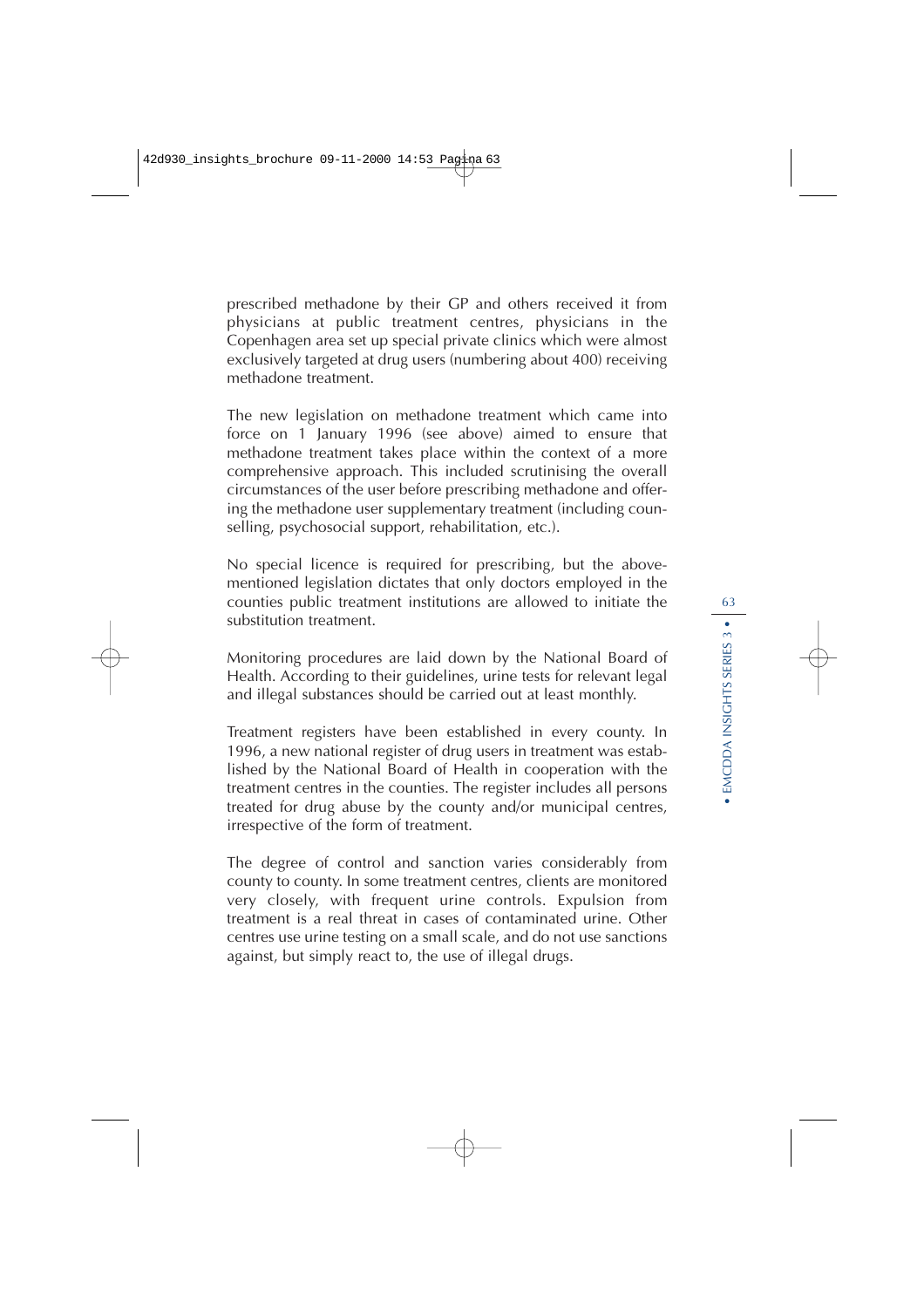#### **Substitution clients**

Opiate dependency (as defined in the World Health Organisation's 10th edition of the International Classification of Diseases — ICD-10) is the only entry criterion for substitution treatment in Denmark. Psychotherapy and social care are, as a rule, both required and available. Appropriate support (education, employment) is offered, although not systematically, and generally only to a limited extent.

#### **Pharmacy activity**

Pharmacies have dispensed prescribed methadone to addicts since the late 1960s. The greater part of methadone dispensing took place at pharmacies until 1997, when the treatment institutions gradually began to take over. However, pharmacies still play an important role in substitution treatment, although there is no specific training given.

The professional bodies have been divided in their attitude to the pharmacies' role as a service to drug addicts. All of them dispense methadone, but many of the professional bodies believe that pharmacies should play a limited role, except in cases where addicts are stable. From 1986 to 1996, pharmacies dispensed needles and syringes to addicts (paid for by the county), but most pharmacies have since stopped this activity because of nuisance problems. In fact, there has been some reluctance on the part of pharmacies to become further involved in treatment on account of these problems.

#### **Primary-care involvement**

In Denmark, all citizens have access to free medical care and are assigned to a local GP. Since the late 1960s, GPs have been involved in the treatment of drug addicts. One important reason for this was the refusal by treatment institutions to offer methadone-substitution treatment. As a result of the new legislation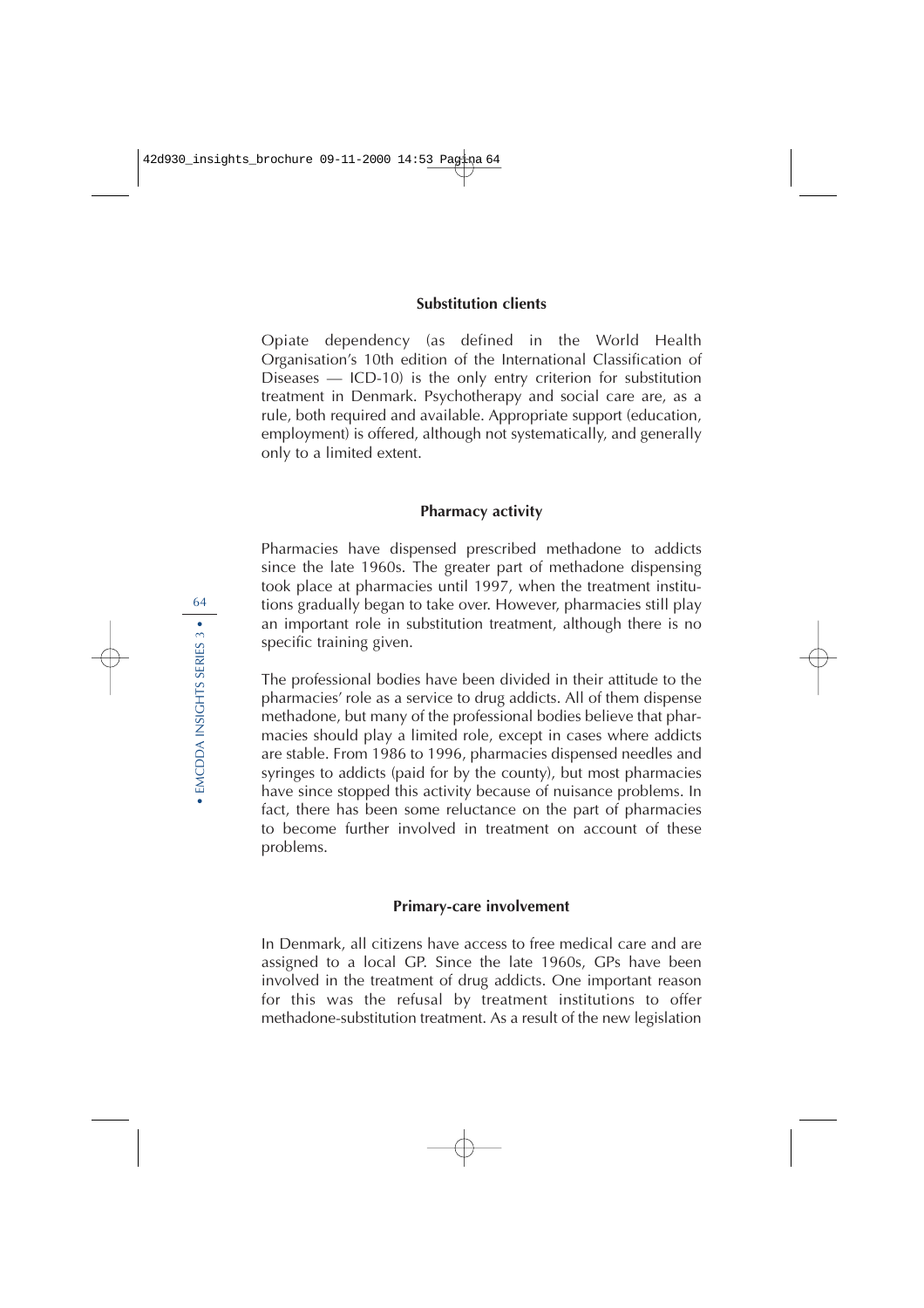in January 1996, many patients in methadone treatment were transferred from their GP to the public treatment institutions, and GPs were no longer permitted to initiate methadone treatment. However, as mentioned above, treatment of stabilised patients may be delegated to the GP and this has now occurred in about 15 % of all cases. A significant outcome of this law has been that the number of patients in methadone treatment with their GP has greatly diminished. Only one local study has been undertaken of primary-care involvement (in 1983) in Copenhagen (Winsløw and Ege, 1985; Winsløw et al., 1986).

Primary care is only offered to patients who have been delegated by the county to the GP. The county (and its treatment and social institutions) still has responsibility for the overall treatment plan, so the GP can obtain any support necessary from the local treatment centre. If a GP finds it difficult to manage a patient in substitution treatment, he can always refer the patient back to the county treatment centre. GPs currently do not receive training in substitution treatment.

The view of the Almindelige Danske Lægeforening (Danish Medical Association) is that drug users should be treated primarily in public treatment institutions, but that GPs also have an important role to play:

- as the drug user's primary contact with the health system; and
- as a provider of substitution treatment to the socially and medically stable patient.

However, many GPs refuse to engage in substitution treatment.

#### **Substances prescribed**

Methadone has almost exclusively been the substance of choice for substitution treatment in Denmark. However, from 1998, LAAM was also used in substitution treatment and buprenorphine in substitution and detoxification.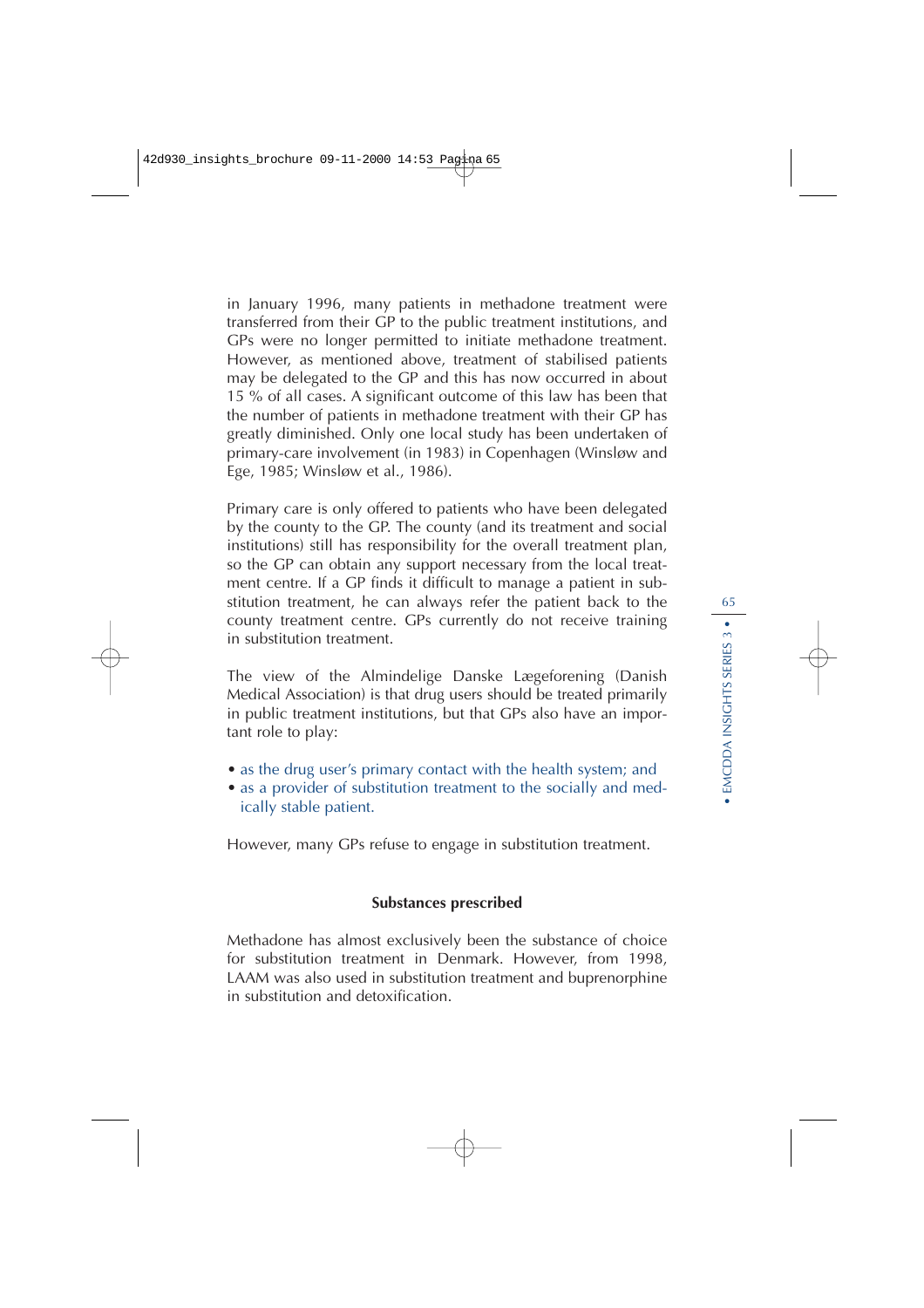Methadone is prescribed at 50–120 mg daily. LAAM is prescribed at 50–120 mg three times weekly and buprenorphine at 1–12 mg daily. Methadone is usually dispensed as a mixture but sometimes as tablets. LAAM is also prescribed as a mixture and buprenorphine as sublinguettes (tablets placed under the tongue).

Substitution treatment is generally not provided for addictions other than heroin addiction, although, in practice, benzodiazepine substitution is given to some patients where detoxification is deemed impossible.

## **Surveillance**

Since the mid-1970s, monitoring of the drug situation in Denmark has mainly been based on indirect sources (indicators). At present, the following indicators are used:

- clients in treatment for drug abuse;
- persons in lengthy methadone treatment (more than five months);
- drug users in prison;
- persons admitted to somatic and psychiatric hospitals with an abuse-related diagnosis;
- drug-related mortality;
- infectious diseases (HIV, hepatitis);
- the number of seizures and amount of confiscated drugs;
- the price and purity of drugs seized on the streets; and
- charges for violation of drugs legislation.

These indicators offer time-series data, making comparisons over time possible.

There is a great need to render the collection and validation of data, and the analysis of the data and indicators, more scientific. There has been some progress in this direction, especially as regards data on clients in treatment for drug abuse, and also with regard to drug-related mortality. A drug database is being developed, which, by pooling individual-related data from four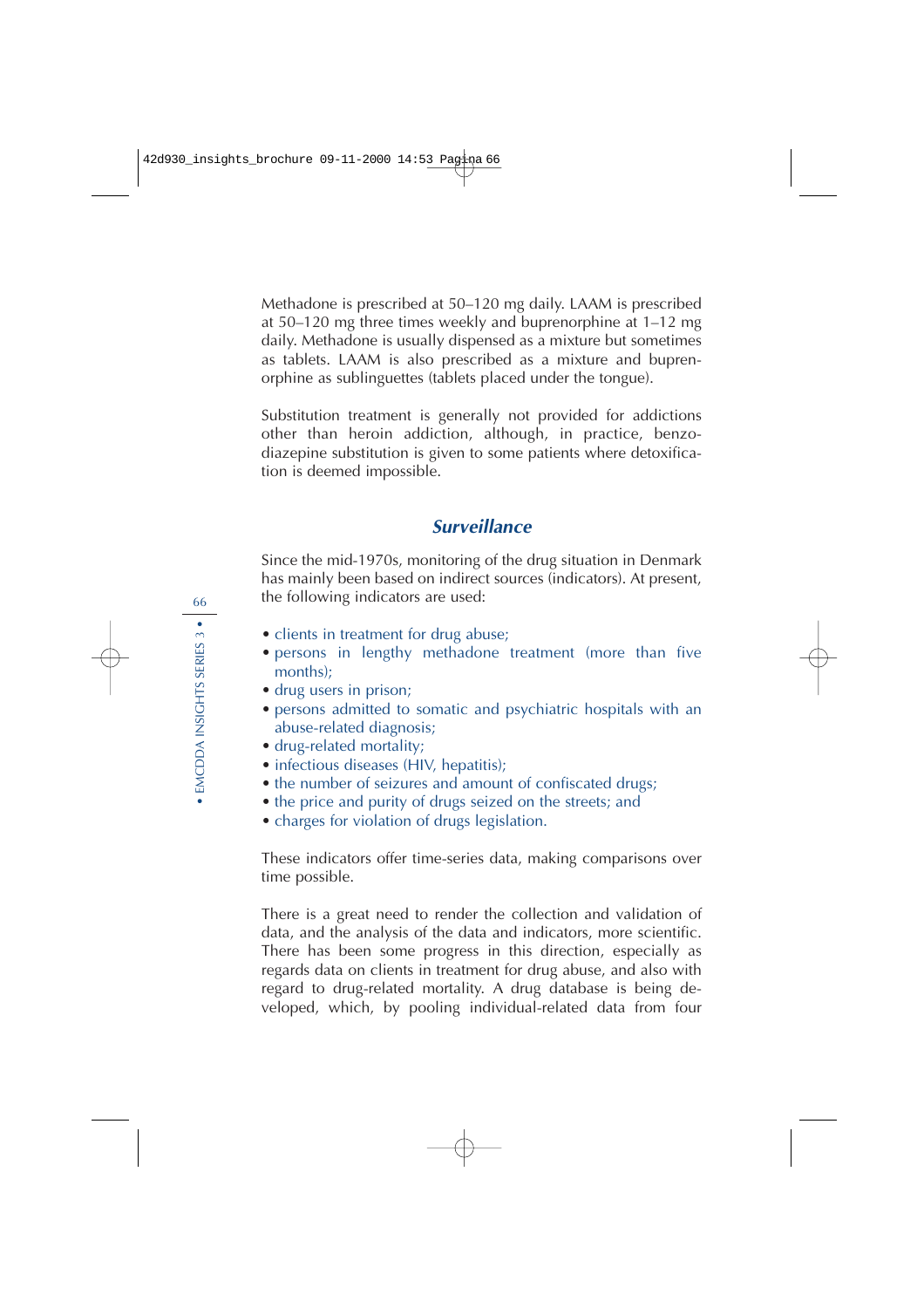registers, should facilitate estimations of the numbers of drug users and monitor developments in the various cohorts.

#### **Problems**

Services face many problems, such as:

- lack of capacity;
- insufficient medical services:
- antagonism towards substitution treatment, even among some of the personnel who administer the treatment; and
- problems with handling the control aspect of the treatment.

Furthermore, there has often been great resistance to the establishment of new clinics (the 'not in my backyard' attitude). However, as a rule, established clinics seem to have good relationships with their neighbours. Generally, there is no problem with nuisance, such as loitering around the clinics.

The number of drug users in prison has increased since 1986, now comprising 35 % of all prisoners (approximately 3 000 in all). The policy of the Direktoratet for Kriminalforsorgen (Directorate for Prison and Probation Services) is that drug users in prison should be offered treatment coordinated with the social services and treatment institutions outside the prisons. Thus, in principle, treatment (including substitution treatment) should not be interrupted because of imprisonment.

Diversion is not perceived to be a great problem in Denmark.

## **Evaluation**

Since the evaluation of substitution treatment in general practice (Winsløw and Ege, 1985), there has been no systematic evaluation of substitution treatment in Denmark, except for small qualitative investigations into consumer satisfaction. This can be ascribed to a general lack of interest in research and evaluation in the social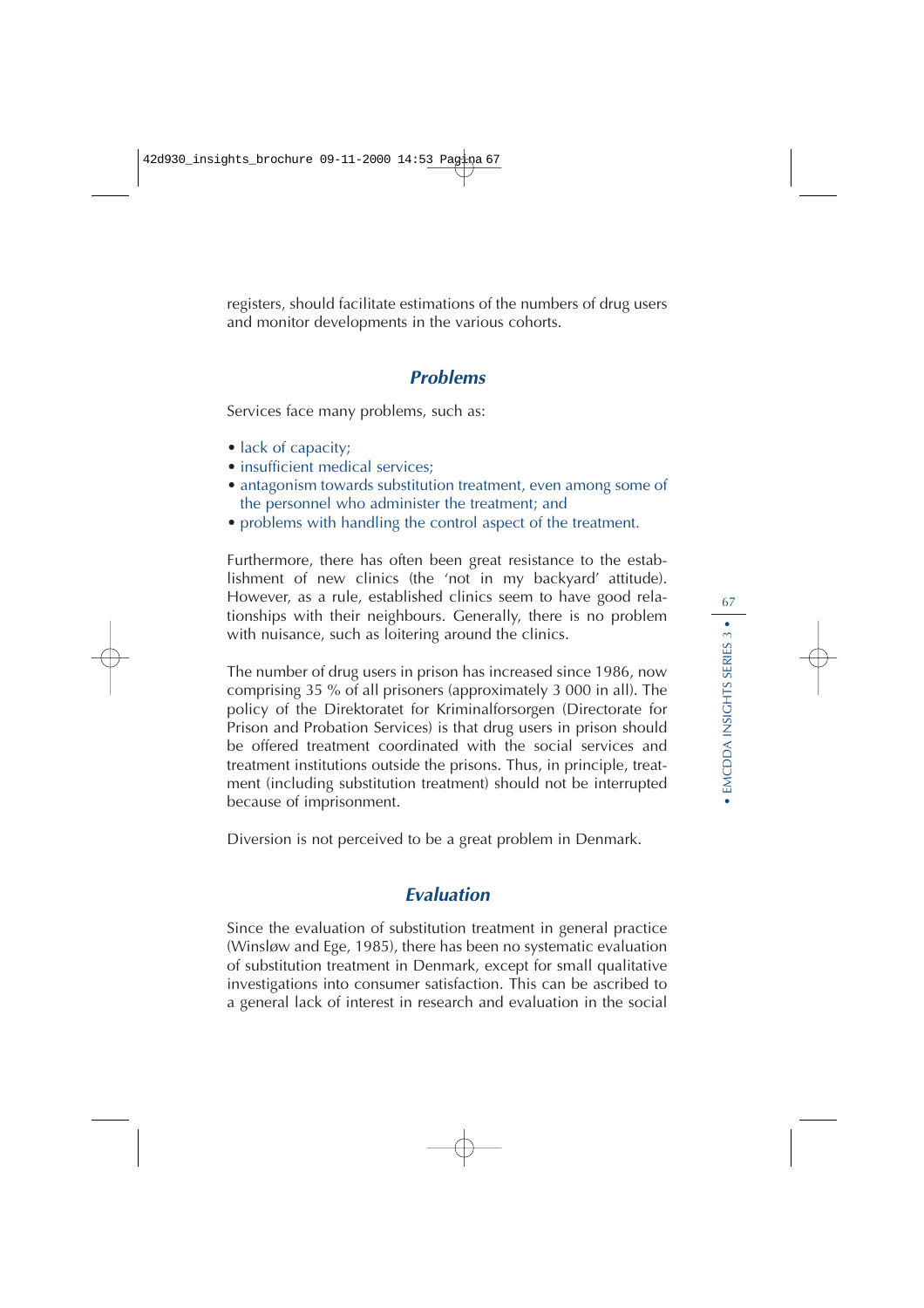services, lack of funding, etc. However, plans to evaluate the area are under way.

It is known that, for Copenhagen, the retention rate in treatment is very high, at approximately 90 %. The mortality rate, which was less than 1 % in 1997, went up to 1.7 % in 1998 and 1.2 % in 1999. This increase is probably due to an increase in mortality from somatic diseases, primarily hepatitis C.

## **References**

**Winsløw, J. H. and Ege, P.** (1985), 'Long-term methadone treatment in Denmark', Journal of Drug Issues, 15, pp. 405–412.

**Winsløw, J. H., Jepsen, J. and Ege, P.** (1986), 'Indicators of criminal involvement: crime rates versus qualitative classifications of official records', International Journal of the Addictions, 21, pp. 367–375.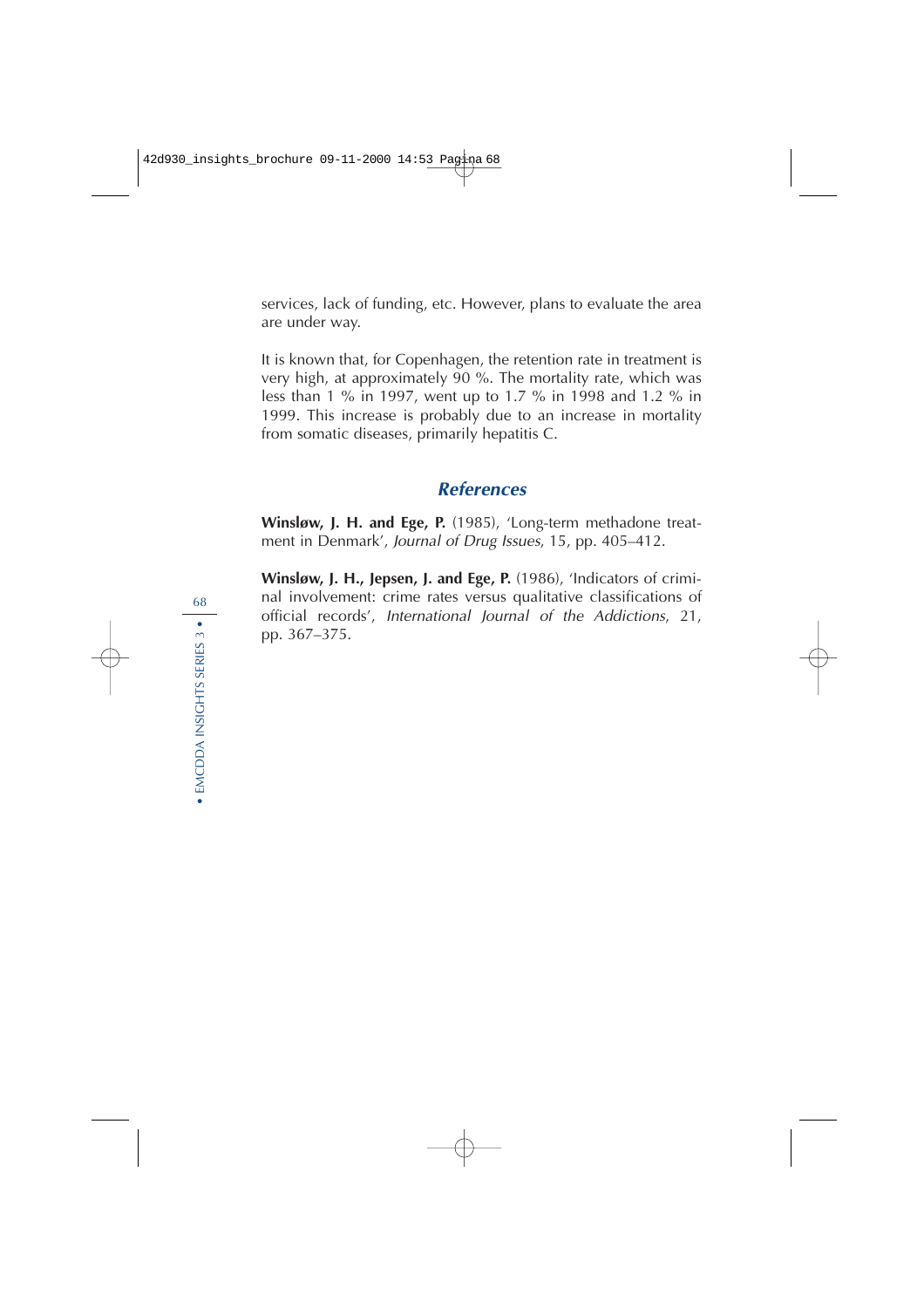# **GERMANY**

Ralf Gerlach, Institut zur Förderung qualitativer Drogenforschung, akzeptierender Drogenarbeit und rationaler Drogenpolitik (INDRO e. V.), Münster

## **Introduction**

Germany has a population of about 81.5 million. Several methods of estimating prevalence of drug use have been implemented in the country with varying techniques and definitions. There is a hidden population of controlled and recreational heroin users that can hardly be estimated by number, let alone be recorded statistically (Weber and Schneider, 1997). Taking all estimates as a basis for estimating the total number of opiate users, we can arrive at an approximate figure of between 100 000 and 200 000 heroin users, at least half of which are compulsive users (Hoffmann, 1998). Thus the rate per 1 000 inhabitants is between 1.2 and 2.5.

In a European context, Germany was relatively late as regards the introduction of substitution treatment, having introduced methadone treatment in 1992. Germany has taken legal steps which favour harm reduction and assistance over law enforcement. As a result, Germany now allows the use of other substitution substances, such as LAAM and buprenorphine, and treatment with heroin. However, it has to be borne in mind that Germany is a federal State and hence the use of these substitution substances is not evenly spread across the country.

## **Strategy**

Drug addiction is considered an illness in Germany following a decision by the Bundessozialgerichtshof (German Federal Social Court) of 18 June 1968 which, within the social law, recognised it as such. This has been the basis of German drug policy ever since.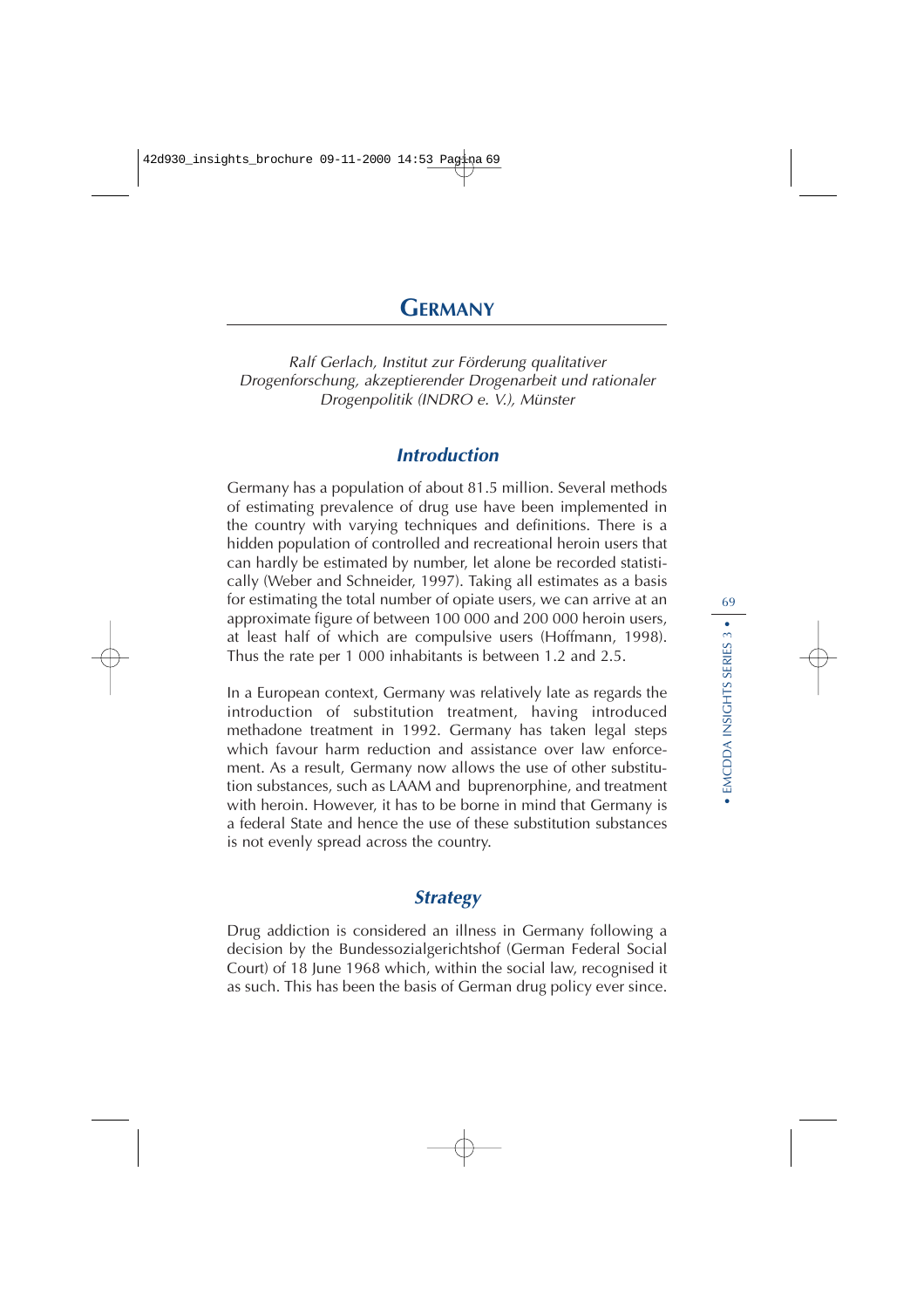A variety of measures and activities are seen as necessary in order to reduce individual and social risks connected to drug problems. Under the coalition agreement of the German Federal Government in 1998, education, prevention and assistance for drug addicts, as well as law enforcement for criminal drug trafficking, are cited as ways of tackling drugs and addiction.

The Parlamentarischer Staatssekretär im Bundesministerium für Gesundheit (Parliamentary Secretary of State of the Federal Ministry of Health) is the Drogenbeauftragte der Bundesregierung (Drug Commissioner of the Federal Government), following a decision taken by the federal cabinet on 18 November 1998. The fact that responsibility for drug policy shifted from the Ministry of the Interior to the Ministry of Health at that time indicated that health and social aspects of addiction were to take precedence over enforcement, following the general rule 'help comes before law enforcement'. Prosecution of those involved in the production, distribution and possession of drugs, however, remains the responsibility of the Ministry of the Interior, the state ministries and customs authorities, which operate across borders.

Over recent years, preventive activities have increased, both in number and quality, and will be of considerable value in the future. Preventive measures will be targeted at specific groups. The services offered for drug addicts have been much developed over recent decades and today are both differentiated and professional. Self-help groups in the field of drugs are seen as an important element in achieving and sustaining a drug-free life and mental and social stability for substitution clients.

#### **Policy developments in the field of substitution treatment**

The federal government has identified harm reduction and practical survival support as important objectives of the new drug and addiction policy. This was motivated by the poor health status and social impoverishment of many drug addicts, especially injecting heroin addicts, in the open drug scene in some capitals. Infections such as HIV, hepatitis B and C, as well as psychiatric or somatic diseases, are special risks. Through different measures which are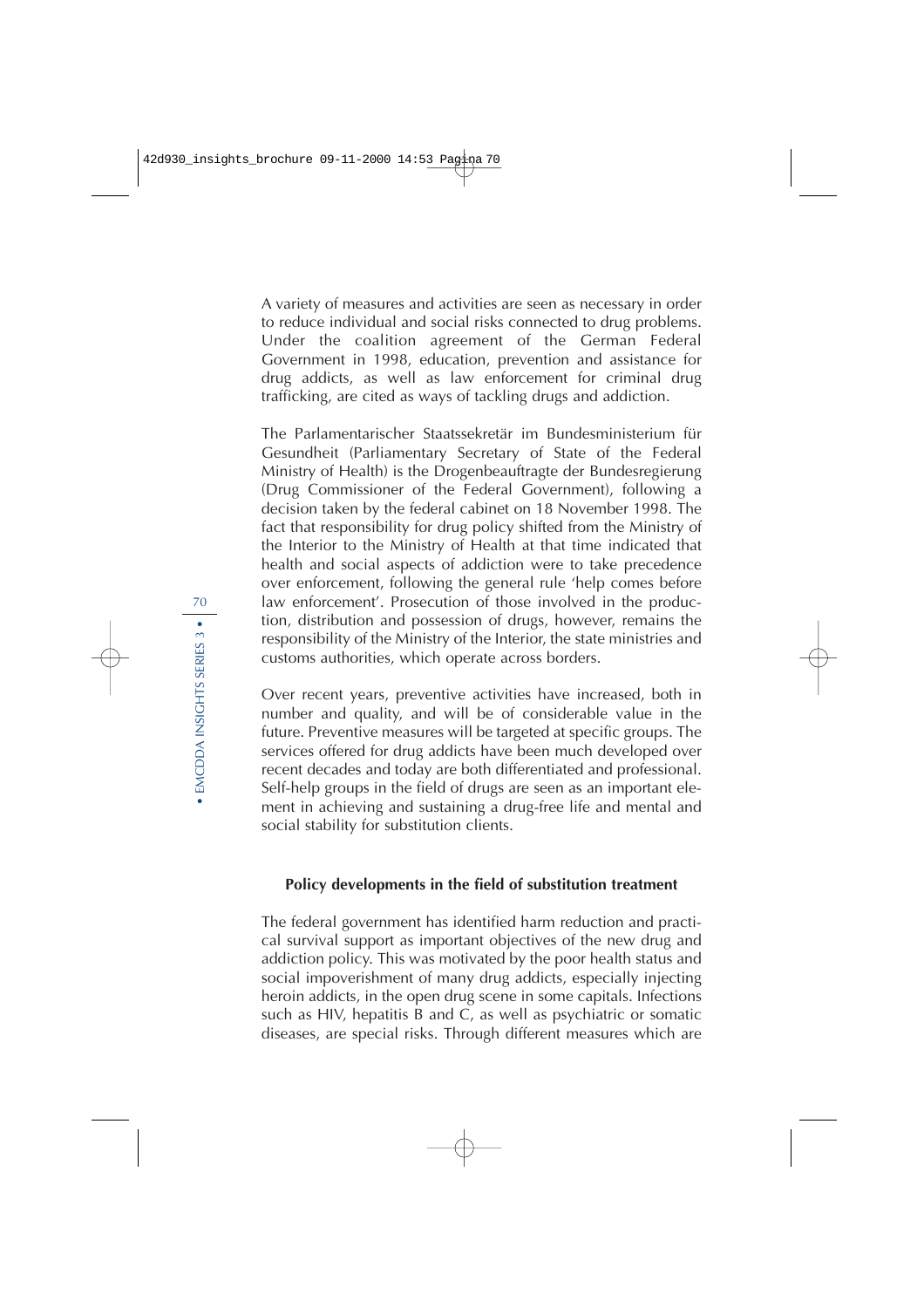described below, the plan is to reduce health risks, by addressing the risk factors associated with drug use, and to reduce pressures caused by drug supply and drug-related crime, while still observing the overall strategy of a drug policy oriented towards abstinence from drugs.

## **Substitution**

In July 1999, the federal cabinet passed a bill for the 3. Betäubungsmitteländerungsgesetz (third amendment of the Narcotics Act). This was designed to close gaps concerning the authorisation of prescribing narcotics. On the one hand, quality standards will be formulated for the medical doctors who prescribe substitution substances. On the other, a registration system for patients in substitution will be installed.

In general, qualified substitution of opiates by methadone (and, in exceptional cases, codeine) will be continued and will also be extended to where it has previously been unavailable. One effect of medical prescription and administration of substitutes has been that the medical aspects of methadone treatment have demanded increased attention. A lack of standards has been mentioned by critics concerning psychosocial care, which is seen as insufficient in quantity and quality in many cases.

#### **Heroin-supported treatment**

In recent years, through the rapid expansion of low-threshold treatment, as well as through inpatient and substitution-based treatment and rehabilitation, a high-quality system of drug treatment has developed. In many cases, this has offered opiate addicts a chance to withdraw from the drug scene and successfully progress towards abstinence. However, it is also of concern that certain drug addicts are still not being reached.

This has also been the experience of other countries and, as a result, they have investigated other methods of intervention oriented towards motivation and substitution. Based on the results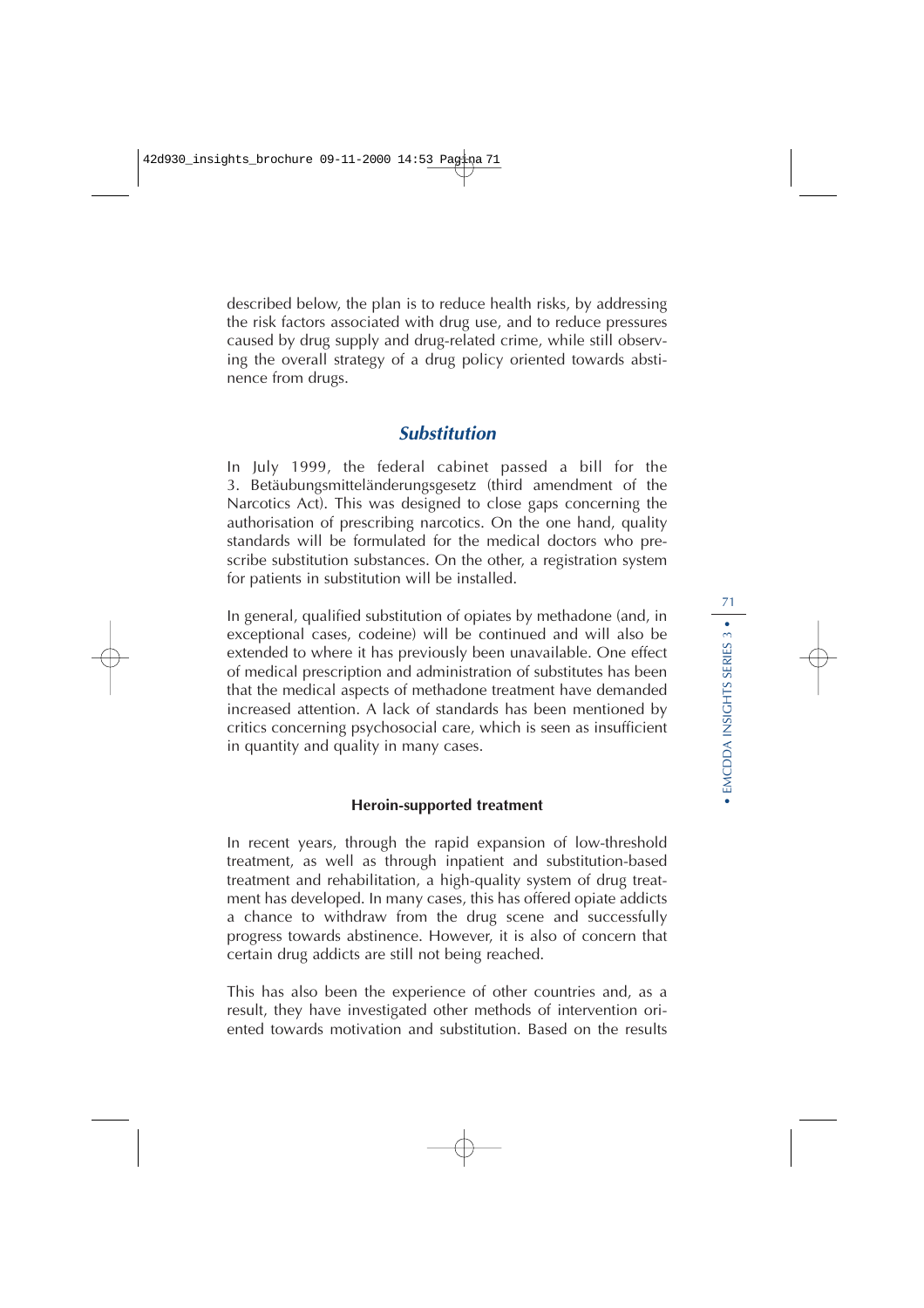and experiences of the Swiss and Dutch models, a clinical multicentre study of ambulatory heroin-supported treatment of heroin addicts is scheduled to be launched in Germany in 2001. The study under consideration will include the clinical trial of heroinbased prescriptions, and, in addition, is expected to clarify whether heroin-supported treatment can help those opiate addicts for whom the existing services have failed. The main aims of such treatment would be:

- to stabilise the health and social situation of such addicts;
- to integrate them successfully into the help system;
- to keep them within the help system; and
- to motivate them to undertake further treatment.

The study will also research if and how:

- heroin-supported treatment may be incorporated into the treatment offered to opiate addicts; and
- risks for public security may be limited.

At a later stage, the study will examine the development of drug use in opiate-addicted clients, their motivation for treatment and the psychosocial consequences, as well as the consequences of heroin-supported treatment for public order and penal law. On the basis of paragraph 3.2 of the Betäubungsmittelgesetz (German Narcotics Act), the Bundesinstitut für Arzneimittel und Medizinprodukte (Federal Institute for Drugs and Medical Devices) can sanction such a scientific study. The study will need to take account of the following factors:

- national and international narcotics law;
- the Arzneimittelgesetz (Pharmaceutics Law), which aims to protect people in clinical trials;
- the Arzneimittelprüflinien (regulations for the testing of pharmaceutics); and
- the rules of good clinical practice.

In February 1999, under the responsibility of the Ministry of Health, a coordination group was created, composed of representatives of interested municipalities and the German federal states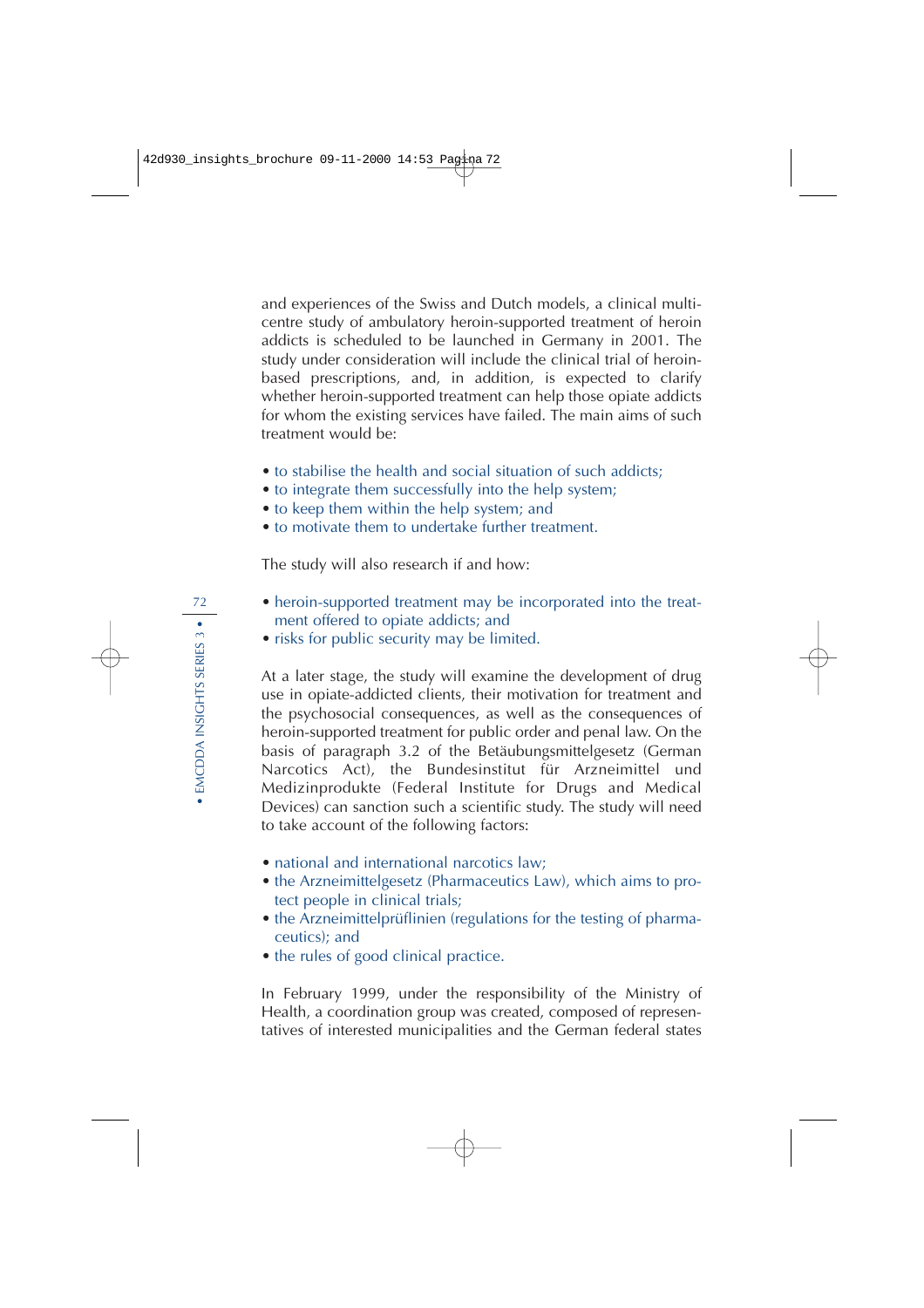as well as a representative of the Bundesärztekammer (Federal Medical Association). This group has developed a framework outlining the general targets of the trial, its legal basis and so on. On the basis of this framework, a call for tender was agreed upon by all participants and published in the Bundesanzeiger (Federal Gazette) and on the Internet. Cologne, Essen, Frankfurt, Hamburg, Hanover, Karlsruhe and Munich are expected to participate in the trial initially, and other cities may join later. Parallel scientific research in this framework is fully funded by the Federal Ministry of Health.

#### **Development of substitution services**

Until the early 1990s, methadone could only be administered to drug users when highly specific indication criteria were met (e.g. emergency cases, such as life-threatening conditions of withdrawal or severe pain). In general medical practice, however, German doctors were not allowed to prescribe methadone to treat heroin addicts (Gerlach and Schneider, 1994).

The 1970s and 1980s were dominated by a rigid adherence to the abstinence paradigm. The therapeutic ideal of permanent abstinence for all opiate users was considered the only valid premise for providing practical survival support and the only valid criterion for successful drug treatment. Long-term participation in drug-free therapeutic communities was proclaimed as the 'royal road to recovery'. There was general opposition to drug-substitution treatment from politicians, medical professionals and authorities, researchers (scientists), therapists, counsellors, and social (drug) workers (Gerlach and Schneider, 1991; Kalke, 1997a). Methadone-maintenance treatment was considered to be medical malpractice. However, there were a few general practitioners (GPs) who ignored the legal regulations and prescribed methadone to opiate addicts, but most of these lost their medical licence in court as a result of evidence presented by medical experts. As a result, some GPs began prescribing legal substitute opioids such as codeine or dihydrocodeine, as these substances were not restricted by law. Other doctors followed this example and, over many years, in fact until February 1998, codeine was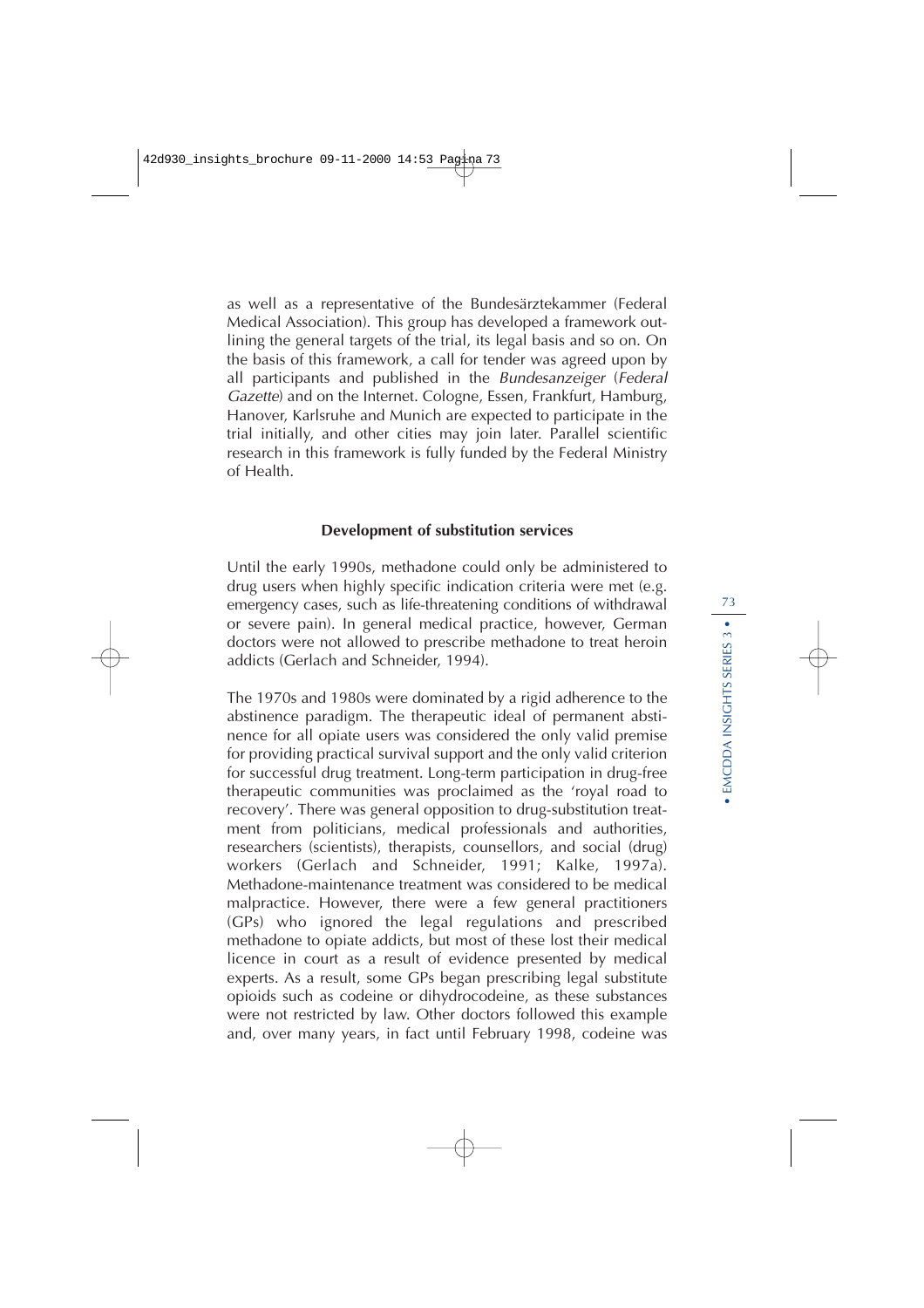prescribed to large numbers of addicts through a loophole in the narcotics regulations.

In the mid-1980s, the emergence of a variety of factors finally provoked demands for alternative, harm-reduction approaches to the treatment of drug addiction. These factors included:

- HIV/AIDS:
- increasing addict criminality;
- increasing mortality rates among drug users; and
- the narrow range and lack of attractiveness of abstinenceoriented services.

However, it was only after several pilot programmes showed methadone-maintenance treatment (MMT) to be effective that the Gesetzliche Krankenversicherung (GK — German Social Health Insurances (SHI)) approved this treatment modality and introduced, in 1991, the Neue Untersuchungs- und Behandlungsmethoden-Richtlinien (NUB-Richtlinien — new guidelines for diagnosis and treatment). These guidelines were drawn up by the Bundesausschuß der Ärzte und Krankenkassen (Federal Association of Physicians and Public Health Insurance Organisations). The German Narcotics Act was revised in 1992. The guidelines only concern the reimbursement of treatment costs by the public health insurers. (For a detailed description of the German healthcare and insurance system, see Weil and Brenner, 1997, and Busse et al., 1999.)

### **Current situation**

Compared with 1997, the number of first-time registered users of so-called 'hard drugs' (opiates, cocaine, amphetamines, ecstasy) increased by 1.7 % in 1998 to a total of 20 943. The Bundeskriminalamt (Federal Bureau of Criminal Investigation) reported a slight decline (1.3 %) in first-time registered heroin users in 1998 compared with 1997 (amphetamines: + 20.2 %; cocaine:  $+10.6$  %; ecstasy:  $-25.5$  %) (Bundeskriminalamt, 1998a). In 1997, 240 554 criminal offences were committed by users of hard drugs. According to investigations by the German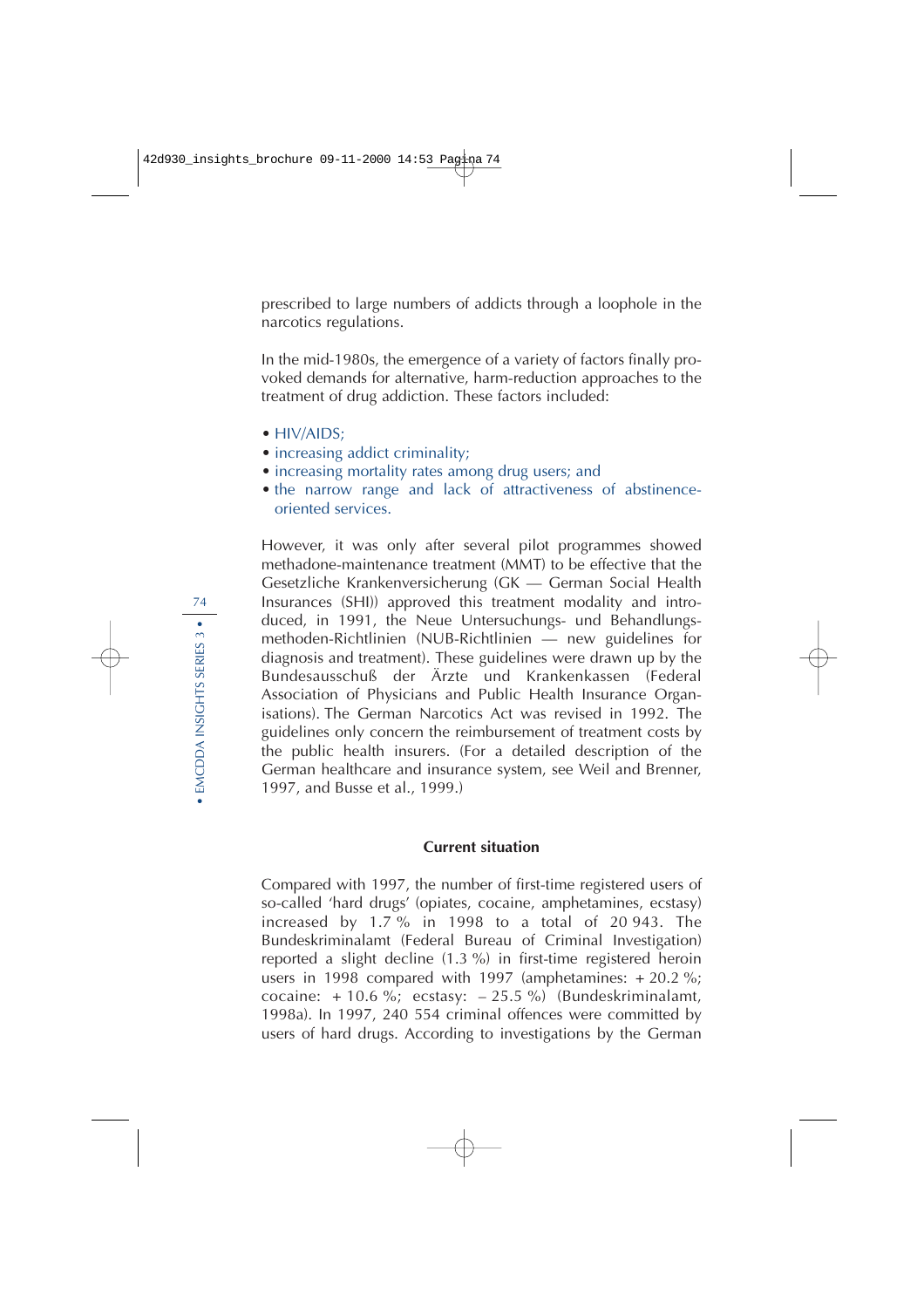police, 1 criminal offence in 13 was committed by hard drug users in 1997 (Bundeskriminalamt, 1998b).

Drug-related deaths have been registered since 1969. Table 1 shows the annual figures from 1969 to 1998. Drug-related deaths increased from 0 in 1969 to 623 in 1979. After 1979, mortality rates decreased and remained relatively stable over the next 10 years. Since 1989, drug-related deaths have increased dramatically, reaching their highest level in 1991 with a figure of 2 125. From 1992 to 1997, death rates decreased again. However, the 1998 figures once again showed a slight increase in drug-related deaths.

| <b>YEAR</b> | <b>NUMBER OF</b><br><b>DRUG-RELATED</b><br><b>DEATHS</b> | <b>YEAR</b> | <b>NUMBER OF</b><br><b>DRUG-RELATED</b><br><b>DEATHS</b> | <b>YEAR</b> | <b>NUMBER OF</b><br><b>DRUG-RELATED</b><br><b>DEATHS</b> |
|-------------|----------------------------------------------------------|-------------|----------------------------------------------------------|-------------|----------------------------------------------------------|
| 1969        | $\Omega$                                                 | 1979        | 623                                                      | 1989        | 991                                                      |
| 1970        | 29                                                       | 1980        | 494                                                      | 1990        | 1 4 9 1                                                  |
| 1971        | 67                                                       | 1981        | 360                                                      | 1991        | 2 1 2 5                                                  |
| 1972        | 104                                                      | 1982        | 383                                                      | 1992        | 2 0 9 9                                                  |
| 1973        | 106                                                      | 1983        | 472                                                      | 1993        | 1 7 3 8                                                  |
| 1974        | 139                                                      | 1984        | 361                                                      | 1994        | 1624                                                     |
| 1975        | 195                                                      | 1985        | 324                                                      | 1995        | 1.565                                                    |
| 1976        | 344                                                      | 1986        | 348                                                      | 1996        | 1 7 1 2                                                  |
| 1977        | 392                                                      | 1987        | 442                                                      | 1997        | 1 501                                                    |
| 1978        | 430                                                      | 1988        | 670                                                      | 1998        | 1674                                                     |

#### **TABLE 1: DRUG-RELATED DEATHS IN GERMANY (1969–98)**

Source: Jahrbücher zur Frage der Suchtgefahren, Bundeskriminalamt.

It is estimated that about 20 % of all injecting drug users (IDUs) are HIV positive. The percentage of infection rates differs between various regions and study settings. The annual number of AIDS cases among IDUs decreased from 228 in 1989 to 125 in 1997. Regarding the routes of infection, intravenous drug use made up 14 % of all diagnosed AIDS cases in 1998 (and 12 % in 1997) (Robert Koch Institut, 1998, 1999).

While the rate of new HIV infections has stabilised over recent years, there is yet another serious challenge to the drug aid system. The rates of infection with different forms of the hepatitis virus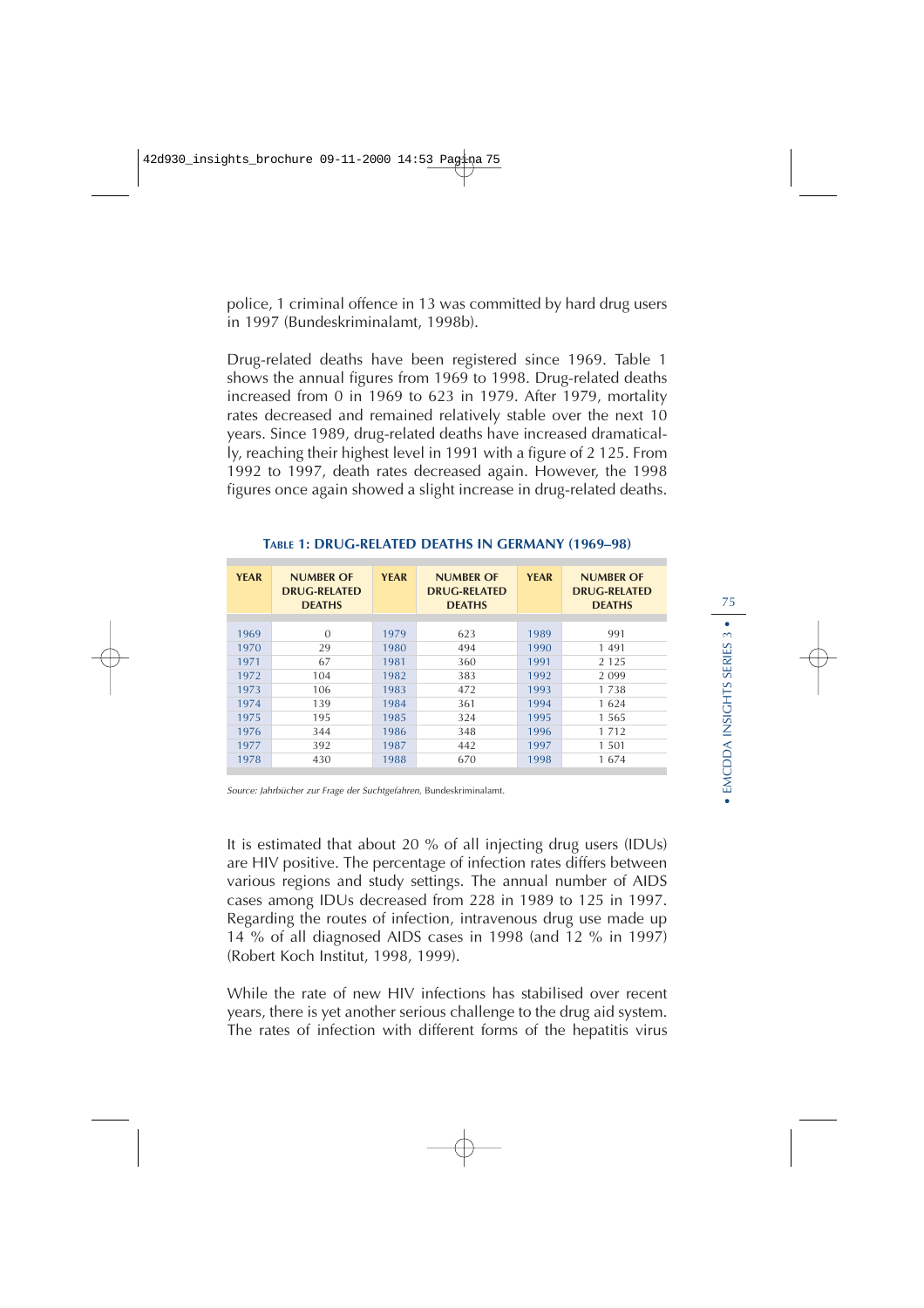have long been underestimated and have now reached alarming proportions. Recent studies on hepatitis among IDUs suggest that about 50 % become infected with hepatitis B and 70–90 % with hepatitis C (Bätz, 1997).

Despite strong restrictions on substitution treatment (described below), the number of patients receiving methadone maintenance funded by public health insurance (SHI) increased from about 1 000 in April 1992 to around 20 900 in April 1998. The data presented in Table 2 give an overview of the growth in methadone substitution in the 11 old federal states of former West Germany since the implementation of the new guidelines. The latest data available on the number of SHI-funded substitutions in the eastern parts of Germany date back to 31 December 1996. According to Zerdick (1997), the number of methadone patients was 4 in Brandenburg, 4 in Mecklenburg-Western Pomerania, 31 in Saxony, 2 in Saxony-Anhalt and 5 in Thuringia.

## **TABLE 2: GROWTH OF THE NUMBER OF METHADONE PATIENTS IN STATUTORY (PUBLIC) HEALTH INSURANCE (SHI) IN GERMANY (1991–98)**

| October 1991<br>Introduction of the NUB guidelines<br><b>April 1992</b><br>c. 1000<br><b>July 1992</b><br>c. 1500<br>October 1992<br>c. 3100<br><b>March 1993</b><br>c. 4500<br>April 1994<br>c.9700<br>April 1995<br>c. 13,500<br>April/June 1996<br>c. 19000 | <b>YEAR (RANDOMLY SELECTED DATES)</b> | <b>NUMBER OF PATIENTS (1)</b> |  |  |
|----------------------------------------------------------------------------------------------------------------------------------------------------------------------------------------------------------------------------------------------------------------|---------------------------------------|-------------------------------|--|--|
|                                                                                                                                                                                                                                                                |                                       |                               |  |  |
|                                                                                                                                                                                                                                                                |                                       |                               |  |  |
|                                                                                                                                                                                                                                                                |                                       |                               |  |  |
|                                                                                                                                                                                                                                                                |                                       |                               |  |  |
|                                                                                                                                                                                                                                                                |                                       |                               |  |  |
|                                                                                                                                                                                                                                                                |                                       |                               |  |  |
|                                                                                                                                                                                                                                                                |                                       |                               |  |  |
|                                                                                                                                                                                                                                                                |                                       |                               |  |  |
|                                                                                                                                                                                                                                                                |                                       |                               |  |  |
|                                                                                                                                                                                                                                                                | <b>April 1998</b>                     | c. 20900                      |  |  |

( 1 ) All figures relate to the old German federal states. Source: Weber (1998a).

The total number of methadone patients, including all those without public health insurance, increased from about 1 000 in 1991 to an estimated 45 000 in April 1999. The figures mentioned above suggest that a large proportion of methadone patients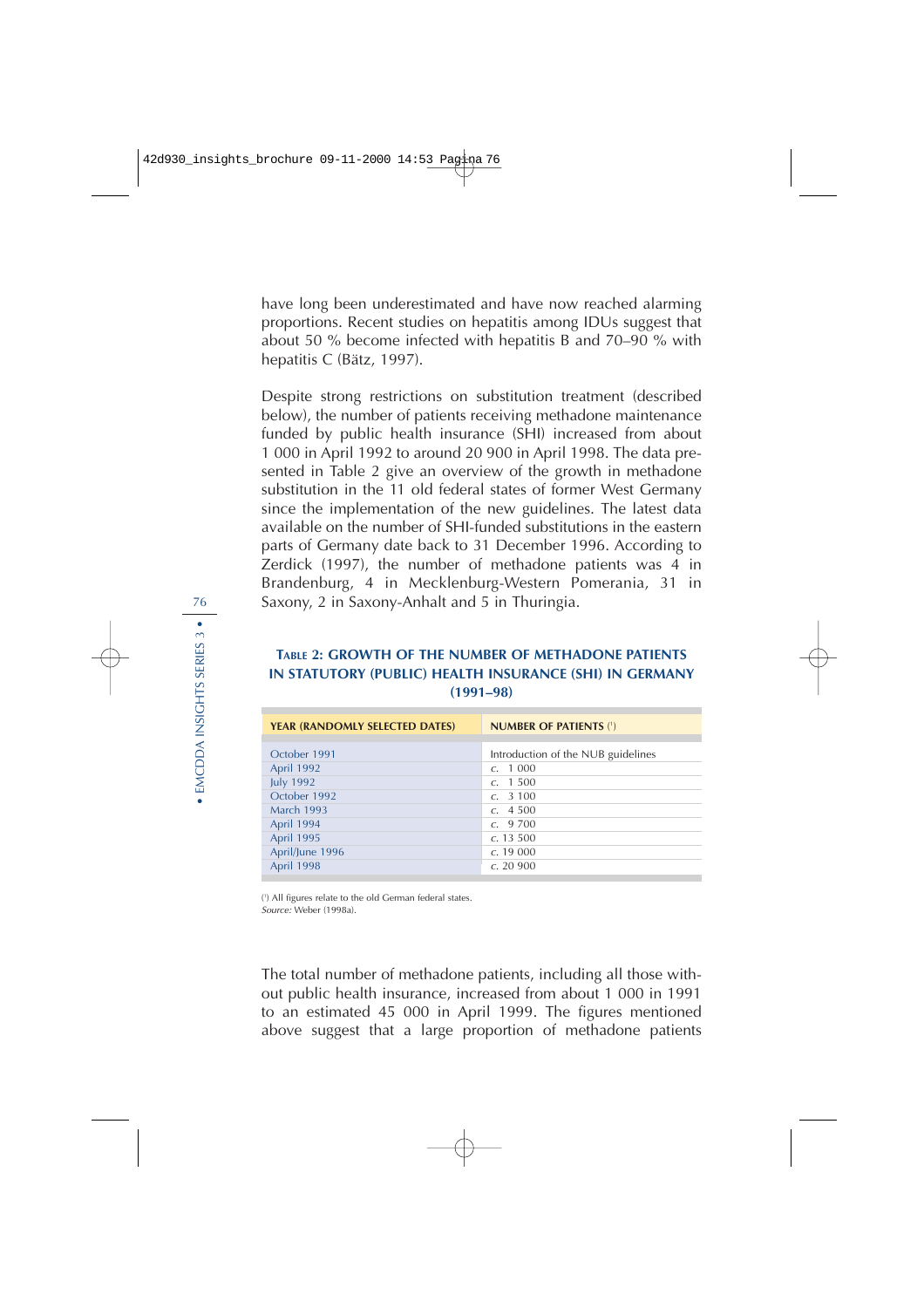receive treatment without public health insurance support. Methadone patients without health insurance either pay for their medication or receive funds from the social welfare system. It is estimated that the total number of patients in codeine or dihydrocodeine treatment decreased over 15 months from 25 000– 30 000 in early 1998 to approximately 15 000 by April 1999, due to a change in the Betäubungsmittel-Verschreibungsverordnung (regulations on the prescription of narcotics) in February 1998 (see 'Legislation on substitution treatment' below). Since practitioners who prescribe methadone and/or codeine/dihydrocodeine need not notify the local health authorities, the total numbers of patients in substitution treatment can only be estimated. It must be pointed out that, currently, no reliable monitoring and registration system exists. Proceeding from the prevalence estimate of 100 000–200 000 opiate users (including controlled and recreational users), the estimated total number of 60 000 substitution patients suggests that at least 33 % of all heroin users participate in substitution treatment, and perhaps even 60 %.

It is estimated that at least 90 % of patients receive their medication from doctors in independent practice (GPs). In a survey carried out by Gerlach and Caplehorn in spring 1996 in the Westfalen-Lippe region of Germany, 70 % of all SHI-approved methadone prescribers (598 physicians) in the area were GPs, 20 % specialists in internal medicine and 6 % psychiatrists (Gerlach and Caplehorn, 1999). While the majority of methadone prescribers had less than 10 maintenance patients, a few treated up to 100 addicts (particularly specialist surgeries). Weber et al. (1997) have reported similar data (Table 3). In their survey, 80.3 % of doctors had less than 15 methadone patients. In major cities such as Berlin, Bochum, Cologne, Dortmund, Essen, Frankfurt, Hamburg, Munich and Stuttgart, there are also specialised outpatient centres for substitution treatment, some of which have over 200 patients.

Nationwide, more than 3 000 physicians (mostly GPs) are authorised to provide methadone-maintenance treatment under public health schemes, about half of which do in fact prescribe methadone.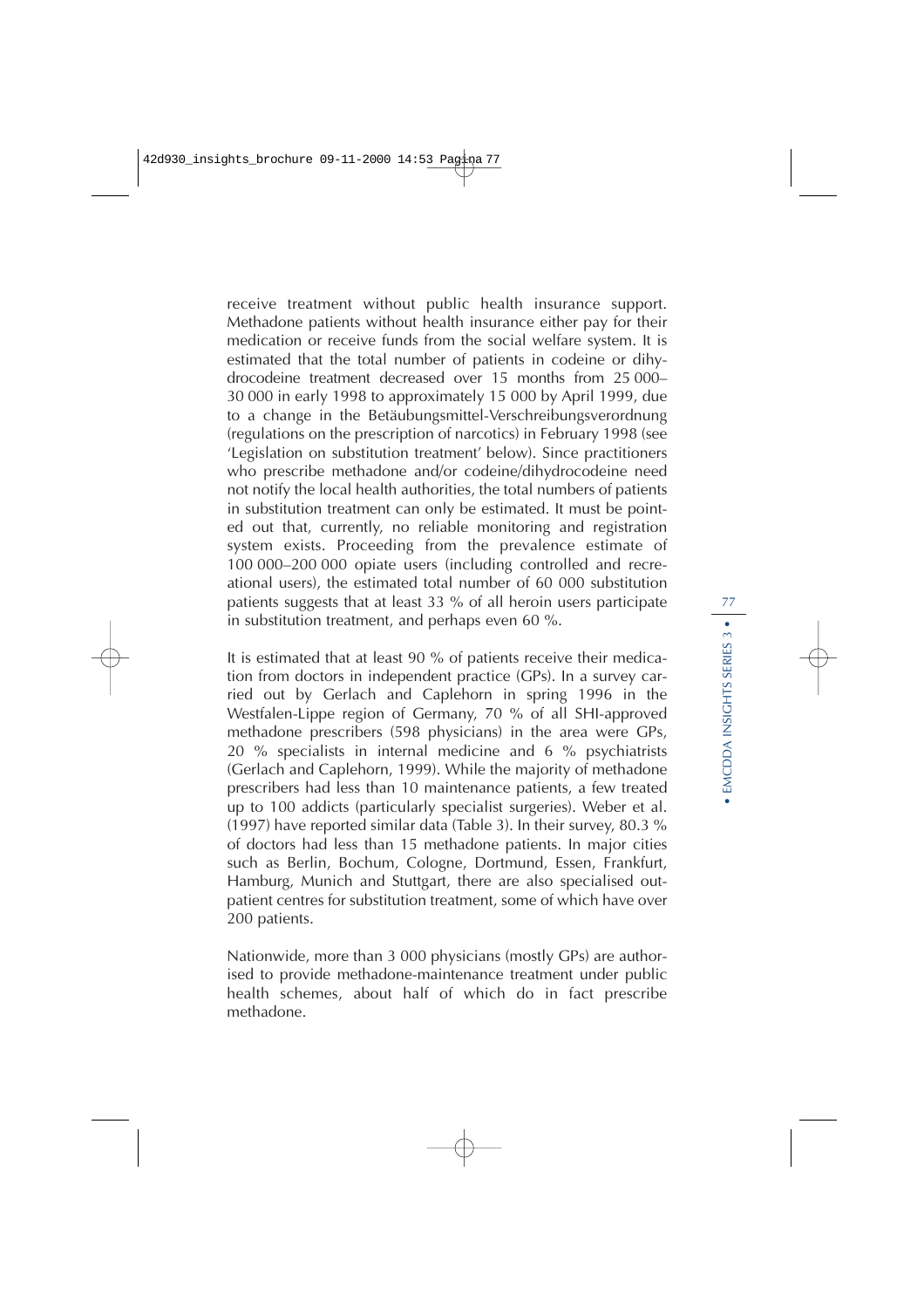**TABLE 3: PROPORTION OF DOCTORS' OFFICES WITH REGARD TO THE NUMBER OF PATIENTS TREATED WITH METHADONE (DATA COLLECTED FROM 895 METHADONE-PRESCRIBING DOCTORS IN SIX WESTERN REGIONS OF GERMANY IN 1996)**

| <b>NUMBER OF PATIENTS PER OFFICE</b> | <b>PROPORTION OF OFFICES (%)</b> |
|--------------------------------------|----------------------------------|
|                                      |                                  |
| $1 - 4$                              | 38.9                             |
| $5 - 9$                              | 25.5                             |
| $10 - 14$                            | 15.9                             |
| $15 - 19$                            | 5                                |
| $20 - 24$                            | 5.4                              |
| $25 - 29$                            | 2.7                              |
| $30 - 49$                            | 4                                |
| 50 or more                           | 2.6                              |

Source: Weber et al. (1997).

So far, there has been only one survey, carried out in the region of Westfalen-Lippe in 1996, on the attitudes and beliefs of German methadone prescribers and their knowledge of the effects of methadone. Of the 247 SHI-approved doctors included in the survey, around 50 % supported and 25 % strongly supported abstinence-oriented policies. The strength of support that doctors gave to these policies probably reflects the domination of the abstinence paradigm in German addiction-treatment services. Their attitudes and relative lack of knowledge of the basic pharmacology of methadone are probably due to the country's relatively short experience with methadone maintenance. These attitudes are likely to affect adversely the quality of care given to heroin addicts (Gerlach, 1999; Gerlach and Caplehorn, 1999).

Provision can be made for methadone patients travelling for holiday or business reasons to continue treatment. Patients are allowed to receive take-home medication for seven days, after six months of compliant behaviour in treatment. In cases where continued (daily) methadone administration is required, doctors can refer the patient to a methadone-prescribing colleague near the place they intend to stay.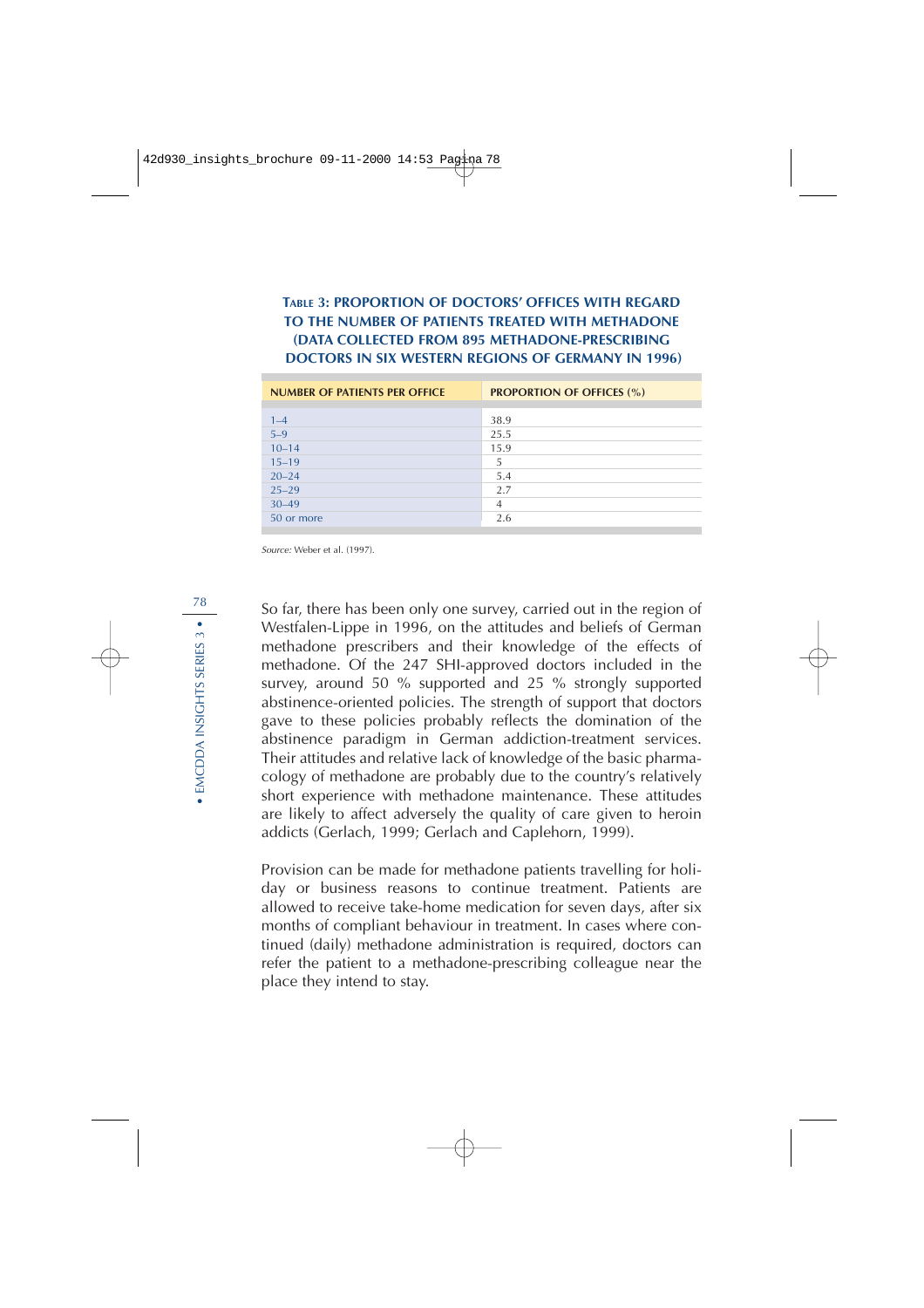There are some 50 000 prisoners in Germany, 30–50 % of whom were IDUs at the time of imprisonment. Despite rigid controls, around 50 % of all imprisoned IDUs continue using drugs. It is estimated that the drug-using population in prisons is at least 10 000. However, these are only rough estimates, since there are no clear (generalisable) data available. Also, no information is available on the number of methadone patients in penal institutions. Only 6 out of the 16 federal states provide methadone treatment in prisons (Berlin, Bremen, Hamburg, Hesse, Lower Saxony and North Rhine-Westphalia). Entry criteria vary between states, and substitution treatment is not available in all of the prisons of these states (Keppler and Stöver, 1997).

### **Legislation on substitution treatment**

The German Narcotics Act was passed in 1971 and modified in 1982. Several amendments have since been passed. This act has priority over all other regulations regarding narcotics. Drugs/ substances are assigned to three categories.

- Schedule 1 lists all non-prescribable and non-marketable drugs (e.g. heroin).
- Schedule 2 contains marketable but non-prescribable drugs and their vegetable substances (e.g. Papaver bracteatum, Erythroxylum coca).
- Schedule 3 lists all marketable and prescribable drugs, such as morphine, opium, methadone, codeine, dihydrocodeine, LAAM and buprenorphine. Cocaine, which is used as an anaesthetic, is also categorised under Schedule 3 but must not be prescribed to drug users as a substitute in medical maintenance.

Regarding substitution treatment with methadone, it was only in 1992 that an amendment to the regulations on the prescription of narcotics was introduced which clarified the position of methadone prescribers. The latest modification of these regulations (effective from 1 February 1998) entitles doctors to prescribe, per patient, the following maximum quantities of narcotics over a period of 30 days: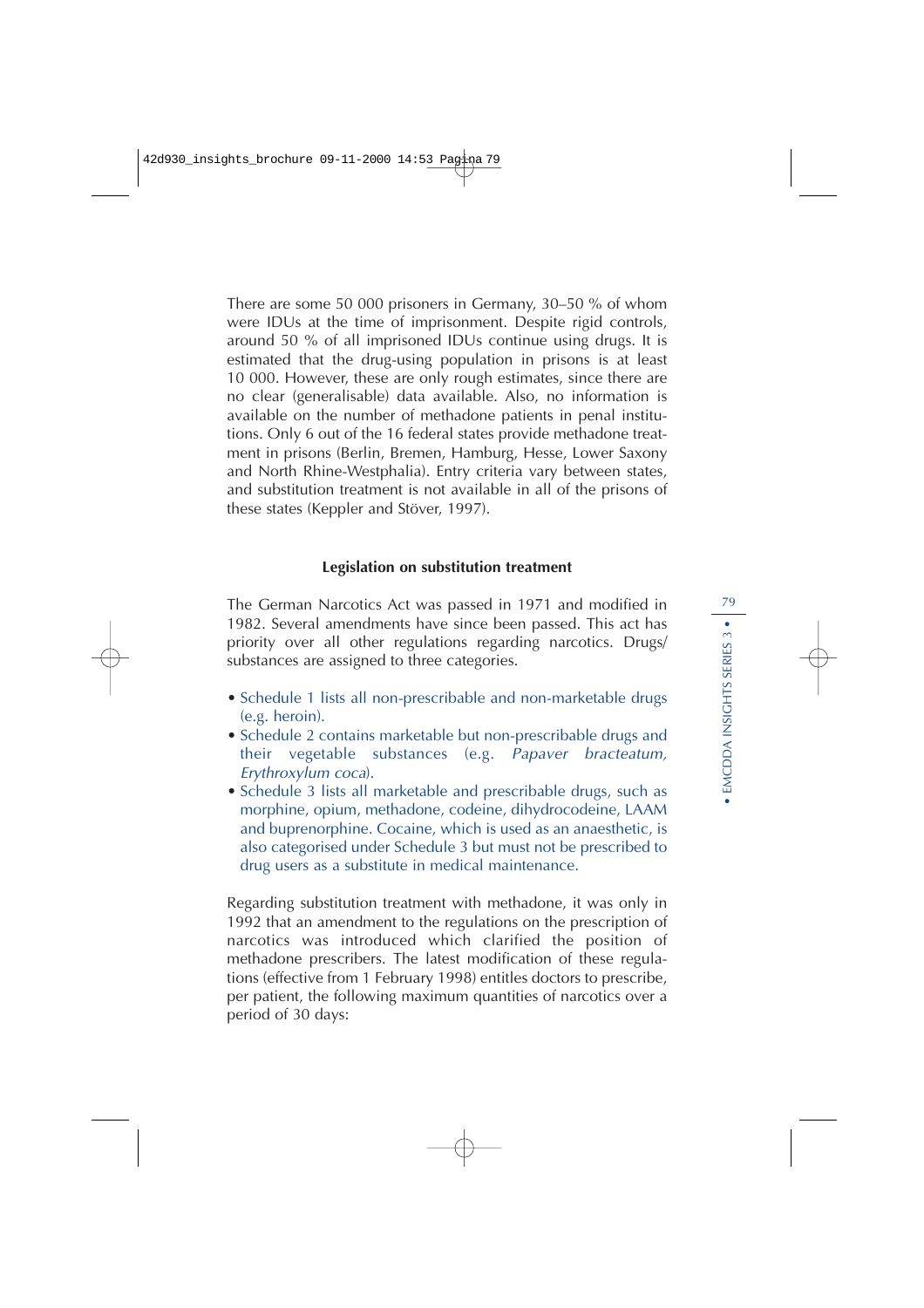- 3 000 mg of methadone;
- 1 500 mg of levomethadone;
- 30 000 mg of codeine and dihydrocodeine;
- 150 mg of buprenorphine; and
- 2 000 mg of LAAM.

These maximum quantities can be exceeded only if necessary for medical reasons. Since February 1998, substitution treatment with codeine or dihydrocodeine is now officially treated in the same way as methadone. However, codeine and dihydrocodeine are regarded as inappropriate medications for maintenance purposes ('second-choice substitute substances') and their use is limited to those (very few) patients who physically cannot tolerate methadone. Unfortunately, as these are only interim regulations for codeine treatment, the old regulations remain legally in effect. Initially, they were to be phased out in July 1998, but were extended until the end of 1998. Finally, they were extended until 1 January 2000, because it was impossible to transfer all codeine patients to methadone-maintenance treatment before that date.

The main rules regarding substitution treatment, as documented in Section 5 of the regulations, are summarised below.

In accordance with Section 13(1) of the Narcotics Act, substitute drugs may be prescribed for the following regulation purposes (treatment goals):

- treatment of opiate addiction with the goal of step-by-step recovery to abstinence, inclusive of improvement and stabilisation of the general health status;
- treatment of patients addicted to opiates who have to undergo medical treatment for serious medical illnesses; and
- reduction in the risks of opiate addiction during pregnancy and after delivery.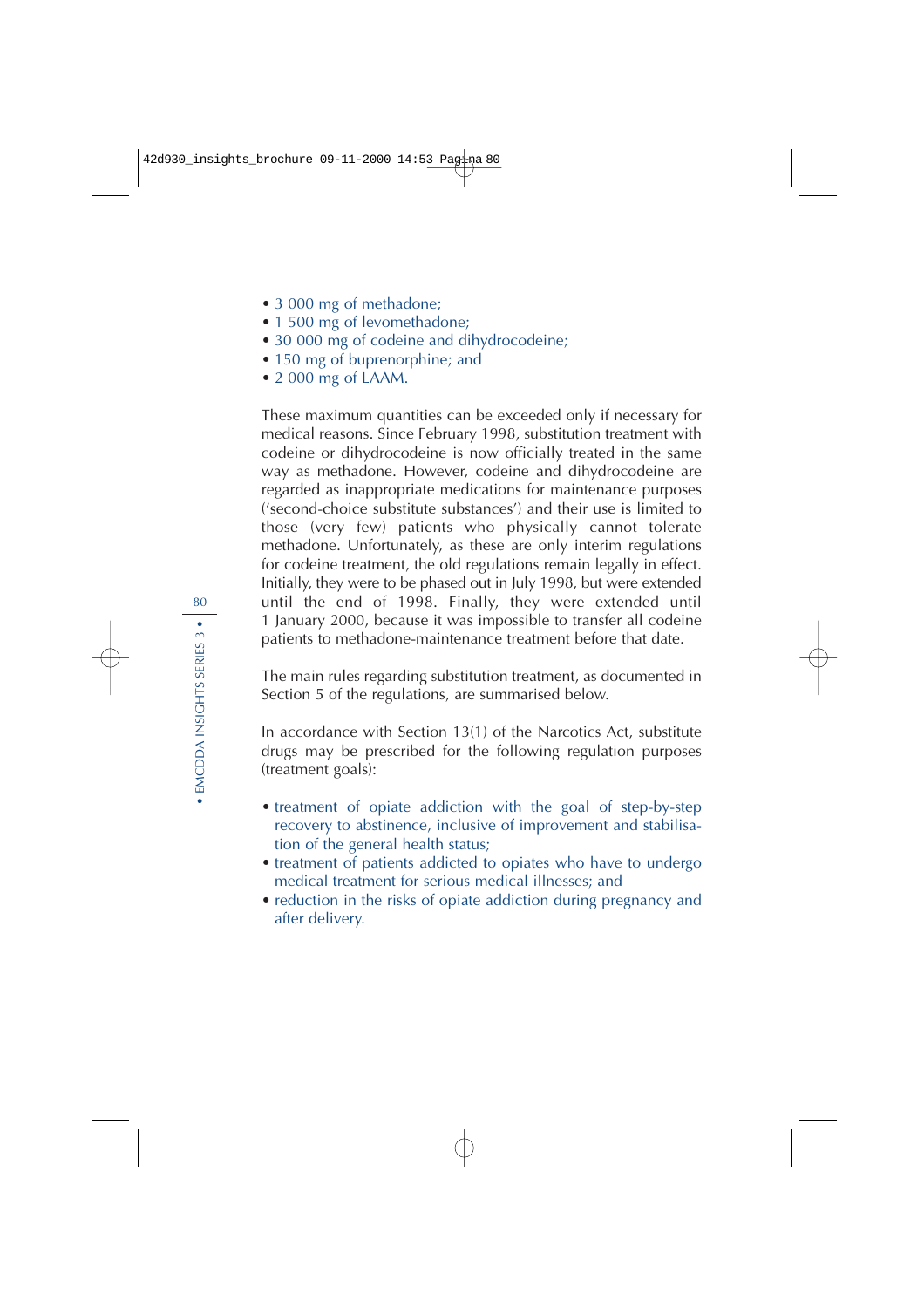Doctors are authorised to prescribe substitute substances if and as long as:

- the patient is eligible for substitution treatment;
- substitution treatment is embedded in a comprehensive treatment concept incorporating the necessary accompanying psychiatric, psychotherapeutic or psychosocial care;
- the doctor works towards the realisation of necessary accompanying treatment and care;
- there is no evidence that the patient:
	- (a) receives substitution substances on prescription from another doctor,
	- (b) does not participate in necessary accompanying treatment and care,
	- (c) uses substances that endanger the purpose of substitution treatment,
	- (d) does not use the substitute as directed by law; and
- the patient sees his/her doctor at least once a week.

Doctors are obliged to document all relevant patient and treatment data. Upon request, doctors must show their files to the relevant state authorities (local health authorities, public prosecutors' offices). Prescriptions must be written on special prescription pads, and they must be marked with the letter 'S'. When maximum quantities are exceeded, the prescription must also be marked with the letter 'A'. The laws on narcotics come under criminal law. A doctor who violates the regulations on the prescription of narcotics may face a fine of up to DEM 50 000 (EUR 25 000) or a prison sentence of up to five years.

Substitute substances must not be prescribed for parents to administer. The substitute may be dispensed and/or taken under supervision in a GP's surgery, or in a hospital, pharmacy or other facilities approved by the relevant state authorities.

It is possible to take home medication for up to seven daily doses after six months in treatment:

• when the maintenance dose has been fixed;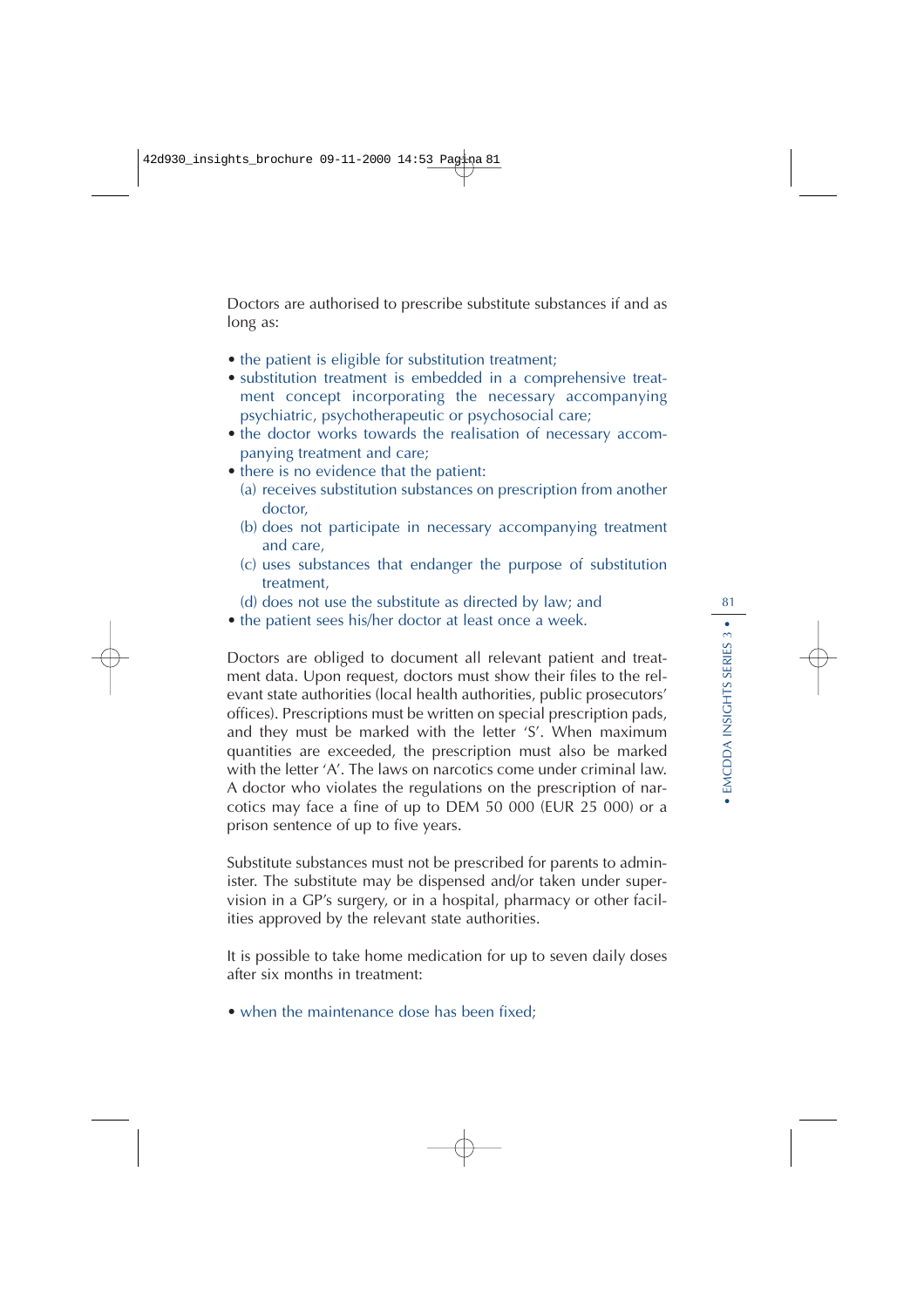- when the patient does not use other substances in quantities that do not allow for responsible self-administration of the substitute; or
- when the patient uses the substitute as directed (for a detailed commentary on the new regulations on the prescription of narcotics, see Ulmer, 1998).

Additional guidelines (NUB guidelines) for SHI-funded substitution treatment have been drawn up by the Federal Association of Physicians and Public Health Insurance Organisations which regulates the reimbursement of treatment costs. These guidelines may be ignored where patients have no public health insurance.

Compared with the regulations on the prescription of narcotics, the core of the NUB guidelines is discrimination according to indications. The SHI have not approved heroin addiction per se as an indication for methadone maintenance. The guidelines provide seven indication categories. SHI-funded methadone maintenance is possible if one of the following criteria is met:

- drug dependence in the case of life-threatening conditions of withdrawal;
- drug dependence in the case of severe illness (e.g. cancer);
- drug dependence with pain that has to be treated with opioids;
- drug dependence in case of AIDS;
- drug dependence of patients needing to undergo medical treatment for serious illness but who cannot be withdrawn from drugs at the same time ('bridging' or interim substitution);
- drug dependence during pregnancy, in childbirth, and up to six weeks after birth; and
- drug dependence in cases of severe illness for which the commission considers methadone administration to be indicated as part of the treatment plan.

Doctors are required to control maintenance patients' urine and to monitor polydrug use. There are no rules regulating frequency of urine sampling. In practice, during the first weeks of treatment, doctors usually control their patients' urine once a week. The NUB guidelines require that continued collateral use of other drugs (no substances listed) must result in the termination of treatment.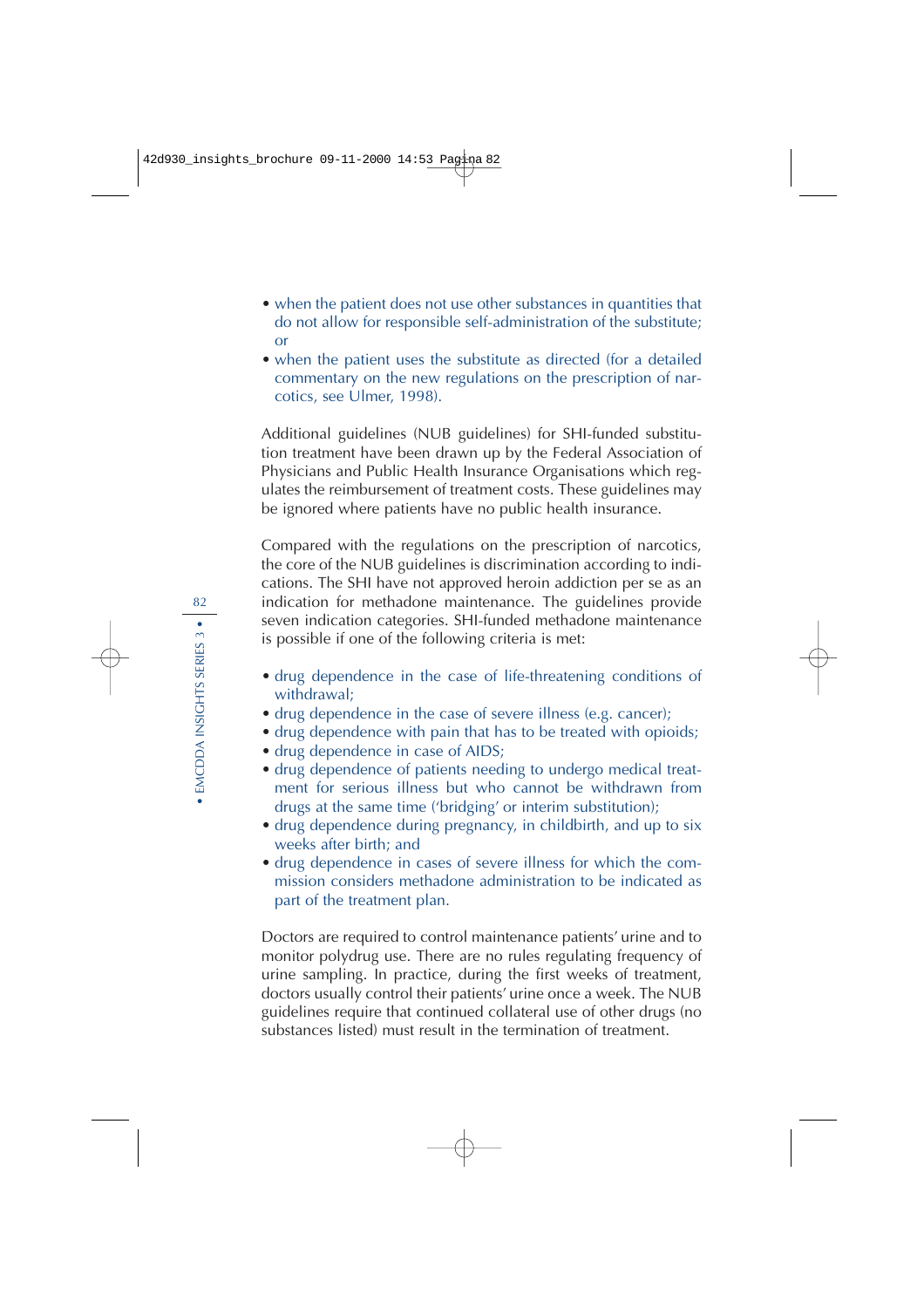All doctors seeking to provide SHI-funded methadonemaintenance treatment need to be authorised to do so by the regional branches of the Kassenärztliche Vereinigung (KVs), an association of medical doctors recognised by the German health insurance system. The doctors must have received sufficient training in pharmacology and drug addiction provided by special training programmes. The mode and scale of these programmes vary enormously between the different branches of the association. While several of them accept participation in a one-day seminar, others expect doctors to participate in a three-day training course. Training covers topics such as:

- opioid dependence and the role of methadone;
- understanding and caring for the methadone patient;
- assessment and management; and
- clinical practice dosing procedures.

There have been criticisms that substitution-treatment training in the different branches of the association is inadequate. A study conducted in the region of Westfalen-Lippe came to the conclusion, among others, that 'many doctors had surprisingly little knowledge of the effects of methadone' (Gerlach and Caplehorn, 1999).

Depending on the number of methadone-treatment providers in a given area, doctors can be authorised to treat 10, 20, 30 or up to 50 patients funded by the SHI (Zerdick, 1999). There are no such limitations given in the regulations on the prescription of narcotics. Thus, doctors who are approved to treat 10 SHI patients may have, for example, another 20 methadone patients funded by social welfare or paying for treatment themselves.

Doctors treating methadone patients according to the NUB guidelines also have to meet the regulations on the prescription of narcotics and the Narcotics Act. While NUB patients have to be registered with the regional KVs, other patients need not be. It should be noted that the regulations and guidelines given above drastically limit a doctor's choice of medical treatment. There are no such rigid regulations for any other disease or treatment modality.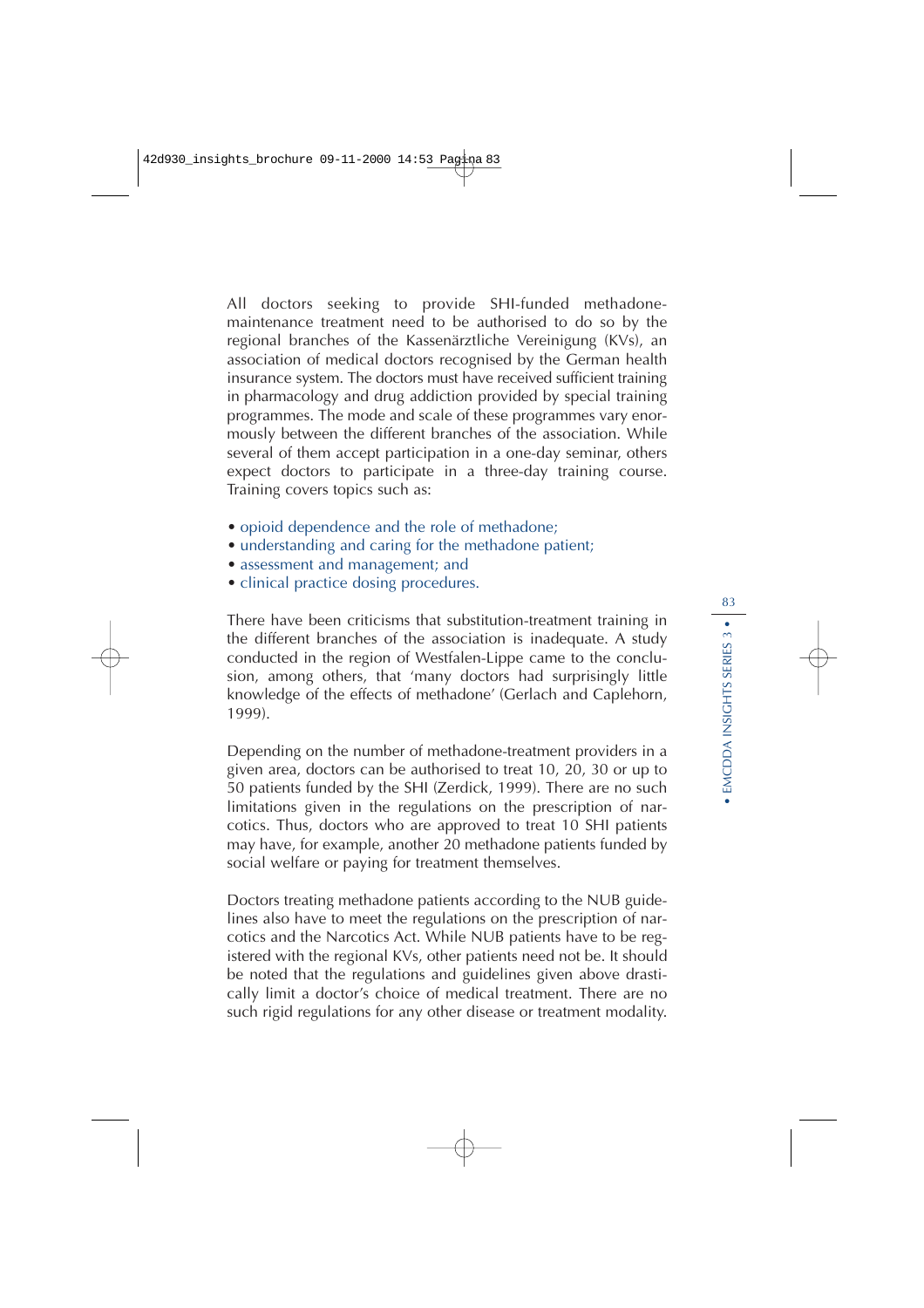Despite the fact that the NUB guidelines are effective nationwide, there are still variations between the federal states in the organisation and delivery of methadone treatment and accompanying psychosocial care (Bühringer et al., 1995). There are, for example, state-specific agreements and contracts in Berlin, Hamburg and North Rhine-Westphalia.

On 26 April 1999, the Federal Association of Physicians and Public Health Insurance Organisations passed the Anerkannte Untersuchungs- und Behandlungsmethoden-Richtlinien (AUB-Richtlinien — guidelines for recognised diagnosis and treatment methods), which were approved by the Secretary of State for Health.

### **Substitution clients**

Entry criteria for methadone patients have already been described above. In short, while SHI-funded patients and most patients supported by social welfare have to suffer from illnesses other than drug addiction itself to be accepted for substitution treatment, it is sufficient for patients paying for treatment out of their own pockets to be diagnosed as being addicted to heroin. There are no regulations regarding the length of addiction and the minimum age of patients. In general practice, drug users will be accepted for treatment when there is a documented history of drug use of about one to two years and when they are (at least) 18 years old.

The total number of 60 000 patients in substitution treatment, together with the high retention rates reported in several German studies, speaks for the acceptability of MMT among the patients. In North Rhine-Westphalia, for example, the retention rates were 87 % after one year, 66 % after three years, 53 % after five years and 48 % after seven years (Ministerium für Arbeit, Gesundheit und Soziales des Landes Nordrhein-Westfalen, 1998). An evaluation of methadone-maintenance treatment in Hamburg showed retention rates of 84.1 % after three years, 77 % after four years and 71.2 % after five years (Raschke et al., 1996).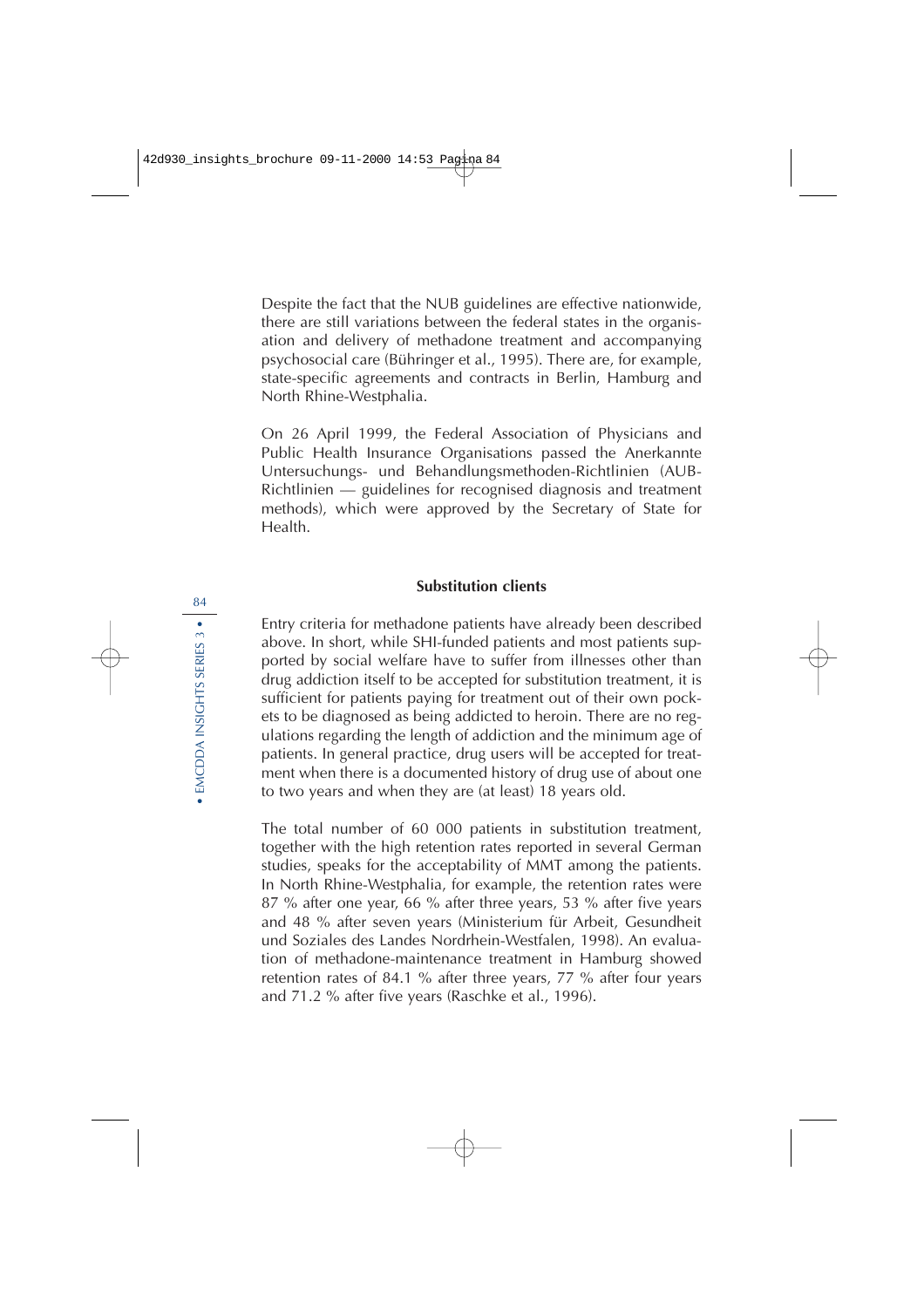Both the regulations on the prescription of narcotics and the NUB guidelines demand mandatory participation of patients in psychosocial care, although there is no empirical evidence of the necessity for psychosocial support for all patients (Ullmann, 1996; Gerlach, 1997). However, these regulations do not provide any instructions on the frequency, mode and scope of psychosocialcare provision and, to date, there are no nationwide standards of how to organise and structure accompanying support. 'Psychosocial care' is a collective name for a number of different areas. These may include, for example:

- legal advice;
- managing financial problems (e.g. debts, rents);
- recreational activities:
- crisis intervention:
- (psychotherapeutic) group sessions;
- assistance with finding accommodation and jobs; and
- augmenting poor school and vocational qualifications (learning new skills).

Psychosocial care is not funded by the SHI. There are great variations in psychosocial provision between different states and communities, along with variations in quality and funding. While in Hamburg, for example, psychosocial care is paid for by the municipality, in other regions accompanying support is only partially state funded (e.g. North Rhine-Westphalia) and sometimes even has to be provided by the resources available (drug agencies, drop-in centres) without any funding at all.

The labour market is not easy to access for methadone patients, due to a high general unemployment rate (10.7 % in April 1999) and negative attitudes towards methadone patients on the part of employees. Also, the socio-demographic and biographical characteristics of MMT patients (e.g. low school and vocational qualifications, criminal records) reduce the chances of finding employment. Although there are several educational and vocational projects (e.g. in Bielefeld, Frankfurt, Ludwigshafen and Munich), accompanying support regarding education and employment is still not generally available. There is great demand for further action in this field.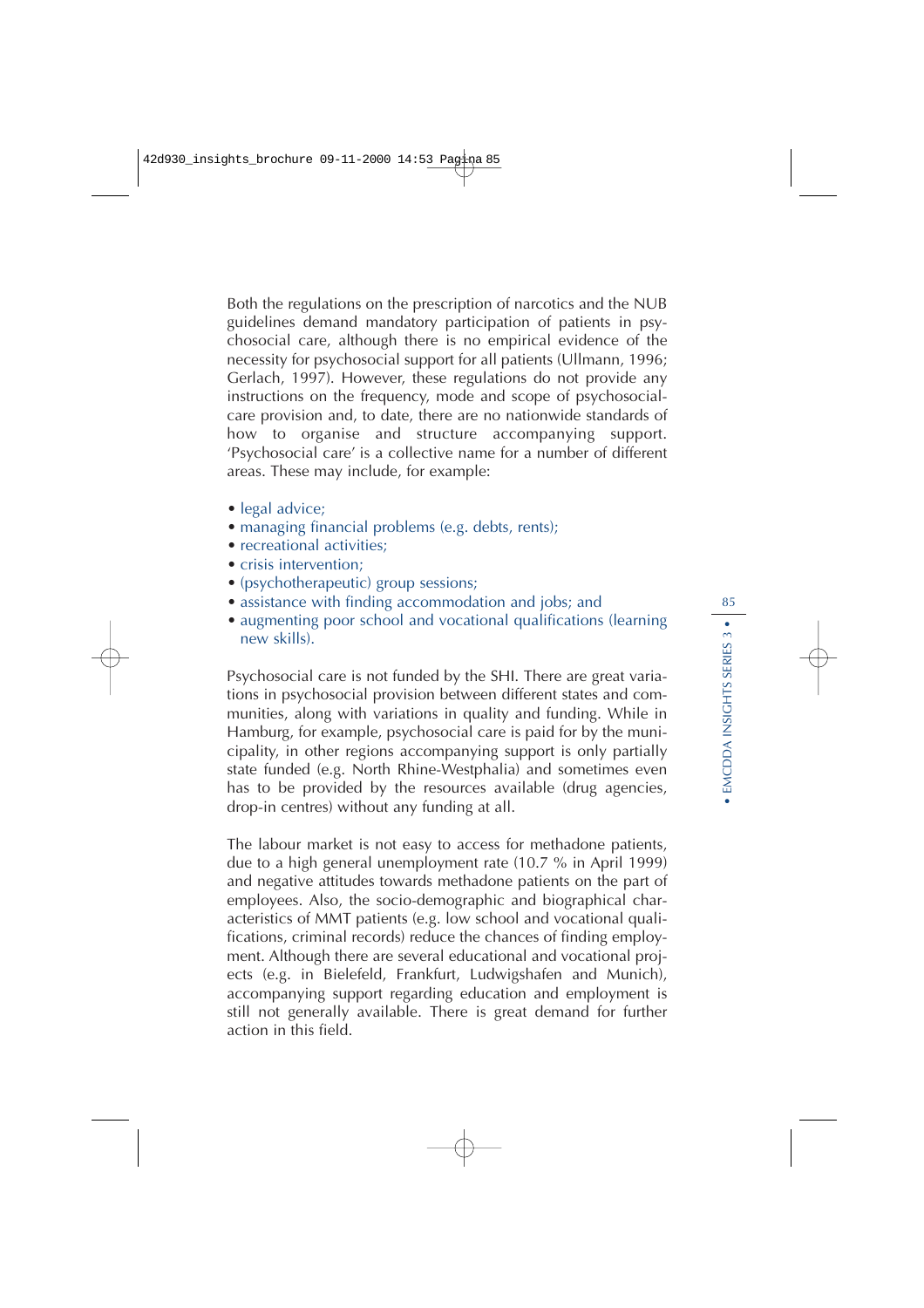There has been little research on the subjective views of patients participating in substitution treatment. The main disadvantage of methadone maintenance reported by patients is mandatory daily attendance at a doctor's surgery, a pharmacy or other dispensing site over the first months of treatment ('take-homes' can only be granted after six months in treatment). Patients living in rural areas or regions with low provision of substitution treatment, in particular, are worst hit by this regulation. Due to a lack of availability of, and access to, substitution treatment in their neighbourhood, these patients often have to make long and time-consuming journeys to their doctor or dispensing pharmacy. In such cases, day-to-day life is determined, to a great extent, by these obligatory appointments. In a study of randomly selected MMT patients in North Rhine-Westphalia, 86.7 % ( $n = 113$ ) reported that they wished to have more rights within their treatment settings (Gerlach and Schneider, 1994). Patients interviewed in a Hamburg survey  $(n = 182)$ described the following as disadvantages of methadonemaintenance treatment:

- 'inner void', loneliness or boredom (67 %);
- numerous obligations (55 %);
- confronting reality (42 %);
- lack of euphoria (37 %); and
- loss of former 'scene contacts' (11 %) (Raschke, 1994).

#### **Pharmacy activity**

Dispensation of methadone in pharmacies is backed by the umbrella organisation of the German associations of pharmacists, the Bundesvereinigung Deutscher Apothekerverbände (BDA). Since the introduction of the new regulations on the prescription of narcotics on 1 February 1998, methadone may be legally dispensed via pharmacies. In Hamburg, however, local pharmacies have been involved in dispensing methadone since the introduction of MMT in 1988, due to state-specific regulations.

According to a study conducted in 1996, 80 % of all Hamburg methadone patients received their medication in pharmacies. Pharmacy dispensing is patient-friendly and saves methadone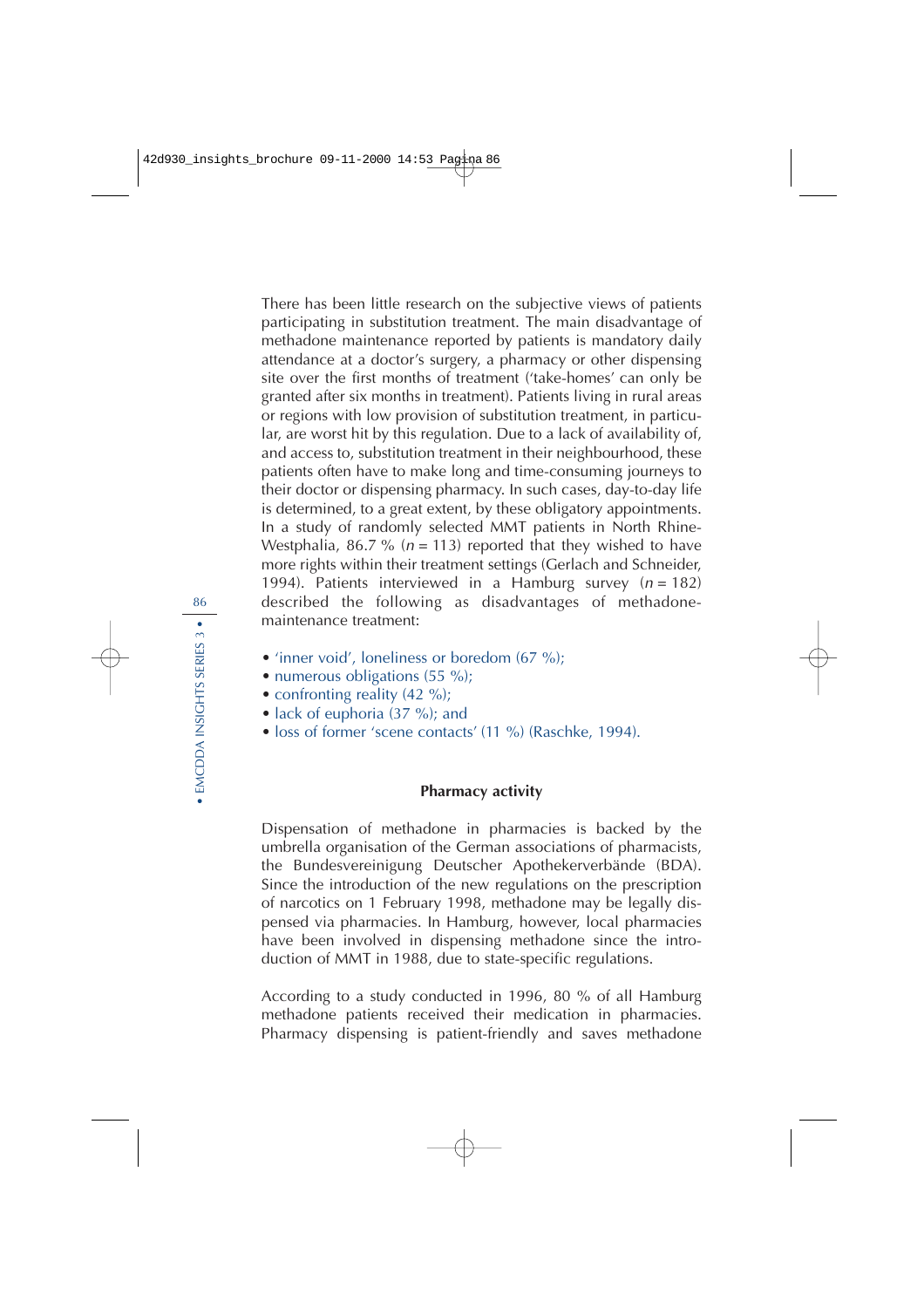patients long or time-consuming journeys to, and/or periods of waiting in, doctors' surgeries (because they can choose a pharmacy in their own neighbourhood) and makes flexible dispensing hours available to them. Nearly all the patients interviewed (95 %;  $n = 451$ ) were satisfied with their pharmacy and its setting  $(n = 451)$ . Also, 77 % of the pharmacists involved in methadone dispensing had a positive opinion of their customers. Fears that methadone patients would steal, use violence or harass not only the pharmacist but also other customers had proved to be wrong (Kalke, 1997b). So far, the Hamburg study on the dispensing of methadone in pharmacies is the only one that has been conducted in Germany. Except for Hamburg, where methadone dispensing takes place in pharmacies in almost 100 % of cases, methadone is usually dispensed on-site in GPs' surgeries (90 %).

Needle exchange or purchase of new syringes is possible at all drop-in centres, at most drug aid services and many AIDS support agencies. Moreover, in major cities there are also vending machines. Due to the wide range of these services, pharmacies play only a minor role in needle exchange. In fact, pharmacies do not exchange used needles for new ones. They sell insulin syringes, but, as many pharmacies sell only packs containing 10 insulin syringes costing DEM 6–10 (EUR 3–5), they are less attractive to drug users than other services.

### **Substances prescribed**

Methadone is the substance most frequently prescribed in substitution treatment. As described above, there is an estimated total number of 45 000 methadone patients. In contrast to other countries, there are two forms of methadone available in Germany, the racemic ( 13) mixture (d,l-methadone), which has only been available since 1 February 1994, and levomethadone (l-methadone or purified methadone known as polamidon). Table 4 provides data on the quantities of methadone and levomethadone ordered by pharmacies between 1989 and 1996. In line with the increasing

<sup>(</sup> 13) Racemic refers to a mixture of different isomeric forms of the same substance. Racemates are different optically active forms of a molecule that are either turning to the left or right.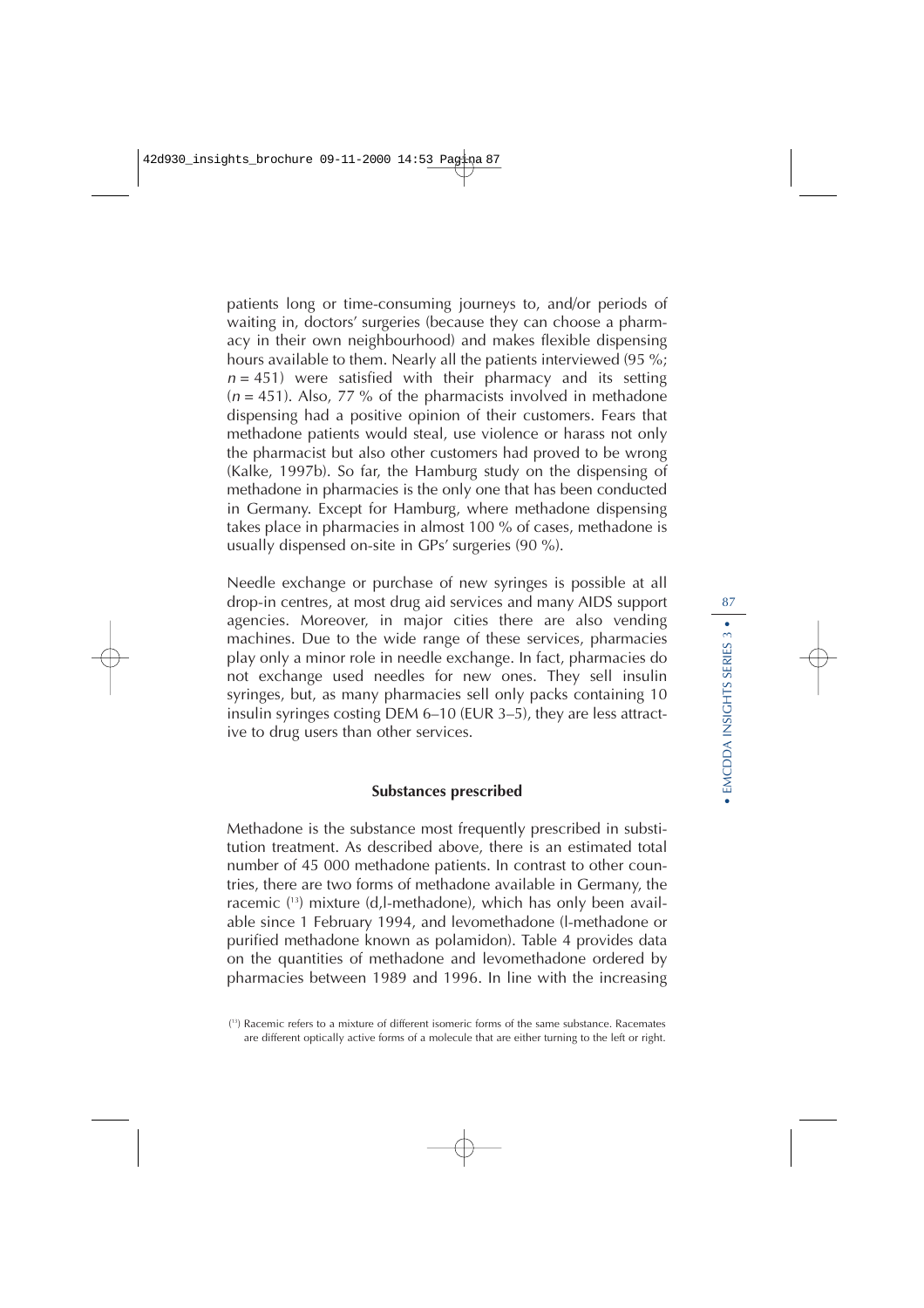numbers of methadone patients (Table 2), there was a corresponding increase in consumption quantities. According to the regulations on the prescription of narcotics, the maximum dosage of methadone to be prescribed over a period of 30 days is 3 000 mg of d,l-methadone or 1 500 mg of l-methadone respectively. This suggests an average maximum daily dosage of 100 mg of racemic methadone in maintenance. The maximum quantities may only be exceeded if medically necessary. However, some patients are receiving more than 300 mg daily (Ullmann, 1999).

## **TABLE 4: QUANTITIES (KILOGRAMS) OF RACEMIC METHADONE, LEVOMETHADONE AND CODEINE ORDERED BY PHARMACIES IN GERMANY (1989–96)**

| <b>YEAR</b> | <b>RACEMIC</b><br><b>METHADONE (1)</b> | LEVO-<br><b>METHADONE</b> | <b>TOTAL</b><br><b>QUANTITY OF</b><br><b>METHADONE</b><br><b>PER YEAR</b> | <b>CODEINE/</b><br>DIHYDRO-<br><b>CODEINE</b> |
|-------------|----------------------------------------|---------------------------|---------------------------------------------------------------------------|-----------------------------------------------|
|             |                                        |                           |                                                                           |                                               |
| 1989        |                                        | 10                        | 10                                                                        |                                               |
| 1990        |                                        | 20                        | 20                                                                        | 38                                            |
| 1991        |                                        | 36                        | 36                                                                        | 242                                           |
| 1992        |                                        | 70                        | 70                                                                        | 1 0 6 1                                       |
| 1993        |                                        | 107                       | 107                                                                       | 2616                                          |
| 1994        | 174                                    | 133                       | 307                                                                       | 4 0 1 4                                       |
| 1995        | 353                                    | 129                       | 482                                                                       | 6 0 2 0                                       |
| 1996        | 419                                    | 140                       | 559                                                                       | 5 6 3 1                                       |

( 1 ) Approved as a Schedule 3 substance on 1 February 1994 (available on the German pharmaceutical market since that date).

Source: Schinkel (1998).

Apart from maintenance treatment, methadone is also used during detoxification in qualified detoxification units. The doses are gradually reduced over a period of one to three weeks. Detoxification is accompanied by psychological and social-care provision.

Since February 1998, codeine or dihydrocodeine can only be prescribed to those patients who cannot be treated with methadone (i.e. patients who physically cannot tolerate methadone). However, these are interim regulations for codeine treatment which, in effect, leave the former regulations in place (patients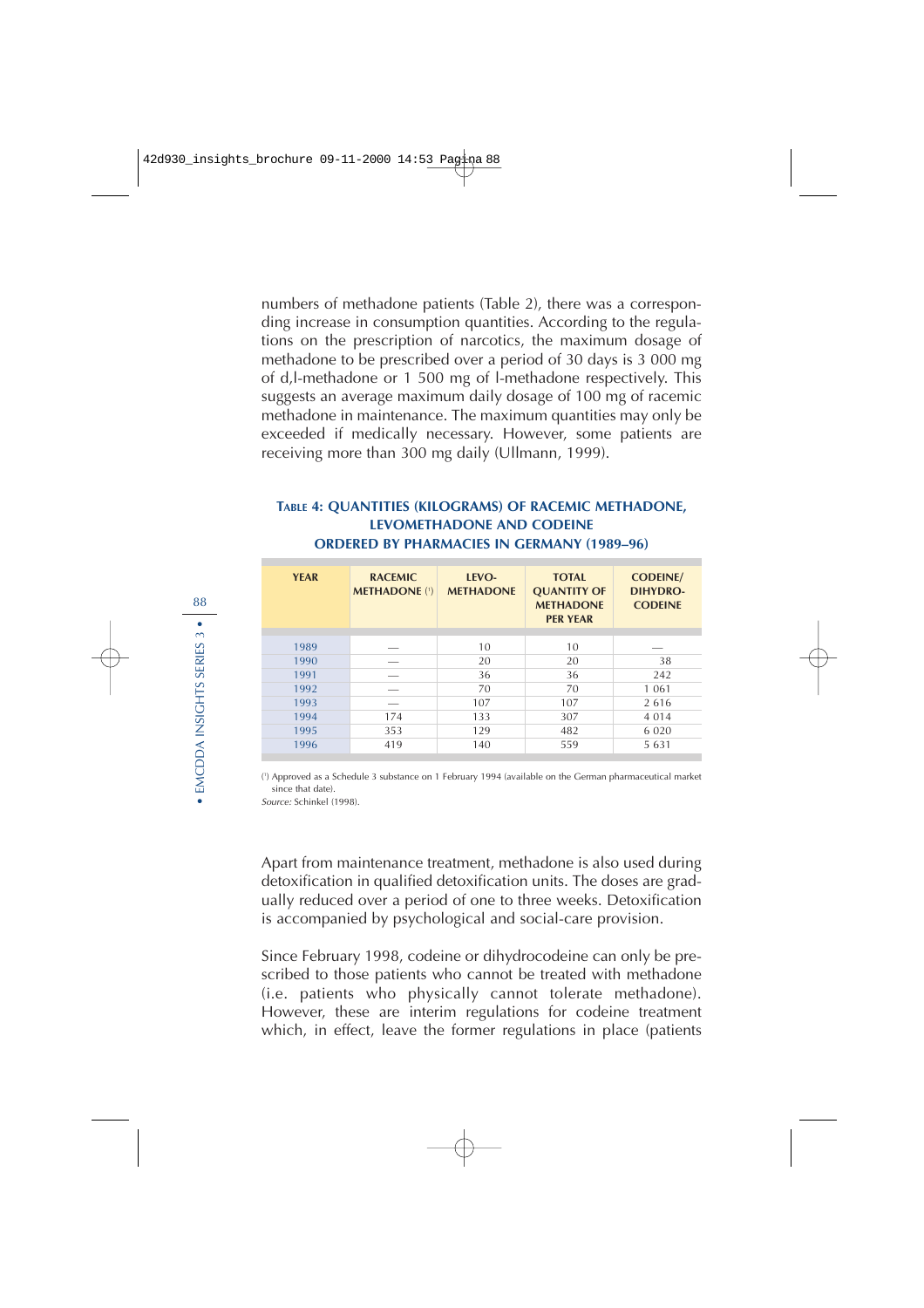need not be switched to MMT). As mentioned above, these provisional regulations were extended until 1 January 2000. This situation has caused considerable uncertainty among many codeine prescribers and their patients. There are no studies yet on the consequences of this development, but experiences reported from Frankfurt show that there were 'panic reactions by single physicians who terminated codeine treatment from one day to the other, despite the provisional regulations ... Some of their patients were located on the streets where they bought black market codeine and/or methadone, others switched back to heroin ... Other patients were immediately switched to methadone by their physicians, regardless of their non-tolerance of methadone. These patients also switched to black market codeine and/or heroin and no longer showed up at their GPs' (Weber, 1998b).

The maximum daily dosage of 1 000 mg of codeine in maintenance may be exceeded if medically necessary. There are patients receiving more than 2 000 mg daily. As is the case with methadone patients, doses may vary considerably between individual codeine patients. Table 4 above presents data on the quantities of codeine/dihydrocodeine ordered by pharmacies between 1990 and 1996.

Naltrexone, an opioid antagonist that hinders, or drastically decreases, the effect of opiates taken, is also used in substitution treatment, but only on a small scale. There are no estimates available on the number of naltrexone patients.

A heroin trial is scheduled to be initiated in Germany in 2001. Buprenorphine has now been approved by the Federal Institute for Drugs and Medical Devices. Data are not yet available on the use of buprenorphine.

LAAM was first used within the setting of a controlled, randomised multi-centre study in 1998 (Finkbeiner, 1999). The overall results have not yet been published. It is expected that LAAM will be more widely used in the future.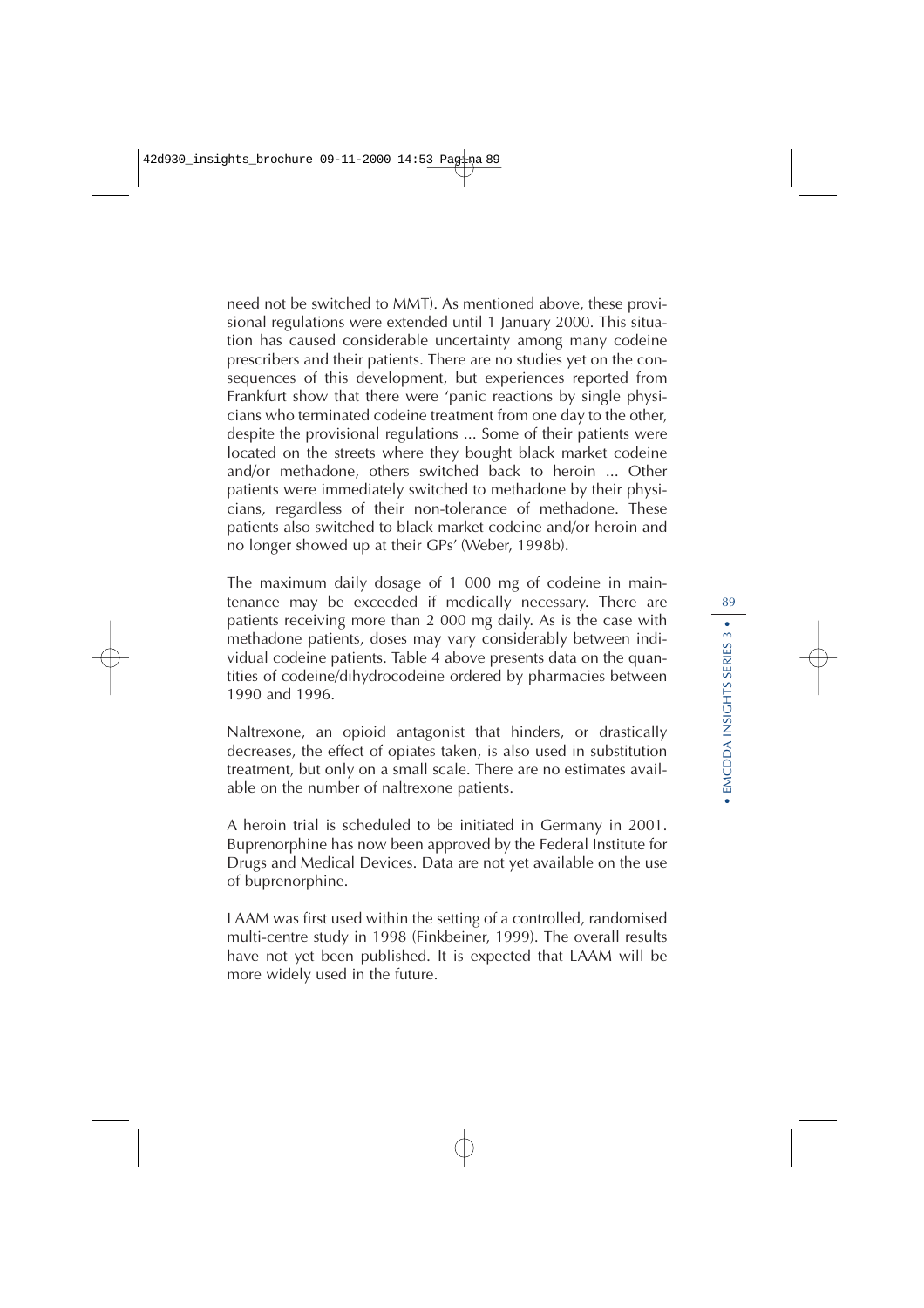### **Injectable prescribing**

By law, substitute substances cannot be prescribed in injectable forms.

## **Surveillance**

No data provided.

## **Problems**

### **Methadone-related deaths and diversion**

In 1998, a few cases of iatrogenic methadone deaths (i.e. deaths caused by the doctor) were reported for the first time in the early days of MMT. Servais and Erkens (1998) investigated six cases of methadone-related death in which the initial dose of methadone was too high (overdoses). Two patients, who died on the first day of treatment, were prescribed 100 mg of racemic methadone. Another patient, who was given 75 mg on the first and second days, died on the second day. Three deaths occurred with l-methadone: two patients who were prescribed initial doses of 35–40 mg died on the first day; in the third case, the doses were increased over three days (30 mg the first day, 35 mg the second, and 50 mg on the third day). The doctors in charge of these cases had started treatment with initial doses recommended for racemic methadone, probably not knowing that l-methadone is twice as strong as racemic methadone. In another three deaths, methadone had been prescribed to non-opioid-tolerant patients.

According to the Federal Bureau of Criminal Investigation, methadone was detected in 240 of a total of 1 674 drug-related fatalities in 1998 (compared with 100 in 1997). It remains unclear how many of these deaths can be attributed to methadone and how many of the deceased were enrolled in MMT. Methadone was detected, often together with cocaine ('cocktail fatalities'), in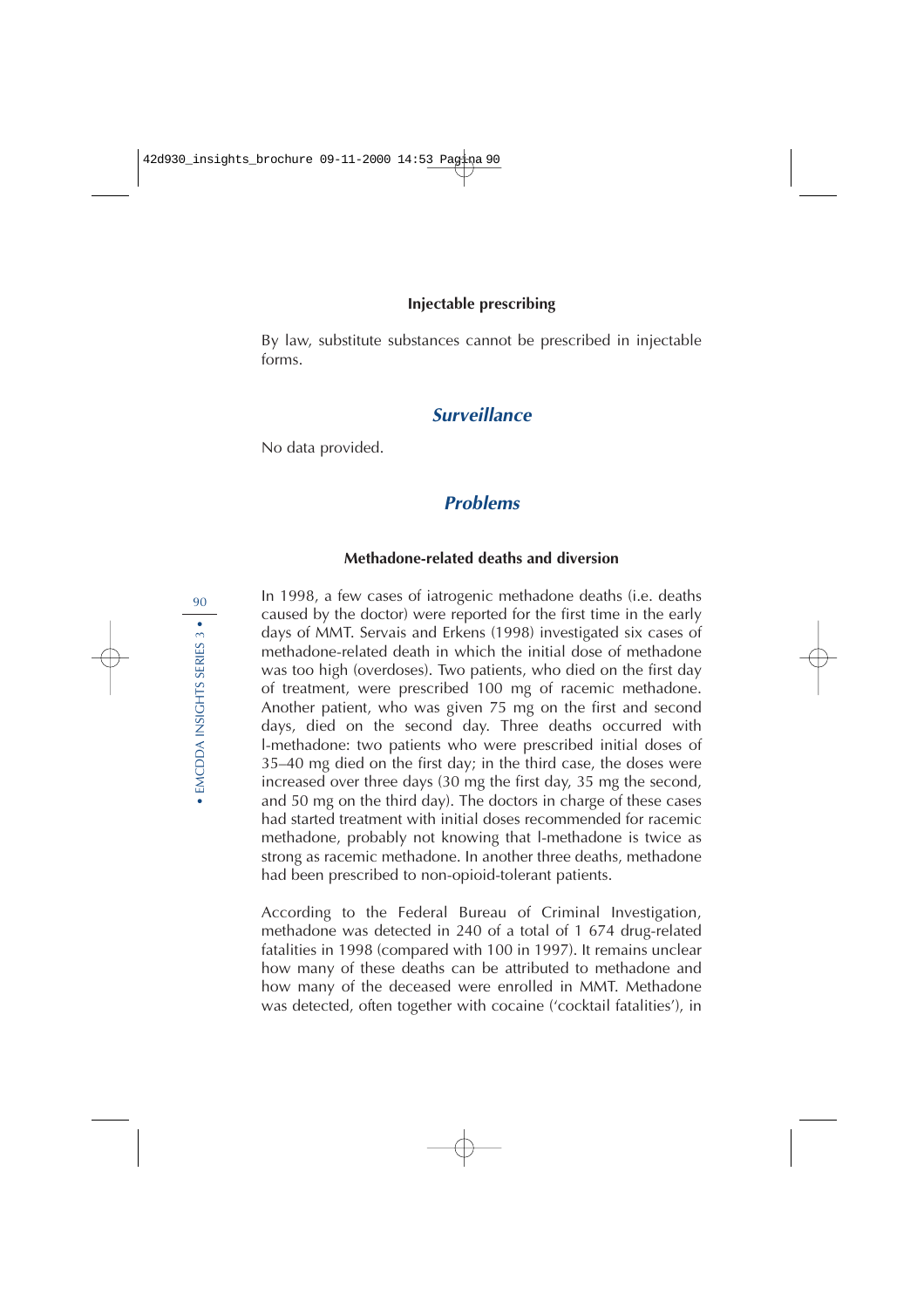approximately 25 % of all 1998 deaths registered in Berlin and Stuttgart.

Schmoldt et al. (1999) investigated 78 of the total number of 132 drug-related fatalities in Hamburg in 1998. Methadone was detected in the blood in 46 of the 78 deaths investigated. No heroin was detected in the blood of 38 dead persons, which led the authors to the conclusion that these cases were 'methadone fatalities'. The study findings have to be looked at with caution, since no data are provided on the extent of collateral use of cocaine, benzodiazepines or alcohol. Furthermore, the question arises as to whether it is appropriate to infer a lethal effect from methadone levels in the blood. In an earlier paper, the same team of investigators reported that the highest methadone blood levels were found in non-fatalities (Heinemann et al., 1998). Moreover, the majority of 'methadone deaths' occurred with individuals not enrolled in MMT.

Several experts have already voiced the opinion that an apparent increase in diversion to the black market is due to the latest change in take-home regulations (before February 1998, takehome doses for up to three days were possible after one year of participation in treatment; since February 1998, take-home doses for up to seven days are possible after six months of compliant behaviour in treatment). Even if these experts are right, this says less about the take-home regulations and more about lax prescribing practices of the doctors in charge of treatment. The demand for black market methadone also clearly demonstrates that the admission criteria regarding MMT are still too rigid, leaving many drug users either untreated or treating themselves with (black market) methadone.

# **Evaluation**

Methadone treatment has been comprehensively evaluated in Germany. On account of different methodological approaches, different evaluation periods and different sample sizes and sample populations, the research results are only partially comparable. Project-specific findings are not provided here. However, the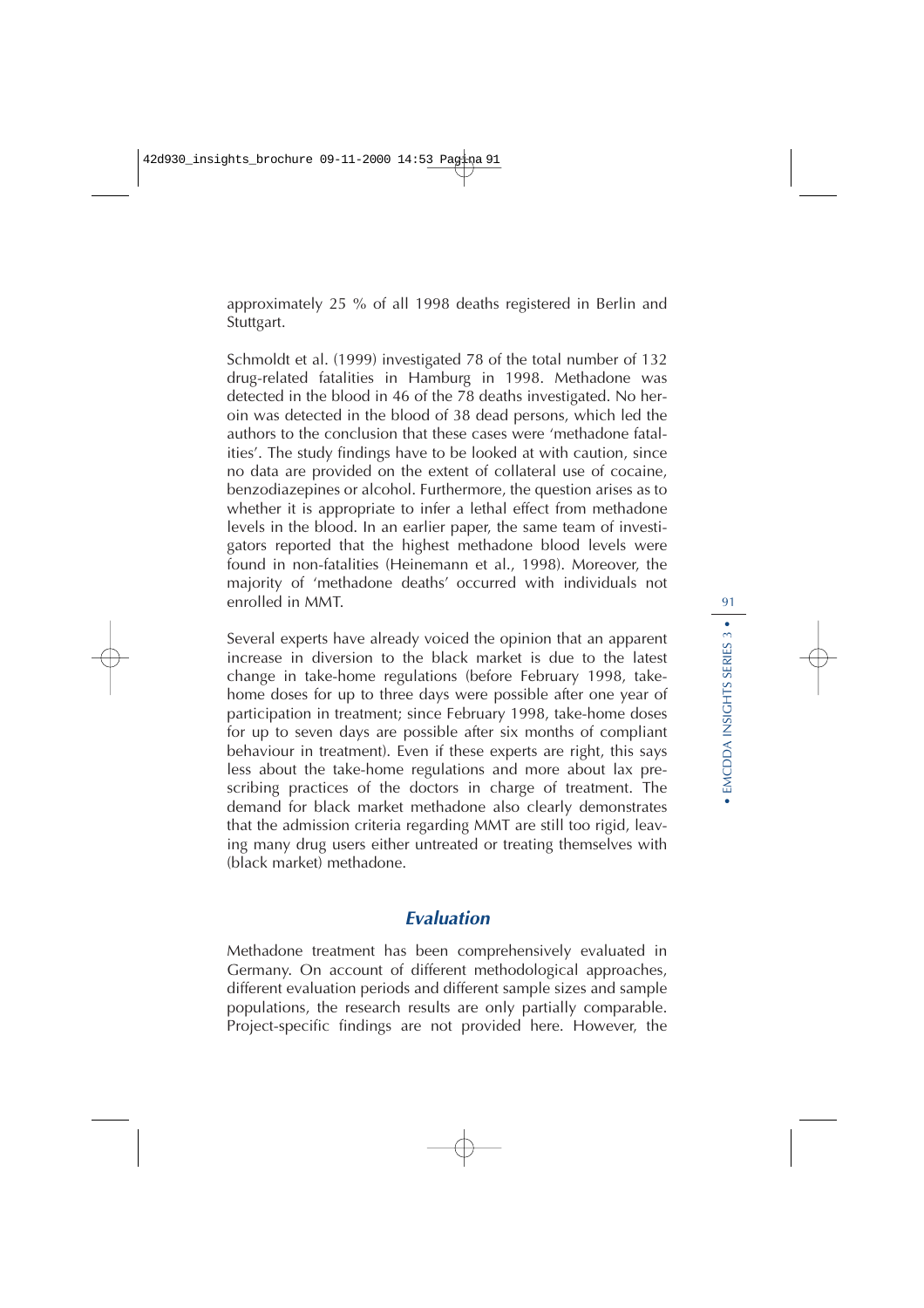following important common aspects regarding the overall results — despite the heterogeneity mentioned above — can be presented (Poehlke et al., 1997).

- The average age of methadone patients is above 30 years. The duration of heroin use before starting MMT is between 10 and 12 years on average.
- More than two thirds of the patients had received treatment in inpatient, drug-free therapeutic communities (usually several attempts at treatment) prior to MMT but could seldom stay in treatment as long as expected. One third of the few who left regular therapy relapsed into heroin use.
- Methadone treatment shows considerably higher retention rates than therapeutic communities (around 65 % of clients leave therapeutic communities within the first four months of treatment).
- Even during the initial phase of treatment, there is a remarkable improvement in the general health status of methadone patients. The health status of patients infected with HIV or hepatitis also stabilises in the course of treatment. HIV seroconversion rates are well below 1 % during MMT.
- The risk of mortality is drastically reduced. The survival rate of methadone patients is three to five times higher than untreated heroin users.
- There is also a reduction in the use of illegal drugs. The decline in illegal use of opioids comes about in a linear way: final cessation is dependent on the duration of participation in treatment. After one year in MMT, positive urinalysis ceases with 80–90 % of methadone patients. With increasing length of time in treatment, there is also a decline in, or termination of, the collateral use of other psychotropic substances.
- About 10 % of treatment participants become totally abstinent (including from methadone). At present, no follow-up studies are available on the stability of abstinence. However, experiences so far demonstrate that methadone treatment (detoxification or maintenance-to-abstinence) which is limited in time usually results in a relapse into illegal opioid use and physical as well as psychological instability.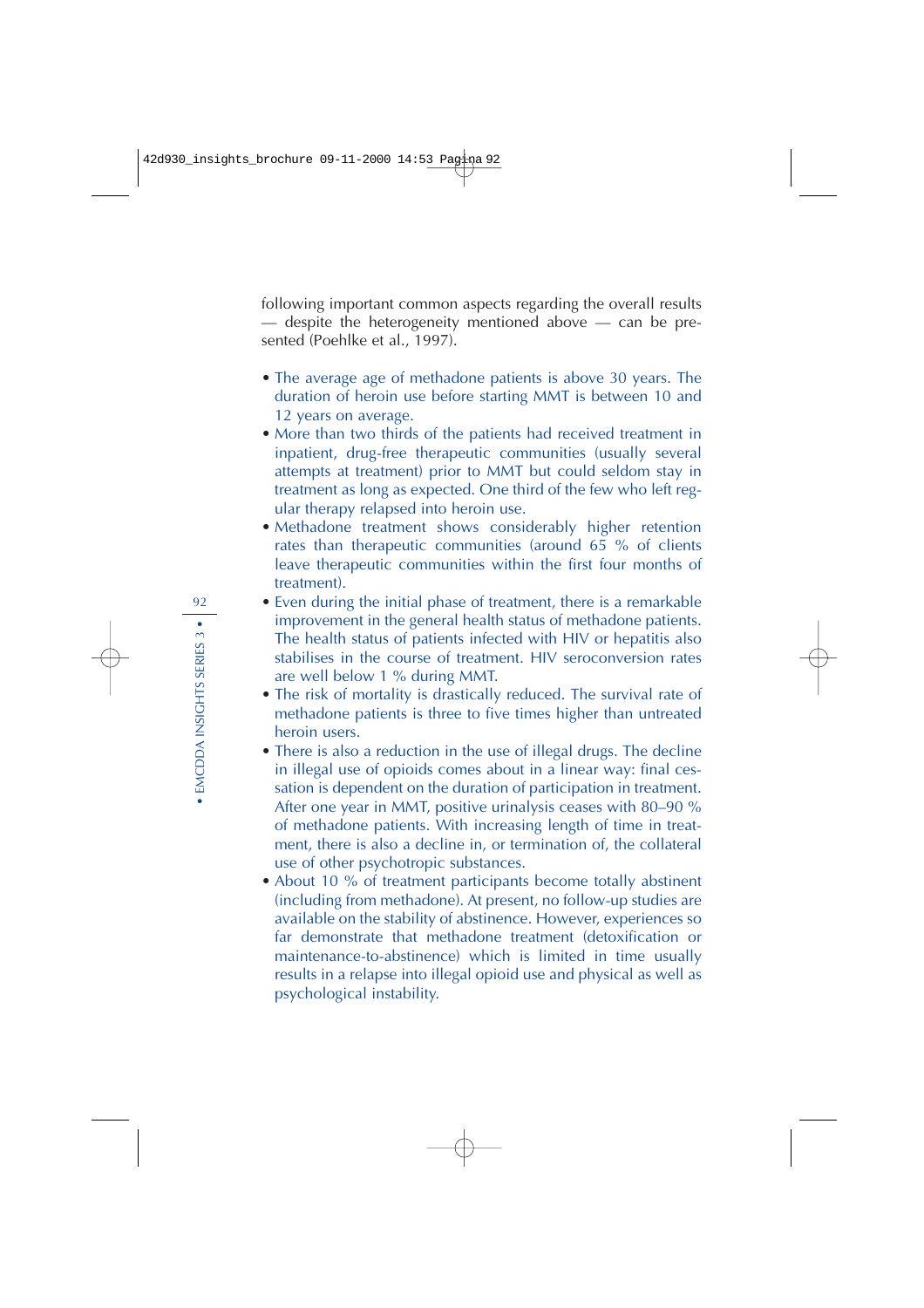There has been very little research regarding codeine or dihydrocodeine treatment. The main reason for this is that project funding usually comes from the State. The conservative government which was in power for 16 years, until 1998, was very reluctant to promote maintenance therapy, and codeine/ dihydrocodeine treatment would have been regarded even less favourably, as it had always been considered as a loophole in narcotics regulations or as 'grey substitution' (where codeine patients did not have to be notified to the local health authorities and psychosocial care was not mandatory), 'with the connotation of being at best semi-professional and semi-legal' (Weber, 1998b). Only one important study on the effectiveness of codeine/ dihydrocodeine treatment has been undertaken, the results of which suggest that the outcomes of treatment with codeine can be favourably compared to methadone (Degwitz et al., 1996; Krausz et al., 1998). This means that codeine- or dihydrocodeinesubstitution treatment should be further investigated in clinical and controlled trials.

There has been a remarkable lack of qualitative research on the subjective views of patients participating in substitution treatment (one exception was a study by Gerlach and Schneider, 1994). The attitudes and views of participants in treatment should be carefully studied, because it can be assumed that orienting treatment philosophies, policies and settings towards patients' needs might result in more successful outcomes.

Information in this chapter was updated by the EMCDDA.

## **References**

**Bätz, B.** (1997), 'Virus-Hepatitis bei Drogenkonsumenten: eine (neue) Herausforderung an das Drogenhilfesystem', in akzept e. V. (ed.), DrogenVisionen, VWB, Berlin, pp. 195–202.

**Bühringer, G., Künzel, J. and Spies, G.** (1995), Methadon-expertise, Nomos, Baden-Baden.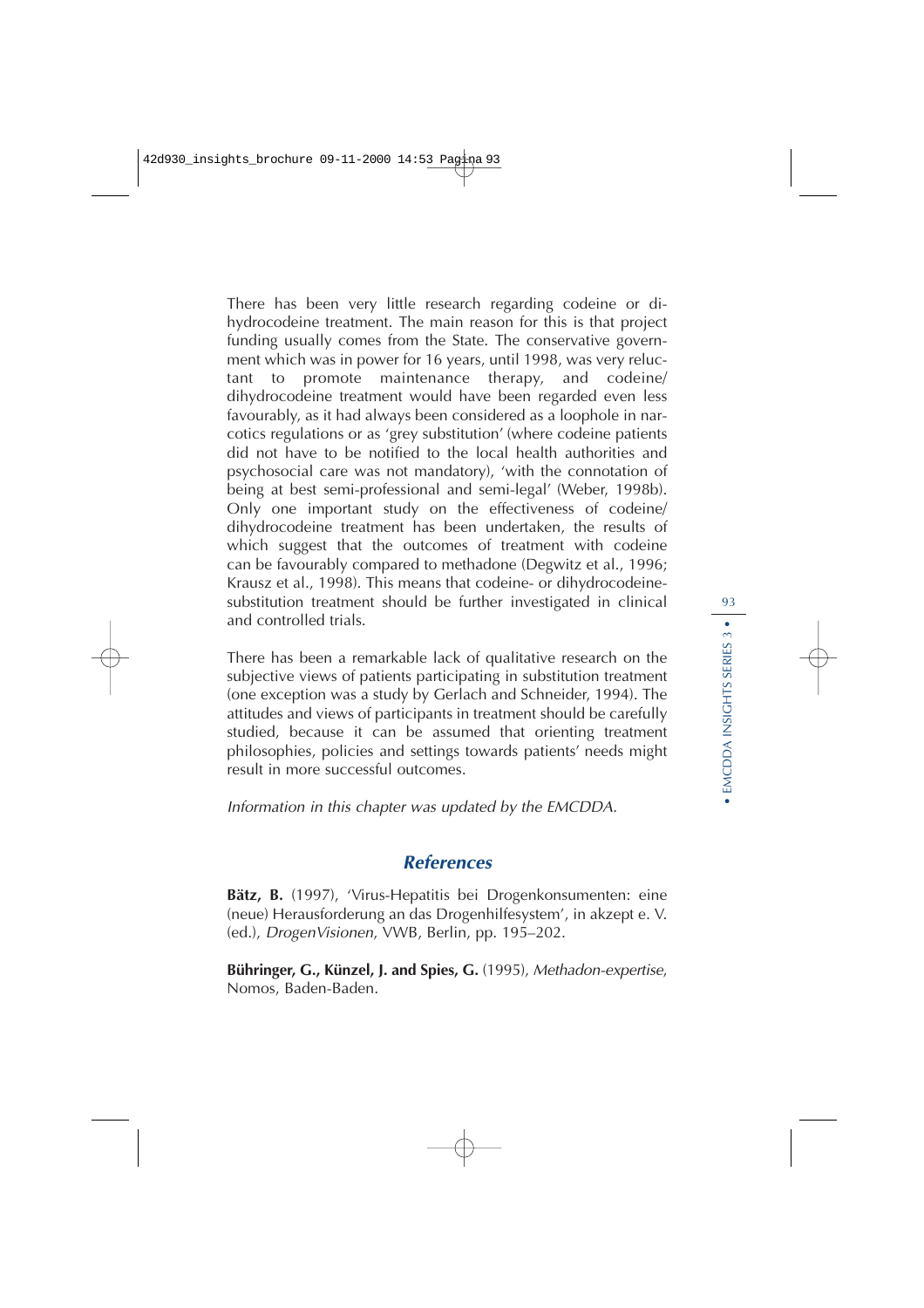**Bundeskriminalamt** (1998a), Lagebericht Rauschgift. 01.01. bis 31.12.1998, Kurzdarstellung, Wiesbaden.

**Bundeskriminalamt** (1998b), Rauschgiftjahresbericht 1997, Bundesrepublik Deutschland, Wiesbaden.

**Busse, R., Goodwin, N. and Mossialos, E.** (1999), The German healthcare system, Ashgate, Aldershot.

**Degwitz, P., Verthein, U., Kühne, A. and Krausz, M.** (1996), Substitutionsbehandlung mit codeinhaltigen Präparaten bei niedergelassenen Ärzten: Verlauf nach 3 Jahren, Hamburg.

**Finkbeiner, T.** (1999), 'LAAM in der Substitutionsbehandlung Opiatabhängiger', Subreport (3), p. 6.

**Gerlach, R.** (1997), 'Methadonsubstitution: einige Anmerkungen zu einer oft mißverstandenen Therapieform der Heroinabhängigkeit', in W. Schneider (ed.), Brennpunkte akzeptanzorientierter Drogenarbeit, VWB, Berlin, pp. 69–82.

**Gerlach, R.** (1999), 'Gibt es ''schwerstabhängige'' Methadonpatienten oder werden sie ''gemacht''?', in G. U. Bellmann, C. Jellinek and B. Westermann (eds), Mehr als abhängig? Deutscher Studien Verlag, Weinheim, pp. 223–229.

**Gerlach, R. and Caplehorn, J. R. M.** (1999), 'Attitudes and beliefs of doctors prescribing methadone to addicts in the Westfalen-Lippe region of Germany', Drug and Alcohol Review, 18(2), pp. 163–170.

**Gerlach, R. and Schneider, W.** (1991), 'Abstinence and acceptance? The problematic relationship between the German abstinence paradigm, low-threshold oriented drug work, and methadone', Drug and Alcohol Review, 10, pp. 417–421.

**Gerlach, R. and Schneider, W.** (1994), Methadon- und Codeinsubstitution, VWB, Berlin.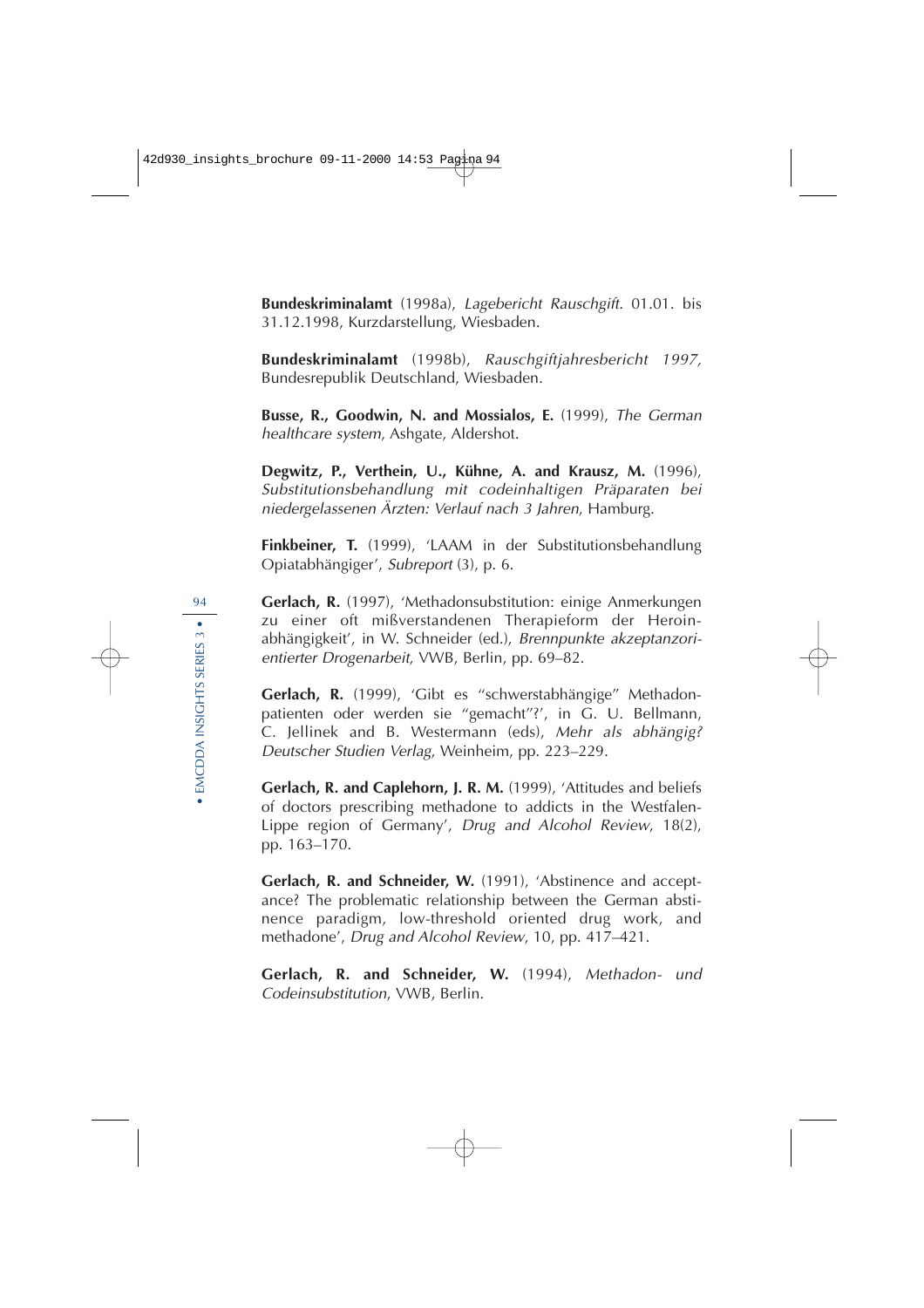**Heinemann, A., Ribbat, J., Püschel, K., Iwersen-Bergmann, S. and Schmoldt, A.** (1998), 'Rauschgifttodesfälle mit Methadonbeteiligung (Hamburg 1990–96)', Rechtsmedizin, 8, pp. 55–60.

**Hoffmann, M.** (1998), Heroin: die Prohibition und die Soziale Arbeit, INDRO e. V., Münster.

**Kalke, J.** (1997a), 'Methadonpolitik in der Bundesrepublik Deutschland: Rückblick und Perspektiven', in akzept e. V. (ed.), DrogenVisionen, VWB, Berlin, pp. 289–300.

**Kalke, J.** (1997b), 'Die Vergabe von Methadon durch Apotheken: der Hamburger Weg', Gesundheitswesen, 59(3), pp. 181–185.

**Keppler, K. and Stöver, H.** (1997), 'HIV/AIDS und Substitutionsbehandlung im Justizvollzug Deutschlands', in H. Jäger (ed.), AIDS und HIV-Infektionen, Ecomed, Landsberg.

**Krausz, M., et al.** (1998), 'Maintenance treatment of opiate addicts in Germany with medications containing codeine: results of a follow-up study', Addiction, 93(8), pp. 1161–1167.

**Ministerium für Arbeit, Gesundheit und Soziales des Landes Nordrhein-Westfalen** (ed.) (1998), Medikamentengestützte Rehabilitation i.v. Opiatabhängiger — Katamnese, Düsseldorf.

**Poehlke, T., Schlüter, H. J., Follmann, A. and Gerlach, R.** (1997), 'Substitutionsbehandlung mit Methadon: Aktueller Forschungsstand unter Berücksichtigung historischer Aspekte und empirischer Befunde sowie bibliographische Erfassung relevanter nationaler und internationaler Literatur', in Expertise, erstellt im Auftrag der Kassenärztlichen Vereinigung Westfalen-Lippe (unpublished).

**Raschke, P.** (1994), Substitutionstherapie, Lambertus, Freiburg.

**Raschke, P., Verthein, U. and Kalke, J.** (1996), Substitution in Hamburg: Methadonbehandlung Opiatabhängiger von 1990 bis <sup>1995</sup>, Hamburg.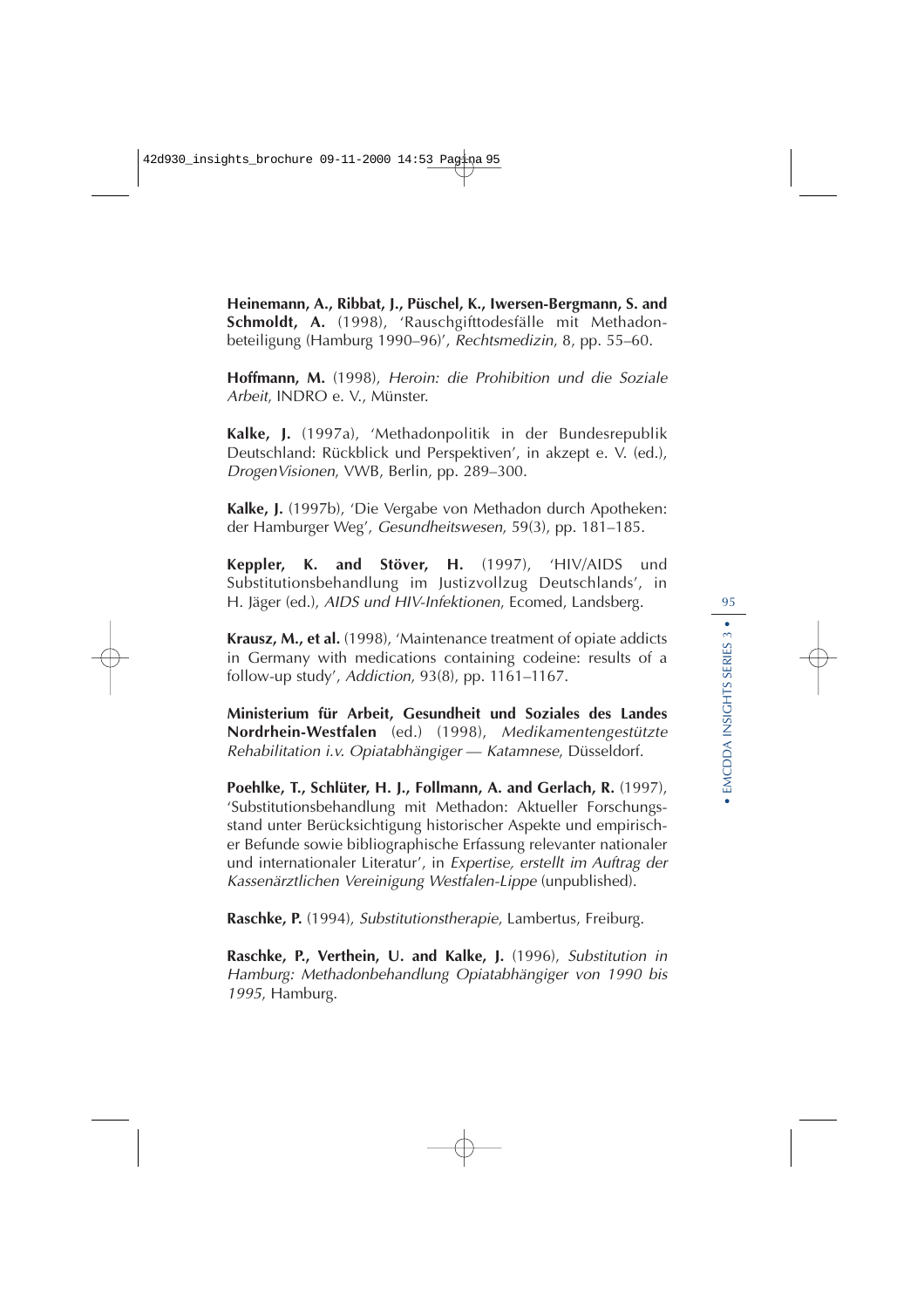**Robert Koch Institut** (1998), 'HIV/AIDS: Eckdaten und Trends', Epidemiologische Kurzinformationen des AIDS-Zentrums im Robert Koch Institut.

**Robert Koch Institut** (1999), 'HIV/AIDS: Eckdaten und Trends', Epidemiologische Kurzinformationen des AIDS-Zentrums im Robert Koch Institut.

**Schinkel, W.** (1998), 'Überwachung des Betäubungsmittelverkehrs in der Bundesopiumstelle', Bundesgesundhbl., 41(2), pp. 70–73.

**Schmoldt, A., Iwersen-Bergmann, S., Stein, S., Franzelius, C., Heinemann, A. and Schulz, M.** (1999), 'Methadon-Todesfälle und Intoxikationen im Umfeld der Substituierten und bei Drogenkonsumenten', Hamburger Ärzteblatt, (3), pp. 111–112.

**Servais, D. and Erkens, M.** (1998), Vortrag, geh. bei der '77. Jahrestagung der Deutschen Gesellschaft für Rechtsmedizin', Hanover.

**Ullmann, R.** (1996), Vorstellung der DGDS-Leitlinien bei den Suchttherapietagen am 29.05.1996, Hamburg.

**Ullmann, R.** (1999), 'Praxis der Methadonsubstitution', in J. Zerdick (ed.), Entwicklungen in der Suchtmedizin, VWB, Berlin, pp. 121–136.

**Ulmer, A.** (1998), Substitution unter neuer Rechtslage, VWB, Berlin.

**Weber, G. and Schneider, W.** (1997), Herauswachsen aus der Sucht illegaler Drogen, VWB, Berlin.

**Weber, U.** (1998a), 'Daten der Kassenärztlichen Vereinigungen zur Methadon-Substitution in der vertragsärztlichen Versorgung zum Stichtag 01.04.1998', manuscript, Zentralinstitut für die kassenärztliche Versorgung, i.V., Cologne.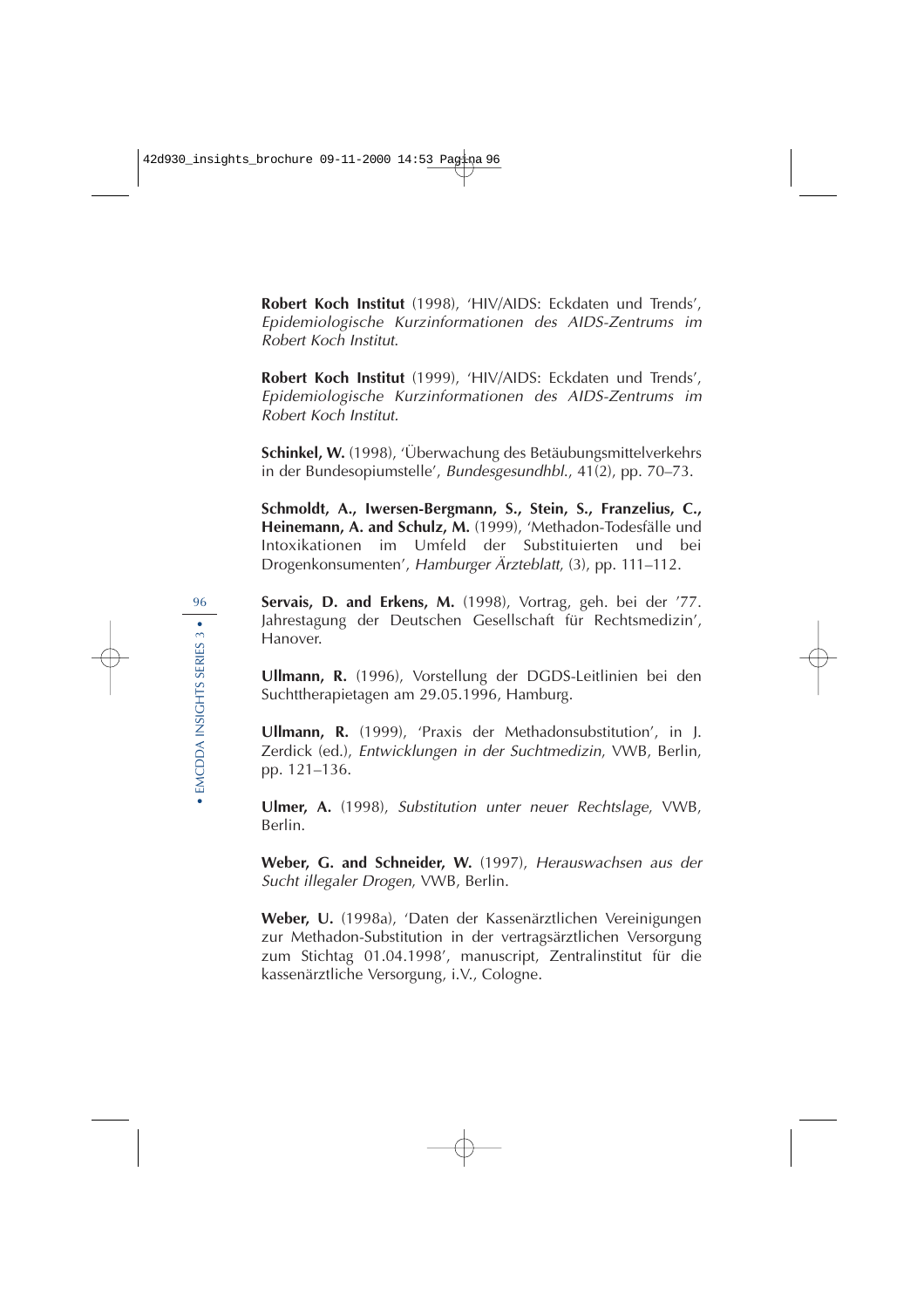**Weber, U.** (1998b), 'Maintenance with codeine in Germany', paper presented at the conference 'Expanded pharmacotherapies for the treatment of opiate dependence', New York Academy of Medicine, New York City.

**Weber, U., Pfeiffer, A. and Posnanski, S.** (1997), 'Bedingungen vertragsärztlicher Ersatzmittelbehandlung bei Opiatabhängigen', Ergebnisse einer Ärztebefragung, Cologne.

**Weil, T. P. and Brenner, G.** (1997), 'Physicians and other ambulatory care services in Germany', Journal of Ambulatory Care Management, 20, pp. 77–91.

**Zerdick, J.** (1997), 'Häufigkeit, Qualifikation, Sicherstellung: Substitutionsbehandlung mit Methadon in Deutschland 1997', Niedersächsisches Ärzteblatt, 70(9), pp. 13–20.

**Zerdick, J.** (1999), 'Aktuelle Rahmenbedingungen bei der Substitution (BtMVV, NUB)', in J. Zerdick (ed.), Entwicklungen in der Suchtmedizin, VWB, Berlin, pp. 31–41.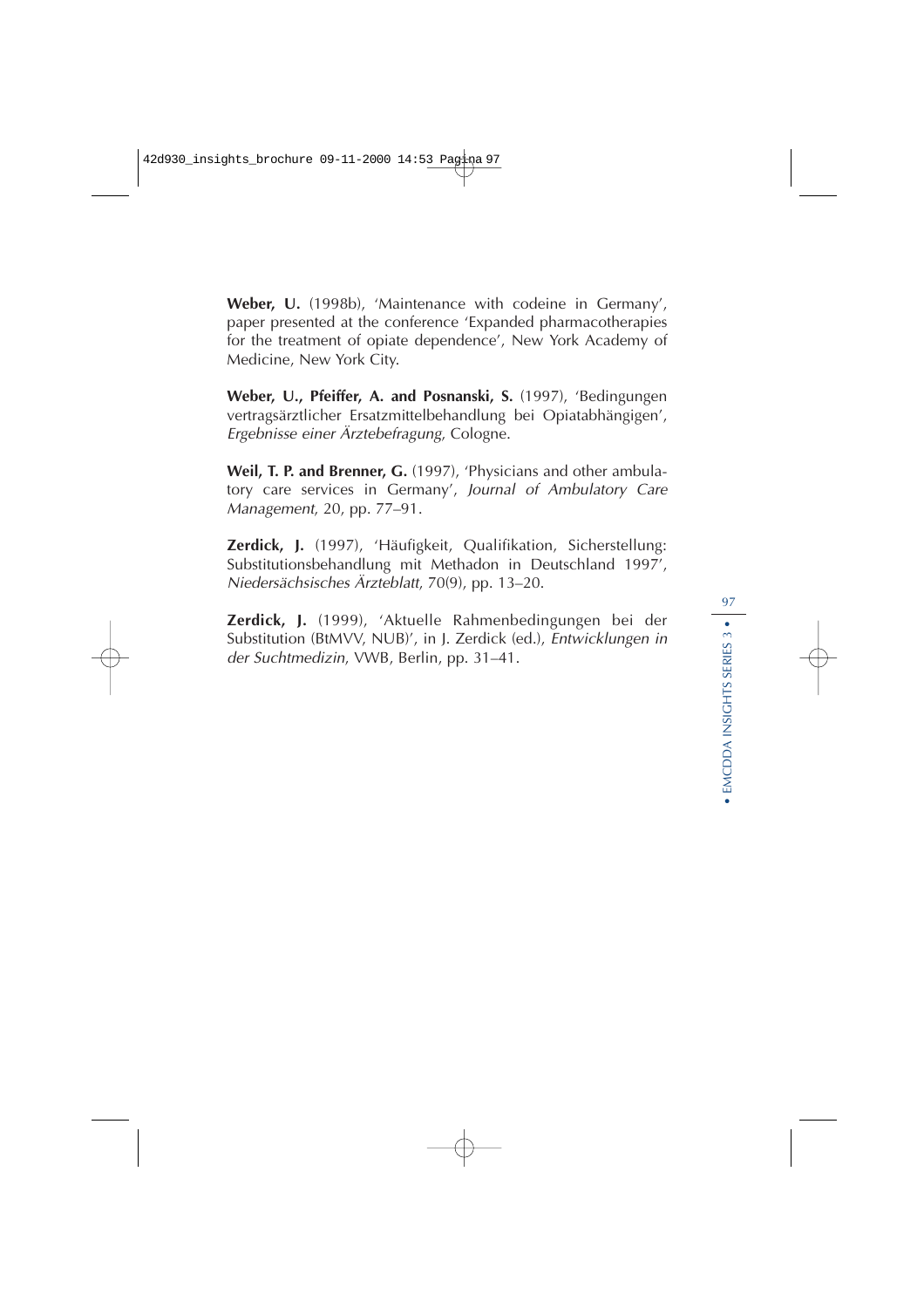### Athanassios Douzenis, OKANA, Athens

## **Introduction**

Greece was late in introducing substitution treatment for opiate addiction for historical reasons. From the 1960s, the treatment of addictions was considered unimportant, since opiate addiction was viewed as a small problem that did not present a serious threat to society. As the number of opiate addicts increased, therapeutic communities, which had been specifically set up for addiction treatment, emerged as the main treatment option. Heavy emphasis was placed on abstinence, which, in turn, influenced public opinion. As a result, abstinence-oriented treatment was considered the only option that could deal successfully with addiction.

In recent years, the number of addicted individuals has increased. Addiction and its treatment have attracted enormous publicity and media exposure. Recent research shows that the majority of people consider drug addiction to be the biggest single social problem in Greece. The HIV epidemic intensified public fears. It became obvious that the treatment offered by the therapeutic communities did not attract the 'heavy injecting heroin users', who refused to enter this type of treatment.

Substitution treatment became possible in July 1993 when a law (2161/93) regulating the use of psychoactive substances was passed unanimously by the Greek Parliament. Until then, methadone treatment, or possession of methadone, was illegal in Greece and incurred severe penalties. The same law established the national organisation against drugs, OKANA, a self-regulated, legal entity which comes under the jurisdiction of the Ministry of Health and Welfare.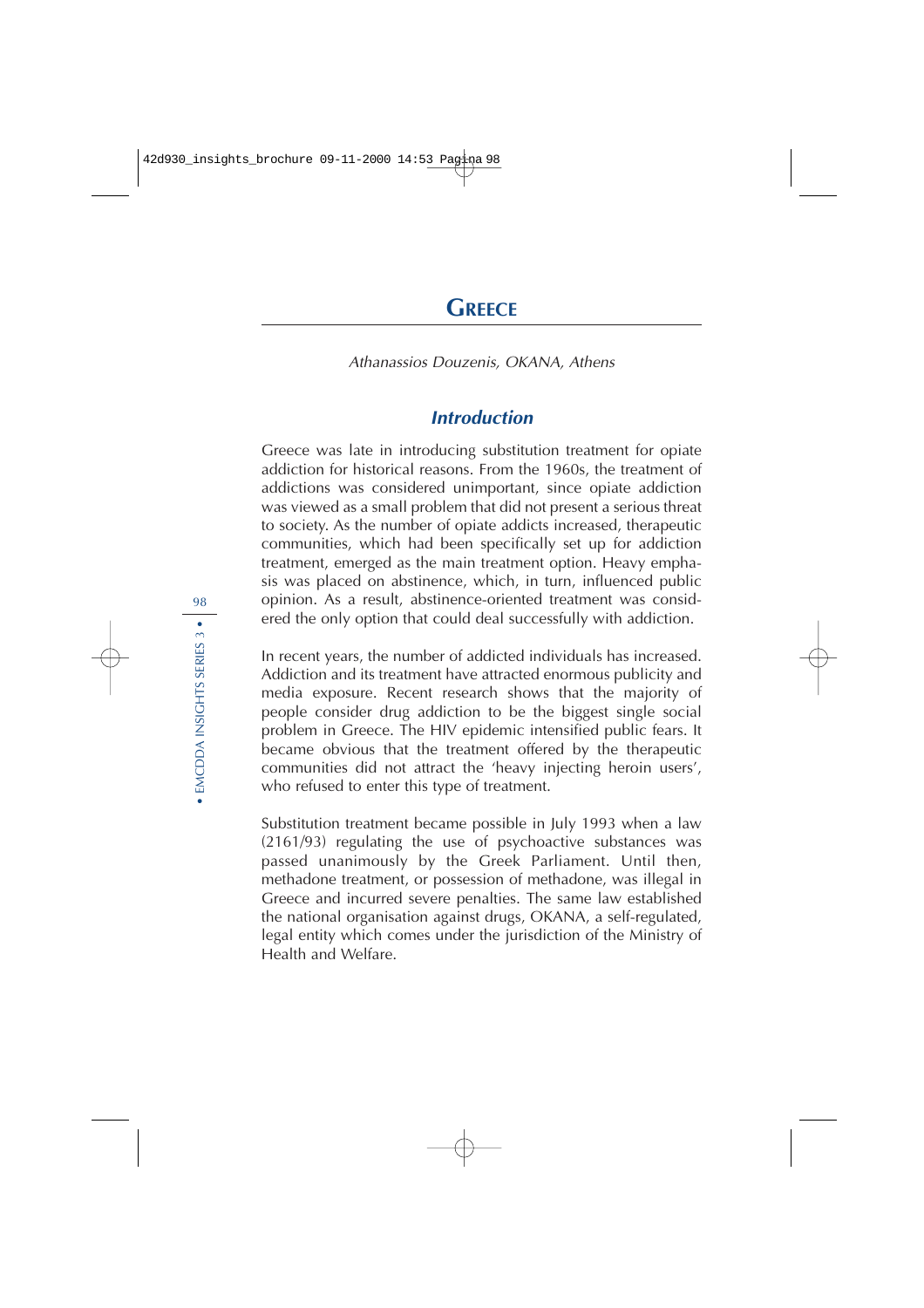In particular, the goals of OKANA are as follows:

- to plan, promote and effect interministerial coordination and implementation of national policy concerning the primary, secondary and tertiary prevention of drug dependence;
- to undertake scientific research into the drug problem at national level, provide valid and reliable information and educate the public; and
- to establish and operate effectively the community drug-prevention centres, treatment units, vocational training centres and socioprofessional rehabilitation programmes.

# **Strategy**

In the field of primary prevention, OKANA intervenes in two ways. First, the organisation implemented a three-year plan of action (1997–99) which aimed:

- to establish 83 community drug-prevention centres at the prefectural level (26 centres planned for the Sanitary Prefecture of Attika — the region in which Athens is situated — and 57 for health districts outside Greater Athens; 36 of these centres have already been established, on a three-year contract, with the financial support of OKANA);
- to offer scientific support, and provide and update educational material; and
- to carry out scientific and financial supervision of the primaryprevention activities implemented in the community by designated prevention agents.

Second, OKANA has established a training centre for the prevention of drug use and the promotion of health with the cooperation of the University Mental Health Research Institute (UMHRI) in Athens, the Greek focal point in the EMCDDA's Reitox network. The objectives of this collaboration are:

• to train prevention agents from the local authorities who will implement prevention programmes under the supervision of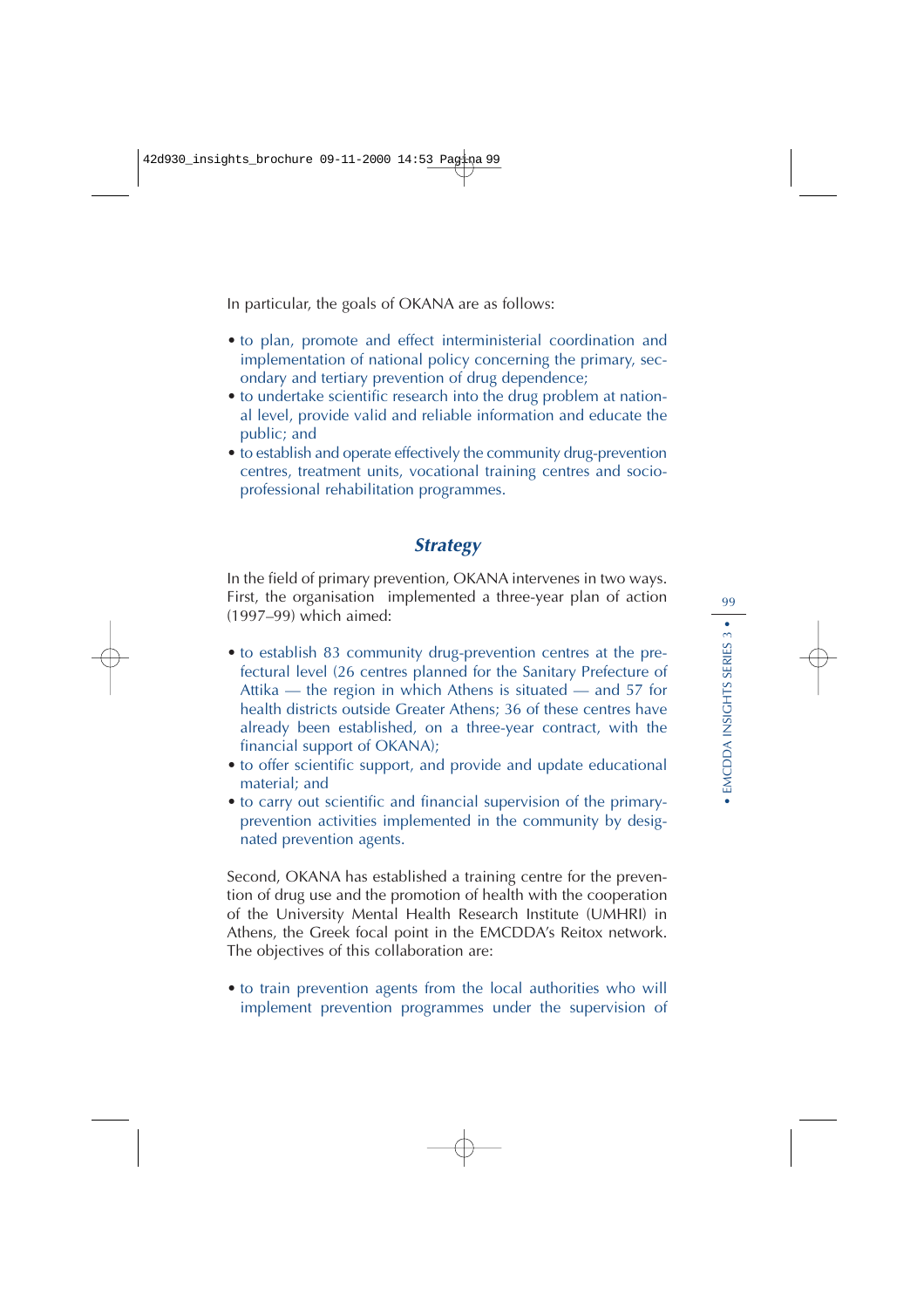OKANA (130 health professionals have already been trained); and

• to produce educational materials which will be put at the disposal of the community drug-prevention centres (Standing on my own two feet has already been published for secondary education teachers and Communication within the family for parents).

Also in the field of primary prevention, OKANA cooperates with the following government ministries, both to deal with the problem and to coordinate activities more effectively:

- the Ministry of National Education and Religion, for planning and implementing training programmes for teachers and producing educational materials;
- the Ministry of National Defence, in order to address use-related problems and self-destructive behaviours in general in the armed forces;
- the Ministry of Public Order, for training police officers in primary-prevention interventions;
- the Ministry of Merchant Marine, for training harbour police officers;
- the Ministry of Justice, in the running of a therapeutic centre for drug-addicted prisoners; and
- the Ministry of Culture, supporting the cultural and sports events which are part of the prevention activities.

## **Substitution**

## **Development of substitution services**

In the field of secondary prevention, OKANA developed two pilot therapeutic programmes, in Athens and Thessaloniki, in January 1996. The substitution-treatment unit in Athens caters for 200 clients and the substitution-treatment unit in Thessaloniki (the second largest city in Greece) caters for another 100 clients. Neither unit offers maintenance treatment, as their orientation is towards abstinence.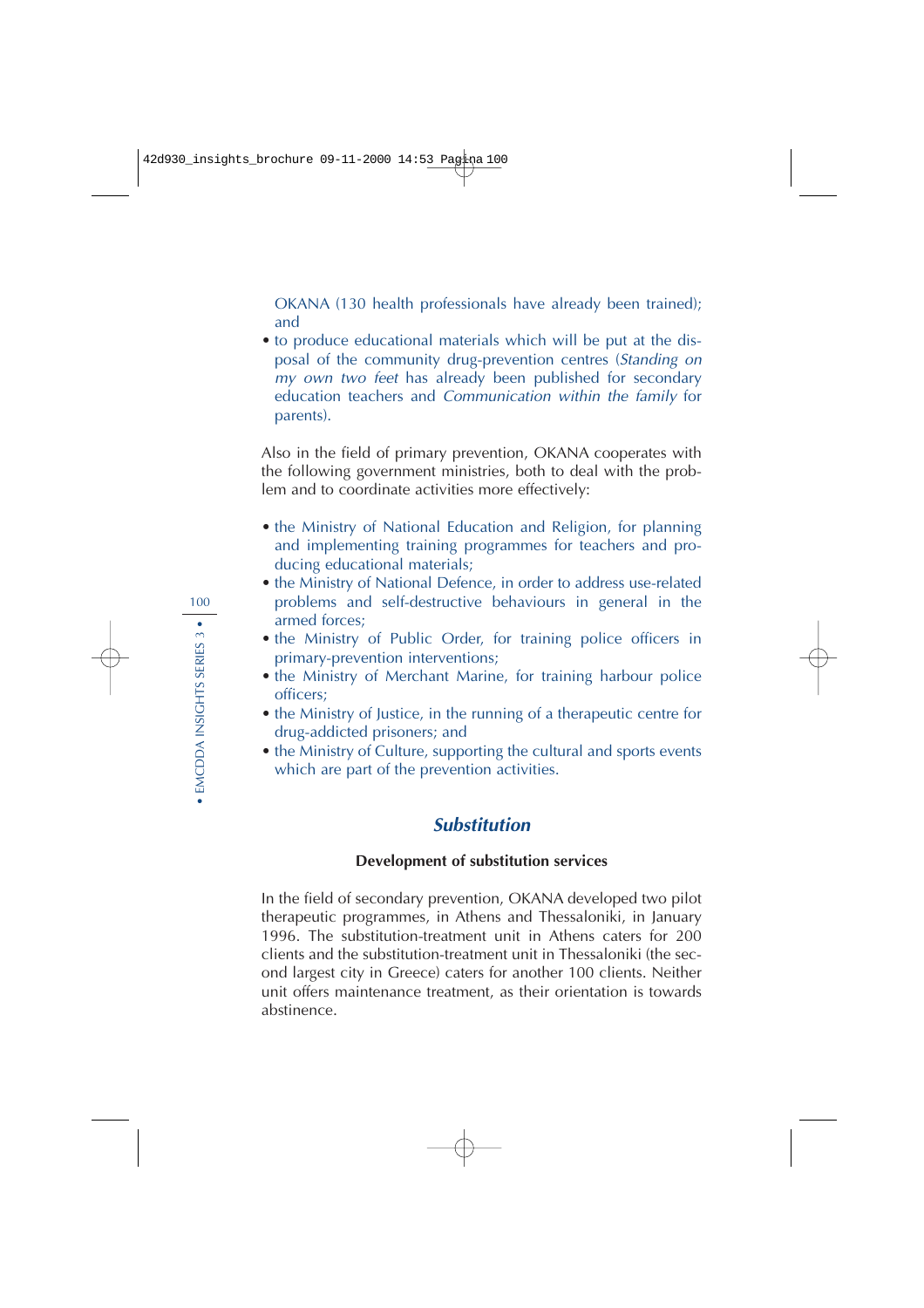The aims of the Greek substitution programmes are:

- harm reduction:
- intensive treatment with psychosocial and medical supports; and
- abstinence.

The opening of these units received much publicity and attracted a vast number of applications from injecting heroin users. In order for a client to receive methadone, he/she has to abstain from opiates, cocaine and benzodiazepines. The clients receive methadone in liquid form under the supervision of a nurse. Urine samples are collected under supervision and every client of the unit gives a urine sample at least once a week. Psychotherapy of a supportive nature is offered.

The aim of every treatment unit is to meet the needs of its clients and treat them in the most comprehensive way. The treatment offered is multidisciplinary. The full-time staff consists of three psychiatrists, one pharmacist, one pathologist, five social workers, four psychologists, five nurses and nine administrative members of staff (secretaries, guards, cleaners and a computer programmer). The psychiatrists in the team prescribe any psychiatric medication deemed necessary and take special account of the dual diagnosis clients. Physical problems are dealt with by the resident pathologist, who prescribes accordingly or refers the patient to another hospital. Clients have to attend weekly meetings with their key worker, who is either a social worker, psychologist, nurse or psychiatrist. The clients also attend group-therapy meetings and relapse-prevention groups. Clients who continue to use illegal substances are given a formal warning. If they ignore this warning, they are detoxified from the methadone.

On the basis of the recommendations of an external evaluation, OKANA decided to underline the abstinence orientation of the substitution programmes in Greece by setting a time limit of two years for clients to receive methadone. If clients do not achieve detoxification from methadone within these two years, they are put on slow compulsory detoxification that can last for up to six months.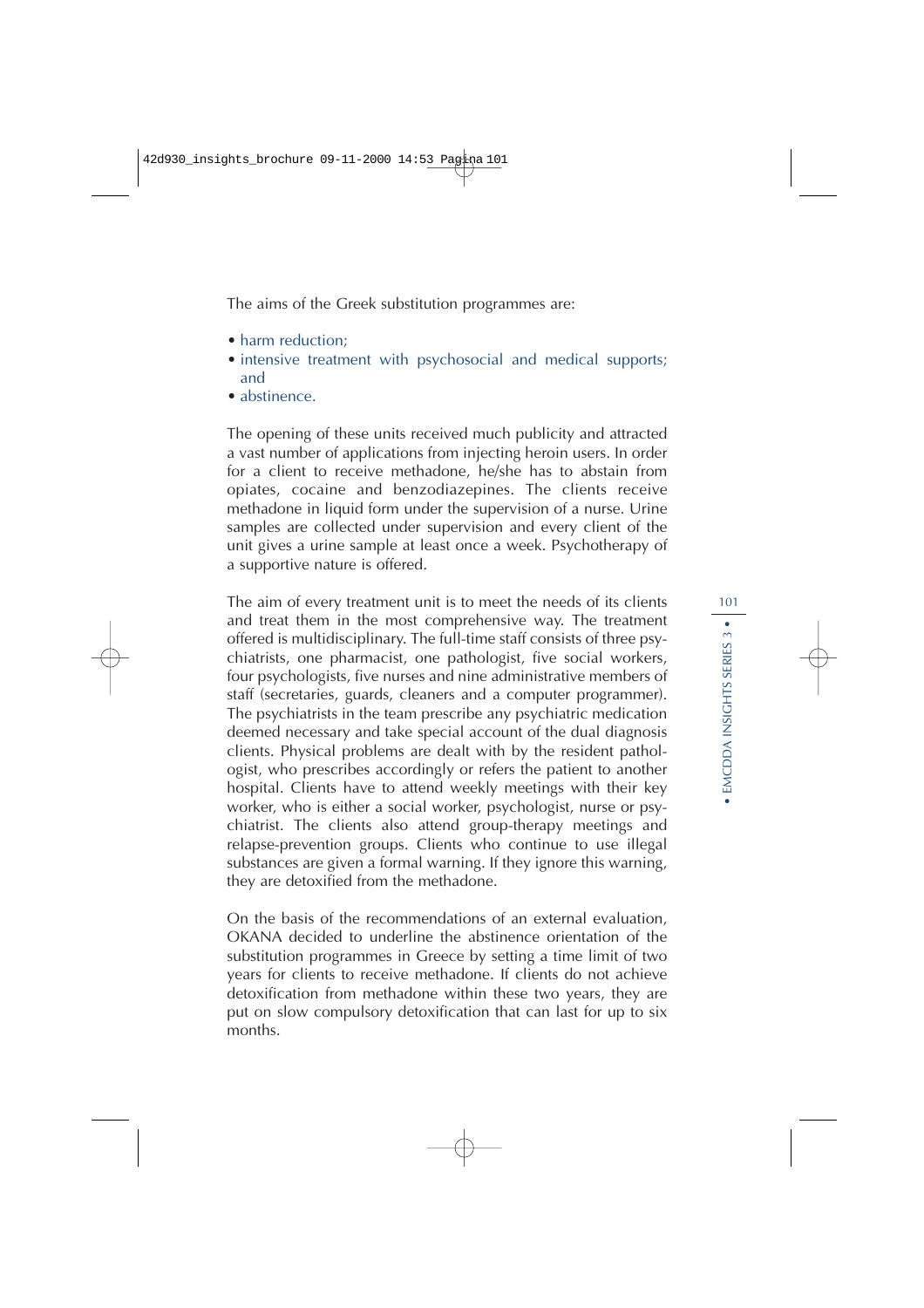### **Current situation**

In February 1997, a team of external experts evaluated the programmes. This evaluation committee consisted of a professor of psychiatry, a professor of criminology and the Greek coordinator to the EU for combating drugs. The evaluation committee's conclusions were so positive that OKANA decided to establish two more substitution (methadone) units (also in Athens and Thessaloniki). Overall, the four therapeutic programmes offer 650 places, 400 in Athens and 250 in Thessaloniki. In June 2000, a new unit for long-term methadone (maintenance) treatment started in Athens with a capacity for 200 clients. The unit plans to raise its numbers to 600 by the end of 2001.

Following the opening of the new substitution units, OKANA was inundated with applications for treatment from heroin users. In 2000, there have been 3 000 applications for treatment in Athens. So far, only 1 120 of these clients have been invited to participate in the programme and 980 have received methadone. In Thessaloniki, there have been 980 applications and, of these, 560 have been invited to participate; 420 have received methadone.

Clearly, the demand for treatment is enormous. OKANA and the units themselves are subject to considerable pressure to accept clients who are obviously in great need.

### **Substitution clients**

All opiate users are encouraged to apply for methadone treatment in Greece, but, because of the great demand and the limited number of places available, the units are unable to offer treatment to all applicants. Some reasons for not availing of the programme when a place is offered are as follows:

- some clients are not in the country when they are called;
- others have been sent to prison; and
- a small, yet important, minority die before they are called.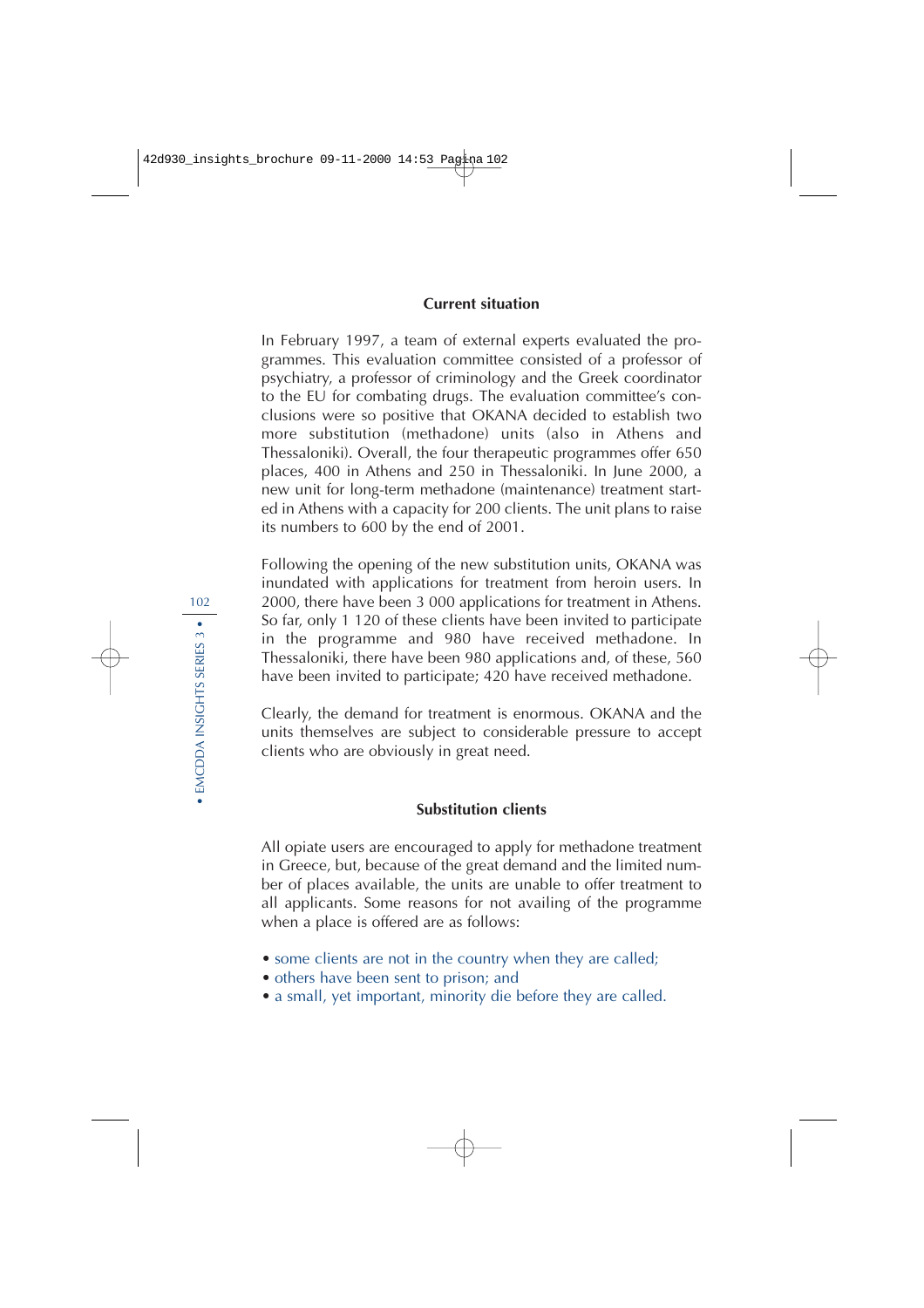Clients must fulfil the following criteria to enter the methadone programme:

- must be at least 22 years of age;
- must be using heroin daily;
- must have previously attempted a therapeutic programme (unsuccessfully); and
- must show no evidence of any psychopathology that would make treatment in an open unit impossible (i.e. overtly violent or criminal behaviour).

Almost all of the applicants fulfil these criteria.

At present, the substitution units operate a waiting list. Applicants who fulfil the abovementioned criteria are accepted on a firstcome, first-served basis. As a result, they usually have to wait for two or more years to enter the programme. OKANA only accepts applicants for immediate treatment if they are:

- HIV positive;
- suffering from metastatic cancer or gangrene (threatening immediate loss of a limb) or bacterial endocarditis;
- pregnant injecting heroin users who have completed the first trimester of pregnancy; or
- related to a client receiving methadone or married to a patient in the methadone unit (if living together).

#### **Pharmacy activity**

In Greece, methadone is dispensed legally only in the substitution units of OKANA. Pharmacies are not permitted to dispense methadone.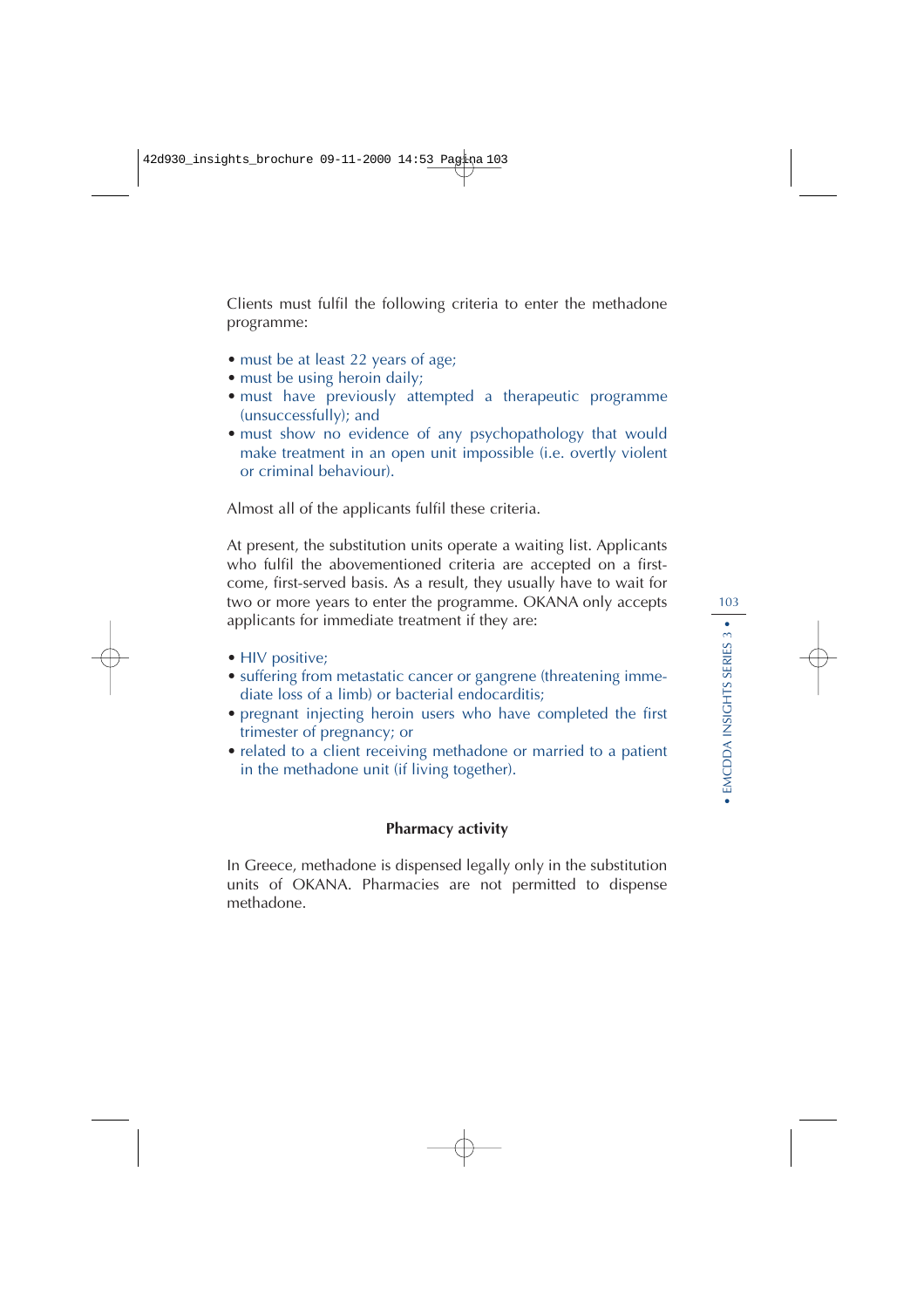#### **Primary-care involvement**

In Greece, primary care is not involved in the substitution treatment of opiate-addicted individuals. General practitioners (GPs) are not allowed to prescribe methadone.

### **Substances prescribed**

OKANA is planning to introduce the use of LAAM and buprenorphine in the substitution-treatment units. This will involve some changes in the legal classification of these drugs, which is proving cumbersome. However, these substances are expected to become available for use in the substitution-treatment units in 2001.

OKANA also uses the opioid antagonist naltrexone in its substitution programmes for clients who have successfully completed withdrawal from methadone. Naltrexone is believed to enhance the client's chances of remaining opiate free. It is also used for clients who have applied for substitution treatment but have not yet entered the programme because of the long waiting list. Occasionally, clients who have managed to stop using opiates by their own efforts — request help and support from the units. These clients are offered naltrexone and psychological support.

At the end of the programme, clients are required to attend OKANA's rehabilitation unit for up to another year. The aim of this unit is to ease the client's social reintegration and continue psychotherapy.

### **Injectable prescribing**

Injectable prescribing is illegal in Greece.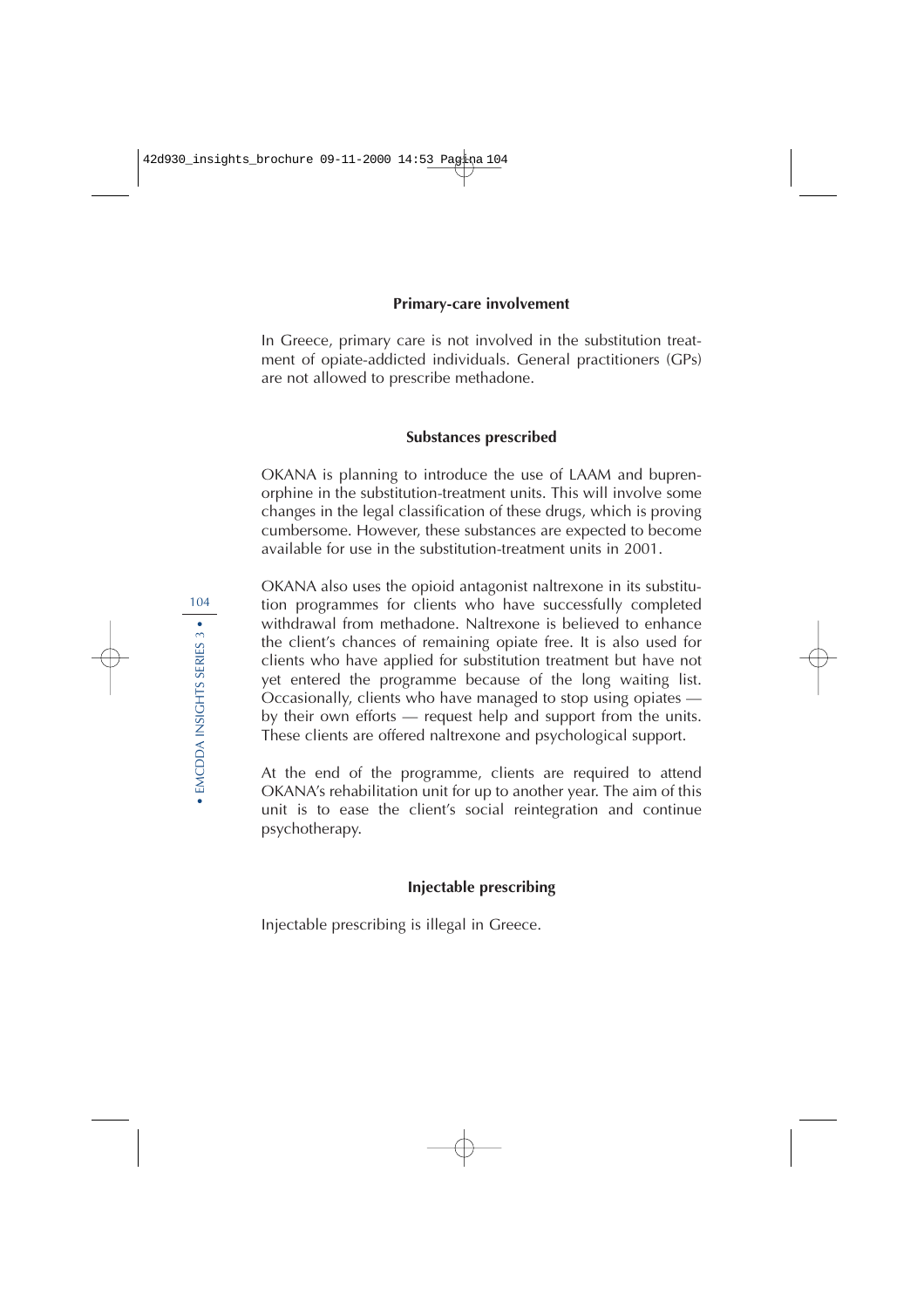# **Surveillance**

The amount of methadone given to patients is strictly controlled by the Greek State (the Greek 'monopoly of substances'). Every three months, each unit submits detailed records of methadone dispensed. They also submit similar records to OKANA about the naltrexone used.

OKANA's substitution programmes are evaluated externally by an evaluation committee. Internal checks are provided by specialists in the field of psychotherapy and addiction who do not work in the substitution units. OKANA seeks the committee's opinion at every stage of service development.

## **Problems**

The main problem that the substitution units face on a daily basis is the overwhelming demand for treatment. Drug users come into the units asking for treatment, and staff (and OKANA) have to deal with their frustration and anger when they are told that there is a waiting list.

Problems arising from clients demanding to continue receiving methadone indefinitely are fairly recent. The demand for methadone-maintenance programmes is gaining momentum. Problems can also arise because of the differences in therapeutic approach between the various treatment units. This has been addressed by developing a set of common rules for all units and by trying to improve the services offered in the units.

# **Evaluation**

OKANA aims in the next three years to set up a system that will identify gaps in information in order to support and provide the various treatments it oversees. It has recently set up a research and evaluation department. Information on the evaluation of the substitution programmes is expected to be published in 2001.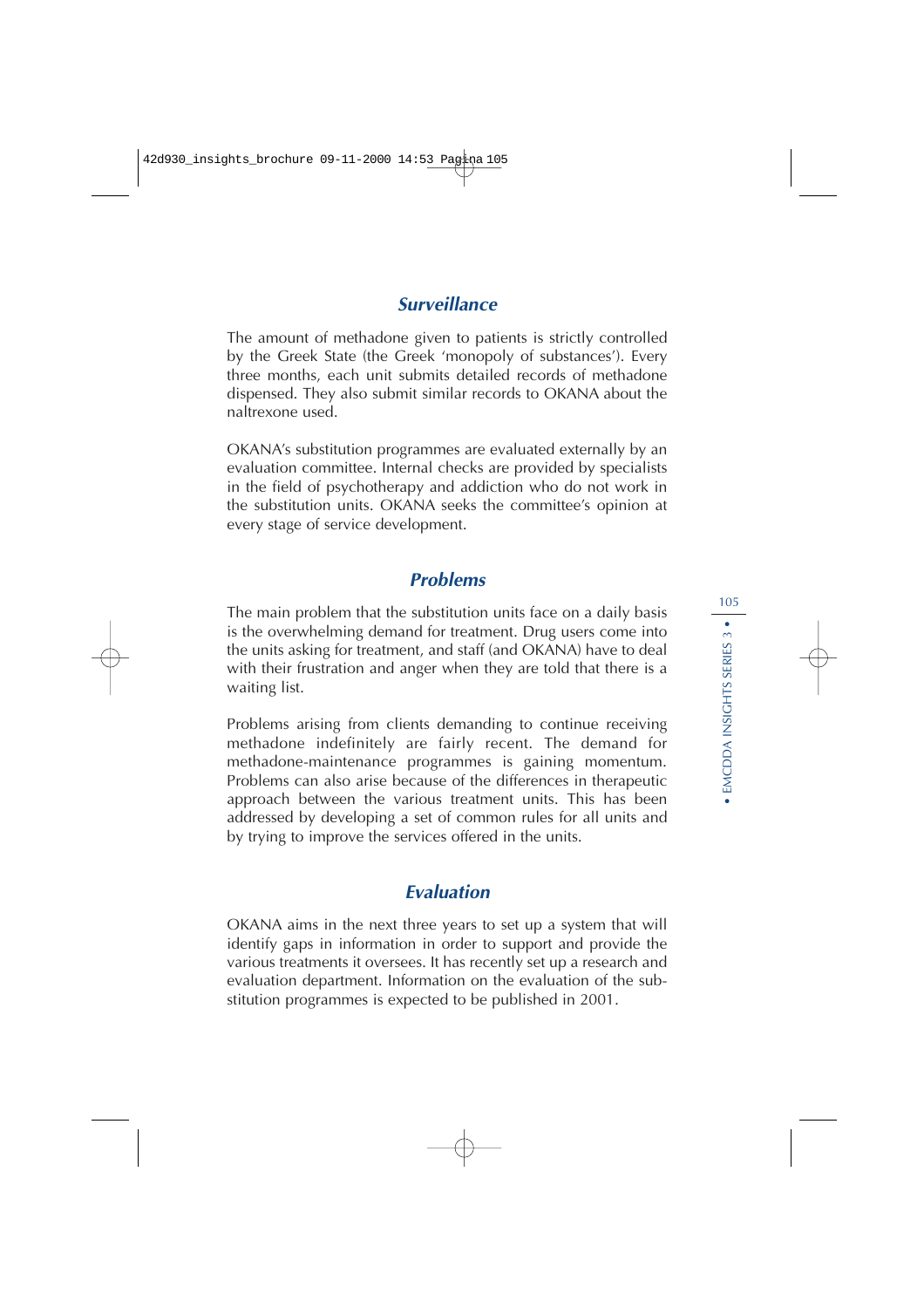Marta Torrens, Hospital del Mar, Instituto Municipal de Investigación Médica, Barcelona

# **Introduction**

General health services in Spain are financed by the Ministry of Health and are free to everyone. They include hospital stays, outpatient services and medication, which are free in hospitals and partially paid (60 %) in outpatient treatment clinics. Drug-related treatment is also covered, including hospitalisation and medication related to HIV infection. The Constitution of 1978 divided Spain into 17 'autonomous communities' and two 'autonomous cities'. Each of these may develop its own policy on health to varying degrees. In some autonomous communities, health provision falls directly under the Sistema Nacional de Salud (National Health Service), while, in others (such as Catalonia and the Basque Country), it falls under the administration of their own autonomous health service. Some of these autonomous administrations contract private clinics and other services for public use.

The Ministry of Social Services finances the social services in Spain, but, in some autonomous communities, these services also depend on the autonomous administration departments, which constitute a different network of health services. Links between health and social services are maintained through individual professionals working in both networks. In general, health services have social workers who liaise with social services. Furthermore, health and social services are provided by the private sector, although these represent less than 15 % of all services.

## **Strategy**

Due to major political changes in Spain in the 1970s, illicit drug problems appear to have arrived later than in other west European countries. Serious concerns in this area do not seem to have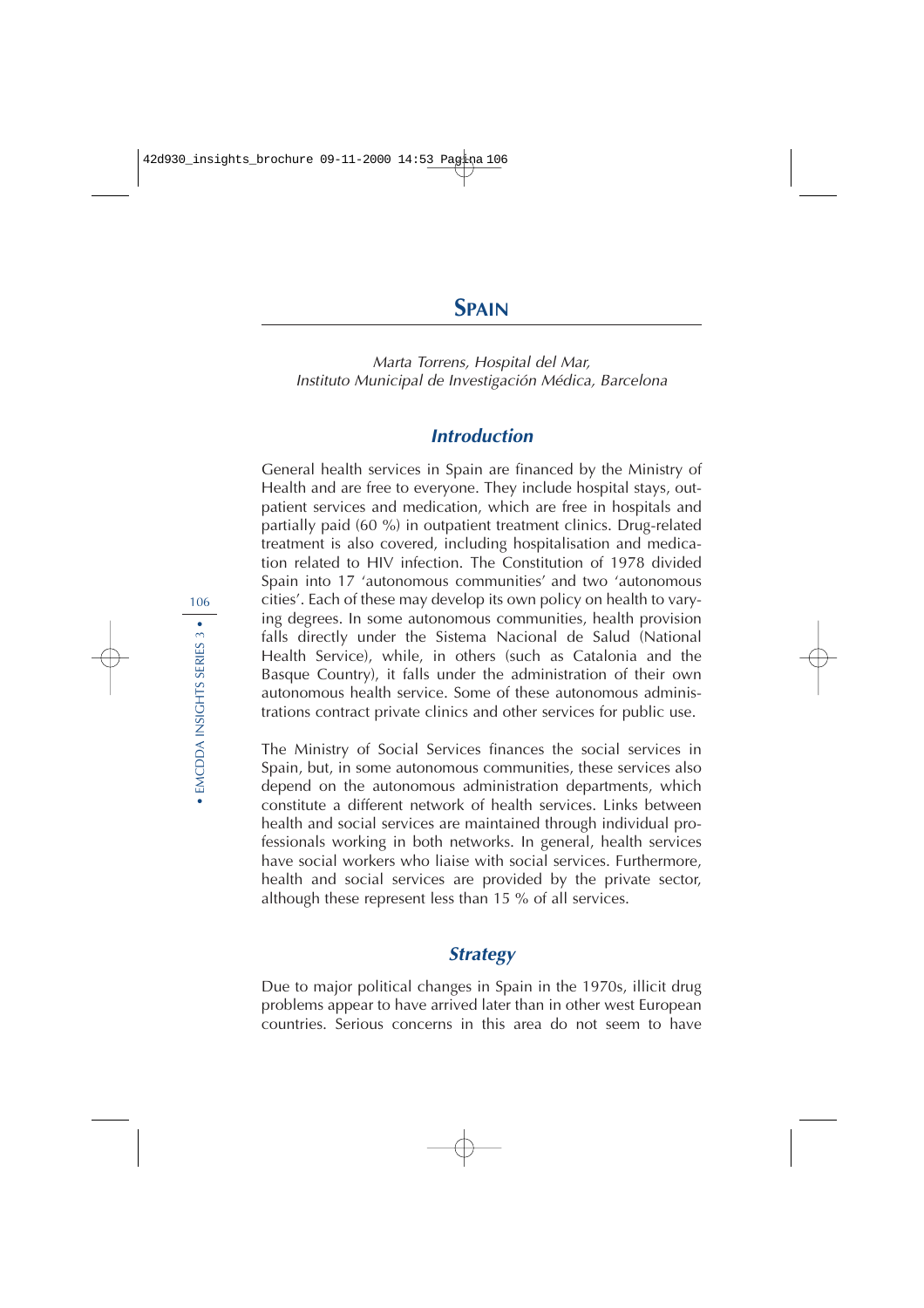developed until the late 1970s, when there was a marked increase in intravenous heroin consumption. In response to this growing drug problem, a number of services were developed in the large cities, but there was little overall integration between general public health services and services which had developed in response to drug-abuse problems.

In 1985, the Plan Nacional sobre Drogas (National Plan on Drugs — the Spanish focal point in the Reitox network) was established, with the aim of developing a network of services. Various institutions, including the Ministries of Health, Justice and Education, autonomous administrations (through their own plan on drugs) and non-governmental organisations (NGOs) developed the plan. More than 90 % of all services for drug addicts were developed after 1986. Autonomous plans on drugs were developed by the autonomous administrations to facilitate the provision of resources to address drug addiction in every region. Some large cities, such as Madrid and Barcelona, developed their own local plan on drugs.

The majority of drug services fall under the public health sector and are either organised through the public health system or by non-profit-making NGOs. Probably less than 1 % are in the private sector. These services are funded through the health service and/or through the autonomous or local plan on drugs which contracts the individual providers. Each autonomous plan has its own priorities in planning and financing drug resources, according to the situation in different regions of the country regarding drug use. In most autonomous communities, new services provided for drug addicts were found to generate a parallel network for addiction-related problems. In a few autonomous communities, addiction problems were treated by the mental health services.

From 1990, in response to the HIV epidemic, a variety of harmreduction strategies, including substitution treatments and needleexchange programmes, were gradually implemented. These varied in timing and extent between communities. As described below, extensive substitution treatments have been developed over recent years. At the end of 1996, the number of patients admitted to methadone-treatment programmes accounted for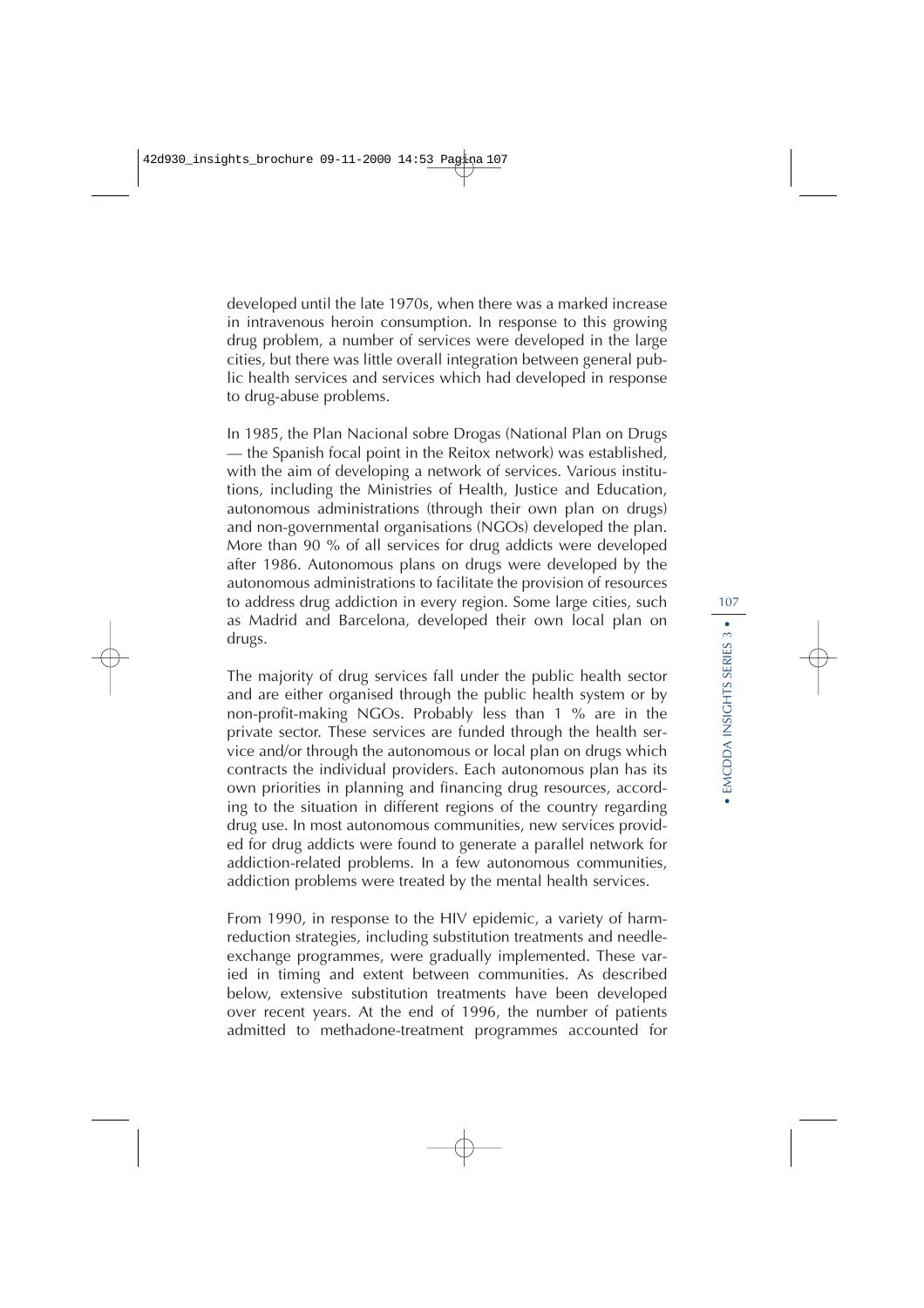27 % of the total number of admissions to the various drugtreatment services (Figure 1).



### **FIGURE 1: NUMBER OF PATIENTS IN THE VARIOUS DRUG-TREATMENT SERVICES IN SPAIN (1998)**

# **Substitution**

### **Development of substitution services**

The history of substitution services in Spain is linked to changes in legislation regarding the use of opioids. The heroin epidemic began in Spain in the late 1970s and, at that time, opioidmaintenance treatment was only available for pain relief in terminally ill patients. Later, in 1983, legislation approved the use of methadone in the treatment of opioid dependence, and it then became possible to obtain methadone prescription both in the public and private sector. Methadone was also dispensed in pharmacies. At that time, about 5 000 patients were in methadone treatment. However, the majority of prescribing by doctors was located within the private sector and concern was expressed that, in some cases, this was for personal gain.

In response to this situation, subsequent legislation in 1985 in the form of the Orden Ministerial 1985 (Ministerial Order 1985) restricted the prescription of methadone within the private sector. This new legislation decreed that methadone treatment had to be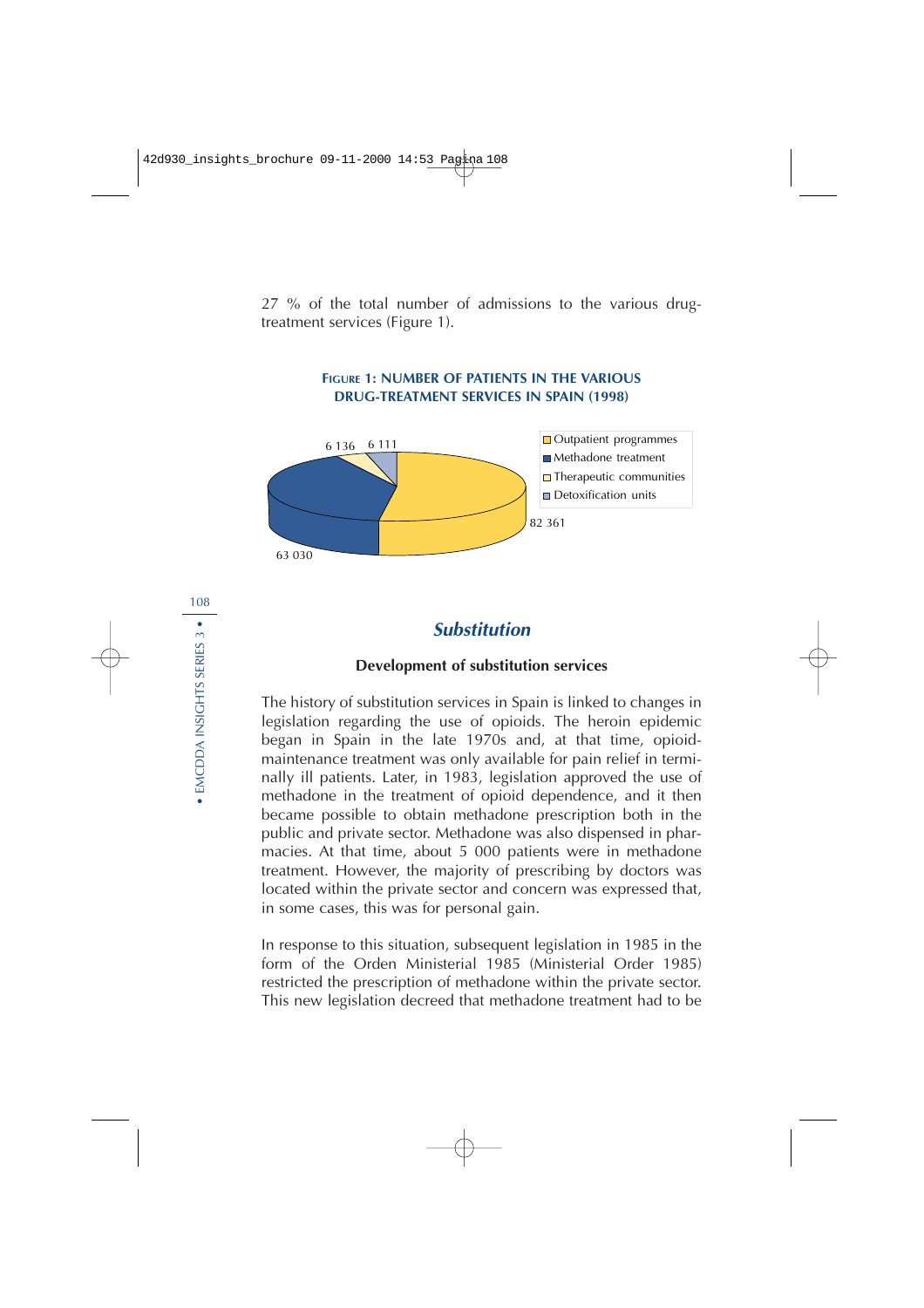prescribed by doctors working in the public sector, in specially licensed centres (prescribing centres). The doctors were required to propose patients for methadone treatment to an 'autonomous commission' which constituted representatives of the autonomous and national administrations. This commission assessed every new case. Once approved, the subject had to receive methadone in a centre designated for the administration of methadone only (a dispensing centre) run by the relevant autonomous administration. The results of this legislation were a highly restrictive policy towards the prescription of methadone over a long period of time (only about 1 000 patients were registered in 1986 and 1987).

However, because the HIV epidemic hit drug addicts in Spain so hard (Figure 2), and because of the growing evidence that harmreduction strategies were effective in decreasing both the spread and morbidity of HIV infection, changes were brought about in the national drug strategy.



### **FIGURE 2: NUMBER OF CASES OF AIDS AMONG INJECTING DRUG USERS IN SPAIN ACCORDING TO YEAR OF DIAGNOSIS**

Legislation in 1990 in the form of Real Decreto 75/1990 (Royal Decree 75/1990) substantially modified the regulations governing opioid-maintenance programmes. The new law made it easier for patients to be admitted to methadone-treatment programmes.

Source: National register of cases of AIDS (31 March 1998).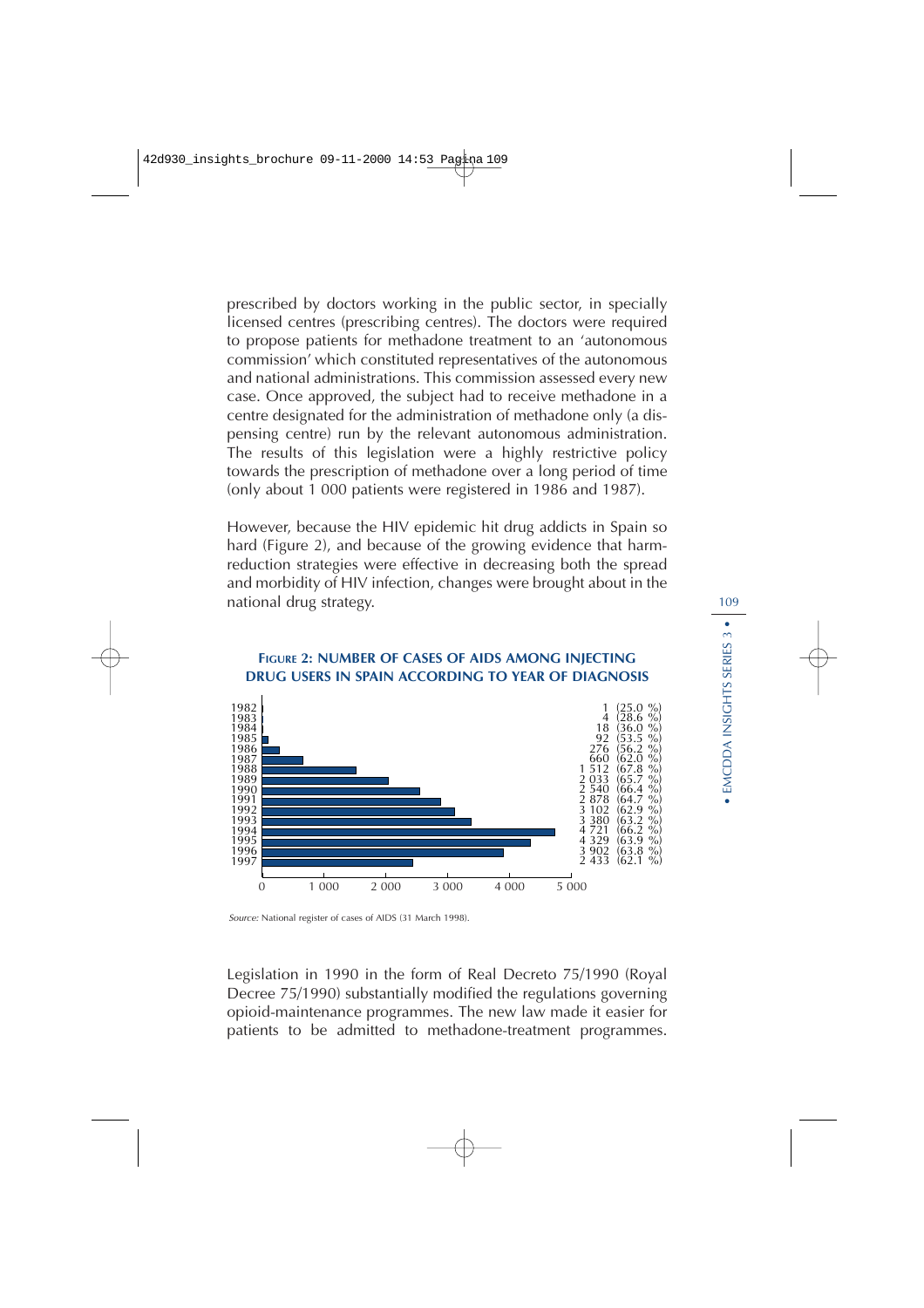Criteria for admission included a diagnosis of opioid dependence and the fact that patients must have tried and failed on at least one other previous intervention. Exceptions were made if patients were pregnant or if there was evidence of HIV infection or serious systemic disease. In these instances, treatment could be automatically initiated by doctors working in autonomous commission centres licensed for prescribing and dispensing methadone. All the licensed centres had to be public facilities or run by non-profitmaking organisations. Under this new legislation, the number of patients in methadone maintenance increased significantly (Figure 3). National and autonomous plans for drugs encouraged provision of methadone programmes in most of the country and many centres for drug addicts included methadone among the treatment options.

### **FIGURE 3: NUMBER OF PATIENTS ADMITTED TO METHADONE TREATMENT IN SPAIN (1985–98)**



Although this new law was much more permissive, the long waiting lists demanded another change in the legislation in 1996 in the form of Real Decreto 5/1996 (Royal Decree 5/1996) making admission to methadone-treatment programmes easier.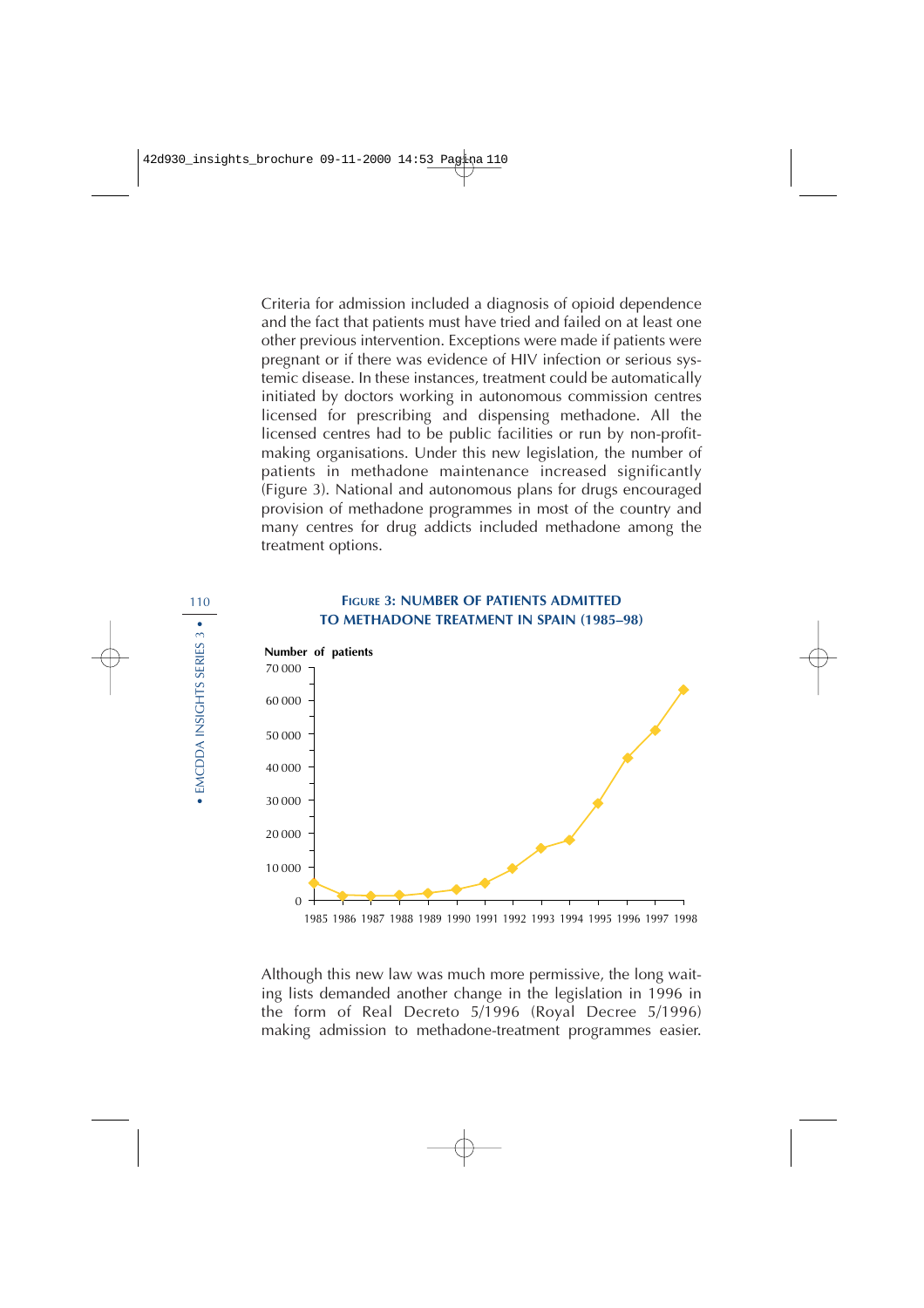A diagnosis of opioid dependence was now the only requirement for enrolment. In addition, autonomous administrations could license private doctors and pharmacies to prescribe and dispense methadone, respectively.

### **Current situation**

Methadone is currently available in every Spanish autonomous community, although the distribution of centres and their organisation are somewhat different in each community. In some communities, both methadone prescribing and dispensing are carried out at the same centre, whereas in other communities these activities are allocated to different centres or sometimes even to different networks (from specific drug-addiction to general health networks). At the end of 1997, a total of 631 independent centres were offering methadone treatment throughout the country:

- 44 % were of the 'prescribing and dispensing' type;
- 40 % were 'dispensing only'; and
- 16 % were 'prescribing only'.

Prescribing and dispensing centres were those offering a variety of treatment, including methadone provision (i.e. dosage, treatment duration, urinalysis, counselling, dispensing). Prescribing-only centres were those offering most of the aforementioned facilities except dispensing. Dispensing-only centres were those which were exclusively involved in providing the patients' daily dose of methadone.

At present, most prescribing-only and prescribing and dispensing centres are located in specific addiction services where other treatment modalities for drug addiction are also offered (i.e. naltrexone, drug-free programmes, detoxification, etc.). The majority of dispensing-only centres are located in primary healthcare services. Mental health centres also have some involvement. Current figures regarding the involvement of the private sector are unavailable, but, in general, there are few institutions involved (in Catalonia, only 3 % of methadone-related activities are found in the private sector).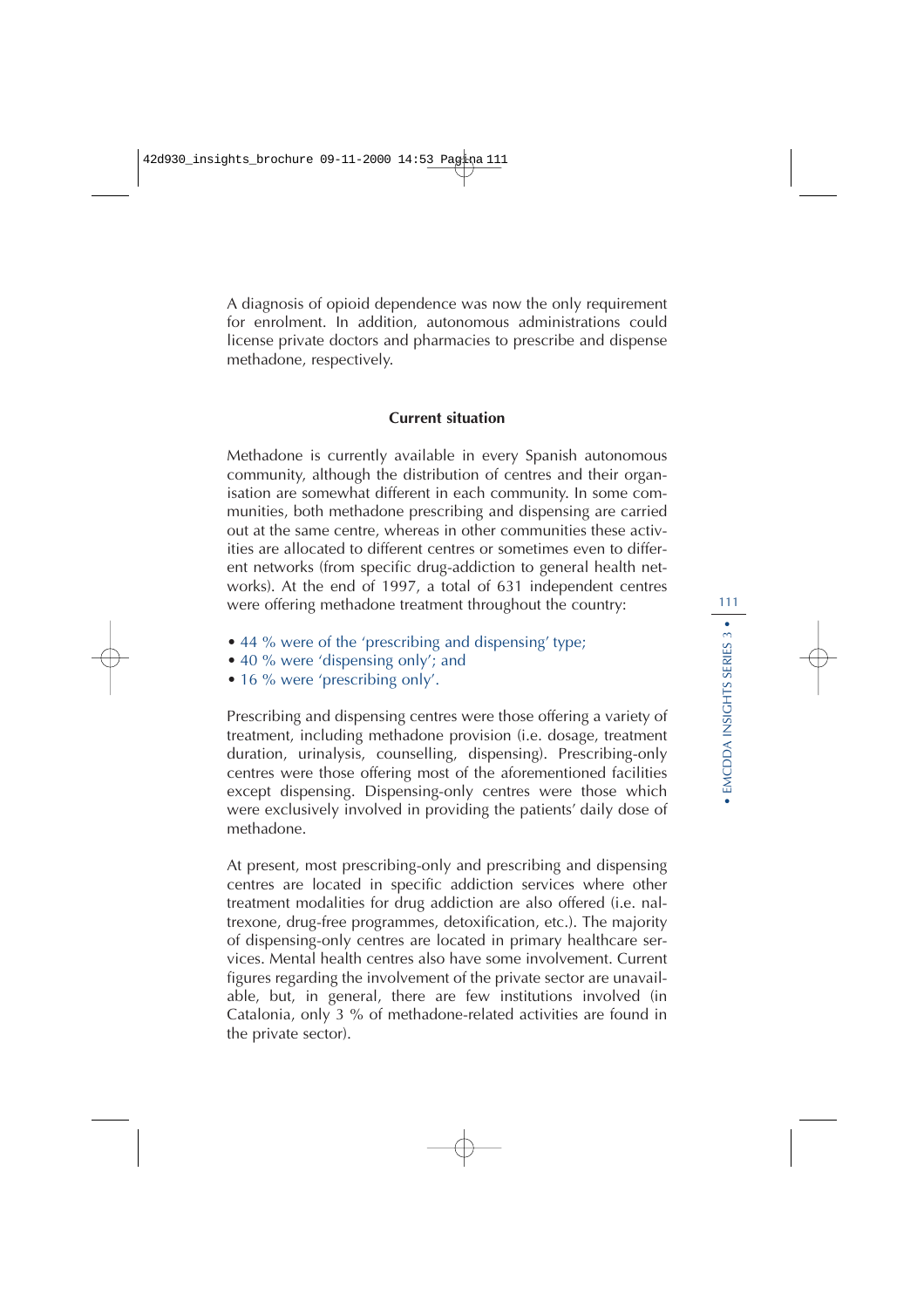Most of the centres (83 %) are totally or partially financed by the relevant autonomous community administration. They are generally managed at the autonomous administration level, although about 13 % are run by non-governmental organisations (mainly the Red Cross).

In prescribing-only and prescribing and dispensing centres, the ratio of staff to client is around 1:58. Treatment with methadone accounts for 40 % of all the treatment places for drug addicts. Nevertheless, at the end of 1997, in 33 % of centres there was still a waiting list for inclusion on a methadone programme, with a mean waiting time of 60 days.

There is a facility for patients in methadone maintenance to move around within Spain. Arrangements have to be made by the patient's original centre with the centre the patient will be moving to next, and this is usually done very easily. Contact has to be made by phone or fax, and specific data have to be supplied, including the following:

- patient's name;
- methadone dosage;
- take-home privileges; and
- length of time to be spent in the new location.

A list of the centres is provided by both the National Plan on Drugs and the autonomous plans on drugs. Subjects with special circumstances, such as those who are hospitalised for medical illness or committed to prison, are able to continue methadone treatment.

From the time when methadone-treatment programmes were first available up to 31 December 1997, a total of 87 828 patients had received substitution treatment. At the end of 1997, there were 51 000 patients on methadone, most of them men (83 %), and the mean age was 29 years. Positivity to HIV was found in 43 % of cases, to hepatitis B virus in 63 % and to hepatitis C virus in 68 %.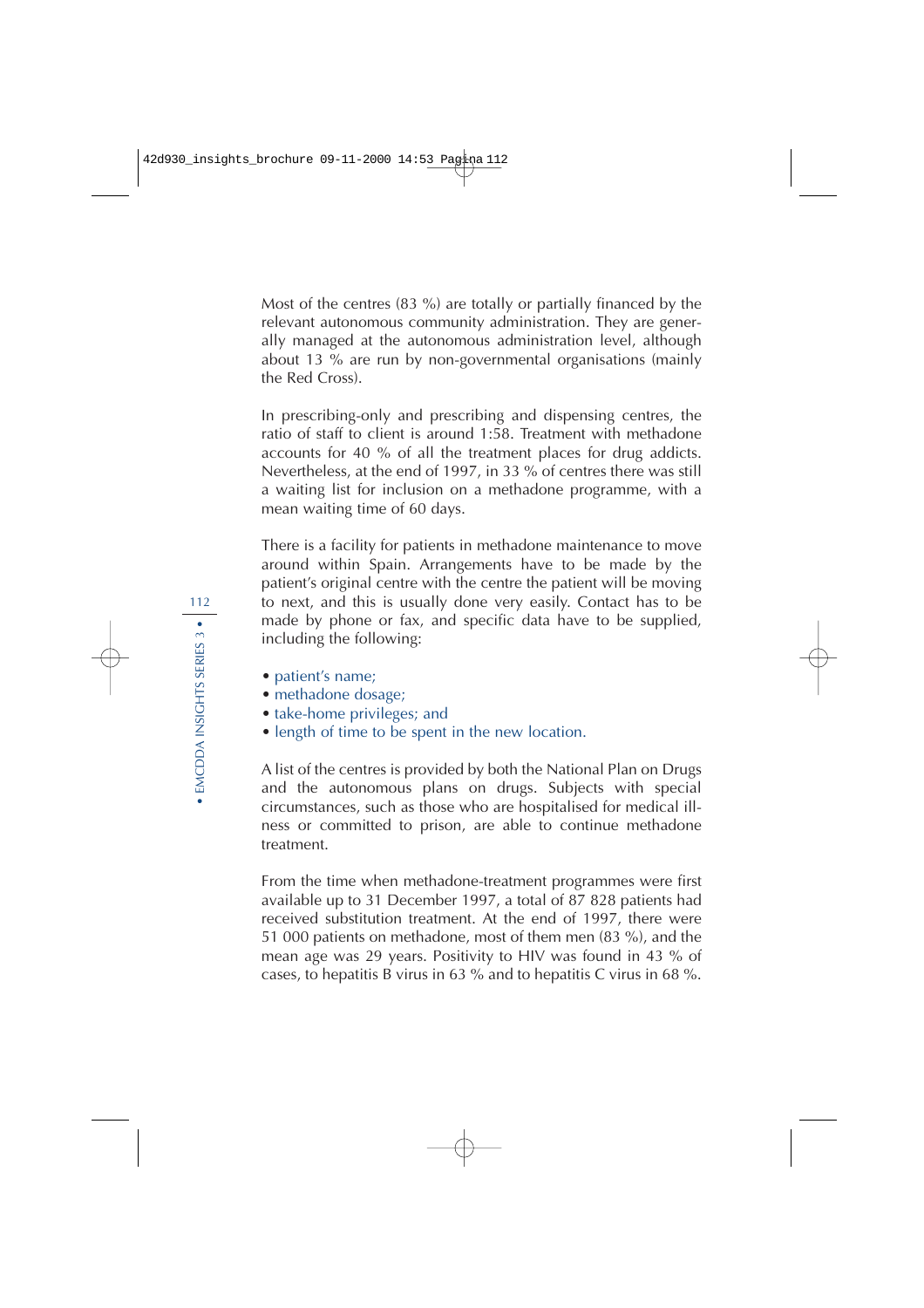### **Legislation on substitution treatment**

Since 1996, only a definitive diagnosis of opioid dependence is required for enrolment on a methadone-treatment programme. There are no restrictions on dosage nor on duration of treatment. Each autonomous regulatory authority, through its plan on drugs, authorises specialised centres, private doctors and pharmacies to be involved in methadone-treatment programmes. Services are required to report to the autonomous authority when an individual enters and leaves the programme. This information is collated into a national report of the Sistema Estatal de Información en Toxicomanías (SEIT — State System of Information on Drug Addiction). This information-gathering system covers any form of drug prescribing and is not specifically methadone-related, although methadone is by far the most commonly used drug for substitution.

There are no published national or autonomous guidelines for methadone services. Also, there is no specific legislation about urine controls and take-home regulations.

The National Plan on Drugs supported two national studies on methadone practices in Spain which were conducted in 1994 and 1997.

### **Substitution clients**

Under current legislation, Spanish drug policy on treatment with opioid agonists is not restrictive, and diagnosis of opioid dependence is the only criterion for entry to a methadone-treatment programme. However, when the specific policy of different centres was assessed, it was found that pregnancy, diagnosis of AIDS and other severe physical illnesses were the most important criteria for enrolment, whereas absence of HIV infection or a patient's selfrequest were less frequently considered. Most of the centres considered that violence or drug use and trafficking in the centre were sufficient reason for the patient to be discharged from the programme. In 5 % of the centres, the provision of methadone is only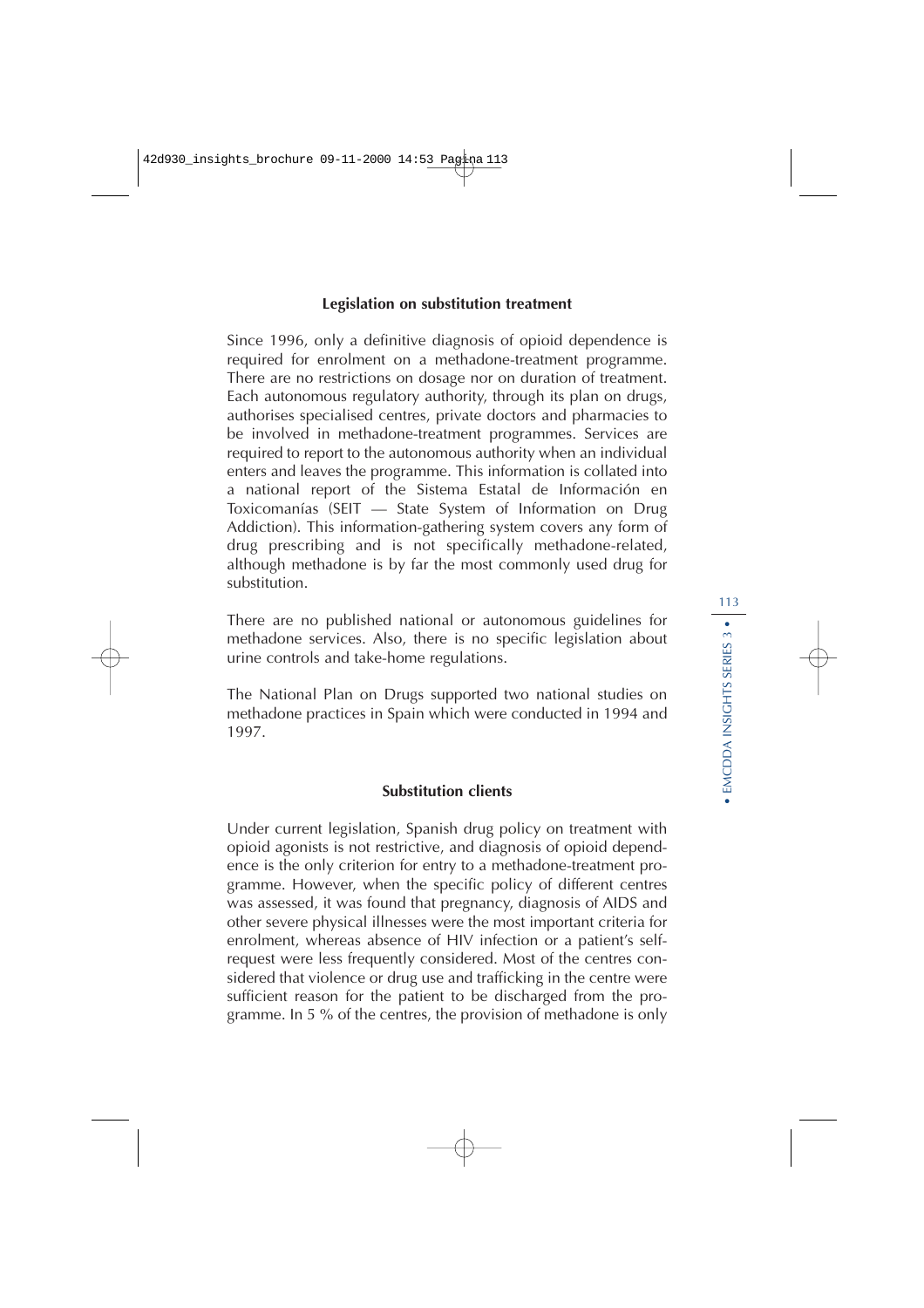abstinence oriented, in 17 % provision is not abstinence oriented and in 78 % both approaches are offered.

General medical care is almost universally offered in methadonetreatment programmes, although in more than 50 % of the centres these services are provided at a different institution. This care would include:

- physical examination;
- laboratory tests;
- diagnosis of HIV, hepatitis B and C virus infection;
- detection, prophylactic and treatment of tuberculosis;
- diagnosis of sexually transmitted diseases; and
- pregnancy tests.

Patients are usually referred to primary-care physicians for an initial evaluation. Mental healthcare (pharmacological treatment, counselling, psychopathological assessment, individual and group psychotherapy) and social services (liaison with legal and labour resources) are provided in the same centre, in most cases.

Sixty-five per cent of the centres use urinalysis to detect illegal use of drugs, mainly heroin (in 99 % of the centres) and cocaine (in 93 % of the centres). Urine screening is generally performed under direct supervision, between once and four times a month.

### **Pharmacy activity**

New regulations on substitution treatment in 1996 permitted pharmacies to be involved in dispensing methadone, but only a few currently do so. In these instances, public drug-addiction centres prescribe the methadone and the autonomous administration pays the pharmacy for every patient receiving methadone (very few pharmacies are involved in administering methadone prescribed by private doctors). More pharmacies are involved in needleexchange programmes, particularly in the Basque Country.

In 1998, the Programa Nacional para Prevención del SIDA y Dispensación de Metadona en Farmacias (National Programme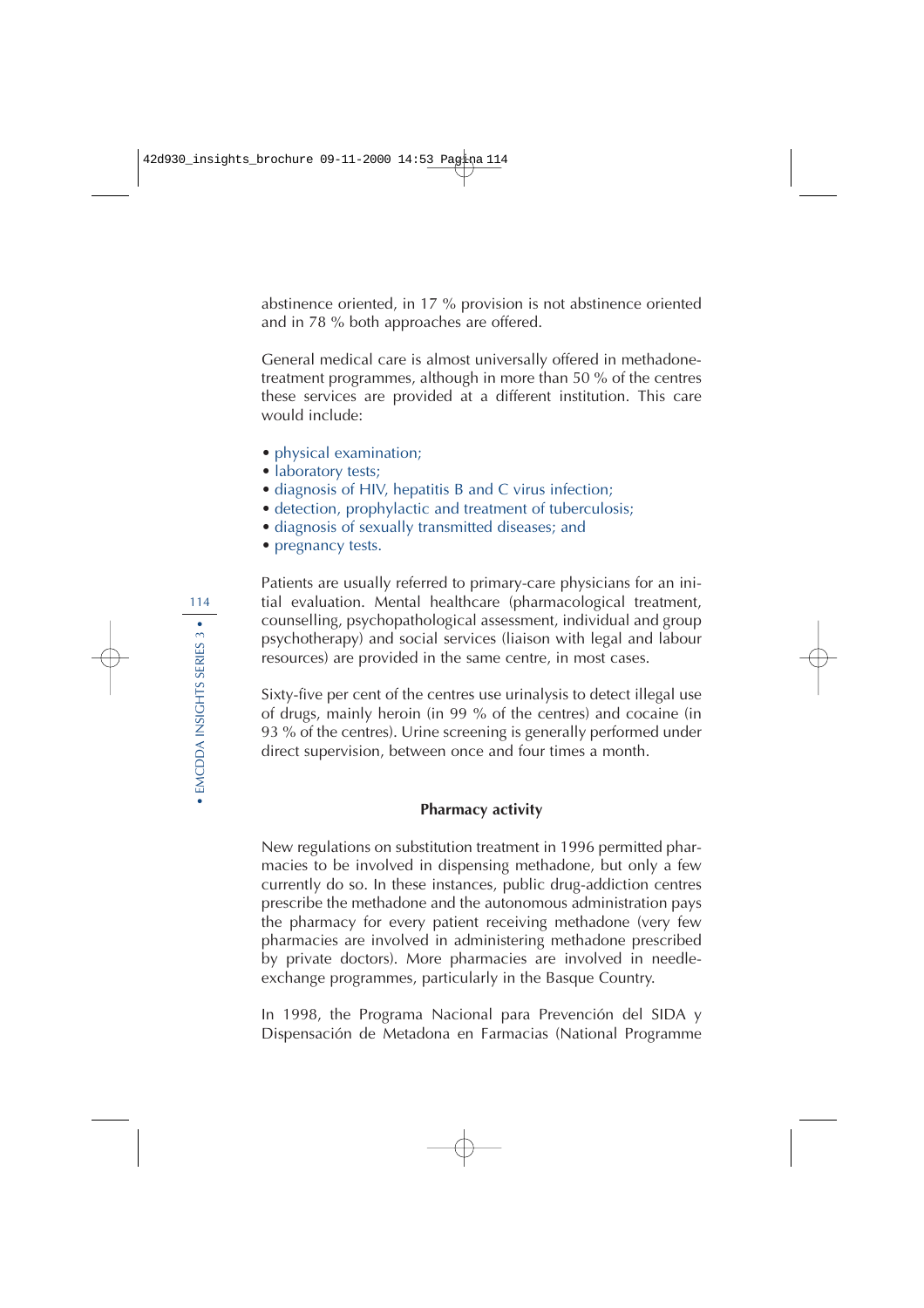for AIDS Prevention and Methadone Dispensing in Pharmacies) was promoted by the Delegación del Gobierno para el Plan Nacional sobre Drogas (State Office for the National Plan on Drugs), the Plan Nacional del SIDA (National Plan on AIDS) and the Consejo General de Colegios Oficiales de Farmacéuticos (General Council of Official Colleges of Pharmacies). The aim is to stimulate the implementation of needle-exchange programmes and methadone dispensing in pharmacies.

### **Primary-care involvement**

In general, primary-care centres have very little involvement in methadone-treatment programmes. Most patients are treated in specific drug-treatment centres. The one exception is Andalusia (in the south of Spain), where most methadone is provided in the primary healthcare setting (such as dispensing centres). In some communities, such as Catalonia, some primary-care centres are involved in needle dispensation and/or needle-exchange programmes.

### **Substances prescribed**

At present, methadone is by far the most frequently prescribed drug for maintenance treatment. LAAM is not available in Spain. Buprenorphine is marketed as a very small dose (tablets of 0.2 mg) and, in general, is not used for maintenance treatment.

Methadone is more often administered as an oral solution (syrup) or in tablet form. Most centres (91 %) do not use the maximum dose of methadone and, in 78 % of the centres, the mean daily dose of methadone was  $\geq 60$  mg (mean dose measured against number of patients/centre was 69 mg/day). Methadone is dispensed every day under direct supervision. Take-home treatment is also provided by all centres.

One autonomous community (Andalusia) is currently planning experimental substitution treatment with heroin. Some experimental clinical trials with buprenorphine have also been performed. A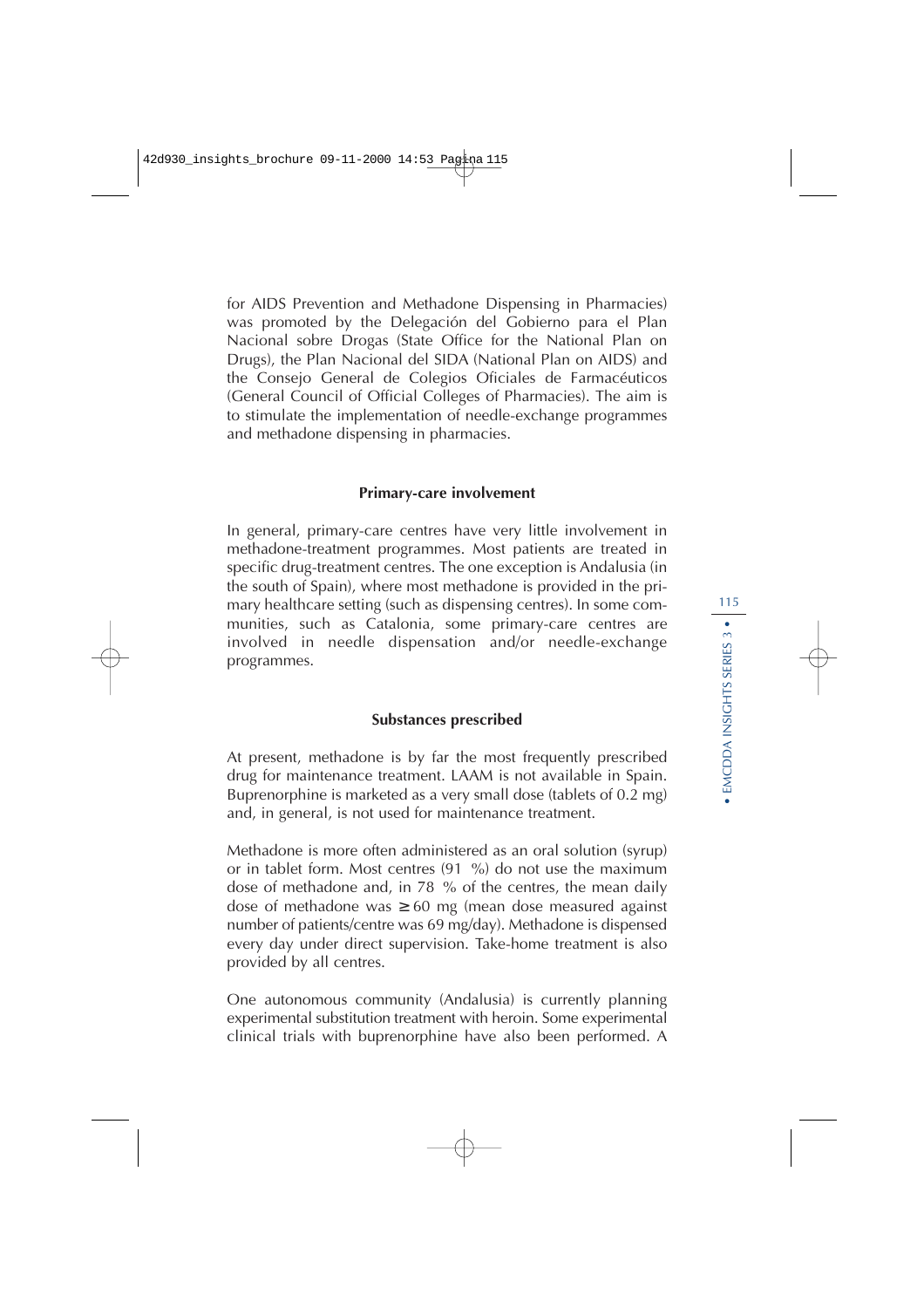national study of LAAM, commissioned by the National Plan on Drugs, is also under discussion.

### **Injectable prescribing**

Although the legislation only recommends the use of oral methadone, other forms of administration are not forbidden. At present, however, there is no injectable prescribing of opioids for maintenance.

## **Surveillance**

National data on drug-related problems in Spain are regularly published in the Memoria anual del Plan Nacional sobre Drogas (Annual report of the National Plan on Drugs), in the SEIT reports and, recently, in the reports of the Observatorio Español sobre Drogas (Spanish Observatory on Drugs). Also, autonomous plans on drugs regularly publish their own reports on drug-related matters.

Recent data regarding the drug-use situation in Spain are available from different sources, including the following surveys:

- encuesta domiciliaria sobre drogas 1997 (1997 survey on the use of drugs among the general population);
- encuesta sobre drogas en la población escolar 1996 (1996 survey on the use of drugs among the school population);
- encuesta a consumidores de heroína en tratamiento de 1996–97 (1996–97 survey of heroin addicts in treatment); and
- encuesta domiciliaria sobre consumo de drogas 1999 (1999 survey on the use of drugs among the general population).

The following treatment indicators were reported on by the SEIT:

- start of new treatments for opioid or cocaine abuse in outpatient centres for drug addiction;
- emergencies related to heroin and/or cocaine use; and
- mortality related to heroin and/or cocaine acute reaction (overdose).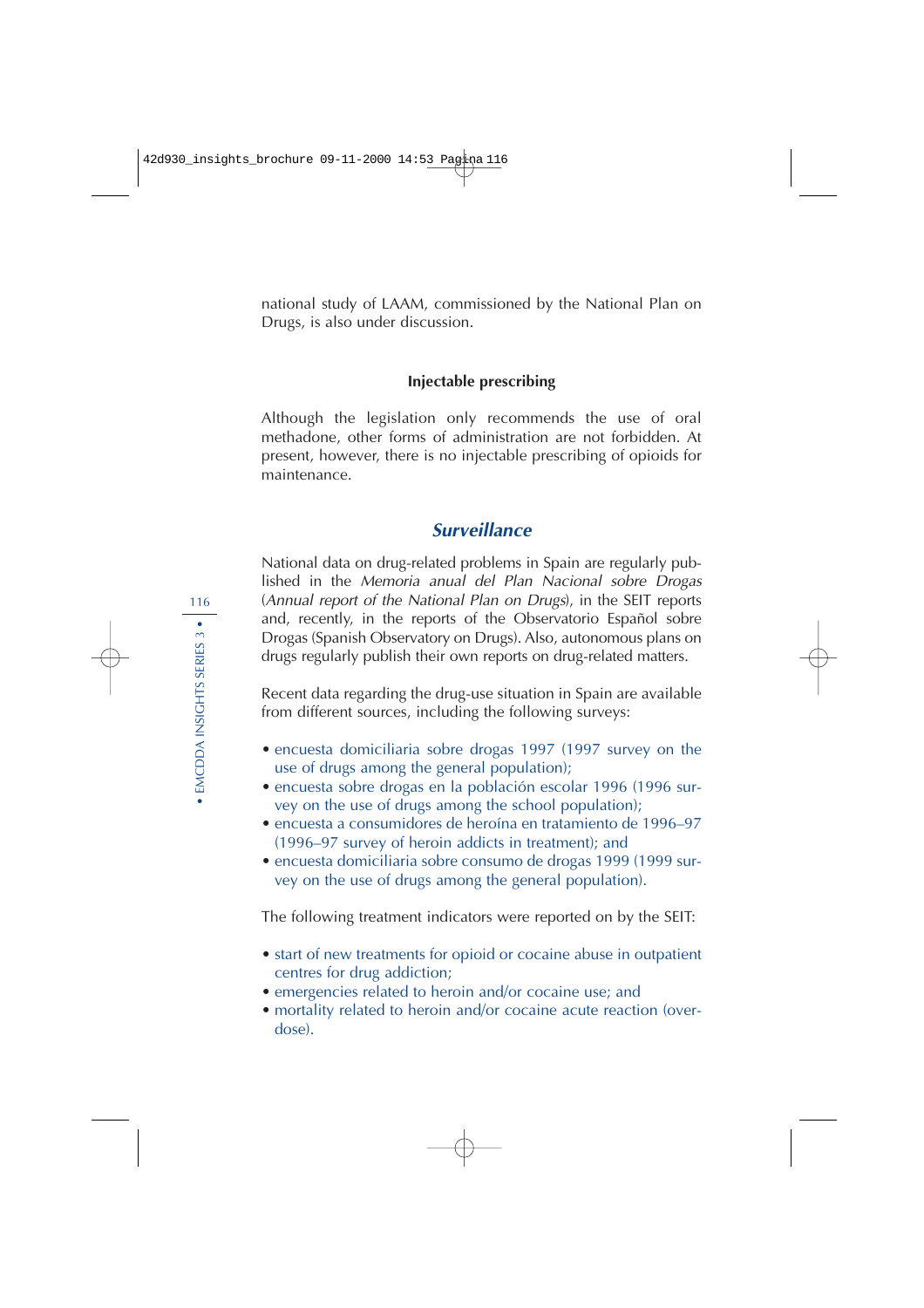Other studies are available in the field of drug addiction, such as on the following:

- characteristics of patients in methadone-maintenance treatment in Spain (1997 study);
- confiscations of illicit drugs (opiates, cocaine, cannabis, crack, LSD, ecstasy, speed);
- number of arrests due to drug trafficking;
- number of fines for drug consumption;
- level of distribution of alcoholic beverages;
- analysis of the usefulness of alternative treatments to imprisonment; and
- number of juridical processes due to drug trafficking.

Figures on the use of services and trends in service utilisation for inpatient, residential and community or ambulatory services, according to the 1997 Annual report of the National Plan on Drugs, are shown in Figure 1 above.

## **Problems**

Outpatient centres are generally well accepted by their local neighbourhood (mean of 7 on a scale of 0–10), although dispensing centres rated lower than other types of centres (mean 5.7).

It is estimated that around 30–50 % of prisoners are drug addicts. The 1990 law included a paragraph on methadone use in prisons and, in August 1997, all the prisons except two had already developed methadone-maintenance programmes. Data of August 1997 showed that 11 605 (27 %) prisoners were enrolled in methadone treatment. Most cases (86 %) were men, with a mean age of 29 years. Seropositivity to HIV infection was found in 66 % of the cases, to hepatitis B virus infection in 79 % and to hepatitis C in 70 %. Most subjects (84 %) received a daily dose of  $\geq 60$  mg of methadone. Methadone-maintenance programmes were not abstinence oriented; they prescribed a mean dose of ≥ 60 mg/day and there was no time limit on treatment. In most centres, when treatment for tuberculosis was indicated, antituberculous agents were administered together with methadone. When subjects are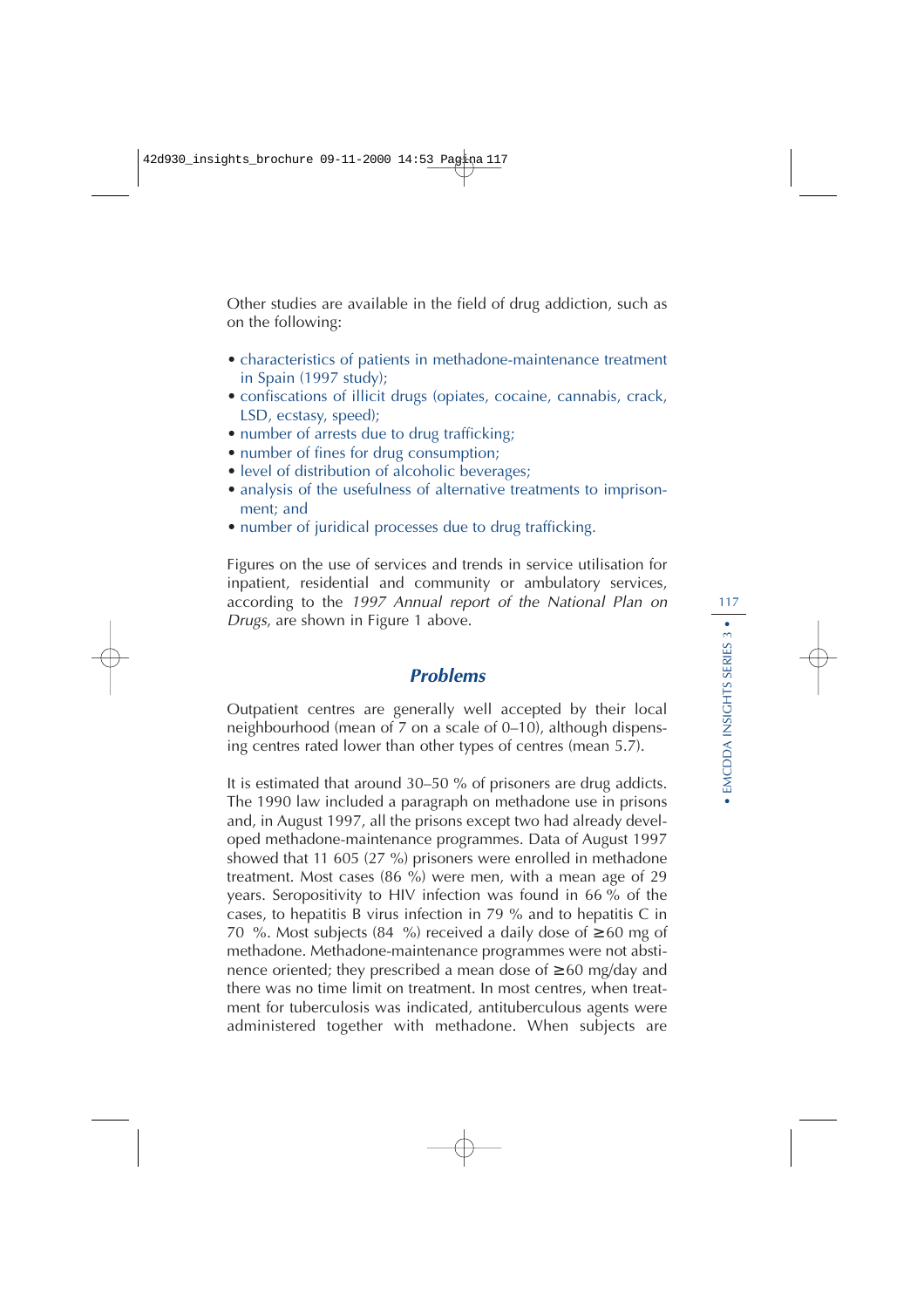discharged from prison, they are referred by the prison to continue methadone maintenance in an outpatient centre.

## **Evaluation**

The National Plan on Drugs promoted two studies (in 1994 and 1997) on the characteristics of current methadone-treatment programmes in Spain. Moreover, other studies on factors influencing retention rates in methadone-maintenance programmes, such as health-related quality of life and usefulness of plasma levels of methadone in clinical practice, have been carried out. Evaluation studies of methadone-treatment programmes are currently under way in some autonomous communities (e.g. Andalusia), as well as cost-efficiency studies of different levels of healthcare methadonemaintenance programmes.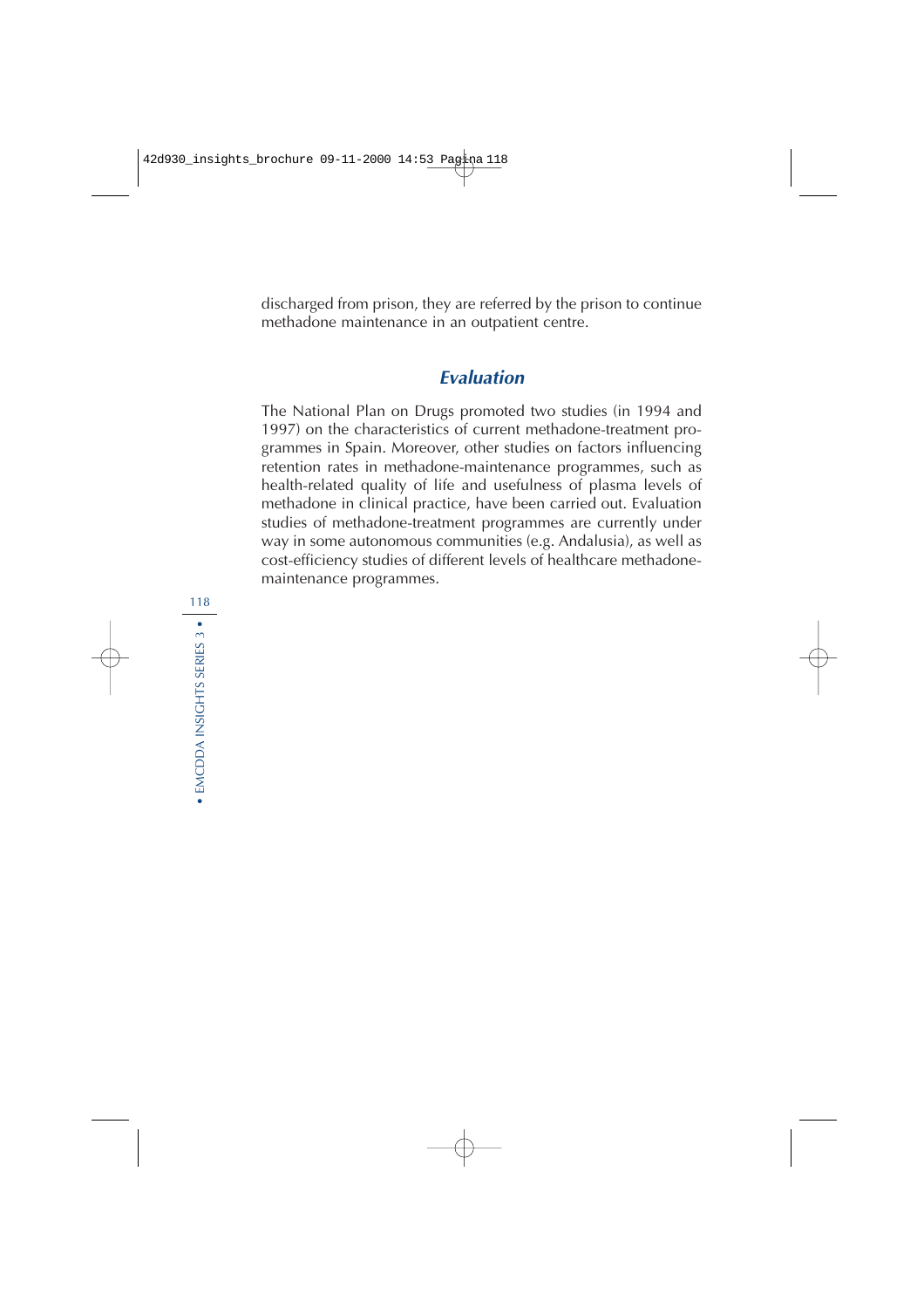# **FRANCE**

Marc Auriacombe, Université Victor Segalen, Bordeaux II

## **Introduction**

France holds an original stand regarding substitution treatment for opiate-dependent subjects. Until 1994, less than 1 000 subjects were considered for treatment by specific substitution treatments, mainly involving methadone. At the start of 1999, it was estimated that a realistic minimum of 60 000 such subjects might have been receiving treatment. The total population of opiate-dependent subjects in France is estimated at between 150 000 and 300 000. Hence, somewhere between 20 and 40 % of opiate-dependent subjects in France might be under substitution treatment at any given time. Also noteworthy is that the majority of these subjects are under buprenorphine treatment and not methadone treatment, as is the case in other European countries.

Until recently, most healthcare providers in the field of substance abuse believed that the use of medication in general, and especially of opiate agonists, was undesirable for helping drugdependent subjects achieve abstinence. Although this attitude is still quite prevalent, it is changing.

## **Strategy**

The healthcare system for treating substance abuse in France is organised differently to the general French healthcare system. The standard French healthcare system (Fielding and Lancry, 1993) is organised on the basis that patients pay for medical services (consultation, laboratory investigations, medications) and are reimbursed through a universal State medical insurance (social security). The level of reimbursement can range from 40–60 % of expenses. For a limited number of conditions considered chronic and expensive (i.e. diabetes), or acutely expensive (i.e. myocardial infarction), the State medical insurance will cover 100 % of the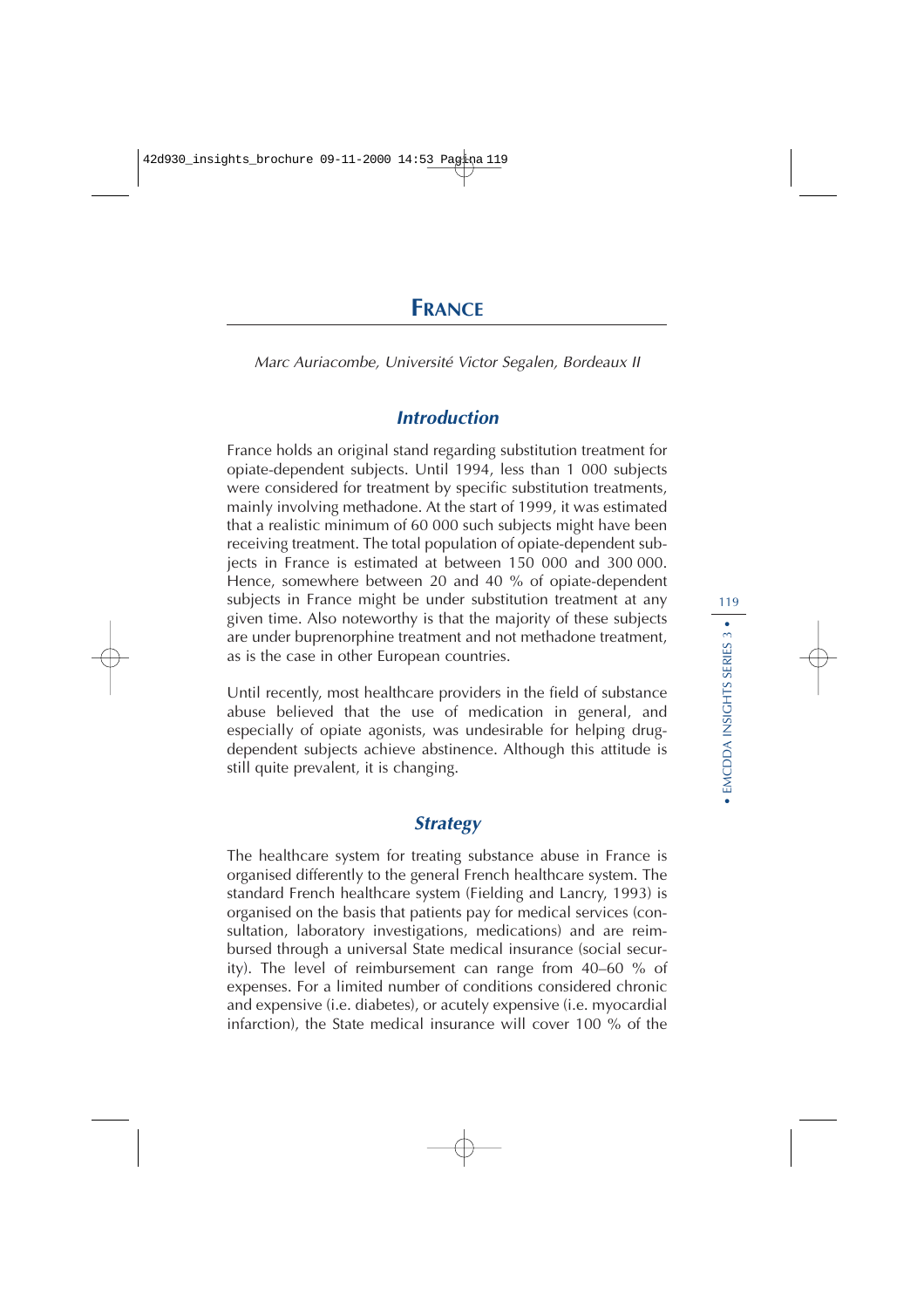expenses. Patients may also pay voluntarily for private medical insurance that will cover those expenses not reimbursed by the State medical insurance. In the general healthcare system, treatment providers (medical doctors, nurses, etc.) are paid according to two modalities. In private practice (most of the office-based system), healthcare providers are paid directly by patients. In the public system (mostly inpatient and hospital-based), healthcare providers are employed by the State and receive a salary.

The healthcare system for substance abuse is not paid for through the universal State medical insurance. Instead, the State allocates an annual budget for this which is paid directly to private organisations that care for substance users. Consequently, treatment for substance abuse is considered to be free (providers are completely paid for by the State, so patients have nothing to pay, directly or indirectly) and anonymous (potential patients do not need to reveal their identity for the sake of reimbursement, as there is nothing to pay).

However, these obvious advantages have some drawbacks. One is the fact that these organisations are entirely dependent on State money, which makes the system extremely vulnerable. Another drawback is that many State-approved substance-abuse healthcare centres employ psychologists and social workers (less expensive) but no medical doctors or nurses (more expensive). A consequence of this has been a lack of interest in a medical approach to substance-abuse problems and consequent neglect of the somatic consequences of drug use such as infections (e.g. hepatitis and AIDS). These problems are taken care of by the general healthcare system, constituting hospital-based specialists and office-based general practitioners (GPs). In some instances, the general healthcare system has encouraged the use of opiate agonists for the care of heroin addicts. A consequence of this situation is a hiatus between the two systems regarding the use of medication and opiate agonists in the care of substance abusers. Opiate agonists are only considered useful for the prevention of infectious complications resulting from intravenous drug use, whereas they are considered contraindicative in the treatment of substance (particularly opiate) dependence. This results in an underuse of opiate agonists in substance-abuse treatment programmes and, even when they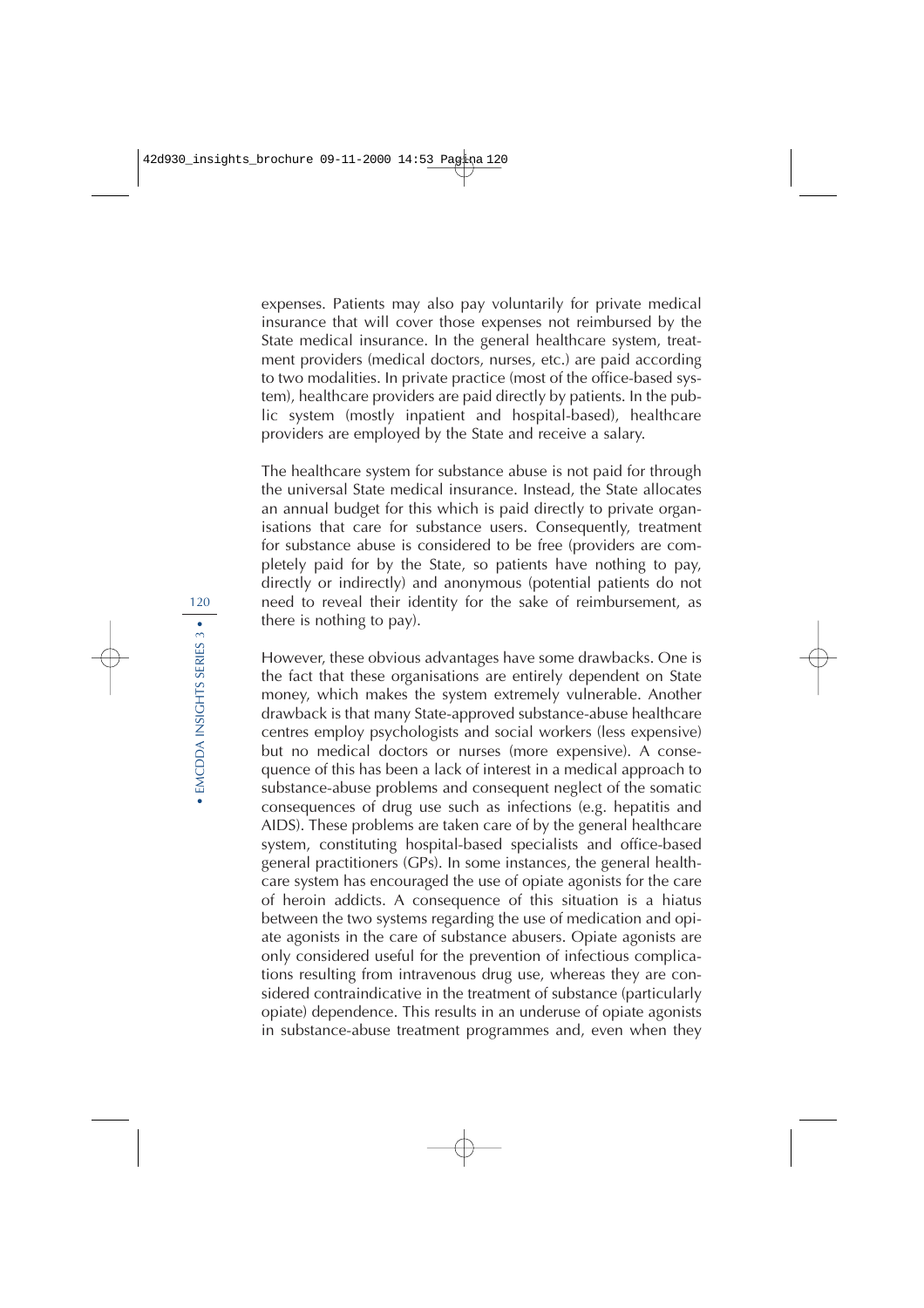are used, they are often not integrated into a comprehensive substance-abuse treatment plan.

Since methadone was only available to the substance-abuse specialist, it has always been, and still is, little used — less than 50 subjects received methadone in 1993 and less than 5 000 in 1996, for an estimated 150 000–300 000 opiate-dependent subjects (Facy and Verron, 1989). This helped fuel the search for an opiate agonist that could be used by practitioners other than psychiatrists and substance-abuse specialists (i.e. mainly interns and GPs). From 1988, buprenorphine was available in 0.2 mg tablets and it has since been used in limited experimental substance-abuse treatment programmes (Daulouède and Tignol, 1993; Carpentier, 1994).

## **Substitution**

To date, four pharmacological agents are used for substitution treatment in France:

- codeine:
- morphine sulphate;
- methadone; and
- buprenorphine.

However, only the last two are officially approved for such use. Thus, the two main substitution agents currently used in France are methadone and buprenorphine, but these fall under very different regulations. Methadone can only be used for treatment by substance-abuse specialists and buprenorphine is primarily prescribed by GPs. Since these two treatment possibilities are so different, from a regulatory and social perspective, they will be described separately.

### **Methadone**

Methadone treatment was introduced in France in 1972 as an experimental drug. Of the four State drug-dependence treatment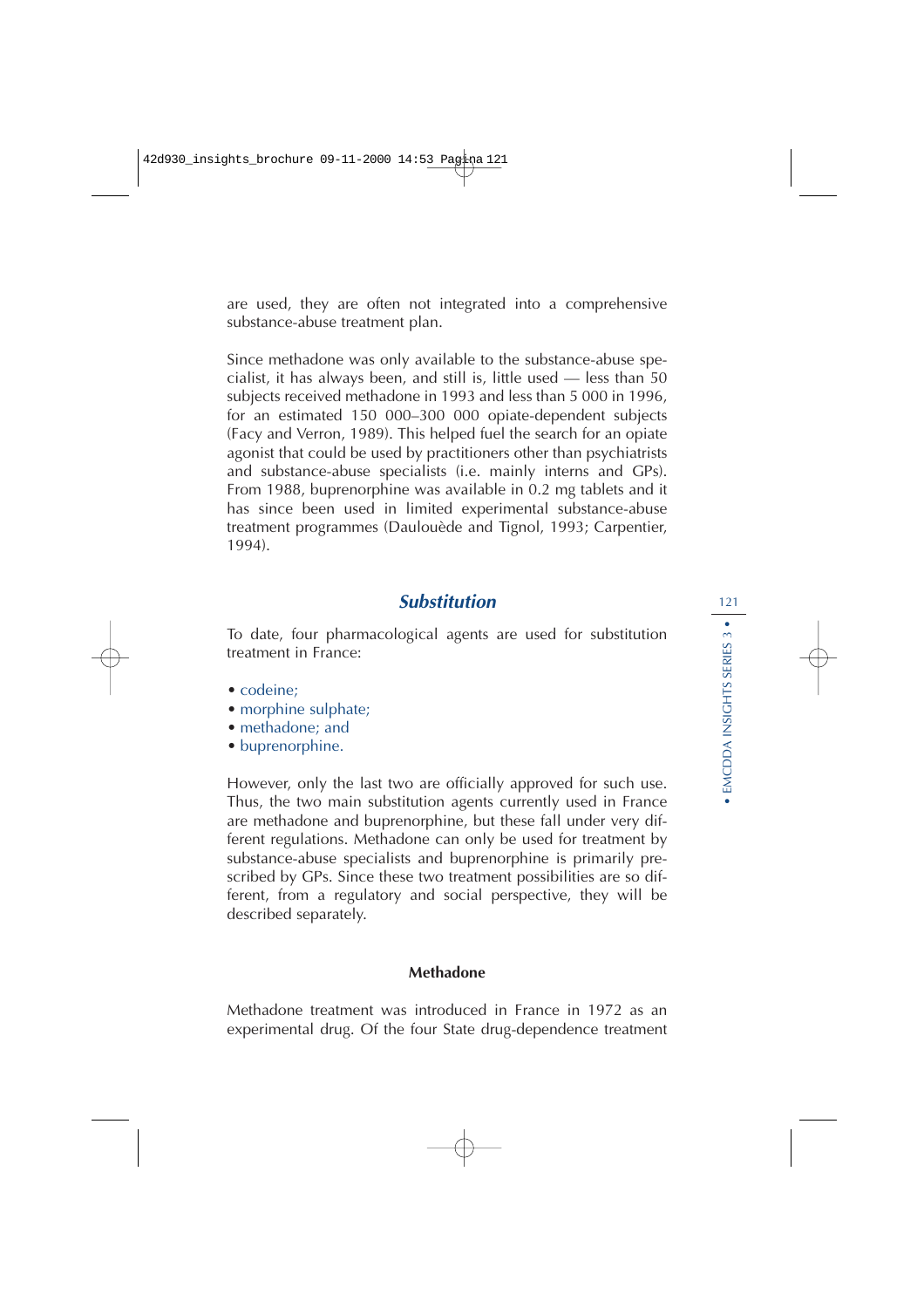centres that were offered access to this then new treatment, only two — located in Paris — accepted. Each centre was authorised to treat a maximum of 50 patients at one time. Although the initial report on the impact of methadone treatment, published in 1975 (Denicker et al., 1975), was encouraging, the status and accessibility of methadone treatment remained unchanged until 1993 (Ministère de la santé et de l'action humanitaire; Olié et al., 1991; Laqueille, 1992).

In 1992, the Ministry of Health initiated some changes. State drugdependence treatment centres were encouraged to apply for authorisation to offer methadone treatment (Ministère des affaires sociales, 1992), and a request for approval of methadone as a medication was filed through the Agence du médicament (the French medication approval authority). Methadone was licensed as a standard approved medication for the temporary treatment of severe pharmacodependent subjects in 1995. Following this, the original request procedure for access to methadone for State drugdependence treatment centres was dropped, and all medical doctors working in such centres were authorised to prescribe methadone to as many patients as necessary (Ministère des affaires sociales, 1995). There are three restrictions on centres offering methadone treatment:

- methadone must initially be administered within the treatment centre;
- this centre must own a safe: and
- urine testing must also be carried out.

Another advance in treatment provision is that the general practitioner who initiates methadone substitution can have the treatment delivered in a community pharmacy. Once he decides that the patient is stabilised, he can authorise any GP to continue the initial prescription privileges for that patient.

Since 1995, the number of methadone treatments has increased dramatically due to a change in regulations. The number of patients treated was reported to be between 5 000 and 6 000 in 1998 in official documents from regulatory bodies (e.g. Observatoire français des drogues et des toxicomanies, the French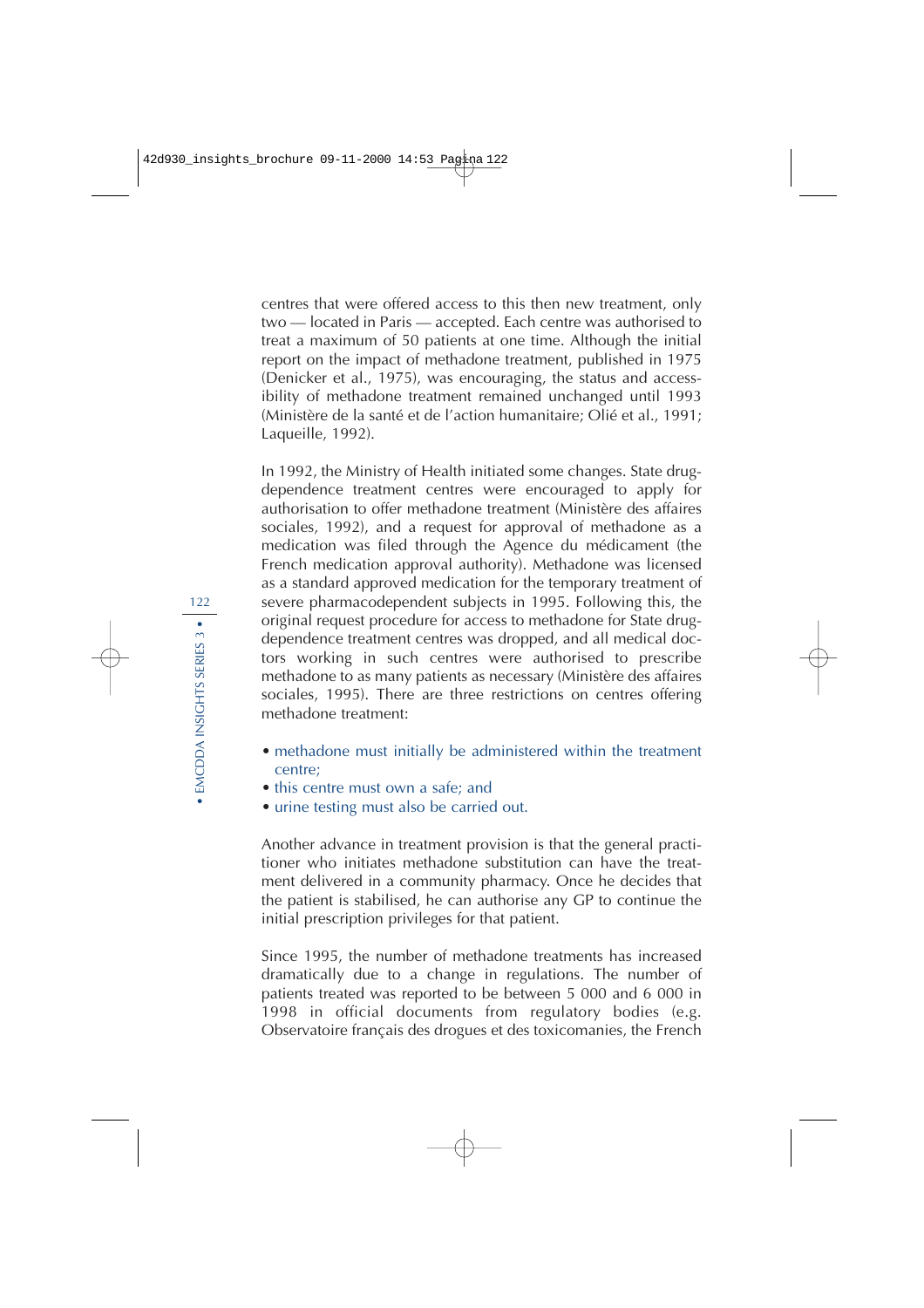focal point in the EMCDDA's Reitox network). However, by dividing the amount of methadone sold by the average daily dose (60 mg), the estimated number of subjects treated was 659 in early 1996, 1 862 at the end of 1996 and 2 345 at the end of 1997 (Lert et al., 1998). The estimate for 1999 was approximately 6 000 methadone patients.

A nationwide survey of the first 5 000 such patients was attempted by the Institut national de la santé et de la recherche médicale (Inserm — the National Institute for Health and Medical Research). In April 1998, a preliminary report was released (Facy, 1998) which showed that 5 360 subjects had been admitted for treatment since 1993. Of these:

- 3 963 had at least one follow-up report;
- 1 744 were in treatment for less than 12 months: and
- 659 had been in treatment for more than two years (and 155 of these for more than three years).

This report stated that, overall, patients have a positive outcome over time.

### **Buprenorphine**

Since methadone treatment was so restricted, and State treatment centres initially were not very eager to have such treatment extended, substitution treatment evolved outside specialist drug treatment. Buprenorphine began to be used in university-based, research-oriented settings (Auriacombe et al., 1992, 1997; Auriacombe and Tignol, 1997) and by individual GPs who were concerned about the lack of availability of methadone treatment and the reluctance of most specialists at the time to change such availability (e.g. Carpentier et al., 1994; Mucchielli and Reisinger, 1997).

Hence buprenorphine, in its analgesic form, was trialled for substitution treatment of opiate-dependent subjects. Since the initial results were encouraging, and also based on preliminary National Institute on Drug Abuse (NIDA) funded clinical trials (Segal and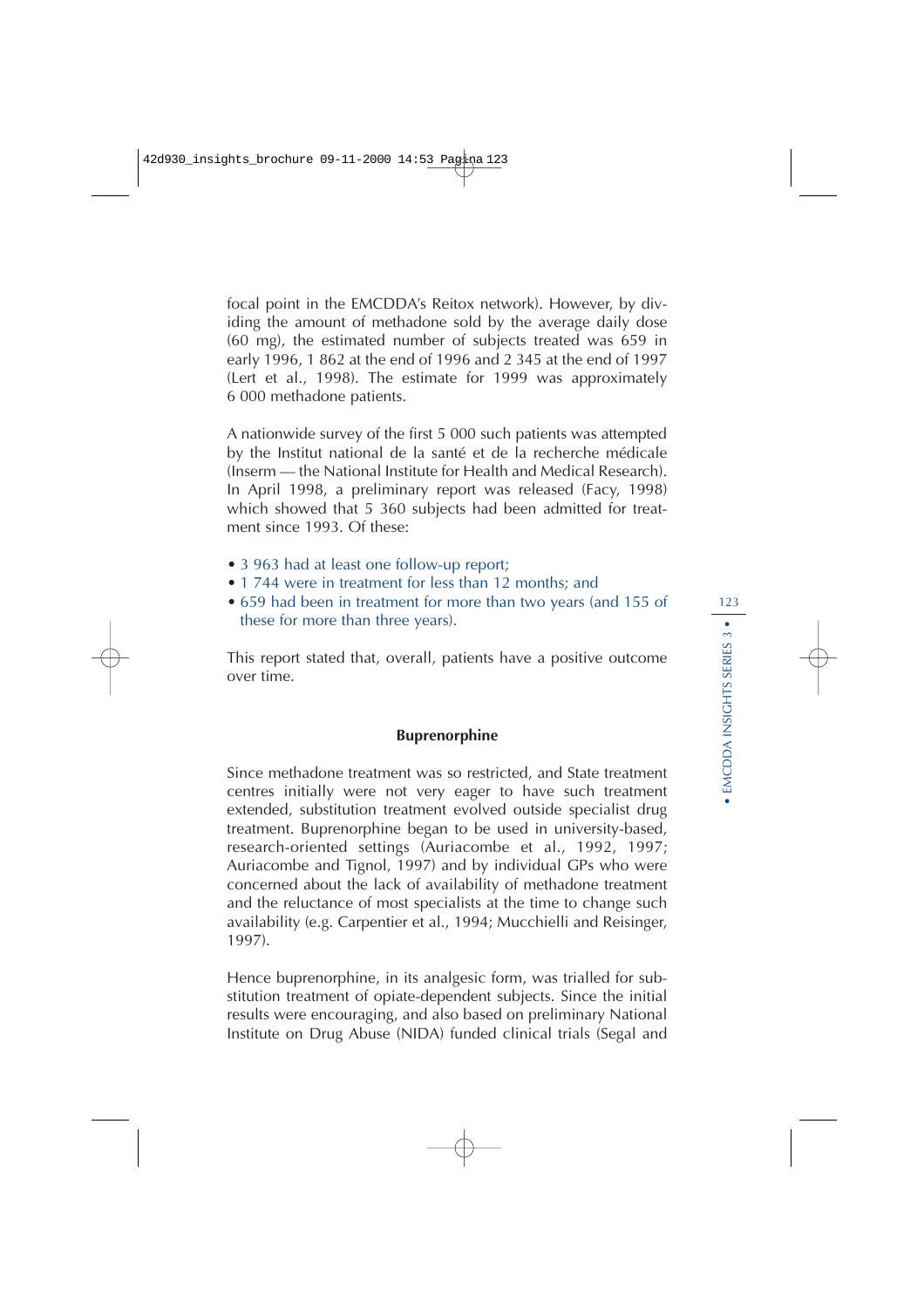Schuster, 1995), sublingual tablets of buprenorphine (of 0.4, 2 and 8 mg) were registered to be used exclusively for opiate-dependent subjects by the French medication approval authority in 1995. Following this, in February 1996, buprenorphine was marketed under the brand name of Subutex®.

Since 1996, the regulations for prescribing buprenorphine to opiate-dependent subjects were quite different to those for methadone (Ministère des affaires sociales, 1996). Any GP, regardless of speciality and whether practising privately or publicly, can initiate buprenorphine treatment. The prescription may be delivered at any pharmacy. The only restrictions are that the prescription must be written on a special prescription form, the same as that used for prescribing controlled substances such as morphine. The prescription cannot be for more than 28 days at one time, and, unless requested otherwise, the pharmacist is allowed to hand over 28 days' treatment at one time. However, prescriptions for shorter time periods are encouraged, and it is possible to request daily supervised delivery at the pharmacy. Some of the doctors who were involved in the initial trials for buprenorphine treatment in the late 1980s have produced clinical guidelines (e.g. Tignol et al., 1998). However, these are not currently widely accepted. According to pharmacy-based surveys, most treatments are unsupervised and treatment is delivered for periods of more than a week (Auriacombe and Tignol, 1997). Urine testing for those treated with buprenorphine is not encouraged.

On account of this very relaxed approach, buprenorphine treatment for opiate-dependent subjects is very accessible, and it is estimated that in 1999 as many as 50 000 subjects were receiving treatment at any given time. This estimate is calculated on the basis of the quantity of buprenorphine sold by the company to pharmacists and the average dose prescribed, which, according to a few limited surveys conducted by motivated GPs, is between 8 and 12 mg daily (De Ducla et al., 2000). Based on these calculations, the number of subjects ranged between 2 800 and 4 300 at the beginning of 1996, between 21 000 and 32 000 at the end of 1996 and between 34 000 and 51 000 at the end of 1997 (Lert et al., 1998).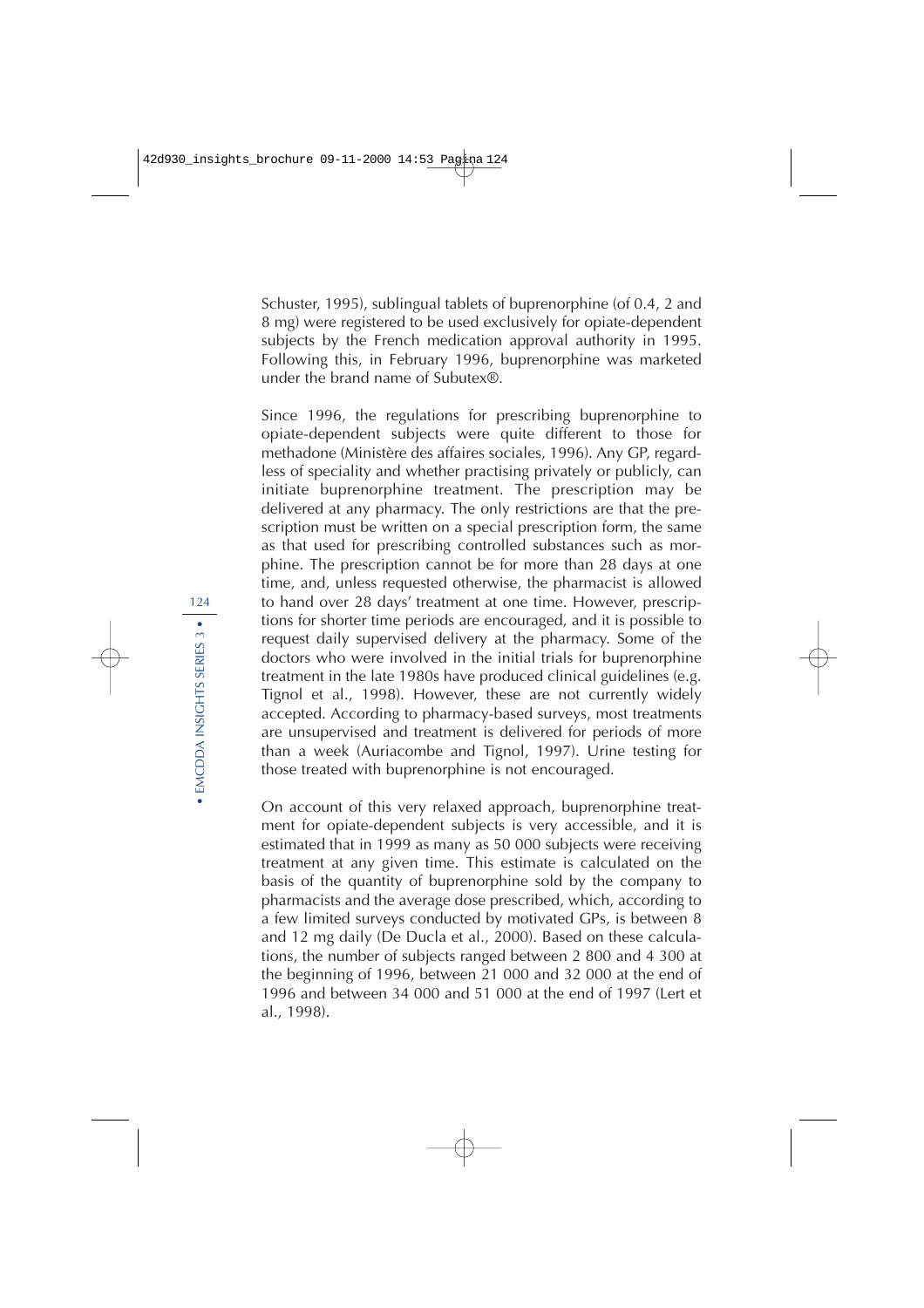It was estimated in the autumn of 1996 that approximately 24 000 patients had been prescribed buprenorphine, which represents approximately 15 % of the total addict population in France. In June 1997, it was estimated that up to 40 000 patients were being prescribed buprenorphine. The average prescribed dose seems to be 8 mg daily.

Within two months of the launch of Subutex®, patients on lowdose (0.2 mg) analgesic tablets (Temgesic®), which were prescribed when substitution was indicated, had transferred to highdose buprenorphine tablets (Subutex®), as demonstrated by the decrease in Temgesic® sales and the growth in Subutex® sales. However, the most interesting change was that addicts who were treating themselves with over-the-counter codeine (so-called 'wild' substitution) transferred to medical substitution with prescribed buprenorphine. This was indicated by a 5–15 % decrease in codeine sales five months after the launch of Subutex®.

### **Pharmacy survey**

In June 1996, four months after the launch of Subutex®, a face-toface survey of 2 646 pharmacies was conducted, in order to determine levels of substitution-treatment prescription as well as to gather information about subjects using Subutex® (Picard, 1997). The survey gathered the following data.

- Close to 60 % of the pharmacies had delivered Subutex<sup>®</sup>, morphine sulphate, codeine or methadone to drug addicts during the previous month, compared with 10 % some years before; 30 % had specifically delivered Subutex®.
- Approximately 40 % of pharmacies had previously supplied only 1–3 subjects, whereas 40 % now supplied 6–20 subjects.
- Those pharmacies supplying large numbers of addicts were, in general, working with drug subjects in the AIDS-prevention and needle-exchange programmes, whereas those pharmacies with few subjects were new to substitution dispensing.
- When asked specifically about Subutex<sup>®</sup> prescription, few pharmacies had more than three patients taking Subutex® and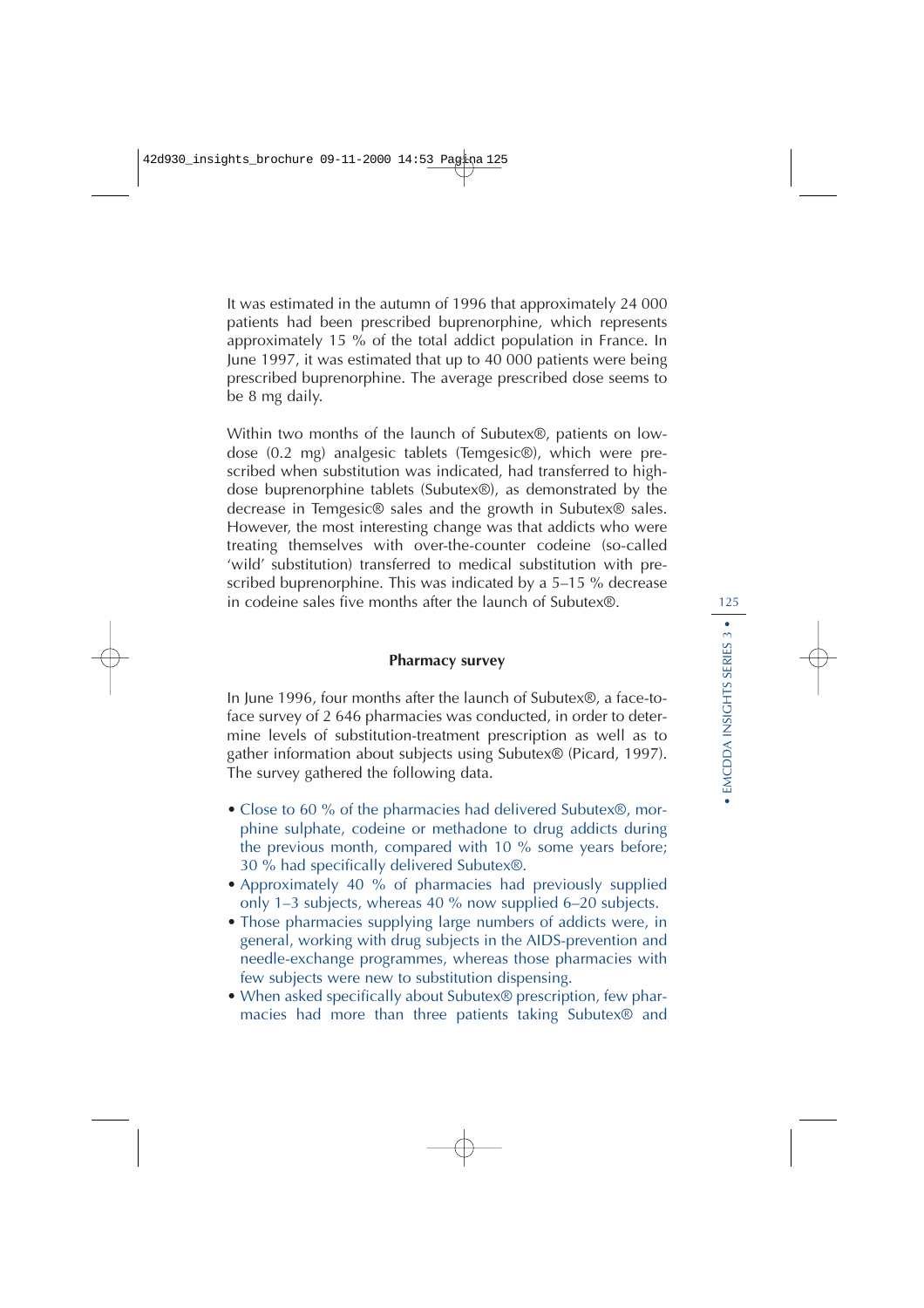almost 50 % had none of the 20 000 patients currently treated with this medication.

• The most popular medication taken by Subutex<sup>®</sup> patients prior to its launch was codeine, followed by low-dose analgesic buprenorphine (Temgesic®).

The survey also revealed information about the prescribing practices of the many GPs that were now treating heroin subjects. During the induction phase, Subutex® was prescribed to be taken daily in 40 % of all cases. The length of time for which it was prescribed on one prescription was usually one week in 39.3 % of cases. However, 20.6 % of prescriptions were written for four weeks. It is possible that some of these patients had previously been treated with Temgesic® and that this was not, in fact, an induction phase but a continuation of the earlier maintenance therapy. During the maintenance stage of Subutex® therapy, fourweek prescriptions were the most common (38.4 %), at daily doses of 2–6 mg, which is relatively low. Once-daily treatment occurred in over 50 % of cases, but 25 % almost never took the medication daily. This is a cause for concern, since daily administration appears to be an important condition for successful treatment. Communication between GPs and pharmacists was not as good as originally hoped, since, in 40 % of cases, the GP did not contact the pharmacist prior to the patient presenting the prescription. Also, the prescribing GP should have specified on the prescription the particular pharmacist to be used, but this only occurred in 30 % of cases.

The survey also addressed the problem of diversion. When Subutex® was launched, its street value was FRF 100 (EUR 15) for an 8 mg tablet retailing at FRF 25 (EUR 4). In 1999, this street value dropped to FRF 30 (EUR 4.5), indicating a high level of legal availability of the drug and also its low euphoric effects compared with heroin. Pharmacists felt that, in 80 % of cases, Subutex® was used in the prescribed way and that 70 % of prescriptions were not resold. From these data, it can be estimated that a minimum of 10–15 % of subjects injected Subutex® intravenously. Overall, patient compliance was considered to be good in 71 % of cases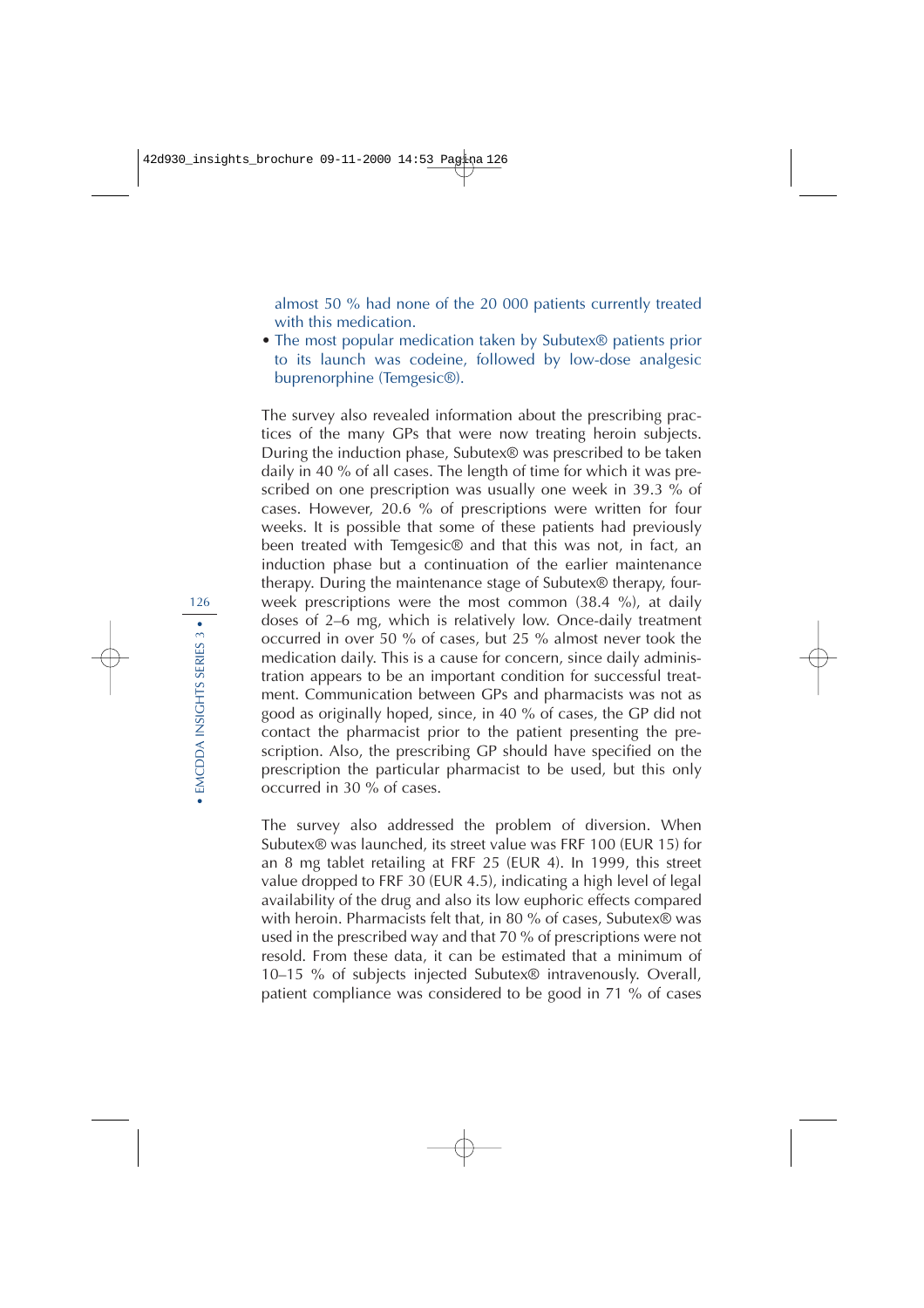and both pharmacists and subjects expressed a positive opinion about the treatment programme. Results from a survey in October 1996 indicate that this figure had since risen to 74 %.

### **Reports of adverse effects**

Since June 1997, some reports have emerged of adverse effects of buprenorphine treatment. The most important of these was a report of six deaths thought to result from the combined use of buprenorphine injected intravenously with benzodiazepines and alcohol (Tracqui et al., 1997). All six subjects used illegally obtained buprenorphine and were not included in a comprehensive treatment programme. These deaths underline the importance of making buprenorphine available in a way that reduces diversion, as this is often associated with abuse of other potentially lethal drugs. However, it should also be noted that, during an 18-month period when the number of buprenorphine prescriptions reached over 40 000, the number of overdoses reported decreased from over 500 deaths annually to less than 300 (Office central pour la répression du trafic illicite des stupéfiants, 1998).

Another reported adverse effect concerns increases in liver enzymes among subjects treated with buprenorphine (Réseau des centres de pharmacovigilances, 1997). There have been a number of different clinical responses to this phenomenon, including cases where the buprenorphine treatment has been continued and a secondary reduction of liver enzymes has been observed. Overall, the incidence of liver enzyme increase currently reported does not appear to be higher than that reported with non-liver-toxic medications. These reports, however, highlight the need for close monitoring of patients receiving buprenorphine treatment, as over 75 % of opiate drug users in treatment in France have tested positive for the hepatitis C virus.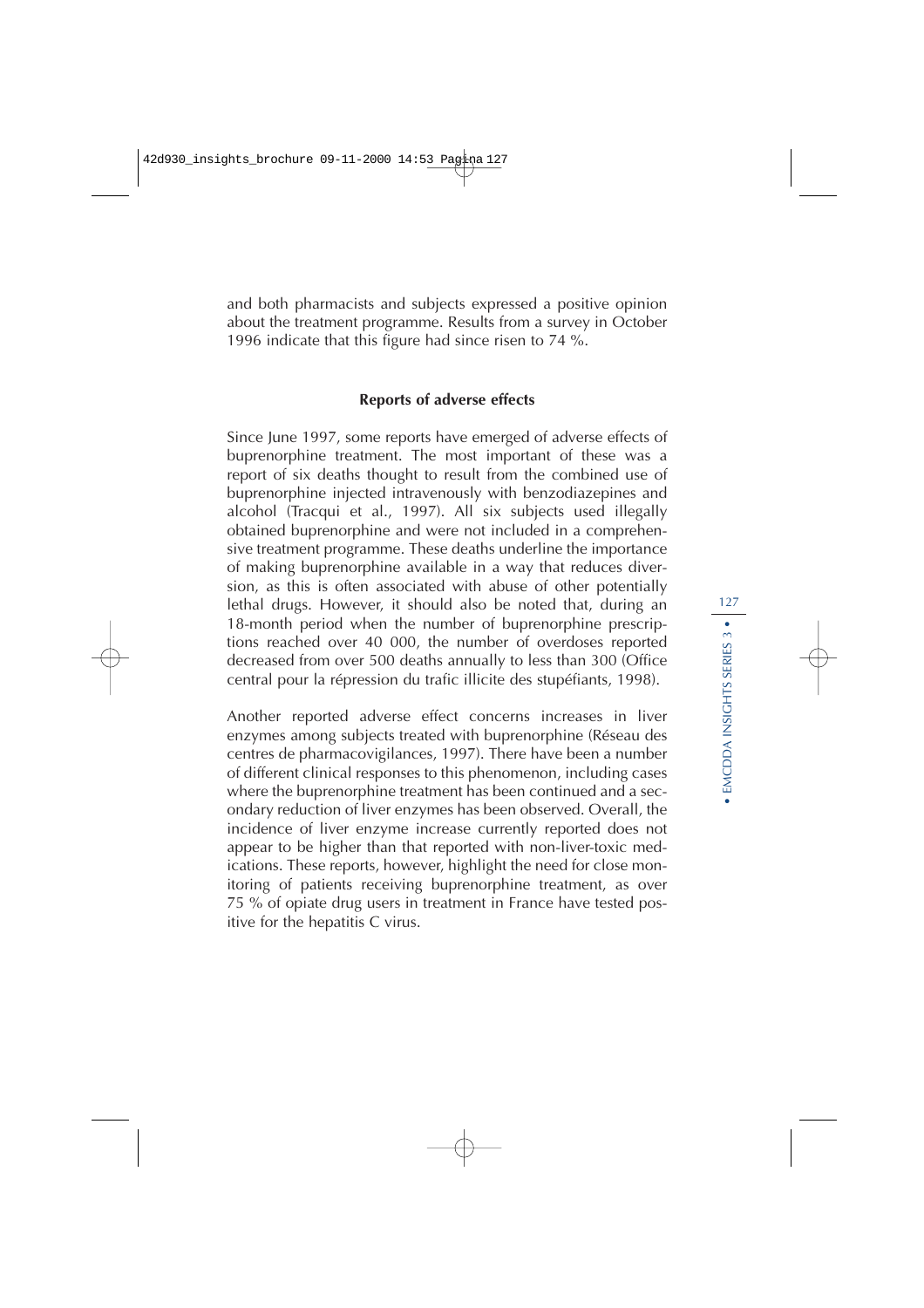### **Development of substitution services**

Traditionally, specialist substance-abuse treatment providers in France have been reluctant to offer substitution prescription. Nonspecialists, particularly GPs, were explicitly discouraged from treating substance-abusing or dependent individuals, as these were considered to be unreliable and manipulative. Prescribing to such individuals was considered non-therapeutic. Some changes have occurred since the early 1990s, but the process of change in attitude is still ongoing.

### **Current situation**

The population of France currently stands at 60 million. It is estimated that the country has between 150 000 and 300 000 drugdependent subjects. Approximately 40 000 subjects a year will request help from the State drug-abuse treatment centres. The average age of subjects is 25–30, and two thirds are male. Overall, 20 % are HIV positive. However, this number is believed to be dropping over time. Two thirds appear to be hepatitis C positive.

### **Legislation on substitution treatment**

There was a dramatic change in legislation between 1990 and 1995 (current legislation was set in place in 1995). All GPs working in substance-abuse State-approved centres may now prescribe methadone. There are no regulatory requirements for a GP recruited in such centres. Buprenorphine may be prescribed by any GP and delivered in any pharmacy. There are no licensing requirements for prescribing either methadone or buprenorphine, and there are no consensus guidelines but only individual initiatives. The only limitations are those determined by the regulations as described above. In 1996 and 1997, two-day training sessions were organised for GPs, pharmacists and other health professionals, which were funded by the State. However, this initiative was discontinued. Urine controls (also State funded), at a clinically determined frequency, are required of subjects treated at methadone-treatment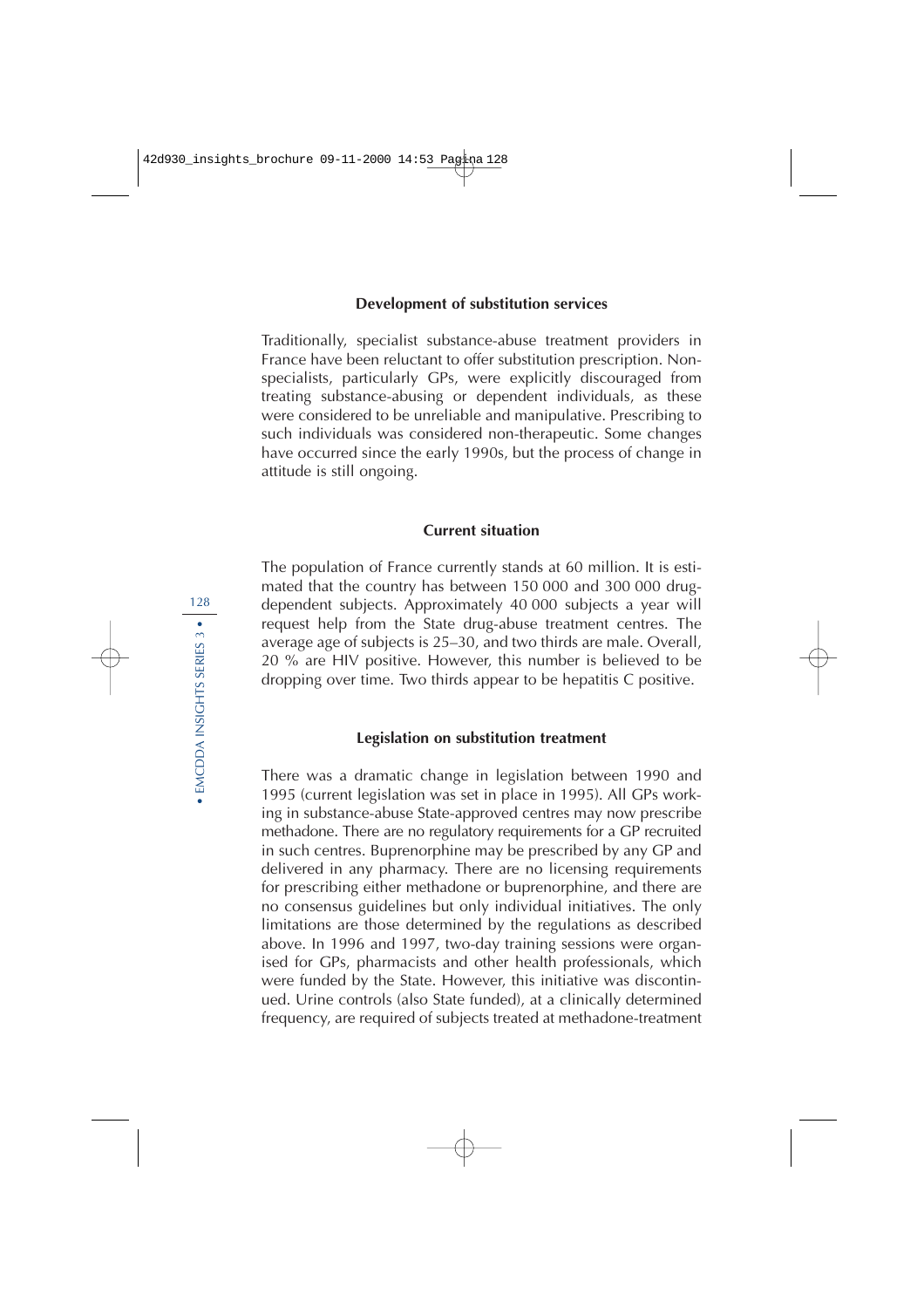centres. Although urine testing is possible for buprenorphine-treated subjects, and some local guidelines specifically recommend such testing, it is discouraged by the regulatory bodies.

Minimal evaluation of subjects treated with methadone is implemented. However, appropriate support for data collection and quality control is not available. For buprenorphine treatment, no standard evaluation is undertaken. However, individual research initiatives conduct evaluations of either methadone or buprenorphine and sometimes both.

### **Substitution clients**

There are no explicit entry criteria for methadone or buprenorphine treatment, except that the client is expected to adhere to the regulations. Consequently, buprenorphine is much more accessible. Subjects treated with buprenorphine are generally younger and better socialised than those treated with methadone. Polydrug use is increasing among all clients, whether or not they are treated with methadone or buprenorphine.

### **Pharmacy activity**

Pharmacists are mainly involved in buprenorphine treatment. Over two thirds of all pharmacies deliver buprenorphine. Pharmacy involvement is generally received positively.

### **Primary-care involvement**

GPs are the main prescribers of the estimated 50 000 buprenorphine-treated subjects. Half of these subjects are cared for by 12 % of GPs. It is estimated that 11 000 GPs have prescribed buprenorphine (20 % of all GPs), half of whom treat over 20 000 of these subjects. GPs, pharmacists and other professionals have been encouraged to organise themselves into networks to facilitate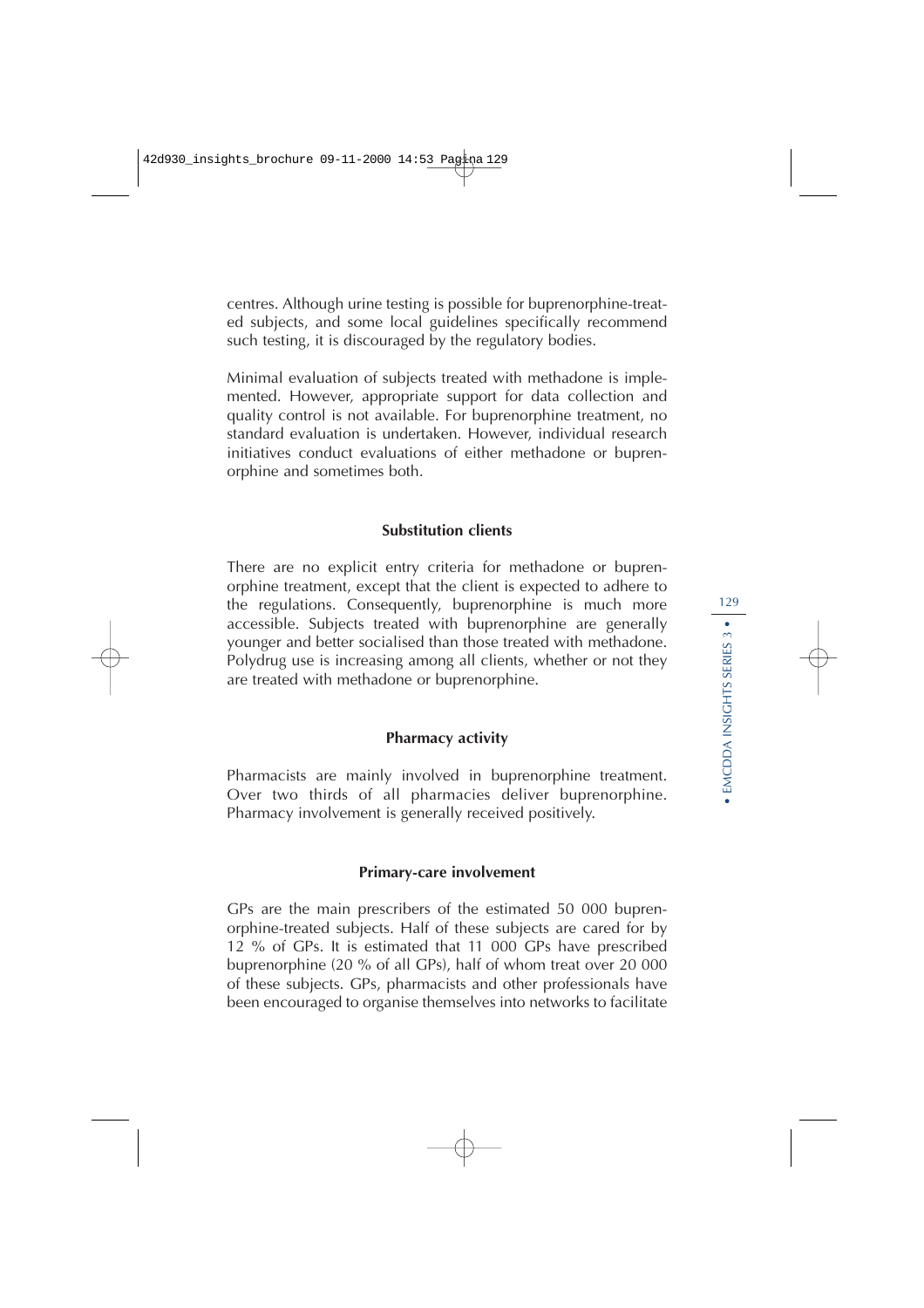professional support and offer more comprehensive treatment plans to patients prescribed buprenorphine.

### **Substances prescribed**

Buprenorphine and methadone are regularly prescribed for the treatment of opiate-dependent subjects. Morphine sulphate prescription, although tolerated, is illegal. There are no data available regarding the number of subjects using morphine sulphate. Clinical observation suggests that most morphine sulphate prescription is diverted to intravenous injecting.

### **Injectable prescribing**

Injectable prescription is not accepted practice in France. However, it is estimated that 10 % of those treated with buprenorphine, and most of those receiving morphine sulphate prescription, probably regularly divert their prescription to the intravenous route.

### **Prisons**

Treatment by either methadone or buprenorphine can be continued in prison. Such treatment can also be started in prison.

## **Surveillance**

A survey is conducted every year in November of all substancedependent subjects that request help from the healthcare system (whether substance-abuse specialised or not and regardless of which substitution treatment is used) to collect data on the following:

- socio-demographic characteristics;
- drug use:
- medical and infectious status; and
- treatment regimen.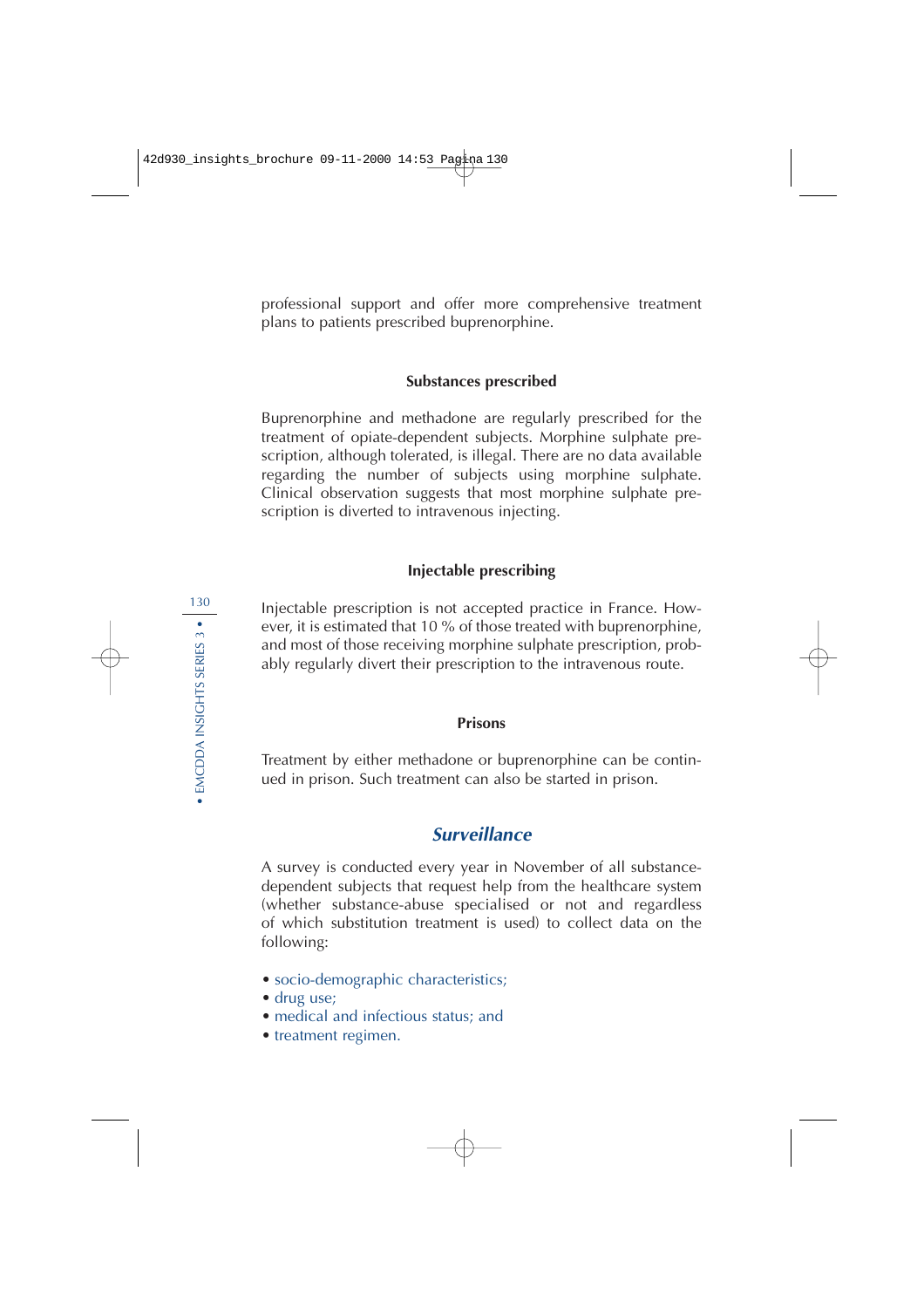## **Problems**

There are currently three main problems in the area of substitution treatment in France. For buprenorphine, there is the lack of control and specialist involvement, particularly of psychiatrists; diversion to intravenous injecting; and its availability on the street market. For methadone, only a small number is willing to use this treatment and there is lack of funding. Finally, most substanceabuse specialists are still slow to accept methadone or buprenorphine as treatments that can be integrated into a comprehensive substance-abuse treatment plan. This is a major problem in terms of facilitating contact between specialists and buprenorphineprescribing GPs with difficult-to-treat patients.

## **Evaluation**

Some work has been undertaken both locally and nationally on evaluating substitution treatment.

## **References**

**Auriacombe, M., Franques, P., Bertorelle, V. and Tignol, J.** (1997), 'Use of buprenorphine for substitution treatment: a French experience in Bordeaux and Bayonne', Research and Clinical Forums, 19, pp. 47–50.

**Auriacombe, M., Grabot, D., Daulouède, J. P., Vergnolle, J. P., O'Brien, C. P. and Tignol, J.** (1992), 'Alternatives to methadone maintenance: laudanum, buprenorphine', in H. Harris (ed.), 54th Annual Scientific Meeting, College on Problems of Drug Dependence, National Institute on Drug Abuse Research Monograph, 308, Keystone CO.

**Auriacombe, M. and Tignol, J.** (1997), 'Buprenorphine use in France: quality of life and conditions for treatment success', Research and Clinical Forums, 19, pp. 25–32.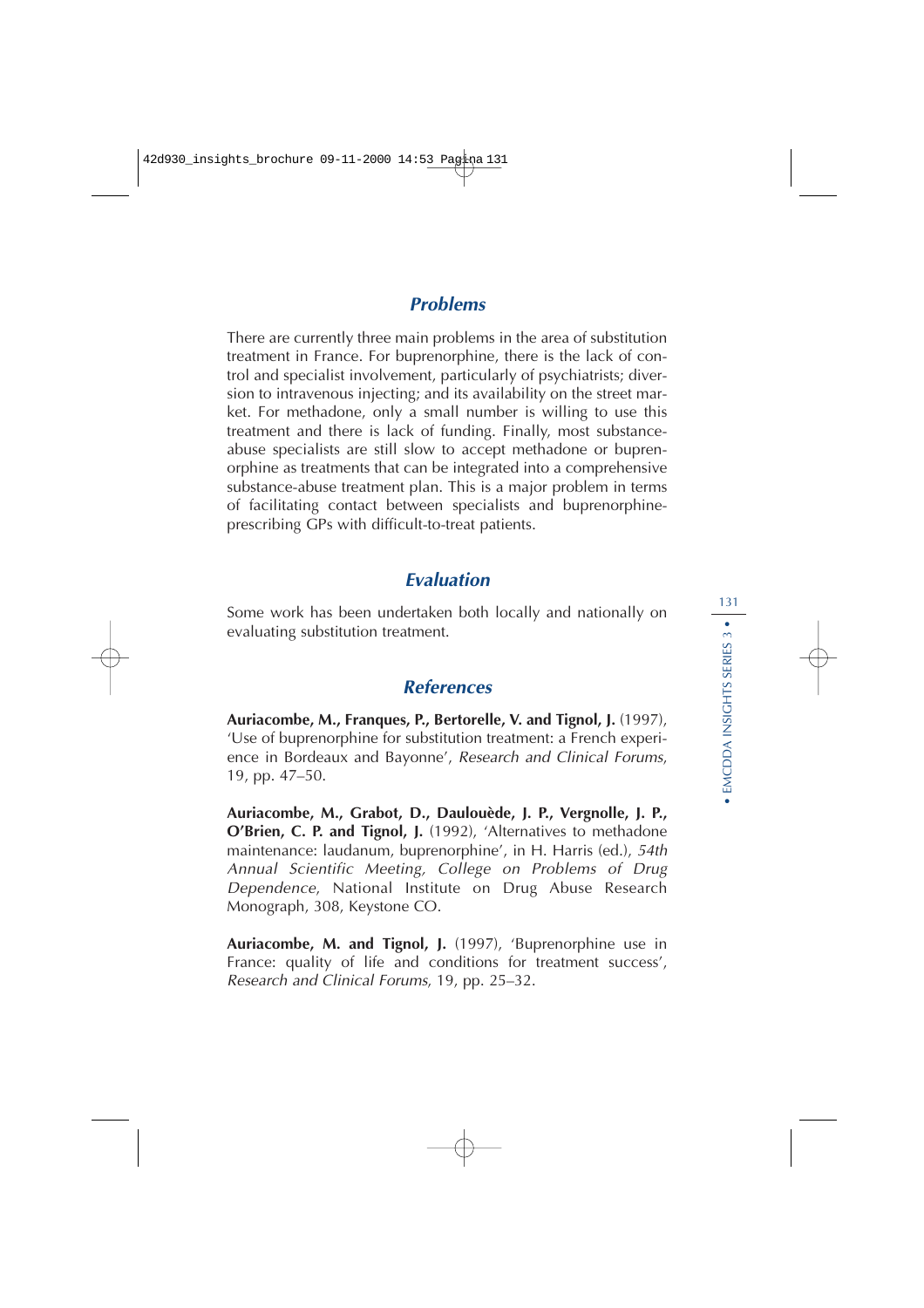**Carpentier, J.** (1994), La toxicomanie à l'héroïne en médecine générale, Editions Marketing, Paris.

**Carpentier, J., Bloch-Laine, J. F. and Hefez, S.** (1994), 'Value and limitations of substitution treatments in the care of drug addicts', Ann. Med. Interne, 145(3), pp. 50–51.

**Daulouède, J. P. and Tignol, J.** (1993), 'L'expérience d'utilisation de la buprénorphine à Bayonne', in J. M. Guffens (ed.), Colloque toxicomanies, hépatites, SIDA, Saint-Tropez.

**De Ducla, M., Gagnon, A., Mucchielli, A., Robinet, S. and Vellay, A.** (2000), 'Suivi de patients pharmacodépendances aux opiacés traités par buprénorphine haut dosage à partir de réseaux de soins: étude rétrospective nationale: Expérience de médecins généralistes français', Ann. Med. Interne, 151 (Supplement A), pp. 27–32.

**Denicker, P., Loo, H., Zarifian, E. and Cuche, H.** (1975), 'À propos d'une expérience française de la méthadone', Encéphale, 1, pp. 75–91.

**Facy, F**. (1998), Étude épidémiologique générale sur le suivi des patients bénéficiant de prescription de méthadone depuis 1993, report on a study of April 1998, Inserm, Paris.

**Facy, F. and Verron, M.** (1989), 'Drug abuse in France: a review of statistical data', Drug and Alcohol Dependence, 85, pp. 1–9.

**Fielding, J. E. and Lancry, P. J.** (1993), 'Lessons from France: "vive la différence'' — The French health care system and US health system reform', Journal of the American Medical Association, 270, pp. 748–756.

**Laqueille, X.** (1992), 'Méthadone: une utilisation très confidentielle en France', Journal of the American Medical Association (French edition), 4, p. 241.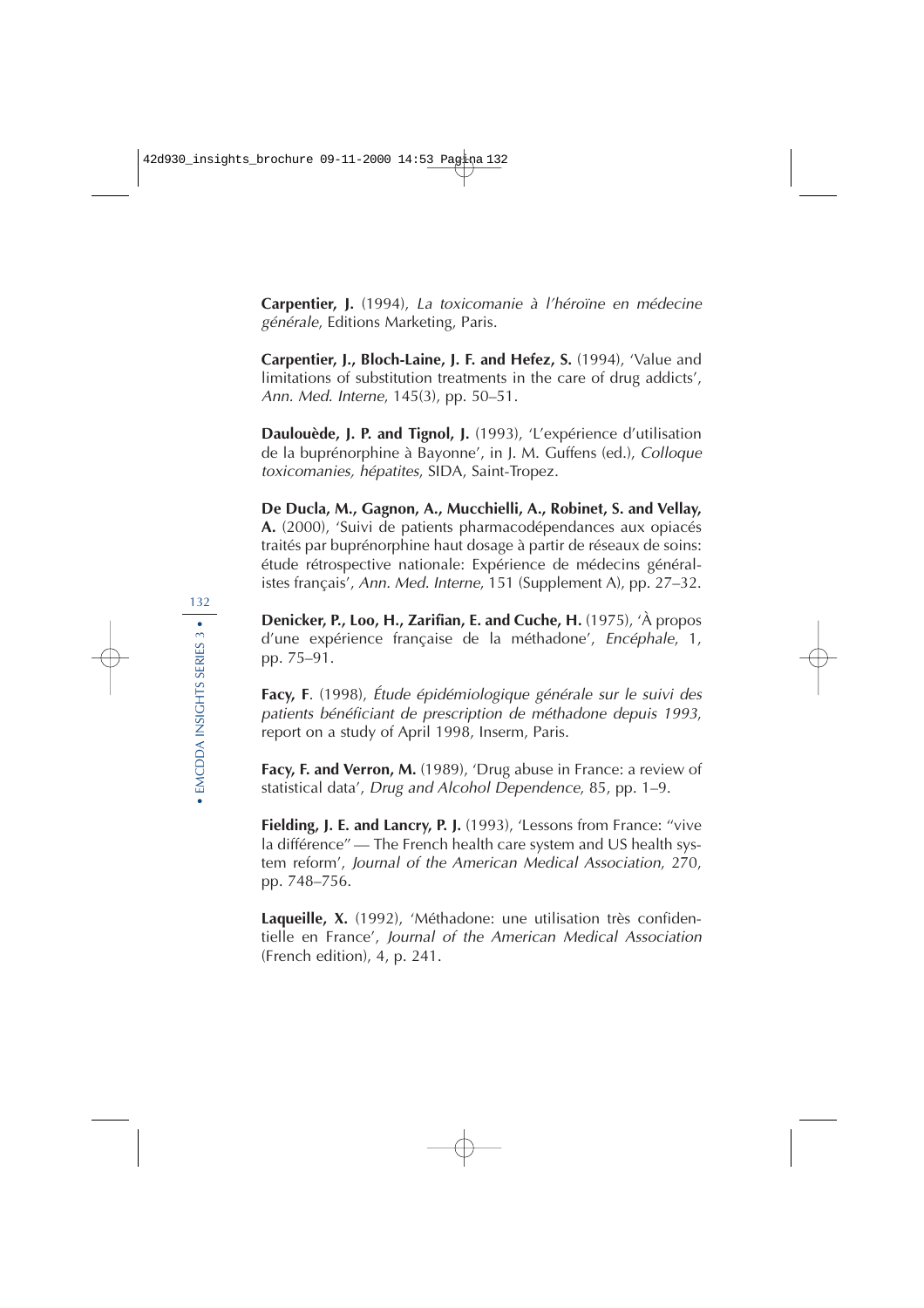**Lert, F., Puech, A., Begaud, B., Fuhrer, R., Henrion, R., Lalande, M., Lelit, D., Lovell, A., Obadia, Y., Parquet, P., Tassin, J.-P. and Vittecoq, D.** (1998), Évaluer la mise à disposition du Subutex pour la prise en charge des usagers de drogue, Inserm, Paris.

**Ministère des affaires sociales** (1992), 'Circulaires ministérielles n<sup>o</sup> 20 du 23 mars 1992 relatives au traitement de substitution pour les toxicomanes dépendants des opiacés'.

**Ministère des affaires sociales** (1995), 'Circulaires ministérielles n<sup>o</sup> 29 du 31 mars 1995 relatives au traitement de substitution pour les toxicomanes dépendants des opiacés'.

**Ministère des affaires sociales** (1996), 'Circulaires ministérielles nº 96/239 du 3 avril 1996 relatives aux orientations dans le domaine de la prise en charge des toxicomanes en 1996'.

**Ministère de la santé et de l'action humanitaire** (no date), 'Protocole concernant l'utilisation en France de la méthadone pour le soin de certains toxicomanes'.

**Mucchielli, A. and Reisinger, M.** (1997), 'Réduction des risques: indications, règles et techniques de prescription de la buprénorphine', Option Vie, 5, pp. 7–11.

**Office central pour la répression du trafic illicite des stupéfiants** (1998), Usage et trafic de drogues en France: les statistiques de l'année 1997 — Une étude décennale sur le trafic de stupéfiants (1987–1996), Ministère de l'intérieur, Paris.

**Olié, J. P., Kecskemeti, S., Poirier, M. F., Laqueille, X., Perron, J. L. and Lôo, H.** (1991), 'Héroïnomanie traitée par méthadone: expérience sur 50 malades', La Presse Médicale, 20, pp. 1253–1258.

**Picard, G.** (1997), 'Current use of buprenorphine in France: a pharmacists' survey', Research and Clinical Forums, 19, pp. 33–40.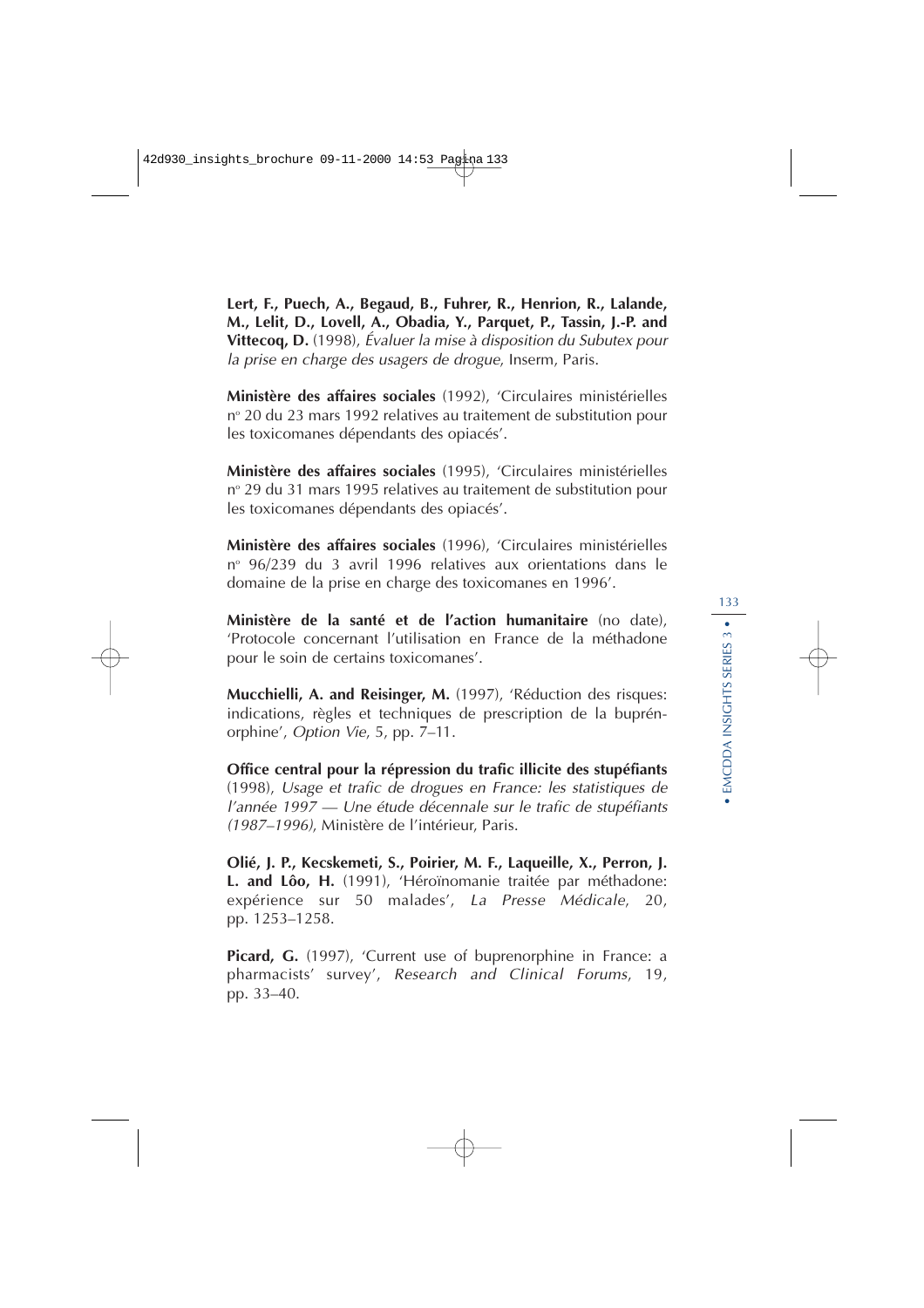**Réseau des centres de pharmacovigilances** (1997), Augmentation des transaminases sous traitement par buprénorphine (Subutex®).

**Segal, D. L. and Schuster, C. R.** (1995), 'Buprenorphine: what interests the National Institute on Drug Abuse', in A. Cowan and J. W. Lewis (eds), Buprenorphine: combating drug abuse with a unique opioid, Wiley-Liss, New York, pp. 309–320.

**Tignol, J., Daulouède, J., Auriacombe, M. and De Ducla, M.** (1998), 'Utilisation de la méthadone et de la buprénorphine pour le traitement des toxicomanes aux opiacés en médecine de ville', Perspectives Psychiatriques, 37, pp. 370–378.

**Tracqui, A., Reynaud, M., Petit, G., Potard, D., Levy, F., Kintz, P., Courty, P., Boye, A. and Ludes, B.** (1997), 'Danger de l'utilisation détourné d'une association benzodiazépines-buprénorphine', Synapse, 133(2), pp. 41–46.

## **Further reading**

**Auriacombe, M.** (1997), 'Buprenorphine use in France: background and current use', in A. Ritter, J. Kutin, N. Lintzeris and G. Bammer (eds), Expanding treatment options for heroin dependence in Victoria: buprenorphine, LAAM, naltrexone and slowrelease oral morphine, New pharmacotherapies project — feasibility phase, Turning Point Alcohol and Drug Centre, Fitzroy, VA, pp. 73–80.

**Observatoire français des drogues et des toxicomanies** (1999), Drogues et toxicomanies: indicateurs et tendances, OFDT, Paris.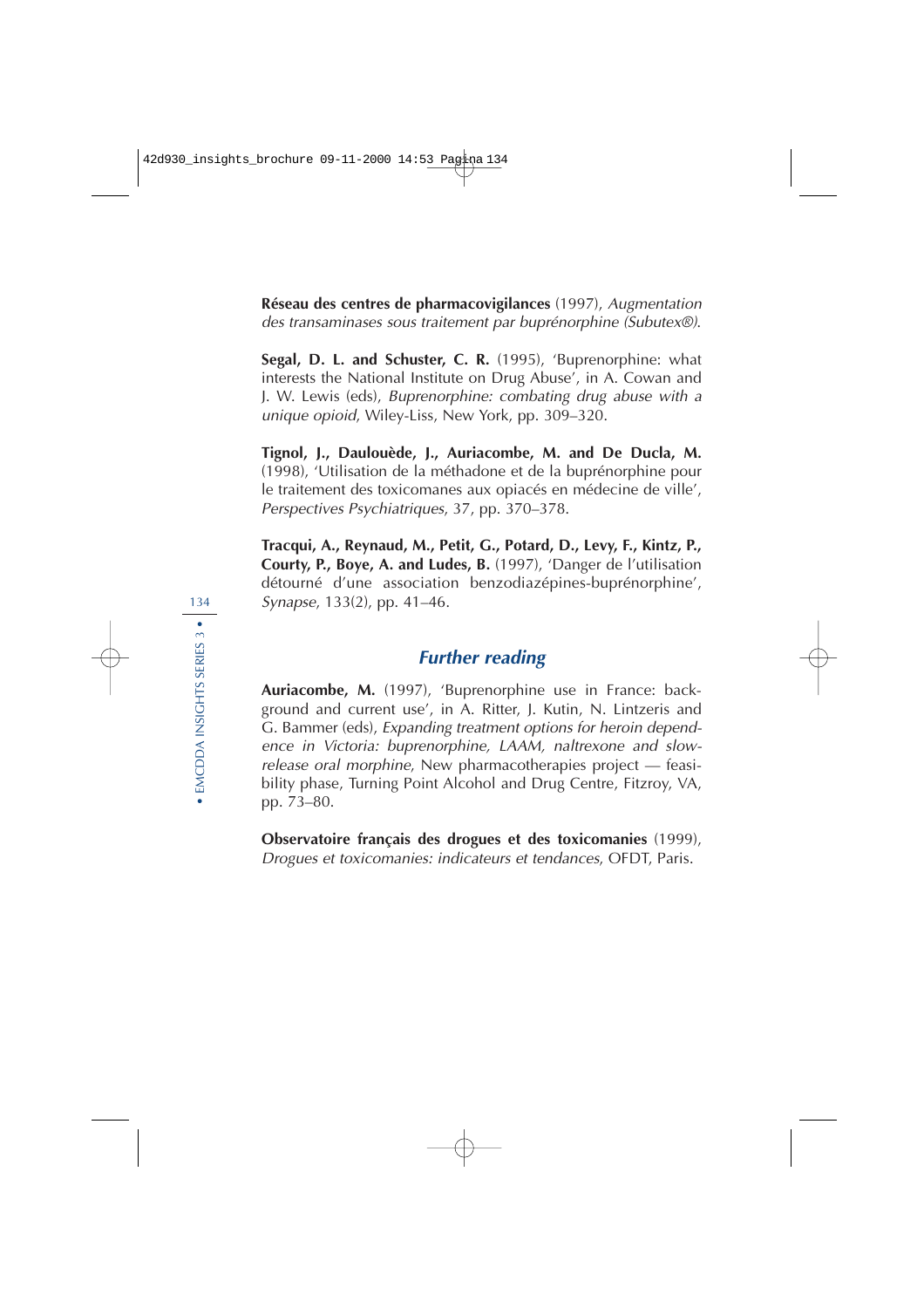# **IRELAND**

Joe Barry, Baggot Street Hospital, Dublin

## **Introduction**

Ireland is a parliamentary democracy with a population of 3.5 million. Historically, it has been one of the poorer countries of western Europe, but there has been a period of sustained economic growth, colloquially referred to as the 'Celtic tiger', over recent years. Ireland has been one of the 11 countries to join the single European currency. For almost the past decade, the country has been governed by a variety of centrist coalition multiparty governments.

The health service is funded out of general taxation. At central level, the Department of Health and Children is the government department responsible for the health services and for policy development in the area of health and personal social services. Health and personal social services are managed and delivered by health authorities, of which there are eight in the country. The largest health authority, in population terms, is the Eastern Regional Health Authority (which replaced the former Eastern Health Board on 1 March 2000), which comprises the counties of Dublin, Wicklow and Kildare. The total population of this health board region is 1.2 million, of which 1 million live in the county of Dublin.

## **Strategy**

Illicit opiate use became a public health problem in Dublin in the early 1980s, and throughout that decade the dominant form of healthcare response was one of abstention. In 1991, the Department of Health embraced the 'harm-reduction model' of treatment for opiate use because of the relatively high HIV seroprevalence in Dublin's injecting drug users. This shift in policy was made explicit by the publication, in 1991, of the government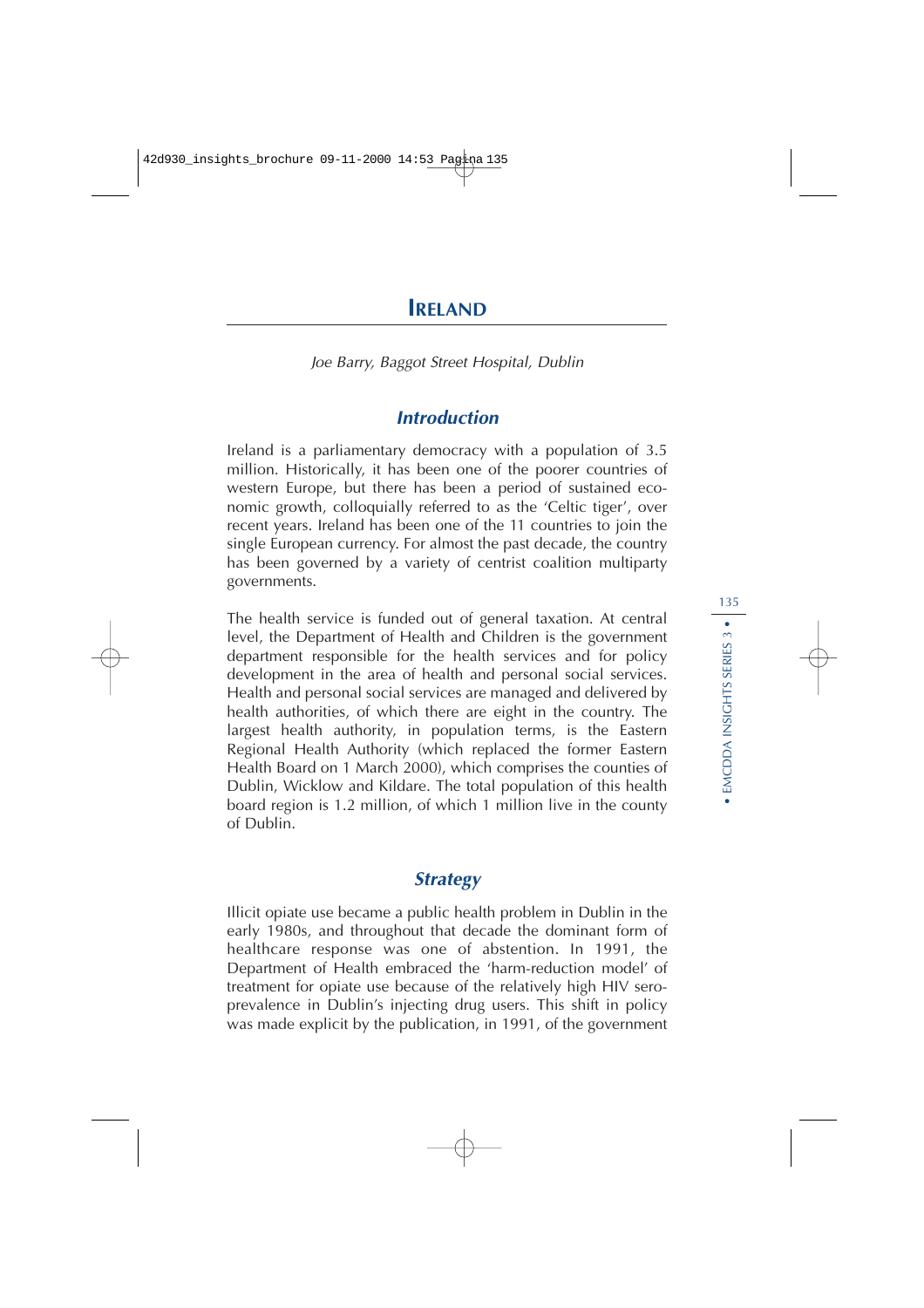strategy to prevent drug misuse. One provision of this strategy was to set up a national drug-misuse database. This is being maintained by the Health Research Board (the Irish focal point in the Reitox network).

While a national drug-treatment centre had existed in Ireland throughout the 1980s, explicit responsibility for the development of the new strategy was vested in the local health board, the Eastern Health Board. Development funding for the harmreduction approach to drug services was given to the body. Most coordination efforts after the 1991 government strategy to prevent drug misuse were in the area of substitution treatment. There was little in the way of a coordinated response in relation to primary prevention or rehabilitation.

As a result of the growing recognition of the link between poverty and opiate use, and also of the multisectoral nature of problem drug use, this national strategy was succeeded by a new strategy which was published in 1996. This was the report of the Ministerial Task Force on Measures to Reduce the Demand for Drugs. This strategy document was published in two parts. The list of recommendations presented in the two parts of this report were more explicit than those in the 1991 publication, and it could be argued that it was a more political document. The five-year interval since the production of the government strategy document had afforded an opportunity for the experiences of the developing harm-reduction model to be evaluated. An external evaluation of the Eastern Health Board's response to its coordinating role had been published in 1995, prior to the writing of the ministerial task force report.

The main recommendations of the ministerial task force were subdivided into different government department responsibilities. The overall structural changes are dealt with in more detail below. The government provided expanded funding for evaluative research in relation to substitution treatment, as a result of which some evaluation studies are currently in progress and some have been completed. The government has also made available extra funding to one third-level institution to run a Master's course in addiction studies. Recommendations on the treatment side include expanding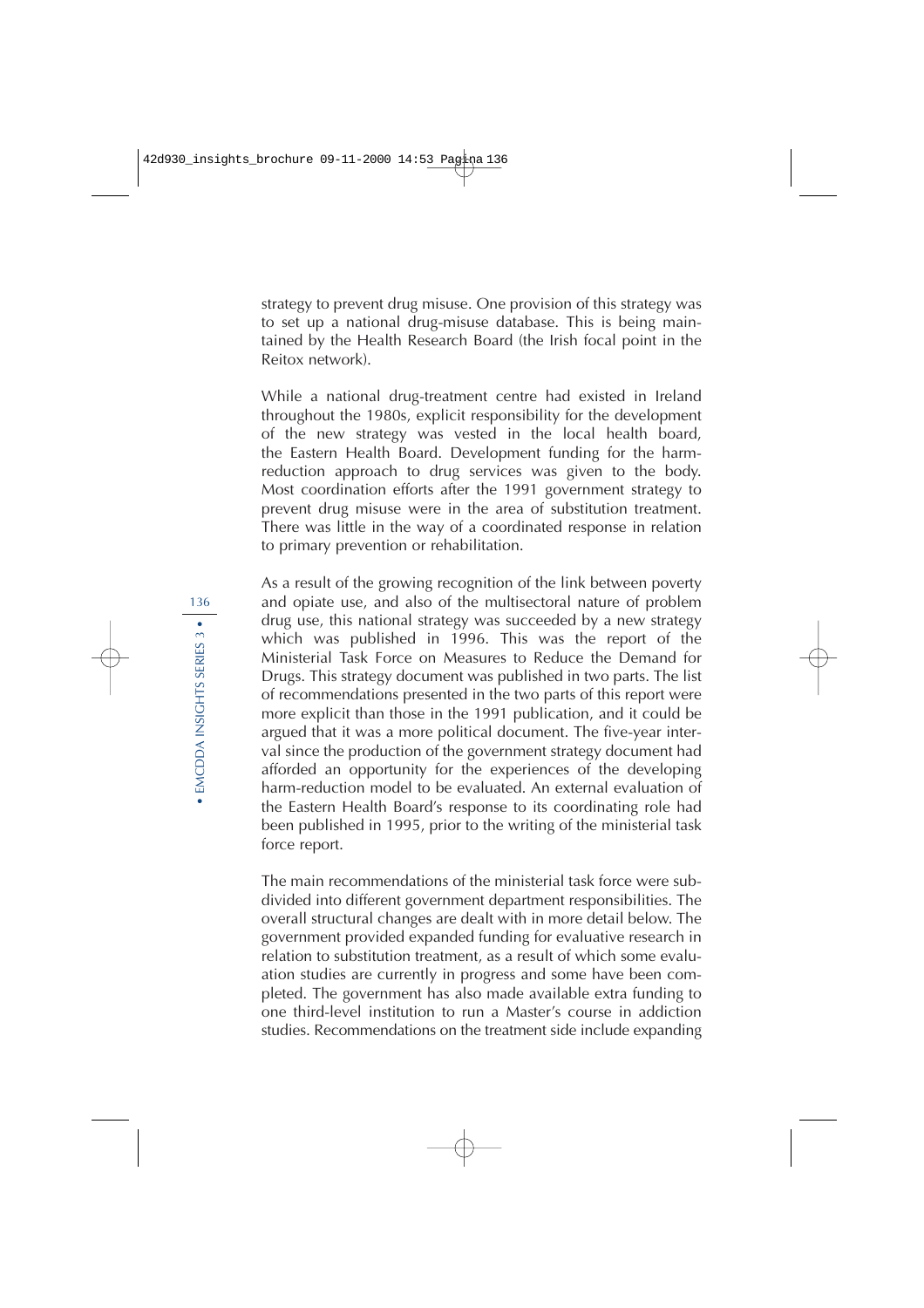locally based treatment centres. This was recommended by the external reviewers and considerable success has been achieved in this regard. They also recommended that the Methadone Prescribing Protocol in relation to methadone prescribing in primary care should be expanded, evaluated and strictly regulated, which, in turn, has been carried out. The ministerial task force report made a commitment to eliminate treatment waiting lists during 1997. It also recommended that a telephone helpline be established.

Major deficiencies in the area of rehabilitation were detected at that time and it was acknowledged that a coordinated approach and priority status should be given to developing rehabilitation services. As a result, a lengthy list of recommendations was compiled in relation to primary prevention. There had long been concern that the education sector was not responding in an appropriate fashion to the opiate epidemic, despite the fact that the Health Research Board had shown that the age at which people began injecting was consistently dropping and that the concentration of opiate addiction was confined to a limited number of districts of Dublin.

Under the new arrangements, the Office of the Taoiseach (Prime Minister) coordinated government policy on drug misuse on the demand-reduction side. Epidemiological evidence in the strategy document highlighted the concentration of opiate use in 12 areas of the capital city of Dublin, and local drug task forces were established in each of these areas. Another task force was established in the northern suburbs of the city of Cork (the second largest city in Ireland). A sum of IEP 10 million (EUR 12.6 million) was made available to develop locally based responses to problem drug use in all of these 13 task force areas.

Task forces comprise independent chairpersons, full-time coordinators, six representatives of the various statutory organisations, six representatives of community groups and two representatives of voluntary drug-treatment agencies. The brief of these task forces is to promote consensus and develop imaginative responses to opiate use in the areas of prevention, early intervention and rehabilitation. Treatment remains the responsibility of the Department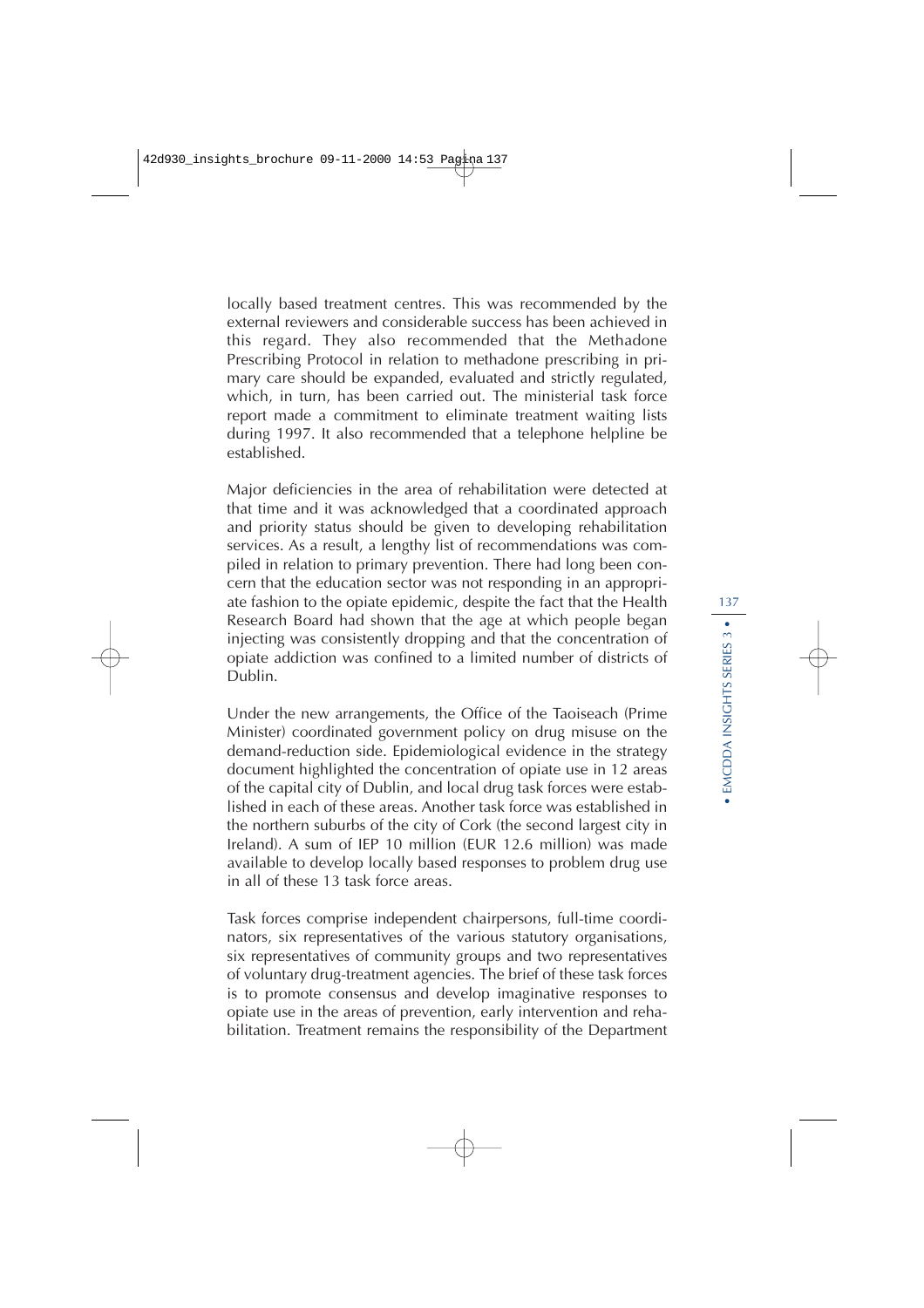of Health and Children and the health boards. A formal evaluation of the task force working processes has recently been carried out by management consultants.

Most of the initiatives in relation to problem drug use in Ireland are concentrated in Dublin, where most opiate use takes place. Other health boards are in the process of setting up local drug strategy teams to address drug use in rural Ireland.

## **Level of central planning and direction**

The task force process has been very much a consensus approach. Due to the informal nature of Irish society in general and the close physical proximity of the inner-city drug problem areas and central government offices, there is substantial direct personal contact between civil servants, officials of the health boards and other authorities and task force members.

A degree of flexibility has been allowed in the evaluation of the drug services by task forces, while at the same time standardised methods of evaluation are being put into place. As well as the task force in each area, each statutory arm of the State (i.e. health services, public housing authority, employment and training organisations, the education sector and the criminal justice system) have their own statutory responsibilities, which are complemented by task force responsibilities.

### **Trends in funding**

There has been a marked increase in funding of drug services. As well as the annual IEP 10 million (EUR 12.6 million) granted to the local drug task forces, the Eastern Health Board's budget for drugs increased from IEP 750 000 (EUR 952 000) in 1992 to IEP 14 million (EUR 17.8 million) in 1997. A service plan for the board costing IEP 17.6 million (EUR 22.3 million) was approved for 1999.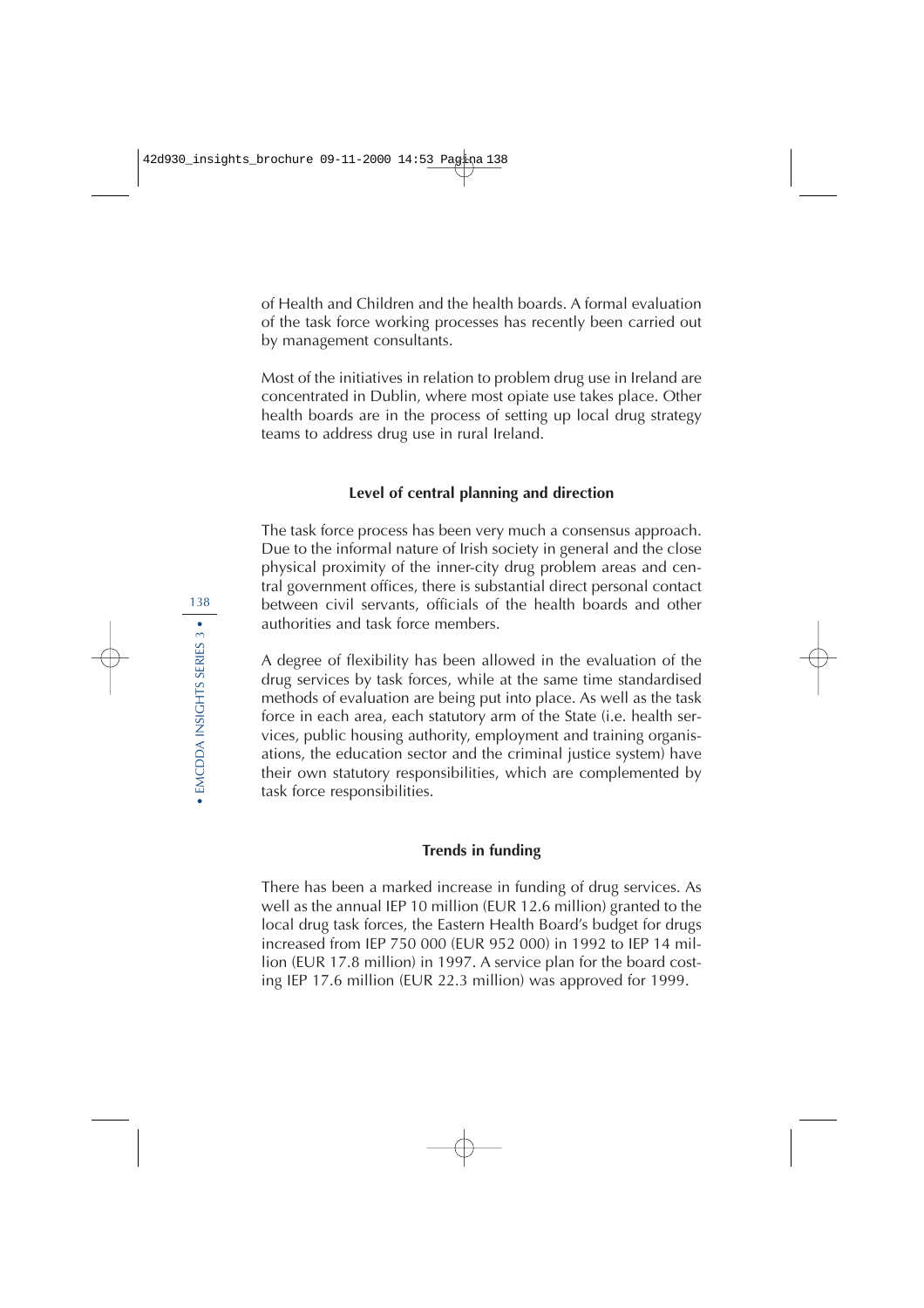The overall thrust of Ireland's response is that substitution treatment is well funded at an outpatient and inpatient level.

## **Substitution**

As well as substitution treatment provided by general practitioners (GPs), there has been a rapid expansion of substitution therapy (i.e. methadone maintenance, stabilisation and detoxification) in more structured treatment settings. These treatment settings are classified in two ways:

- addiction centres, where a full range of treatment responses, including methadone dispensing, are available; and
- satellite clinics, where methadone is prescribed.

Attempts are currently under way to standardise admission criteria to treatment services (an outline of the criteria for acceptance on methadone programmes is given in Table 1).

### **Development of substitution services**

While methadone treatment was available in a limited fashion in the 1980s, it became widely available after the publication of the government strategy to prevent drug misuse in early 1992. Until that year, there were only two locations in the city where methadone was available, and, in both situations, this was in strictly controlled dispensing clinics. While there were no official figures, it was estimated that less than 10 GPs were prescribing methadone, and these were not linked to any formal drugtreatment service. When the government strategy was published, one of the recommendations was that a protocol for the prescribing of methadone by GPs would be instituted. This protocol was published in 1993.

In spite of the fact that the Methadone Prescribing Protocol was published in 1993, the vast majority of primary-care doctors were still reluctant to become involved in this type of work. There were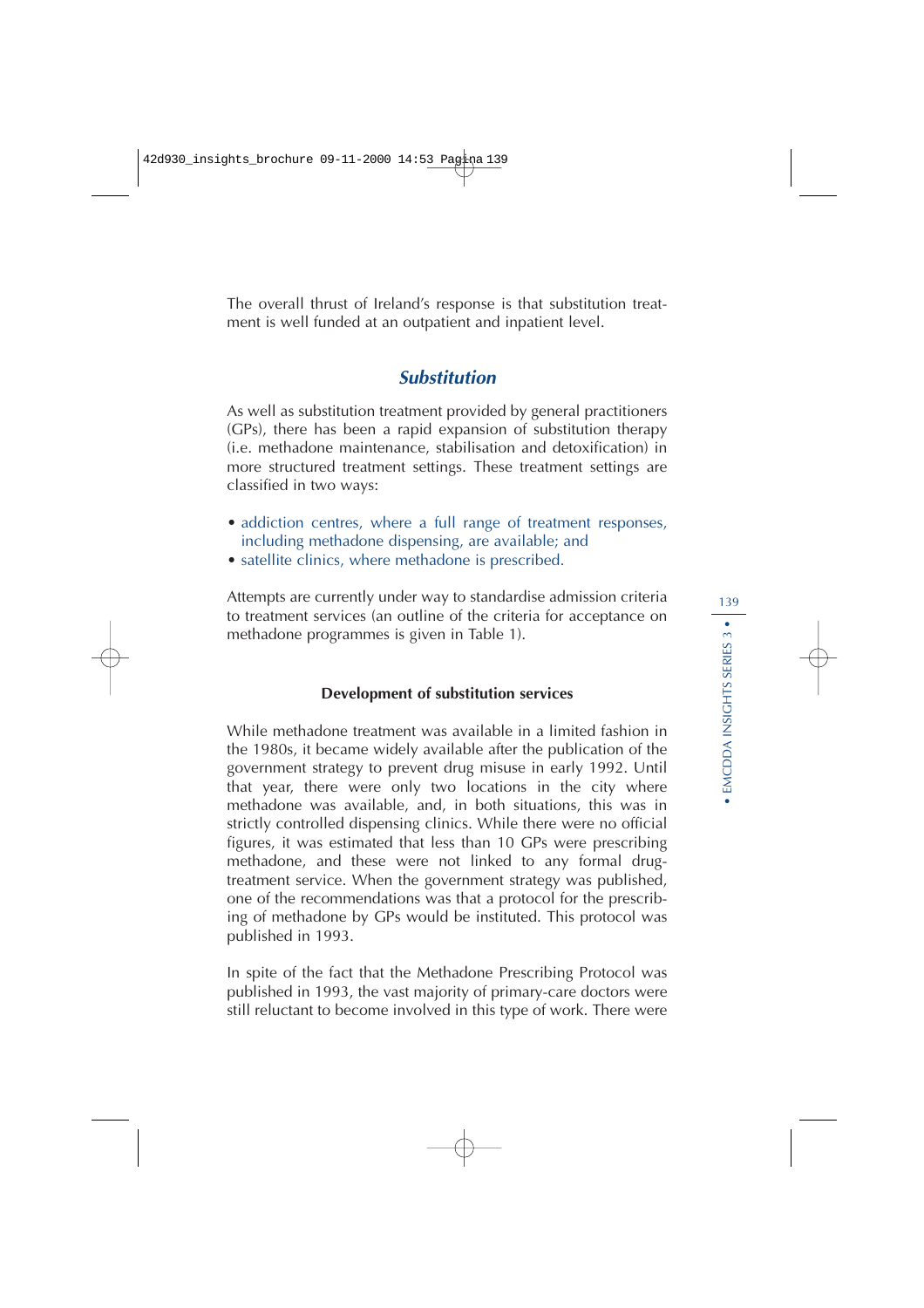### **TABLE 1: CRITERIA FOR ACCEPTANCE ON TO A METHADONE-MAINTENANCE PROGRAMME — POLICY NO 6**

#### **Methadone maintenance**

The following are the criteria for inclusion of a person on a methadonemaintenance programme.

- They must meet physical, emotional and behavioural criteria for addiction as set down by the 10th edition of the International Classification of Diseases.
- They must be aged over 18, but those between the ages of 18 and 20 will require a more extensive investigation before being commenced on methadone. This would require an extensive drug history going back more than two to three years, which will need careful clarification.
- They must have an extensive one-year history of intravenous drug use.

Special cases that need not meet the above criteria for admission will include the following:

- patients who are HIV positive;
- partners; and
- patients who are pregnant.

These patients will be offered detoxification, maintenance or inpatient services as appropriate.

#### Young people, 18 years or younger

Young persons under the age of 18 will need their parents to attend and give parental consent. There should be a history of at least one failed detoxification, usually two or three preferably at inpatient level. However, where patients have a very long history that can be verified, this condition may be waived.

Young persons 18 years or younger will require very careful assessment and consideration at team meetings and will need the formal decision of a consultant psychiatrist before commencing methadone maintenance.

Dosages above 80 mg can only be offered after consultation with the consultant psychiatrist.

approximately 600 GPs in the Dublin area and, by the end of 1993, there were 15 prescribing methadone.

A revised version of the Methadone Prescribing Protocol was published in 1997, following a pilot evaluation of the initial guide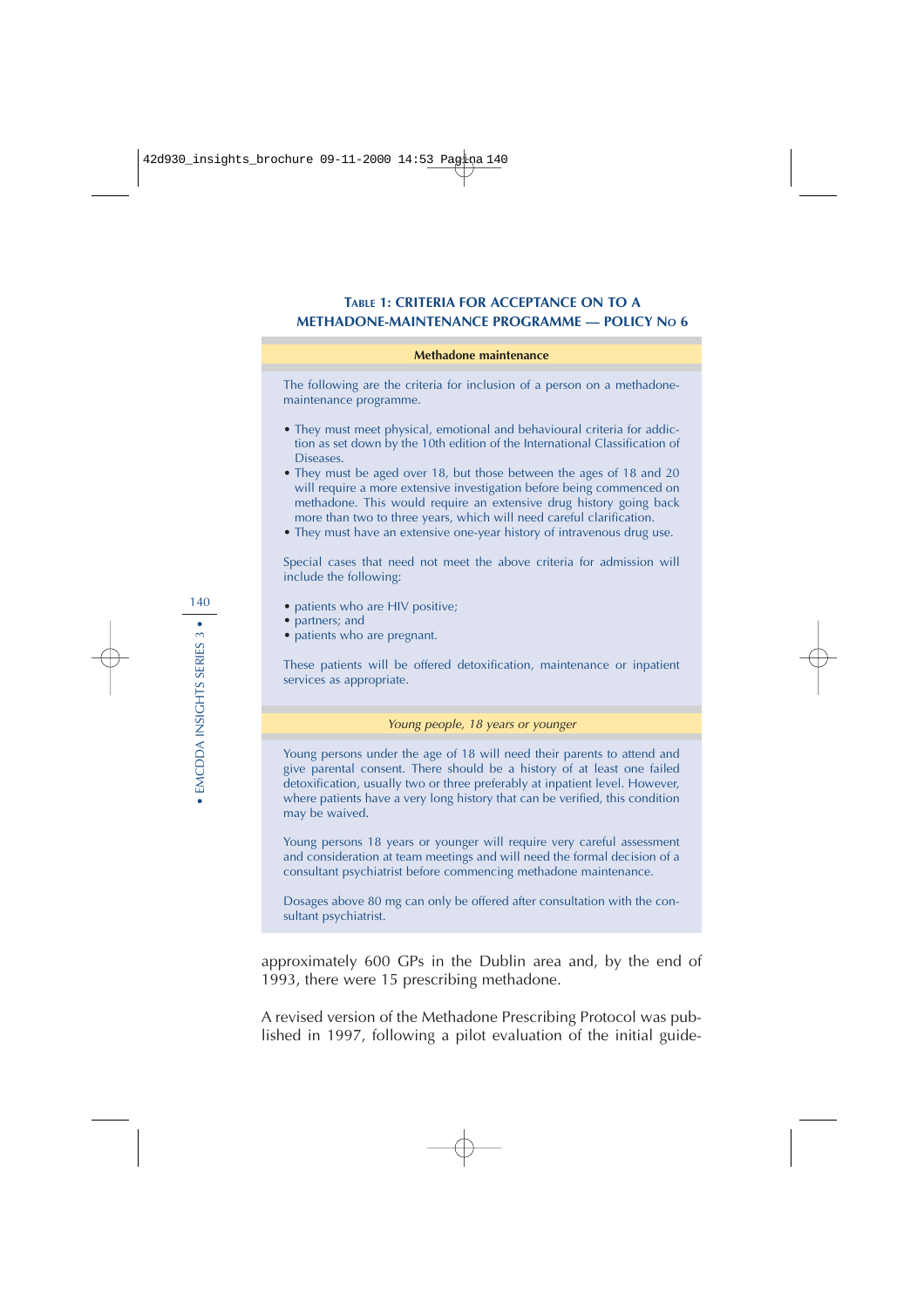lines. There has been a gradual increase in the number of doctors prescribing. The guidelines for 1997 recommend that 'no doctor should prescribe methadone unless they have undergone training organised by the Irish College of General Practitioners'. Two levels of prescribing doctors were established:

- level 1, where doctors could have up to 15 patients and do not initiate methadone treatment; and
- level 2, where a higher level of training is required and doctors could have 35 patients on their list (if in a partnership, level 2 doctors could have a combined total of 50 patients).

From time to time, individual GPs have been brought before the Fitness to Practise Committee of the Medical Council and have been censured for their prescribing practices.

### **Current situation**

A study is being carried out in 2000 on the 350 people who entered substitution treatment in 1993, when the system was first set up, and on the first 150 people admitted to the then Eastern Health Board's inpatient detoxification and stabilisation unit. A cross-sectional survey has been carried out on hepatitis B and C seroprevalence and HIV seroprevalence in the cohort of drug users who were in maintenance treatment with the Eastern Health Board in the autumn of 1997. A mortality study is currently being carried out on the cohort of people who have entered substitution treatment since 1993.

### **Legislation on substitution treatment**

New methadone regulations came into effect in October 1998. The impact of the new legislation is being evaluated in 2000. In September 1998, approximately 700 persons who were in treatment with four GPs were absorbed into the structured services and an evaluation of the care of these 700 patients is currently being carried out. The thrust of the new legislation is two-pronged: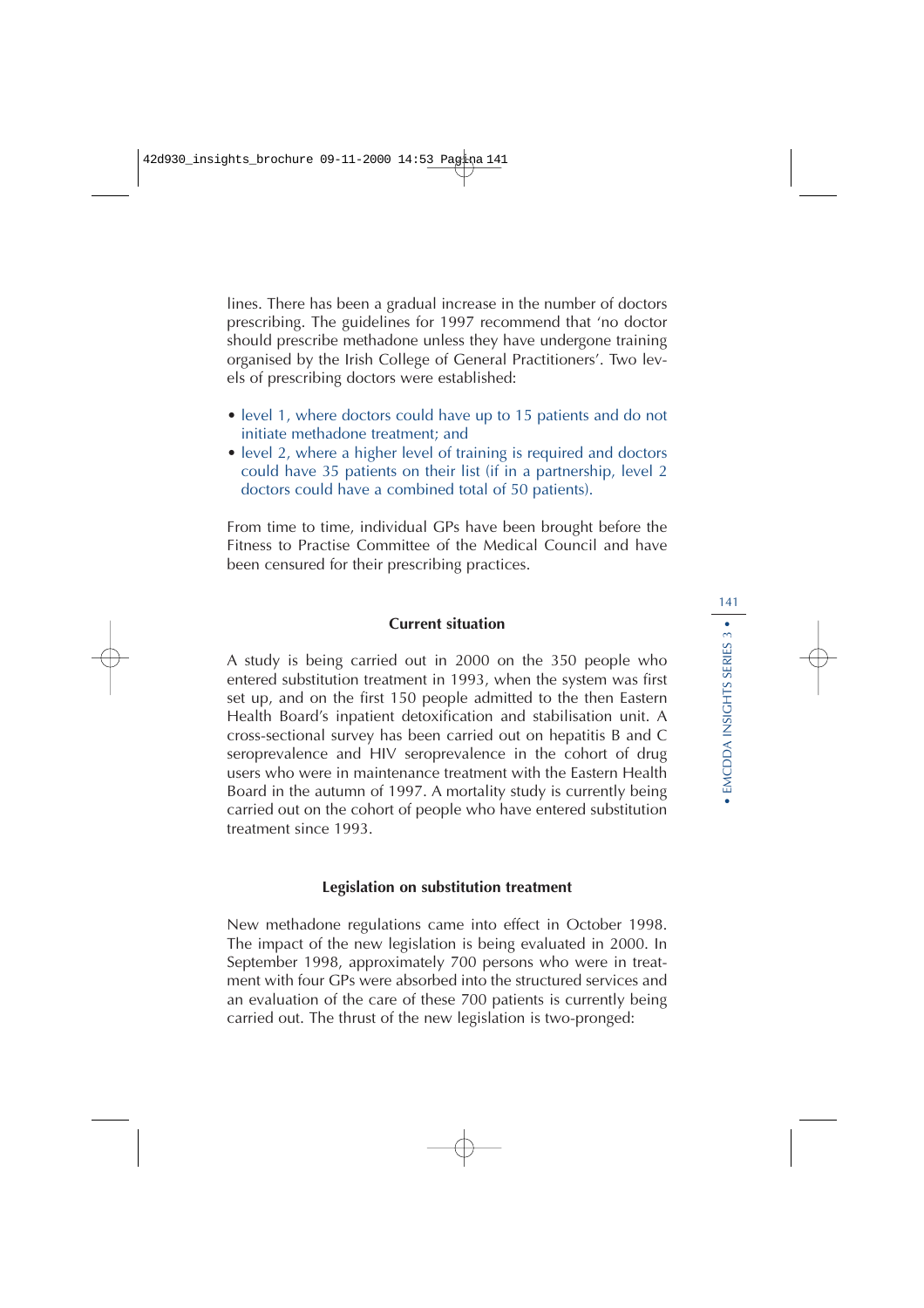- a more controlled environment for the prescribing and dispensing of methadone should be developed; and
- the number of patients that individual GPs can treat should be limited.

GPs do not require a specific licence. The relevant health board maintains a register of those doctors who are approved to prescribe. This approval is only granted after the doctor has undergone training organised by the Irish College of General Practitioners in conjunction with the relevant health board. At an operational level, this process is run by a combination of health board management, the Public Health Department and the psychiatrists and GPs who work in the health board drug service. The process is open to audit. Persons on methadone are recorded on a central treatment register and new software, which has recently been installed, will enable the process of substitution treatment to be more accurately monitored and researched. The Minister for Health is statutorily responsible for the monitoring of prescribing and health boards carry this out at an operational level.

### **Substitution clients**

The entry criteria to substitution treatment are published and disseminated. Many who are addicted to opiates use other substances, in particular benzodiazepines and alcohol, and stabilisation of benzodiazepine use is often more difficult than that of opiate use.

### **Pharmacy activity**

The situation with regard to the control of pharmacies is linked to the control of GPs. The Pharmaceutical Society of Ireland has been represented on all initiatives related to the prescribing and dispensing of methadone over the last five years and their recommendations are incorporated into the regulations and guidelines. Training is organised by the Pharmaceutical Society in conjunction with the regional health boards. The new regulations provide for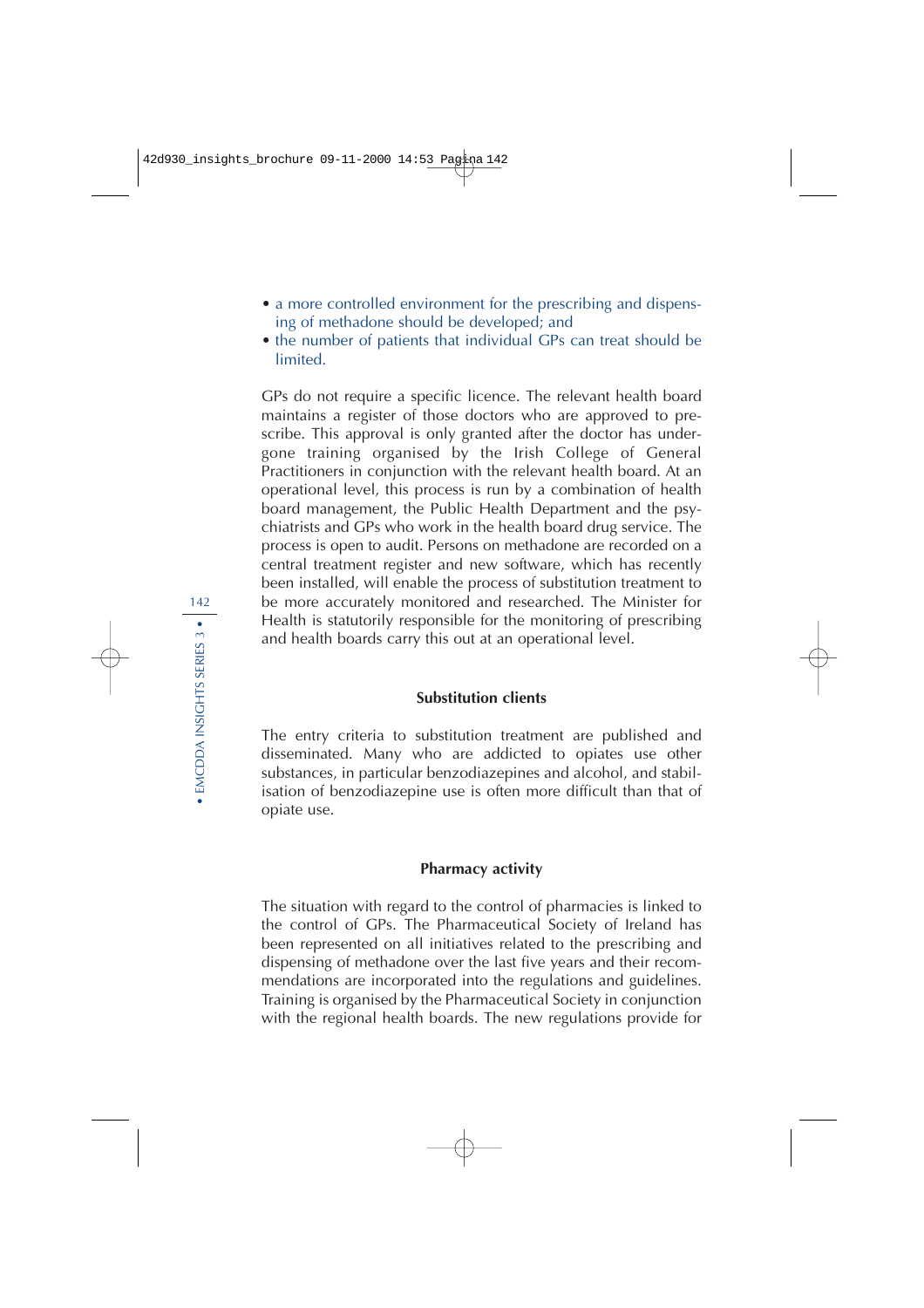a range of pharmacy involvement, including daily supervised consumption, daily dispensing, biweekly dispensing or weekly dispensing.

### **Primary-care involvement**

There has been one formal evaluation of GP prescribing; its findings were very favourable. Non-medical primary care is not as systematically available as medical primary care, but counselling support is provided by the health boards.

### **Substances prescribed**

All substitution is provided by means of methadone. Opiate addiction is the only form of addiction for which substitution treatment is provided. Benzodiazepine, amphetamine or other addictions do not lead to substitution treatment. The average dose of methadone prescribed is 55 mg.

### **Injectable prescribing**

There is currently no injectable prescribing in Ireland.

### **Prisons**

There are just over 2 500 prisoners in Ireland's 15 prisons. A fact sheet produced by the Department of Justice in 1996 estimated that over 40 % had a history of serious drug misuse (i.e. opiate use). In theory, prison policy is to provide the same level of substitution treatment within prison as without, but in practice this does not happen. There is one detoxification unit and one small maintenance clinic in the largest prison. A major prevalence study of blood-borne viruses in the Irish prison population was carried out in 1998. Prevalence data from this survey have been published recently (Allwright et al., 2000).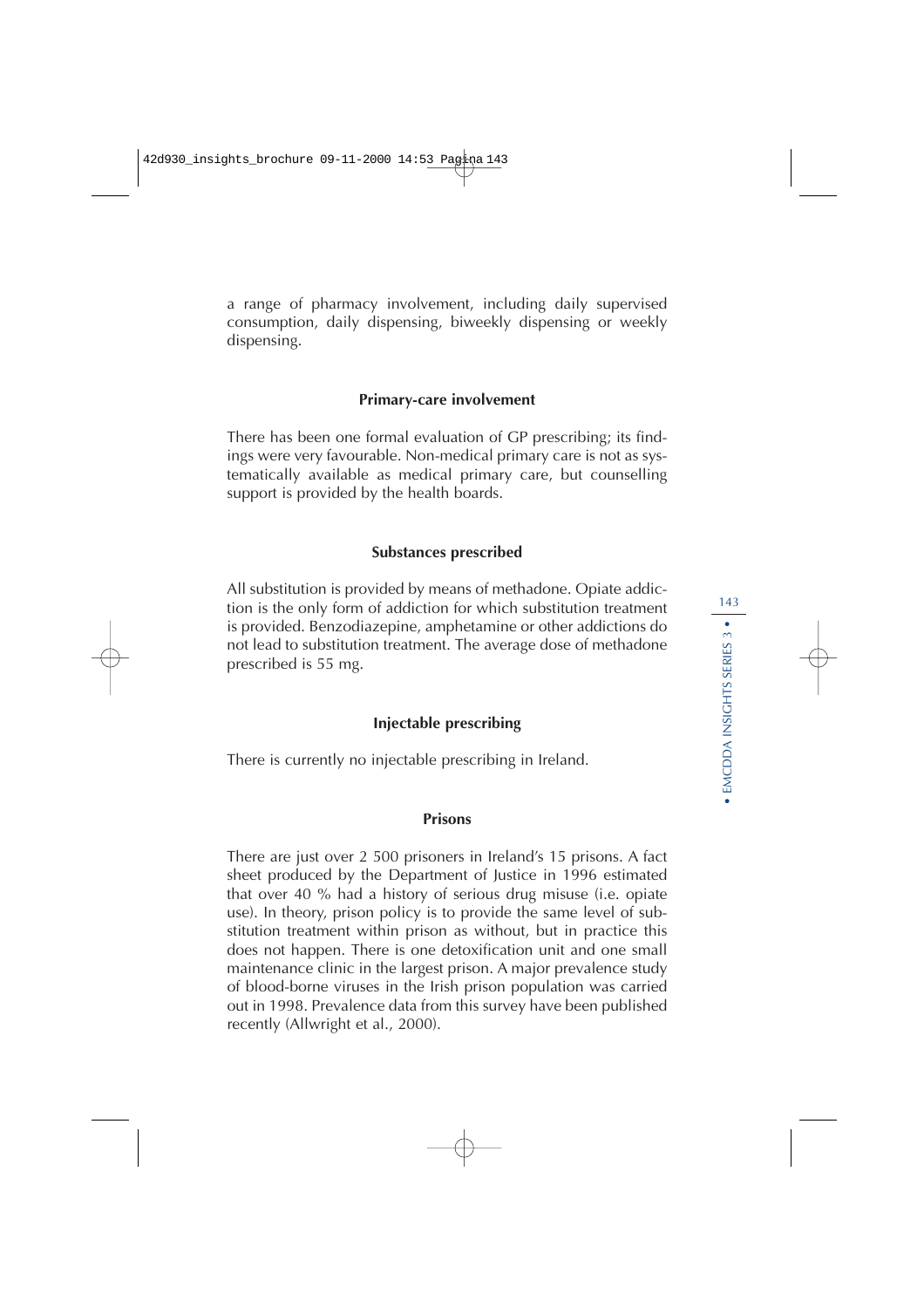## **Surveillance**

National statistics are collected by the Health Research Board. In addition, the Eastern Regional Health Authority maintains a national methadone-treatment list.

One capture–recapture study has been carried out, and this examined anonymised data from the central methadone-treatment list, police data and acute hospital-discharge data.

## **Problems**

### **Community acceptance**

One of the main difficulties faced by service providers is the negative societal attitude to opiate users. It is generally felt that the opiate problem needs to be particularly bad in an area before the community accepts that there is a need to provide a related service. This has serious implications in that the time interval from initiation into drug use to access to treatment services is lengthened, with consequent risk of damage to health and spread of infection, in particular hepatitis C.

In common with other countries, Ireland has experienced a history of community resistance. There are currently 52 locations where methadone is prescribed through clinics run by health boards, which is a considerable improvement on the situation in autumn 1996 when the Ministerial Task Force on Measures to Reduce the Demand for Drugs was established. In two of the larger clinics, there have been attempts to curtail the activities of the clinic through legal action. One of these cases was based on private property rights to a shared laneway, while the other was related to the problem of nuisance congregation of drug users. The Eastern Regional Health Authority, together with the three area health boards, follows a proactive policy of consultation with communities to try to reach consensus. A clinic is only opened when a balance of public opinion in favour of this is achieved.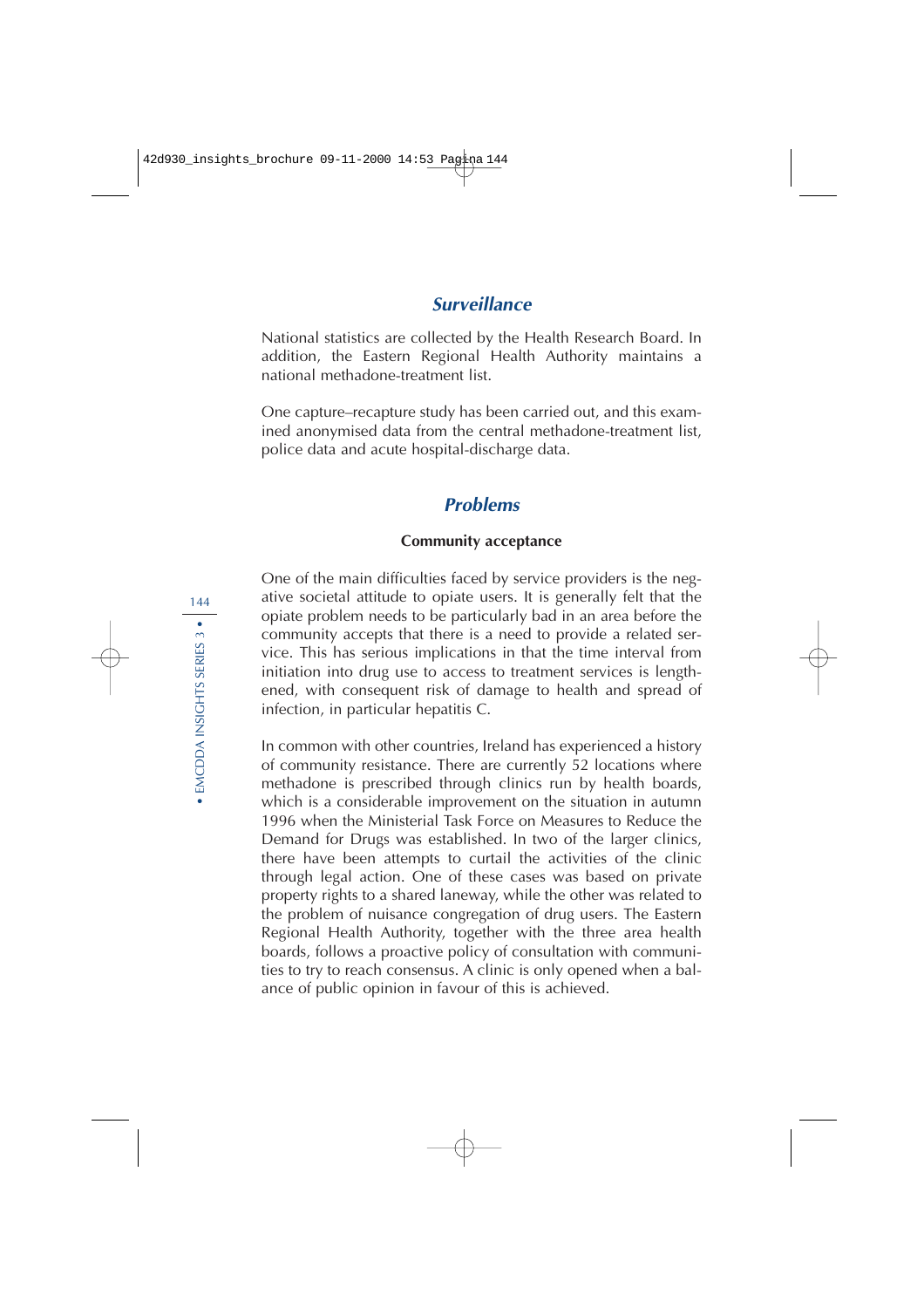# **Evaluation**

A number of major evaluative studies are under way at present, some of which have been completed. These include:

- an evaluation of the first 150 inpatients in the detoxification unit;
- a five-year follow-up of the first 350 patients in outpatient methadone maintenance;
- a four-year follow-up of the first 150 patients in inpatient detoxification and stabilisation;
- an assessment of the care process for 700 patients referred to health board services as a result of regulatory changes in 1998;
- an analysis of the first decade of first-time needle-exchange patients;
- a review of the level of care of female users at a city centre clinic;
- an evaluation of outpatient satellite clinics; and
- a study of seroprevalence of blood-borne viral infections in methadone patients.

# **References**

**Allwright, S., Bradley, F., Long, J., Barry, J., Thornton, L. and Parry, J. V.** (2000), 'Prevalence of antibodies to hepatitis B, hepatitis C and HIV and risk factors in Irish prisoners: results of a national cross-sectional survey', British Medical Journal, 321, pp. 78–82.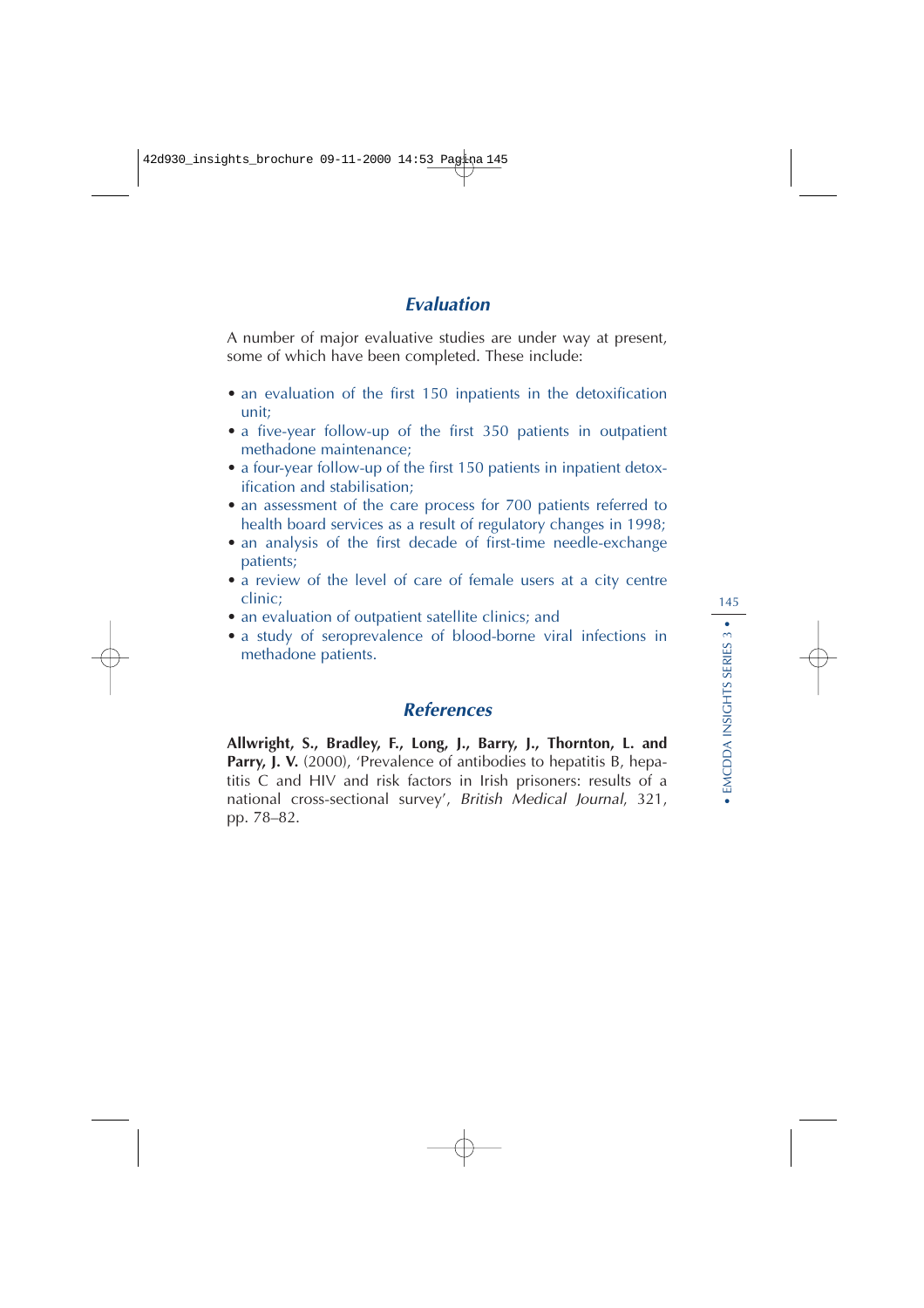Marina Davoli, Fabio Patruno and Antonella Camposeragna, Osservatorio Epidemiologico Regione Lazio (OERL), Rome

# **Introduction**

Italy is a constitutional republic composed of regions with autonomous administrative and legislative capacities. The parliament consists of two chambers, which are directly elected by the people. The government consists of the Prime Minister, the ministers and the Council of Ministers. Drug-treatment policies fall under the jurisdiction of the Ministry of Health and the Ministry of Social Solidarity.

Funding of the National Health Service is managed at regional level and is based on a per capita quota. A special annual national fund for interventions on drug issues was established in 1990. The regions decide on the level of integration of resources and on the mechanisms of funding.

Regions are divided into local health districts which supervise and coordinate projects funded by the Fondo Nazionale per la Lotta alla Droga (National Fund for the Fight against Drugs) and promote specific interventions in their own territories. All interventions are conducted by both public and private services.

# **Strategy**

The national system of drug services is organised through servizi per le tossicodipendenze (SerT — public treatment centres (PTCs)) and non-governmental organisations (NGOs). The PTCs operate on an outpatient basis, and health districts may have one or more outpatient clinics. Apart from these public drug-treatment services, there is a growing number of private organisations, which are predominantly residential or therapeutic communities, although the number of drop-in centres has increased recently.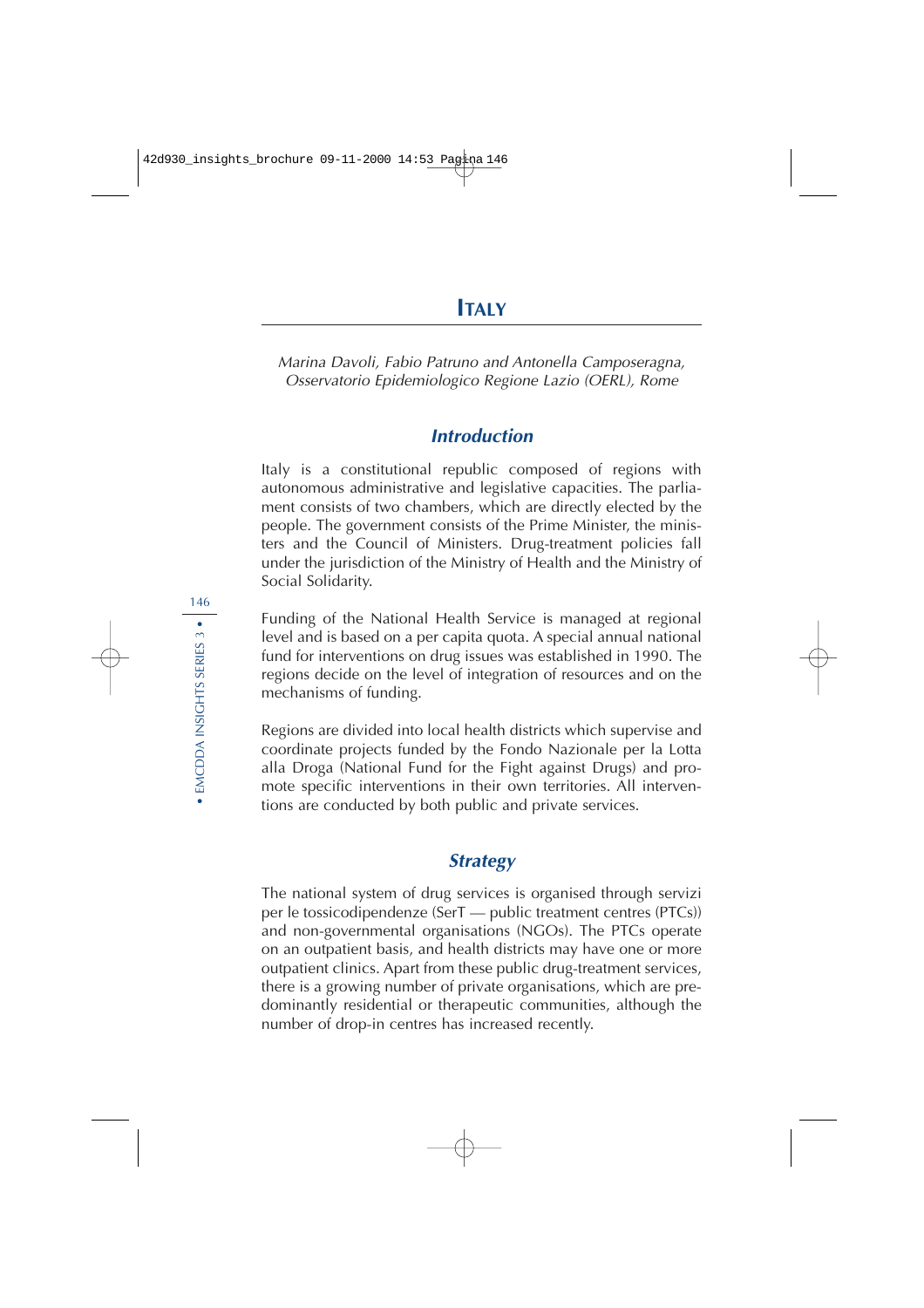The national drug strategy for Italy is defined by the 1990 legislation on drugs, and in subsequent acts which have been passed each year. The legislation deals with demand-reduction strategies, prevention, treatment and rehabilitation. Supply-reduction strategies are also included in the legislation, but these fall under the jurisdiction of the police. Great emphasis is placed on prevention in this legislation, especially for students and young people in recreational environments.

Harm reduction has only been explicitly mentioned and promoted in recent years. Both public services and NGOs provide treatment and rehabilitation. Partnership between public and private services is encouraged. The development and organisation of public and private drug services is carried out at regional level. Considerable autonomy is afforded to the PTCs and even more to the private treatment centres.

There were 518 PTCs and 1 348 NGOs in Italy at the end of 1997. However, the majority of clients are treated by the PTCs. This varies between regions, from a minimum of 68 % to a maximum of 98 % of all treated clients.

# **Substitution**

### **Development of substitution services**

The development of the national system of drug services is closely related to the legal regulations which were in force at different times. Subsequent to a law passed in 1954 (1041/54), those caught using illegal drugs were punished regardless of the type and quantity of the substance, and the law permitted their compulsory referral for detoxification in psychiatric hospitals.

Therefore, during the 1960s and 1970s, when drug use had became a prevalent problem, the laws against the use of illegal drugs were quite strict. However, there was a clear change of direction with a law passed in 1975 (685/75). This law decriminalised possession of small quantities of drugs, including opiates, for personal use. It also stated that drug addiction was to be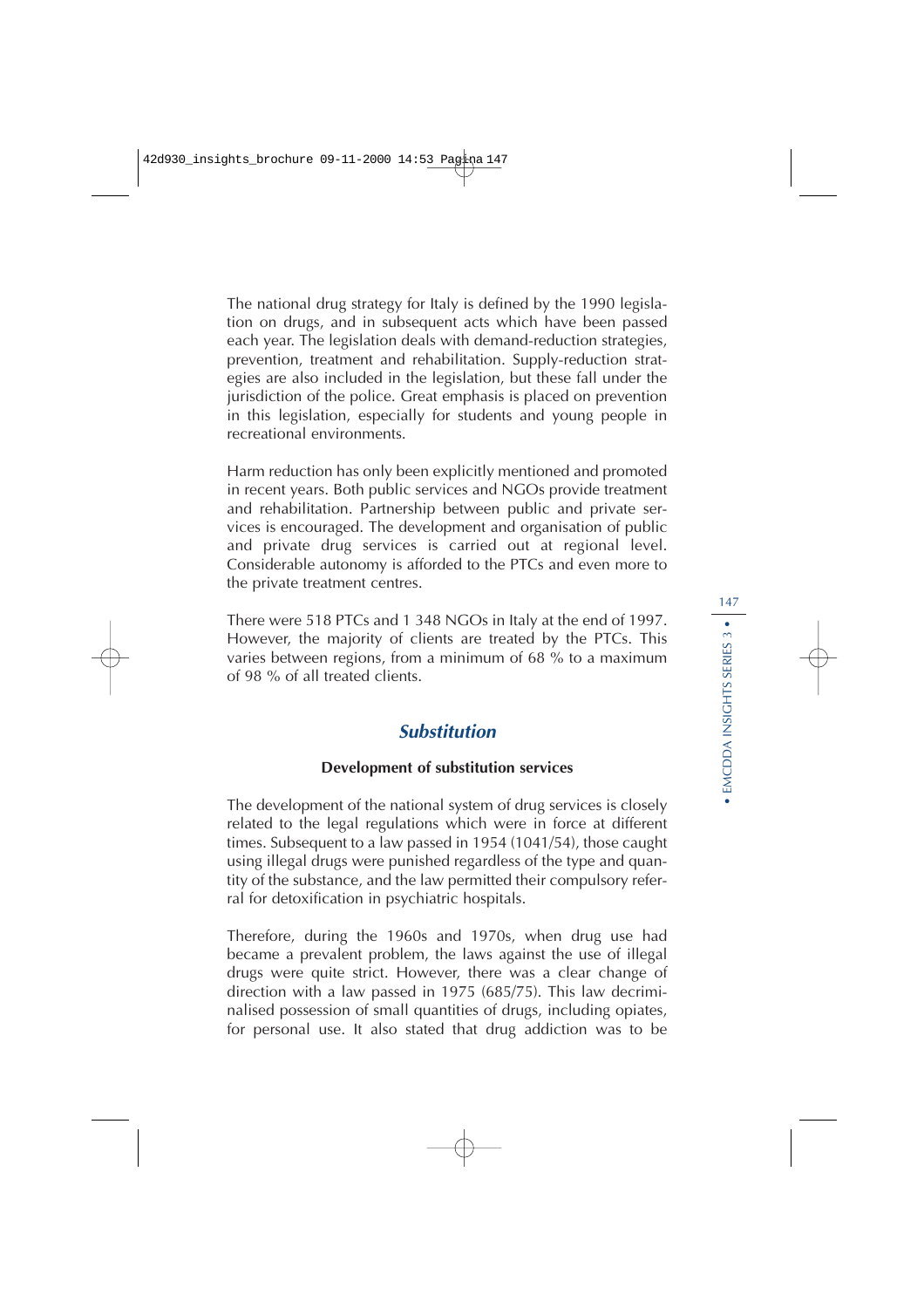managed as a medical condition and that the drug addict had a right to seek help for his/her condition and his/her social rehabilitation, within the appropriate healthcare or other services. Also, the provision of methadone to opiate addicts became permissible and specific treatment services were developed. Up to 1993, substitution treatment was only given in public treatment centres. However, since 1993, methadone has also been prescribed by general practitioners (GPs).

The first services for drug treatment were implemented in the 1980s. At the same time, medical doctors were prohibited from prescribing morphine. PTCs have developed more effectively in some regions than others, with huge variations in treatment offered across the country.

The number of PTCs increased from 475 in 1991 to 518 in 1997, while the number of NGOs increased from 1 249 in 1993 to 1 348 in 1997.

#### **Current situation**

Table 1 shows data concerning clients of treatment services (according to the annual report of the Ministry of Health), the number of drug-related deaths and the estimated number of drug users (using the mortality multiplier method — MMM) ( 14). The number of drug users was estimated from the mortality rates, calculated on a cohort of drug users enrolled in PTCs and NGOs in Rome during the period 1980–95.

The rise in the numbers of drug users recorded was probably partly due to improved monitoring by the Ministry of Health's surveillance system and to an increase in users attending treatment services. Prevalence of drug users (estimated using the MMM) continued to increase until 1992, stabilising afterwards with a prevalence of around 200 000 users.

<sup>(</sup> 14) The mortality multiplier method for estimating the prevalence of drug use involves determining the annual number of drug-related deaths in a given setting (e.g. a city) and assuming these represent a proportion (e.g.  $2\%$ ) of the total number of active users in that setting. The proportion is usually based on studies of the annual mortality rate amongst groups of drug users.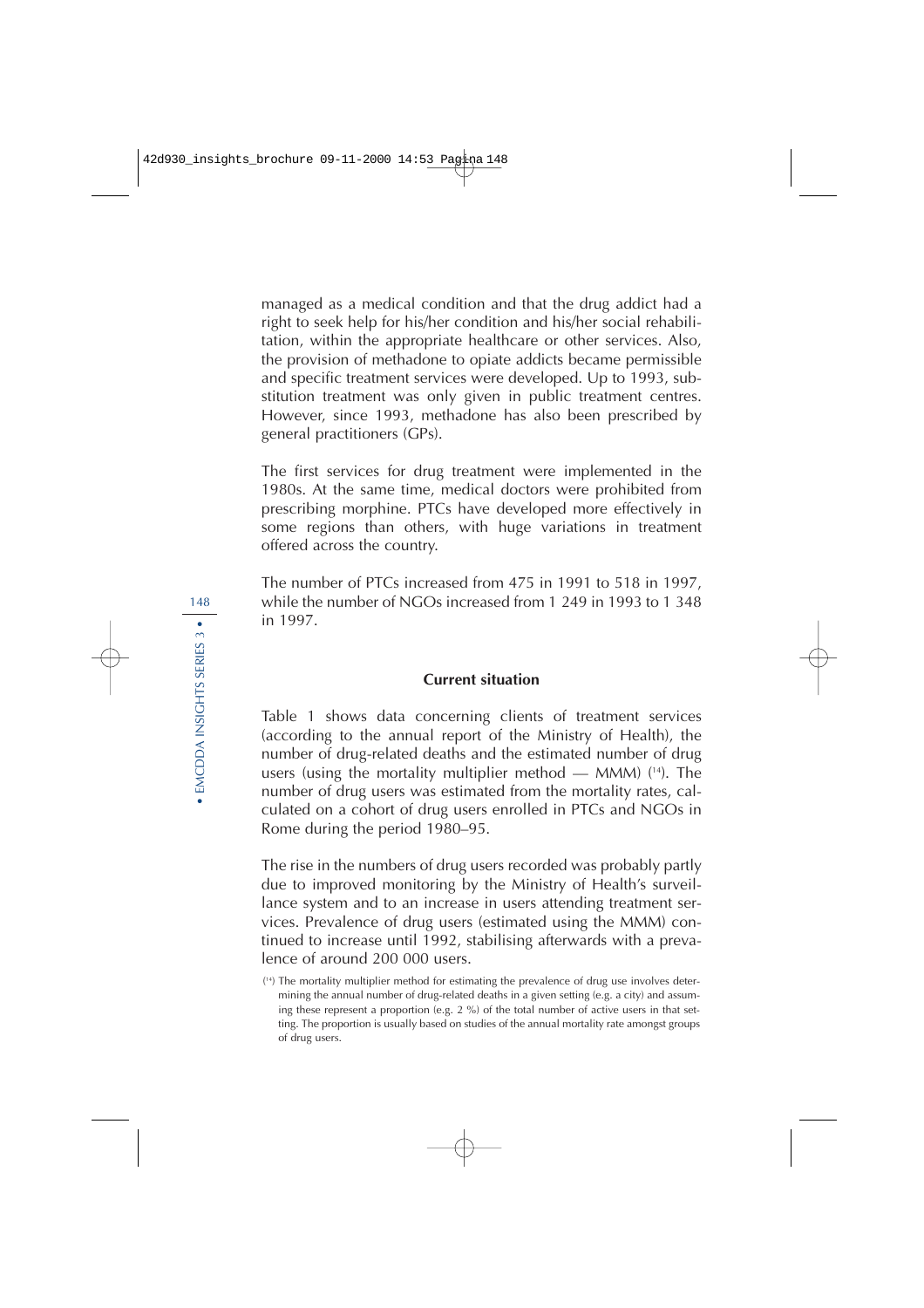|                                | 1990    | 1991    | 1992    | 1993 | 1994                                                   | 1995    | 1996    | 1997    |
|--------------------------------|---------|---------|---------|------|--------------------------------------------------------|---------|---------|---------|
|                                |         |         |         |      |                                                        |         |         |         |
| Drug users in                  |         |         |         |      |                                                        |         |         |         |
| treatment<br>services $(1)$    | 67 500  |         |         |      | 92 853 103 805 104 742 113 735 123 828 129 884 138 218 |         |         |         |
| Number of                      |         |         |         |      |                                                        |         |         |         |
| drug-related                   |         |         |         |      |                                                        |         |         |         |
| deaths (police)                | 1 1 6 1 | 1 3 8 3 | 1 2 1 7 | 888  | 867                                                    | 1 1 9 5 | 1 5 6 6 | 1 1 5 3 |
| Number of                      |         |         |         |      |                                                        |         |         |         |
| drug-related                   |         |         |         |      |                                                        |         |         |         |
| deaths (ISTAT,                 |         |         |         |      |                                                        |         |         |         |
| $ICD-I 304$                    | 1 0 9 4 | 1 1 8 0 | 1 0 9 3 | 760  | 809                                                    |         |         |         |
| Mortality rate<br>for overdose |         |         |         |      |                                                        |         |         |         |
| $(1 000)$ $(2)$                | 8.9     | 7.4     | 6.2     | 4.3  | 4.9                                                    | 5.9     |         |         |
| Estimated                      |         |         |         |      |                                                        |         |         |         |
| number of                      |         |         |         |      |                                                        |         |         |         |
| drug users $(3)$               |         |         |         |      | 130 449 186 891 196 290 206 511 176 938 202 542        |         |         |         |

#### **TABLE 1: ESTIMATED PREVALENCE OF DRUG USERS IN ITALY**

( 1 ) Source: Ministero della Sanità, 1996.

( 2 ) Mortality rate among drug users enrolled in PTCs and NGOs, Rome, 1980–95.

( 3 ) Multiplier formula.

One of the main limitations of these data is that they refer to prevalence of heroin use, which still represents 90 % of clients attending treatment centres. Data on prevalence, spread and risks related to consumption of other substances are limited. The only available data come from prevalence studies on selected areas of the population and from information on confiscated drugs provided by the police authority.

In 1994, a survey was carried out on a sample of 35 000 18-yearold males undergoing an army selection test. Data on drug use were collected by a self-administered questionnaire and urine analysis. Fifteen per cent of the sample declared they had used cannabis, 2.8 % had used amphetamines or ecstasy, 2.7 % cocaine or crack, 2.5 % heroin or opiates and 1.9 % hallucinogens. Four per cent of the sample tested positive in the urine analysis. Of these, 86 % tested positive for cannabis, 4.7 % for opiates, 4 % for cocaine and 2 % for amphetamines (Rezza, 1994). From 1994 to 1996, a harm-reduction integrated programme was carried out in Rome (Verster et al., 1996). One of the outreach units involved in the programme surveyed a section of the population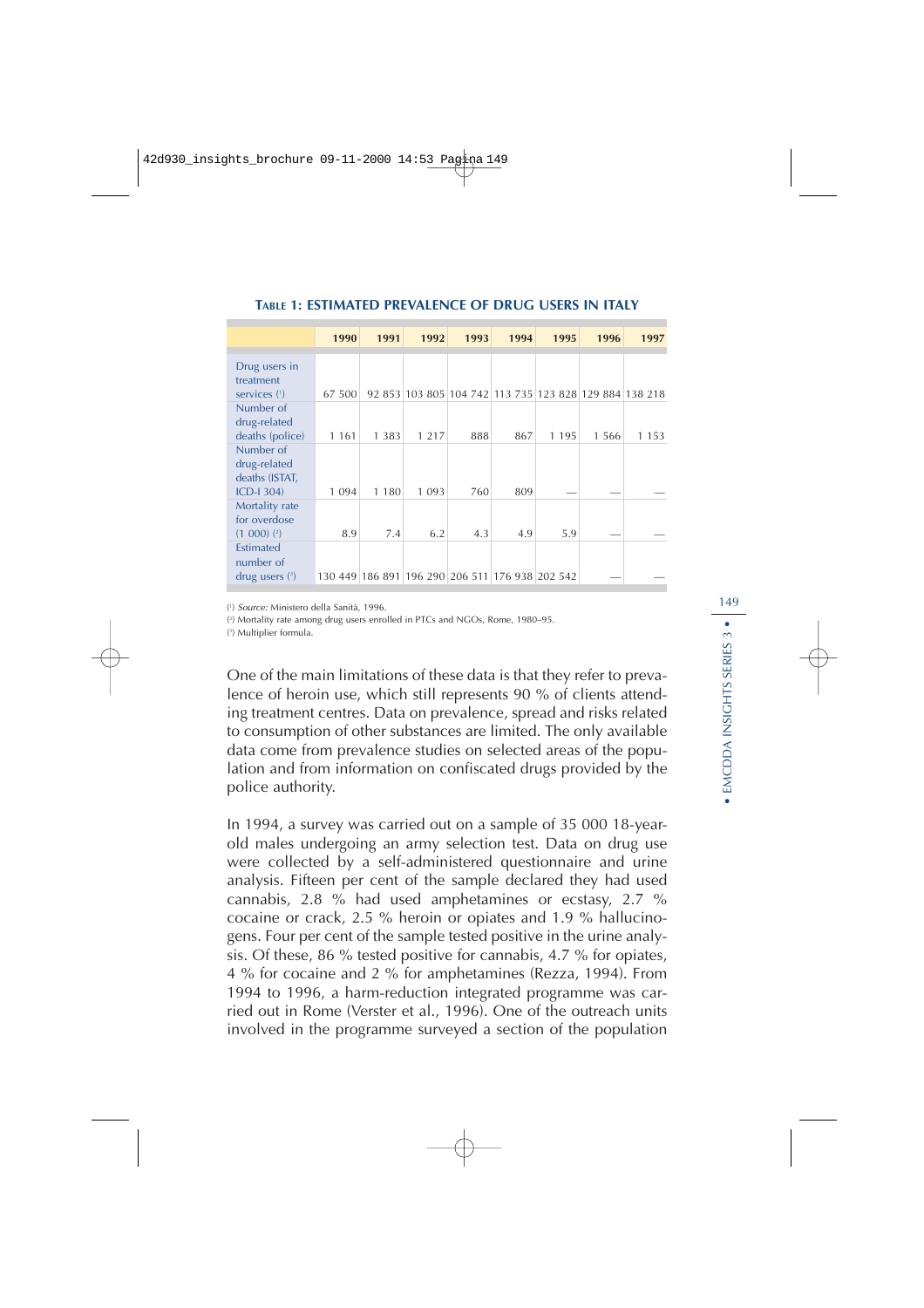aged, on average, 26 years. Of this sample, 34.6 % reported use of cocaine in the previous three months, 20 % ecstasy and 14 % LSD.

In a study evaluating the efficacy of interventions for HIV prevention conducted in Rome in 1997–98 among secondary-school students (Bargagli et al., 1999), information was gathered concerning substance use. Of this sample:

- 35 % reported using cannabis at least once;
- 9.5 % had used sedatives:
- 5.5 % had used ecstasy;
- 3.7 % had used LSD;
- 3.4 % had used stimulants:
- 0.5 % had used heroin; and
- 9 % had used cocaine.

All the available data show a stabilised prevalence of heroin use from 1990 to date, but it is difficult to evaluate both the trends and health effects regarding other substances.

### **Legislation on substitution treatment**

In the 1970s, substitution treatment was offered by medical doctors. Morphine and methadone were offered, both in oral and injectable form. The first regulatory approach to substitution was initiated by a law passed in 1975 (685/75) which established that specialised public treatment centres should be developed in each health district. In 1980, the Ministry of Health pronounced that GPs would no longer be allowed to prescribe substitution treatment. Since then, substitution treatment has only been offered by PTCs.

A law passed in 1990 (309/90), which united in one text the existing Laws 685/75 and 162/90, defined general guidelines for provision of substitute drugs and criteria for admission to the methadone programmes. This law was open to a wide range of interpretations. In practice, some PTCs prescribed no methadone at all, others gave the minimum required for a detoxification pro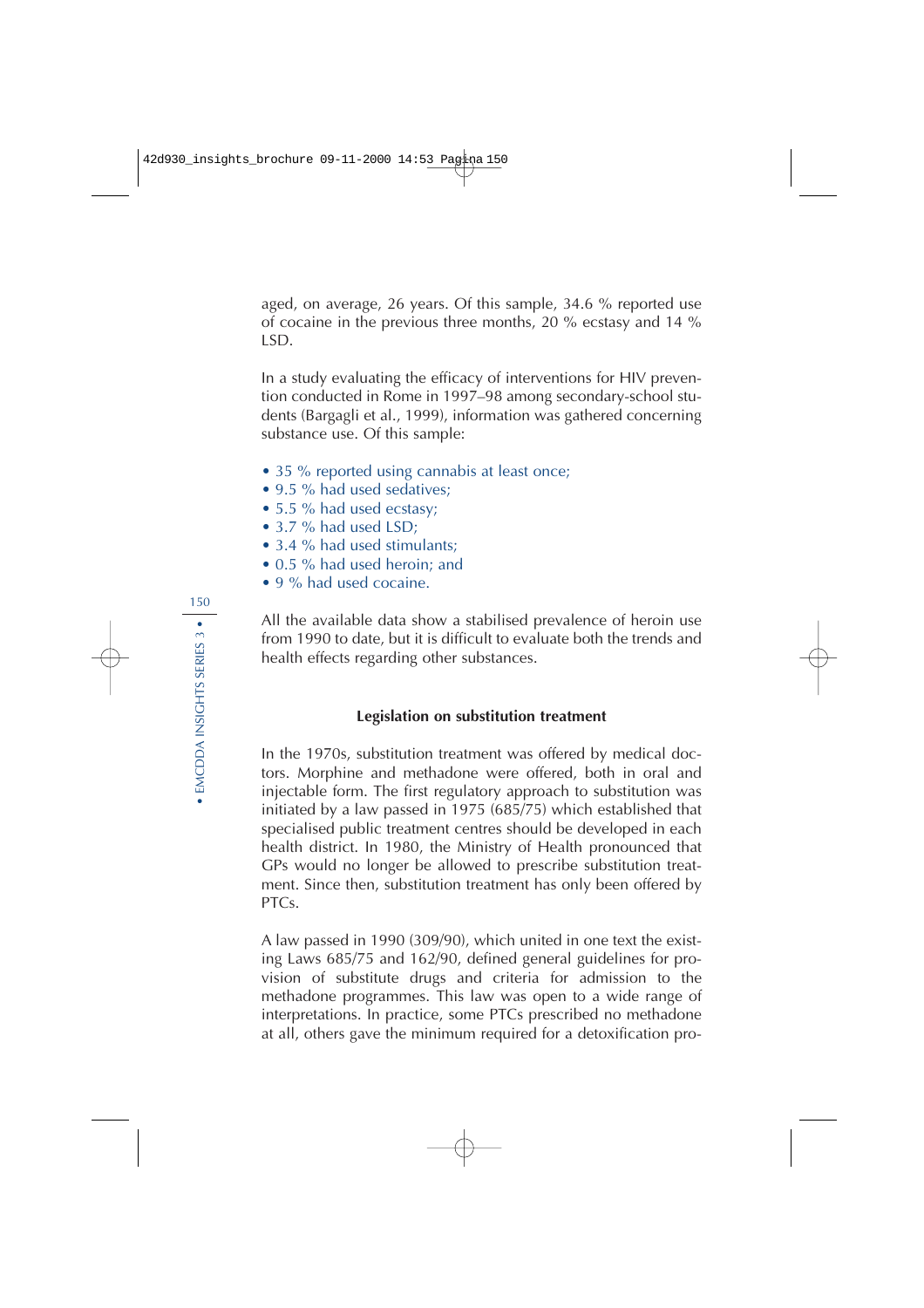gramme lasting three weeks, and others gave it for longer periods with higher doses. Nonetheless, the official view remained that methadone maintenance alone was not allowed but that it should only be provided in conjunction with psychosocial interventions. Eventually, in June 1993, parts of Law 162/90 were abolished by a national referendum. A clarification was provided by specific guidelines produced by the Ministry of Health in September 1994:

- methadone prescription should be personalised according to the needs of the client;
- methadone can be prescribed over a protracted period of time, in order to avoid relapse and to help reduce the rate of HIV infection; and
- medical doctors can prescribe methadone, but always in collaboration with the local PTC (and after the PTC has established a diagnosis).

### **Substitution clients**

The number of drug users treated increased from 93 000 in 1991 to about 140 000 in 1997 (Ministero della Sanità, 1999), corresponding to a prevalence of 24.1 per 10 000 inhabitants in 1997. The male/female ratio is 6:1. The average age increased progressively from about 28 years to 31 for prevalent cases and from 26 to 28 for new users.

In 1997, the majority of clients in treatment (87.5 %) used heroin as the primary drug, whereas, in 1992, heroin was used by 91.2 %. This negative trend is completely different for cocaine, which was used by 1.3 % of clients in 1991 and by 2.3 % in 1997. Other common features of heroin users are:

- they usually inject;
- they also use other drugs (cannabis and benzodiazepines); and
- they are older than new clients.

Clients in the care of public treatment centres were generally treated pharmacologically (62 %), as shown in Figure 1.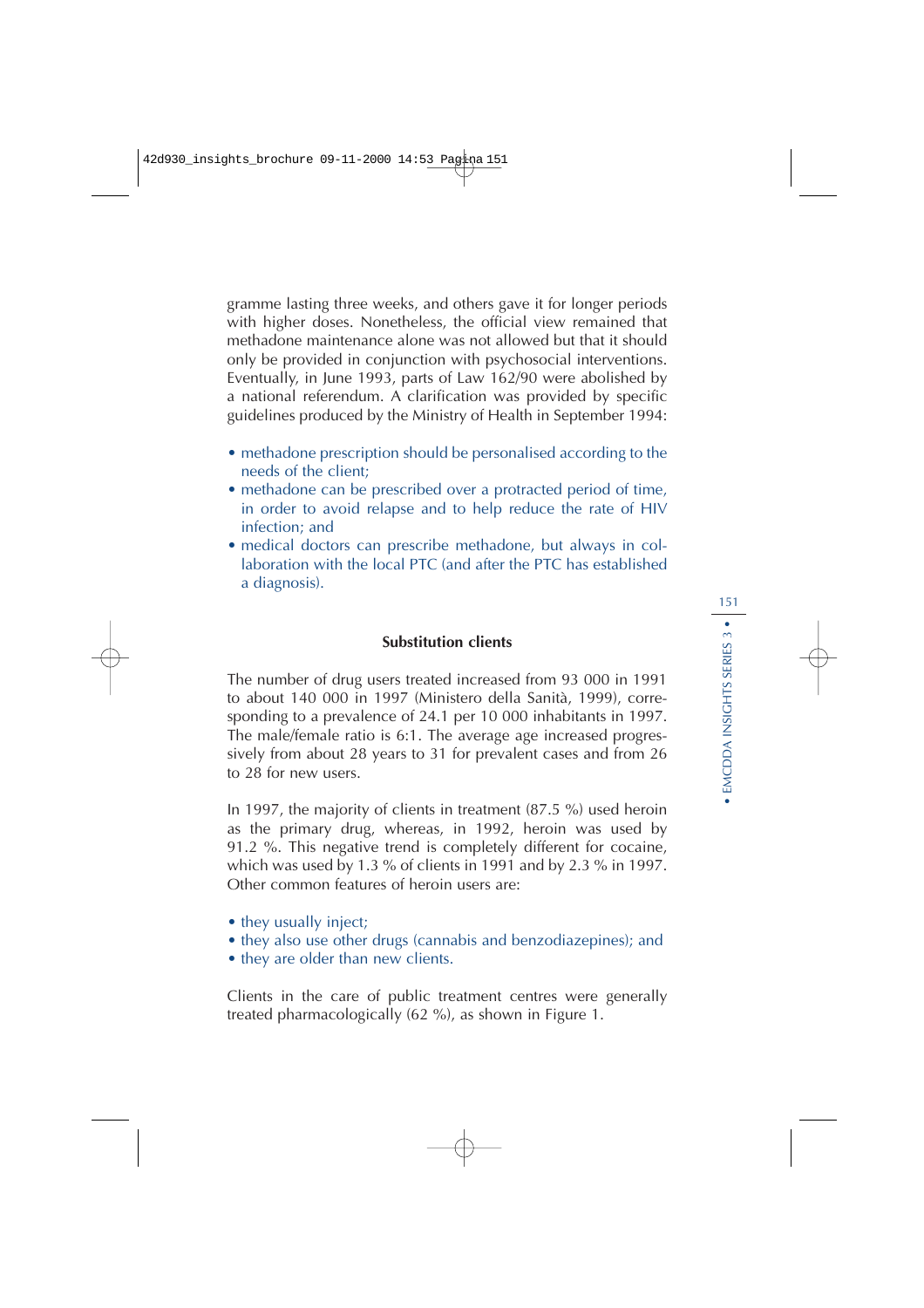

#### **FIGURE 1: TYPE OF TREATMENT OFFERED BY PTCs IN ITALY (1997)**

Source: Ministero della Sanità (1999).

In 1997, about 50 % of clients of PTCs were offered methadone treatment, half of them on a maintenance schedule. The proportion of clients on methadone progressively increased from 30.3 % in 1991 to 47.2 % in 1997 (Figure 2).

Data from the Ministry of Health do not provide information on methadone dosage. Since 1995, the drug-addiction surveillance system in the Lazio region has collected individual data on methadone dosage (D'Ippoliti et al., 1998). In 1997, the average dose of methadone prescribed to people on maintenance was 44 mg.

As far as prevalence of HIV infection among treated drug users is concerned, in the period 1991–97 the percentage of HIV-positive clients was continually decreasing: in 1991, of 51 256 clients tested, 28.8 % were positive, while in 1997 this figure was 15.7 % of 76 096 people tested. If we classify clients according to gender and time spent in the care of PTCs, it is clear that, even if the trend is decreasing, new male clients are less likely to be infected, whereas 'old' (or longer-term) female clients represent the greater proportion of people infected.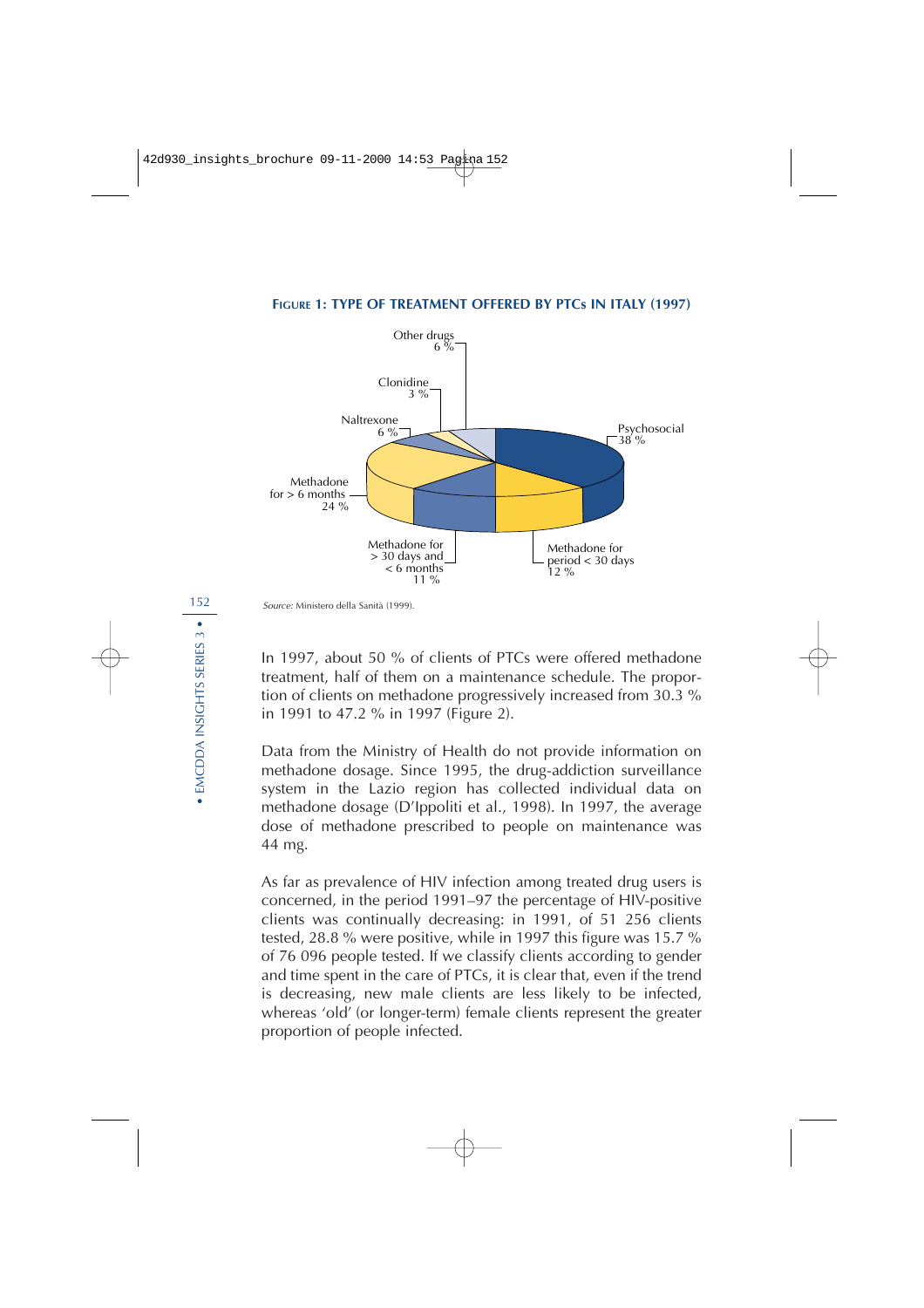

Source: Ministero della Sanità (1999).

Hepatitis B is widespread among PTC clients: in 1997, of 68 062 people tested, 43.6 % were positive, while in 1991 this figure was 50.9 %. Data regarding hepatitis C have been collected since 1997, when 67.3 % of patients tested positive in a sample of 66 467. There were no obvious differences between men and women.

#### **Pharmacy activity**

In Italy, pharmacies only have limited involvement in the provision of services for drug users. They mainly sell injection equipment. Some pharmacies keep a syringe-exchange machine on the wall outside the pharmacy. In Rome, a special programme on overdose prevention started in 1999, one element of which is that pharmacies sell syringes together with an information leaflet. Also, the pharmacies will be encouraged to sell naloxone to heroin users without medical prescription.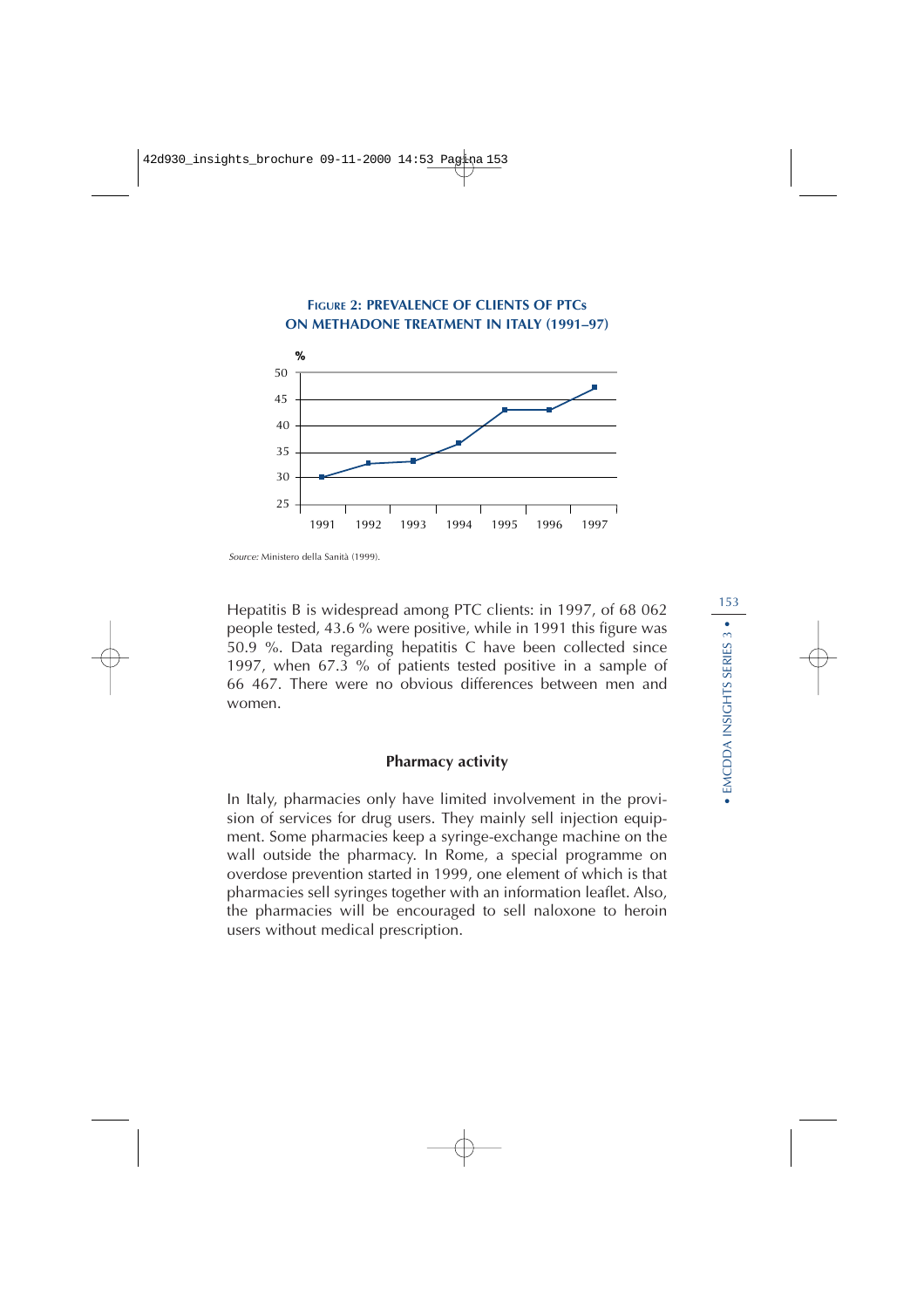### **Primary-care involvement**

There is only occasional medical involvement in primary care and no specific training has been proposed.

### **Substances prescribed**

Oral methadone has been the only substance authorised for drug treatment, but, in 1999, new legislation allowed prescription of sublingual buprenorphine.

Figure 3 shows the trends in methadone consumption in drug dependency during the period 1993–97. These data confirm the increased consumption of methadone which has been observed in PTC clients.



#### **FIGURE 3: CONSUMPTION OF METHADONE IN ITALY (1993–97)**

Source: International Narcotics Control Board (INCB).

### **Injectable prescribing**

No injectable substitution treatment has been authorised.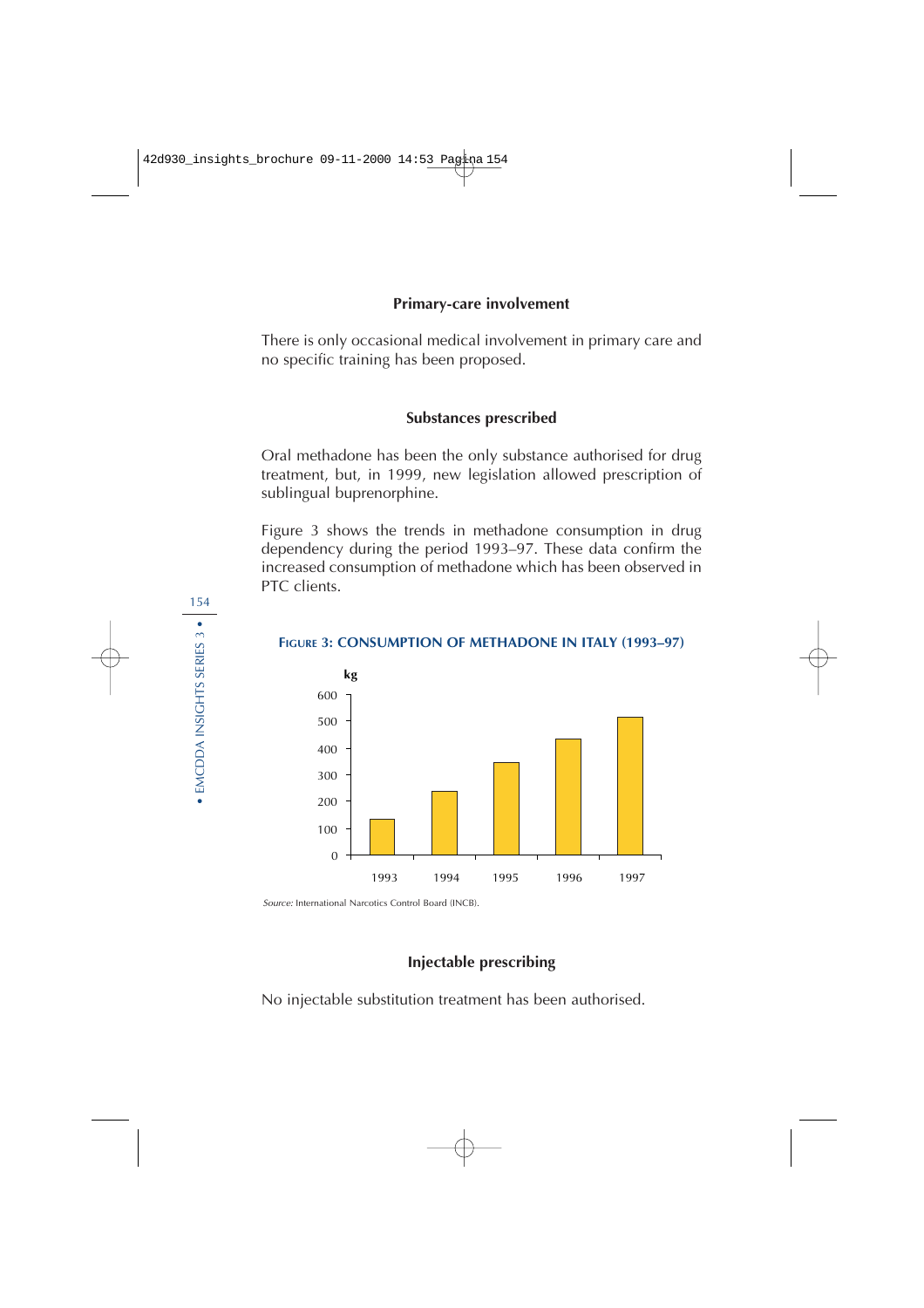### **Prisons**

The problem of drug users in prison has been evident since 1990: drug users represent about 30 % of all prisoners. More than half the drug users in prison are there for violating laws regarding drugs (mainly dealing and trafficking).

Provision of substitution treatment is virtually non-existent (as of December 1997, only 500 drug users out of the total 14 000 in prison were on methadone treatment).

# **Surveillance**

Since the second half of the 1980s, two surveillance systems have been collecting data on drug users attending treatment centres: one is run by the Ministry of Internal Affairs and the other by the Ministry of Health.

Every three months, the Ministry of Internal Affairs collects data on the number of drug users registered at public treatment centres and therapeutic communities on a specific day (point prevalence). The Servizio Centrale Antidroga del Ministero degli Interni (Central Anti-Drug Office of the Ministry of Internal Affairs) keeps regular records of the number and characteristics of those people who have died of drug-related causes. This source also provides data on the following:

- the quantity and kinds of drugs seized;
- the number of criminal charges brought for drug dealing and trafficking and for drug-related theft; and
- the number of people reported to the authorities for possession of drugs.

The Ufficio Centrale per le Dipendenze da Alcool e Droga del Ministero della Sanità (Central Office for Alcohol and Drug Dependence of the Ministry of Health) gathers data about the following: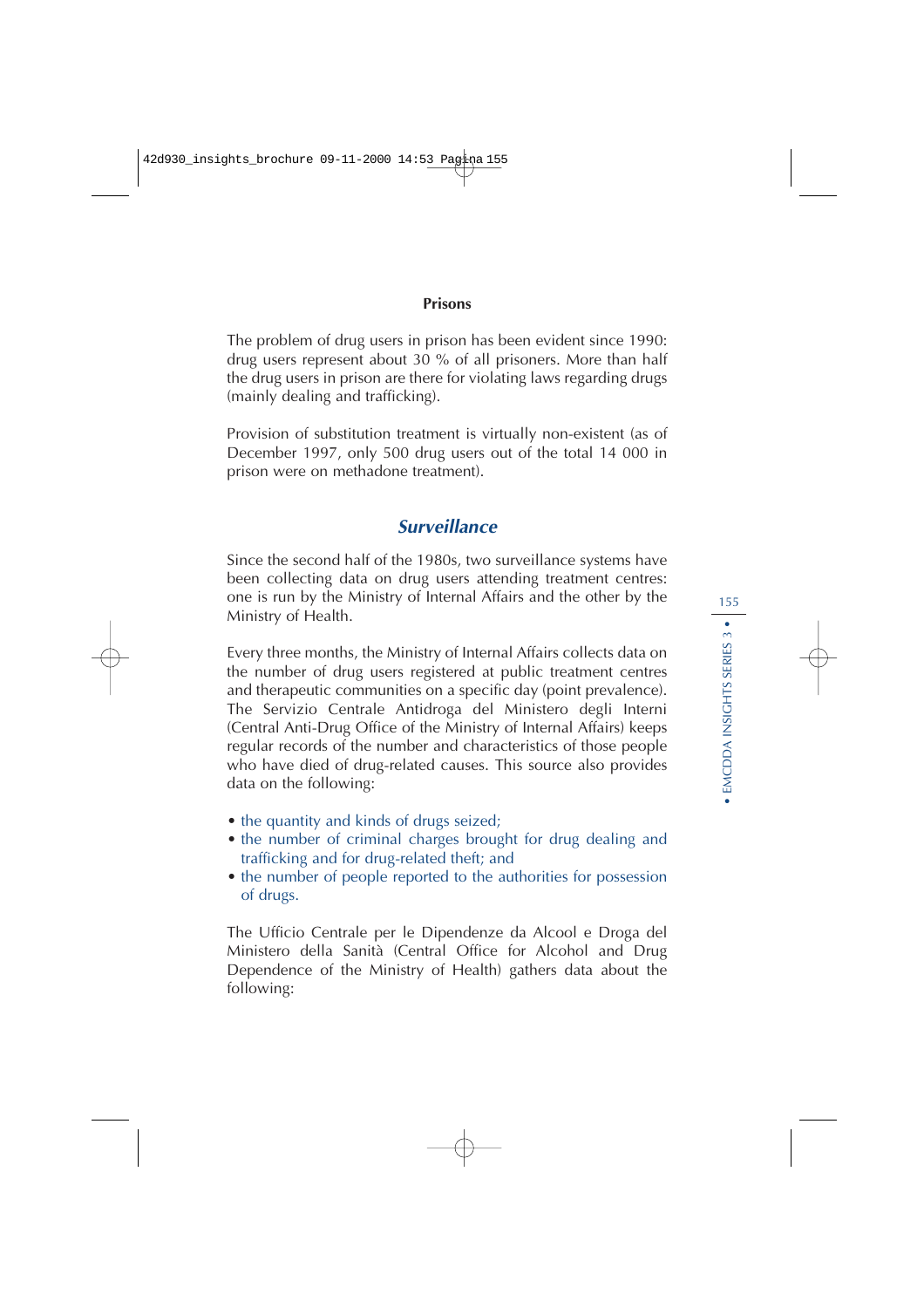- the number of drug users attending public treatment centres;
- their demographic characteristics;
- type of drug used; and
- treatments followed.

Other sources of information on drug addiction are the Ministry of Justice, which provides data on drug users in prison, and the Ministry of Defence, which collects data on the number of drug users identified when called up for military service or while serving.

All these surveillance systems are based on aggregated data. One of the major problems is double counting, as some regions have their own surveillance systems based on individual data. A national system based on individual data is currently being developed.

# **Problems**

The most critical problems of community-based services is the shortage of personnel and poor structural organisation. Italy is now reorganising its health system and minimum quality criteria will be established for both private and public services.

Another critical problem of these services is the heterogeneity of treatment offered, with the consequent inequalities across the country. A lack of continuity of treatment between the healthcare system and prison is also a major problem.

Finally, most services still have an abstinence-oriented ethos, with consequent resistance to substitution-treatment programmes, especially on a maintenance basis.

# **Evaluation**

The first large-scale study of treatment outcome for heroin users ever conducted in Italy is the 'Valutazione efficacia dei trattamenti per la tossicodipendenza da eroina' (VEdeTTE — 'Evaluation of effectiveness of treatments for heroin dependence'). It was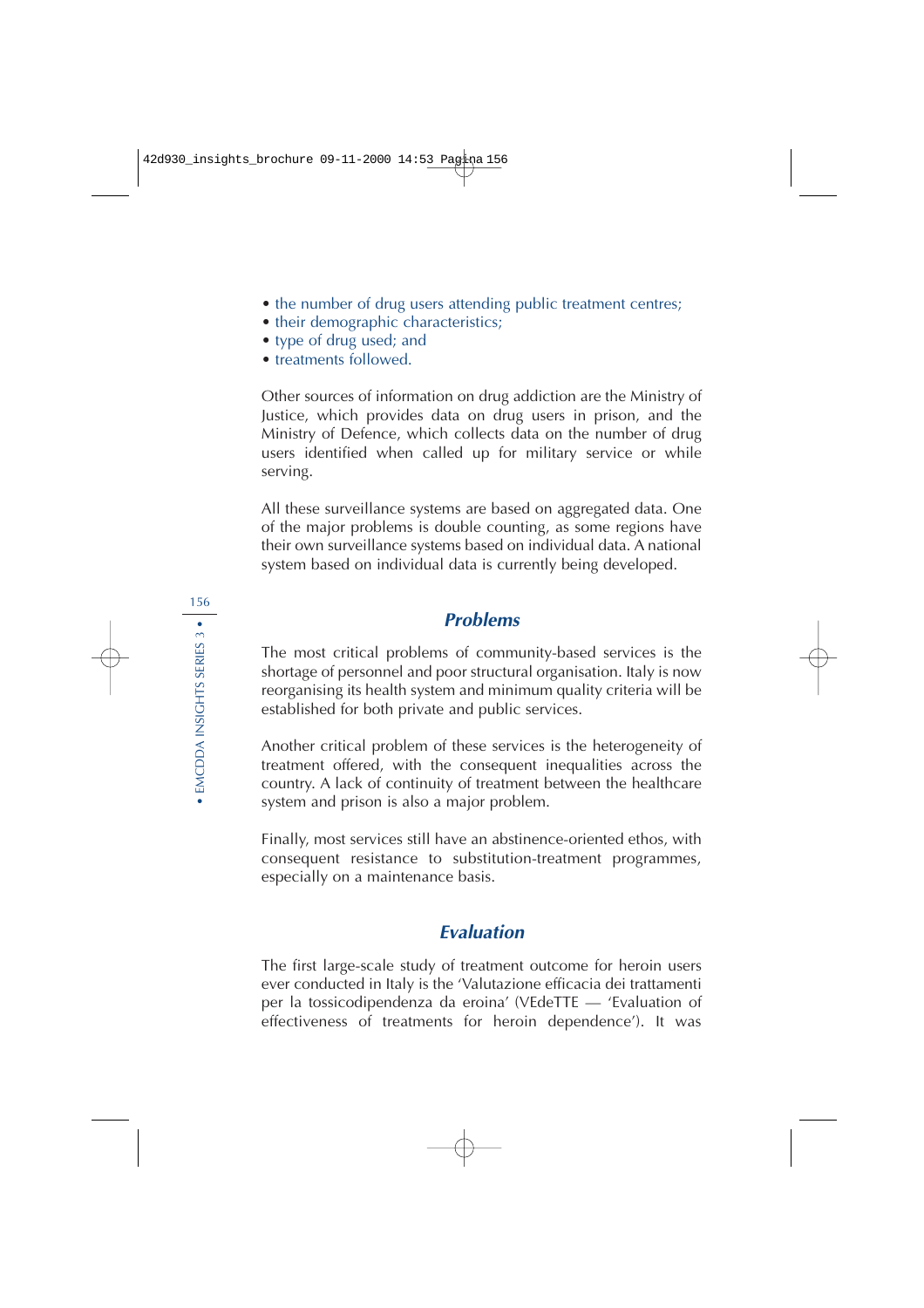commissioned and funded by the Ministry of Health and coordinated by the Osservatorio Epidemiologico Regione Lazio (OERL — Department of Epidemiology of the Lazio Region), the Health Authority and the Department of Public Health of Torino University.

Special efforts were made to inform workers in the drug services, policy-makers and researchers of the objectives and methodology of the study and its relevance to the planning and implementation of effective treatment programmes at national level.

VEdeTTE is a prospective, longitudinal, cohort study on a multicentre cohort of heroin users entering 130 public treatment centres for drug addiction in 13 Italian regions. Local and national coordinating groups have been identified for the management of the study. The objective of the study is to evaluate the effectiveness of different treatments for heroin dependence offered in PTCs in order to:

- prevent mortality from overdose, injury and poisoning; and
- retain clients in treatment.

Enrolment of patients in the study, which began between September 1998 and March 1999 in all participating PTCs, will continue for 18 months. Two years after the beginning of the study, checks will be made to ascertain whether the patients are still alive. A questionnaire and a form for collecting data on treatments were specifically designed for the purposes of the study. The questionnaire, to be administered on enrolment, gathers information on potential confounders, such as:

- socio-demographic characteristics;
- severity of dependence;
- previous overdoses and treatments; and
- physical and psychiatric health status.

All therapeutic interventions are recorded using a standardised form.

A pilot study involving 1 000 heroin users enrolled in 20 PTCs across 13 different regions was carried out between November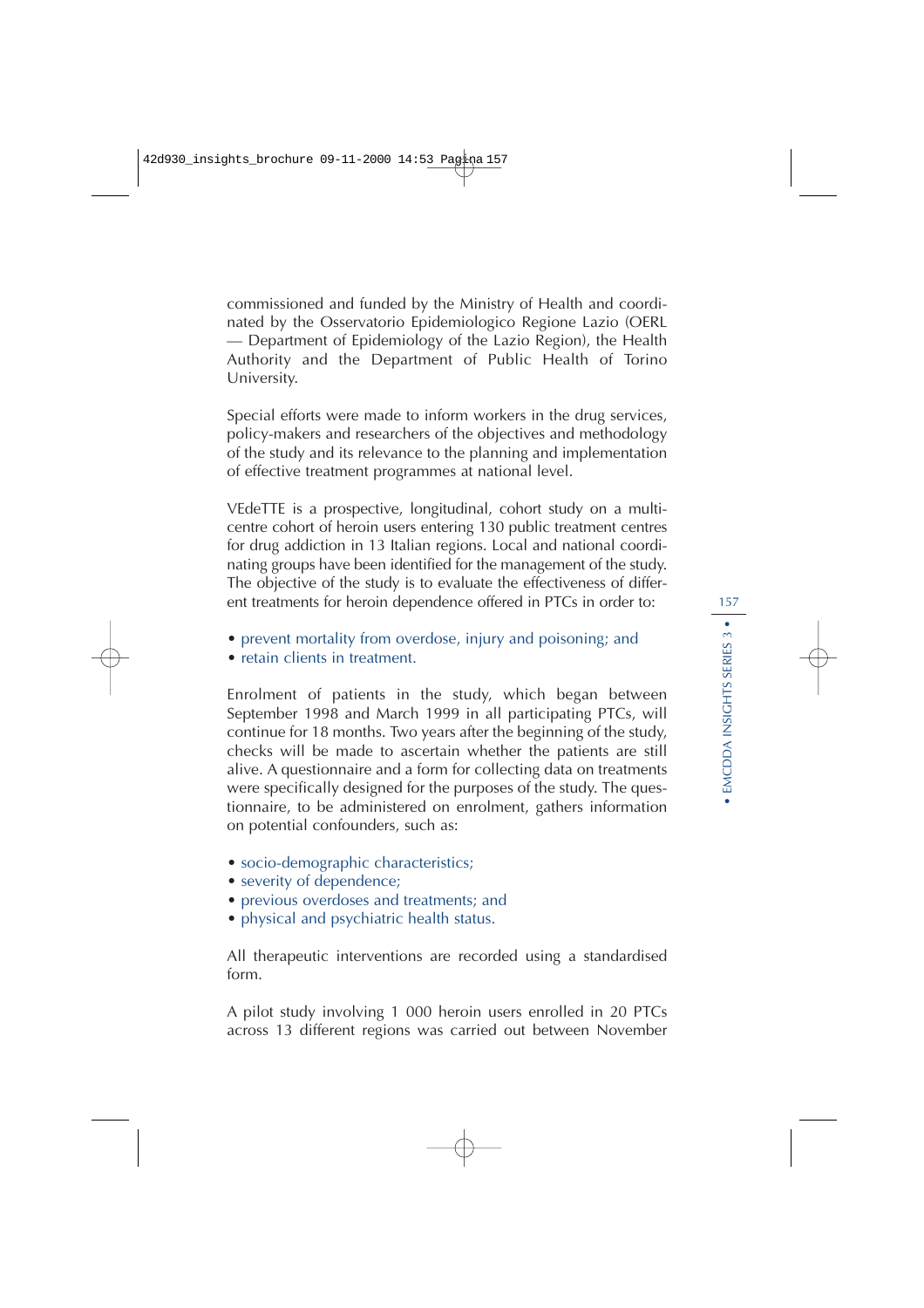1997 and January 1998. The protocol and instruments for collecting data for the VEdeTTE study have been prepared on the basis of the results of this pilot study. The estimated number of people that will be enrolled is more than 10 000.

An Italian project, which is part of the COST A6 programme ( 15), aims at producing guidelines for treatment evaluation in the field of drug abuse.

In 1998, the Cochrane collaborative review group on drug and alcohol was implemented. Its editorial base is in Rome at the Department of Epidemiology of the Lazio Region. The other editors collaborating in the review are based in the following:

- the National Addiction Centre, London, UK;
- the Department of Public Health, Torino University, Italy;
- the National Drug and Alcohol Research Centre, Sydney, Australia;
- the Drug and Alcohol Services Council, Adelaide, Australia; and
- the University Victor Segalen, Bordeaux II, France.

The main objective of the group is to produce, disseminate and update systematic reviews on the effectiveness of interventions in drug and alcohol abuse.

# **References**

**Bargagli, A. M., Davoli, M. and Perucci, C.** (1999), 'Aspetti epidemiologici delle dipendenze', in P. Di Mauro and V. Patussi (eds), Dipendenze: Manuale teorico-pratico per operatori, Carocci Editore, p. 187.

**D'Ippoliti, D., Davoli, M., Perucci, C. A., Pasqualini, F. and Bargagli, A. M.** (1998), 'Retention in treatment of heroin users in Italy: the role of treatment type of methadone-maintenance dosage', Drug and Alcohol Dependence, 52, pp. 167–171.

<sup>(</sup> 15) COST A6 is a programme run by the European Commission to gain valid information concerning the impact of various drug policies and measures on the extent, nature and consequences of drug abuse.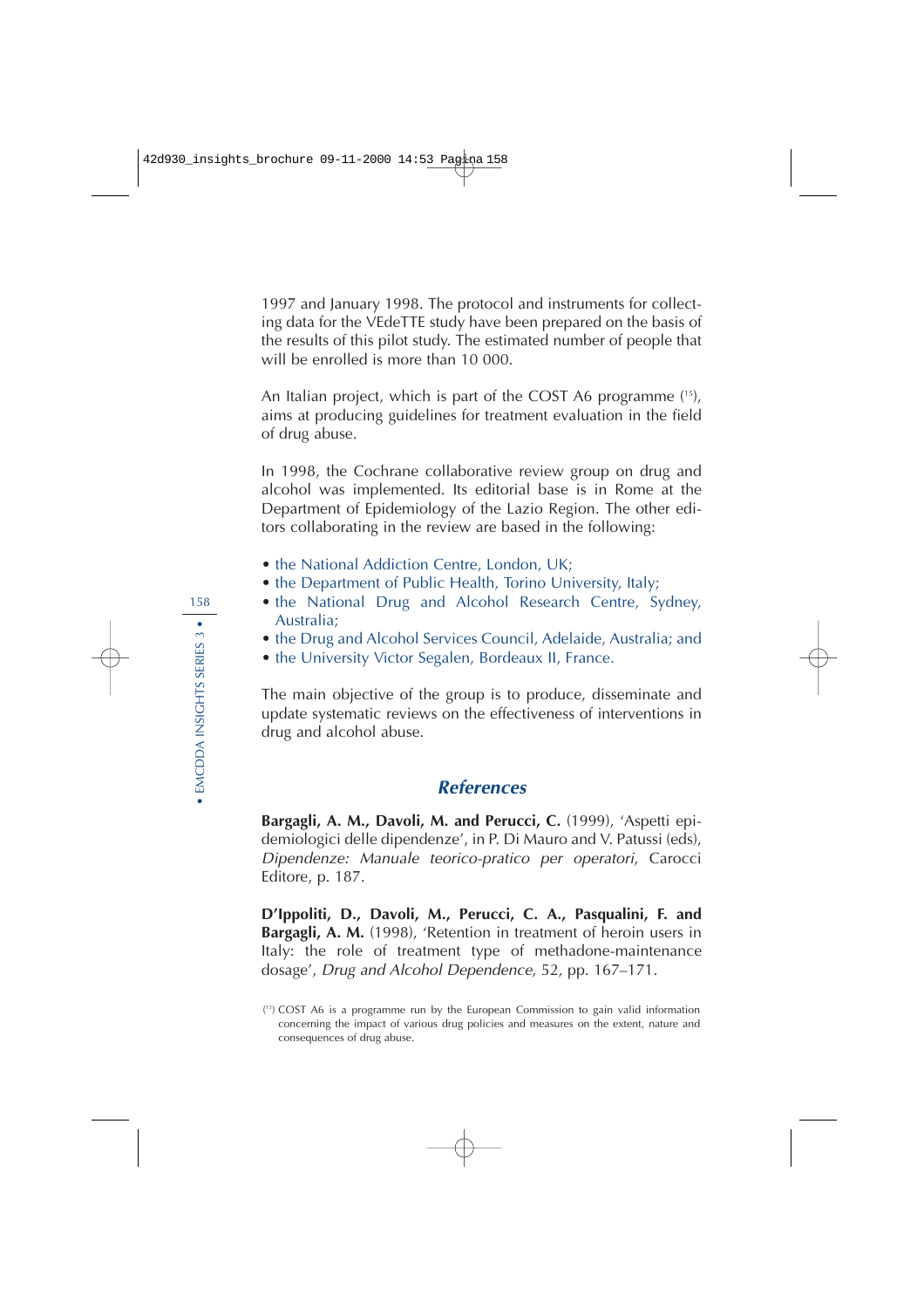**Ministero della Sanità** (1999), 'Rilevazione attività nel settore delle tossicodipendenze, anno 1997 — Parte II: Caratteristiche dell'utenza', Bollettino sulle Farmacodipendenze e l'Alcolismo, 22(1), pp. 63–98.

**Rezza, G.** (1994), 'Diffusione dell'uso di oppiacei e altre psicodroghe tra i giovani', Progetto TODI 3 in Società e Istituzioni, Presidenza del Consiglio dei Ministri.

**Verster, A. D., et al.** (1996), 'Harm reduction in Rome', International Journal of Drug Policy, 7(2), pp. 73–79.

# **Further reading**

**Department of Epidemiology** (1996), Surveillance system of drug addiction, Lazio region.

**Presidenza del Consiglio dei Ministri** (1997), Relazione annuale sullo stato delle tossicodipedenze in Italia, DAS.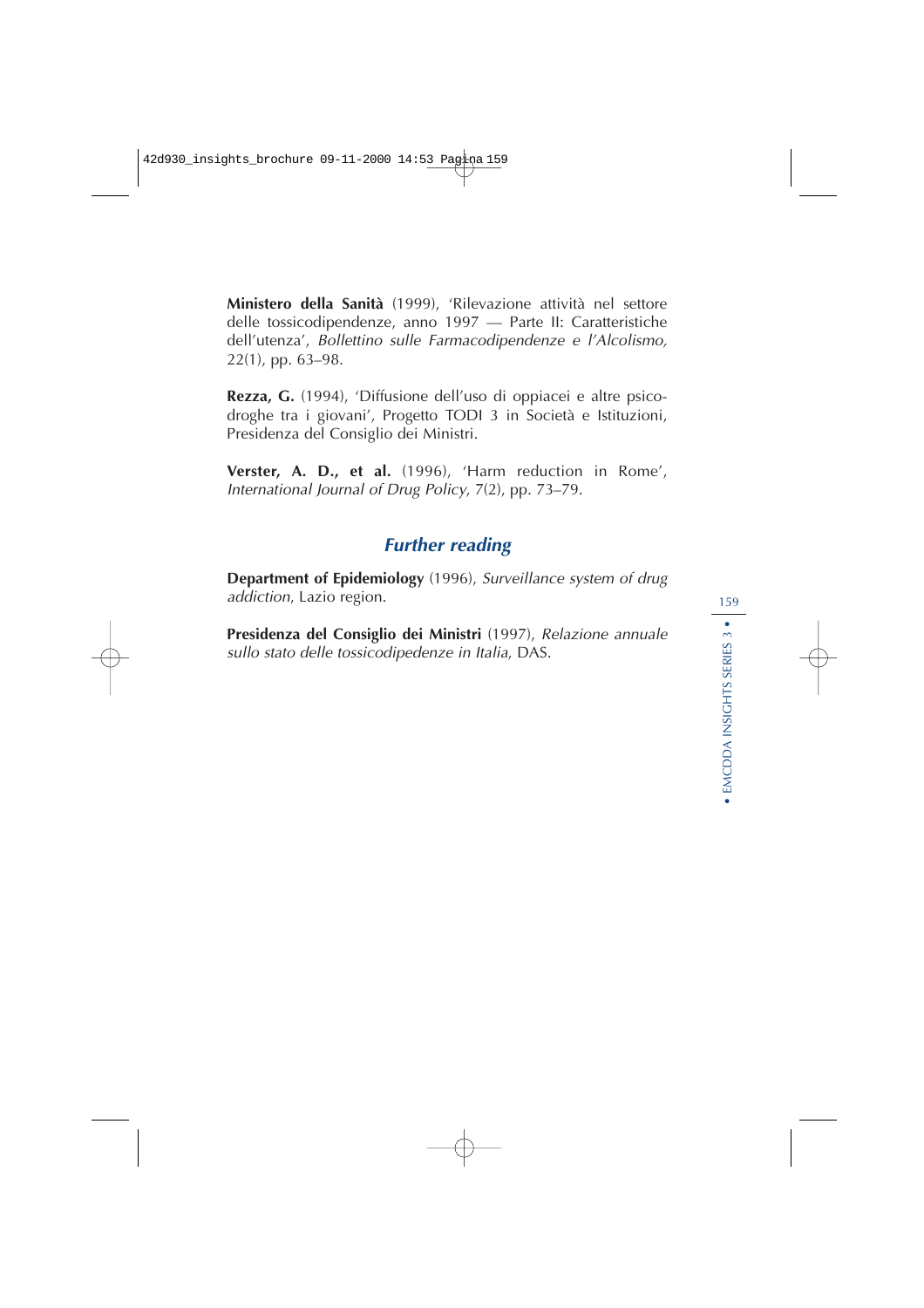# **LUXEMBOURG**

Simone Dietz, Jugend–An Drogenhëllef, Luxembourg

# **Introduction**

Luxembourg is a constitutional monarchy with a population of 429 000 (as of 1 January 1999). The country's main characteristics are as folllows:

- economic prosperity:
- low unemployment;
- 13 % of the population are non-natives (mainly of Portuguese origin); and
- 25 % of the working population do not live in Luxembourg.

Medical care in Luxembourg is very accessible. Payments from health insurance are very high. Only a few people have no health insurance, and they are covered by the well-developed social services. However, there is no systematic and organised collaboration between health and social services. Health services are based on a liberal system and social services are private or financed by the government via NGOs. Collaboration between the two remains difficult.

### **Strategy**

The first specialised services for those with drug-related problems were created at the end of the 1970s. Private initiatives at that time prepared the ground for current drug-treatment structures. During the 1980s, the drug problem increased and, in parallel, so did social pressure. The Jugend–An Drogenhëllef (JDH — Youth and Drug Assistance), a counselling service for young people and drug users initially financed by the Ministry of Family, was the first specialist outpatient institution for those with drug-related problems.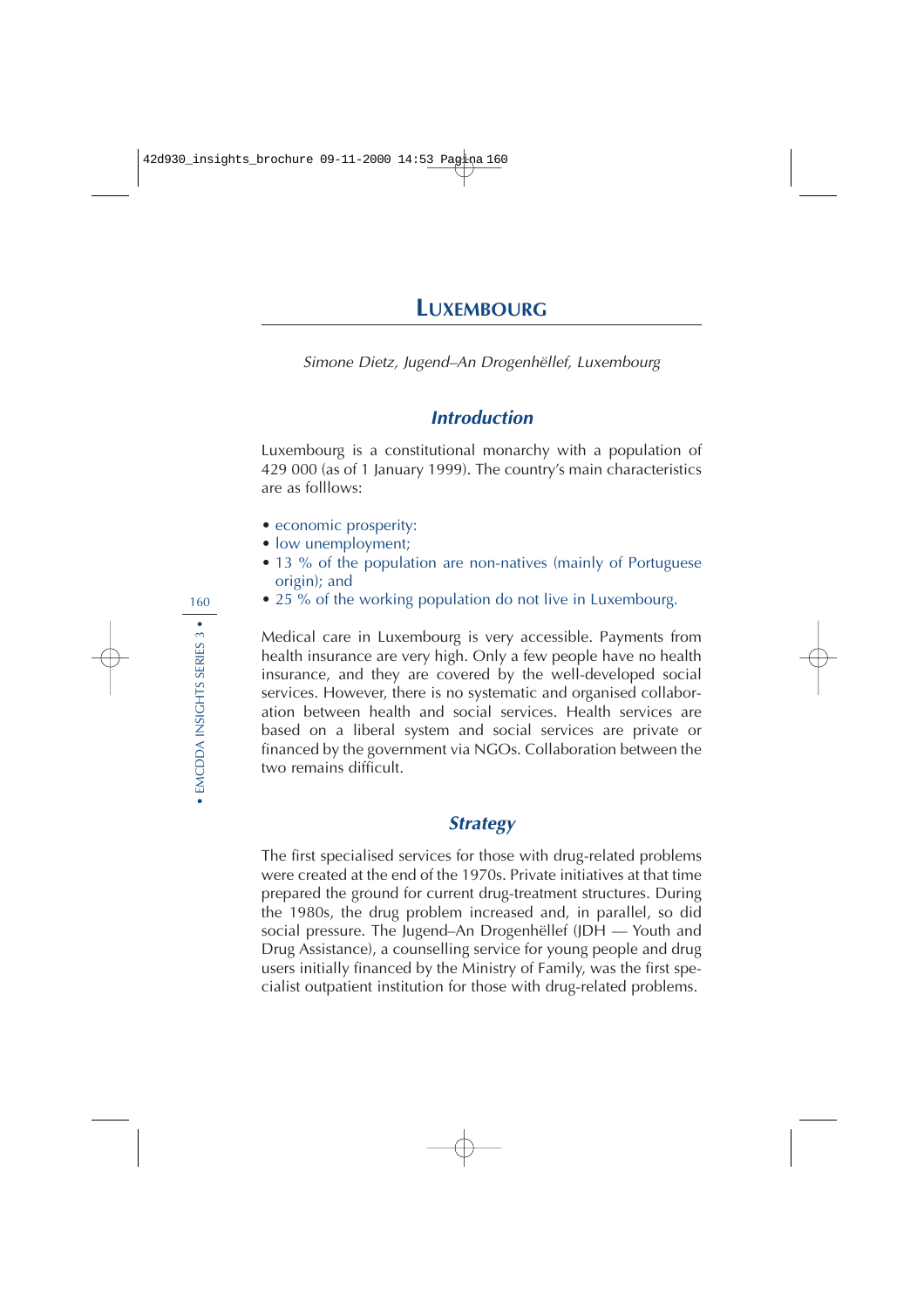At the end of the 1980s, hepatitis and AIDS prevention became prevalent and outreach work, a methadone programme and needle-exchange activities were initiated in 1989 with the help of the Ministry of Health. In the mid-1990s, the Centre de prévention des toxicomanies (Centre for the Prevention of Drug Addiction) was established and the methadone programme extended.

The low-threshold service known as 'Camionnette–Szene Contact' (a specially equipped van near the central railway station offering hot drinks, needle exchange, human contact and counselling) was created at the beginning of the 1990s.

In 1997, a new agency was developed in collaboration with Médecins sans frontières which works with minors experiencing drug problems and conflicts with the law.

A counselling service has been operating in the north of the country since February 1999. This project was developed with advice from local institutions and in close collaboration with the municipality.

There is a distinct trend towards developing low-threshold services (rooms in which to take drugs under medical supervision, emergency lodgings, heroin programmes, etc.).

It is current policy to develop an integrated approach, by which low-, middle- and high-level services are parts of a general strategy, with a complementary perspective. Strategies of harm reduction and health prevention for drug users, on the one hand, and a therapeutic approach, on the other, are not seen as mutually exclusive.

Several ministries are responsible for drug policy: the Ministries of Justice and Health are responsible at one level and the Ministries of Family, National Education and Youth at a second level. An interministerial working group coordinates the activities of these different ministries.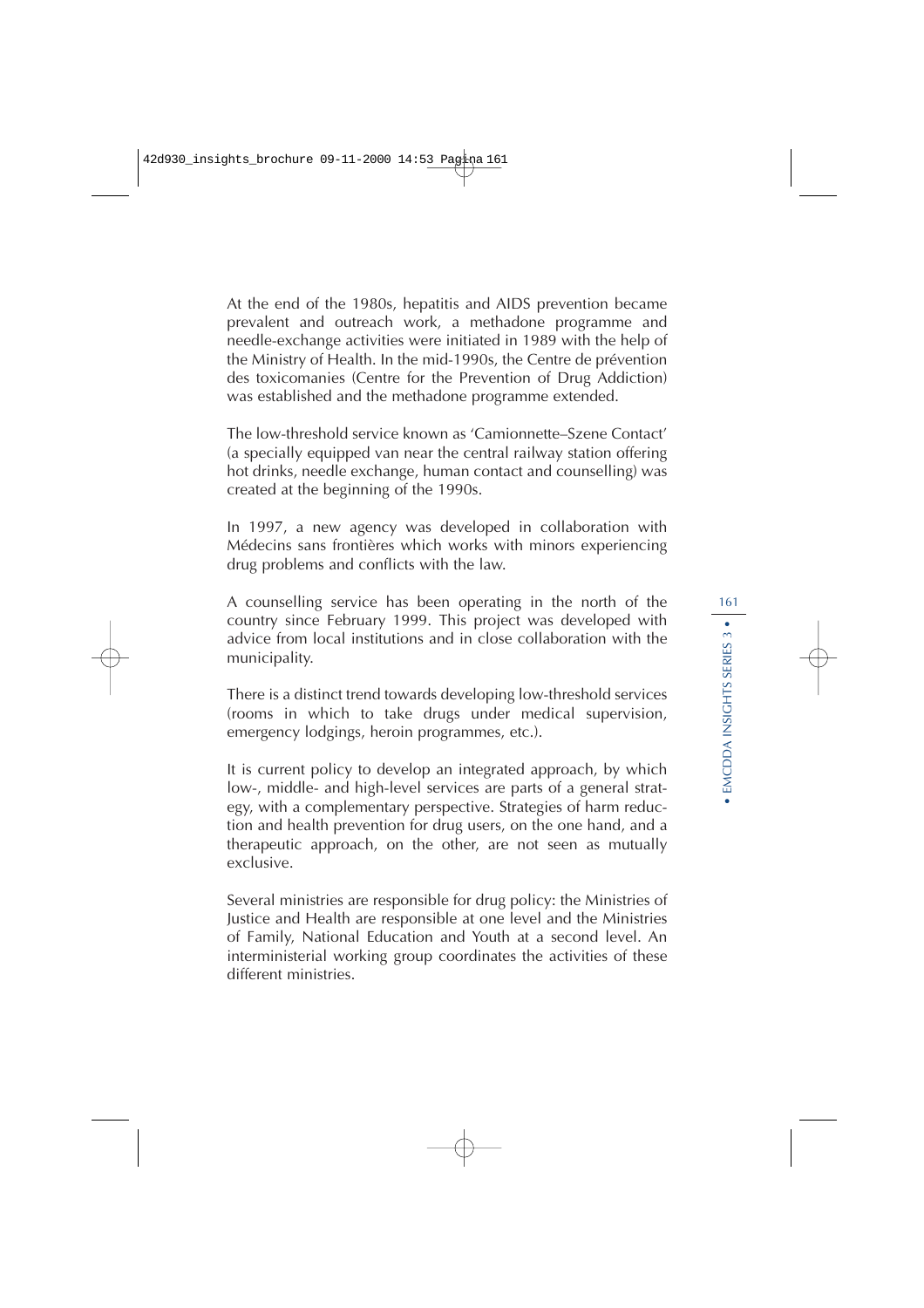The small geographical size of Luxembourg facilitates reciprocal contacts between citizens and policy-makers. The relevant schemes rely more on cooperation than confrontation.

# **Substitution**

#### **Development of substitution services**

The pilot phase of the methadone programme began in April 1989, evolving from a project entitled 'SIDA et toxicomanie' ('AIDS and drug addiction'), offering a total of 15 places. The initial results of the pilot project were encouraging and, in 1992, the capacity of the programme was extended to 25 places. This small project had a long waiting list (up to one year in 1994) and high admission criteria. Also, the death rate among drug users peaked in 1994. This situation induced the Ministry of Health to extend the programme to 100 places in 1995 and to 160 places in 1996.

At the beginning of the programme, only one doctor (a psychiatrist) was prescribing methadone at the JDH. The expansion of the programme required services to be decentralised. Pharmacies became involved in the preparation and distribution of methadone, and general practitioners (GPs) became responsible for monitoring drug users and for prescribing, in their own consultation room. This rationalisation phase was an important transition period in the programme's development. A disagreement between the doctors' association and the Ministry of Health hampered this process but, fortunately, these difficulties have been resolved. There is currently a network of over 40 physicians prescribing methadone in Luxembourg. These doctors have to agree to the prescribing guidelines.

At first, substitution treatment was firmly structured by the fact that the national methadone programme had the monopoly of prescription. The methadone programme now constitutes a network composed of the following:

• staff (psychologist, social workers, male nurse, educator, secretary);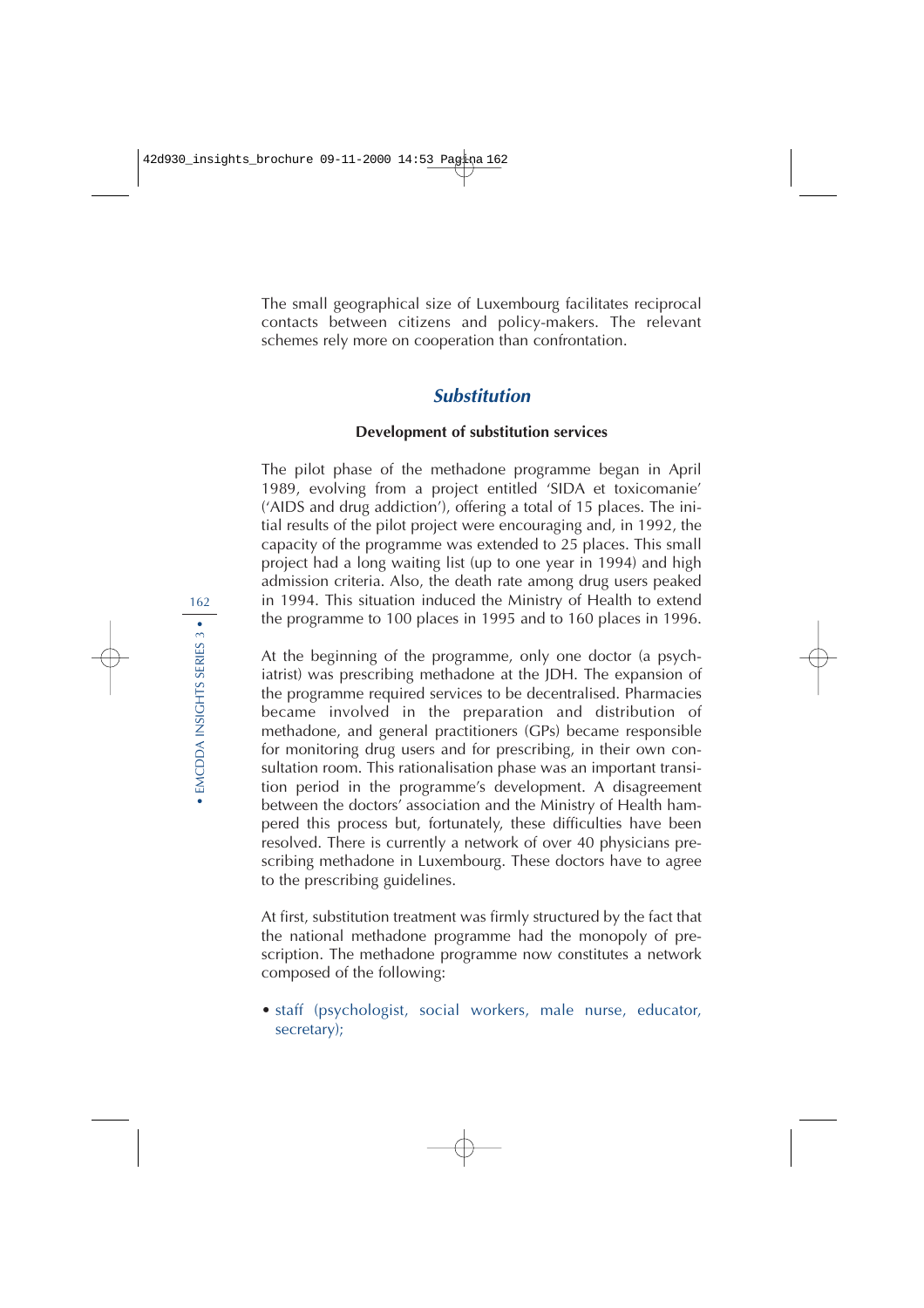- prescribing doctors (general practitioners and psychiatrists who signed a 'work convention' with the Ministry of Health);
- pharmacists; and
- the Commission méthadone (Methadone Commission).

The Methadone Commission is composed of representatives of GPs, pharmacists, the Ministry of Health and the staff of the methadone programme. The commission meets regularly to make decisions in the following areas:

- applications for admission;
- staff proposals for changes to the programme; and
- solutions to problems that cannot be resolved by the staff alone.

Since the pilot project was established in 1989, substitution treatment with methadone has gradually evolved and developed.

#### **Current situation**

In 1999, 186 drug users participated in the national methadone programme (Table 1).

The staff of the methadone programme is composed of one psychologist (responsible for the methadone programme) working half-time, three and a half social workers, a nurse, an educator and a half-time secretary. The psychologist and one and a half social workers provide the therapeutic framework. The programme's centre is open between 6 a.m. and 5 p.m. from Monday to Friday. Two members of staff supervise the distribution of methadone in the morning to about 40 clients. The rest of the staff work from 9 a.m. to 5 p.m. In 1998, 186 clients participated in the methadone programme. Many of them had their key worker, social assistant or therapist and one of the two other staff in the JDH counselling centres for drug users in Luxembourg.

A GP visits the centre weekly and prescribes treatment for about 35 clients. However, some of these 35 clients do not have to be seen by the doctor every week because they have been stabilised for several years.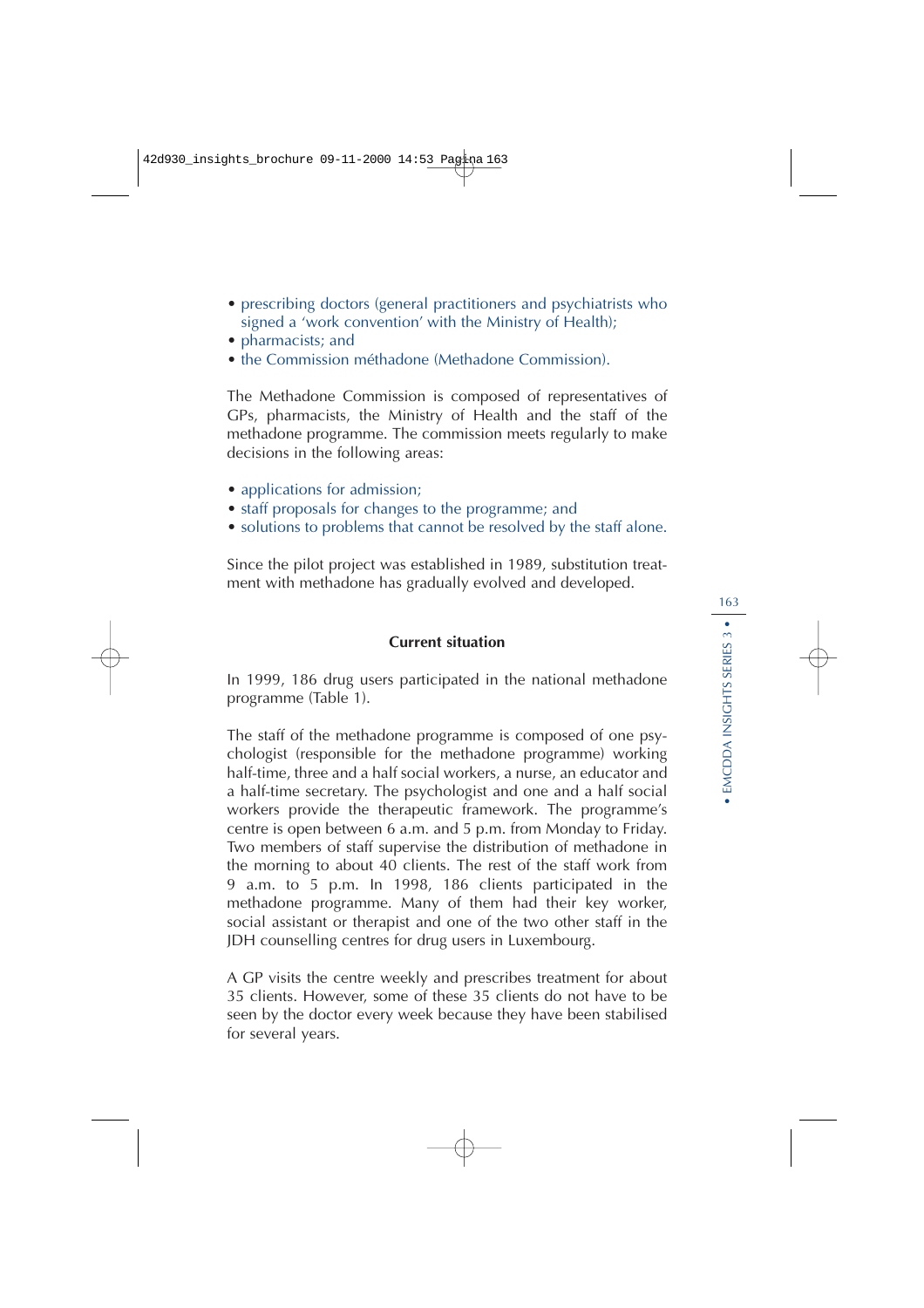| <b>GENDER</b>                      |                |                        |
|------------------------------------|----------------|------------------------|
| Male                               | 131            | 70.5 %                 |
| Female                             | 55             | 29.5 %                 |
| <b>Total</b>                       | 186            | $\%$<br>100            |
| <b>SOCIAL SITUATION</b>            |                |                        |
| Employed                           | 75             | 40<br>$\%$             |
| RMG (1)                            | 36             | 19.5 %                 |
| Paying rent                        | 18             | 10<br>$\%$             |
| Receiving unemployment benefit     | 9              | 5<br>$\frac{0}{0}$     |
| Receiving social aid               | $\overline{2}$ | 1<br>$\%$              |
| <b>Student</b>                     | 1              | $0.5 \%$               |
| Without any revenue                | 45             | 24<br>$\%$             |
| <b>Total</b>                       | 186            | 100<br>$\frac{0}{0}$   |
| <b>NATIONALITIES</b>               |                |                        |
| Luxembourgish                      | 137            | 75<br>$\frac{0}{0}$    |
| Portuguese                         | 24             | 13<br>$\frac{0}{0}$    |
| Italian                            | 10             | 5<br>$\%$              |
| French                             | 5              | $\%$<br>3              |
| Belgian                            | 3              | $1.5\%$                |
| Cape-Verdian                       | 3              | $1.5\%$                |
| Spanish                            | $\overline{2}$ | 1<br>$\frac{0}{0}$     |
| German                             | $\overline{2}$ | $\mathbf{1}$<br>$\%$   |
| <b>Total</b>                       | 186            | 100<br>$\frac{0}{0}$   |
| <b>AGE</b>                         |                |                        |
| $<$ 20 years                       | $\mathbf{1}$   | $0.5 \%$               |
| $20 - 24$ years                    | 20             | 10.5 %                 |
| $25-29$ years                      | 54             | $\%$<br>29             |
| $30 - 34$ years                    | 61             | 33<br>$\frac{0}{0}$    |
| $35-39$ years                      | 34             | 18<br>$\%$             |
| $> 40$ years                       | 16             | 9<br>$\%$              |
| <b>Total</b>                       | 186            | 100<br>$\%$            |
| <b>DURATION OF DRUG DEPENDENCY</b> |                |                        |
| $<$ 3 years                        | $\overline{4}$ | $\overline{2}$<br>$\%$ |
| $3-5$ years                        | 30             | 16<br>$\%$             |
| $6-10$ years                       | 85             | 46<br>$\%$             |
| $11-15$ years                      | 44             | 24<br>$\%$             |
| $> 15$ years                       | 23             | 12<br>$\frac{0}{0}$    |
| <b>Total</b>                       | 186            | 100<br>$\%$            |
| <b>GEOGRAPHICAL ORIGIN</b>         |                |                        |
| <b>North</b>                       | 41             | 22<br>$\frac{0}{0}$    |
| South                              | 83             | 44.5 %                 |
| East                               | 7              | $\overline{4}$<br>$\%$ |
| West                               | $\mathbf{1}$   | $0.5 \%$               |
| Centre                             | 54             | $\%$<br>29             |
| <b>Total</b>                       | 186            | 100<br>$\%$            |

### **TABLE 1: METHADONE PROGRAMME DATA FOR LUXEMBOURG (1999)**

( 1 ) Guaranteed minimum revenue.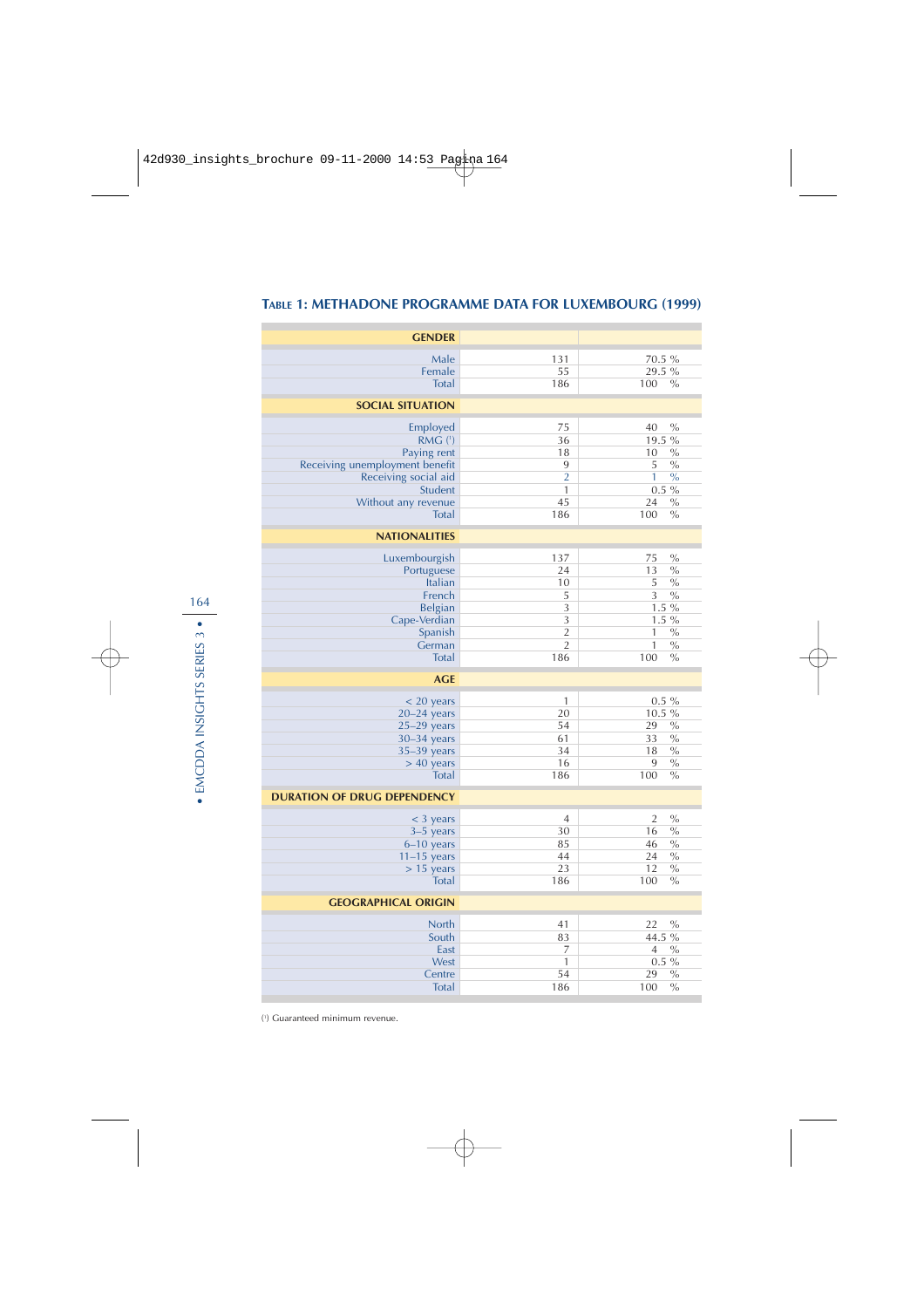The centre for the methadone programme (in two locations) is situated near the railway station opposite the counselling centre. This geographical position has the advantage of being close to the station and the disadvantage of being close to the 'drug scene'. The fact that it is opposite the counselling centre and that the methadone programme is run by the whole organisation, the JDH, facilitates collaboration between the two services. Useful collaboration with a general hospital has also been set up in order to be able to admit pregnant women to the programme. Additionally, meetings are organised to facilitate collaboration with other specialist institutions. Staff members have to be mobile in order to be able to:

- visit clients who are hospitalised;
- visit clients who are in prison; or
- organise meetings with the other services to ensure follow-up.

This collaboration may not be perfect, but much effort has been expended on improving it.

The development and maintenance of an effective collaboration network benefit both the centre and the clients. There have been difficulties regarding collaboration with GPs (partly due to the fact that the centre does not have a doctor on the staff), although the GP who counsels in the centre does a lot of networking: for instance, collecting the medical data of drug users who are in treatment with other doctors in the methadone programme. These data will be included in the JDH's next evaluation, which will be completed in 2001.

Staff have already collected medical data from 92 patients out of a total of 186. Of these 92 patients, 5 (18 %) are HIV positive, 44 (48 %) are hepatitis B positive and 55 (60 %) are hepatitis C positive. Two suicides occurred during 1998. Also, 124 of the 186 patients who participated in the methadone programme in 1998 have been convicted of drug offences at least once in their lifetime.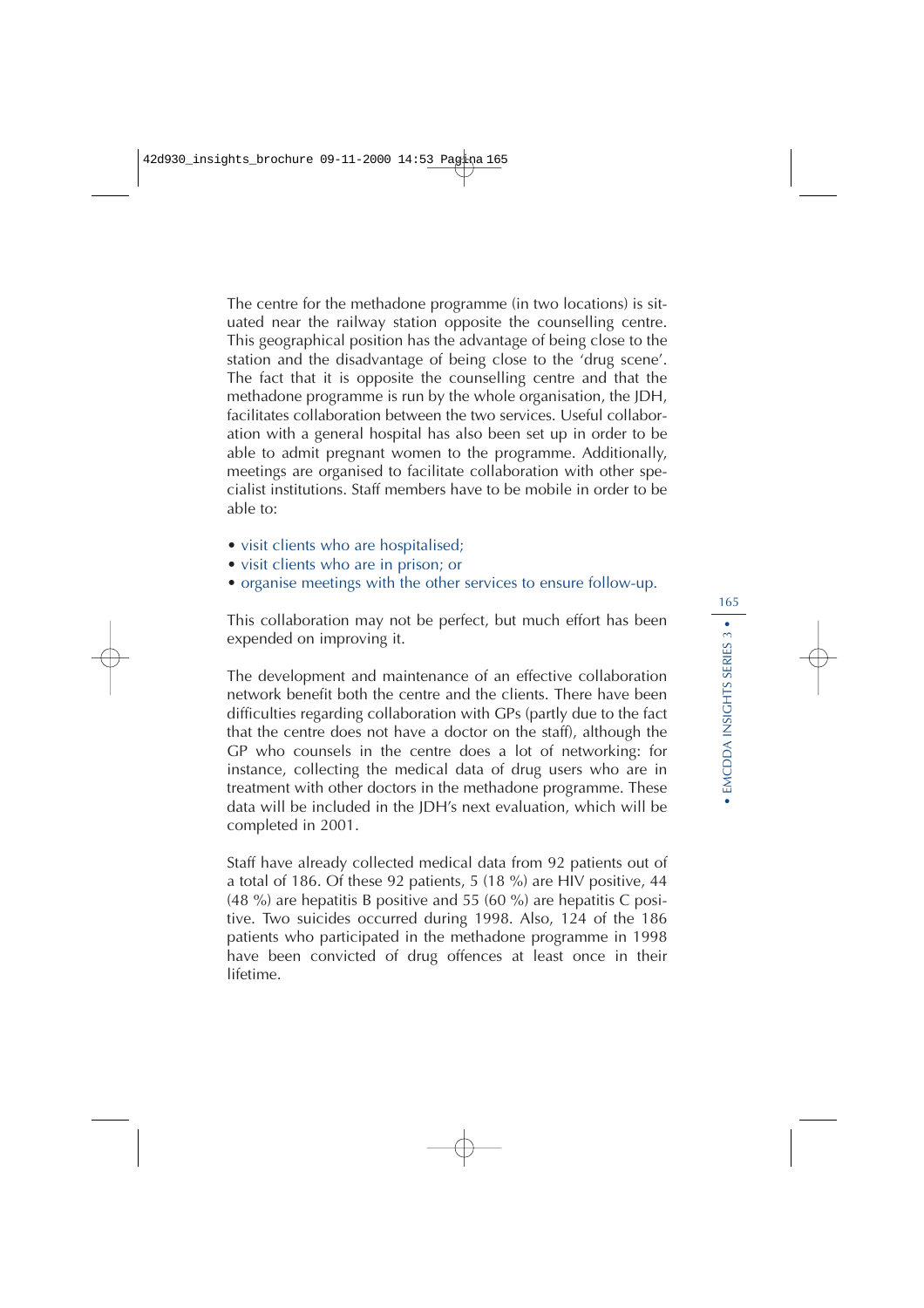#### **Legislation on substitution treatment**

To date, the methadone programme does not have a legal framework. Officially, it is tolerated and relies on verbal commitment. In fact, the law actually prohibits contributing to the maintenance of addiction, and substitution could be considered just that. In August 1997, the Ministers for Health and Justice introduced a bill which would provide a legal framework for the methadone programme. Since then, the two ministers involved have retired and a new legislative period has begun under which no changes have occurred. The current situation obviously makes it difficult to enforce guidelines for treatment.

Those doctors who have signed a convention with the Ministry of Health benefit from a verbal contract. This convention determines the conditions of prescribing:

- the rules of the methadone programme have to be respected;
- collaboration with the methadone programme has to be ensured;
- special training has to be undertaken; and
- meetings organised by the methadone programme have to be attended.

The Ministry of Health controls prescribing by demanding that doctors use a special prescription form. In serious cases of abuse of prescribing practices, the Ministry of Health can withdraw the prescription forms and make a complaint to the medical committee. The doctors' association and the Ministry of Health have signed an agreement which regulates the prescription of narcotic substances.

Luxembourg has two kinds of substitution treatment: one in the official programme (for maintenance treatment) and one outside the programme. The latter is used for short substitution treatments, such as detoxification. In Luxembourg, about one third of substitution patients are in the methadone programme and the remaining two thirds are out of the programme. Another function of the agreement between the doctors' association and the Ministry of Health is to structure these treatments. The three JDH services, the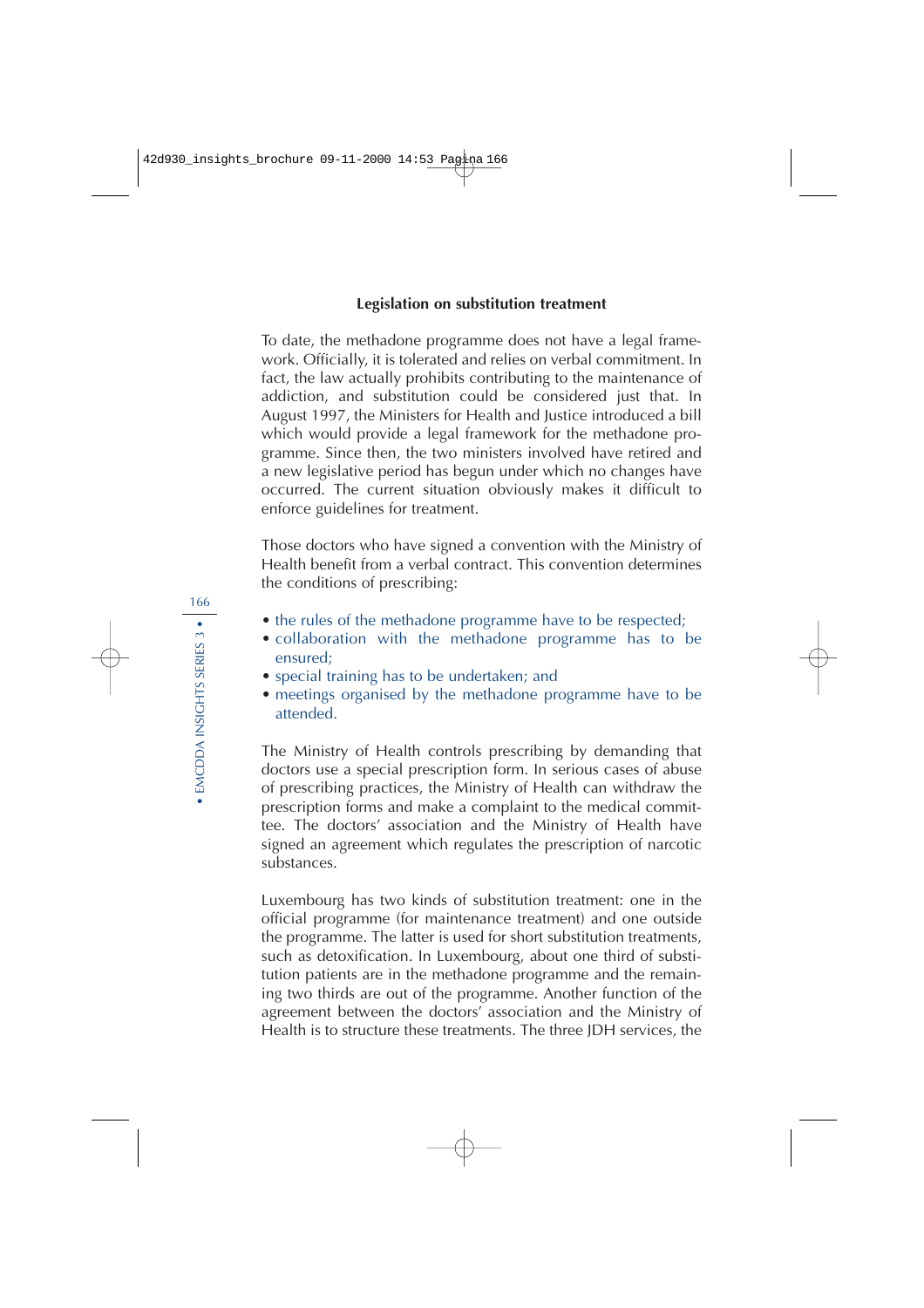two counselling services and the methadone programme, can opt to support and work with the prescribing doctors if they wish.

Luxembourg's Reitox focal point (the Directorate of Health at the Ministry of Health) has conducted a study on the attitudes and practices of GPs treating drug-addicted patients. The results, published in the 1998 report by the Réseau luxembourgeois d'informations sur les stupéfiants (RELIS — Luxembourg information network on drugs and drug addiction), show that 29 % of the doctors received special training of between 1 and 15 days maximum; 71 % of doctors felt that they were insufficiently prepared.

The methadone programme normally organises training, but only a few doctors are interested. All the doctors are invited to collaborate with JDH staff, since it is generally felt to be more constructive to work in a medical psychosocial team and to have its support. However, it seems that this collaboration is not necessarily desirable for some of them. Collaboration with doctors is useful for an efficient follow-up of the client, and it is also useful for the good working of the methadone programme. Guidelines which are developed by JDH staff are often the result of suggestions made by the clients themselves and our collaborators.

New concepts are discussed by the Methadone Commission and are then disseminated to all JDH collaborators. Meetings are organised for the clients and collaborators to facilitate debate and exchange of opinions.

### **Substitution clients**

A drug user who wants to be admitted to the national methadone programme must be interviewed by a social worker or a therapist from the counselling service for assessment (for instance, to ascertain if substitution is really the best solution in the light of his/her specific social situation and past treatment). After this, an admission questionnaire is passed on to the Methadone Commission, where his/her possible admission is debated. The two main entry criteria are: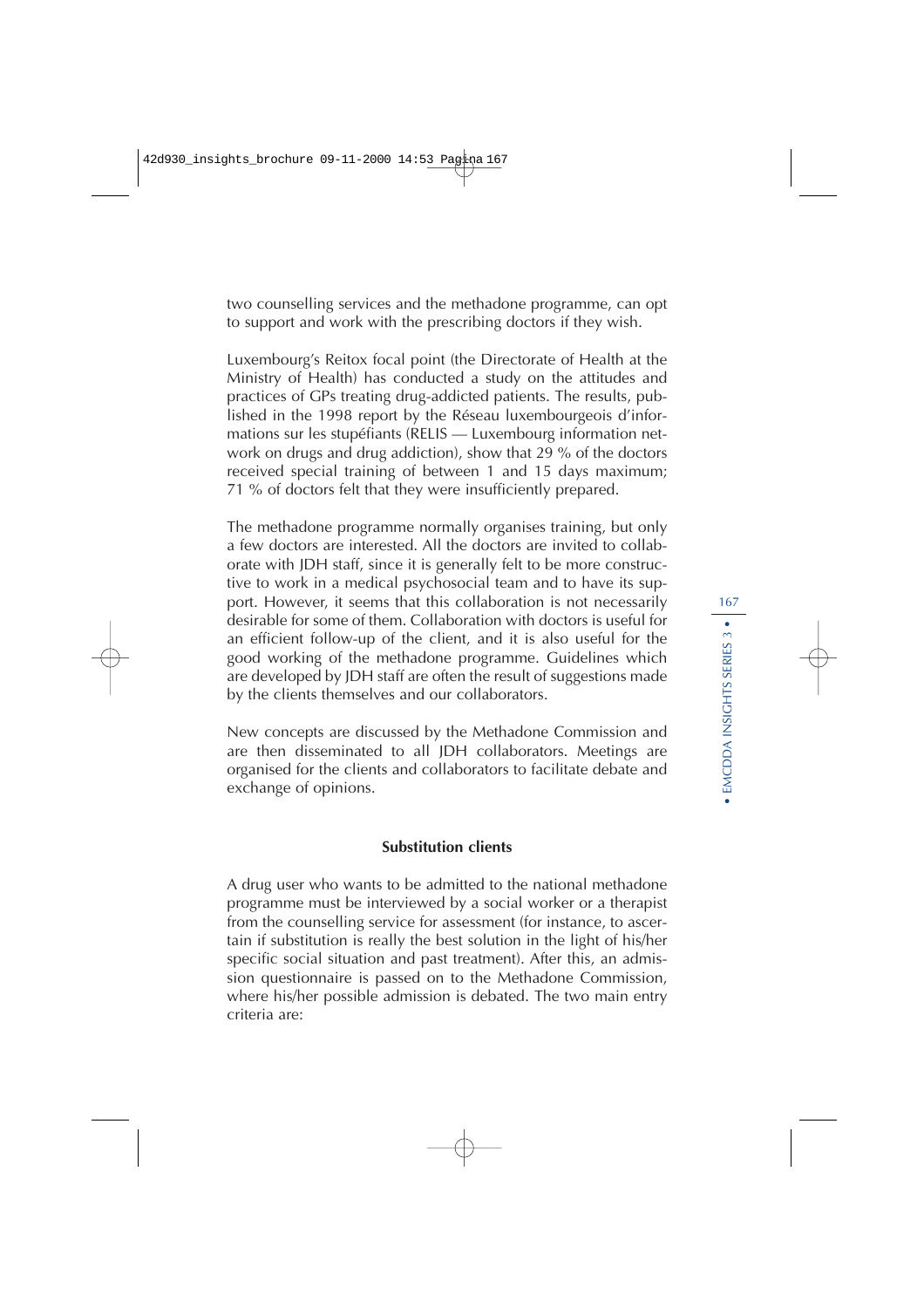- confirmed opiate addiction; and
- minimum age of 18 years.

An earlier entry criterion of having undergone two trials of abstinence-oriented therapies has now been discontinued.

Once admitted to the methadone programme, the applicant is registered and receives an anonymous M-number. He/she is also registered with the Ministry of Health via the special prescription form. A treatment contract has to be signed by a representative of the methadone programme, by the prescribing doctor and the client himself/herself. This contract sets out the obligations of the applicant and details of the services provided by the centre. In the first four months of treatment, weekly urine controls and visits to the doctor are mandatory. When a client can prove abstinence for at least four months, he/she is rewarded (for instance, instead of having to attend every day for his/her prescription he/she can do so only three times a week). After the first four months, the client is allowed to decide for himself/herself whether or not to undergo urine controls. If the doctor or a member of staff believes a urine control will be useful, it will be carried out. For young parents, urine controls remain mandatory.

A client decides with his/her doctor how long he/she will stay in the programme; there is no time limit whatsoever. There are three situations where treatment will stop:

- if the client is violent:
- when a deterioration of the client's situation since the beginning of treatment shows that substitution is not an adequate solution; and
- when it is estimated that methadone is only one substance in a panoply of substances consumed by the client.

One of the biggest problems is the polydrug user, a problem to which an adequate solution has not yet been found. In such cases, two substitutions are offered; one for opiate addiction and one for benzodiazepine addiction. In the latter, periodical qualitative urine controls are carried out. Nevertheless, when the polydrug use is too compelling, the treatment is stopped.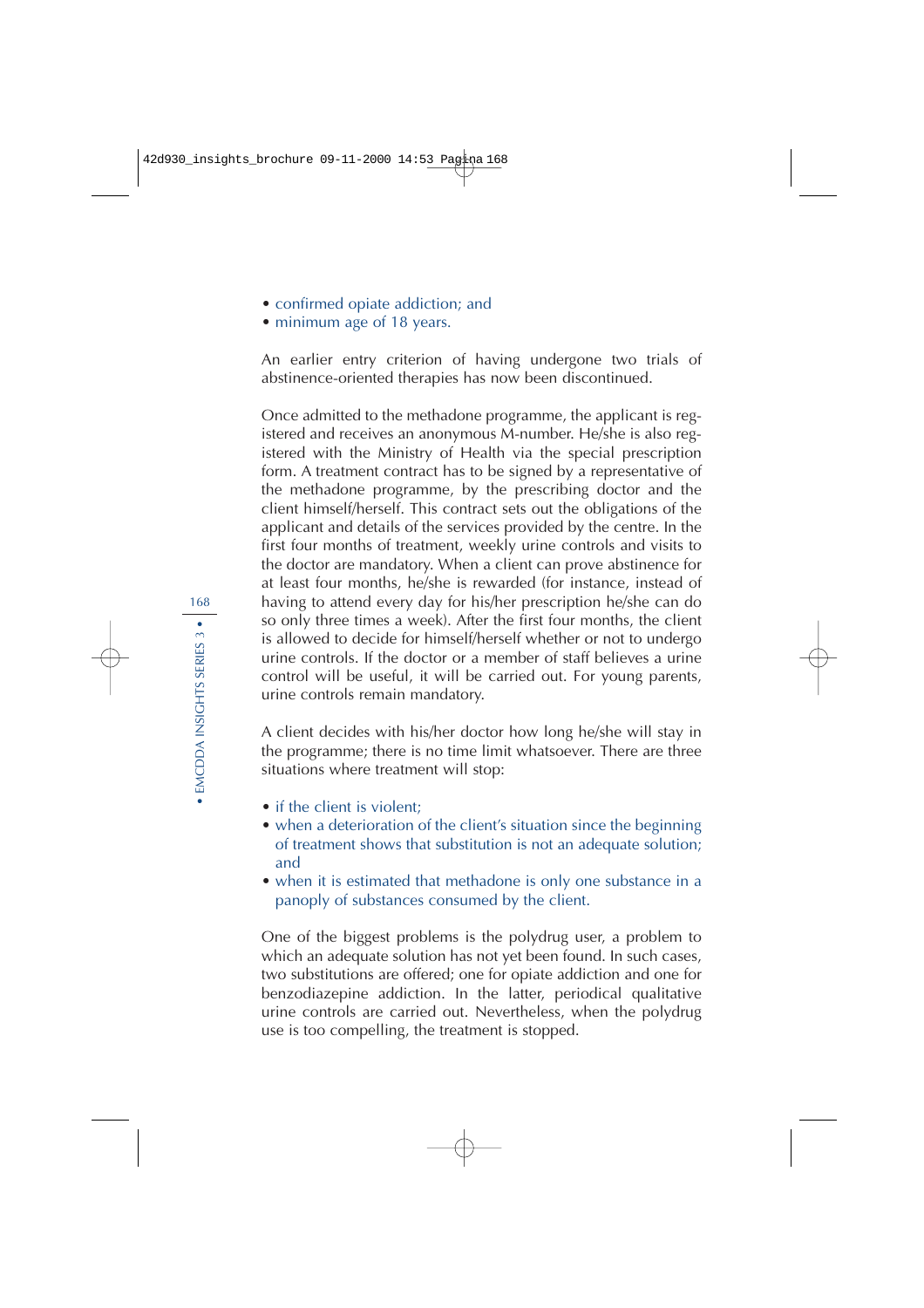The JDH offers many services, ranging from support with traditional therapies to social aid such as help for urgent problems and assistance in searching for employment or accommodation. Even clothing is supplied, if needed. The JDH also has the facility to organise groups to discuss specific problems. Whenever a patient is a parent, psychosocial care is obligatory.

Twice a year, the clients are invited to complete a questionnaire for the organisation's statistics and evaluation programme. At the same time, the client is interviewed to evaluate his/her current situation.

#### **Pharmacy activity**

Since decentralisation in 1994, about 35 pharmacists have participated in the distribution of methadone. They are involved in the treatment and can benefit from psychosocial support if they wish. They are invited to participate in training programmes organised by the methadone programme.

The pharmacists who participate in the distribution of methadone also sell needles, and thus sometimes have a dual role. Harm reduction is often the major aim (AIDS and hepatitis prevention), making the distribution of sterile needles vital.

#### **Primary-care involvement**

Currently, of the prescribing doctors who participate in the methadone programme, 90 % are GPs (40 out of a total of 225), 5 % are medical physicians and 5 % are psychiatrists. As can be seen, GPs are very involved in substitution treatment. As stated above, an agreement between the doctors' association (a group of doctors who created a working group to debate substitution treatment) and the Ministry of Health outlining guidelines for substitution treatment is in preparation.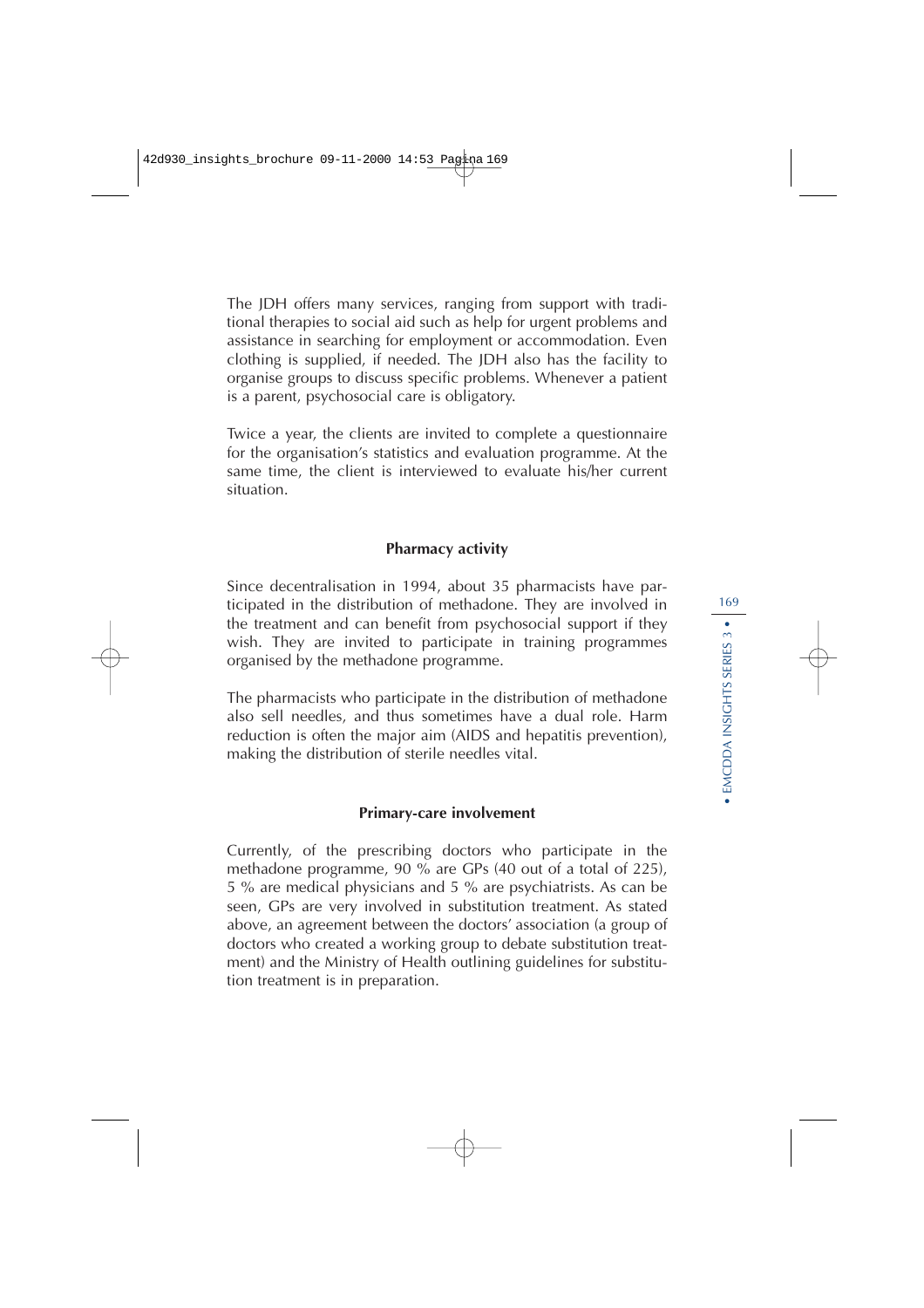Prior to the expansion of the methadone programme in 1994, only a few doctors were involved in the treatment of drug users. At that time, doctors could prescribe substances such as dihydrocodeine without being monitored through the use of the special prescriptions.

In 1994, there were no professional bodies offering advice because few doctors were interested in drug-related medical problems. However, a working group of about 12 doctors has now been created. An important point is that specialised training and supervision are paid for by the Ministry of Health to encourage doctors to participate in substitution treatment.

For most doctors in Luxembourg, the practice of working in a network is new, because of the country's tradition of a liberal medical system. Organising meetings to discuss clients (for pooling information or case management) is not usual practice, because these meetings are not paid for. Nevertheless, such practices could be of considerable benefit to many patients. Unfortunately, this deficiency shows that social medicine does not exist in Luxembourg.

#### **Substances prescribed**

The substitution substance most often prescribed for opiate addiction is methadone (95 %). It is prescribed in syrup form for the clients who are in the national methadone programme. All other drug users receiving substitution treatment receive their methadone in tablets. The dosage for long-term substitution is between 40 and 80 mg, with a maximum of 150 mg.

The situation regarding other substitution substances is as follows.

- Dihydrocodeine was often prescribed before the expansion of the methadone programme in 1995. Now it is only prescribed in very few cases.
- LAAM and palfium are not prescribed in Luxembourg.
- Buprenorphine is sometimes prescribed and this will probably increase in the future (dosage 8–16 mg).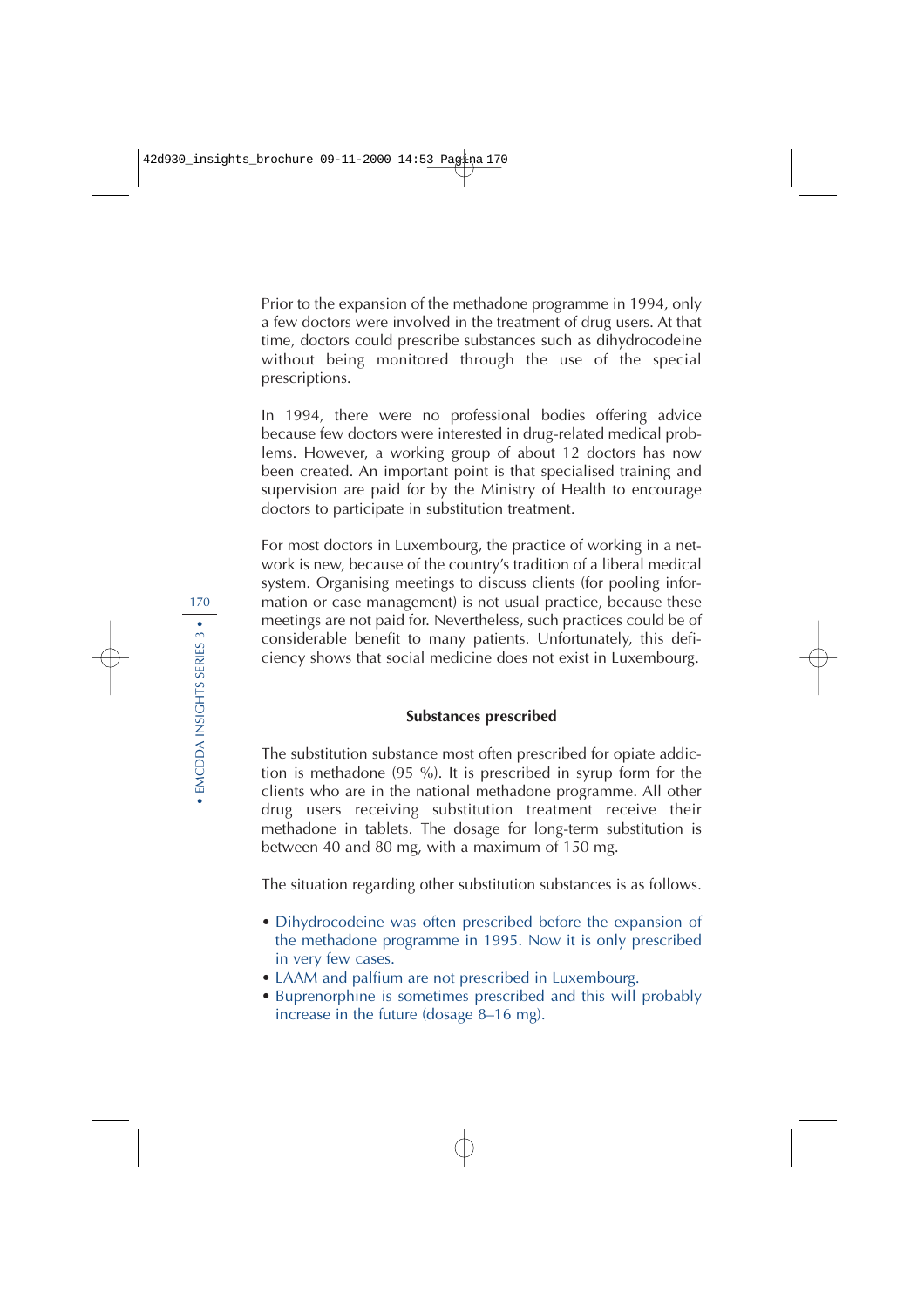- Dezitramide (20–40 mg) is sometimes prescribed to clients who cannot tolerate methadone.
- Mephenon (methadone in pill form) is often prescribed in Luxembourg. Its pharmacological action is equal to that of methadone.
- Clonazepam (6 mg/day), bromazepam (up to 36 mg/day) or lorazepam (up to 7.5 mg/day) are the substitution benzodiazepines most often prescribed for benzodiazepine addiction.
- Frazodone chlorhydrate (50–200 mg/day), fluoxetine (20–40 mg/day) or any other antidepressant drugs are prescribed for amphetamine addiction.

Usually detoxification proceeds gradually and might take several years. If a client desires a more rapid withdrawal, his/her dosage will be reduced by about 10 % every 14 days. More rapid detoxification is possible but remains difficult.

#### **Injectable prescribing**

Luxembourg does not have any injectable prescribing. The August 1997 bill proposed a heroin programme, but the retirement of the Ministers for Health and Justice involved (see above) engendered a blocked situation.

### **Surveillance** ( 16)

Established in 1994, RELIS is based on a standardised data protocol which includes 24 core items and over 60 sub-items. Ninetyfive per cent of the items in the Pompidou Group Protocol (a list of treatment-demand indicators) are integrated into the standard protocol. A second protocol, namely the 'actualisation protocol', is completed each time a previously known drug addict is re-registered after a period of one year following the previous registration. This registration system allows for updated quality data and efficient follow-up of the institutional careers of drug addicts.

<sup>(</sup> 16) The surveillance section was compiled from selected writings of Alain Origer, Head of the Luxembourg national focal point of the EMCDDA's Reitox network.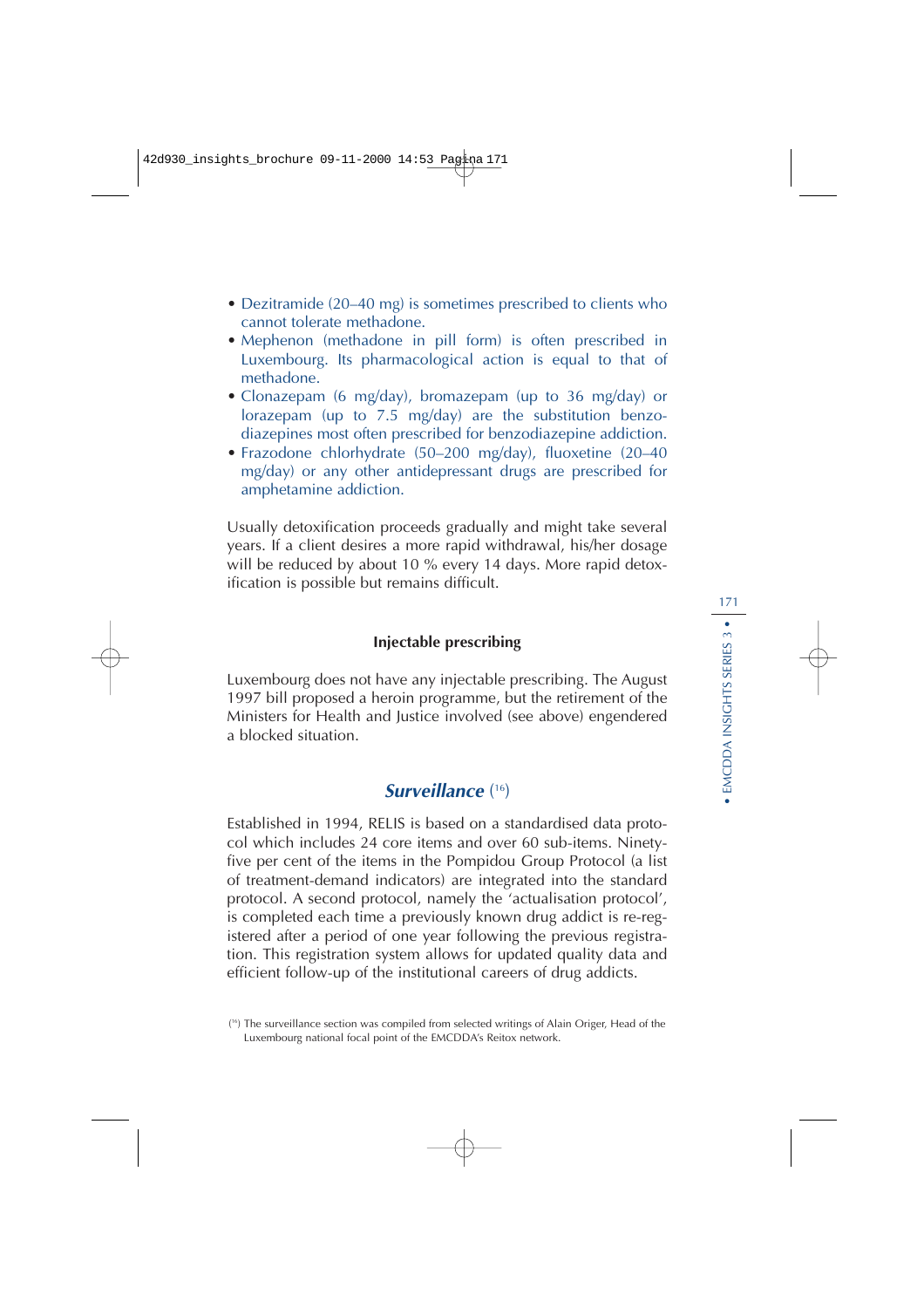RELIS relies on a mechanism known as the 'institutional contact indicator', a data-providing network which includes all specialised drug-treatment institutions, law-enforcement agencies and custodial institutions. Efforts are currently under way to encourage the participation of GPs and emergency services in the information network.

In terms of prevalence estimation and assessment of the impact of specific demand-reduction or law-enforcement interventions, as well as in terms of planning new institutions or addressing gaps in drug care, RELIS is a reliable monitoring tool which operates on a national basis and is regularly updated.

RELIS became operational in 1994 and currently relies on a multisectoral network which includes:

- specialised treatment centres;
- general hospitals;
- counselling centres;
- legal bodies; and
- penal institutions.

In order to avoid duplication and to allow for follow-up of drug users' careers, RELIS operates on a nine-digit numerical code which is obtained by combining the three variables (attributors), namely:

- gender;
- date of birth (e.g. 10051967); and
- country of birth.

This results in a Luxembourg Reitox focal point proper code (calculator). This technical device was developed by the focal point itself. The method is very time- and cost-effective, because it relies on a simple Hewlett Packard calculator that runs an attributor-tocode transcription programme on a 27-step algorithm.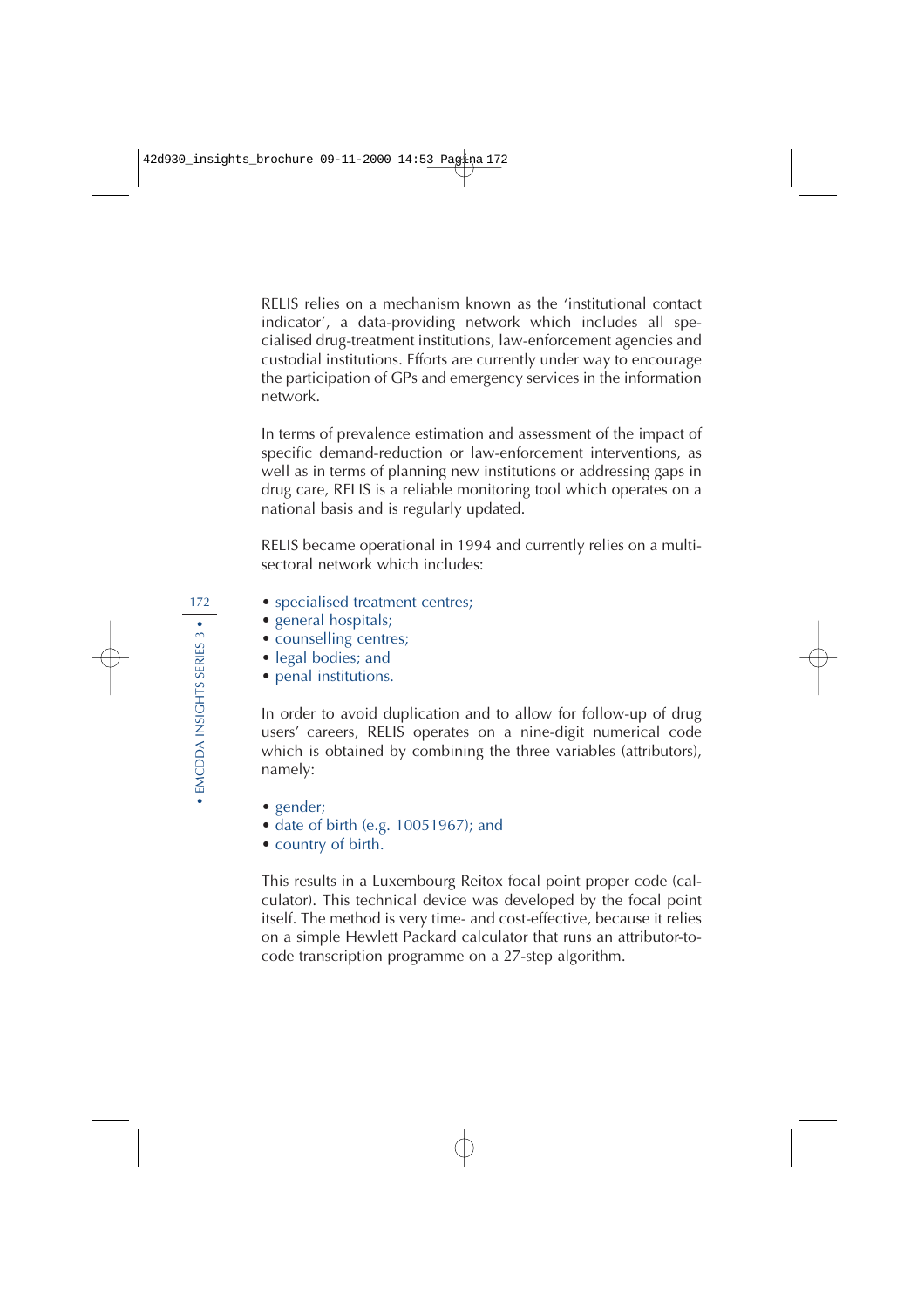It is not possible to extract information on the person to whom the code relates and the transformation key is unknown to participating field institutions and to all members of the focal point. Even if the calculation algorithm were to be discovered, he/she would be unable to do a backward calculation. Each contact person in the participating field institutions disposes of the calculator and produces the code himself/herself. The reliability of this system, in terms of data protection, has recently been acknowledged by the Commission nationale d'informatiques et de liberté (National Commission for Informatics and Liberties) of France.

One of the main assets of RELIS is that no personal data can be inferred directly from the identification code. The inputting and encoding procedures are carried out at the level of the field institutions. In this way, the focal point receives individualised data (reporting protocols) without nominative information or attributors on the persons thus registered, which is undoubtedly one the major preoccupations of field institutions.

The information gathered by this system and the results of research coordinated by the national focal point contribute to the political decision-making processes in Luxembourg as well as to the drafting of new action plans in the area of drug abuse. At the European level, Luxembourg's national focal point collaborates with the other national centres of the Reitox network. This collaboration focuses, among others things, on:

- implementation of an interregional drug-treatment reporting system (TRANS-RELIS), which includes border regions of Belgium, Germany and France;
- active collaboration in establishing the Reitox network's IDA/EMCDDA project; and
- analysis of procedures to improve national drug monitoring systems within the European Union.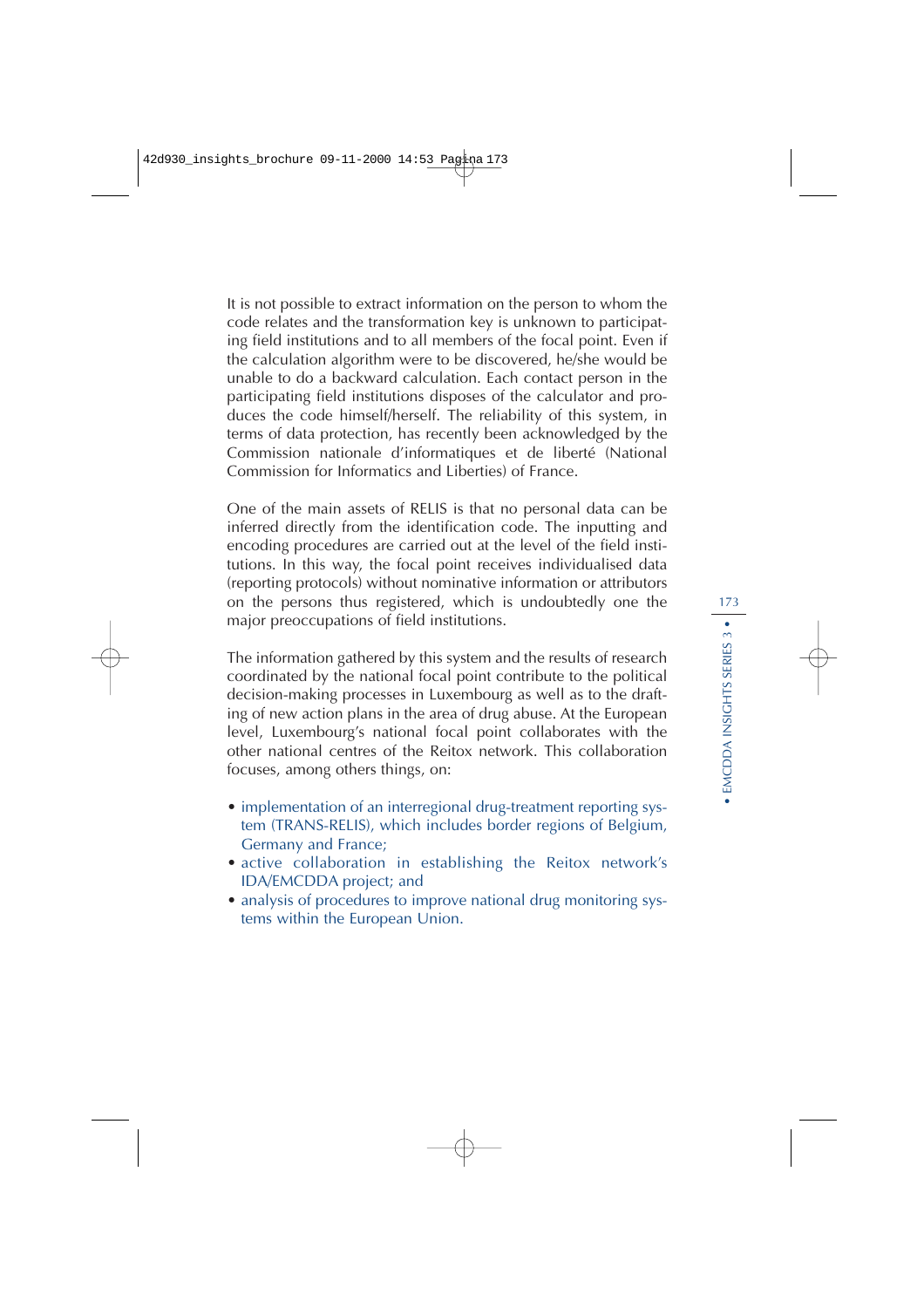### **TABLE 2: SOME DATA FROM THE RELIS STUDY AND THE ANNUAL REPORTS OF THE SPECIALIST SERVICES IN LUXEMBOURG (1996–98)**

| 1996           | 1997           | 1998           |
|----------------|----------------|----------------|
|                |                |                |
|                |                |                |
| 308 persons    | 244 persons    | 270 persons    |
|                |                |                |
| 175 persons    | 166 persons    | 183 persons    |
| 128 persons    | 158 persons    | 186 persons    |
|                |                |                |
|                |                |                |
| 6.456 contacts | 8 734 contacts | 8.525 contacts |
|                |                |                |
|                |                |                |
| 250 admissions | 226 admissions | 251 admissions |
|                |                |                |
| 58 admissions  | 62 admissions  | 39 admissions  |
|                |                |                |

### **Comments and remarks**

The numbers of counselling clients have varied only slightly over the years. Low-threshold services are being increasingly solicited. The residential community had 39 admissions in 1998 and it ran a full house with a waiting list during some periods. Over the period 1998–99, the work concept of the residential community has been usefully modified.

Many drug users go to other countries (Belgium, Germany, France and Italy) for residential treatment, because of the limited number of places offered in Luxembourg.

### **Problems**

A number of the residents in the neighbourhood of the treatment centres encounter considerable problems with the services, mostly due to the following factors:

- the centres are situated near the railway station;
- prostitution is practised in this area; and
- the area is still a residential one.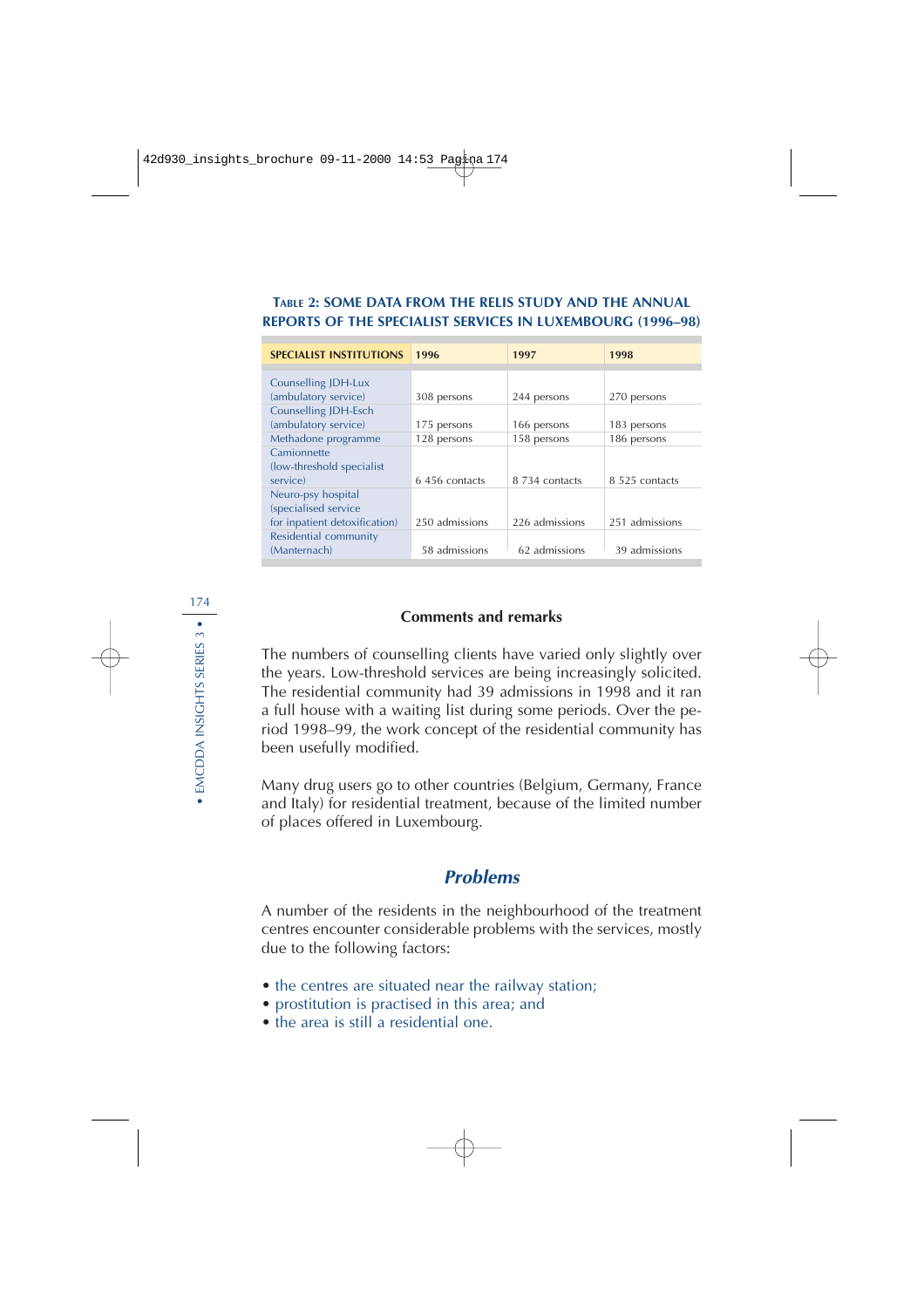Unfortunately, the residents no longer feel safe. They have formed a local organisation but this is unlikely to bring about the closure of the centres. Staff hold regular meetings to discuss strategies for dealing with these problems.

As regards the situation in Luxembourg's prisons, 36 % of prisoners in 1997 were imprisoned for drug-related offences. Clients who are in methadone treatment before their detention continue their treatment during remand and, in cases of a long prison sentence, undergo slow detoxification. A prisoner is allowed methadone before his/her release.

# **Evaluation**

An evaluation of the methadone programme will be undertaken in late 2000.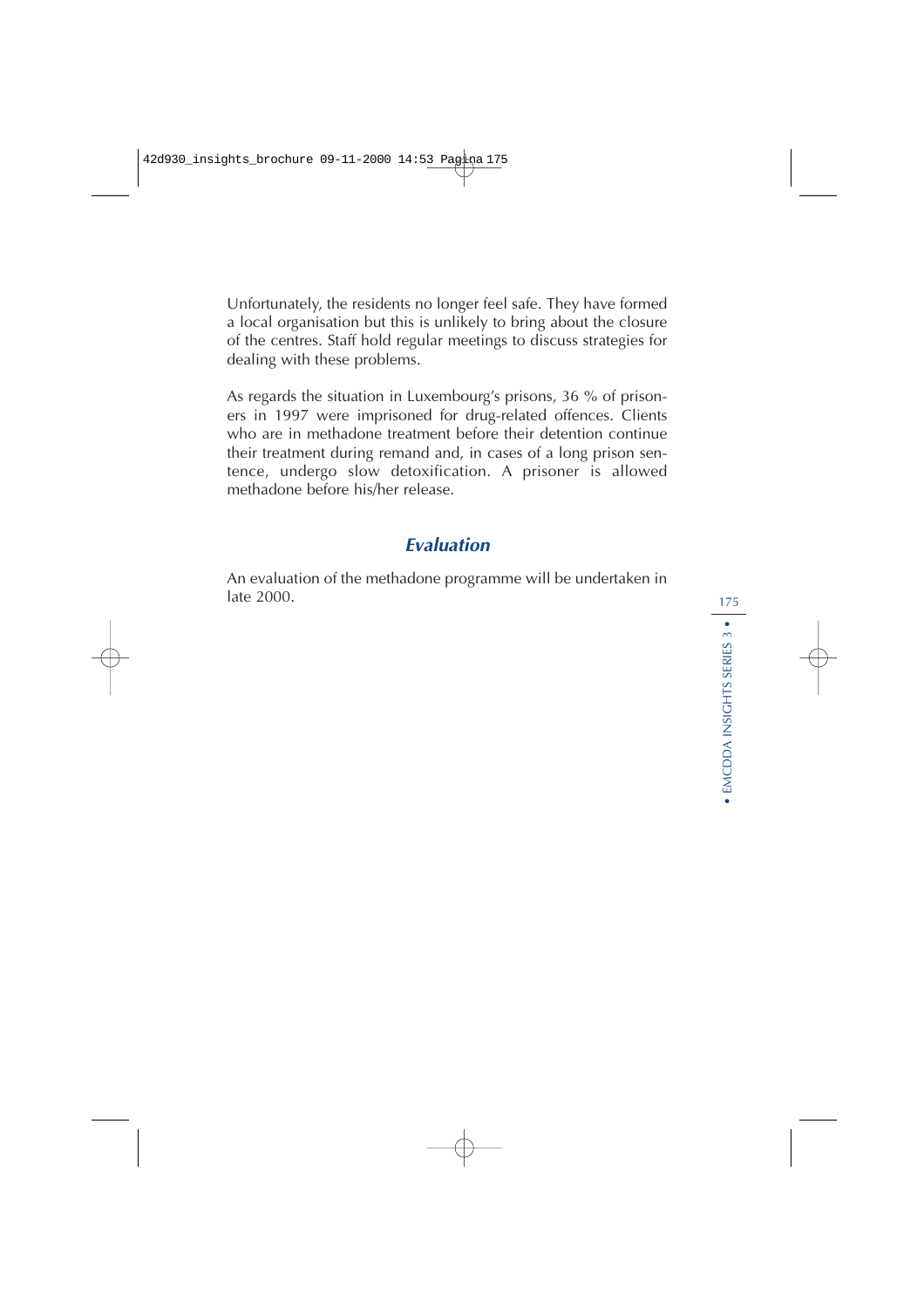# **THE NETHERLANDS**

Han Kuipers, Trimbos-Instituut, Utrecht ( 17)

# **Introduction**

The Netherlands is one of the smaller countries of Europe, yet it is also one of the most densely populated and urbanised countries in the world. For almost two centuries, the political system has been a democratic one. The members of the Houses of Parliament of the national government represent the people, while the judiciary oversees the implementation of the laws.

In the Netherlands, there is an extensive and comprehensive healthcare system. In practice, the system has two pillars:

- a considerable network of facilities for general healthcare; and
- a more extended network of facilities dedicated to specific health tasks and social work (for instance, mental healthcare and addiction care).

These facilities are funded by the Ministry of Health, health insurance companies and funds controlled by private organisations (foundations and associations) founded for this specific purpose.

### **Strategy**

#### **Drug laws**

The first Opium Act of 1919 was a direct result of the Netherlands attending the first International Drug Conference in The Hague (1912). Opiates were strongly forbidden, except for registered use for medical and scientific purposes. In 1928, the Opium Act was amended for the first time (cannabis was included in this revision)

<sup>(</sup> 17) The Trimbos-Instituut is the Dutch national focal point in the EMCDDA's Reitox network.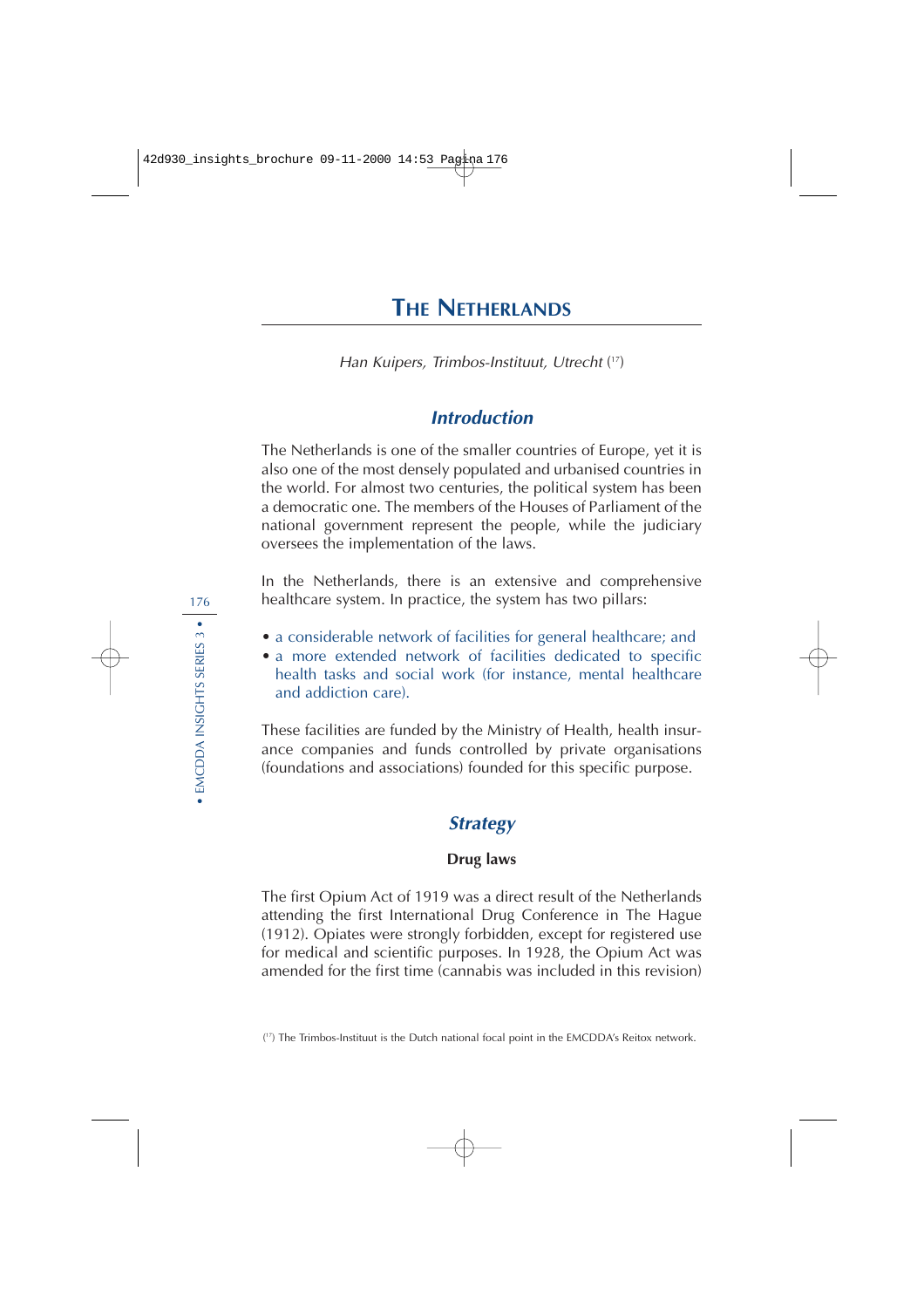and for the second time in 1953. In 1976, the act was fundamentally changed:

- a distinction was made between hard and soft drugs (unacceptable versus acceptable health risks); and
- the philosophy of reducing the health risks of users (harm reduction) was formally accepted.

Since 1976, the Netherlands has had its own drug policy. Prior to that, the country was committed to a number of international treaties, such as the 1961 UN Single Convention on Narcotic Drugs.

The Opium Act is a penal law, and Dutch penal law recognises two kinds of criminal act: criminal offences (crimes) and minor offences (misdemeanours). In relation to drugs, processing, production and trade other than for medical and scientific reasons are major offences. The only minor offence in the area of drugs is possession of small quantities of cannabis (up to 30 mg) other than for personal use. Dutch penal law is strongly influenced by a principle of expediency, which means that the public prosecutor decides whether or not prosecution is necessary. The public prosecutor is bound by a comprehensive set of guidelines.

The Netherlands is still party to a number of international treaties. All three United Nations conventions in the area of drugs have been ratified by the Dutch Parliament and some elements have been integrated into Dutch law. Besides these UN conventions, the country is also committed to a number of European treaties, the most important of which is the Treaty on European Union (Maastricht Treaty), and other treaties where EU Member States cooperate on issues such as police activity and money laundering.

Since the 1980s, and particularly in 1995, when a government paper entitled 'Continuity and change' was introduced, a number of measures to reduce public nuisance caused by drug users and drug tourists have been implemented to reduce the burden on the judicial system. These policy changes have aimed at addressing unwanted outcomes of the drug policy formulated in the 1970s.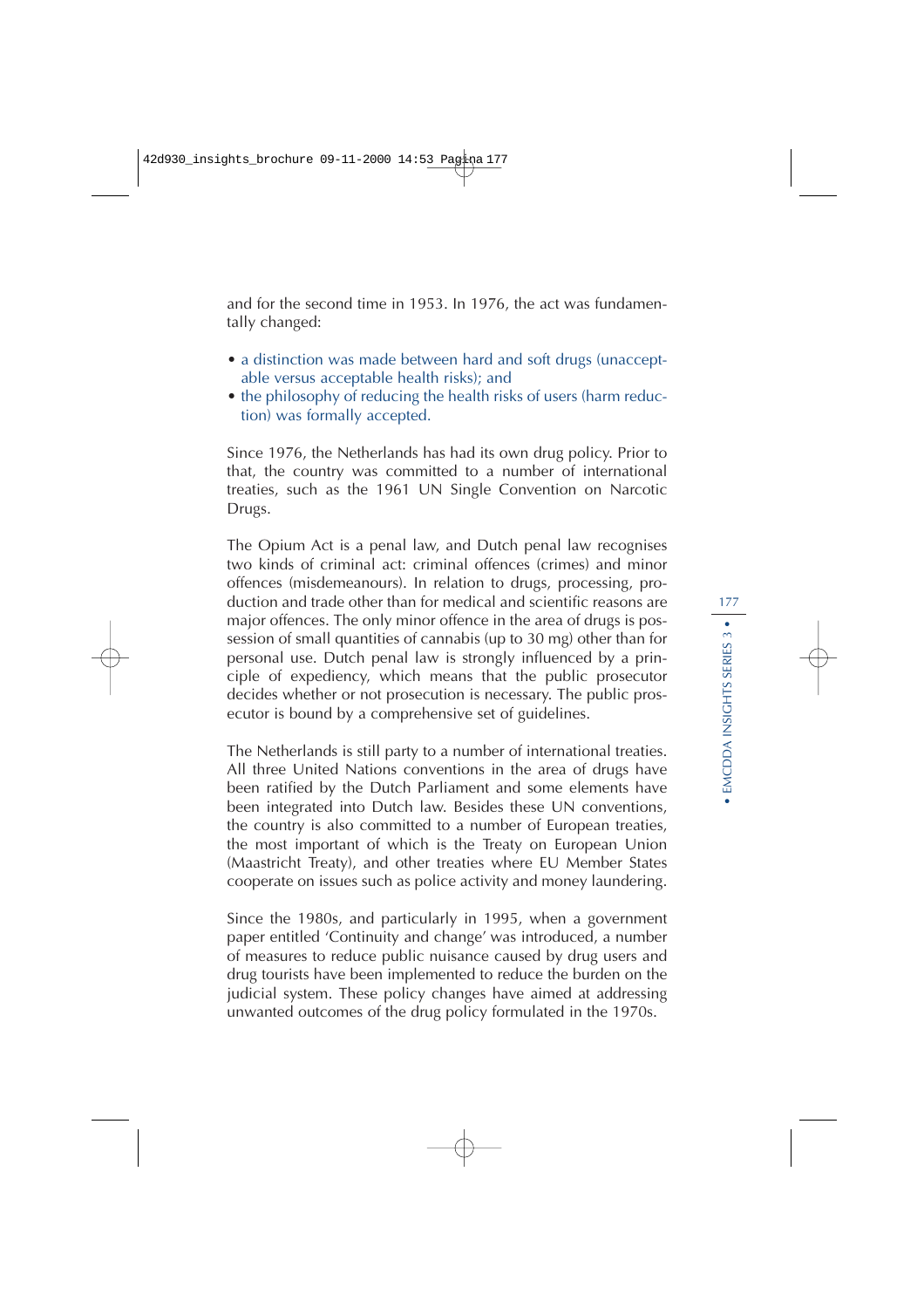#### **Philosophy and objectives**

Availability of drugs is a reality in open western societies. Recognising that drugs are probably here to stay, the Netherlands Government acknowledges the importance of prevention, treatment and harm reduction for the individual and his/her environment, and for society as a whole. The underlying premise is that the harmful effects of drug use do not depend solely on the properties of the substance, but also on the characteristics of the user, the reasons for use and the circumstances under which the drug is taken. Any policy ignoring such complex interrelations is bound to fail. The government attaches great value not only to legislation, but also to social control and social support. It believes that prevention, treatment and harm reduction are better ways of containing drug use and its associated problems than repression alone.

The national cannabis policy is based on the assumption that people do not switch from soft to hard drugs because of the properties of the substances in question, but rather because of social and economic factors, such as the availability of both types of drugs in criminal settings. According to this hypothesis, such a transition can be prevented by separating the soft and hard drug markets. At the same time, the government is actively fighting the wholesale transporting, trafficking and manufacturing of hard drugs and is also increasingly taking measures against the largescale cultivation and sale of cannabis.

#### **Responsibilities**

The Minister for Health, Welfare and Sport (HWS) and the Minister for Justice are jointly responsible for national drug policy. The former coordinates this policy and is responsible for demand reduction (health policy in general, drug prevention, drug treatment and harm reduction). The Minister for the Interior is responsible for matters related to local administration and the police and the Minister for Justice for the enforcement of criminal law and partly for probation and aftercare services.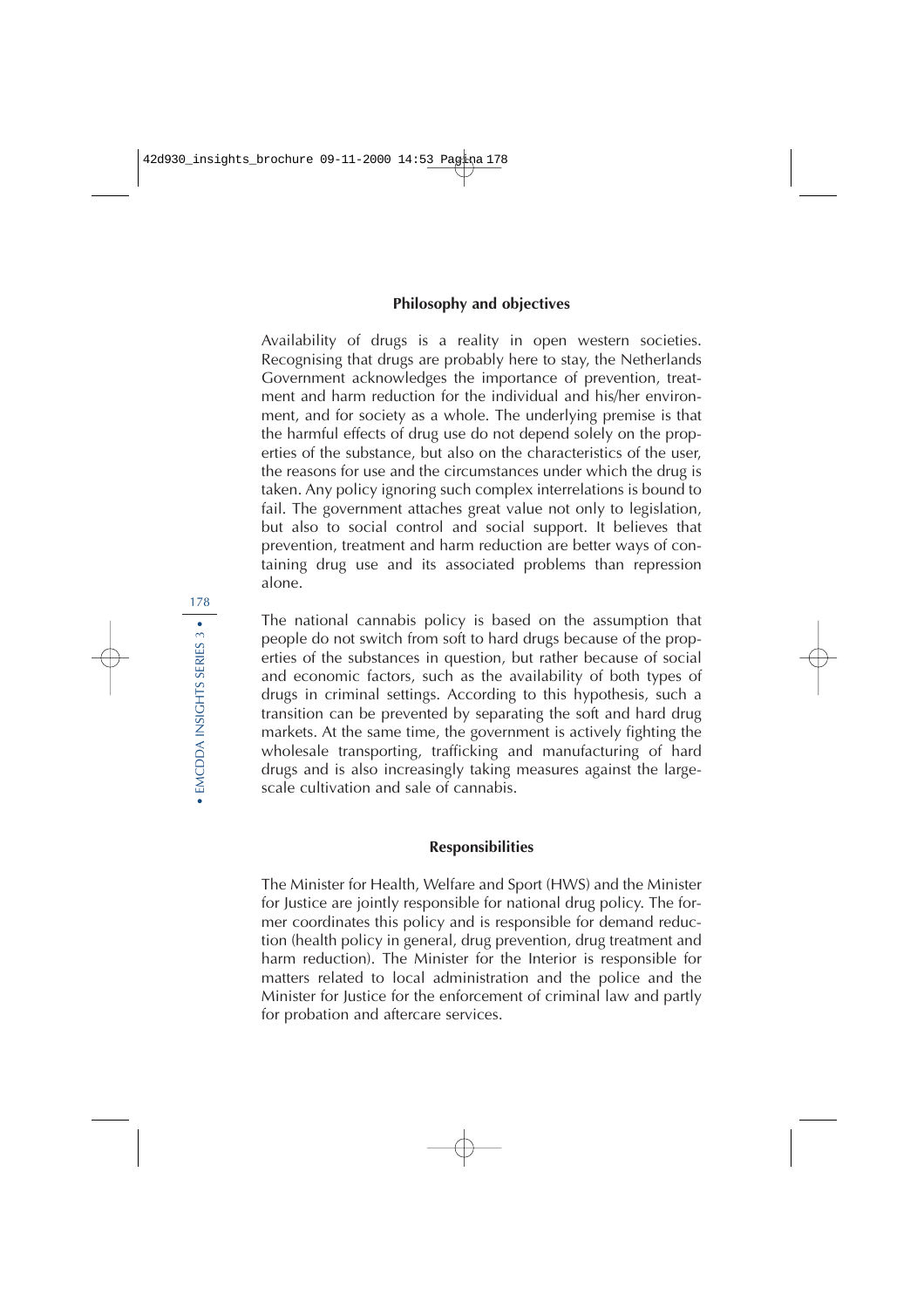### **Objectives**

Current drug policy in the Netherlands has four objectives:

- prevention (demand reduction) and treatment;
- harm reduction for drug users;
- reduction of the supply of drugs; and
- maintenance of public order.

This policy is carried out in close collaboration with healthcare services (including addiction care), social-care professionals, judicial authorities and those responsible for public order and safety, such as the police. The main policy instruments are:

- separation of markets for soft and hard drugs;
- decriminalisation of the use of soft drugs;
- monitoring of changes in drug use and the consequences of drug use;
- establishment of a highly diversified and extensive professional network of healthcare and social services and institutions offering treatment and care for drug users;
- prevention of problem drug use through information and education targeted at both the general public and specific groups;
- rehabilitation of (former) drug users;
- prevention of marginalisation and criminalisation of drug users, to prevent them becoming outcasts or sources of infection;
- reconciling the interests of crime control with those of public order, public health and public welfare;
- implementing severe penalties for the trafficking of hard drugs and larger quantities of soft drugs; and
- financing research into the effectiveness and efficiency of addiction treatment, care services and prevention programmes.

### **Nuisance policy**

In 1993, the cabinet concluded that the nuisance caused by hard drug addicts required a separate policy. The integration of various measures and the cooperation between the municipalities,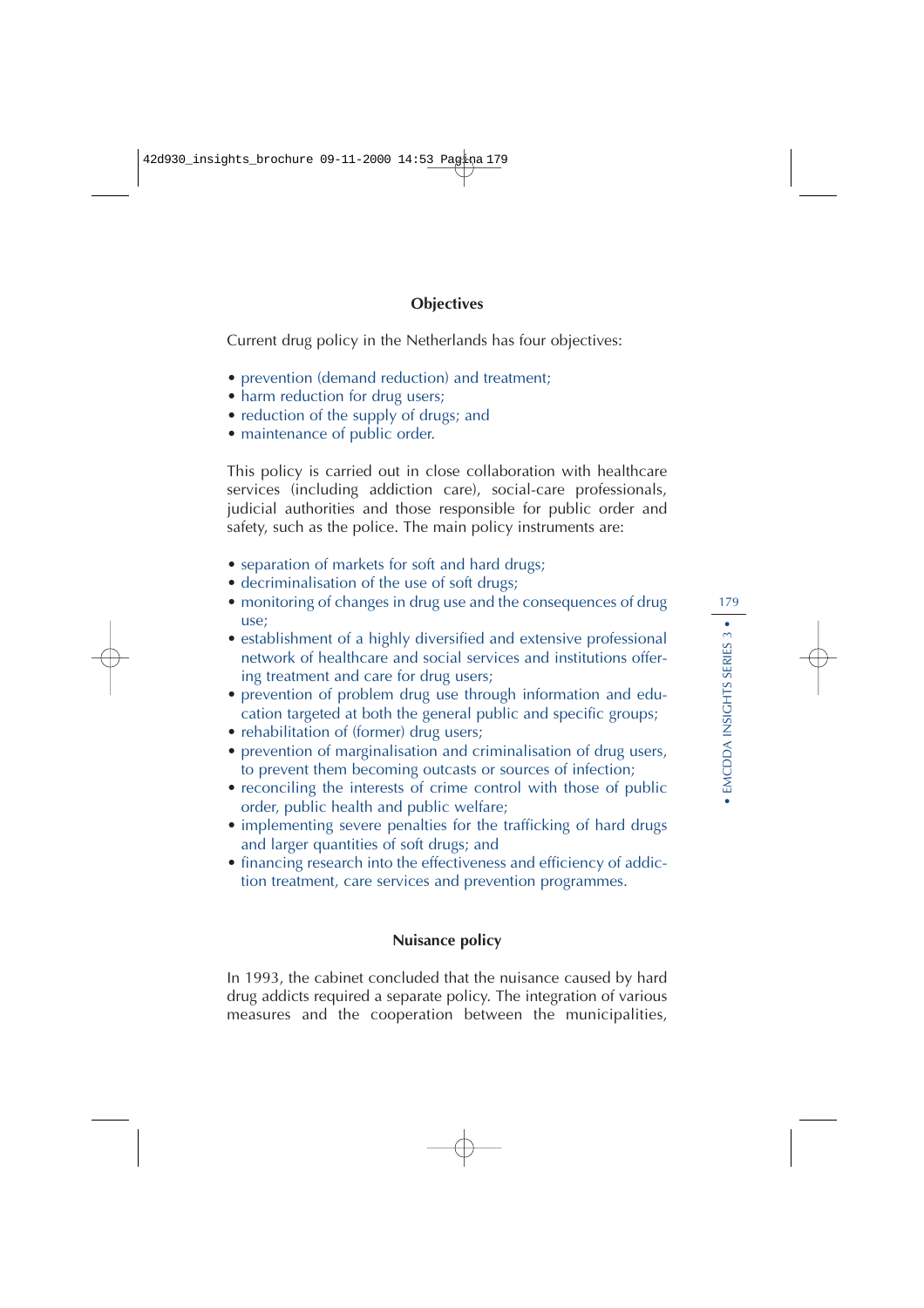addiction-care facilities, the police and legal systems have been the core of nuisance policy.

From the wide range of projects and facilities that have been set up, some appear to function well, although others have been disappointing or have led to unexpected results. The intramurale motivatie centra (intramural motivation centres), and, in part, the projects that encourage addicted prisoners to be treated, are examples of this. An important conclusion is that no policy can be truly effective unless there is a degree of coherence and compatibility between the facilities. To prevent a situation arising where a client is not accepted by any of the facilities, continuous monitoring will be essential, which, in turn, requires a coordinated approach and supervision of the various facilities.

A review study on the effectiveness of recommending treatment or of compulsory treatment in cases of addiction-related nuisance concluded that the benefits of these responses may well turn out to be small and probably short lived. Little evidence can be found in the international research literature on the effectiveness of the large-scale application of recommending treatment (Rigter, 1998, 1999). Small-scale measures stimulating treatment for these addicts might be considered.

#### **Recent actions**

Since 1997, the Unit Synthetische Drugs (Synthetic Drugs Unit) has been operational in the Netherlands. Its main objectives are:

- to improve the national collation of information on synthetic drugs and their precursors and to improve the use of this information for judicial purposes;
- to provide support to local public prosecutors, police teams and special investigation teams in their investigations into synthetic drugs and their precursors; and
- to make national and international inquiries, independently of, or in cooperation with, others, into synthetic drugs.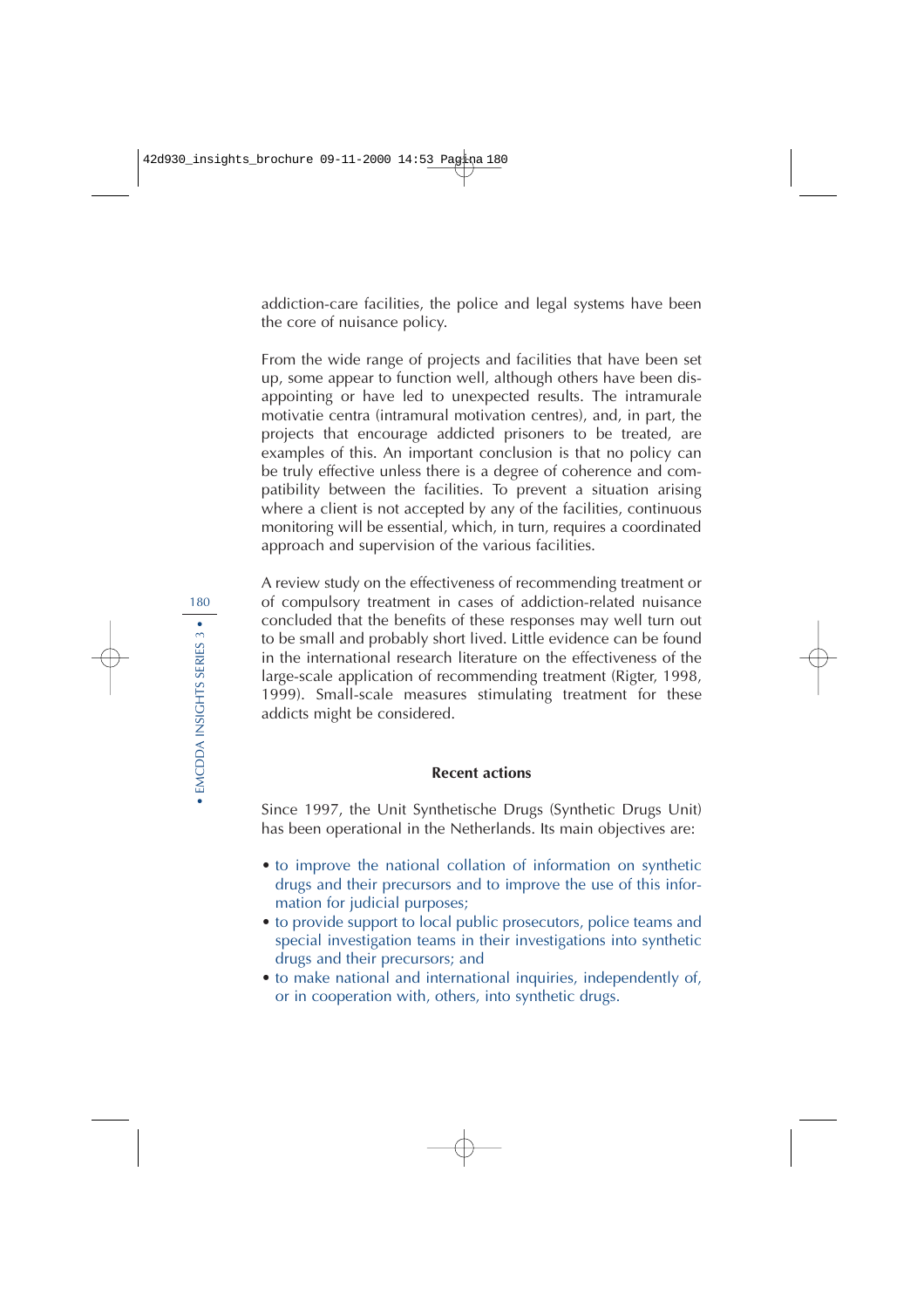This unit is expected to expand to a staff of about 50 professionals with statutory power of investigation. Members come from the Economic Surveillance Department of the Ministry of Economic Affairs, the Customs Department, the Ministry of Finance's Fiscal Intelligence and Investigation Department, the Royal Netherlands Military Constabulary, the Central Criminal Intelligence Service and the Public Prosecution Department.

In 1997, the Minister for Health, Welfare and Sport announced plans to establish a coherent national monitoring system, the Nationale Drug Monitor (National Drug Monitor), covering existing projects and a number of new initiatives. The main reason was the need for sound and comparable information on the effects of drug policy measures and developments in use, treatment and care. The general objective of this monitoring system is to improve the existing, divergent monitoring practices by creating a harmonising and coordinating framework. This will enable policy-makers and researchers to better compare data from various sources and to process and interpret such findings. It is aimed at illicit drugs, but also includes alcohol, tobacco and other addictive substances. Prevention and harm-reduction activities will be covered. The main purpose is to yield reliable data at national level, although local and regional information relevant to national policy should also be considered. The National Drug Monitor went into effect in 1999 and published its first annual report in October 1999.

In 1998, a government paper was published by GGZ Nederland (the Netherlands Mental Health Organisation) to stimulate quality and innovation in addiction care. Core competencies of addiction care should be enhanced. Recently established development centres in three areas are intended to stimulate this. These areas are prevention, care and social addiction care (e.g. nuisance projects, user rooms, supported living, or harm reduction). A starting conference for the Nederlands Ontwikkelcentrum Preventie (Development Centre for Prevention) was organised by three addiction-care organisations that have volunteered to initiate this quality-enhancement process. Several others are willing to join the activities. Further initiatives are expected during 2000.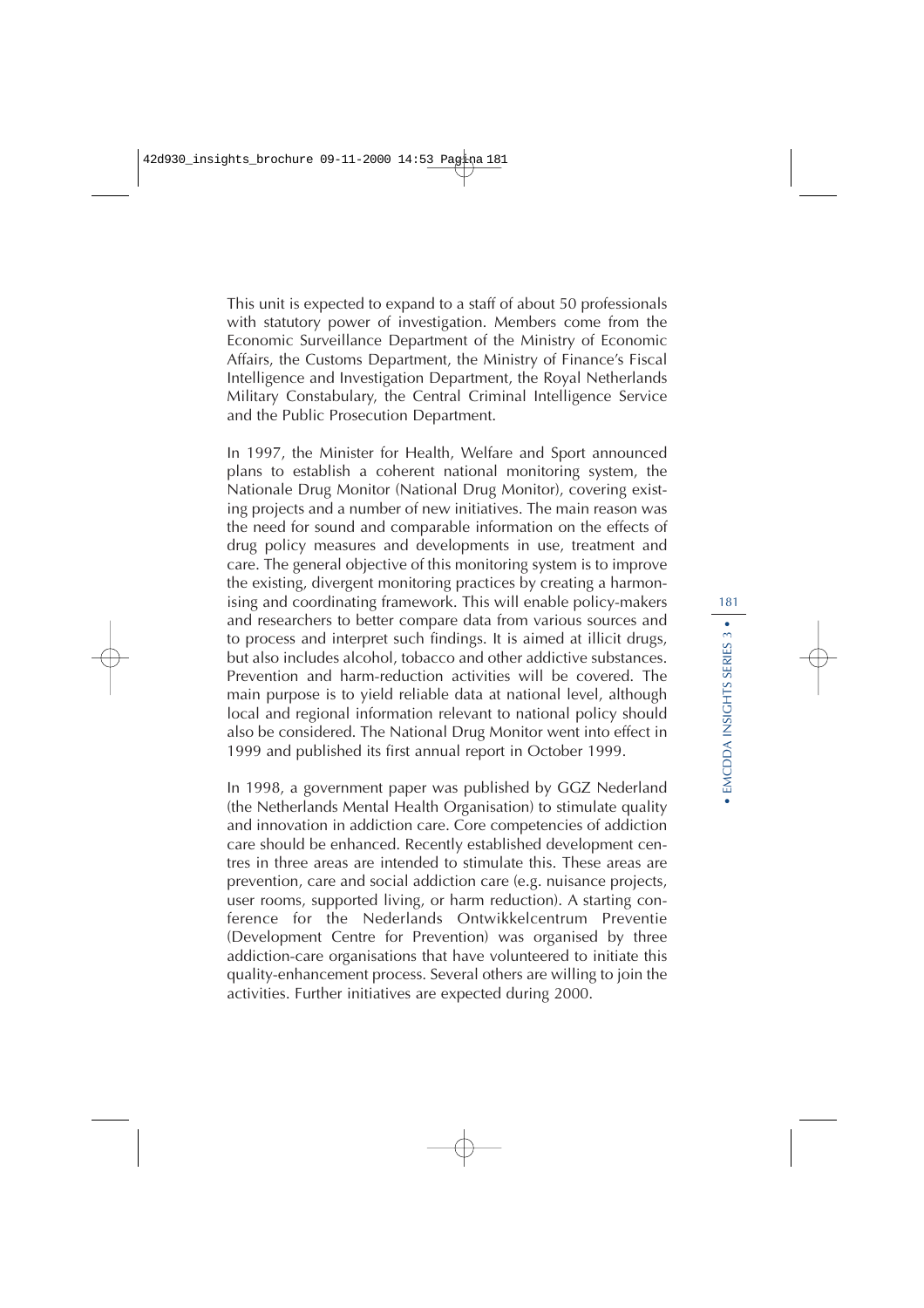#### **The addiction-care system**

There are 16 instellingen voor ambulante verslavingszorg (IAVs institutions for ambulatory addiction treatment and care), formerly known as consultatiebureaus voor alcohol en drugs (CADs — consultation bureaux for alcohol and drugs). These offer a wide range of treatment, such as pharmacotherapy, psychotherapy, group therapy and other forms of counselling. These 16 IAVs have some 130 branches throughout the country. Originally, there were around 60 low-threshold facilities for social care, such as streetcorner work, shelter, methadone programmes, social and workrehabilitation projects, day programmes and crisis interventions. Most of these facilities have merged with the CADs to form the present IAVs. One of the historical tasks of these is the aftercare of discharged prisoners. Police, prosecutors and judges may refer drug users to one of the institutions. In such cases, the social worker functions as a probation officer.

Inpatient treatment is provided by 19 addiction clinics (in an intramural setting). Of these 19 institutions, 3 are independent, 8 are part of a psychiatric hospital and 8 are part of an institution for integrated (in- and outpatient) care for addicts. The treatments offered can be short- or long-term interventions. Short-term interventions are directed at averting a crisis or at detoxifying the client. A long-term intervention generally comprises a detoxification programme (3 to 12 months' therapy). During the 1990s, a number of new formats of inpatient treatment were developed:

- living at home;
- living between home and hospital;
- daytime treatment (offered by some institutions); and
- intramural motivation centres.

In 1996, 10 addiction clinics were granted funding by the national government to establish these intramural motivation centres with a total of 136 places. These facilities are time-out centres for problem drug users for whom regular clinical treatment is not yet appropriate.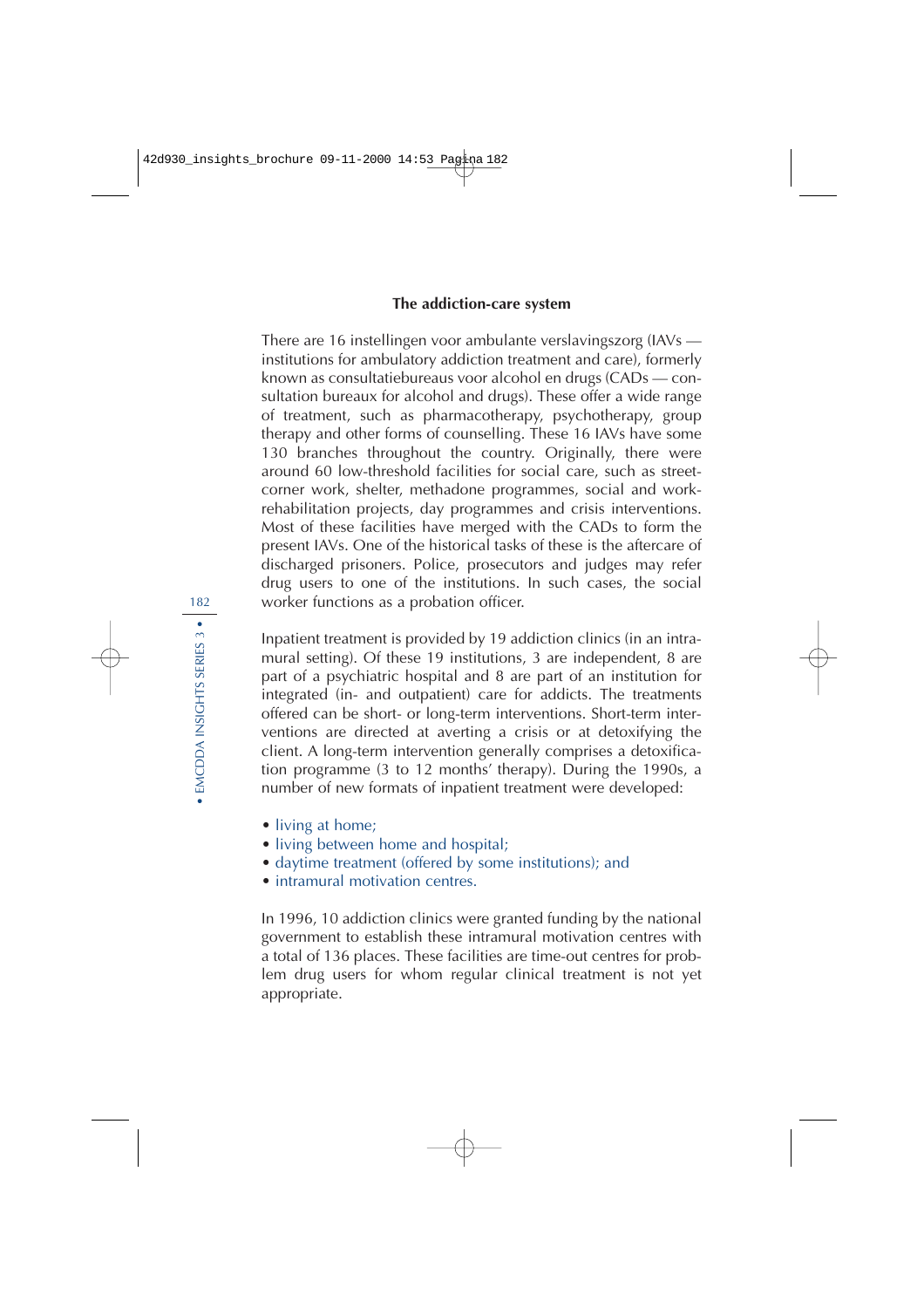In 1997, there were 20 verslavingsbegeleidingsafdelingen (addiction guidance departments), formerly the drugsvrije afdelingen (drug-free departments), with a total of 446 places. More than half of these facilities are located in detention centres and the rest are in prisons.

### **Funding and budget**

Implementation of the national drug policy and the addiction-care system is financed by income from the social security acts, taxes and health insurance companies. Relevant social security acts are the Algemene Wet Bijzondere Ziektekosten (General Law for Special Disease Management) and the health insurance funds. In 1997, the Ministry of Health's overall budget for addiction issues (including alcohol) was over NLG 66 million (EUR 30 million).

The municipalities fund the IAVs. The total budget available for local and regional ambulatory treatment and care, and also for preventive and harm-reduction activities, was more than NLG 110 million (EUR 50 million) in 1997. Also, the Ministry of Justice allocated NLG 33 million (EUR 15 million) to the institutions for probation and aftercare services. Local methadone-maintenance programmes and low-threshold facilities received NLG 70.5 million (EUR 32 million). The maximum budget for supplying methadone was fixed at NLG 5 million (EUR 2.3 million) in 1998. In 1997, NLG 4.21 million (EUR 1.91 million) was spent on methadone supplies, and the actual costs in 1998 came to NLG 4.6 million (EUR 2.1 million). In 1999, the budget for supplies was again fixed at NLG 5 million (EUR 2.3 million).

The institutions that offer inpatient treatment are financed on the basis of the General Law for Special Disease Management. In 1997, the budget for specialised addiction clinics was NLG 147 million (EUR 67 million). Most treatment costs for addicted clients are mandatorily covered by public health insurance.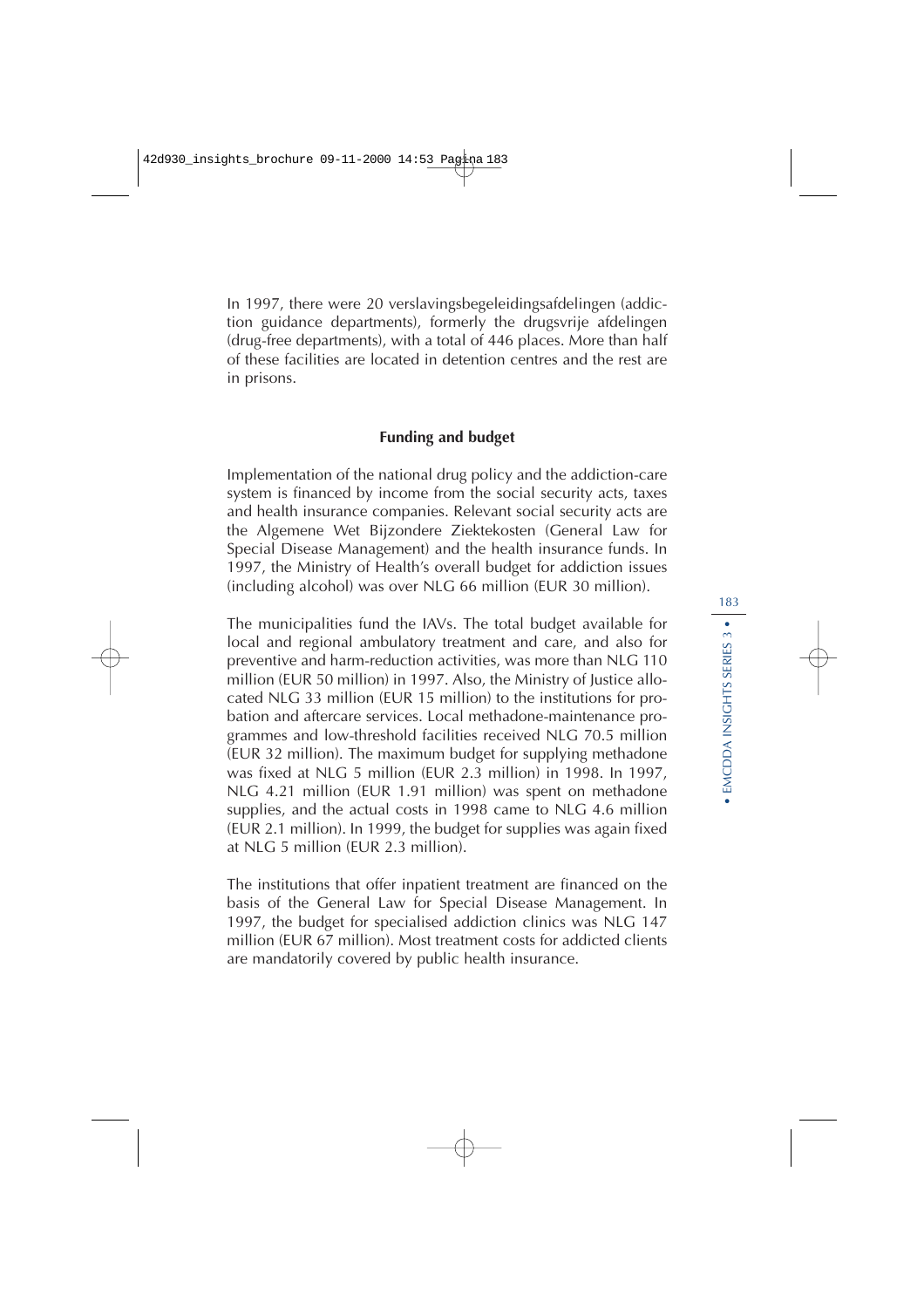# **Substitution**

### **Development of substitution services**

The history of substitution services has been well documented by a number of authors (Driessen, 1990; van de Wijngaart, 1991). According to some sources, substitution treatment started in 1968 in Amsterdam. The objective of this first methadone programme was abstinence for heroin addicts. The format of the programme was derived from Dole and Nyswander's (1966) experiment in the United States. Only a few addicts attended this first programme, due to the fact that there were relatively few heroin users at that time. This situation rapidly changed during the 1970s and, from 1972, a number of institutions offered methadone programmes to clients.

From the beginning, the consultation bureaux for alcohol and drugs were involved in substitution. In 1976, the Health Council advised general practitioners (GPs) to stop prescribing methadone to drug addicts because of the risks involved, such as manipulation by the clients and improper use of prescriptions. In Amsterdam, many GPs ignored this advice.

Surveys of methadone prescription and the availability of substitution programmes at a national level were conducted in 1978, 1982 and from 1989 to 1990. Local data are available in the big cities, such as Amsterdam and Rotterdam, which have their own registration system.

During the 1970s, the IAVs were relatively independent. One of the consequences of this was that there was considerable variation in the way methadone was provided, depending on healthcare workers' attitude towards methadone. The main treatment methods were the short-reduction, or detoxification, model, or a longer-reduction model. Intake criteria hardly existed and there were no general guidelines for determining dosage.

In 1977, the Ministry of Health published a paper as an attempt to formulate policy principles and to provide some points of reference for everyday practice for those working in the field. As a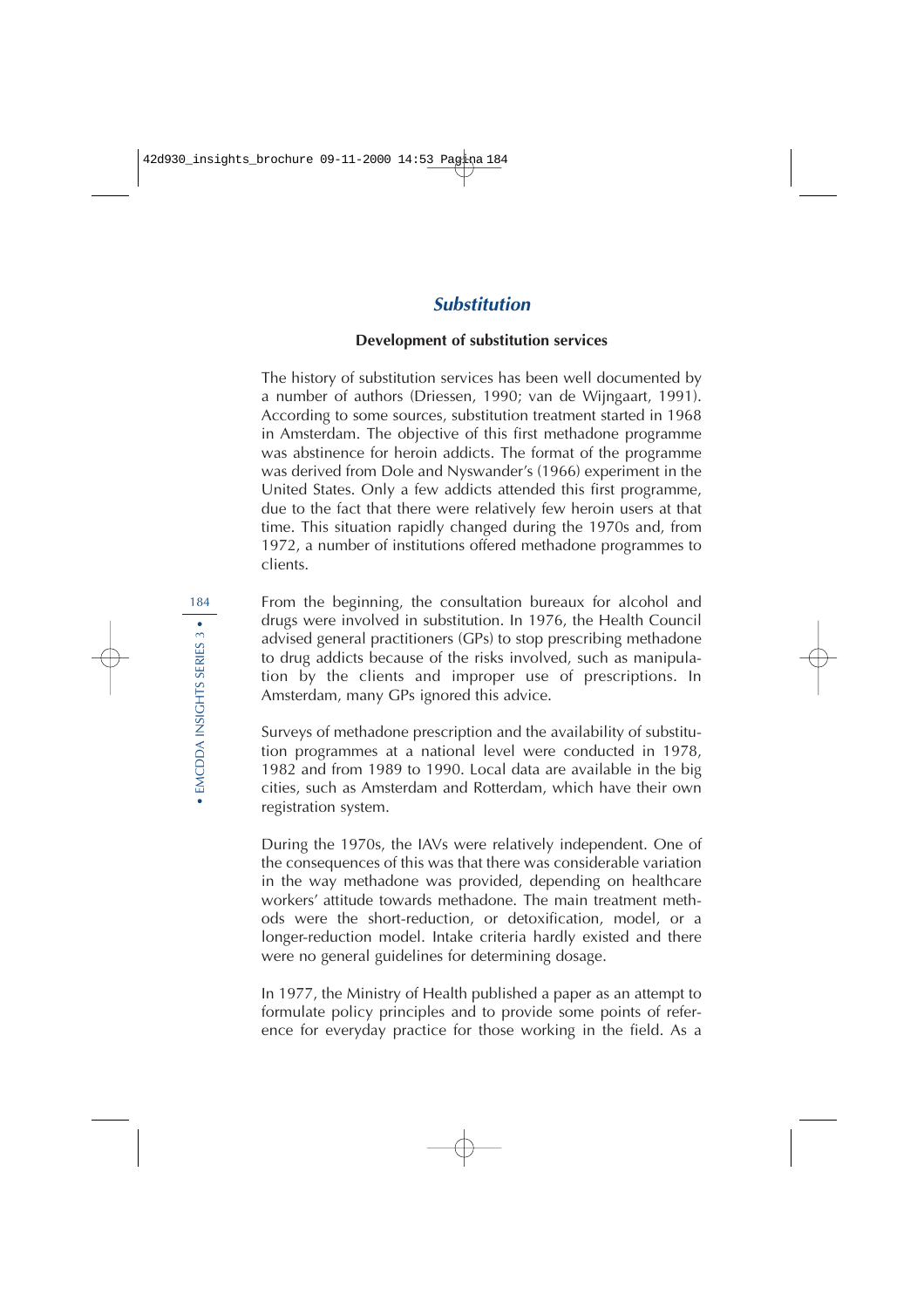result, new methadone programmes were set up whose main objective was to improve the social functioning of a client. Thus, reduction of heroin by means of methadone in order to achieve abstinence had been replaced by the goal of maintenance. A study carried out in 1982 (Buisman, 1983) confirmed this: 87 % of the institutions reported that improving social functioning was their main goal. Furthermore, they invested much energy into keeping clients in the programme.

The admission criteria for methadone programmes were never very specific during the 1980s and 1990s: being addicted to heroin for more than six months was (and still is) qualification enough to enter a programme.

The present situation is not very different to that in the 1980s. Methadone programmes are offered by all IAVs, which means that every region has its own programme. Big cities such as Amsterdam and Rotterdam, and also The Hague, have their own approach, which is quite similar to the other regions. Almost all programmes are to be considered as maintenance programmes. The structure of the programme is clear to the client, and it is quite easy for an opiate addict to enter a programme. To reach specific categories of clients, the methadone mobile bus has been introduced in a number of cities.

## **Substances prescribed**

In the Netherlands, a few experiments have been conducted to look for alternatives to methadone. At the beginning of the 1990s, an experiment with morphine was conducted in Amsterdam with some positive results. This could be considered as an alternative for a very small category of clients. LAAM substitution was not a success, as drug addicts simply refused to participate in the project. The same goes for clonidine: clients were not interested in this alternative, so the experiment failed.

In a recent experiment, palfium was offered in combination with methadone to 53 chronic opioid addicts (mean age of 43 years and a mean maintenance use of methadone of 21 years). Heroin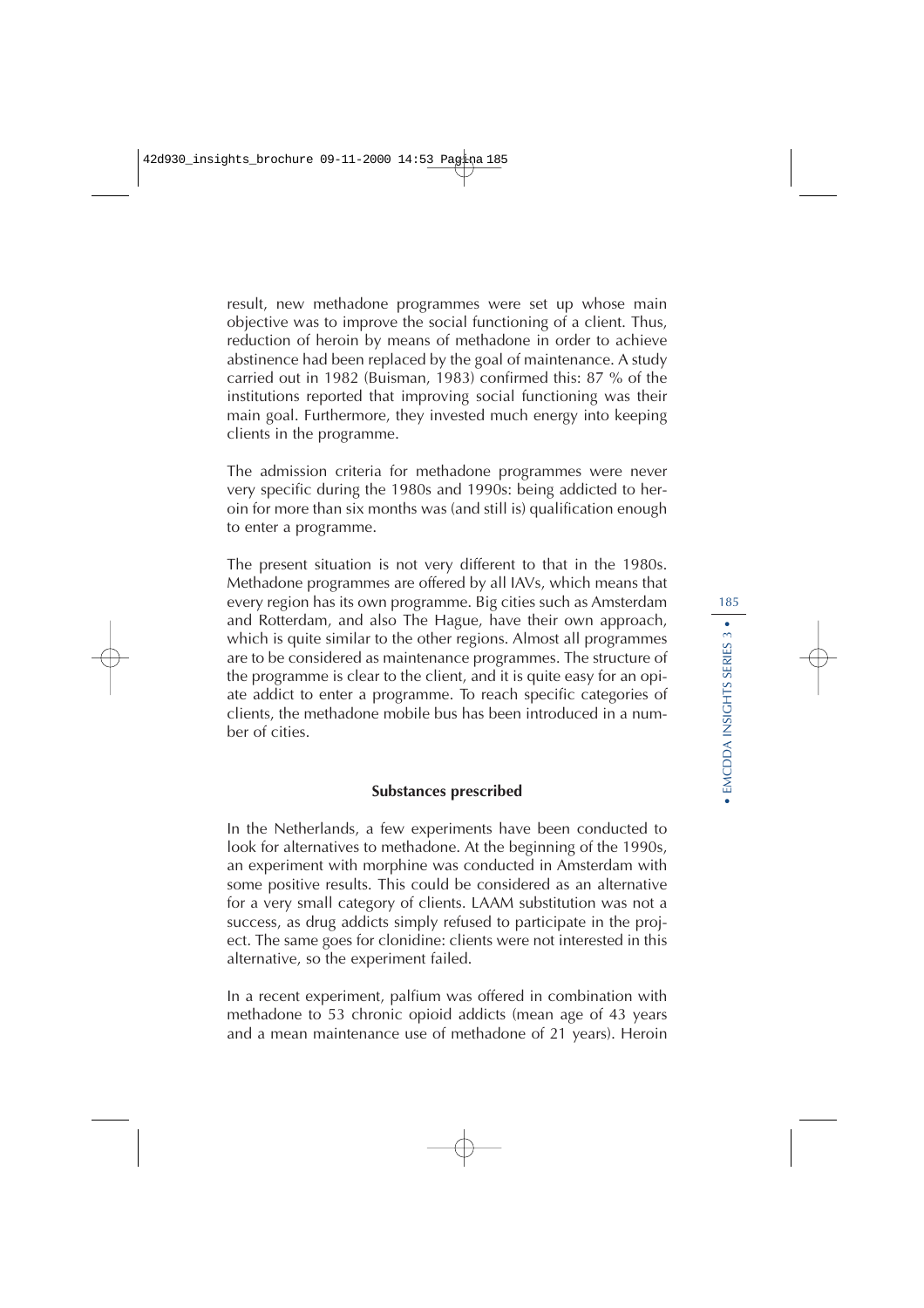use was reduced for 60 % of the clients and most of the others stopped using palfium. Using palfium for a longer period (in a maintenance programme) is mainly effective when clients have a more or less normal social situation (housing, partner, family contacts).

### **Heroin supply**

After a long period of preparation, the government, in 1997, approved to start an experiment with heroin on strictly medical grounds. The structure of the experiment is quite similar to the Zurich experiment. The selection criteria the drug addicts have to meet before entering the programme are very strict, and only serious problem drug users with a long history of unsuccessful treatment are allowed to enter it. The first report on the experiment describes the problems experienced during the first six months. The results show that, despite many negative perceptions, it is possible to organise and carry out such a complex experiment.

### **Current situation**

The current situation is much the same as it was at the beginning of the 1990s. The 16 IAVs (see 'The addiction-care system' above) and the Municipal Health Service in Amsterdam and Groningen are the main providers of methadone treatment. A very few GPs prescribe methadone to a small number of clients.

Almost all IAVs offer a maintenance and a reduction programme. Over two thirds of the clients attend maintenance programmes. One exception relates to programmes in detention centres, where addicted prisoners who will spend more than a few weeks in detention are obliged to follow a reduction programme.

According to the national registration data, in 1999 more than 11 000 addicts were attending methadone programmes provided by the IAVs, compared with 8 000 clients registered in 1988. More than 75 % of all methadone clients live in the four big cities of the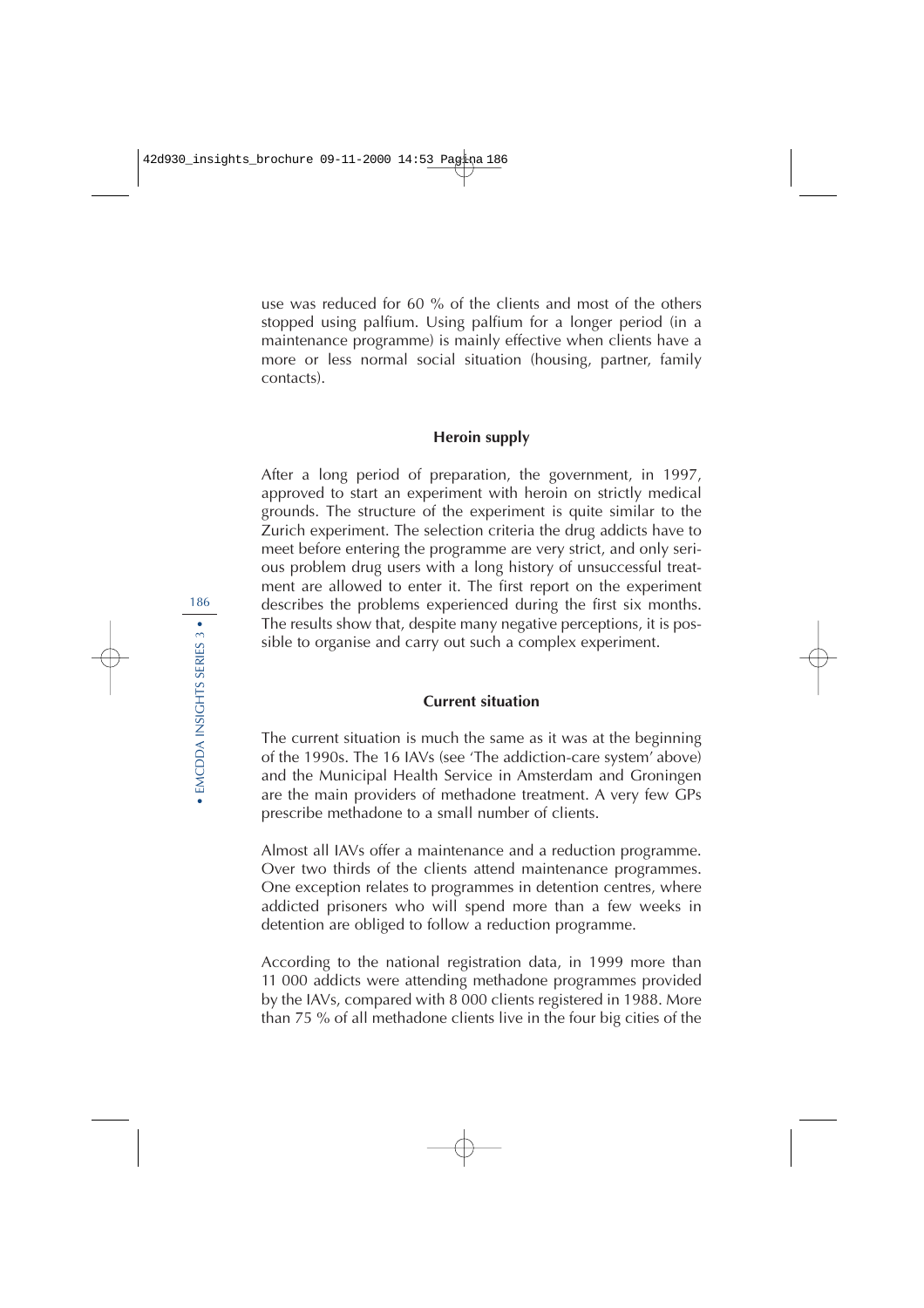Netherlands: Amsterdam, Rotterdam, The Hague and Utrecht. The number of prescriptions supplied per month is about 16, which means that clients visit the institution four times a week for their supplies. The average dose of methadone supplied is 35 mg. This figure has been fairly stable over the years.

A large majority of the population using methadone is male (over 80 %), with an average age of over 30 years in 1997 and just under 30 years in 1988. This figure is still rising: in Amsterdam the average age was 37.8 years in 1997. This means that there are less 'new' heroin addicts and it could also mean that maintenance programmes do maintain the addiction: a considerable number of clients have been in the programme since the mid-1980s.

More than a quarter of all clients using methadone are members of ethnic minorities. This figure has remained stable for the last 10 years. A majority of these are from the former Dutch colonies of Suriname and the Dutch Antilles. A minority were originally Moroccan or Turkish but have lived in the Netherlands for many years. These minorities, in total, constitute around 5 % of the population. This means ethnic minorities are over-represented in the drug-using population in the Netherlands.

#### **Legislation on substitution treatment**

The Opium Act prohibits the use of methadone and other opiate substitutes such as clonidine and palfium. The first Opium Act of 1919 (see 'Drug laws' above) regulated the production, transport, trade and application of opium and its derivatives. This act was amended in 1928 and 1953 in response to prevailing international attitudes to drugs, dominated by the United States. The 1953 amendment meant that drug use became a criminal offence. The 1976 amendment was a political response to the actual situation in the Netherlands at that time with regard to the use of cannabis and opiates: production, transport and trade in opiates are still forbidden. Production and use of cannabis for private (recreational) purposes were classified as a misdemeanour and were no longer a criminal offence. Heroin and cocaine are not classified as medical drugs, so only formal use within a scientific setting is allowed,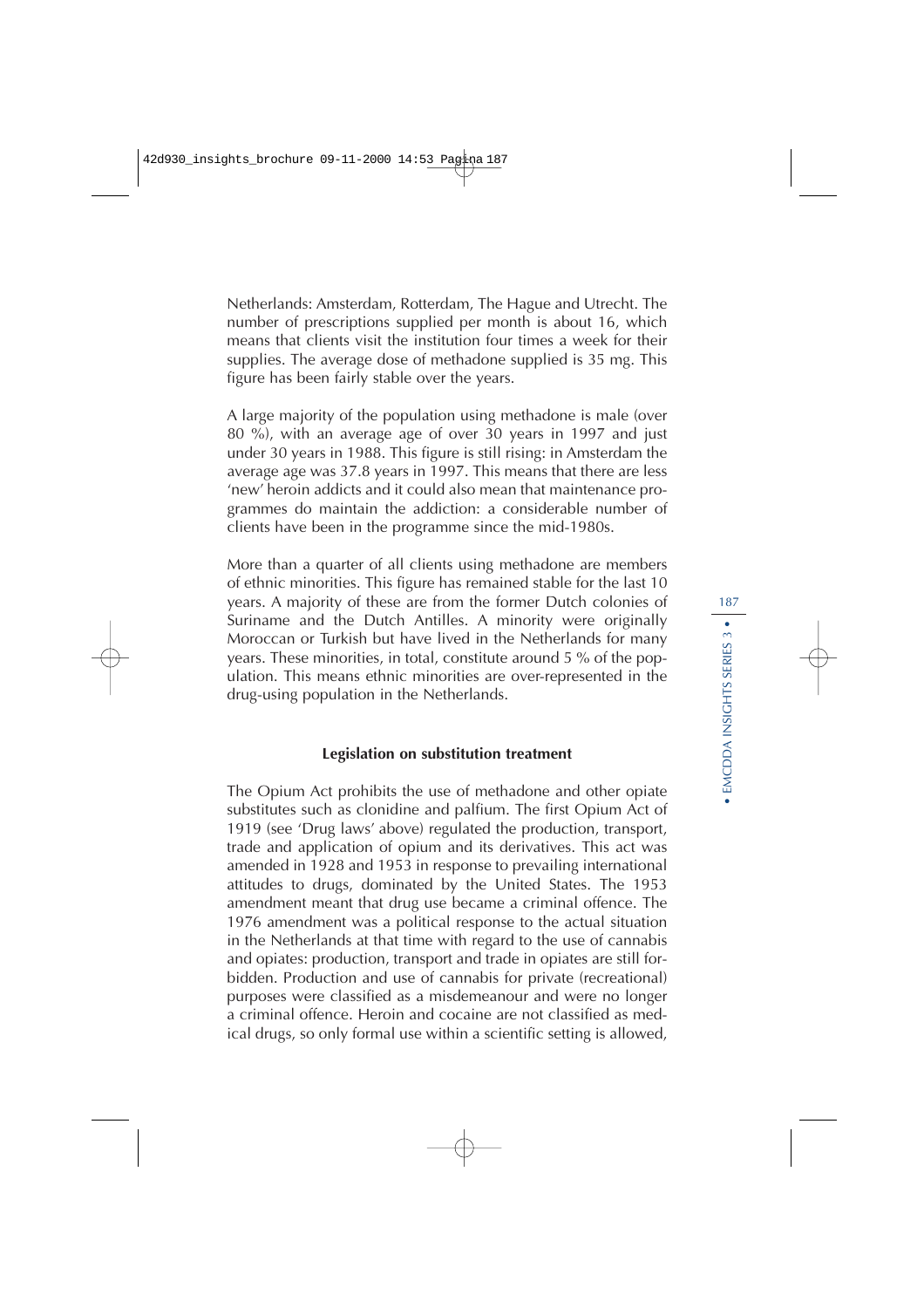whereas methadone is classified as a medical drug and can therefore be prescribed by any doctor. The rules of prescribing are covered by the Wet op de Geneesmiddelenvoorziening (Law on the Provision of Medicines), and this is controlled by the Ministry of Health. Clients in the substitution programmes are registered at national level (see National Alcohol and Drugs Information System under 'Surveillance' below).

A number of studies have been carried out, but these are almost always statistical surveys. Only Driessen's (1990) study can be considered as an evaluation of methadone programmes in the Netherlands. The conclusions of this study are rather disappointing: there is still much variation in the way different institutions run their methadone programmes. There are no clear guidelines for determining dosage. The differences identified seem to bear no relation to any particular philosophy or treatment objective. The majority of methadone programmes are well organised, but a considerable number of institutions do not have any serious intake criteria or medical examination requirement.

Related to this evaluation of methadone programmes, Driessen (1992) also carried out a study on clients of the programmes. The main results of this study are:

- the majority used methadone for a long period (on average eight years);
- most clients used other substances in addition to methadone:
- morbidity is two times higher than in the same age group in the general population; and
- many clients suffer infectious diseases related to drug use and report more psychological problems than the same age group in the general population.

Most of these results are applicable to general drug use rather than to the specific use of methadone.

The first results of methadone maintenance in the Netherlands were recently published by Driessen et al. (1999). Two and a half years after the first tests, 8 % of the methadone users were found to be abstinent. For more than half of the clients (57 %), a less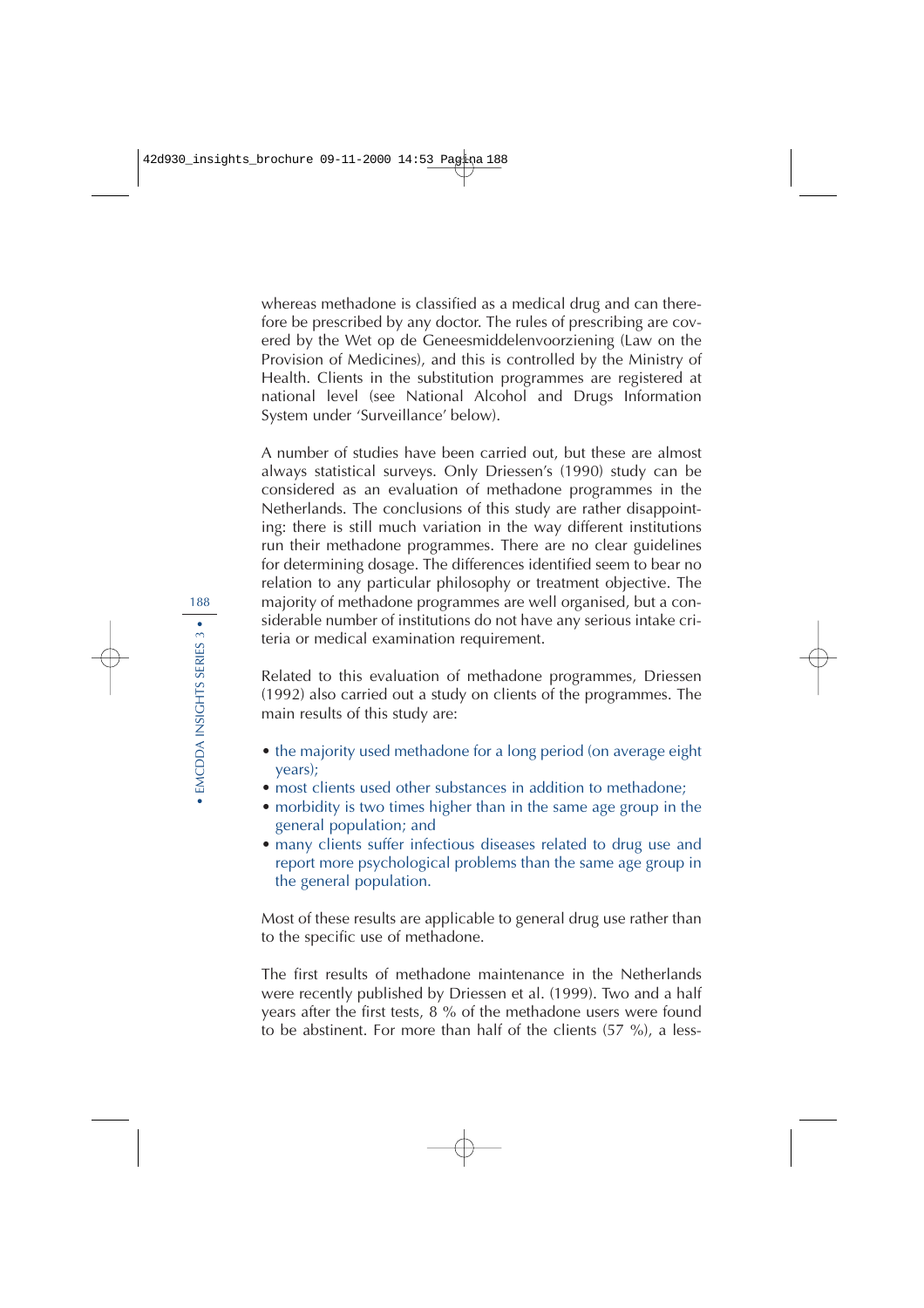ambitious goal had been achieved: prevention of further deterioration of the physical, psychological and social situation of the addict; in other words, their situation had remained stable. For 26 % of clients, their situation had improved and for 17 % it had worsened. The authors conclude that methadone maintenance is successful when abstinence is not the primary goal. However, the optimal dose has still not been determined in the Netherlands, and a combination with counselling might be more effective.

# **Surveillance**

The Netherlands has a system of national registration of clients of the IAVs called Landelijk Alcohol en Drugs Informatie Systeem (National Alcohol and Drugs Information System) which accumulates considerable data on clients. Most clients of methadone programmes are registered with this system, and there are other national registration systems which cover clients of the gemeentelijke geneeskundige en gezondheidsdienst (GGD — municipal health services). Clients receiving inpatient treatment at intramural institutions for addiction care are registered with an inpatient register of the Patiëntenregister Intramurale Geestelijke Gezondheidszorg (PIGGZ — Netherlands Mental Healthcare Organisation).

Duplicating the records of those who attended an IAV as well as a municipal health service used to be a problem, but in the 1980s the registration systems were modified to overcome this.

# **Problems**

There are two main problems relating to substitution treatment.

• A maintenance programme cannot exactly be seen as treatment. The client is still addicted and, more problematically, he/she is dependent on his/her methadone supplier. The original objective of maintenance was to improve the social functioning of addicts, so that they could be stimulated to make changes in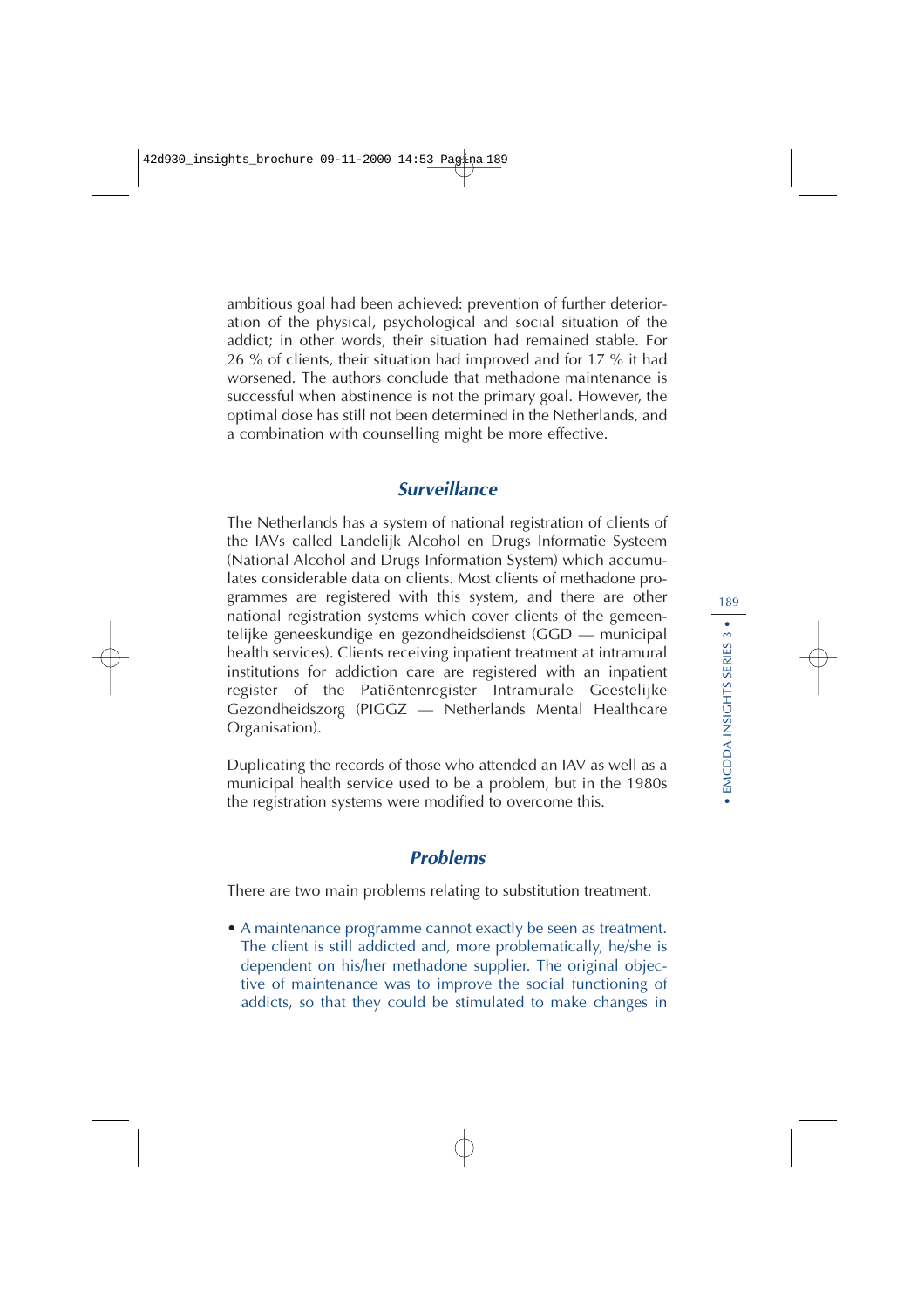their lives, such as finishing school, starting vocational training or applying for a job.

• Another problem is the lack of longitudinal studies on the effects and effectiveness of substitution programmes. As stated before, one study of this started recently and the results are not yet available.

# **Evaluation**

Some studies have already been mentioned in the text, and an extended list of references is given below under the heading 'Further reading'.

Information in this chapter was updated by the EMCDDA and by André van Gageldonk of the Trimbos-Instituut.

# **References**

**Buisman, W. R.** (1983), 'De ontwikkeling van de methadonverstrekking in Nederland', TADP, 9, pp. 24–29.

**Dole, V. P. and Nyswander, M. E.** (1966), 'Rehabilitation of heroin addicts after blockade with methadone', New York State Journal of Medicine, pp. 2011–2017.

**Driessen, F. M. H. M.** (1990), Methadonverstrekking in Nederland, Ministerie van WVC/Bureau Driessen, Rijswijk/Utrecht.

**Driessen, F. M. H. M.** (1992), Methadoncliënten in Nederland, Ministerie van WVC/Bureau Driessen, Rijswijk/Utrecht.

**Driessen F. M. H. M., Völker, B. G. M., Kregting, J. and van der Lelij, B.** (1999), 'De ontwikkeling van de situatie van methadoncliënten gedurende twee jaar', Ministerie van Volksgezondheid, Welzijn en Sport/Bureau Driessen, The Hague/Utrecht.

**Rigter, H.** (1998), Effectiviteit van justitiële drang en dwang bij de behandeling van verslaafden, Trimbos-Instituut, Utrecht.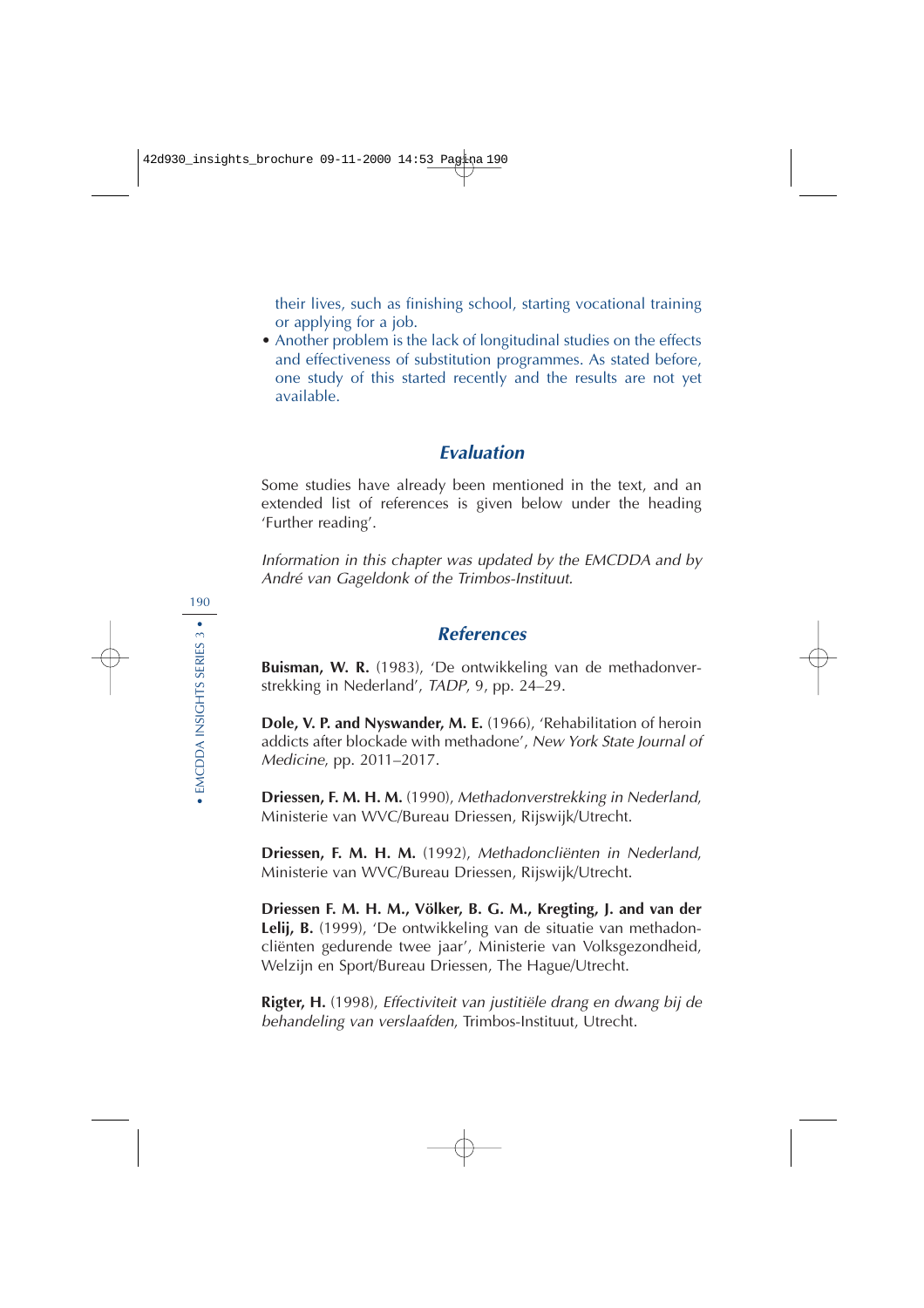**Rigter, H.** (1999), 'Justitiële drang en dwang bij de behandeling van verslaafden: helpt het?', in Ministerie van Justitie, Overlastpost: een zorg voor justitie en zorg, The Hague, pp. 24–28.

**van de Wijngaart, G. F.** (1991), Competing perspectives on drug use: the Dutch experience, Swets & Zeitlinger, Amsterdam/Lisse.

# **Further reading**

**Hovens, J. E., Hensel, R. W. and Griffioen, J.** (1984), 'Doelstellingen van methadon programma's: een onderzoek in het veld', TADP, 10, pp. 19–27.

**Liefhebber, J.** (1979), 'Methadonverstrekking in Nederland: een poging tot inventarisatie', TADP, 5, pp. 124–130.

**Trimbos, C. J. B. J.** (1971), 'De methadon-onderhoudsbehandeling van heroïne verslaving', Nederlands Tijdschrift voor Geneeskunde, 115, pp. 7–13.

**van de Wijngaart, G. F.** (1988), 'Methadone in the Netherlands: an evaluation', International Journal of the Addictions, 23, pp. 913–925.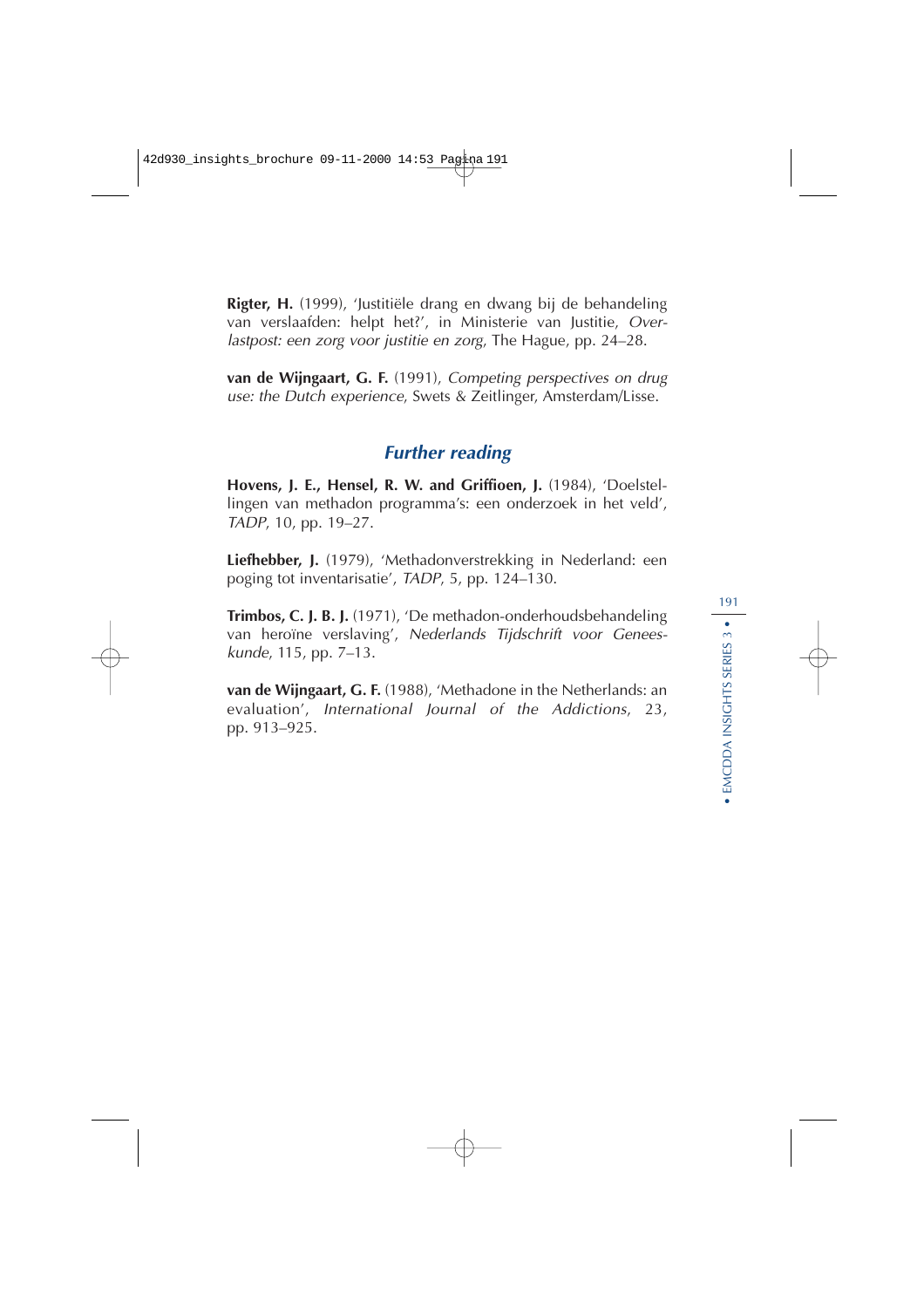# **AUSTRIA**

Gabriele Fischer, University of Vienna, Vienna

# **Introduction**

Although the increasing illicit drug consumption in the 1970s was recognised as a social problem in Austria, abstinence-oriented therapy was the only legal option in the medical treatment of addiction until 1987 — the year when the Substitutionserlass (Narcotics Maintenance Decree) was issued. Withdrawal therapy was carried out with a variety of neuroleptic drugs, tranquillisers and antidepressants. In 1998, the principle of providing maintenance therapy for opiate dependence was anchored in the Suchtmittelgesetz (Narcotic Substances Act).

# **Strategy**

The Austrian 'drug strategy' ( 18) has a number of fundamental objectives in addressing opiate dependence and provision of treatment:

- prevention;
- maintenance therapy;
- harm reduction;
- social reintegration;
- abstinence-oriented therapy; and
- repression.

A federal law regulates the therapy options, and the individual provinces are responsible for the implementation of these options. This situation leads to significant variations in the implementation of drug treatment in the various provinces. In some parts of Austria, an opiate addict must submit a written application to a

<sup>(</sup> 18) Austria does not have an official national drug strategy as such; however, seven of the nine provinces do have a formal drug strategy where these objectives are listed. These aims are also in line with the objectives of the 1998 Narcotic Substances Act.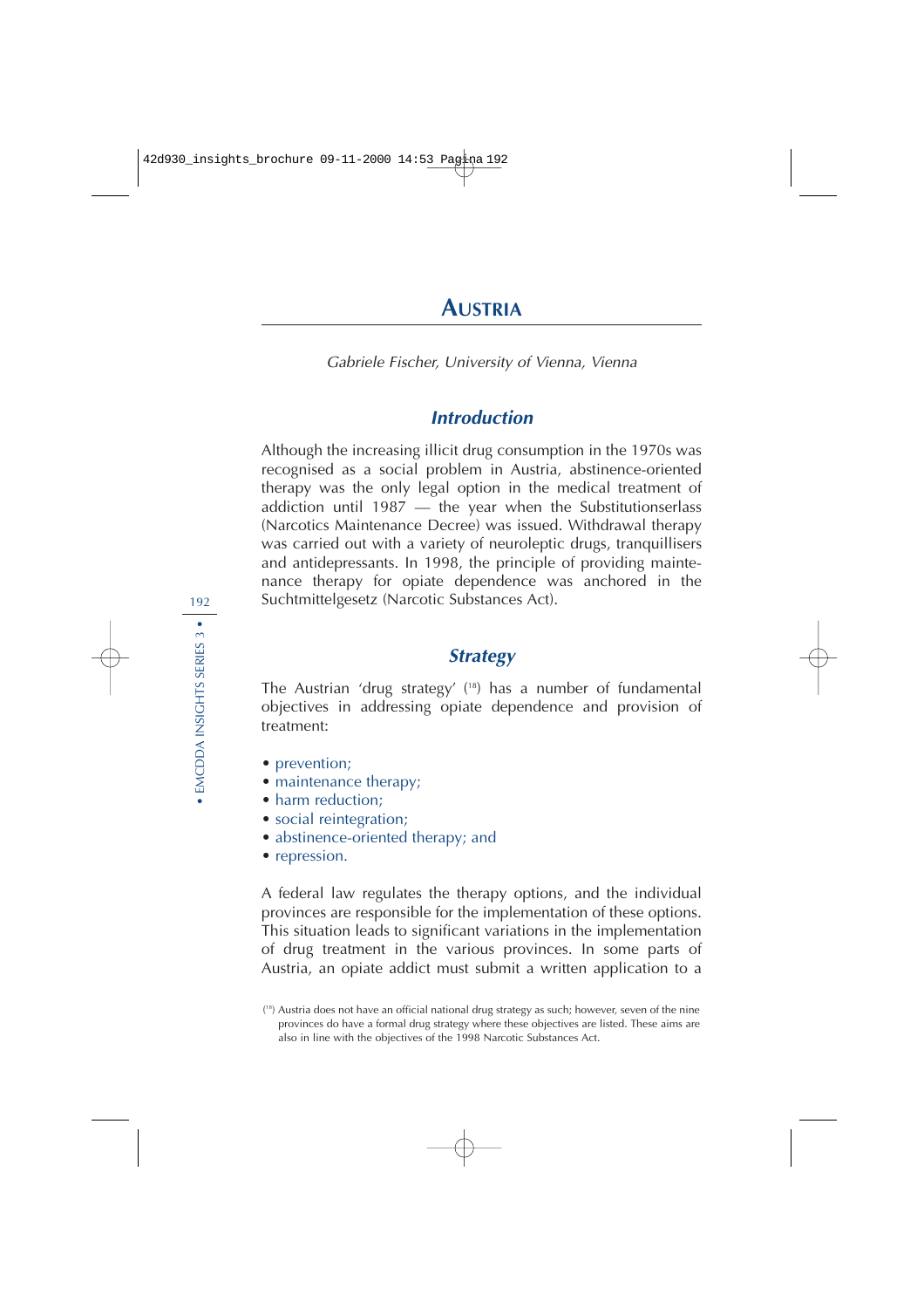special commission prior to being admitted to one of the maintenance programmes, whereas, in Vienna, it is solely the responsibility of the attending physician or care unit to decide who is suitable for maintenance therapy.

# **Substitution**

### **Development of substitution services**

For a long time, outpatient or inpatient detoxification treatment was the only legal option in the treatment of opiate dependence. However, the effectiveness of maintenance therapy in other European countries, and the increasing awareness of risk factors such as HIV infection, led to a gradual acceptance of maintenance therapy.

In 1985, the first treatment trials were carried out with methadone tablets at the Department of Psychiatry at the University of Vienna. Since the official Narcotics Maintenance Decree of 1987, methadone has been available only in liquid form. Initially, treatment of opiate dependence with opioids was offered only in the specialist departments of hospitals (primarily psychiatric wards), but, over the years, an increased demand for therapy resulted in the establishment of a number of facilities with various strategies.

'Outreach services' are the first level of care for drug addicts. Support and harm reduction are important for patients who are not particularly motivated to change their life circumstances. The social workers at the Verein der Wiener Sozialprojekte (Association of Social Projects, Vienna) not only operate a base in one of the underground stations in Vienna, which has been a meeting-point for drug addicts for many years, but also a bus that travels to other parts of Vienna on a fixed schedule. The main emphasis of the bus is a syringe-exchange programme. In 1997, 438 661 syringes were exchanged for sterile instruments (Figure 1).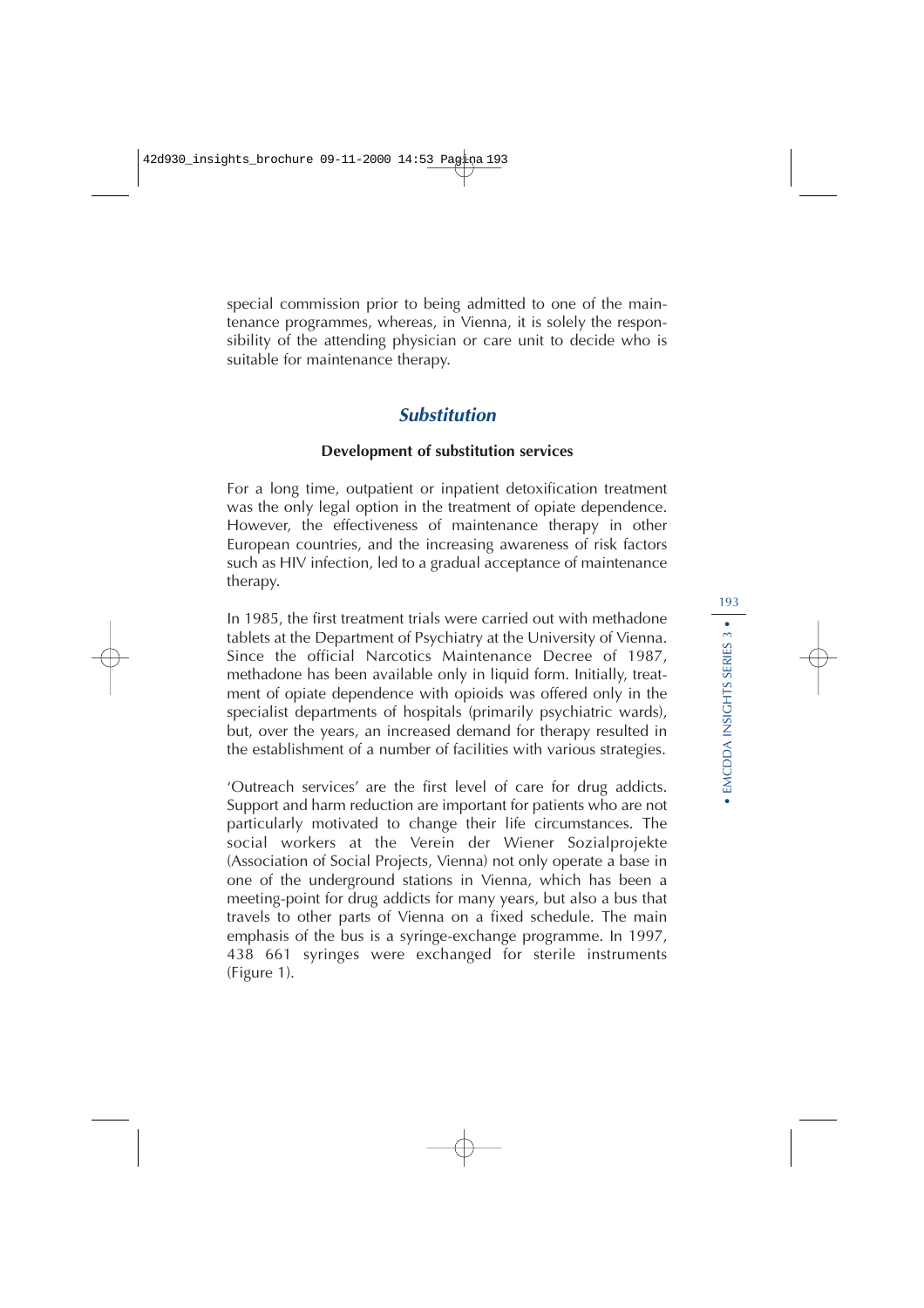

**FIGURE 1: NEEDLE EXCHANGE IN VIENNA, AUSTRIA (1993–97)**

Sources: Drug Coordination, city of Vienna (1993–96); Association of Social Projects, Vienna (1997).

So-called 'street workers' make contact with addicts at known meeting-points and offer advice, help and medical care in order to form a basis of trust. These street workers usually cooperate very closely with low-level facilities.

The next level of care are the 'low-level facilities', such as the Ganslwirt. The Ganslwirt not only offers patients psychiatric and medical care for their substance dependence and consequent physical problems, but also provides facilities for washing clothes, receiving cheap meals and participating in leisure activities; there are also a few beds available. Social workers offer help with financial problems and official matters.

The next stage, the so-called 'high-level facilities', requires that patients understand the nature of their condition, since their visits are scheduled by appointment only. Only patients with strong motivation to undergo treatment are allowed to follow the therapy regime. Multiprofessional teams, consisting of physicians, social workers, psychotherapists and nursing staff, provide patients with medical treatment and also try to improve patients' whole life situation where possible.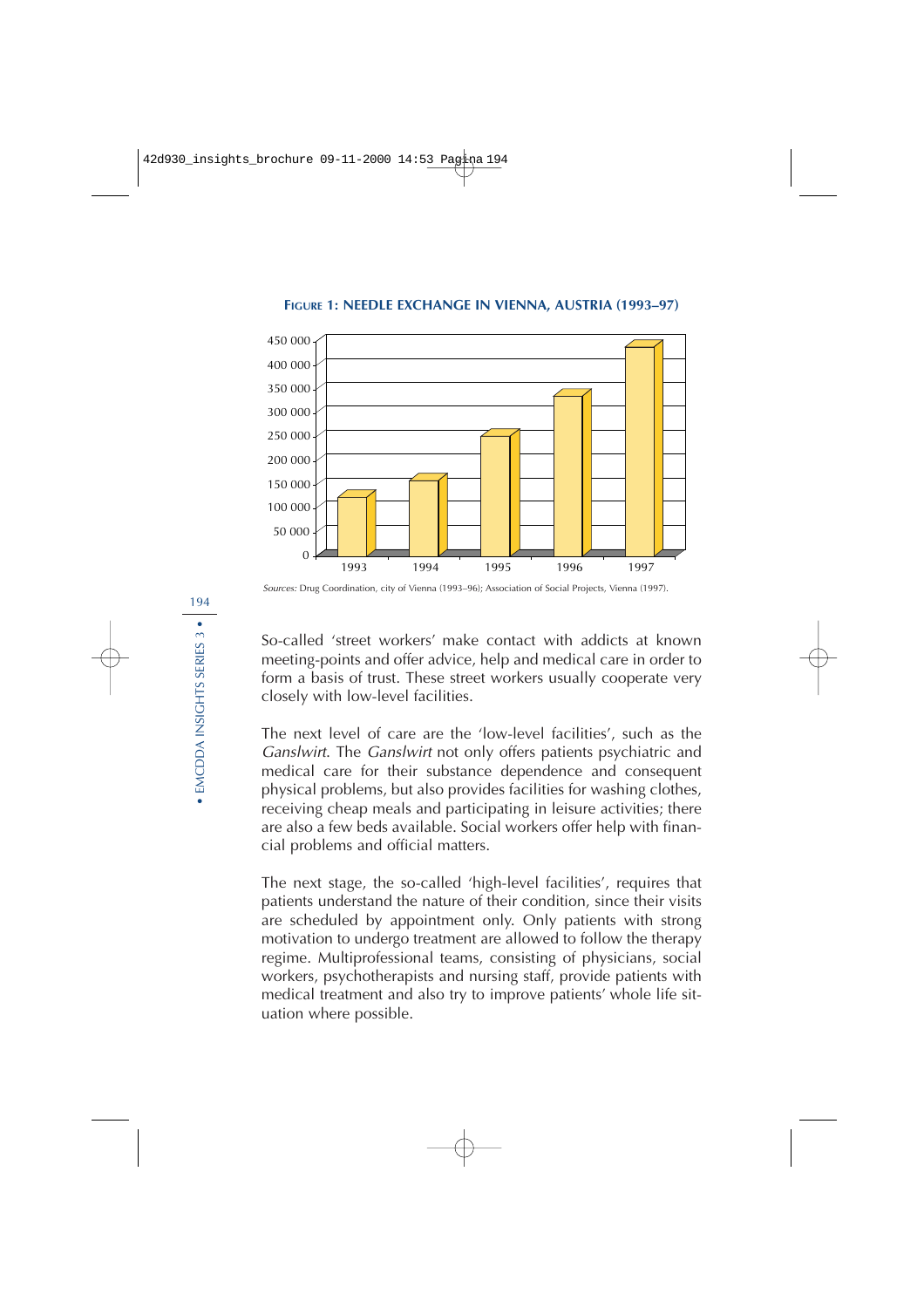One example of such a facility is the Drogenambulanz Klinische Abteilung für Allgemeine Psychiatrie (drug-addiction outpatient clinic at the Department of General Psychiatry), University of Vienna (http://www.akh-wien.ac.at/drogenambulanz; e-mail: drogenambulanz@akh-wien.ac.at). This clinic was established in 1967 and was originally only open for a few hours each week. In 1995, Gabriele Fischer became medical director of the drugaddiction outpatient clinic and expanded it. Currently, three psychiatrists, two social workers and two psychologists are employed there, in collaboration with nurses (who also work in other outpatient clinics of the Department of General Psychiatry) and interns.

## **TABLE 1: DRUG-ADDICTION OUTPATIENT CLINIC:** 195 **TREATMENT DOSES OF SYNTHETIC OPIOIDS USED FOR MAINTENANCE THERAPY, AUSTRIA (1998)**

|                                       | <b>MEAN/DAY</b> | <b>STANDARD</b><br><b>DEVIATION</b> | <b>RANGE</b> |
|---------------------------------------|-----------------|-------------------------------------|--------------|
|                                       |                 |                                     |              |
| <b>Methadone</b>                      |                 |                                     |              |
| Total $(n = 436)$                     | 60.96           | 29.34                               | $16 - 150$   |
| <b>Females</b>                        | 58.68           | 33.60                               | $15 - 200$   |
| Males                                 | 61.18           | 23.76                               | $15 - 200$   |
| Mundidol retard® (1)                  |                 |                                     |              |
| Total $(n = 17)$                      | 470.00          | 210.27                              | $300 - 700$  |
| <b>Females</b>                        | 240.00          | 207.85                              | 120-600      |
| Males                                 | 670.59          | 95.58                               | 120-700      |
| <b>Vendal retard</b> $\mathbb{R}$ (2) |                 |                                     |              |
| Total $(n = 255)$                     | 651.34          | 234.38                              | $300 - 1200$ |
| <b>Females</b>                        | 635.52          | 237.75                              | $300 - 1200$ |
| Males                                 | 666.67          | 230.04                              | 300-1 200    |
| Kapanol retard <sup>®</sup> (1)       |                 |                                     |              |
| Total $(n = 225)$                     | 452.63          | 186.80                              | 100-900      |
| <b>Females</b>                        | 443.41          | 192.65                              | 150-900      |
| Males                                 | 459.46          | 182.04                              | 100-900      |
| <b>Subutex</b> $\mathbb{R}$ (3)       |                 |                                     |              |
| Total $(n = 102)$                     | 9.12            | 3.40                                | $2 - 16$     |
| <b>Females</b>                        | 8.46            | 3.52                                | $2 - 16$     |
| Males                                 | 9.83            | 3.10                                | $2 - 16$     |
|                                       |                 |                                     |              |

( 2 ) Morphine hydrochloride.

( 3 ) Buprenorphine.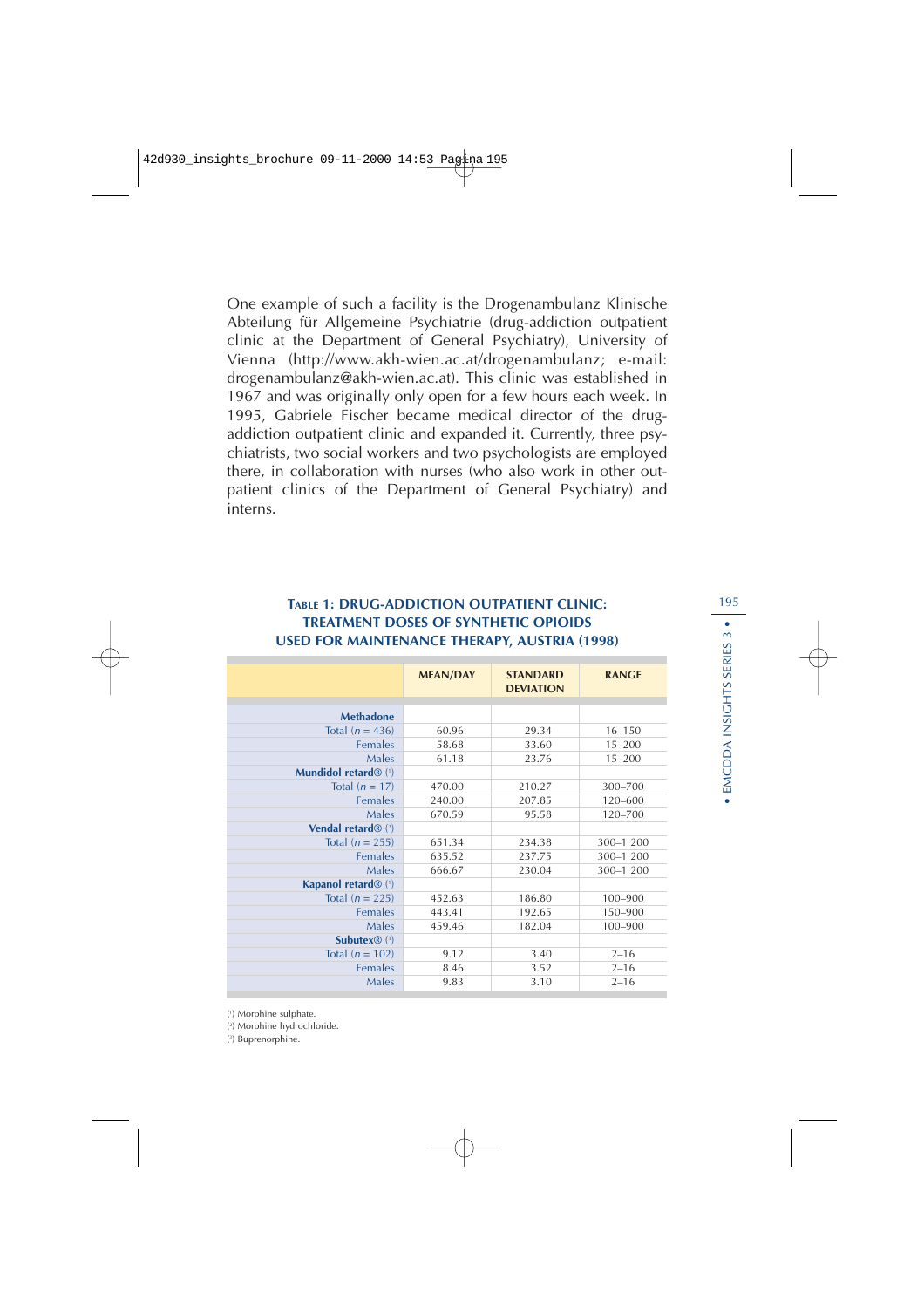## **FIGURE 2: NUMBER OF PATIENTS AND TREATMENT EPISODES AT A DRUG-ADDICTION OUTPATIENT CLINIC, AUSTRIA (1994–98)**



# **FIGURE 3: GENDER DISTRIBUTION OF PATIENTS WITH PSYCHOSOCIAL SUPPORT AT A DRUG-ADDICTION OUTPATIENT CLINIC, AUSTRIA**

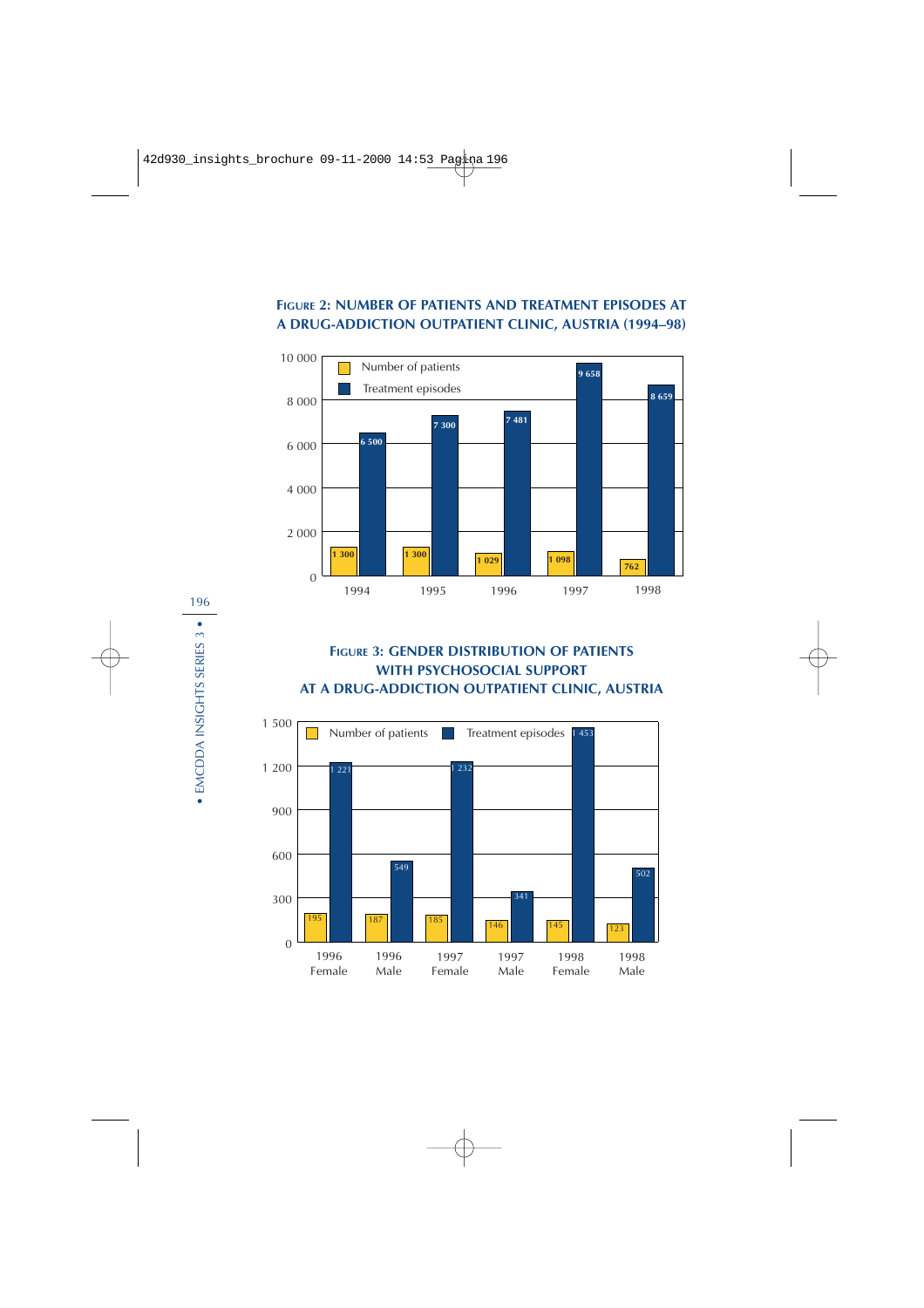In 1998, 448 male and 307 female patients received medical and sociotherapeutic care at the clinic (Table 1; Figures 2 and 3). In addition, a number of physicians involved in research trials also work there.

The relatively high percentage of women patients is explained by the fact that a special programme for pregnant women with substance dependence was established in 1995. In close cooperation with the Department of Gynaecology and Obstetrics and the University Children's Department, the women receive multiprofessional care during pregnancy and after delivery. Neonates suffering from neonatal withdrawal can be treated in the collaborating children's clinic.

Since 1991, all prisons in Austria have been offering maintenance therapy with synthetic opioids during a prison sentence. The prison in Favoriten (Vienna) has specialised in the treatment of addicts, and patients can also acquire job qualifications in the form of an apprenticeship there. Social and psychotherapeutic approaches are offered in addition to medical treatment.

'Abstinence-oriented facilities' can only be used by patients after successful physical detoxification, which is usually performed in psychiatric departments. Subsequently, a long-term therapy programme tries to facilitate the social and vocational rehabilitation of patients. This therapy usually lasts for between six months and two years, and is offered in therapeutic housing communities. Most of these facilities are within an hour's drive of Vienna (such as the Grÿner Kreis, Anton Proksch Institute), but there are also a few in the western parts of Austria (such as the Stiftung Maria Ebene). Group-therapy sessions, individual therapy, sports and regular work are all part of the programme.

#### **Current situation**

Austria has tried to prevent open drug scenes developing (such as existed in Switzerland some years ago) by increasing deployment of police. A further focus of police work is to attempt to stop drug dealing and smuggling. Possession of even small quantities of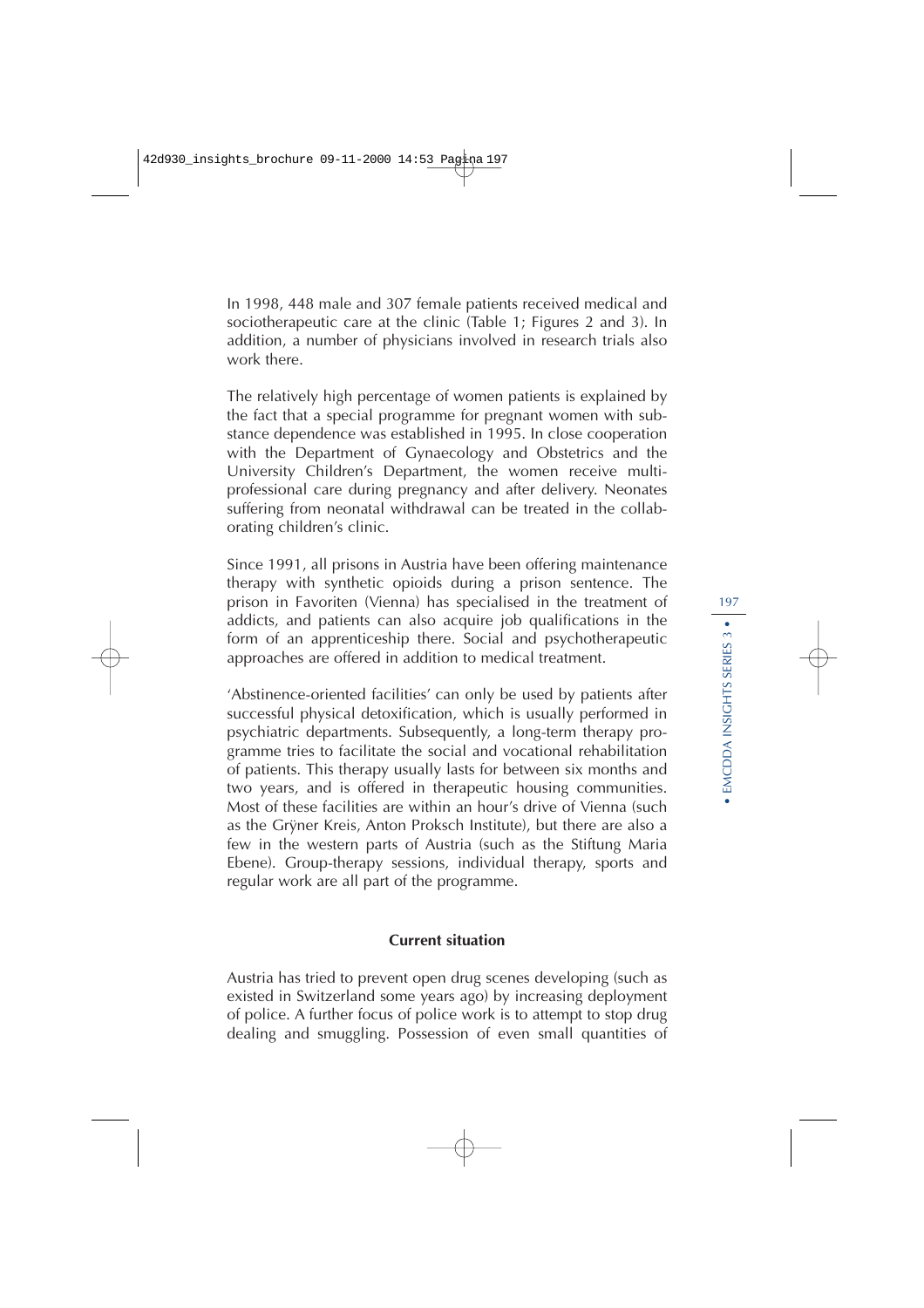illegal drugs is a criminal offence, although criminal proceedings can be avoided if the offender agrees to undergo counselling or treatment. This aims at avoiding criminalisation of those patients who buy or possess drugs solely for their own use. However, the distinction between persons who only use drugs themselves and those who smuggle and deal in drugs is quite limited when it comes to addicts becoming minor dealers or drug couriers in order to finance their own addiction. This can be seen from the fact that convictions for dealing or possessing small quantities of illegal drugs (paragraph 16 of the Suchgiftgesetz (SGG — Narcotic Drugs Act)) were twice as high as those for larger quantities (paragraph 12) (Table 2). (The Narcotic Drugs Act of 1971 — revised in 1980 and 1985 — was the predecessor of the 1998 Narcotic Substances Act.)

| <b>DRUG-RELATED CONVICTIONS</b> |        | $14 - 19$<br><b>YEARS</b> | $20 - 24$<br><b>YEARS</b> | $25 - 30$<br><b>YEARS</b> | $31 - 35$<br><b>YEARS</b> | $>$ 35<br><b>YEARS</b> | <b>TOTAL</b> |
|---------------------------------|--------|---------------------------|---------------------------|---------------------------|---------------------------|------------------------|--------------|
| <b>Total</b>                    | Male   | 453                       | 1 166                     | 712                       | 469                       | 479                    | 3 2 7 9      |
|                                 | Female | 68                        | 190                       | 113                       | 81                        | 66                     | 518          |
| Narcotic Drugs Act,             | Male   | 84                        | 275                       | 217                       | 152                       | 175                    | 913          |
| paragraph 12 (1)                | Female | 14                        | 41                        | 27                        | 17                        | 24                     | 123          |
| Narcotic Drugs Act,             | Male   | 380                       | 888                       | 480                       | 300                       | 279                    | 2 3 2 7      |
| paragraph $16$ ( $2$ )          | Female | 54                        | 148                       | 85                        | 63                        | 40                     | 390          |

#### **TABLE 2: DRUG-RELATED CONVICTIONS IN AUSTRIA (1997)**

( 1 ) Suchgiftgesetz (SGG), paragraph 12: Professional possession and dealing.

( 2 ) Suchgiftgesetz (SGG), paragraph 16: Possession and dealing of small amounts.

Source: Österreichisches Statistisches Zentralamt (ÖSTAT) — Austrian criminal court statistics from the Austrian statistical office.

As in most countries, the drug problem is concentrated in the major cities. Also, the opening of the borders in the east of Austria to the countries of the former Warsaw Pact has led to increased smuggling and thus to cheaper drugs. In 1987, 33 kg of heroin were confiscated, but by 1997 this figure had risen to 102 kg. During the same period, the amount of cocaine confiscated rose from 72 to 87 kg. Cannabis is the most frequently confiscated drug and is also the most common reason for criminal charges under the 1998 Narcotic Substances Act. Confiscation of amphetamines and ecstasy is also on the increase. Ecstasy was first discovered in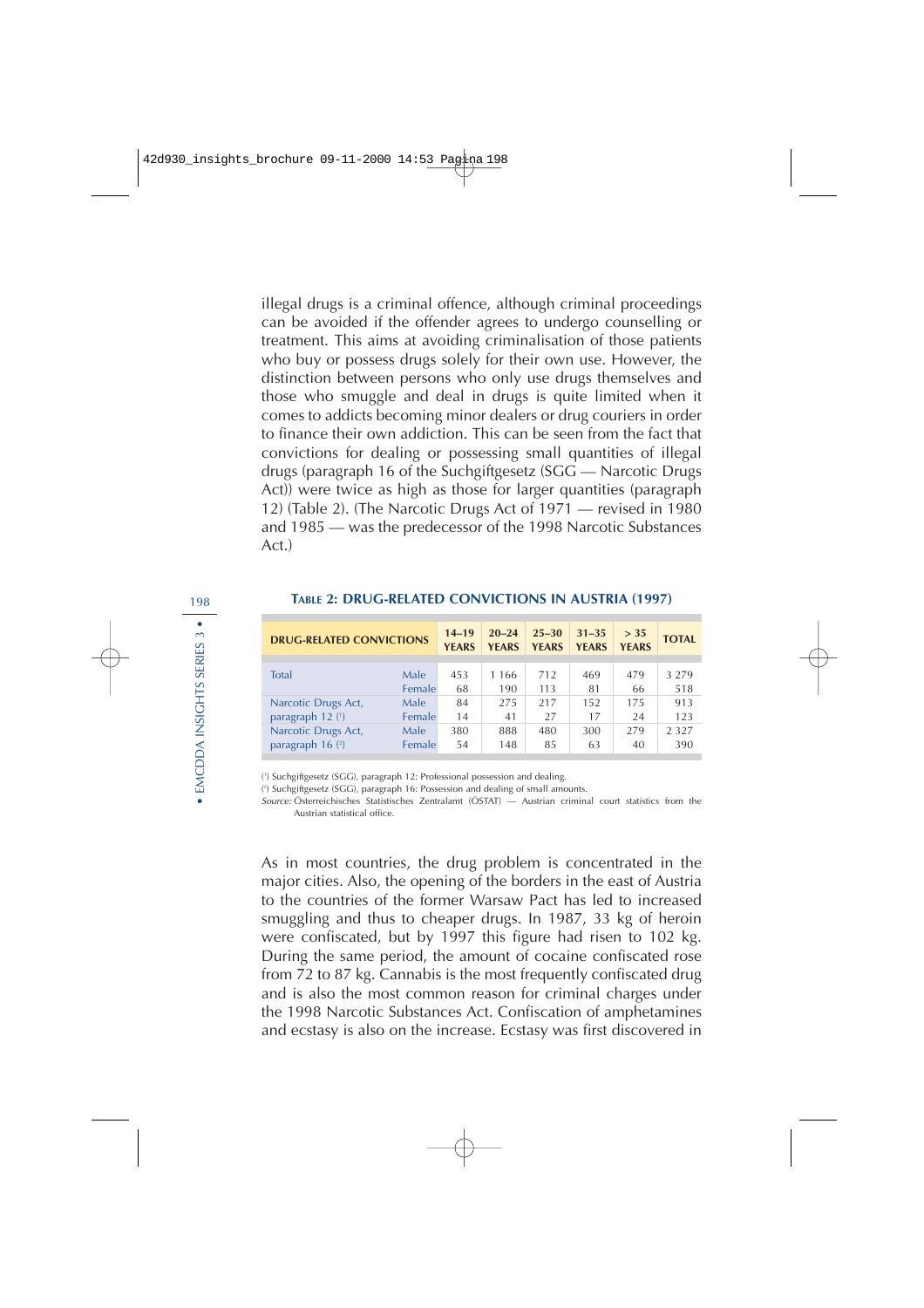Austria in 1994, and, since then, the number of tablets confiscated has increased eightfold (Table 3). Most of those convicted are aged 20–24, followed by people aged 25–30, with a strong male dominance (Table 2 above).

| <b>SUBSTANCE</b>  | 1988 | 1989    | 1990                     | 1991  | 1992 | 1993   | 1994  | 1995    | 1996    | 1997    |
|-------------------|------|---------|--------------------------|-------|------|--------|-------|---------|---------|---------|
|                   |      |         |                          |       |      |        |       |         |         |         |
| Cannabis (kg)     | 205  | 192     | 320                      | 12166 | 248  | 546    | 394   | 697     | 517     | 915     |
| Heroin (kg)       | 50.5 | 100.5   | 72.3                     | 102.8 | 78.2 | 104.8  | 80.2  | 47      | 81.3    | 102     |
| Cocaine (kg)      | 14.4 | 20.9    | 41.2                     | 84.4  | 58.1 | 83.9   | 52.6  | 55.3    | 72.7    | 87      |
| Amphetamines (kg) | 0.1  | 0.1     | 0.2                      | 0.3   | 0.4  | 0.3    | 0.7   | 1.6     | 3.7     | 7.9     |
| LSD (tablets)     | 092  | 3 2 3 7 | 418                      | 906   | 3847 | 28 201 | 1.543 | 2 6 0 2 | 4 1 6 6 | 5 2 4 3 |
| Ecstasy (tablets) | -    | _       | $\overline{\phantom{a}}$ |       |      | -      | 3 003 | 31 338  | 25 118  | 23 522  |

**TABLE 3: SUBSTANCES CONFISCATED IN AUSTRIA (1988–97)**

As a result of greater freedom in travelling and the varying economic situations in Europe, immigration to Austria has considerably increased, primarily from the former eastern bloc countries, as well as the former Yugoslavia and Turkey. Refugees (and their children) who have fled their home countries for political or economic reasons represent a steadily growing section of the patients in drug-counselling facilities.

#### **Legislation on substitution treatment**

From 1987, the Narcotics Maintenance Decree regulated the treatment of opiate addiction with synthetic opioids. Until this decree was revised in 1998, physicians were entitled to use any oral opioid licensed in Austria for the treatment of severe pain. Unfortunately, there are no standardised qualification requirements for physicians treating drug addicts with opioids. Since special qualifications are not required, the quality of therapy depends greatly on the commitment and motivation of individual physicians to undergo further training. There are no regulations as to how often urine samples should be analysed for drug toxicology, and, although concurrent psychosocial care is recommended, it is only mandatory in the case of young patients. At present, there is a strong emphasis on concurrent psychotherapy, whereas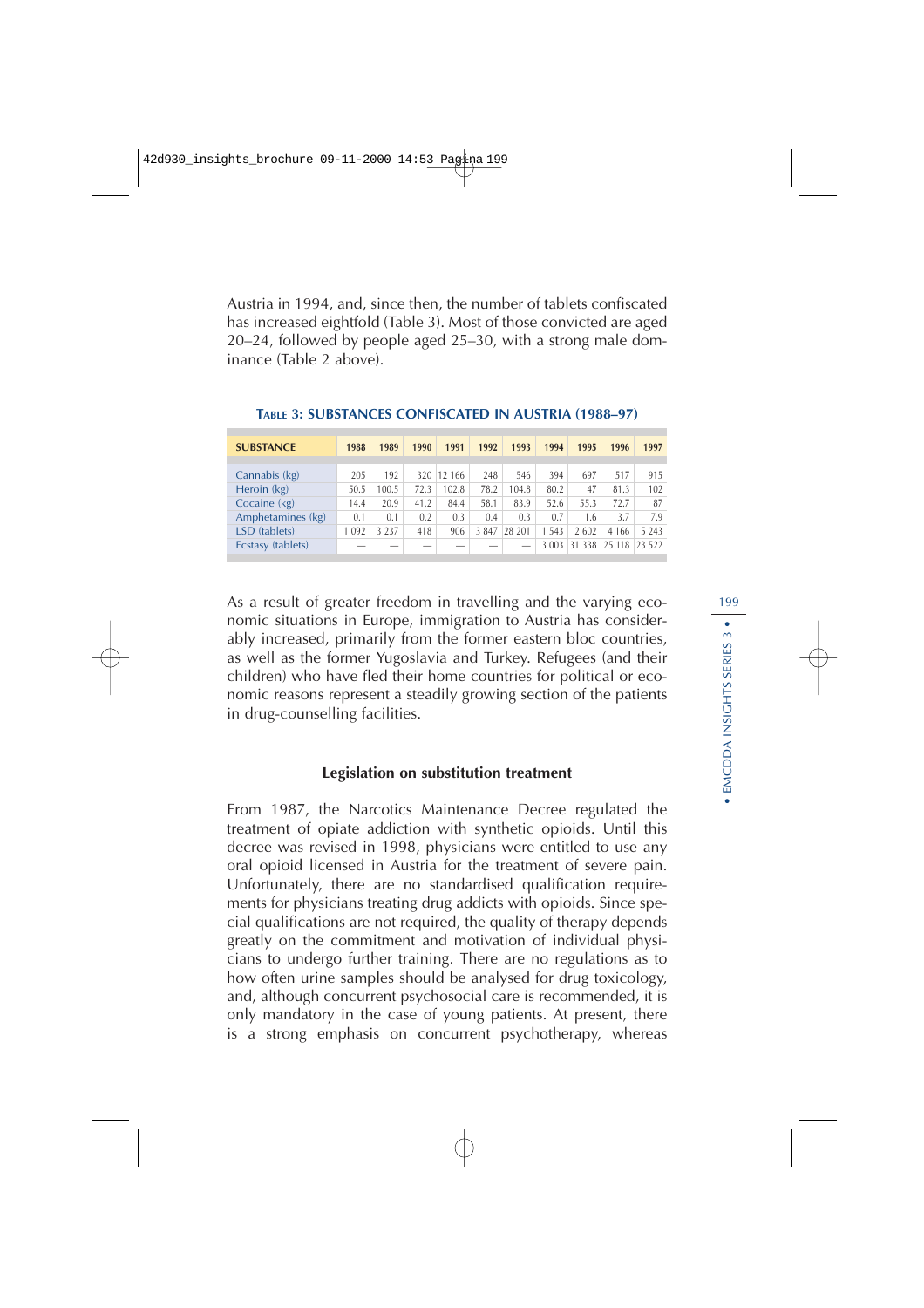psychosocial care, combined with medical care, has been proven to be more relevant for patients in rehabilitation.

Since the decree was revised, it is still possible for any general practitioner to prescribe methadone, but prescription of oral slowrelease morphine for maintenance is now reserved for specialist clinics.

The law defines methadone as the substance of choice in substitution treatment. From a medical point of view, this must be regarded critically, as it shows that treatment of substance dependence is still strongly governed by social attitudes and political views. Therapy guidelines should be based purely on medical considerations, as with other diseases. In the event of strong side effects, such as depressive symptoms or extreme weight gain, or in the case of pregnancy or patients with HIV infection, slow-release morphine should be the substance of choice.

Most patients are prescribed their opioid with a so-called 'narcotic long-term prescription'. This allows them to obtain a fixed daily dose of the maintenance substance for 30 days. Once the prescription has been issued by a physician, it must be endorsed by a medical officer from the health authority. He/she checks that the prescription is formally correct and that the patient is a resident of the relevant district. This is to prevent a patient from obtaining more than one long-term prescription.

Daily opioid issue at the pharmacy is a legal requirement, although exceptions can be made for those patients who are unable to go to the pharmacy every day because of their working hours or because of physical problems. At weekends, the synthetic opioids are usually issued on Fridays. However, in the case of well-stabilised patients without relapse, it could be argued that issuing opioids for several days can and should be used therapeutically. This could enhance patients' self-confidence and help develop responsibility for handling their own problem.

The attending physician must report all patients undergoing maintenance therapy to the Suchtgiftüberwachungsstelle (Substance Monitoring Authority). In 1998, 3 082 such cases were reported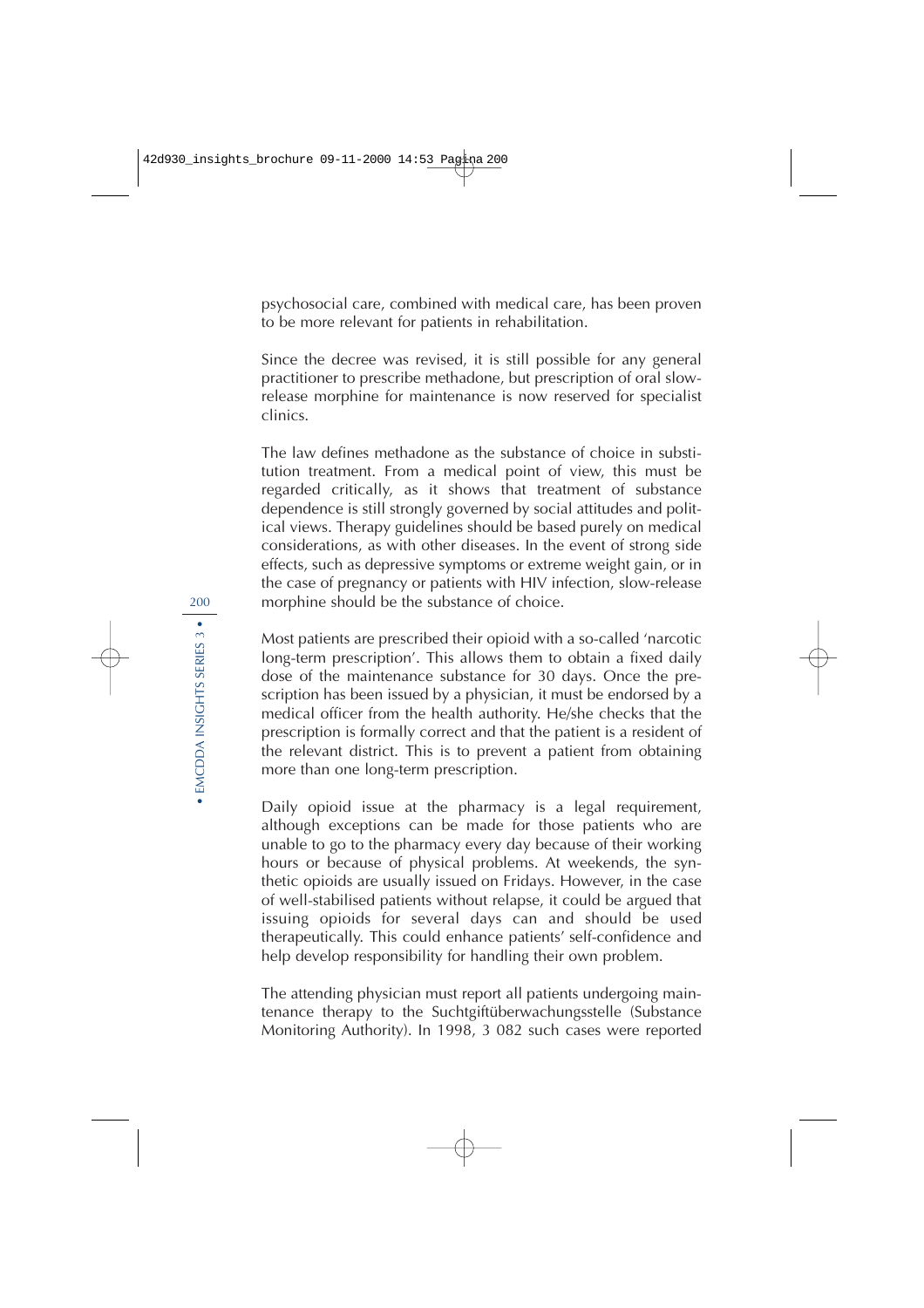(Figure 4). However, it should be mentioned that this figure is incomplete, since not every physician reports his/her patients.



### **FIGURE 4: NUMBER OF OPIOID-MAINTAINED PATIENTS IN AUSTRIA (1998) (PAIN TREATMENT NOT INCLUDED)**

NB: Data incomplete. Source: Substance Monitor, Ministry of Health.

## **Substitution clients**

Patients who meet the criteria of the 10th edition of the International Classification of Diseases (ICD-10) for opiate dependence can be included in a maintenance therapy programme. Adolescents must prove that detoxification has been attempted before being accepted on a maintenance programme. In 1998, 3 082 patients were enrolled in maintenance therapy, most of them (2 121) in Vienna (Figure 4). This is due not only to the fact that major cities have more drug addicts, but also because the criteria for inclusion in a therapy programme can be very strict in some provinces. Therefore, many drug addicts outside the cities either do not undergo therapy or they try to access it in Vienna. One remarkable phenomenon is that the age of patients in main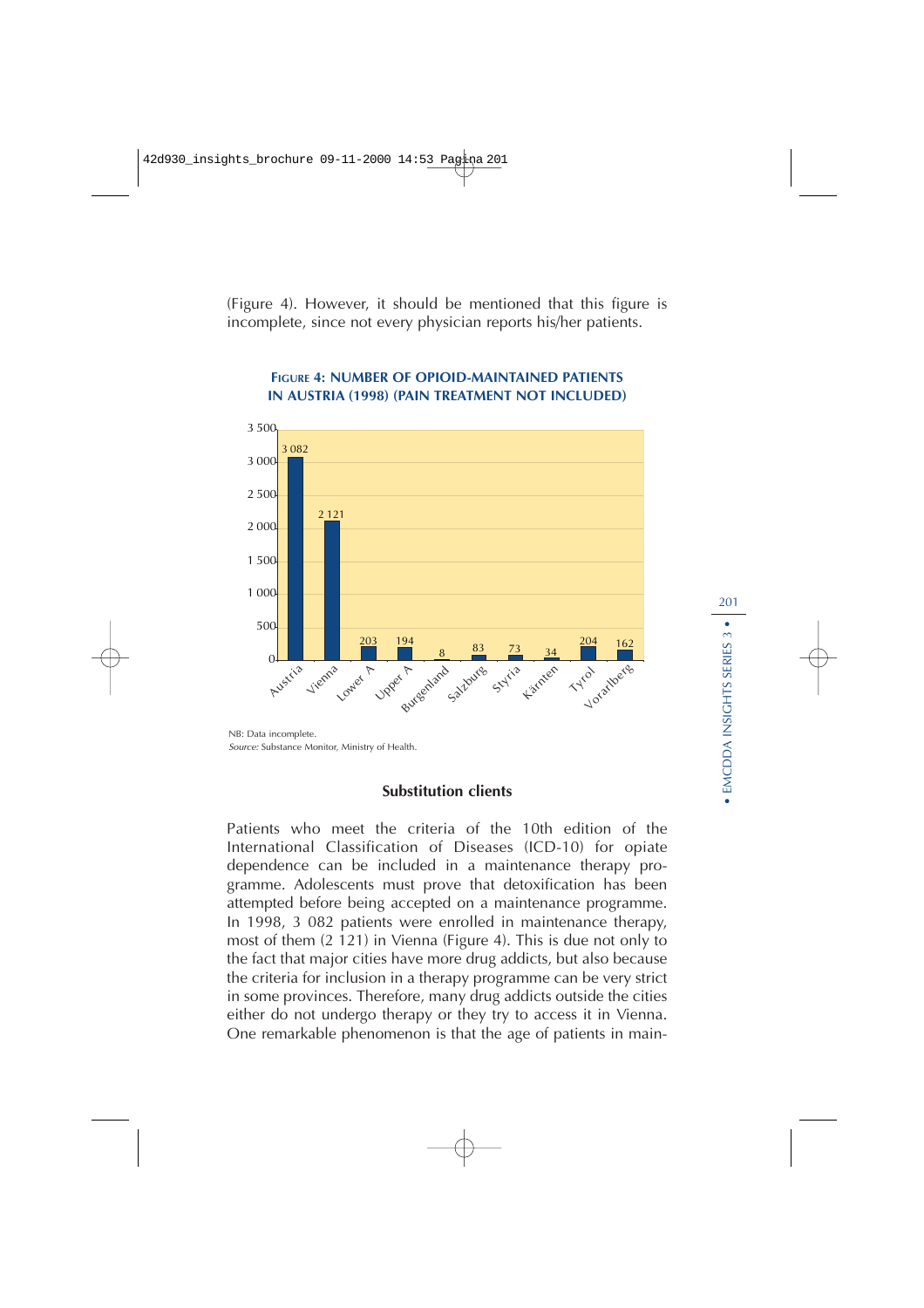tenance therapy is fairly high. The majority of patients of both sexes are aged over 34 years (Figure 5).



## **FIGURE 5: AGE DISTRIBUTION OF OPIOID-MAINTAINED PATIENTS IN AUSTRIA (1997)**

NB: Data incomplete.

In order to make comprehensive rehabilitation possible, the Arbeitsmarktservice (Labour Market Service) has for some years offered special services for drug addicts. In addition, there are a number of private and public associations that offer vocational training and further education.

#### **Virus infections**

In Austria, the number of individuals who are HIV positive can only be estimated, since only those who are actually suffering from AIDS are registered. Unlike hepatitis C, HIV infection does not have to be reported. In 1997, 76 persons were reported with AIDS, 17 of whom were injecting drug users.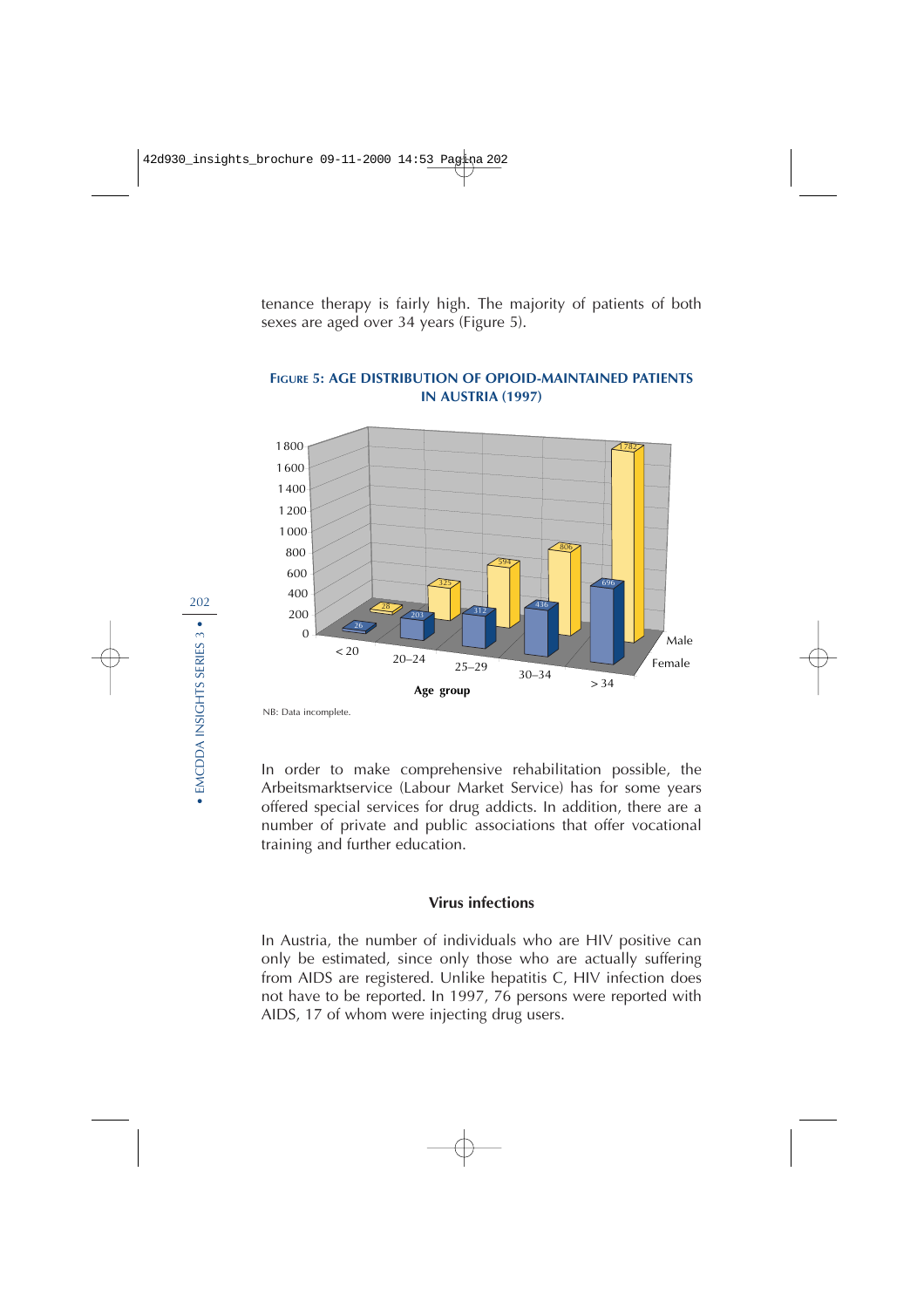In total, the HIV infection rate in Austria is fairly low compared with other European countries. However, since only estimates are available, figures are not provided here.

The situation with regard to hepatitis C infection is quite different. In a study at the drug-addiction outpatient clinic at the Vienna General Hospital, hepatitis C antibodies were found in 80 % of a random sample of 197 patients. Since, according to estimates, up to 40 % of patients with hepatitis C infection develop liver cirrhosis, this disease is likely to become a major challenge for the health system.

### **Pharmacy activity**

Pharmacies play an important role in maintenance therapy. The prescription must be deposited with the pharmacy, and the patient takes his/her opioid under supervision at the pharmacy. The pharmacist records whether the patient has received his/her drug on the prescription every day. Since the pharmacist is in contact with the patient every day, he/she is often the first to notice any worrying changes in behaviour. The pharmacist, therefore, can be an important link between the physician and the patient. In future, pharmacists should be integrated more actively into the treatment programme. Education events organised by the Österreichische Apothekervereinigung (Austrian Pharmacists' Council) have led to a clear increase in understanding and a decrease in bias with regard to maintenance patients.

### **Primary-care involvement**

The involvement of general practitioners in maintenance therapy varies considerably from one province to another.

The national health insurance and the Ärztekammer (Medical Council) run a joint scheme which acknowledges that the treatment of drug addicts is a special service. If proof of participation in an education event is furnished by a general practitioner, an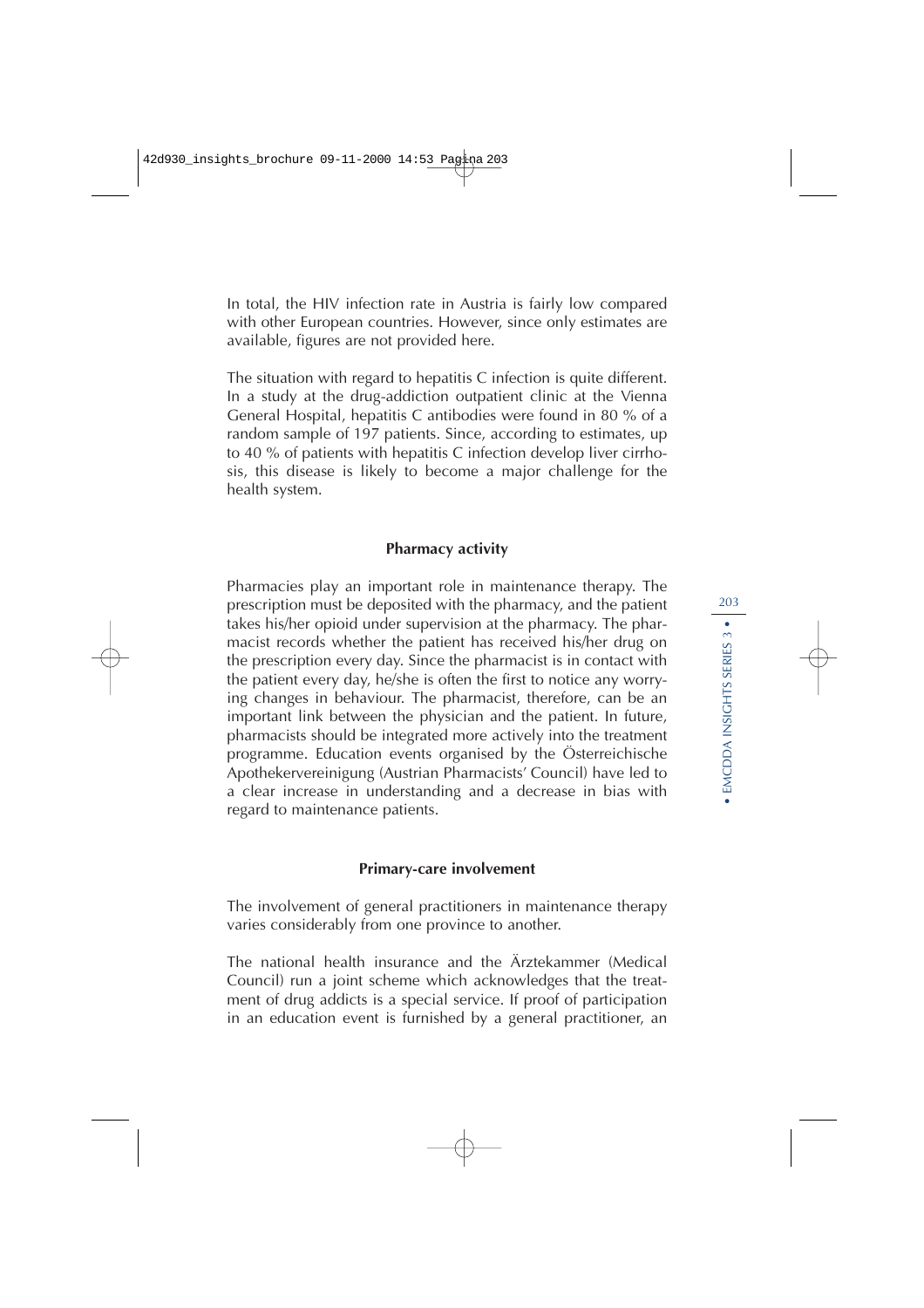appropriate fee is paid for the treatment of drug addicts. Unfortunately, these education events do not follow standardised treatment procedures. The aim of this scheme is to encourage greater involvement of general practitioners in maintenance therapy. Many general practitioners are overtaxed by the demands of the psychiatric disorders which can accompany drug addiction; addicts are sometimes difficult patients. It is often feared that other patients might be deterred from attending a general practitioner who treats addicts. Some doctors accept a small number of substitution patients, or only patients that they know well, while others treat too many and find it difficult to cope, which can lead to prescribing benzodiazepines. Only estimates and no conclusive data are available about how many maintenance patients are treated by general practitioners.

### **Substances prescribed**

**Methadone:** Racemic methadone is used exclusively in liquid form. The recommended daily dose is 60–100 mg. In exceptional cases, more than 100 mg a day may be prescribed, especially for patients with a physical disorder where additional drug therapy leads to enzyme induction in the liver. Methadone is administered with syrup, partly in order to prevent intravenous consumption and partly to improve the taste.

**Oral slow-release morphine:** Morphine sulphate and morphine hydrochloride, with an action of 12–24 hours, are used. Recommended daily doses range from 200–600 mg. HIV-positive patients, especially those on combination therapy, often require a higher dose. Until recently, slow-release morphine was licensed only as a drug for treating severe pain, but a preparation has now been licensed specifically for maintenance therapy. Further such opioids will be submitted for licensing in the near future.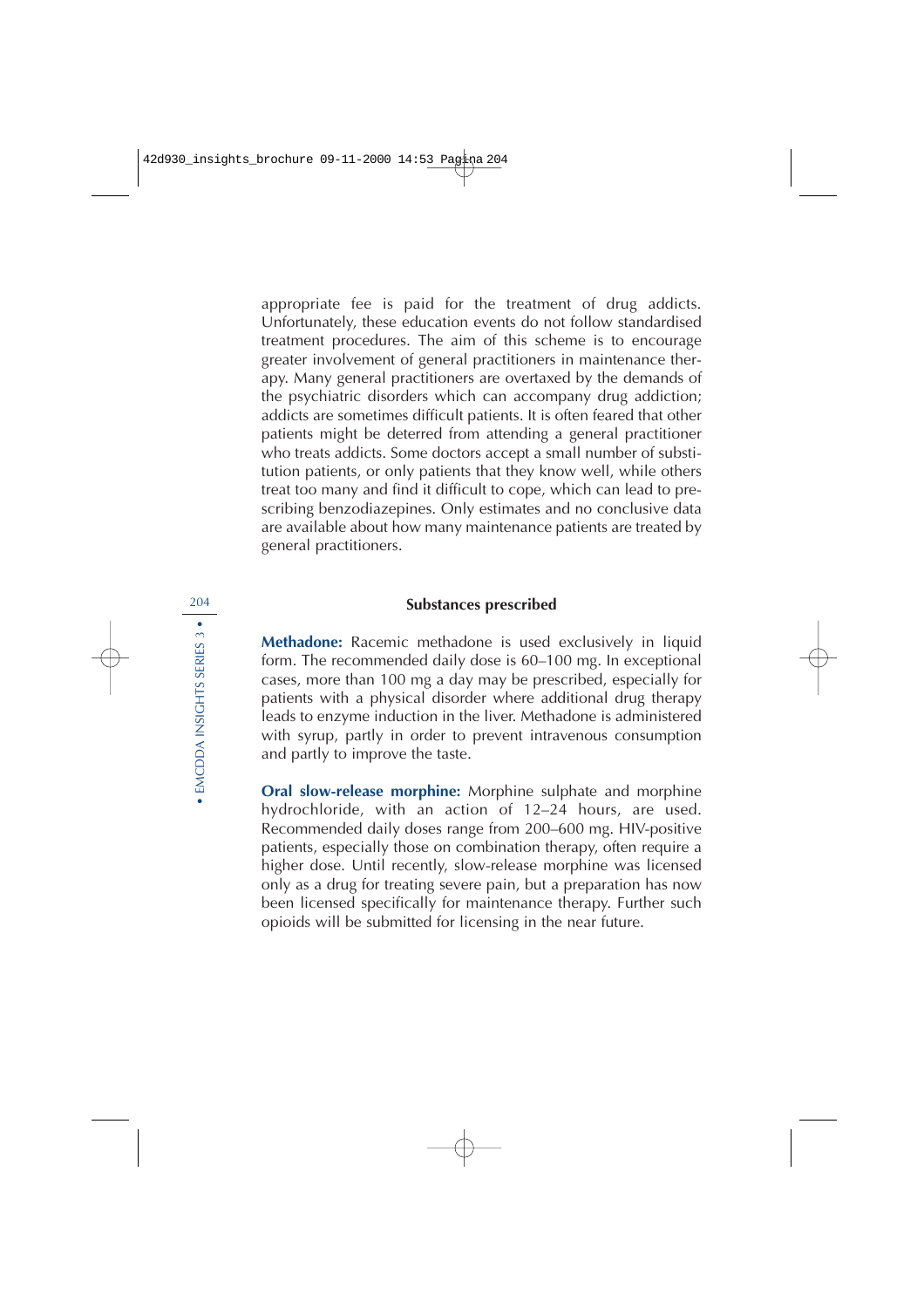**Buprenorphine:** This partial morphine agonist has been used in low doses for pain therapy for some time. At the drug-addiction outpatient clinic, tablets of 2 and 8 mg (Subutex®) are being used for maintenance therapy in clinical trials. The average recommended daily dose is 8–12 mg. Buprenorphine has been licensed in Austria since 1999.

**LAAM:** This is already licensed but hardly used in Austria.

## **Injectable prescribing**

Under the 1998 Narcotic Substances Act, opioids for injection are not permitted. Oral maintenance therapy is used in order to avoid the health risks associated with unsupervised injecting. It also avoids promoting the mystique and seduction associated with the ritual of preparing and administering the injections.

# **Surveillance**

In Austria, no special surveillance system for substitution treatment has been defined.

# **Problems**

A significant problem in the treatment of drug addicts results from the fact that substance dependence is still regarded by the public as a vice and not as a disease. Treatment is still not possible on a purely medical-scientific basis, as it is too strongly associated with public opinion and political views.

The Austrian media present the statistics on drug-related deaths as a measure of the success or failure of political policy (Table 4). Although, since 1995, there have been efforts to differentiate between overdose and other causes of death, these statistics remain a problem. The high degree of co-morbidity in addicts with depression, anxiety and other psychiatric disorders is ignored.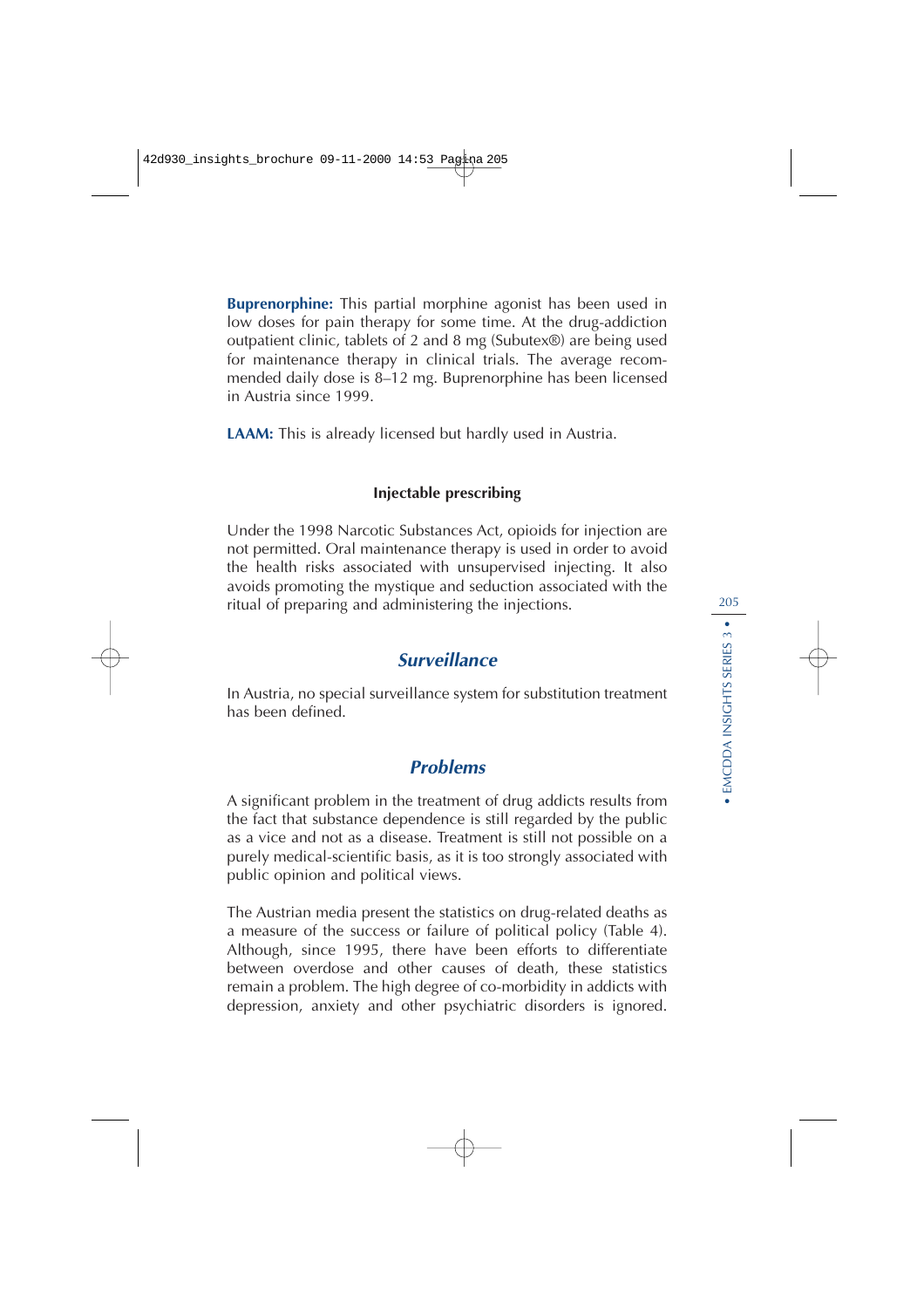A correlation between death and efficacy of treatment is not made in any other disease.

| <b>AGE</b>   |               |           | 1990<br>1989   |                |                | 1991<br>1992   |      |      | 1993 |                | 1994 |      | 1995 |      | 1996 |      | 1997                                                           |               |
|--------------|---------------|-----------|----------------|----------------|----------------|----------------|------|------|------|----------------|------|------|------|------|------|------|----------------------------------------------------------------|---------------|
|              | ABS.          | $\%$      | ABS.           | $\%$           | ABS.           | $\%$           | ABS. | $\%$ | ABS. | $\%$           | ABS. | $\%$ | ABS. | $\%$ | ABS. | $\%$ | ABS.                                                           | $\frac{0}{0}$ |
|              |               |           |                |                |                |                |      |      |      |                |      |      |      |      |      |      |                                                                |               |
| $Up$ to      |               |           |                |                |                |                |      |      |      |                |      |      |      |      |      |      |                                                                |               |
| 19           | 6             | 7         | $\overline{4}$ | 5              | $\overline{2}$ | $\overline{2}$ | 22   | 12   | 32   | 14             | 34   | 13   | 33   | 14   | 24   | 10   | 20                                                             | 12            |
| $20 - 24$    | 14            | 17        | 13             | 16             | 22             | 19             | 40   | 21   | 63   | 28             | 55   | 22   | 40   | 16   | 47   | 20   | 38                                                             | 22            |
| $25 - 29$    | 29            | 35        | 21             | 25             | 36             | 31             | 42   | 23   | 38   | 17             | 42   | 17   | 46   | 19   | 36   | 16   | 26                                                             | 15            |
| $30 - 34$    | 22            | 27        | 27             | 33             | 39             | 34             | 47   | 25   | 56   | 25             | 65   | 26   | 62   | 26   | 54   | 24   | 33                                                             | 19            |
| $35 - 39$    | 8             | 10        | 16             | 19             | 13             | 11             | 25   | 13   | 32   | 14             | 42   | 17   | 41   | 17   | 45   | 20   | 30                                                             | 17            |
| $40$ or      |               |           |                |                |                |                |      |      |      |                |      |      |      |      |      |      |                                                                |               |
| over         | 3             | 4         | $\overline{2}$ | $\overline{2}$ | $\overline{4}$ | 3              | 11   | 6    | 5    | $\overline{2}$ | 12   | 5    | 19   | 8    | 24   | 10   | 25                                                             | 1.5           |
|              |               |           |                |                |                |                |      |      |      |                |      |      |      |      |      |      |                                                                |               |
| <b>Total</b> |               | 82 100    |                |                |                |                |      |      |      |                |      |      |      |      |      |      | 83 100 116 100 187 100 226 100 250 100 241 100 230 100 172 100 |               |
|              |               |           |                |                |                |                |      |      |      |                |      |      |      |      |      |      |                                                                |               |
| Female       | $n.a.$ $n.a.$ |           | 14             | 17             | 24             | 21             | 33   | 18   | 39   | 17             | 40   | 16   | 45   | 19   | 36   | 16   | 29                                                             | 17            |
| Male         |               | n.a. n.a. | 69             | 83             | 92             | 79             | 154  | 82   | 187  | 83             | 210  | 84   | 196  | 81   | 194  | 84   | 143                                                            | 83            |

**TABLE 4: DRUG-RELATED DEATHS IN AUSTRIA (1989–97)**

Source: Department VIII, Ministry of Health.

Another problem is the lack of scientifically obtained epidemiological data. Very few studies have been conducted investigating the prevalence of addiction (of legal and illegal substances) in Austria. The data provided by the Ministry of Health (currently part of the Federal Ministry of Social Security and Generations) must be considered incomplete, and the World Health Organisation (WHO) gives estimates based on 'official' data.

Differences in how the 1987 Narcotics Maintenance Decree is interpreted make the development of an adequate nationwide care network difficult. Patients in all the federal provinces should have equal access to maintenance therapy.

Physicians who are permitted to prescribe opioids for the treatment of opiate addicts should have to prove that they are suitably qualified. General practitioners can only cope with a limited number of patients in an oral maintenance programme, depending on the severity of the disease.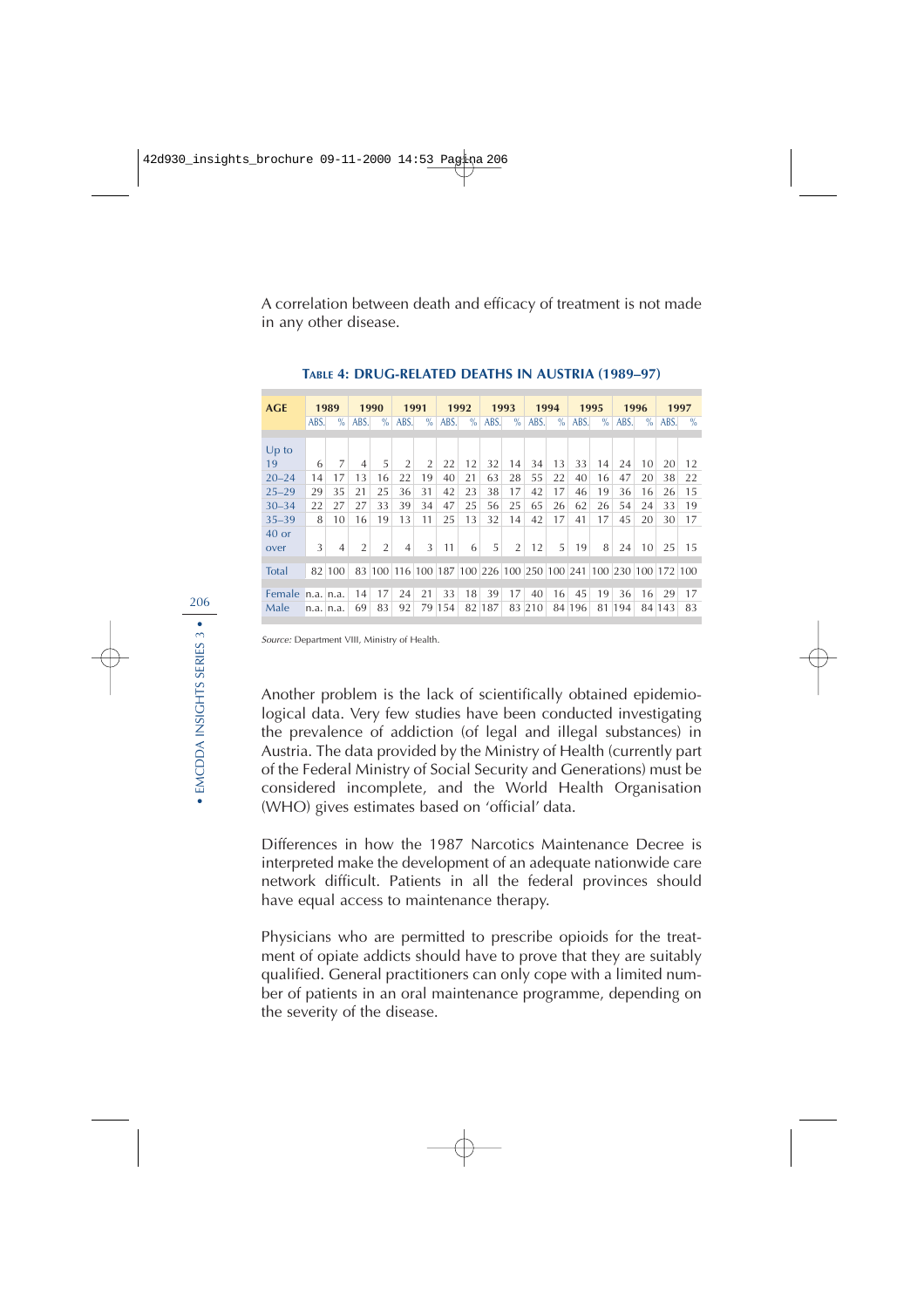Currently, a strong emphasis on psychotherapeutic care can be observed. However, psychotherapy is only helpful once a patient is medically and socially stable, and once there is evidence of strong motivation for change (only about 10 % of patients are suitable for psychotherapy). Thus, a phased therapy plan is more useful than the concurrent therapy approach which frequently leads to years of 'wrong' treatment being provided. The national health insurance pays for medical and psychotherapeutical care, but not for psychosocial care, which constitutes a very important part of treatment for stabilising patients. A disease that leads to discrimination must not be subject to discriminatory treatment.

# **Evaluation**

In Austria, there is no public funding for the evaluation of patients enrolled in substitution programmes.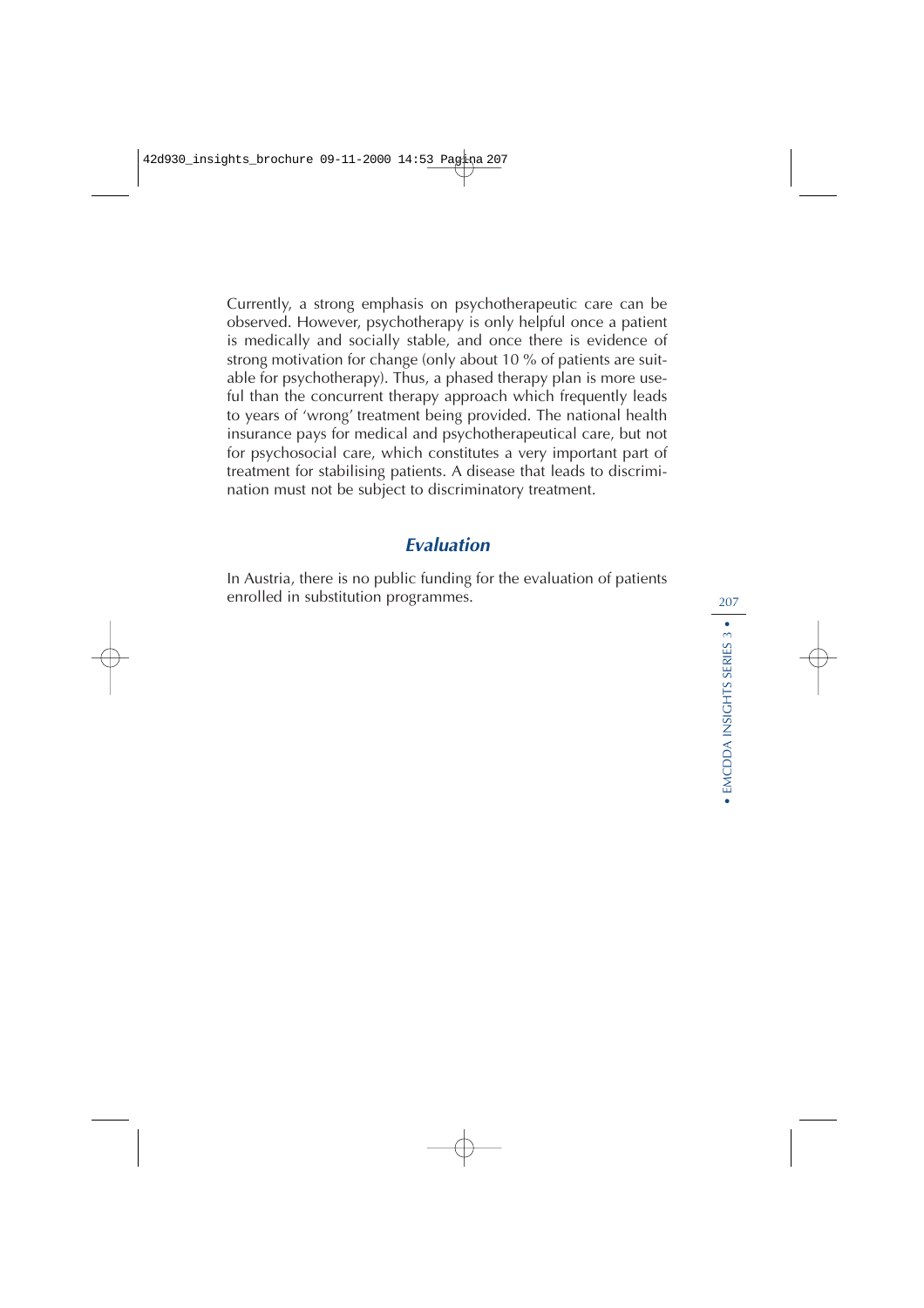Rodrigo Coutinho and José Godinho, Serviço de Prevenção e Tratamento da Toxicodependência, Lisbon

# **Introduction**

Portugal became a parliamentary and democratic republic on 25 April 1974. It is one of the most socioeconomically disadvantaged countries in the EU, with considerable deficiencies in educational and professional training and significant asymmetries of development between the coastal and inner areas. The main cities are densely populated, and a high proportion of the population is very deprived, with living standards far below the European average. This situation generates serious social problems, such as increased trafficking in, and consumption of, illicit drugs.

The number of heroin users in Portugal is unknown, although some empirical estimates suggest that there are around 50 000 (approximately 5 in every 1 000 of the overall population). However, recent research of local prevalence suggests this number may be much higher (around 100 000).

Recent years have witnessed the development of social policies which have brought about some improvement in the situation, either through the social security system, of which the most recently implemented measure was the minimum guaranteed income, or through incentives by non-governmental organisations  $(NGOs)$ .

In 1979, the Serviço Nacional de Saúde (SNS — National Health Service) was created, whose aims were:

- to provide universal and free access to integrated healthcare (primary and specialised);
- to promote good health; and
- to monitor and prevent disease.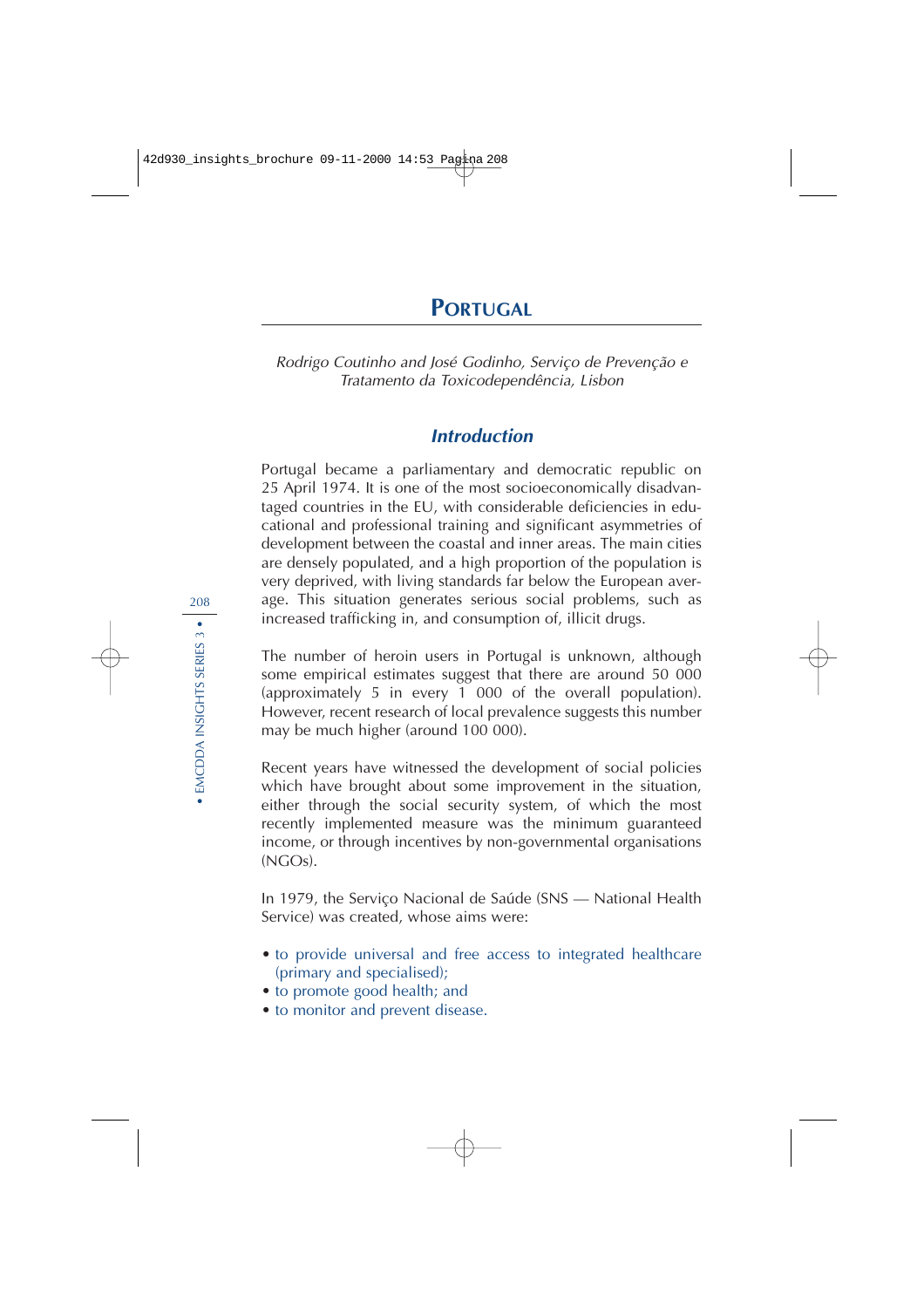In 1990, the Lei de Bases da Saúde (Basic Health Law) was passed, which aimed at promoting a universal healthcare system consisting of the SNS, private entities and independent professionals. This system would, in principle, offer free healthcare to everyone.

The healthcare centres and hospitals are the local and regional bodies responsible for providing healthcare to the population. These are administered by the Ministry of Health.

The Ministries of Health and Social Solidarity collaborate on health and social security, both at a regional level (through the regional health administrations and the social security) and at a local level (through the provision of social service workers in the healthcare units).

# **Strategy**

In Portugal, the coordination structure for addressing the drugs problem is ensured at the highest political level by the Conselho Coordenador da Estratégia Nacional de Luta contra a Droga (Council for the Coordination of the National Drug Strategy). This interdepartmental political body, chaired by the Prime Minister, includes all Portuguese ministers working on drugs. It determines the national drug policy and the plans for its implementation.

The Secretary of State of the Presidency of the Council of Ministers is the member of government appointed to oversee the implementation of all drug-related political decisions, in particular the Estratégia Nacional de Luta contra a Droga (National Drug Strategy) adopted on 26 May 1999.

The execution of the national policy on drug addiction is guaranteed by the Instituto Português das Drogas e das Toxicodependências (IPDT — Portuguese Institute for Drugs and Drug Addictions), which was restructured on 18 May 2000. The IPDT replaced the former national drug-prevention programme — 'Projecto VIDA' — on 18 August 2000. The president of the IPDT also took over the coordinating functions previously performed by the coordinator of 'Projecto VIDA'.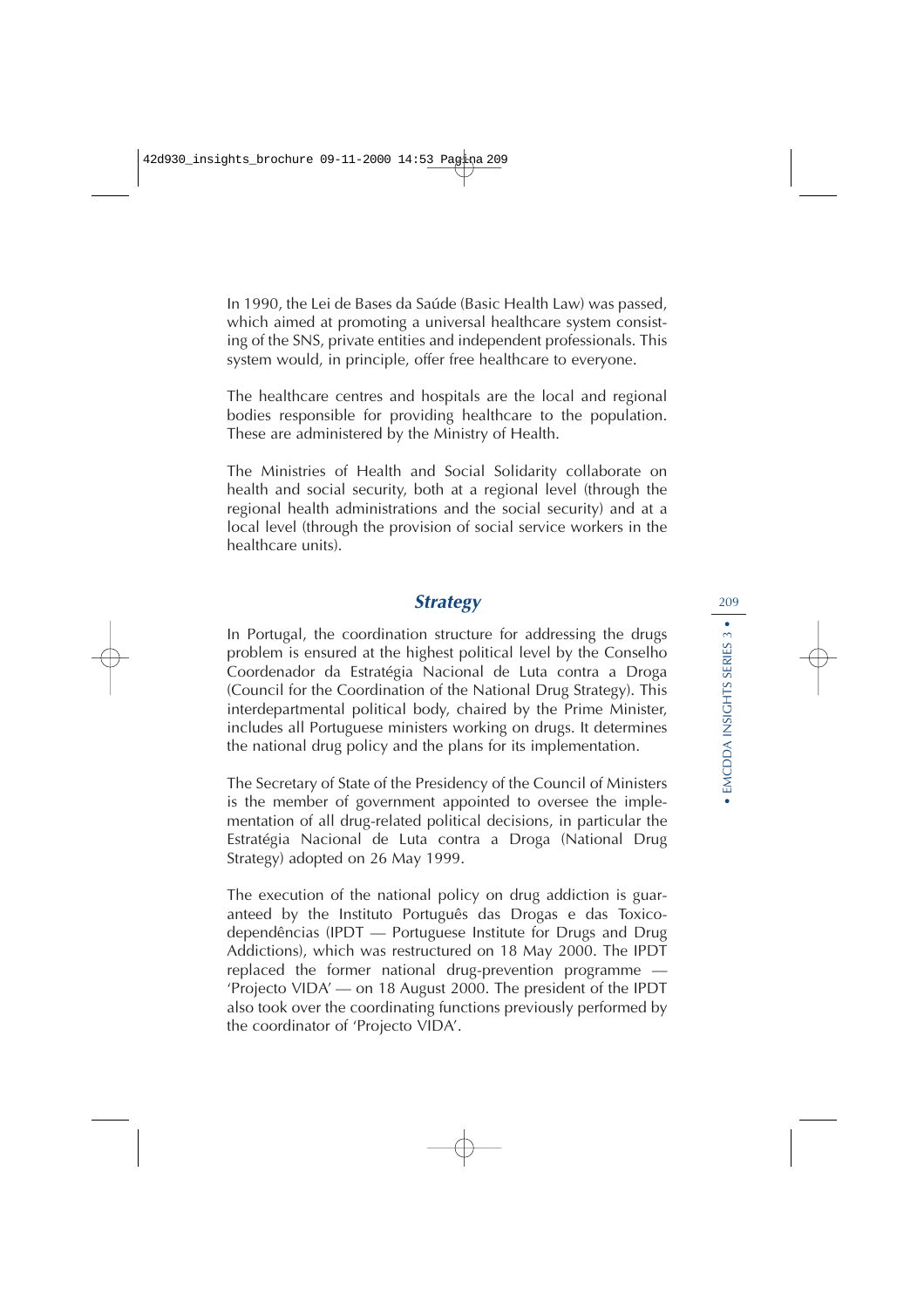The Comissão Técnica de Acompanhamento (Technical Support Committee), one of the IPDT bodies, consisting of directors-general and heads of department in the various ministries involved in the field of drug addiction, plays an important coordinating role at national level. The IPDT also ensures the functioning of a national information system on drugs and drug addiction and constitutes the Portuguese focal point in the EMCDDA's Reitox network.

In addition, the Conselho Nacional da Droga e da Toxicodependência (National Drug Council) exists as an advisory body to the Prime Minister. This involves representatives of over 20 social, political and religious organisations and provides expert opinions on request.

In 1999, PTE 17 billion (EUR 85 million) was allocated to the ministries and public services implementing actions against drugs, PTE 7 billion (EUR 36 million) of which went to the Ministry of Health's Serviço de Prevenção e Tratamento da Toxicodependência (SPTT — Service for the Prevention and Treatment of Drug Addiction) set up in 1990.

Local and regional authorities and NGOs also promote some services and intervention measures.

#### **Treatment**

The following excerpt from the publication Estratégia nacional de luta contra a droga (1999) (1999 National strategy against drugs) outlines key points in Portugal's treatment activities:

'Drug-addiction treatment reveals specific features characteristic of each drug in particular and general features which are common to all addictions.

Heroin is the addiction substance that is responsible for more than 95 % of requests for specialised help. That is why the therapeutic structures of this area have been specially adapted to the treatment of heroin addicts. It is also in the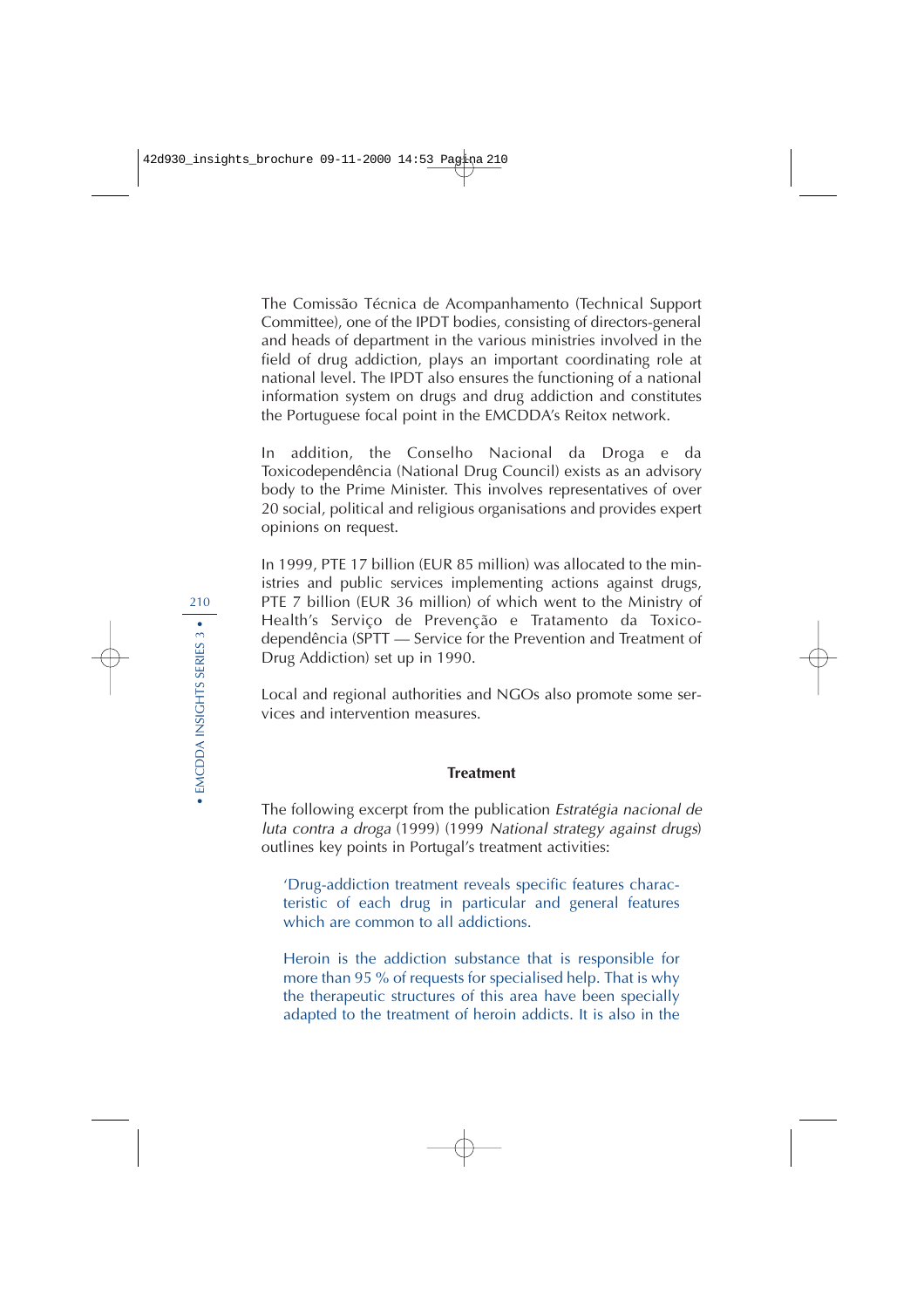heroin-related field that the psychopharmacological therapeutics are most developed.

The treatment of drug addicts in Portugal is carried out by public services and by a high number of both profit-making and non-profit-making private organisations, which demonstrate the engagement of civil society in this sphere. It comprehends a set of differentiated or specific interventions, according to the treatment phase or the problem posed by each case. The technical, multidisciplinary teams reflect the diversity of this intervention. They are made up of physicians, psychologists, social service workers, nurses, psychosocial workers, physiotherapists, occupational therapists, etc.'

# **Substitution**

### **Development of substitution services**

The Portuguese substitution programme started in 1977 in Oporto. The Centro de Estudos e Profilaxia da Droga/Norte (CEPD/Norte — Study Centre on Drug Prevention/North), which ran the programme, was the responsibility of the Ministry of Justice, and this centre along with the CEPD/Centro (CEPD/Central), in Coimbra, and the CEPD/Sul (CEPD/South), in Lisbon, were the only institutions exclusively engaged in the drug-addiction field. The CEPD/North, using methadone as the substituting substance, was the only unit using opioid substitution until 1992. While primarily meant for users living in the Greater Oporto area, this programme also served a limited number of patients in the central and southern regions.

In 1987, the Centro das Taipas in Lisbon was created, an institution specialising in the treatment of drug addicts. This centre consisted of a consultation service, a day centre and an inpatient detoxification unit. This facility, which was the responsibility of the Ministry of Health, was the first in the network of centres specialising in treating drug addiction which now covers the whole country. These units, called centros de atendimento a toxico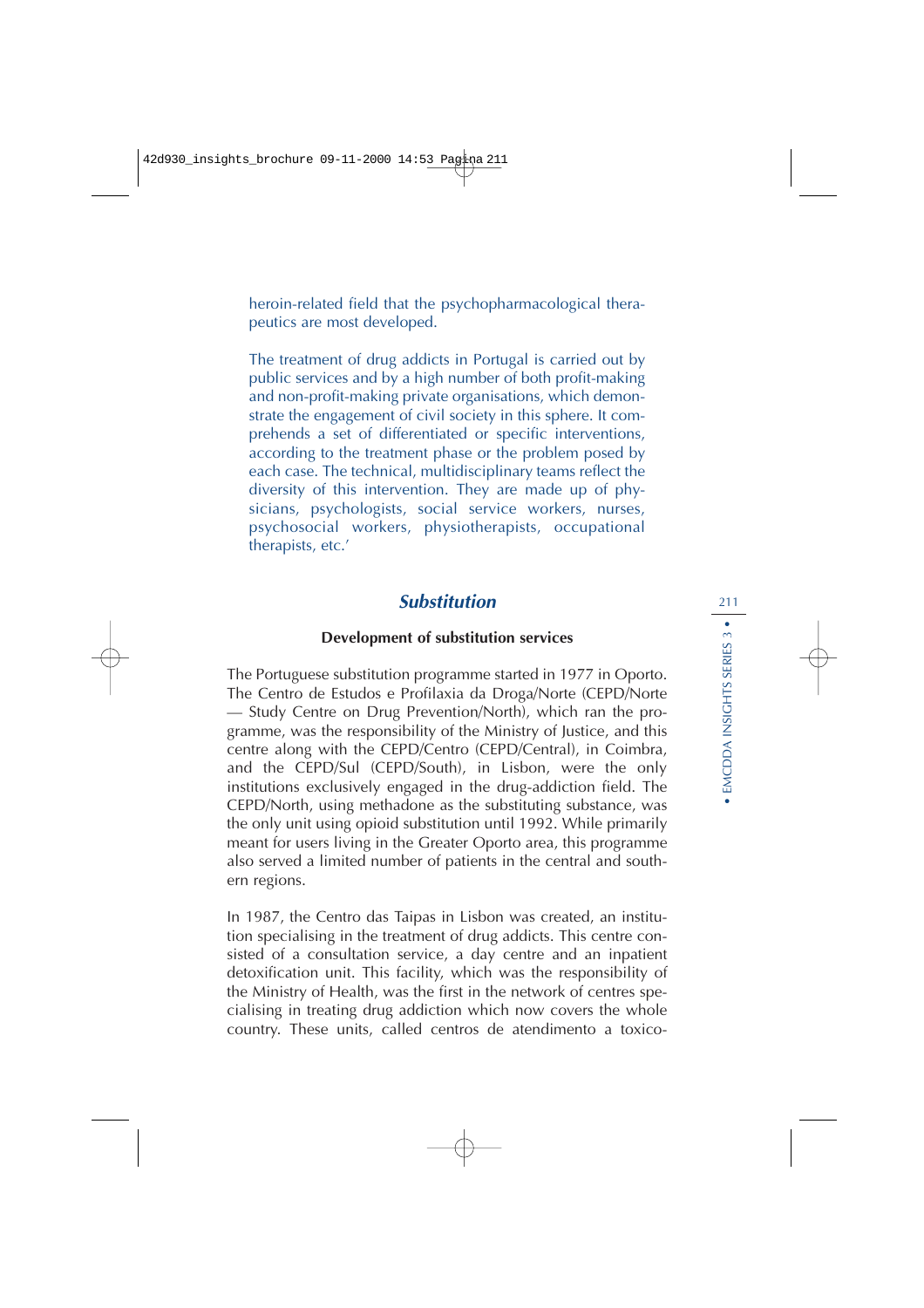dependentes (CATs — centres of assistance to drug addicts), are administered by the SPTT and, since 1990, have included the former study centres on drug prevention. With the exception of the Boavista CAT (the former CEPD/North — Boavista is an area of Oporto), the CATs developed a drug-free therapy strategy, as they had not adopted a substance-substitution approach from the start.

However, the increase in numbers of drug addicts (including an 'explosion' at the beginning of the 1990s), together with the growth of AIDS and hepatitis C among this population, has led to a change in attitude. Since 1992, methadone-substitution programmes have been extended to several CATs. The Leiria (Centre) and Olhão (Algarve) CATs were the first to join this therapeutic model, but now most of the others have substance-substitution programmes. In 1994, the Taipas CAT started a substitution programme with LAAM, becoming the first European centre to use this substance. LAAM has the advantage of needing to be taken only three times a week, thus avoiding Saturdays and Sundays, and is currently prescribed in several centres throughout the country (Almada, Gaia, Gondomar, Lisbon, Oporto, Setúbal, etc.).

To date, substitution services in Portugal have been the sole responsibility of the State and dependent on the authorisation of the SPTT. In 2000, the only substitution services which are not dependent on the SPTT are the psychiatric services of Santa Maria Hospital in Lisbon, S. João Hospital in Oporto and the Sines Health Centre.

The intervention model adopted varies from centre to centre, but, overall, the programmes are medium or high threshold. With the exception of occasional activities in a slum area in Lisbon, there are no true low-threshold programmes (risk and harm reduction). The main goal of the current drug-addiction intervention policy is expansion of the substitution programmes in order to meet the growing demand. The possibility of developing risk- and harmreduction programmes in the worst-affected areas is currently under study. Some of the resulting programmes are likely to be implemented by non-governmental organisations duly authorised by the SPTT.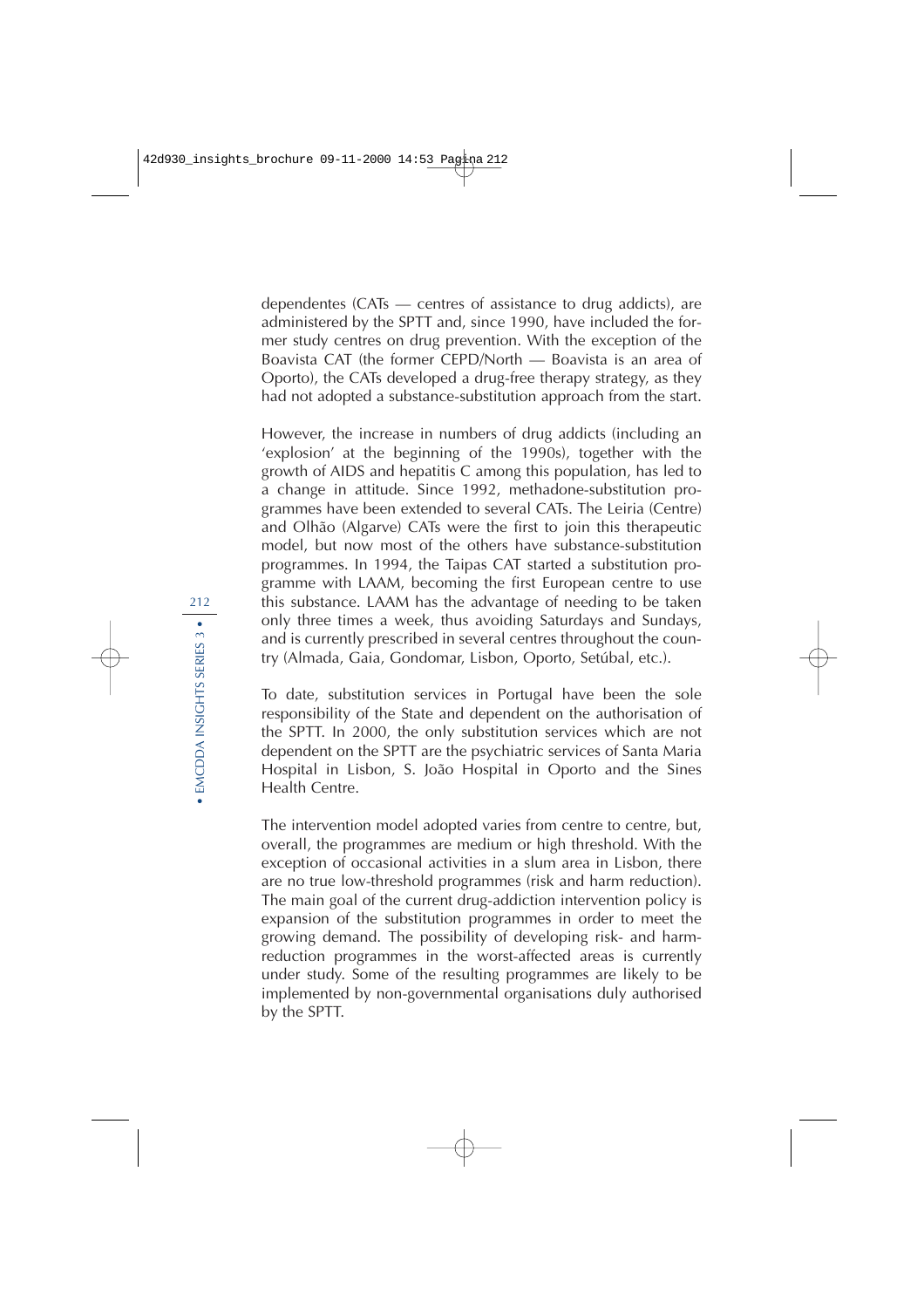#### **Current situation**

Most areas of Portugal currently run substitution programmes, the most developed being located in the main urban centres of the coastal areas (Lisbon and the Tagus Valley, Oporto and the Algarve). With the exception of the Boavista CAT, which has 20 years of experience in substitution programmes, all the Portuguese centres (having only recently introduced substitution programmes) prioritise abstinence, offering the following therapeutic services:

- individual and group psychotherapies;
- family therapy; and
- therapy with an opioid antagonist.

Until 31 December 1998, 74 312 users had been treated by the CATs. Of this total, 24 164 were treated in 1998. In December 1998, 3 984 users were currently in substitution (3 475 on methadone and 509 on LAAM). The average age of clients was 30–35 years; 75–80 % were men and 20–25 % were women. Until 31 December 1999, 102 062 users had been treated by the CATs. Of this total, 27 750 were treated in 1999. In December 1999, 6 040 users were currently in substitution (5 343 on methadone and 697 on LAAM).

Until now, the substitution programmes and non-opioid therapies have mostly been carried out in the CATs (with the exception of the programmes in Santa Maria Hospital in Lisbon and S. João Hospital in Oporto). Some CATs assign other institutions, namely the healthcare centres, to administer their programmes. Currently, an experimental programme is in progress in which some pharmacies cooperate in the administration of methadone to fairly stabilised patients who are being treated by the CATs. In all cases, methadone is always administered under the supervision of qualified staff. Unlike some methadone centres in other countries, the CATs have a limited number of available places. The number of patients in each centre varies according to its capacity and the availability of staff. There are long waiting lists for substitution programmes in the urban centres, and efforts are being made to increase the response ability of treatment centres.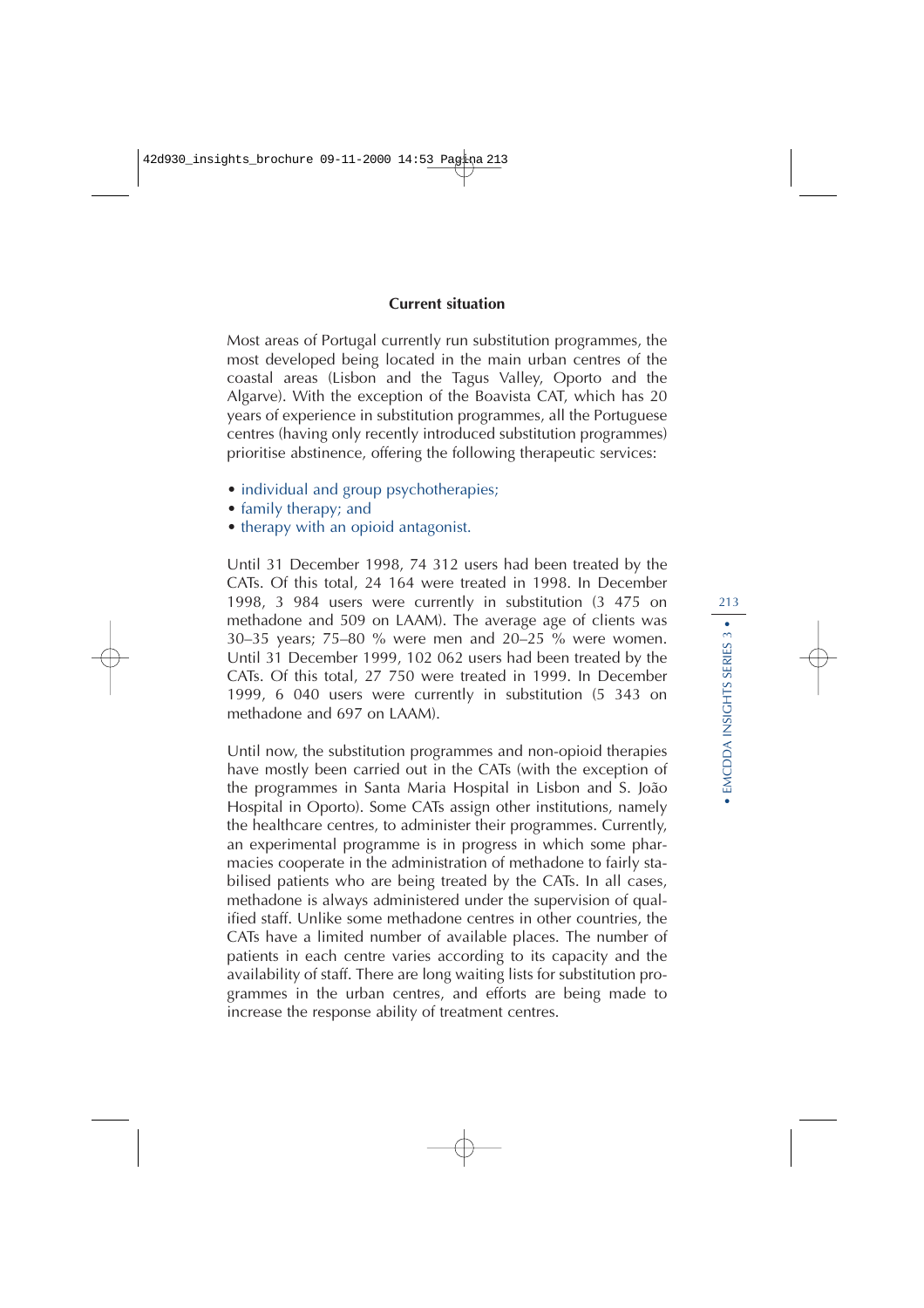It is not possible to assess the staff/client ratio in substitution programmes, since the staff are often involved in other therapeutic interventions and psychosocial staff may not be directly involved in the administration of the programme.

Some centres are open seven days a week, so that medicine can always be taken on the premises. Centres which are open on weekdays and closed at weekends arrange for the substitute to be administered by a member of the family or by another institution (either a State institution or an NGO).

Despite some difficulties (partly caused by the fact that services are currently being computerised), there is collaboration between all the SPTT services, allowing for patients to move between centres, provided this is arranged in advance. The centres also treat clients from other countries who are staying in Portugal for limited periods, once this is arranged in advance and essential clinical information is forwarded.

### **Surveys of drug problems**

It has been estimated that approximately 5 in every 1 000 of the total population are heroin users, but research on local prevalence suggests this number may be much higher. Two prevalence surveys conducted in 1997 and 1998 in the Setúbal region were based on the capture–recapture method. Setúbal is situated 50 km from Lisbon and has a population of 103 534; it is considered to be one of the worst-affected regions of Portugal.

The first survey, carried out in Setúbal in 1996 as part of a European project, estimated a prevalence of 1.82 % of heroin addicts in the 15–54-year-old age group in this city (EMCDDA, 1997). This estimate is probably on the low side, since the authors only surveyed two medical sources, one of which was quite small.

A second survey conducted in the Setúbal district in 1995–97 aimed at estimating the overall prevalence of heroin consumers in the city. Three medical sources were used for data gathering, and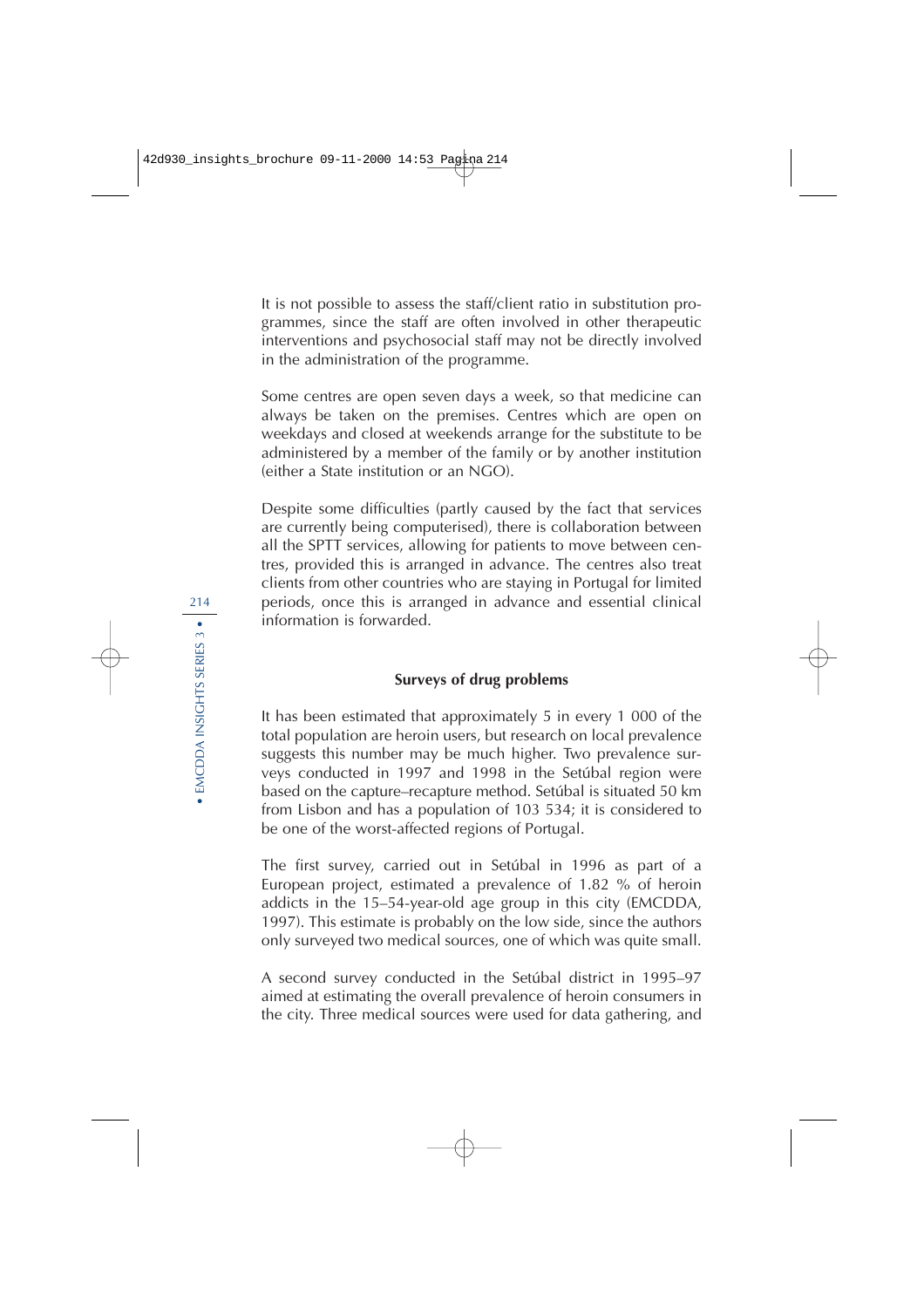the results point to a prevalence of 4.07 % of heroin addicts in the overall population (confidence interval (CI) 95 %; 2.56–7.13 %).

Despite the consistency of the survey model and the high number of consumers surveyed (1.04 % of the overall population), it is probable that some factors, such as the three-year duration of the research (1995–97), may have led to an inflated estimate (Godinho et al., 1998). These two surveys show a very high prevalence of heroin addicts in the Setúbal region, and it is probable that there is also a high number of addicts in other urban areas, such as Lisbon and Oporto.

In the years 1995–97, the SPTT centres conducted 26 532 first consultations (7 460 in 1995; 9 889 in 1996; 9 183 in 1997) (GPCCD, 1998). These figures suggest that the underlying amount of heroin use is very high, since the centres have a low response ability (there are long waiting lists in many units). Also, drug addicts usually only seek help after several years of consumption, hence the high average age (27) of the patients (Félix da Costa and Freire, 1998). Research shows that clients have been using for four years on average when they visit the centres for the first time (Godinho and Costa, 1997). Injectable drugs are consumed by 50–60 % of the patients that seek help (Godinho and Costa, 1997; Félix da Costa and Freire, 1998).

A recent study (forming part of an international study) surveyed 2 033 15–16-year-old youngsters attending the 10th, 11th and 12th grades in public schools. The results suggest that Portuguese students show a lower consumption than the European average in all drugs, including alcohol and tobacco (ESPAD, 1997).

#### **Legislation on substitution treatment**

The SPTT, operating under the Ministry of Health, is the only service authorised to provide substitution substances (methadone or LAAM), apart from the psychiatric services of Santa Maria Hospital, S. João Hospital and Sines Health Centre. Most experts agree that there is a pressing need to increase the response ability regarding substance substitution, a view shared by the government.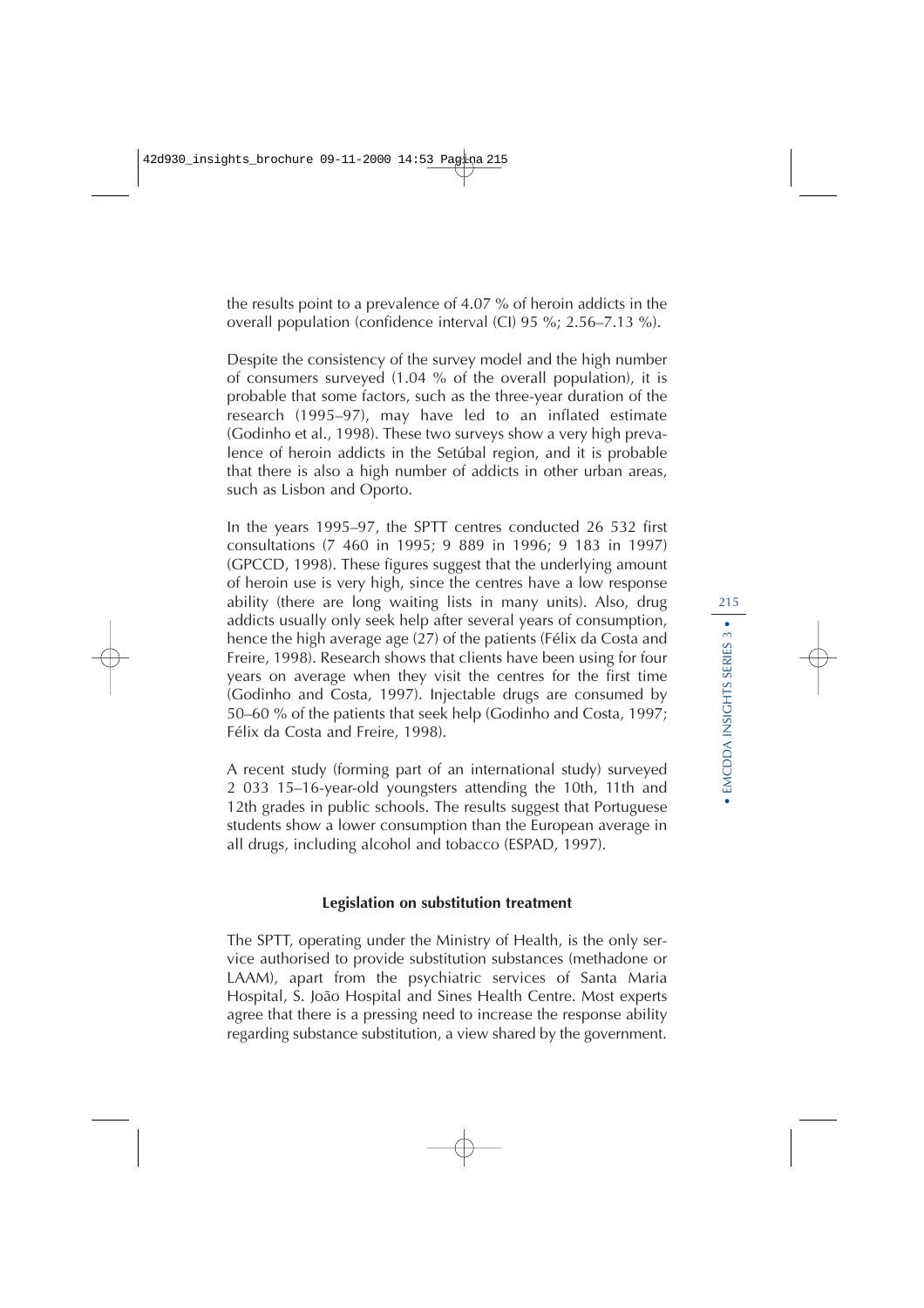A serious effort is currently under way to expand the existing programmes, through the creation of new units and an increase in the number of places available in the existing units. A study is also being conducted on risk-reduction programmes and an experimental programme is being carried out in a Lisbon slum area.

Substitution programmes have to be authorised by the direcções regionais and the Direcção de Acção Médica (regional directorates and Directorate for Medical Action) of the SPTT. Prescription of the substitutes is the responsibility of clinicians authorised by the SPTT. Currently, substitution is only authorised in State services, mostly those belonging to the SPTT. Although specific training is not compulsory, only clinicians who are experienced in the treatment of drug addicts are authorised to prescribe substitution substances. The possibility of allowing nonprofit-making private institutions (NGOs) to conduct substitution programmes is currently being considered.

The substitution programmes must comply with a set of procedures laid down by the regional directorates and the Directorate for Medical Action. Programmes must specify the following:

- the narcotic to be used:
- the population to be addressed;
- the mode of administration and treatment (residential or ambulatory);
- the duration of the programme;
- admission criteria:
- criteria for exclusion and discharge of patients;
- the psychotherapeutic model to be used; and
- the people in charge of the programme, including the prescribing doctors.

There are no compulsory guidelines for treatment. However, patients are not encouraged to take the substitution substance for administration home, although some programmes can make special arrangements for this to occur. Most of the programmes are of medium or high threshold, and there are periodical controls on illicit drug consumption, with accompanying psychosocial support. The frequency of these controls and of the psychosocial sup-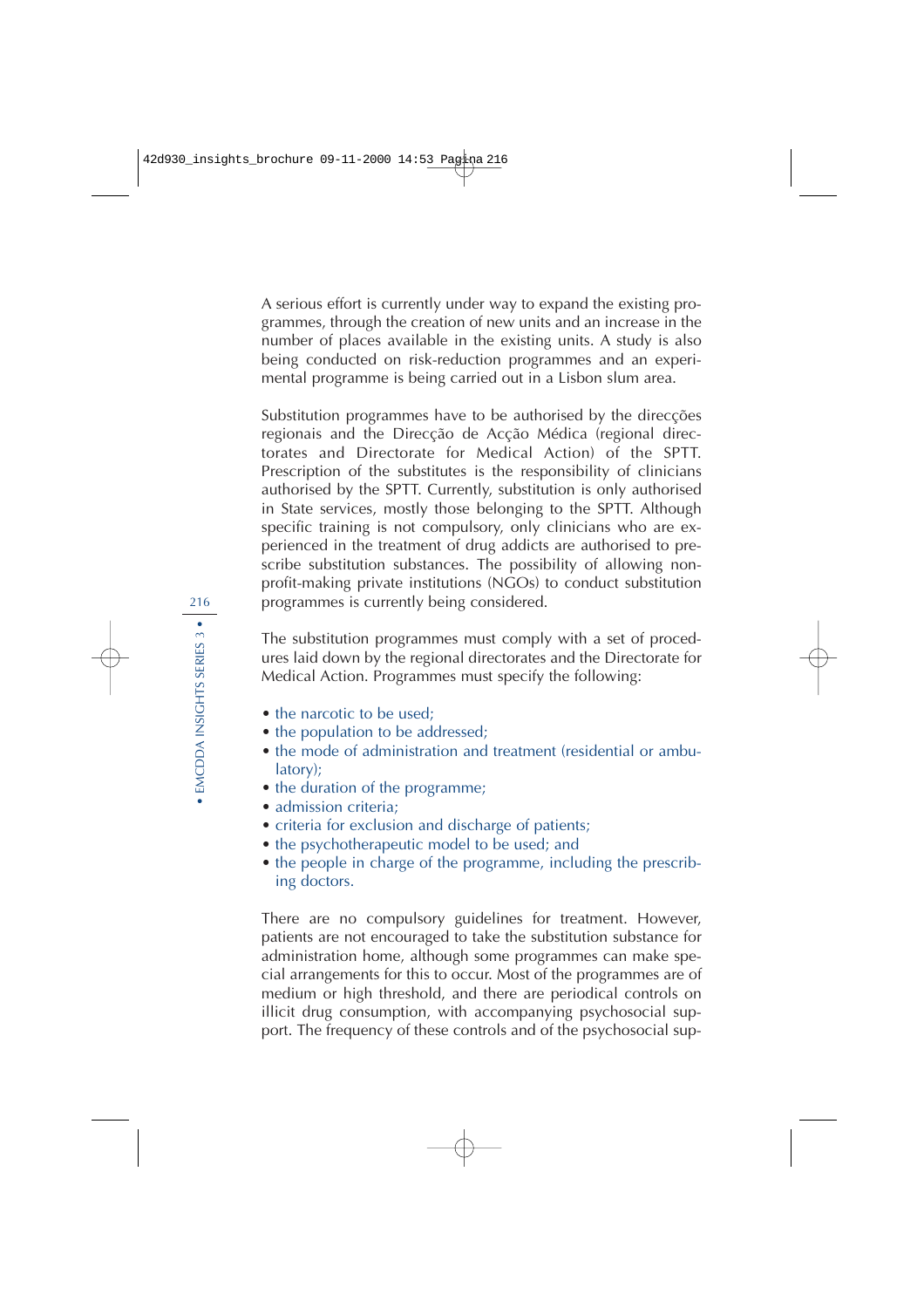port, as well as the sanctions, depends on the type of programme being followed. In most cases, good compliance with intake of the prescribed substitute, an absence of aggression and availing of improved psychosocial support are sufficient conditions for the patient to be retained on the programme, despite evidence of some consumption of illicit drugs. The duration of the programme and size of dose administered vary according to the needs of the patient; there are no restrictions regarding the maximum prescribed dose or duration of the programme. The patients undertaking this programme must be registered, and treatment records are kept. Most of the programmes are not yet computerised, so there is as yet no exchange of information between the institutions.

#### **Substitution clients**

There are no compulsory admission criteria. However, the following criteria are generally a basis for admission:

- age over 18 (except if HIV positive);
- HIV positive;
- pregnancy;
- long years of addiction and several failed treatment attempts;
- psychiatric morbidity;
- evidence of severe medical disease; and
- lack of social and family support leading to a bad prognosis for therapy (the goal of which is abstinence).

Clients are generally agreeable to treatment, as it is usually provided when other attempts have failed. However, as is often the case in other countries, dependence on a substance and, in a way, on an institution, can lead to the client wanting to stop treatment early or disregard the rules of the programme.

Most programmes include relevant psychosocial support (provided by a social worker) and psychotherapy. Although the social support is limited, social workers play an active role in liaising with the families, securing lodgings and food subsidies and seeking employment. This support is generally well received. After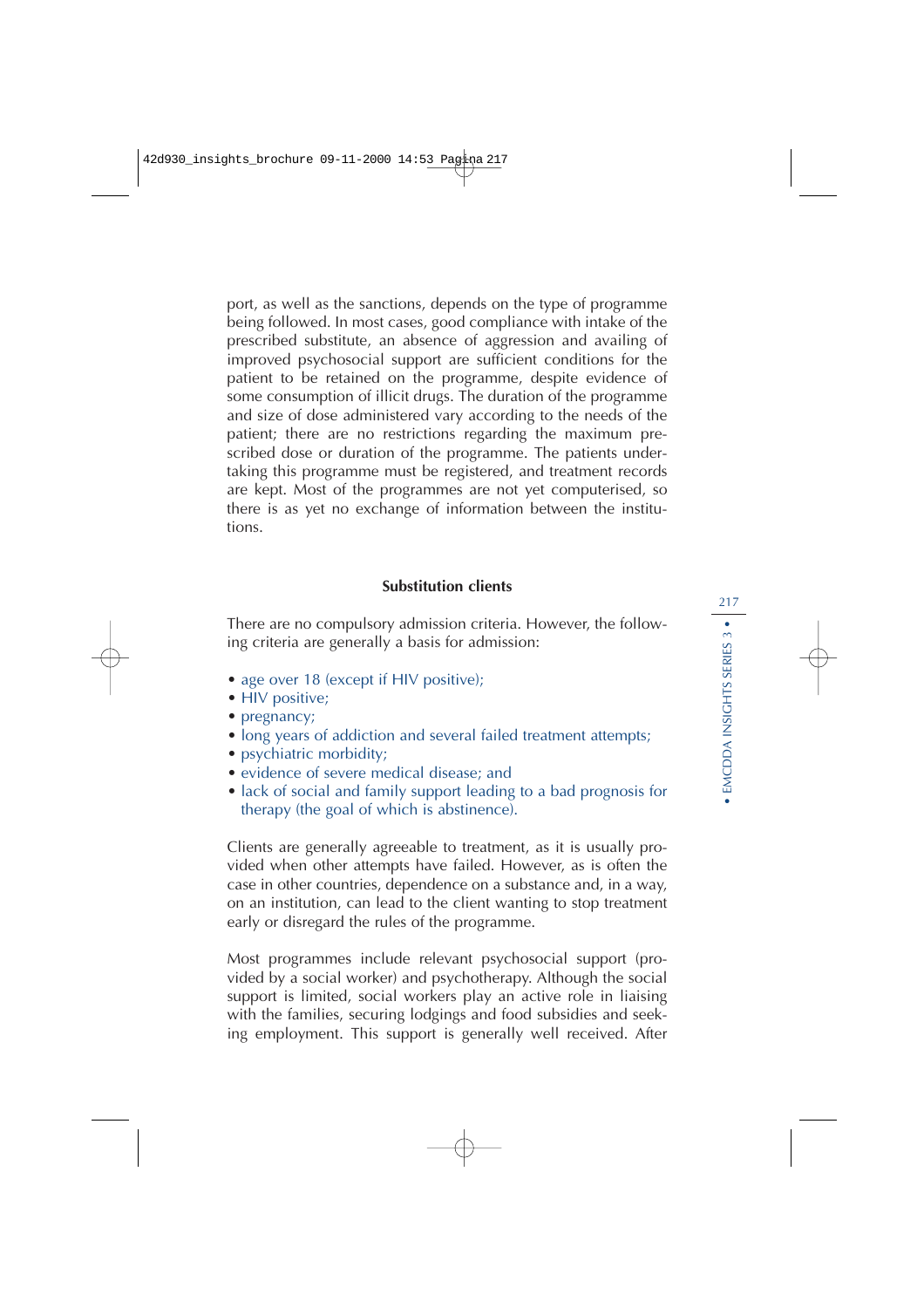some time has been spent in treatment, patients are often less receptive to psychotherapy, probably because the treatment leads to a greater degree of calmness and a consequent desire to avoid confrontation with the therapist concerning changes in lifestyle. Considerable efforts are made to maintain patients in regular psychological care, particularly during the process of change. Some programmes exercise sanctions if the patient does not comply with the psychotherapeutic support. However, these sanctions are seldom applied in cases where there is an overall improvement in the patient.

Some programmes prefer to take heroin users who are not significantly dependent on other drugs, but the majority accept patients who regularly consume other substances. Although heroin is the main illicit drug in Portugal (apart from cannabis), there are currently a significant number of heroin addicts who use cocaine as a secondary drug (30–50 %). Regular consumption of cocaine, as revealed by many patients, generates problems, since it frequently occurs during the substitution treatment. Abuse of alcohol and benzodiazepines is also a frequent problem with these patients.

Substitution programmes in Portugal do not have a restricted time limit but operate on a case-by-case basis.

#### **Pharmacy activity**

A national network of pharmacies covers the whole of Portugal, and pharmacists play an important role in drug-addiction interventions. Pharmacies are private institutions, owned and run by pharmacists. From 1993 onwards, through a protocol between the Associação Nacional de Farmácias (ANF — National Association of Pharmacies) and the Commissão Nacional de Luta contra a SIDA (CNLCS — National Commission for the Fight against AIDS), all pharmacies and some mobile outlets located in high-drug-use areas have started a needle-exchange programme. The programme consists of free provision (in exchange for a used syringe) of a kit containing a syringe and a needle, a sterilised towel, a condom and a leaflet entreating the addict to give up drugs. Apparently, this programme was well received by drug addicts and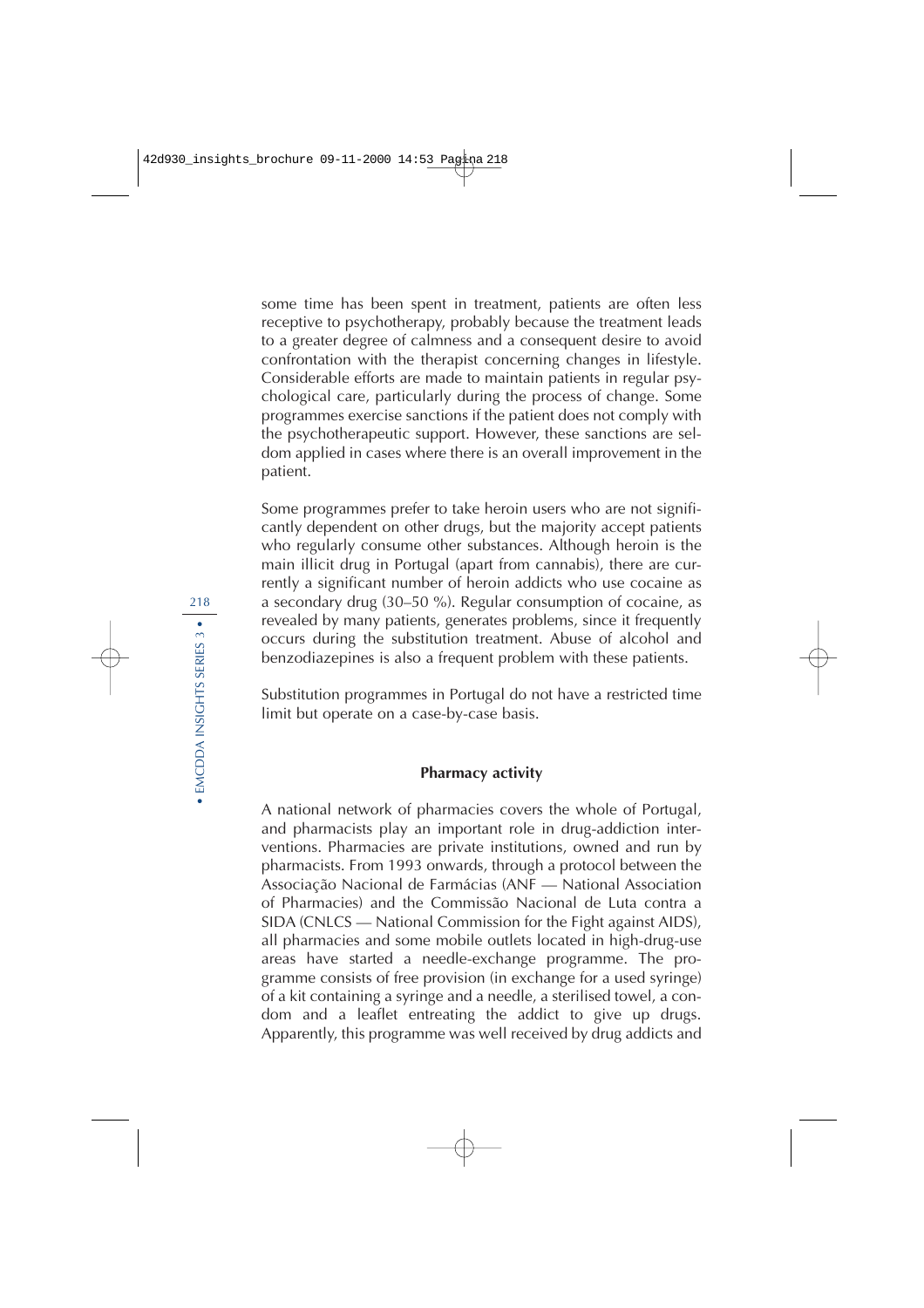led to a decrease in syringe sharing (Félix da Costa and Ferraz de Oliveira, 1997). There are currently 2 000 pharmacies involved in this needle-exchange programme. The number of syringes exchanged in the pharmacies increased between 1994 and 1997, as the following figures show:

- 2 440 705 in 1994;
- 2 853 005 in 1995;
- 2 913 915 in 1996;
- 3 250 185 in 1997;
- 3 049 065 in 1998; and
- 2 992 165 in 1999.

The pharmacists' willingness to cooperate in the needle-exchange programme and treatment of drug addicts has made it possible to establish, through an agreement between the SPTT and ANF, an experimental programme of methadone provision by pharmacists to patients who are undertaking substitution treatment in a CAT, provided they are stabilised and are not too problematic. This measure aims at lessening the overload of the CATs and allows patients to take their medication close to home. This experimental programme involves a small number of pharmacies, and allows each pharmacy a maximum of five patients in treatment. As this programme only started in 1998, no assessment has yet been made. The pharmacists involved in the programme were given specific training by SPTT workers and they receive continual support from the CATs' technical staff.

#### **Primary-care involvement**

The SPTT, created in 1990, is a specific drug-addiction service. This service is a vertical structure operating under the jurisdiction of the Ministry of Health, on a par with the primary-healthcare services, and is not part of the National Health Service. The SPTT guarantees free treatment and anonymity.

The decision to create a vertical structure stemmed from the need to respond quickly and efficiently (which the existing structures of the SNS were unable to do), taking into account the seriousness of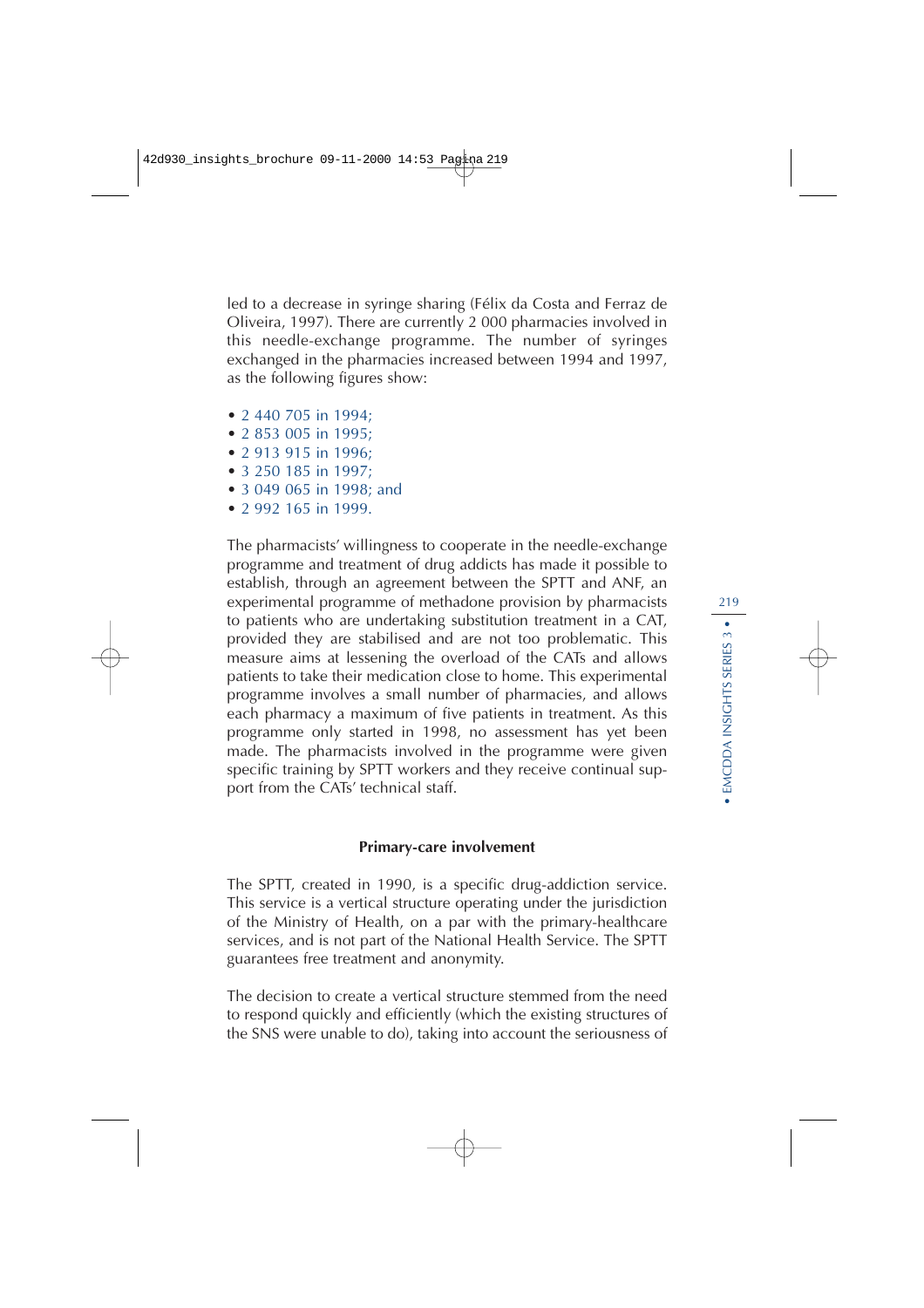the problem at hand. After some initial problems, links were established between the various services, allowing for a complementarity of tasks that was extremely necessary to tackle this problem. This collaboration can take a variety of forms, including the following:

- staff from the CATs provide support and consulting to the health centres;
- some general practitioners (GPs) work part-time in the CATs or in the health centres in the field of drug addiction; and
- training is regularly provided by CAT staff members to the healthcare service personnel.

#### **Substances prescribed**

The only substitution substances prescribed in Portugal are methadone and LAAM. There are no restrictions regarding dose or duration of treatment. These substances are usually used in substitution programmes, and in detoxification programmes for pregnant women, either as part of an inpatient or ambulatory regime. Some detoxification units use low doses of methadone in the first three or four days of treatment, so as to reduce the withdrawal symptoms. However, it is not usual practice to use methadone in detoxification programmes; alpha 2 agonists, sedatives and analgesics are the preferred medications. Tramadol, a strong analgesic which acts on the opioid receptors, is currently very much in use in abstinence treatment, apparently with good results.

In Portugal, there are no substitution therapies for abuse of other substances.

In 1998, 63 177 kg of methadone and 3 759 kg of LAAM were used in substitution treatment. Most of the methadone is administered as a 10 mg/ml oral solution and is prepared by the Laboratório Militar (Military Laboratory). Some centres administer methadone in tablet form (5 and 40 mg). There is no injectable methadone. LAAM is administered as a 10 mg/ml oral solution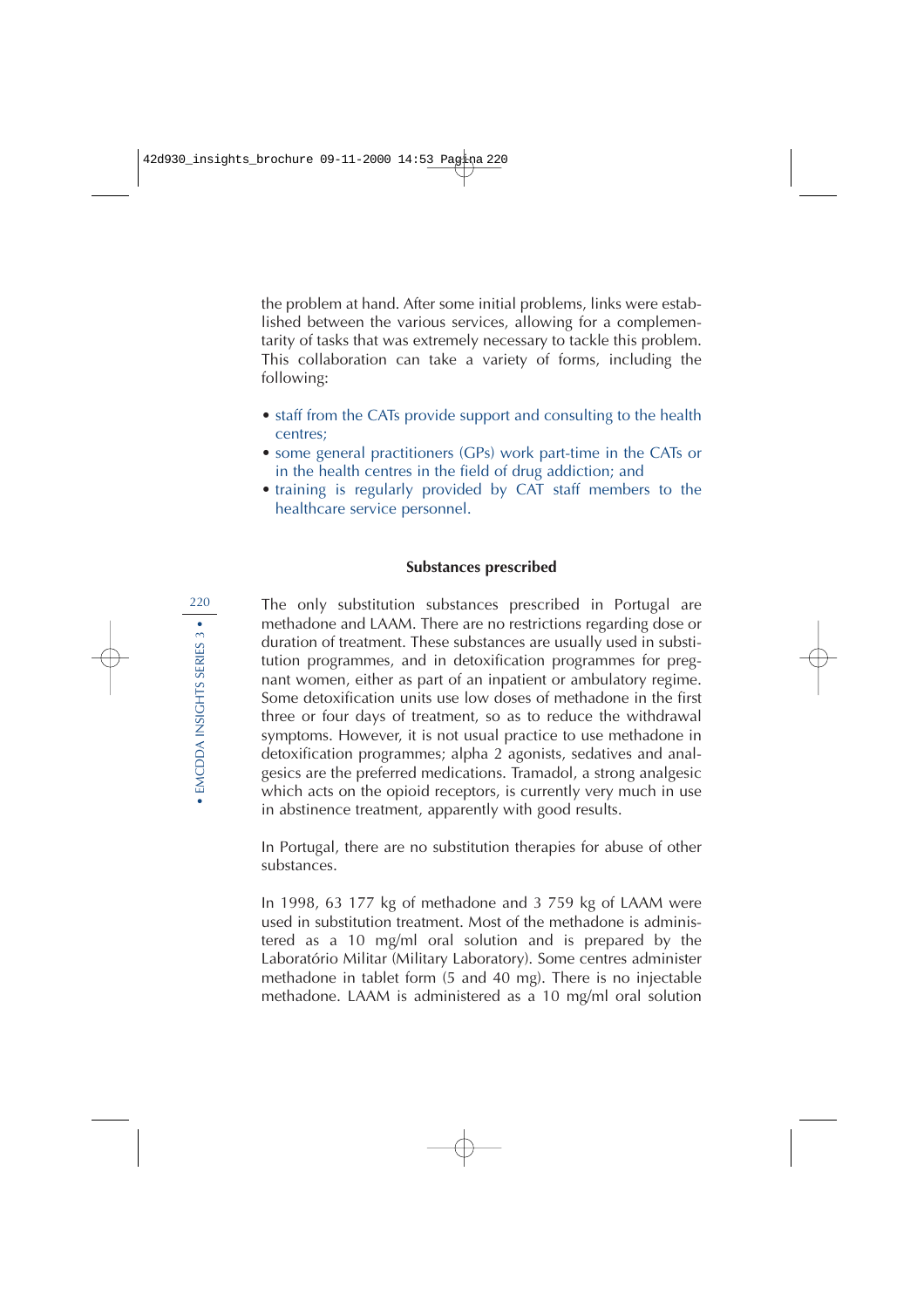and is imported from the United States. In 1999, 81 856 kg of methadone and 6 074 kg of LAAM were used in substitution treatment.

#### **Injectable prescribing**

There is no prescribing of injectable substances in Portugal.

## **Surveillance**

Data referring to methadone- and LAAM-maintenance programmes are provided by local facilities to the SPTT, but these data solely concern the number of clients and the administration site.

There is no national registration and data cannot be exchanged.

## **Problems**

The problems usually identified by the services are the lack of human resources (technical staff) and logistic problems.

Accessibility (in terms of distance and extended schedules) is essential for the maintenance of these programmes. Since there are no mobile dispensing units, many people are forced to travel long distances. This problem has not yet been overcome.

To date, the centres have not experienced serious problems with the communities who live close to the dispensing facilities, since efforts are made to spread dispensing over the day or refer patients to health centres, pharmacies or even their homes (with the support of the family) for administration of treatment.

## **Evaluation**

In Portugal, there have been few studies evaluating substitution treatment.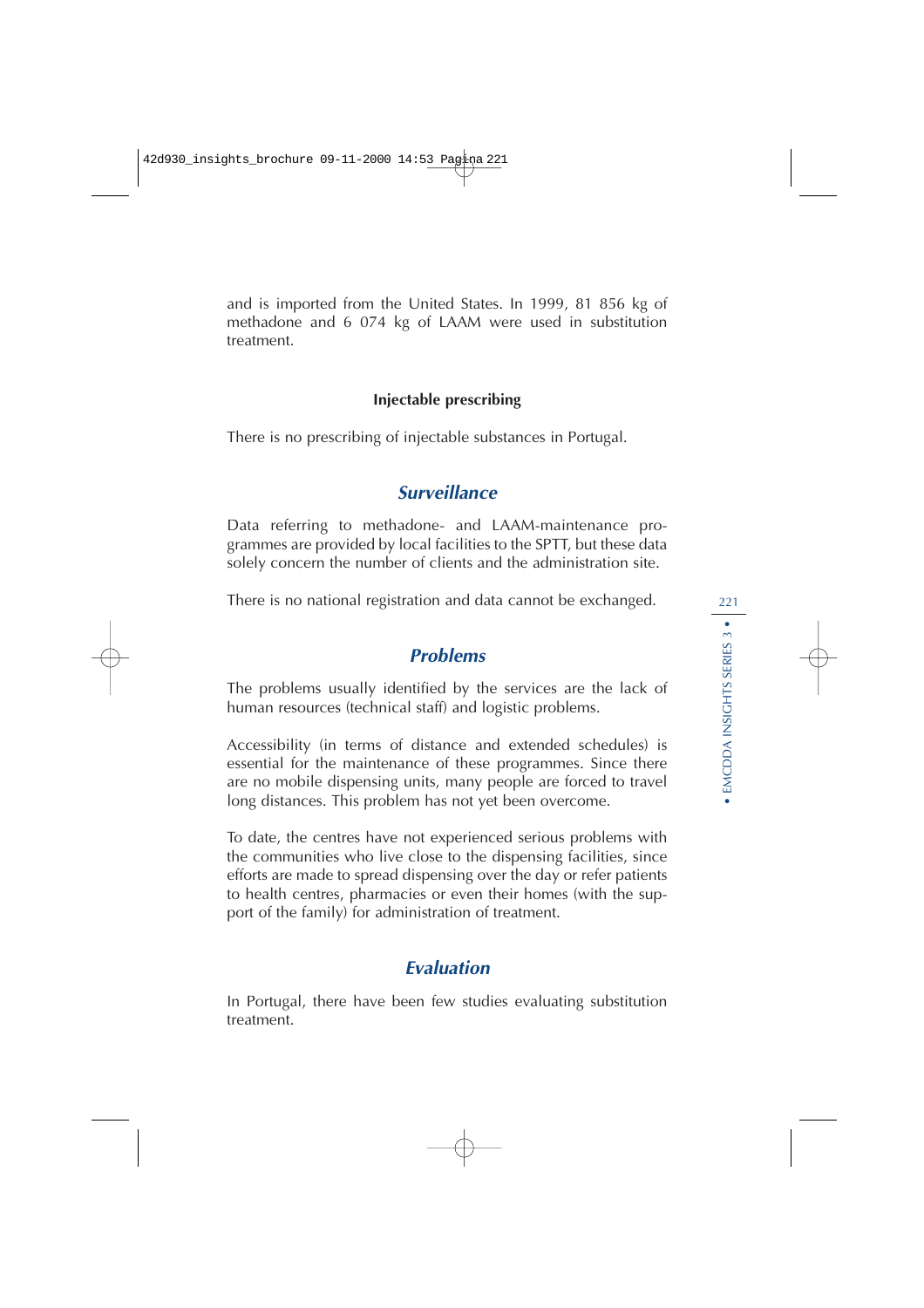Patrício et al. (1996) carried out a preliminary evaluation of the LAAM programme at the Taipas CAT. Although the sample was relatively small, it clearly showed that 60 % of patients in the programme were totally abstinent from using heroin and cocaine. Apparently, there was also an improvement in their social and professional activities. Viegas et al. (1997) carried out a retrospective study on the patients attending the Boavista CAT. In this study, the retention rates over time were assessed at around 50 % in 24 months. This study suggests that the retention rate is higher when high doses of methadone are used. Padre-Santo et al. (1998) conducted an initial assessment of the substitution programme at the Setúbal CAT and found:

- a high retention rate;
- a decrease in the consumption of heroin over time; and
- an apparent improvement in the quality of life of the majority of the patients.

It is generally felt that better assessment of the substitution programmes is needed. The following points deserve special attention:

- retention rates over time;
- abstinence from drug consumption;
- social and professional integration;
- reduction of delinquent behaviour;
- improvement of general health; and
- relationships of patients with the programmes.

## **References**

**Comissão para a Estratégia Nacional de Combate à Droga** (1999), Estratégia nacional de luta contra a droga, Presidência do Conselho de Ministros e Imprensa Nacional-Casa da Moeda, Lisbon.

**EMCDDA** (1997), Methodological pilot study of local level prevalence estimates, EMCDDA, December.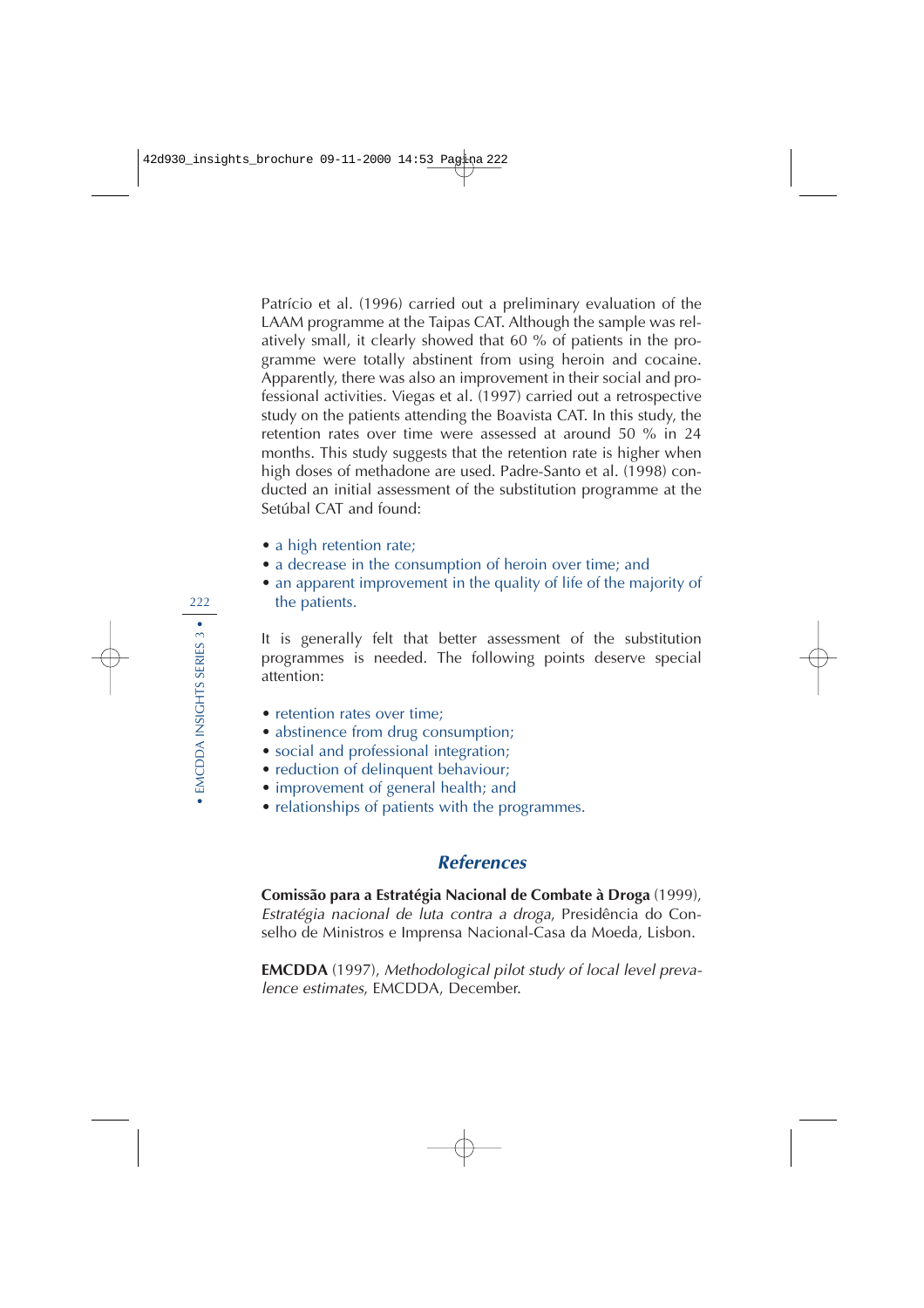**ESPAD** (1997), The 1995 ESPAD report, European School Survey Project on Alcohol and Other Drugs, Stockholm (Source: http://www.ias.org.uk/theglobe/jan98/).

**Félix da Costa, N. and Ferraz de Oliveira, F.** (1997), 'Avaliação do programa ''Diz não a uma seringa em segunda mão'', através de um inquérito aos utilizadores', Toxicodependências, 3(2), pp. 23–40.

**Félix da Costa, N. and Freire, S.** (1998), 'Evolução do atendimento de toxicodependentes em Portugal de 1991 a 1996', Toxicodependências, 4(2), pp. 55–69.

**Gabinete de Planeamento e de Coordenação do Combate à Droga (GPCCD)** (1998), Sumários de informação estatística, 1997, Presidência do Conselho de Ministros, Lisbon.

**Godinho, J. and Costa, H.** (1997), 'Avaliação de uma população em seguimento nos CATs Setúbal e Almada', Toxicodependências, 3(3), pp. 49–53.

**Godinho, J., Costa, H. and Padre-Santo, D.** (1998), 'Estimativa da prevalência de consumidores de heroína no concelho de Setúbal', Toxicodependências, 4(3), pp. 27–32.

**Padre-Santo, D., Soromenho, J., Costa, H. and Godinho, J.** (1998), 'Programa de substituição opiácea no CAT de Setúbal', Toxicodependências, 4(30), pp. 33–38.

Patrício, L., et al. (1996), 'LAAM: levo-alpha-acetyl-methadol: experience at Centro das Taipas', Toxicodependências, 2(2), pp. 35–44.

**Viegas, E., Viana, L., Moura e Sá, M., Pardal, M. C., Pereira, M. J. and Sarmento, I. C.** (1997), 'Estudo dos toxicodependentes em tratamento com metadona no CAT da Boavista', Toxicodependências, 3(2), pp. 41–57.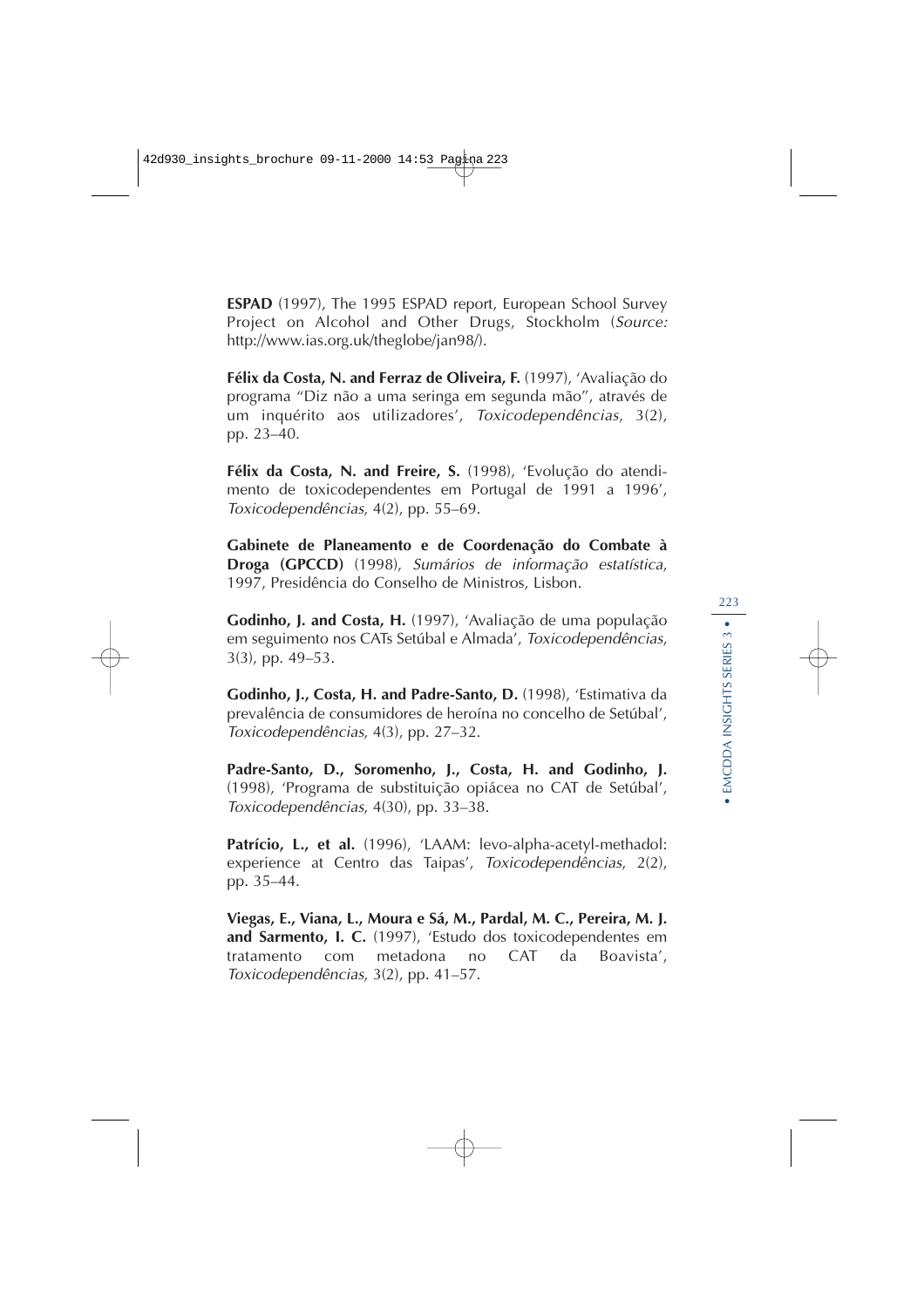## **Further reading**

**Comissão Nacional de Luta contra a SIDA** (1998), 'SIDA', a situação em Portugal a 30 de Setembro de 1998, Lisbon.

**Costa, A.** (1995), 'O modelo integrado face à SIDA', Toxicodependências, 1(1), pp. 52–55.

**Ferraz de Oliveira, F., Costa, L., Teles, A., Matias, L. and Félix da Costa, N.** (1998), 'Análise das taxas de seringas trocadas no programa ''Diz não a uma seringa em segunda mão'' ', Toxicodependências, 4(1), pp. 9–14.

**Godinho, J., Costa, H. and Costa, C.** (1996), 'Comportamentos de risco de doenças infecciosas', Toxicodependências, 2(3), pp. 55–60.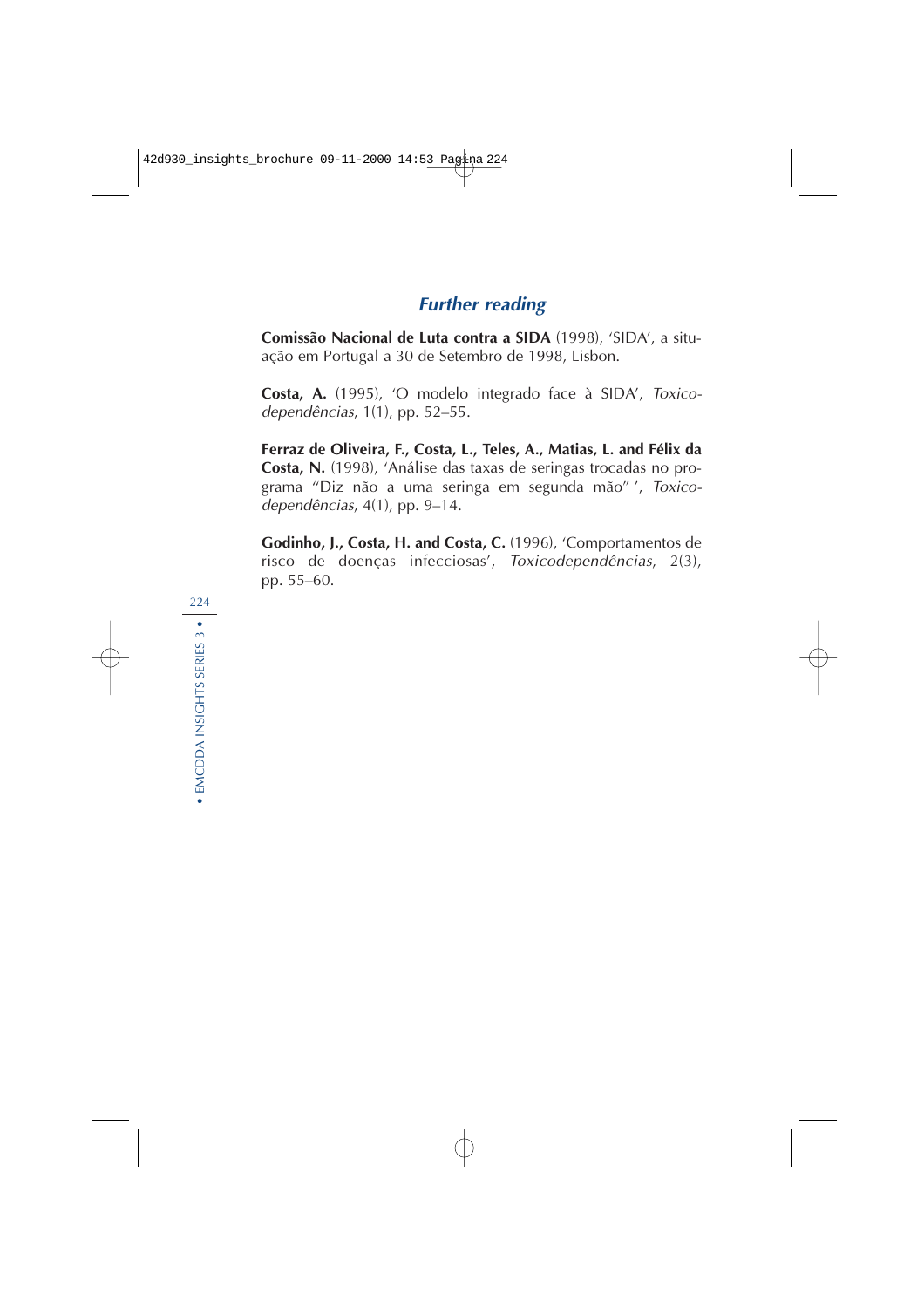## **FINLAND**

Veikko Granström, Hesperian Sairaala, Helsinki

## **Introduction**

The total population of Finland is 5.2 million, of which 1.5 million live in the Greater Helsinki area. Only approximately 90 000 foreigners live in Finland and ethnic minorities are very small. Relatively few variations in nationality, religion and languages, and a fairly even distribution of income, contribute to making the Finnish community very homogeneous.

National administration (parliament) is responsible for legislation, general order in the country and the funding of services. Local administration is responsible for organising and funding the social services and health services, mostly with money allocated by parliament. Private funding of services is very limited. The social and health services are separate in most municipalities and generally compete for funding. However, at local level, there is considerable cooperation. Drug services are provided by both the social and health authorities, often in collaboration, although occasionally one buys services from the other.

## **Strategy**

In Finland, a decree on the treatment of opiate addicts with certain medicines (buprenorphine, methadone and levo-alpha-acetylmethadol) was issued on 1 July 2000. Prior to this, treatment had been regulated by the Ministry of Social Affairs and Health.

These earlier regulations had defined treatment of opiate addicts with medication in two categories: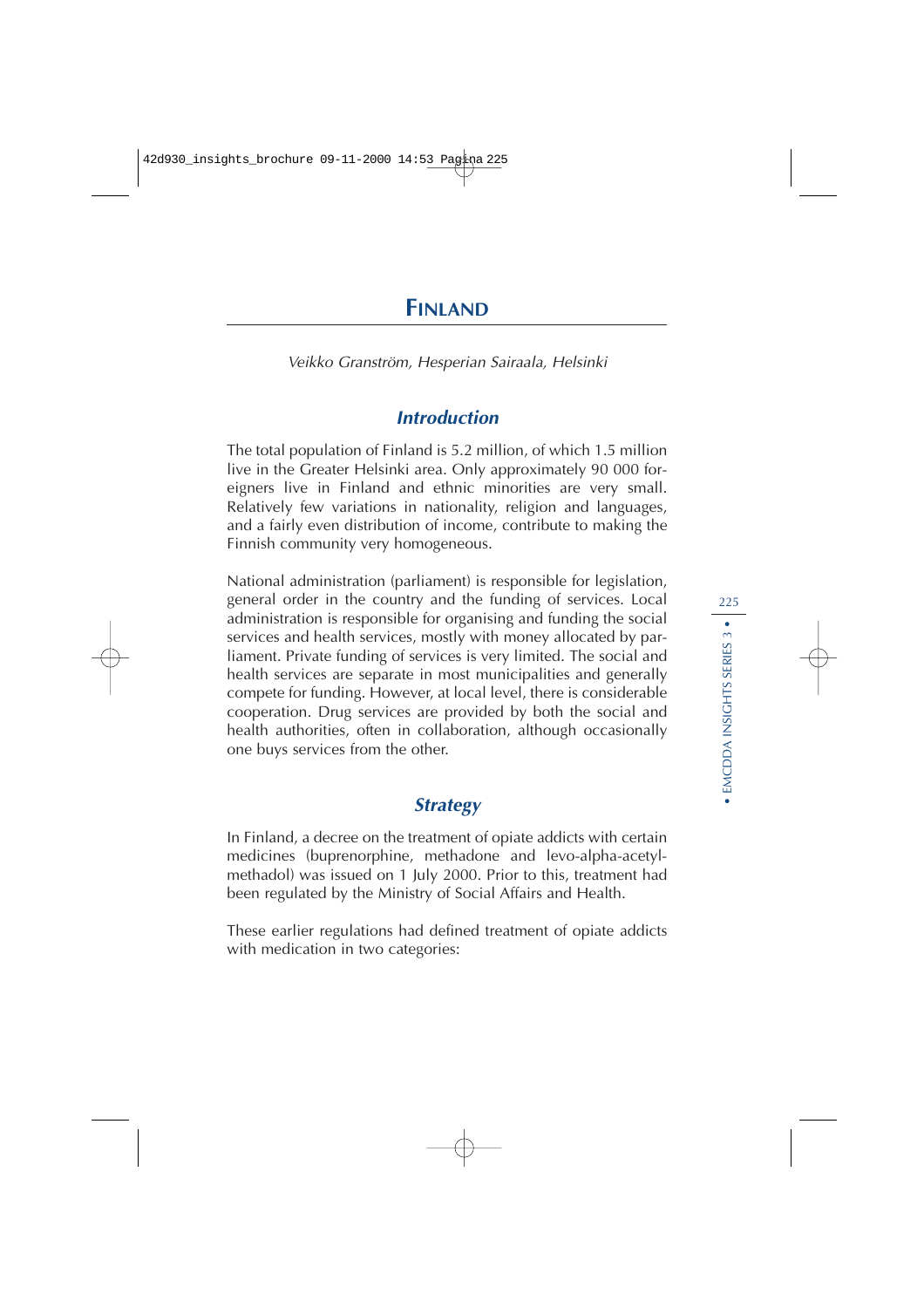- detoxification treatment treatment with medication (in practice, buprenorphine) aimed at withdrawal from opiates, the length of which is a maximum of one year; and
- substitution treatment treatment with medication (in practice, methadone) for patients who have failed to withdraw from opiates after detoxification treatment (using normal treatment protocols); in Finland, the term 'maintenance treatment' was not recognised, but neither was there a 'drug-free' target for substitution treatment.

The 2000 decree defines the treatment of opiate addicts with medication according to three categories:

- detoxification treatment treatment with medication for a maximum of one month aimed at freedom from drugs (the wording of the earlier regulations had been 'withdrawal from opiates');
- substitution treatment treatment with medication for more than one month aimed at freedom from drugs; and
- maintenance treatment treatment with medication for more than one month aimed mainly at reducing drug-related harm and improving the addict's quality of life.

Until recent years, the drug situation in Finland had been reasonably good. In an article in 1997 (Poikolainen, 1997), it was stated that 'the number of drug misusers in need of health and social welfare services can be estimated at 1 200–2 400'. However, other estimates are higher, and it is possible that heroin users exceed 2 000. During the last three to four years, it seems that more drug users, particularly heroin users, have sought treatment and that the use of amphetamines has increased.

Until recently, HIV infection and hepatitis C were not very prevalent in Finland. There have probably been less than 1 000 reported cases, and a coincidence of HIV and heroin addiction was found in less than 20 cases at the end of 1998, although that number had risen to 90 at the end of 1999 and is still rising. Studies suggest that some 60 % of injecting drug users are infected with hepatitis C and about 3 % with HIV (Leinikki, 1999; Turpeinen et al., 1999).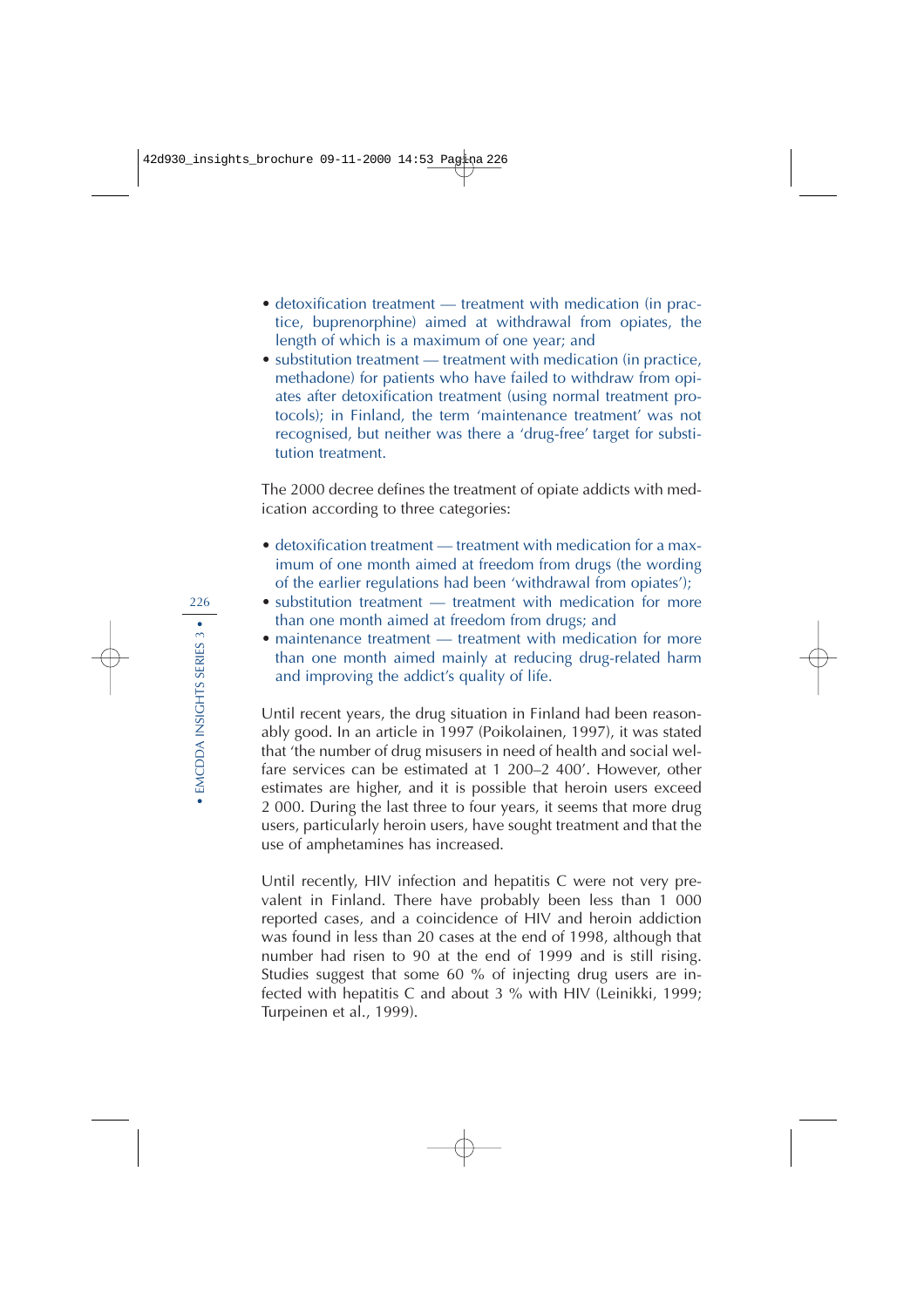## **Substitution**

#### **Development of substitution services**

Due to the limited use of heroin in Finland to date, the history of substitution services is short and sparse. It has two principal phases. During the years 1974–96, there were at most 15 patients in a methadone-maintenance programme in Helsinki. The patients, who were all ageing, had used prescribed opiate painkillers, a practice which was subsequently stopped by the authorities. Methadone doses were low, there were no rehabilitation services and no urine controls.

The second phase began by establishing a new programme, in August 1995, in the psychiatric outpatient clinic of Hesperian Hospital in Helsinki. Since December 1997, this has been a separate outpatient substitution therapy clinic. Almost all substitution patients in Finland are on this programme, which is described below.

The drug question has not generated much interest in Finland, both in terms of users themselves and treatment, because the situation has not been particularly remarkable. Given the current environment, it could be a good time to develop suitable treatment programmes.

#### **Current situation**

Substitution therapy is still in its early stages in Finland. There were about 70 patients in methadone-substitution therapy and 20 patients in buprenorphine detoxification therapy at the end of 1999.

Under the previous regulations, assessment for treatment (evaluation of the need for substitution treatment) was available only in three university hospitals and the subsequent substitution treatment was then to be undertaken in other social and healthcare units qualified for the task.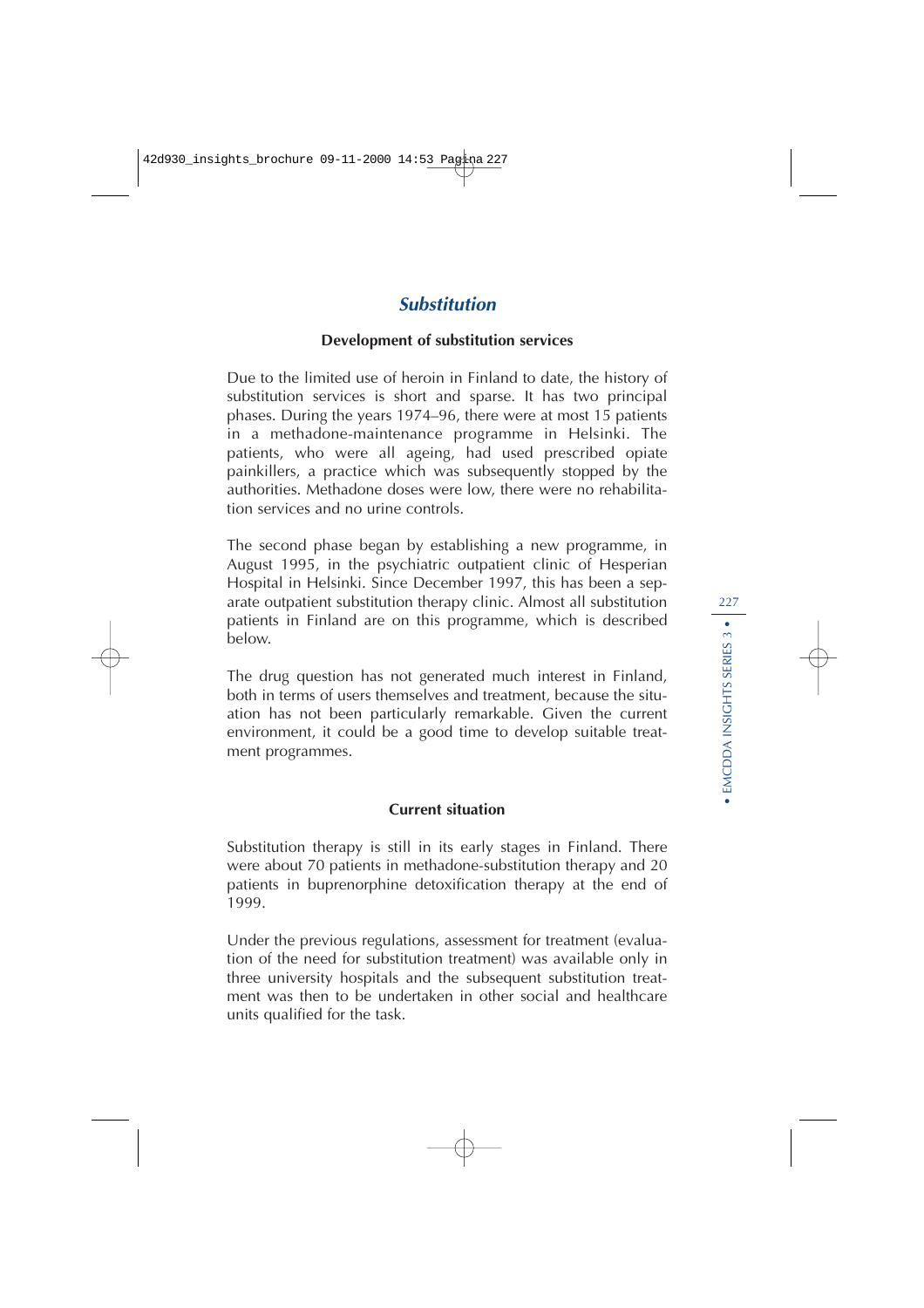However, in practice, there was, and still is, only one full-time unit offering substitution treatment (according to the new decree, for substitution, but in effect mainly for maintenance treatment). There are also some psychiatric hospital departments that have participated in the substitution treatment of some individual opiate addicts.

It should also be mentioned that the new decree emphasises that treatment should be moved from the treatment assessment units to a unit that is situated nearer to the patient (e.g. a local health centre). This unit should operate in cooperation with the assessment unit. Also, according to the new decree, in certain cases patients demonstrating good cooperation can be allowed up to seven takehome doses of medication.

#### 228 **TABLE 1: ARRANGEMENT OF SUBSTITUTION THERAPY IN HELSINKI, FINLAND**

| <b>METHADONE SUBSTITUTION</b>                                             | <b>BUPRENORPHINE DETOXIFICATION</b>                                           |
|---------------------------------------------------------------------------|-------------------------------------------------------------------------------|
|                                                                           |                                                                               |
| Assessment: University Hospital of Helsinki                               | Assessment: Substitution therapy clinic of<br>Hesperian Hospital, Helsinki    |
| Treatment: Substitution therapy clinic<br>of Hesperian Hospital, Helsinki | Treatment: Kettutie A-polyclinic, Helsinki<br>Detoxification clinic, Helsinki |

Substitution therapy is only used for heroin addiction in Finland. Substitution therapy in Helsinki can be divided into long-term (open-ended) methadone substitution, in an outpatient setting, and long-term detoxification with buprenorphine, in either a hospital or an outpatient setting. In other parts of Finland, there have been a few individual cases of patients treated with methadone and buprenorphine in a variety of settings. As in Helsinki, most of this work takes place in psychiatric units. Very few patients have been treated in general practice.

Therapy at the Helsinki substitution-treatment clinic (with methadone) is quite intensive, consisting of daily visits to the clinic, counselling therapy approximately once a week, an 'ownnurse' system and urine control on average four times a month.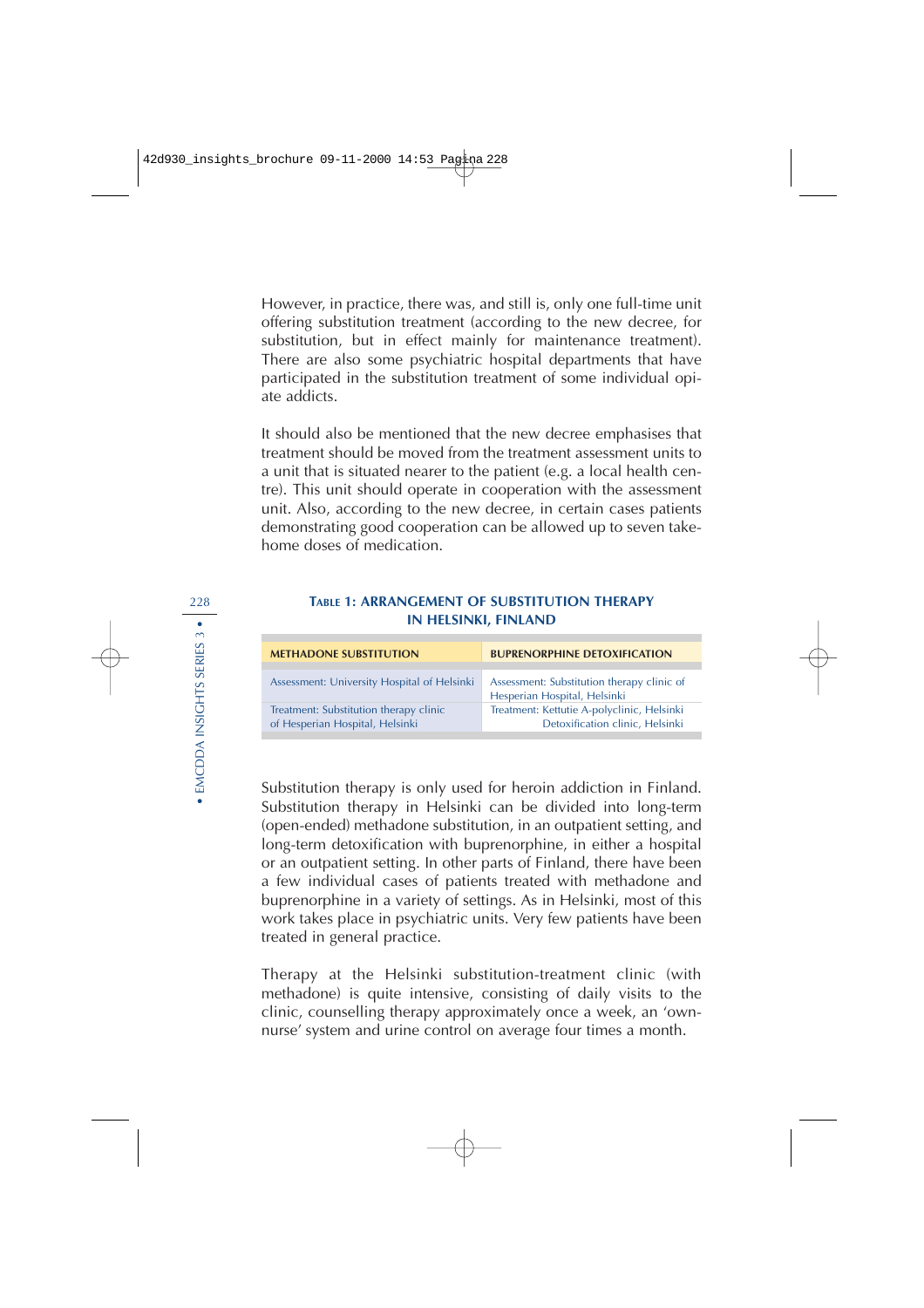The average dose of methadone was 145 mg in 1998 and the maximum dose approximately 270 mg. Retention of patients is more than 90 % in a half year, and heroin-positive samples are found in about 10 % of urine controls. Only three of the patients were infected with HIV.

In Helsinki, there is intensive collaboration between health and social services in substitution therapy cases. No sanctions are used in the treatment. For example, positive urine samples are seen as a sign of addiction disease, requiring renewed efforts in therapy (such as raising the methadone dose). If patients actively use heroin and/or amphetamines, it is considered too great a risk to give them take-home methadone and so this has been limited.

Continuity of care has not yet been a problem during the three and a half years of the programme. Four patients of the substitutiontreatment clinic continued receiving methadone substitution while in prison in 1998.

The Ministry of Social Affairs and Health regulations refer to LAAM as a substitution substance, but it is not used in Finland. It is estimated that around 170 opiate addicts have been receiving buprenorphine.

#### **Substitution clients**

Assessment for substitution treatment with methadone takes place at the five university hospitals in Finland, mostly in Helsinki University Hospital (in its Clinic of Psychiatry). This means spending two weeks as an inpatient. During the assessment period, patients are detoxified from heroin.

Entry criteria for substitution treatment are as follows:

- must be over 20 years of age;
- must have used heroin for more than four years; and
- attempts at detoxification must already have been made.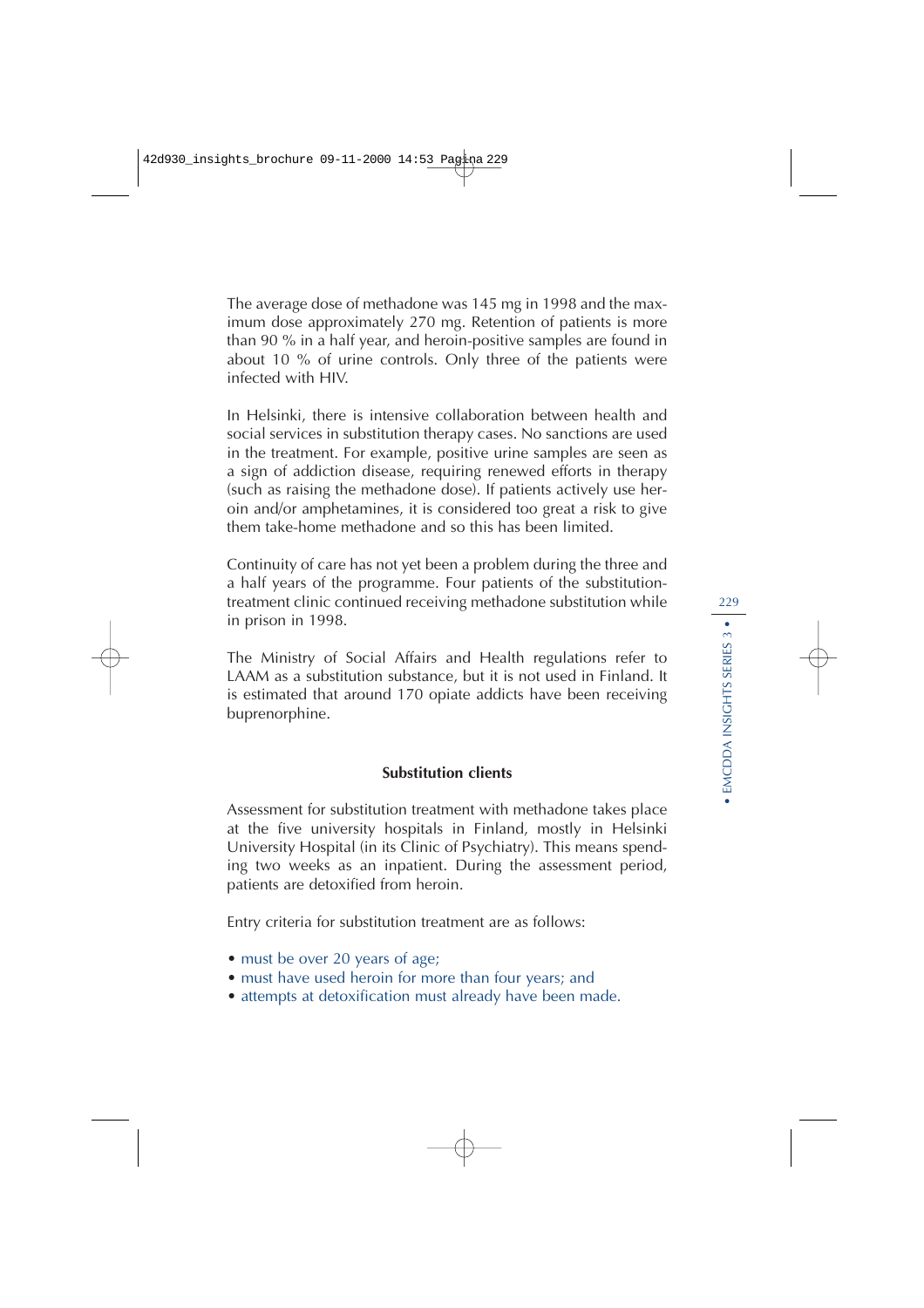Relative contraindications are the massive use of amphetamines or benzodiazepines.

Almost all patients are accepted for treatment, which in Helsinki takes place in the substitution therapy unit of Hesperian Hospital.

#### **Issues for the future**

It has been decided that treatment slots (vacancies) in the Helsinki substitution therapy clinic will be increased to 90 by the end of 2000. Some new minor methadone and buprenorphine programmes for 1–5 patients have been started in other parts of the country. Substitution therapy using buprenorphine is planned, despite difficulties in its use in long-term detoxification.

In Helsinki, there is a growing interest in research in the area of substitution treatment and national research data would indeed be very valuable. One area of interest would be to investigate when substitution treatment can finish for a patient. It may ultimately be necessary to establish a maintenance treatment programme (aiming only at harm reduction) and this is now a possibility with the new legislation of July 2000.

## **Surveillance**

Names of doctors in charge of units giving substitution treatment must be announced to State officials. Otherwise, surveillance is the same as in healthcare in general.

## **Problems**

There is a lack of treatment slots in the country as a whole, especially in smaller locations. It is also problematic organising treatment for HIV-positive drug users.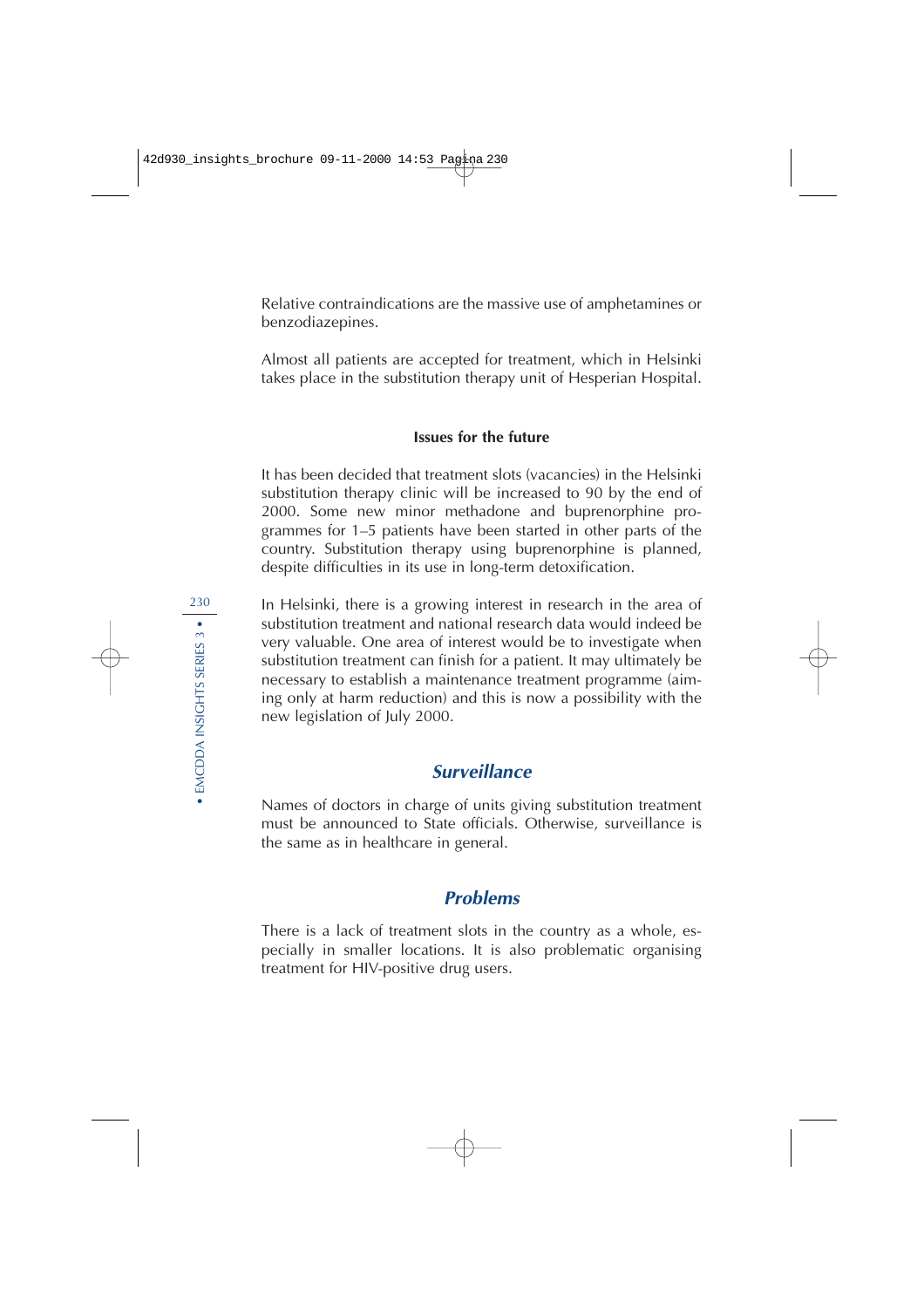## **Evaluation**

No evaluation data are available, due to the short history of substitution treatment in Finland and its very concentrated organisation. National evaluation of treatment has not yet been carried out, and local evaluation information has not yet been collated.

Information in this chapter was updated by the EMCDDA.

## **References**

**Leinikki, P.** (1999), 'Virus infections among injecting drug abusers — an epidemic within an epidemic', Suomen apteekkarilehti, 4, pp. 30–33.

**Poikolainen, K.** (1997), 'Occurrence of drug misuse in Finland', Psychiatria Fennica, 28, pp. 52–63.

**Turpeinen, P., Leinikki, P., Seppälä, T., Forsman, H. and Ahlfors, U.-G.** (1999), 'Drug abuse and viral hepatitis among psychiatric admissions to a Finnish psychiatric emergency ward', Nord J. Psychiatry, 53, pp. 141–145.

## **Further reading**

**Virtanen, A.** (1999), National report on the drugs situation in Finland 1999, National Research Centre for Welfare and Health (Stakes).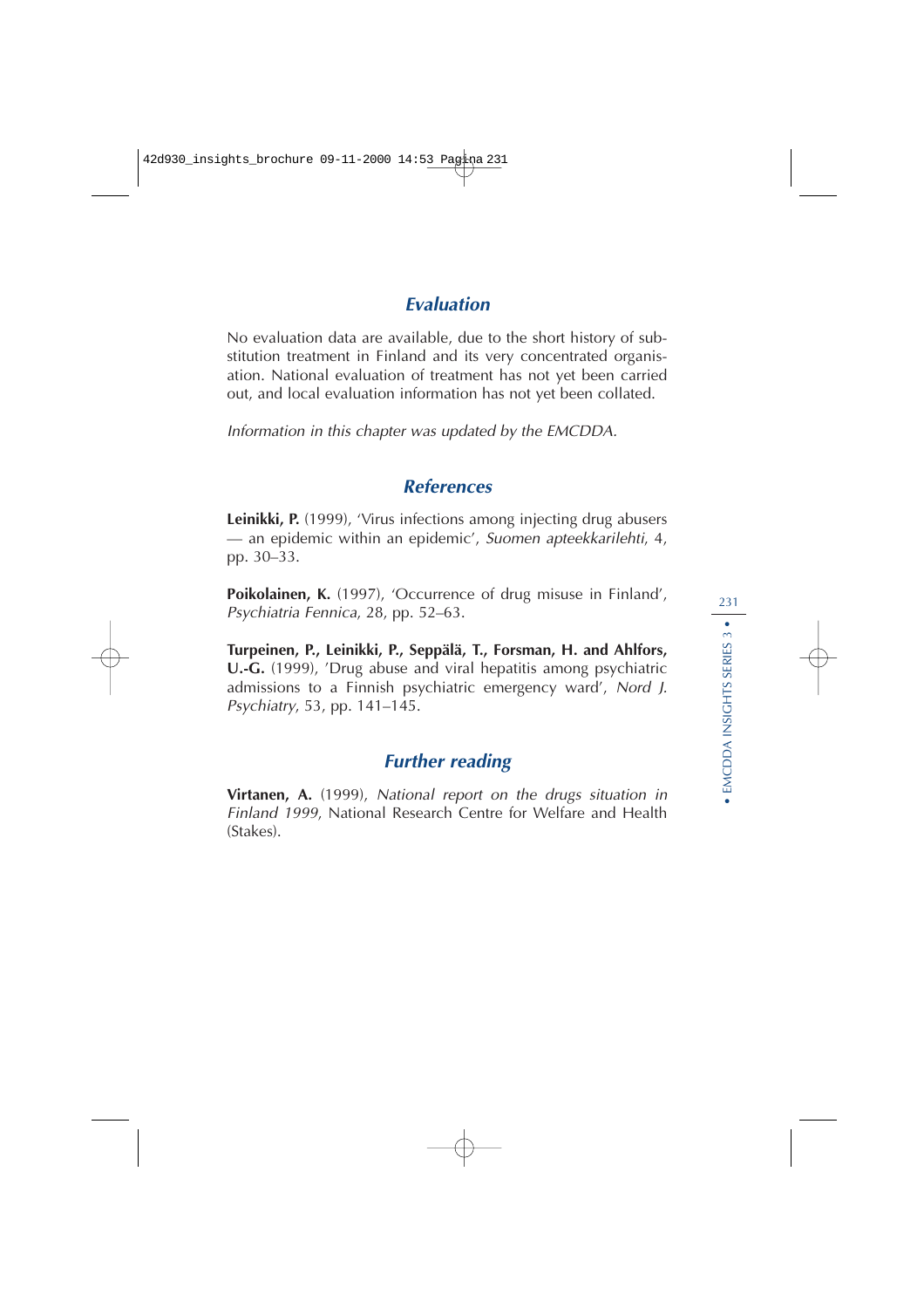Marlene Stenbacka, Beroendecentrum Nord, Karolinsk Hospital, Stockholm

## **Introduction**

Rehabilitation of drug users in Sweden takes place in public hospitals and care institutions, as well as in private institutions and family-care units (Socialstyrelsen, 1993). In addition, municipal authorities often fund private institutional care. Furthermore, there are special detoxification and rehabilitation units in the psychiatric clinics, and some of these clinics also run methadonemaintenance programmes.

In some municipalities, special departments and institutions are available for drug users suffering from HIV infection or AIDS, or for those with mental problems. The social services play an important role in the rehabilitation of drug users, in collaboration with the medical services. It is the social services which are responsible for the care and treatment of drug users. Some municipalities also have specialised drug-care units. Collaboration between social service drug-care units and the prison and probation services is often good.

Remand centres and prisons play a very important part in drugtreatment activities in some municipalities. Special teams at the remand centres consist of representatives from the social services, the prison and the probation service. They educate the inmates about AIDS and encourage them to undergo HIV testing and to take part in different therapies.

However, methadone-maintenance treatment is not available in prison since one of the inclusion criteria for maintenance treatment is that the patient shall not be in custody, under arrest or in prison at the time of admission.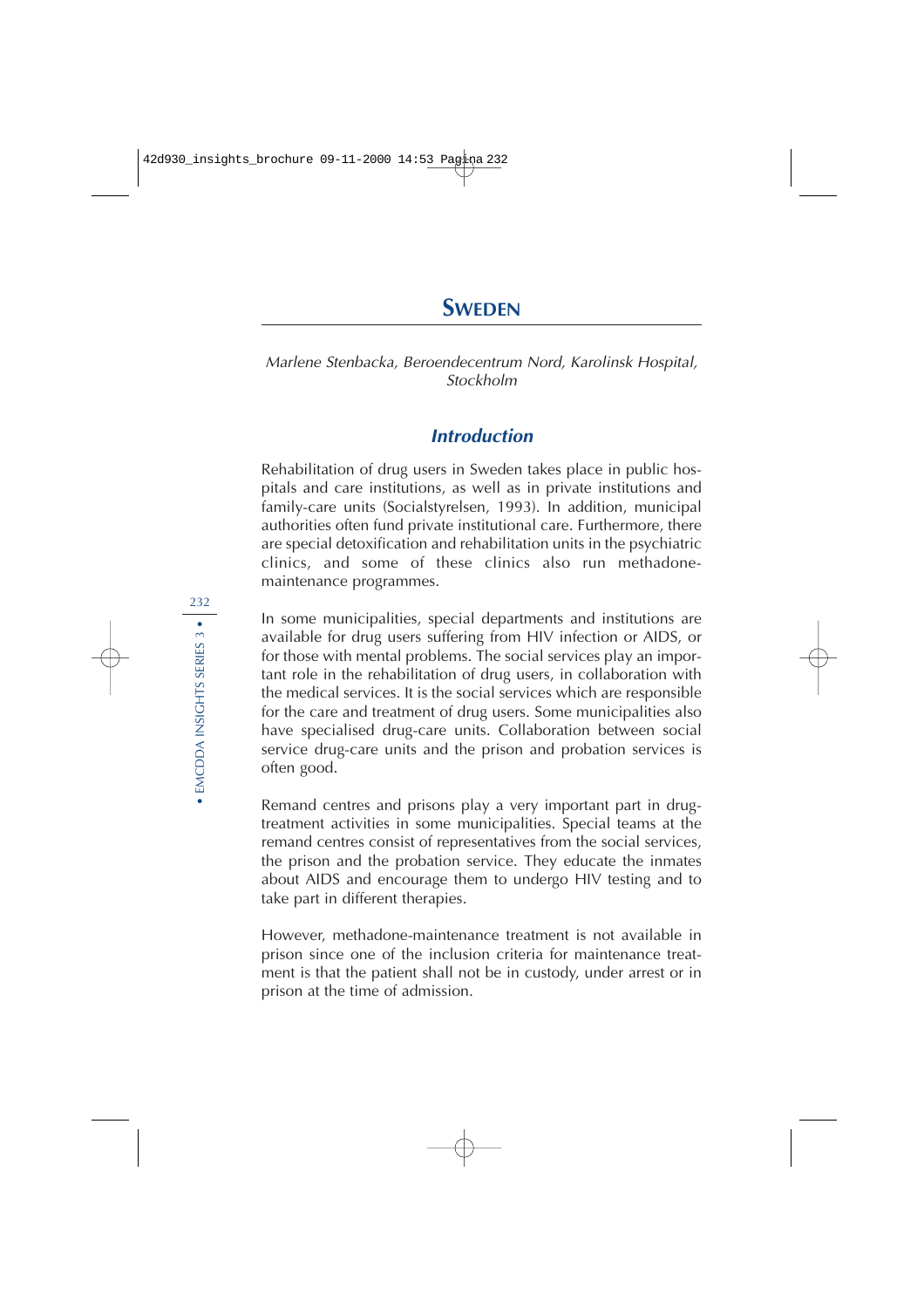Some municipalities have set up specialised outpatient teams targeting young people who are at risk of developing maladjusted behaviour. Other municipalities have set up drug-prevention programmes. Social workers try to come into contact with young people in different settings in order to offer support and guidance. Some municipalities also have outpatient teams for alcohol and drug misuse. Sometimes, the drug users are offered institutional care. Admission to treatment is voluntary.

Drug users who are taken into compulsory care often have a long history of compulsive drug misuse and a poor social situation. The decision to admit an addict to compulsory care is taken by the county administrative boards. Compulsory care is provided in special institutions run by the municipalities and county councils.

Methadone maintenance for chronic opiate users, which is the main substitute treatment for drug abuse allowed in Sweden, was developed at the end of the 1960s by Lars-Magnus Gunne and coworkers at Ulleråker Hospital in Uppsala (Dole and Nyswander, 1965, 1976; Dole et al., 1968, 1969), mostly following the original guidelines of Dole and Nyswander (Gunne and Grönbladh, 1981, 1988, 1989; Grönbladh and Gunne, 1989). A small number of opiate abusers are treated with buprenorphine.

Since Sweden only had a few severe opiate users at that time, the number of patients in methadone treatment was small (Gunne and Grönbladh, 1981). Heroin began to spread on the black market during the second half of the 1970s and, since then, it has been the dominant opiate drug. Before that time, most opiate abusers had used morphine, although there were also a few who used raw opium and morphine base, dissolved for intravenous selfadministration. About 100 opiate users were in the methadone programme in Uppsala in 1979 (Grönbladh and Gunne, 1989).

A survey was carried out in 1968 which identified 200 opiate users in the whole country. When a similar study was repeated in 1979, the number had increased to 3 000, mainly heroin users (Olsson et al., 1981). A nationwide survey in 1992 (Olsson et al., 1993) estimated the number of heavy drug users at between 14 000 and 20 000. Of these, 77 % were using multiple drugs, mostly alcohol,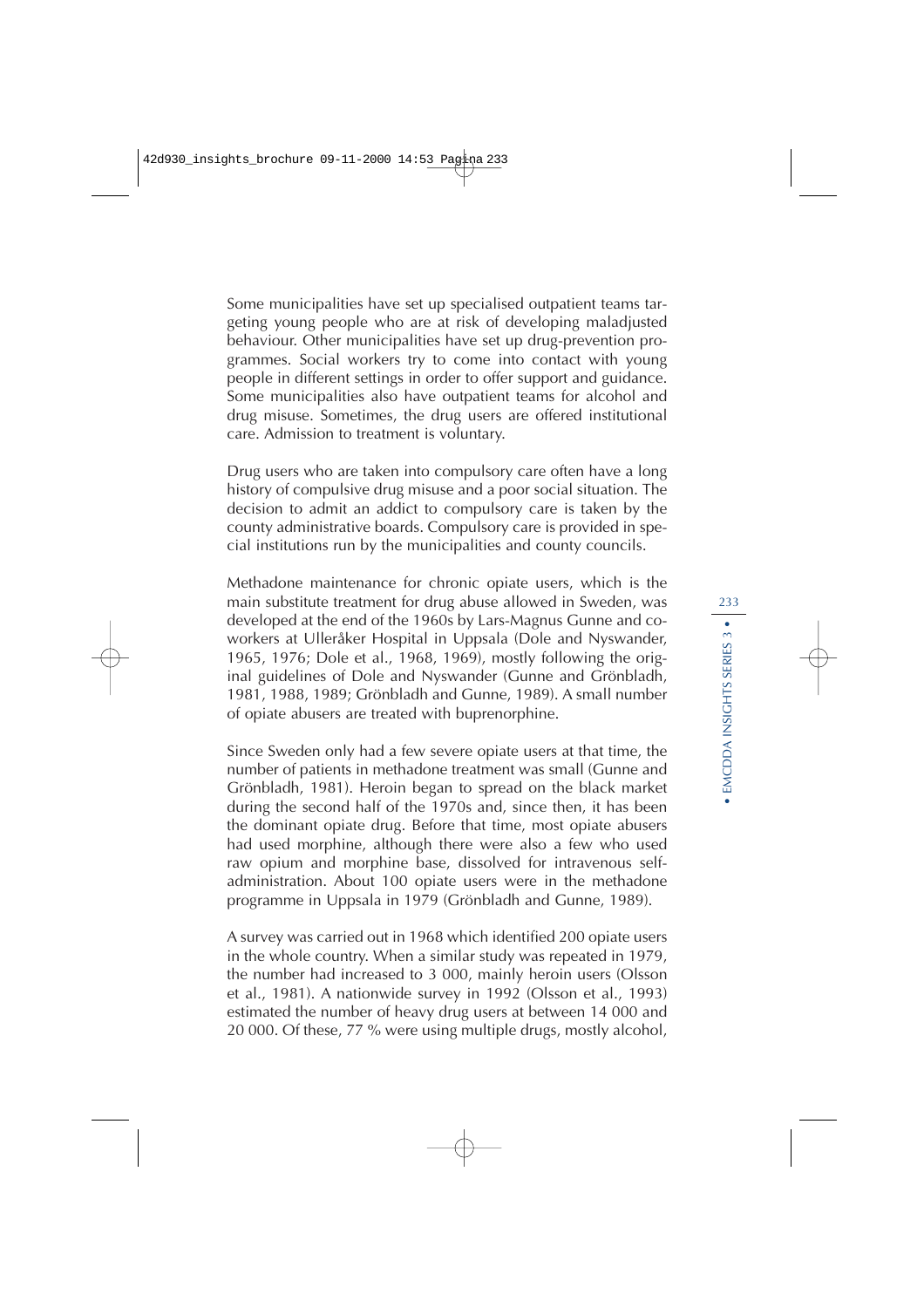sleeping pills and tranquillisers (Alkohol-och narkotikautvecklingen i Sverige, 1998). Amphetamine was the most common drug (82 %). Heroin was used by one third of heavy drug users. This means that there were 5 000–7 000 heroin users in Sweden at that time. More recent reports indicate that heroin smoking is increasing, especially among immigrants (Alkohol-och narkotikautvecklingen i Sverige, 1998).

Since 1965, the Swedish drug market has been dominated by intravenous amphetamine use (Bejerot, 1975; Alkohol-och narkotikautvecklingen i Sverige, 1998) and most heroin users have a previous history of amphetamine use, often in combination with other drugs. Polydrug use is a problem when opiate users enter methadone treatment (Alkohol-och narkotikautvecklingen i Sverige, 1998). Although methadone patients often stop using heroin during methadone treatment, they may start or continue using other drugs, such as alcohol or benzodiazepines, as well as methadone (Grönbladh and Gunne, 1989). In September 1998, 567 opiate users in Sweden received methadone treatment (Lund had 81 patients, Malmö 61, Stockholm 291 and Uppsala 134) (Figures 1 and 2). In March 2000, the number of methadone patients increased to 612 (Lund 84, Malmö 60, Stockholm 321, Uppsala 147).

#### **FIGURE 1: TOTAL NUMBER OF METHADONE PATIENTS IN ALL SWEDISH PROGRAMMES (LUND, MALMÖ, STOCKHOLM AND UPPSALA) (1993–98)**



**Number of patients**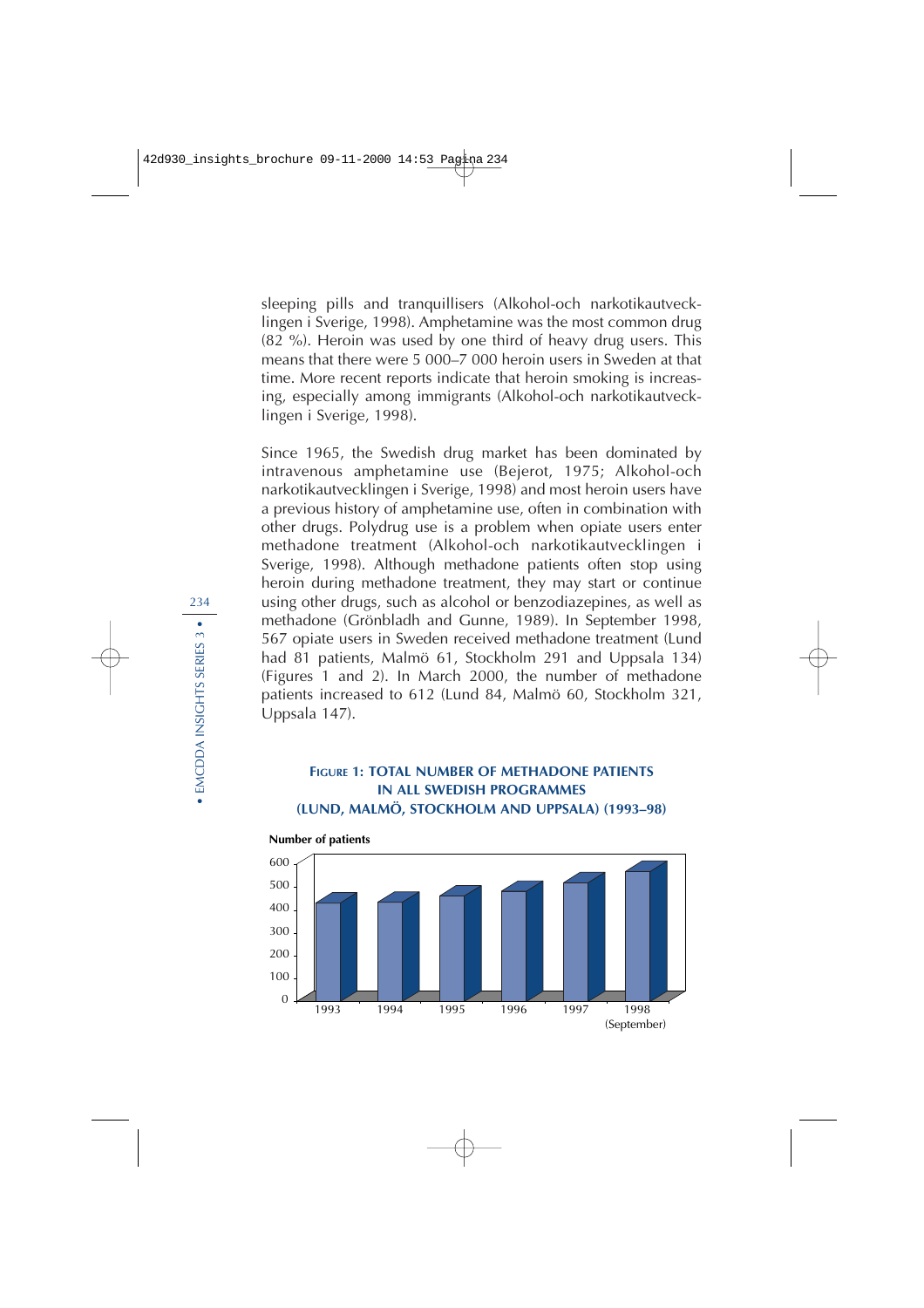



## **Strategy**

After an evaluation of the Uppsala programme (Grönbladh and Gunne, 1989), the Socialstyrelsen (Swedish National Board of Health and Welfare) approved methadone treatment for opiate users (Socialstyrelsen, 1981, 1987). Since 1983, methadone treatment has been a regular form of treatment for opiate users, but with special restrictions and guidelines enforced by the Swedish National Board of Health and Welfare (Socialstyrelsen, 1972, 1981, 1983, 1987, 1988, 1990, 1991).

The Swedish National Board of Health and Welfare has published guidelines for methadone treatment, including instructions regarding the following:

- maximum number of patients in treatment;
- inclusion criteria: and
- number of programmes.

In 1993, the Swedish National Board of Health and Welfare decided that not more than 150 patients could receive methadone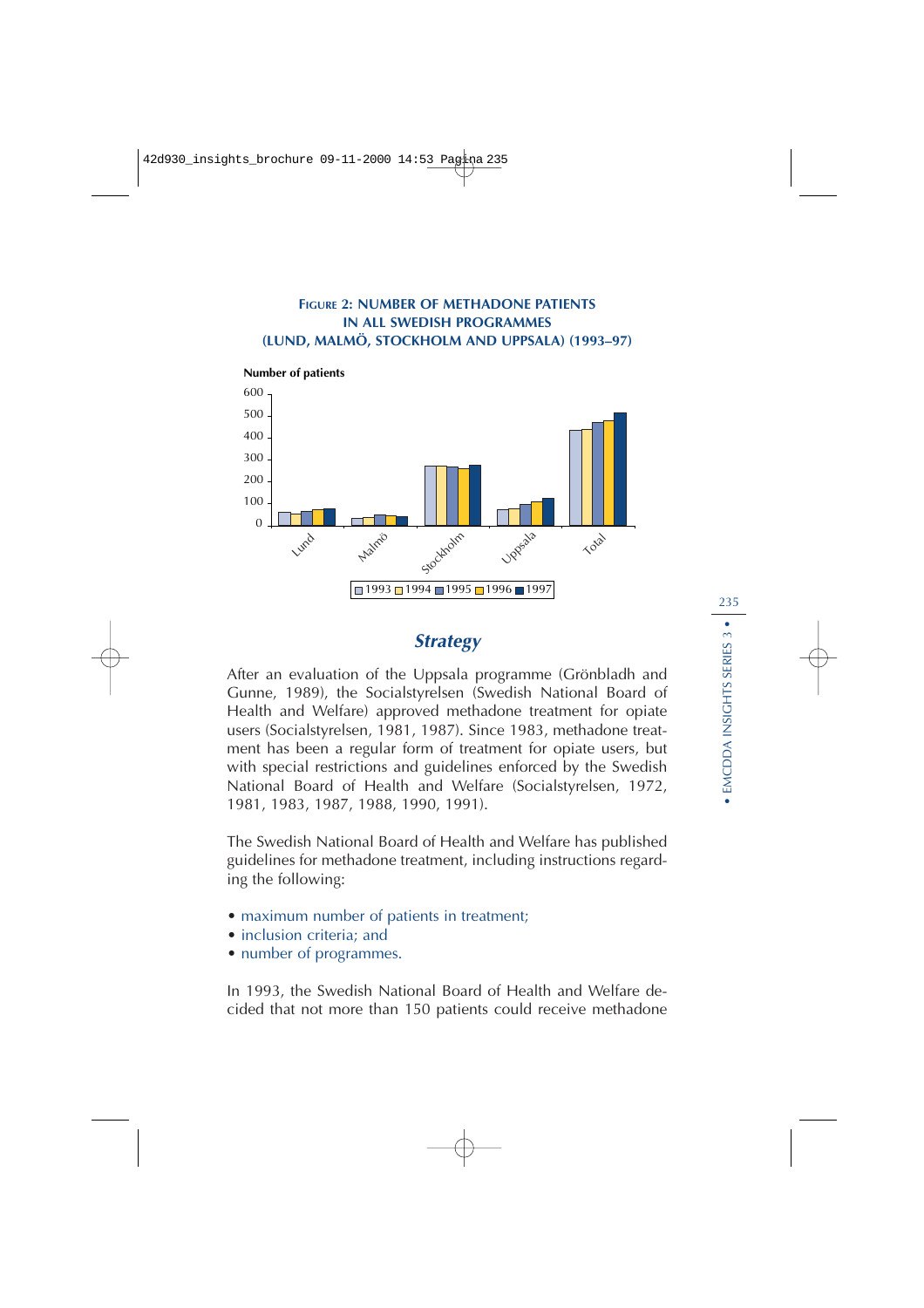treatment in Sweden. This limit on the number of patients has since been increased on four occasions:

- to a maximum of 300 patients in 1988;
- to a maximum of 450 patients in 1990;
- to a maximum of 500 patients in 1994;
- to a maximum of 600 patients in 1997; and
- to a maximum of 800 patients in 2000.

The criteria for acceptance onto a methadone-treatment programme in Sweden have changed little over the years. Based on the American methadone programmes introduced by Dole and Nyswander, they are supervised by the Swedish National Board of Health and Welfare. The acceptance criteria are as follows:

- a history of at least four years of intravenous opiate misuse;
- earlier attempts at drug-free treatment judged to be of negligible value to the patient;
- aged at least 20 years;
- opiate as the dominant drug;
- must not be in prison when admitted to the programme (Dole and Nyswander, 1965; Gunne and Grönbladh, 1981; Grönbladh and Gunne, 1989; Socialstyrelsen, 1990; Eklund et al., 1994).

During the entire methadone-treatment period, the patient should have support from a social worker from the social welfare services (from the drug-dependence unit).

Since 1990, the National Council of Methadone-Maintenance Treatment has played an important role in the follow-up of methadone treatment. Council members are representatives of the following bodies:

- methadone programmes;
- social services:
- drug-dependence units of hospitals; and
- the Swedish National Board of Health and Welfare.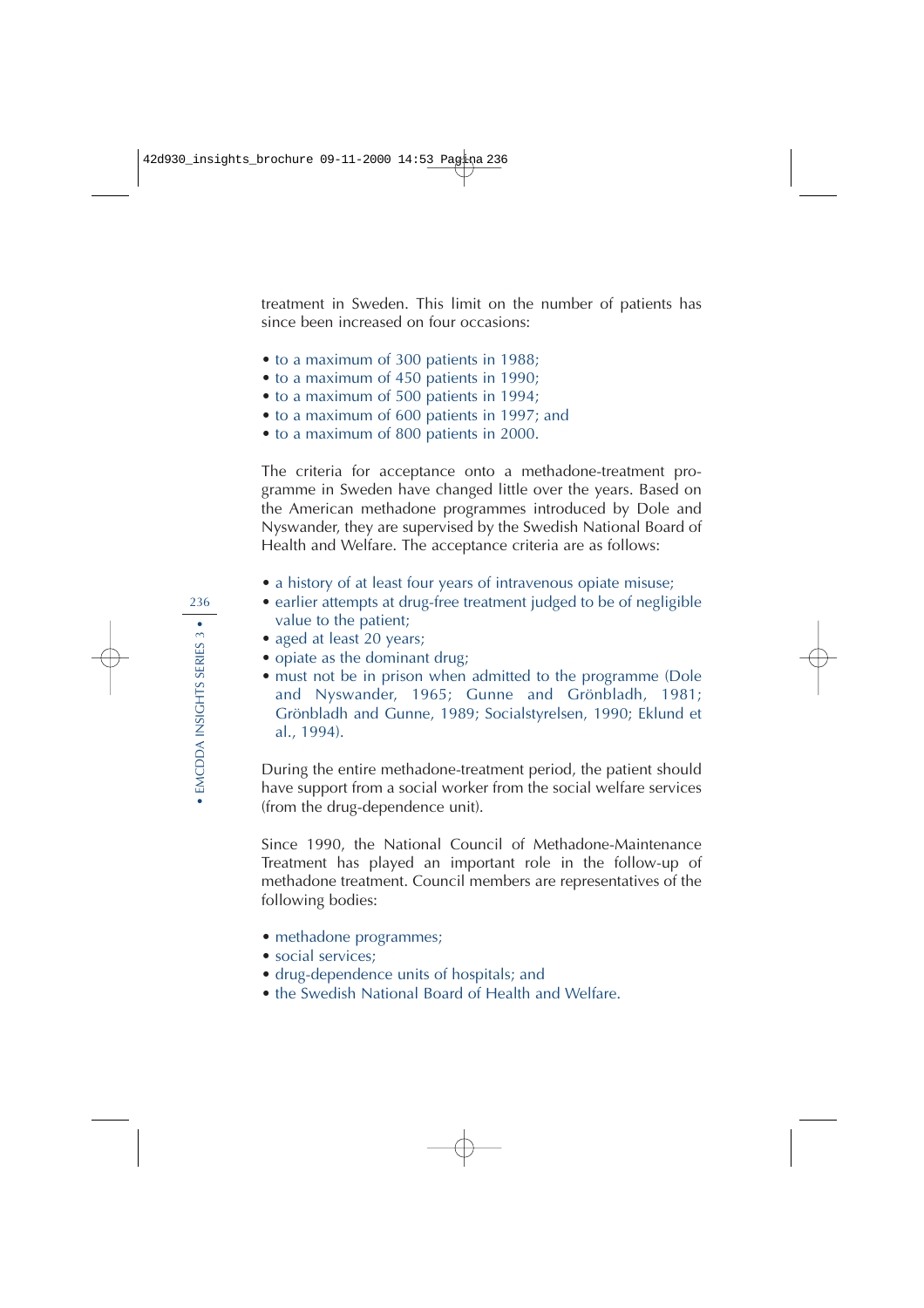Members meet twice a year to discuss policy, statistics from the programmes and important matters to do with funding and recruitment of new patients.

## **Substitution**

#### **National register**

Since 1995, the Swedish National Board of Health and Welfare has been collecting data from the methadone-maintenance programmes. This register contains basic information about the patients themselves, their drug-use history, reasons for ending treatment and extent of treatment periods.

#### **The methadone programme in Uppsala**

The first Swedish methadone programme started in January 1967 in Uppsala and is one of the oldest in Europe. The programme, which grew slowly in the first few years, recruited patients from all over the country. When raw opium, morphine base and, eventually, heroin were introduced into the country in the mid-1970s, opiate misuse increased and more opiate users fulfilled the criteria for methadone treatment. After a waiting period, patients who had applied for treatment were admitted to Ulleråker Hospital in Uppsala. Treatment started with a drug-free month, during which time the patient was given information about treatment and detoxification. A thorough evaluation was made of the patient's medical, social and psychological status, and a schedule was determined for methadone dosage. During this investigation and adjustment phase, the patients also met with the methadone programme's outpatient team, a unit which was created in January 1976. The patients obtained their methadone and gave urine samples at a pharmacy near their homes. Treatment is largely based on the American model, which has been further refined and adapted to suit Swedish conditions under the guidance of Professor Gunne.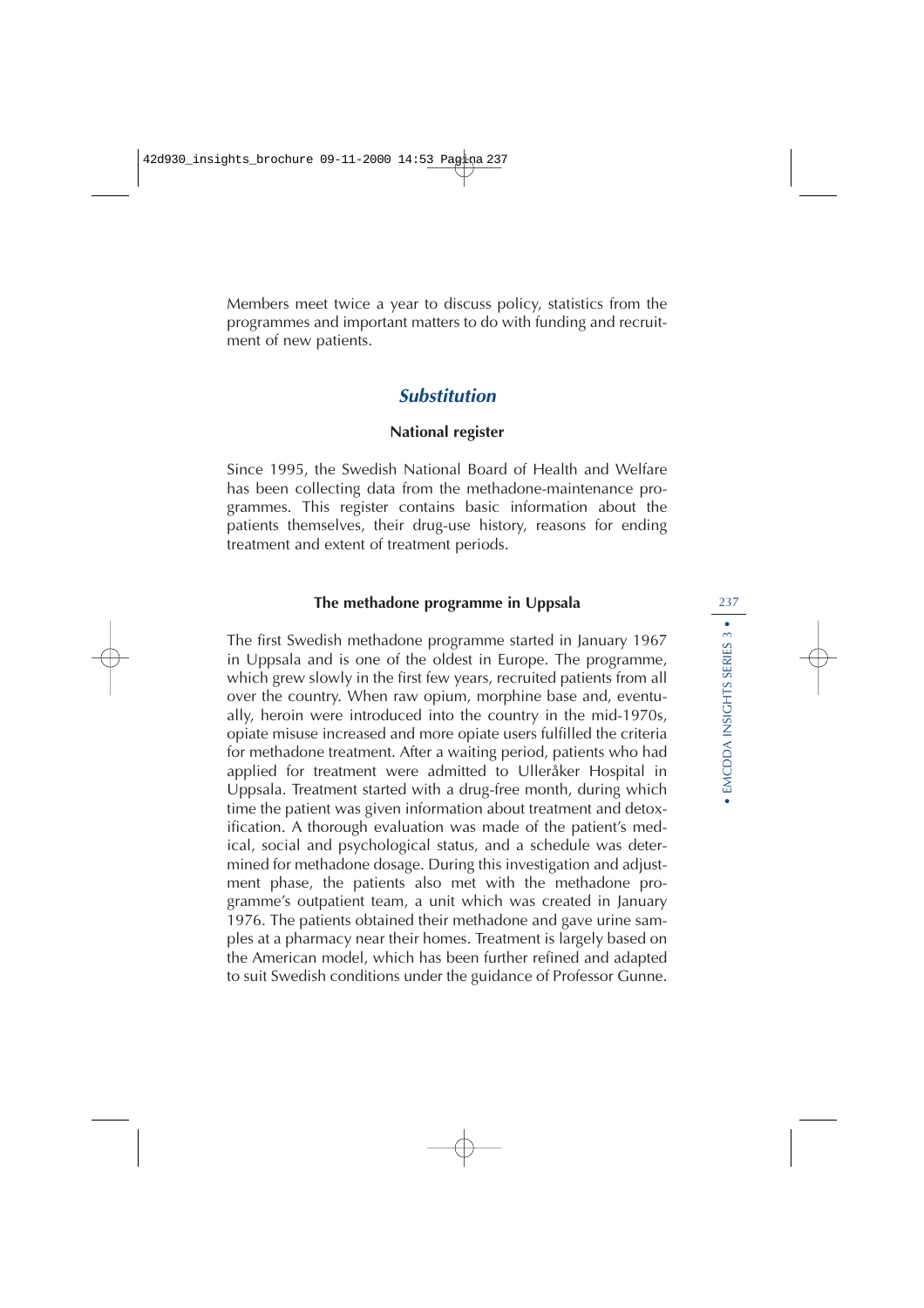A three-year follow-up of the programme has shown that a great number of clients (80 %) were at work or studying. A study of 46 patients who were in treatment in 1975 showed that criminality decreased from 52 % prior to treatment to 13 % after 18 months in treatment. By 1980, 16 % had left the methadone programme voluntarily and 37 % had been excluded for breaking the rules (Grönbladh and Gunne, 1989).

#### **The methadone programme in Stockholm**

In 1985, a methadone programme started in Stockholm. This programme has more patients than the other three programmes (Lund, Malmö and Uppsala) and is part of the Beroendecentrum Nord (Central Clinic for Dependence Disorders). The programme offers outpatient treatment to opiate users, but it is also possible, if necessary, to give inpatient care to the patients. The programme advocates close and personal support in the treatment of patients, and collaboration between healthcare and social welfare.

A social welfare study in Stockholm identified 2 500 drug users between October 1993 and March 1994 (Berglund et al., 1994). Of these, 284 were opiate users in methadone treatment and 714 opiate users in contact with social services. It is unclear whether these persons met the criteria for admission to methadone treatment. This study also showed that 37 % of the 284 patients in treatment and 10 % of the 714 opiate users who were not in treatment were HIV positive. The methadone patients were somewhat older (median age of 39 years) than the users who were not in treatment (median age of 33 years). Of the patients in treatment, 44 % used only methadone. The most commonly used drugs besides methadone were benzodiazepine, heroin and alcohol. One hundred methadone patients (35 %) used intravenous drugs. Seventy-five per cent of the methadone patients lived in their own apartments compared with 25 % of the non-treated opiate users.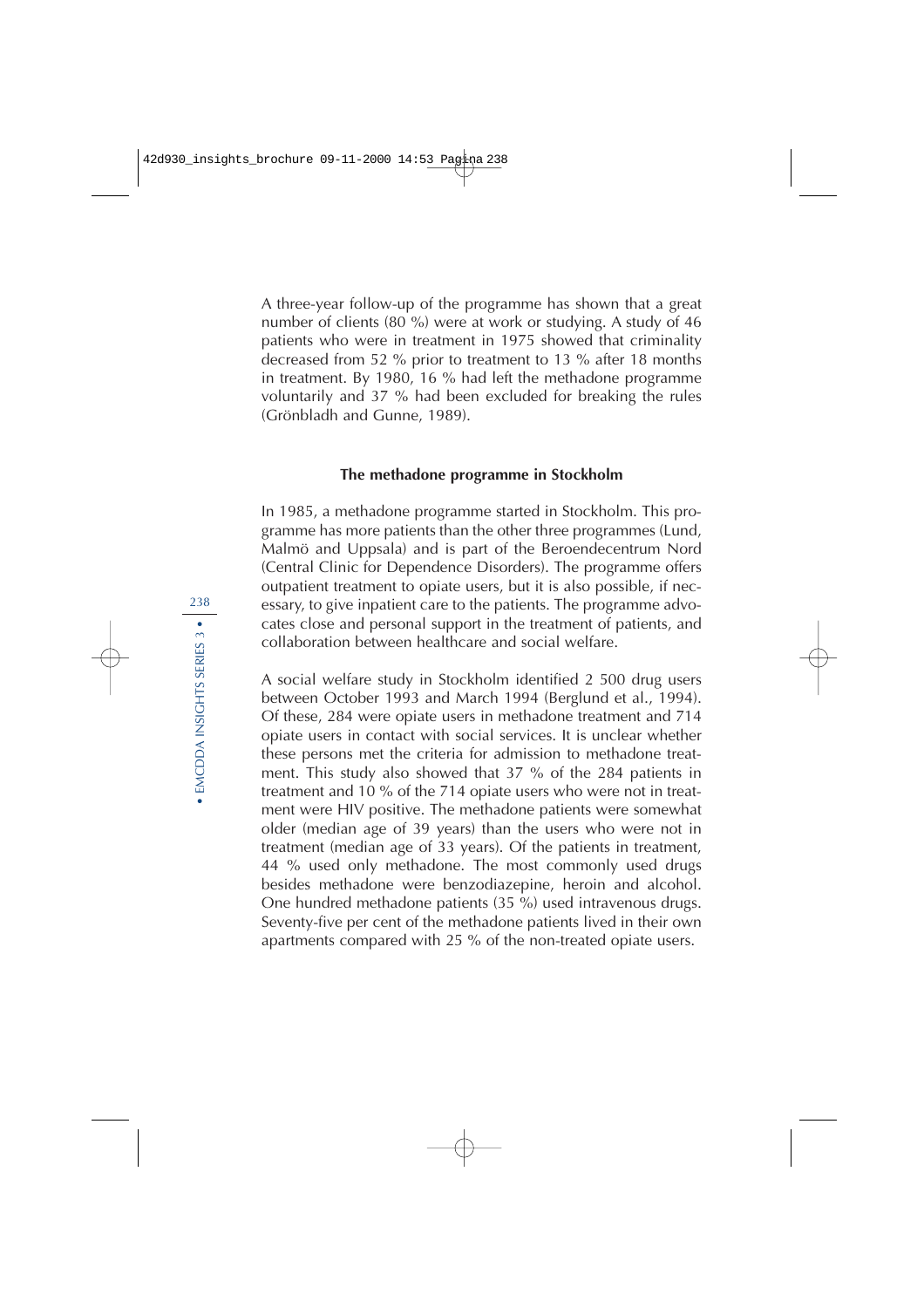#### **The methadone programmes in Lund and Malmö**

In 1988, the Swedish National Board of Health and Welfare decided to establish a further methadone programme. In 1989, the methadone programme in Lund had five patients in treatment and in May 1990 the programme was formally established. A controlled case study was undertaken in Lund (Andersson, 1981) which included 21 methadone patients and a control group of 21 non-treated opiate users. After one year, the following facts were identified by the study:

- 14 methadone patients had stopped using illicit drugs, compared with 2 in the control group;
- 13 patients in the methadone group had work, compared with 2 in the control group; and
- 1 methadone patient and 4 from the control group had died during the follow-up period.

In 1990, another programme started in Malmö, in the south of Sweden. Most of the patients had started methadone treatment in Uppsala but then continued in Malmö.

A descriptive and analytical evaluation of all four methadonetreatment programmes in Sweden was finished in 1997 (Stenbacka and Romelsjö, 1997; Stenbacka et al., 1998). One aim of this evaluation was to analyse social characteristics, substance use and psychological and physical health before and during methadone treatment, as well as the effect of methadone on criminal behaviour, inpatient care and mortality. An interview and a study based on register data were performed as part of the evaluation. The study included 655 patients (465 men and 190 women) who were treated at any time between the start of the methadone-treatment programme and 1993. The evaluation of the Stockholm patients also included a comparison with a group of injecting opiate users who were aged 20 or older and had at least four years of documented intravenous opiate use, but who had not received methadone treatment. As part of the evaluation, interviews were conducted with a total of 209 methadone patients enrolled in 1993–94: 135 in Stockholm, 26 in Uppsala, 24 in Malmö and 24 in Lund. They were asked questions about the following: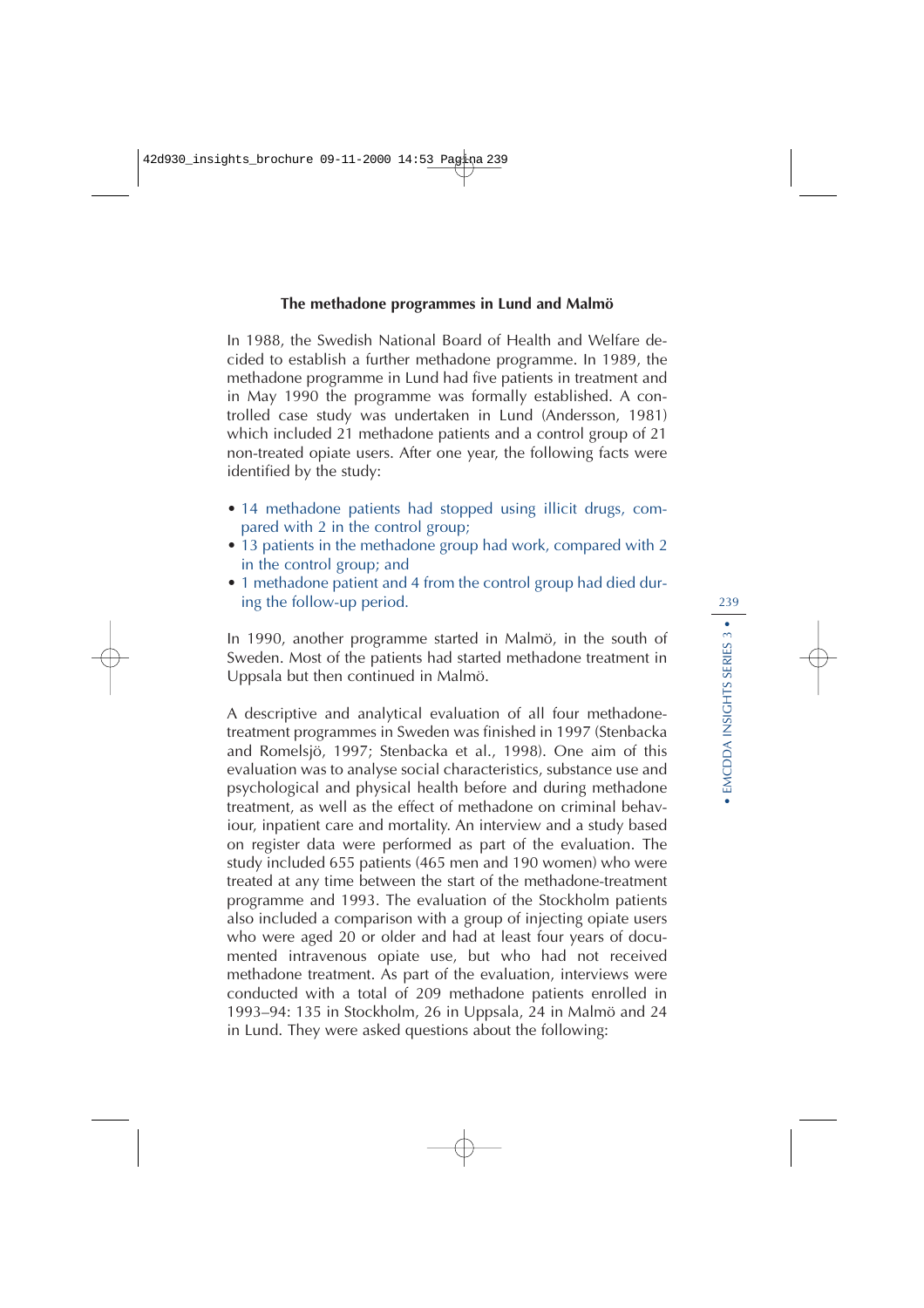- their relationships with family and friends;
- employment/education status;
- financial situation;
- mental and physical health; and
- drug-use and treatment history, both before and during their current treatment.

Of the 655 patients in the register study, 257 (195 men and 62 women) had been compulsorily discharged and had not returned to methadone treatment, 48 (40 men and 8 women) had undergone at least two periods of methadone treatment and 312 (203 men and 109 women) had remained in continuous methadone treatment. Thirty-eight patients had died while enrolled in a methadone-treatment programme.

In all programme units, most patients (male and female) reported marked improvement with regard to the following areas:

- housing;
- employment/educational activity;
- social relations:
- health:
- family relations;
- use of alcohol: and
- use of narcotic drugs.

In six out of the seven areas mentioned above, 38 % of patients showed a significant improvement.

The annual mortality rate in Stockholm's methadone programme was 1 % for both men and women, compared with 2 % for both sexes in the control group and 4 % in the group of patients who had been discharged from treatment (5 % of men and 1 % of women) (Stenbacka and Romelsjö, 1997). A follow-up of mortality among methadone patients until 1993 showed that 29 of the methadone patients in Stockholm had died: 17 of these during treatment and 12 after being discharged from the methadone programme.

In Uppsala, the oldest programme, 67 patients had died: 16 during treatment and 51 after discharge. In Lund and Malmö,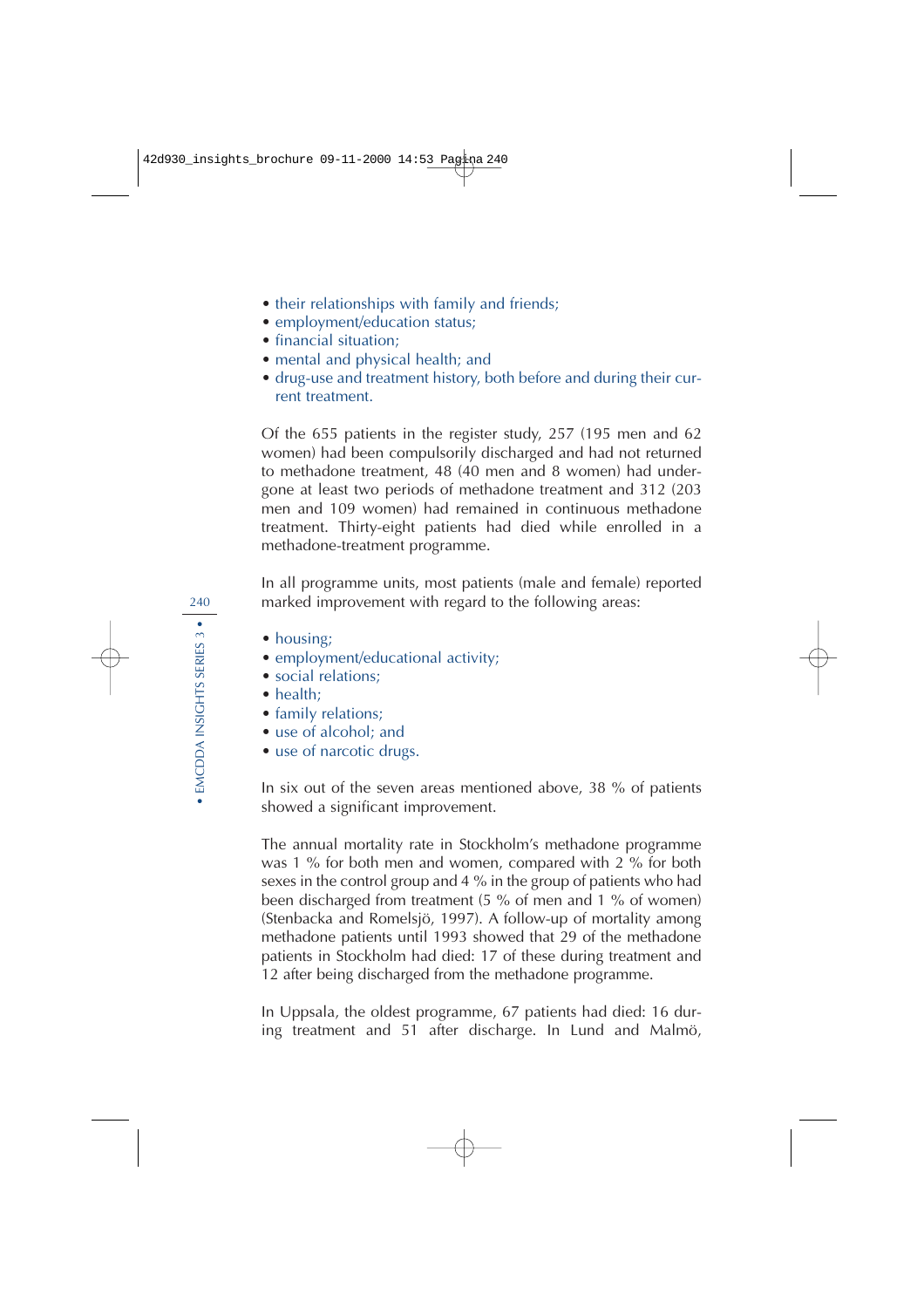4 patients had died: 3 during treatment and 1 after discharge. In Stockholm, HIV/AIDS  $(n = 10)$ , narcomania (overdose of narcotics,  $n = 7$ ) and liver cirrhosis ( $n = 5$ ) were the most common causes of death. After discharge, 5 persons died of narcomania. In Uppsala, methadone narcomania ( $n = 18$ ) was the most common cause of death, then came accidental death/suicide ( $n = 14$ ), liver cirrhosis  $(n = 4)$  and intoxication with benzodiazepines  $(n = 4)$ . After leaving methadone treatment, 15 persons died of narcomania and 8 persons by suicide. These diagnoses were the most common causes of death.

The number of hospital admissions declined markedly for patients in the Stockholm and Lund programmes, where reliable hospitalisation data are available. Data of this kind for Uppsala and Malmö are lacking for the period under observation.

The annual rate of inpatient care among methadone patients in Stockholm decreased from 1.3 admissions per year before treatment to 0.6 during methadone treatment, with a greater decrease for women. This was associated with time spent in treatment and did not decrease further for those who were more than two years in treatment. The rate was 1.7 admissions per year for those who stayed for less than a year, less than 1 for those who stayed more than two years and 0.3 for those who stayed longer (more than six years).

HIV-positive patients consumed a greater amount of inpatient hospital care than HIV-negative patients, which may partly be due to AIDS and its complications. There was a marked decrease in inpatient-care admission among HIV-negative patients during treatment. However, the number of treatment days decreased during treatment for both the HIV-positive and HIV-negative women but only for HIV-negative men (Stenbacka and Romelsjö, 1997; Stenbacka et al., 1998).

The rate of hospitalisation with a diagnosis of HIV/AIDS was higher for the methadone patients, especially during treatment, than for the control group. There was an increase in the incidence rate of admissions for treatment of other infectious diseases in men and a decrease in women. In all, 20 % of the men and 13 % of the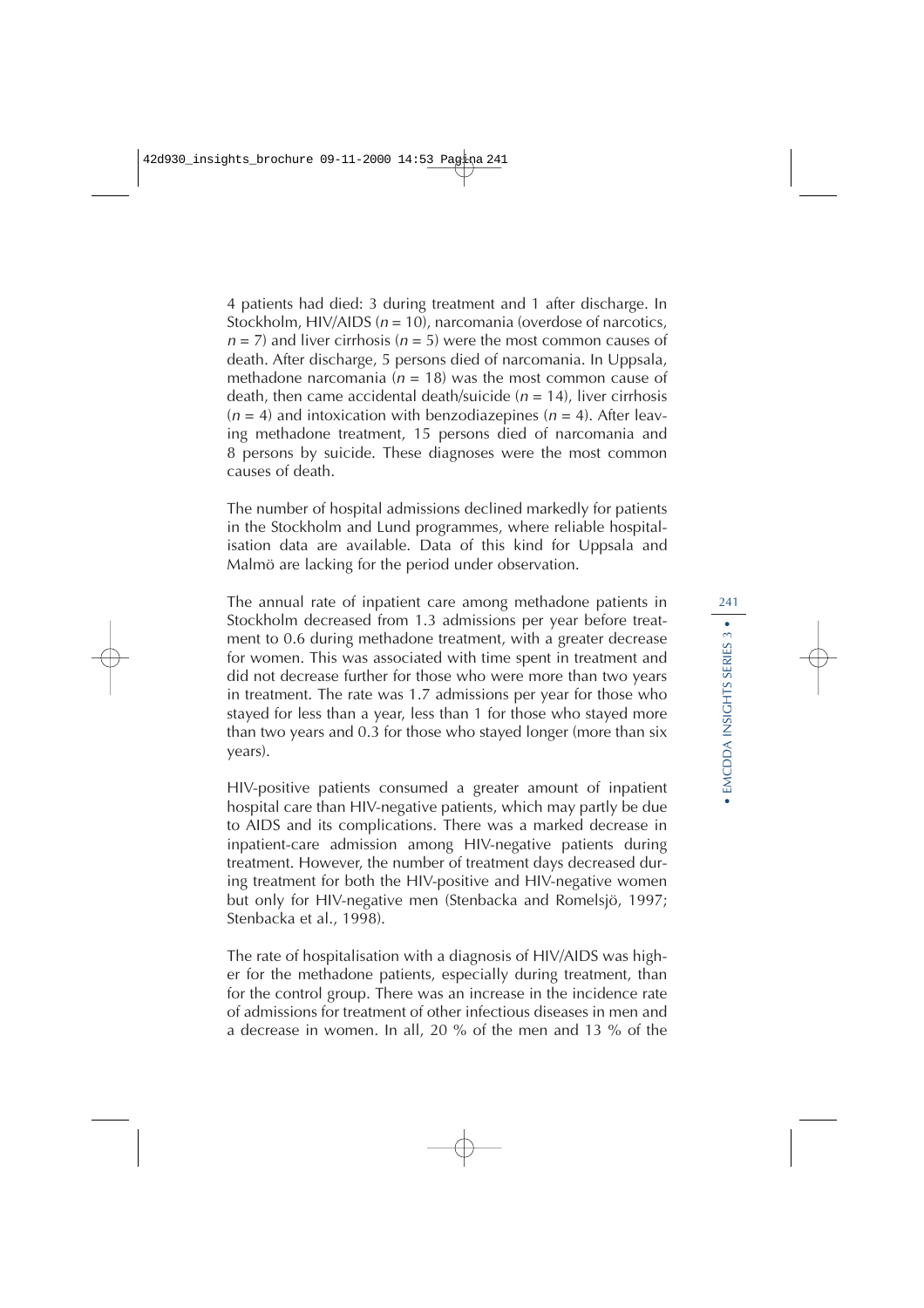women in the control group had been treated in hospital for alcohol diseases, compared with 10 and 4 %, respectively, prior to treatment among the methadone patients (Stenbacka et al., 1998).

A significant reduction in convicted crimes was observed among both women and men during treatment, compared with the time prior to treatment. The rate of convicted crimes among all four programmes was highest in Stockholm (2.2 crimes per year) and lowest among the Malmö patients (1.7 crimes per year). During treatment, the number of convicted crimes decreased to 0.3 in Malmö, 0.5 in Lund and Uppsala and 0.6 in Stockholm. In all programmes, the reduction was significant for both sexes. Similarly, there was a decline in the number of detentions (arrests or remands in custody) among patients in Stockholm, where data on this subject were available. No such improvement occurred in the control group.

The patients who had difficulty adjusting to methadone treatment and who were involuntarily discharged showed an increase in recorded criminal behaviour but were convicted of fewer crimes after discharge than before entering the treatment. Nearly 40 % of 655 methadone patients were involuntarily discharged during the whole period under study (1966–93). On the other hand, consumption of inpatient care in hospital showed a marked increase after discharge from treatment.

#### **The methadone patients in Lund, Malmö, Stockholm and Uppsala, 1993–98**

The number of patients in methadone treatment increased from 430 in 1993 to 567 in 1998. Lund had 81 patients, Malmö 61, Stockholm 291 and Uppsala 134 in September 1998. About one third of the patients in all the programmes were female.

The decision to request methadone treatment often came from the patients themselves, or through family members, doctors or social workers (Stenbacka and Romelsjö, 1997). The intake of new patients increased from 109 in 1993 to 128 in 1997 (Figure 3).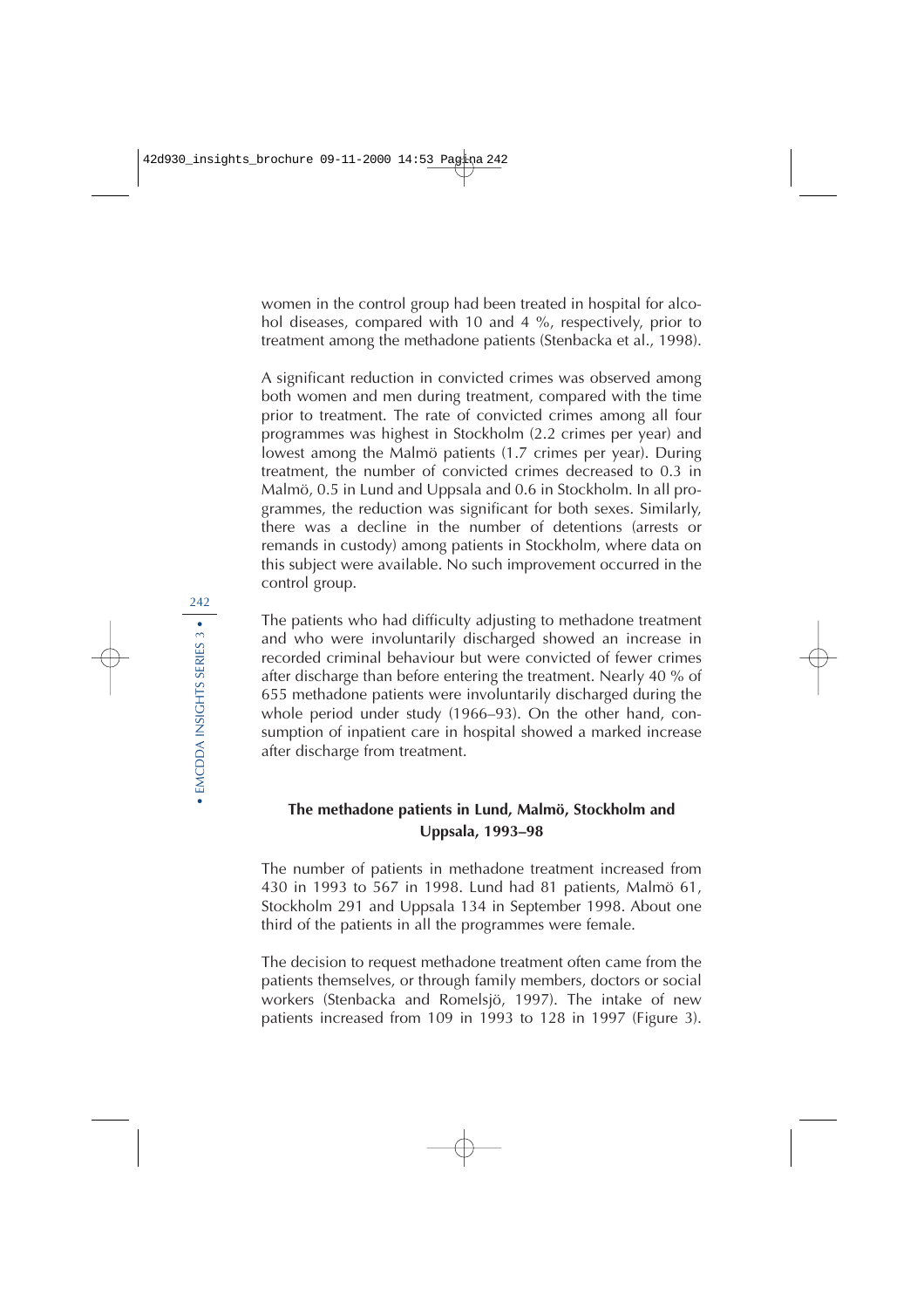The proportion of new admissions to methadone programmes is highest in Stockholm (57 % in 1997) compared with 16 % in Lund, 8 % in Malmö and 20 % in Uppsala (Figure 4).

#### **FIGURE 3: TOTAL NUMBER OF NEW PATIENTS ADMITTED TO THE METHADONE-MAINTENANCE PROGRAMMES IN SWEDEN (1993–97)**



**FIGURE 4: PROPORTION OF NEW ADMISSIONS OF OPIATE MISUSERS TO ALL SWEDISH METHADONE PROGRAMMES (LUND, MALMÖ, STOCKHOLM AND UPPSALA) (1993–97)**



The average age on commencement of methadone treatment increased from 34.5 years in 1993 to 36.5 in 1997. The age was somewhat higher in the Uppsala methadone programme in 1996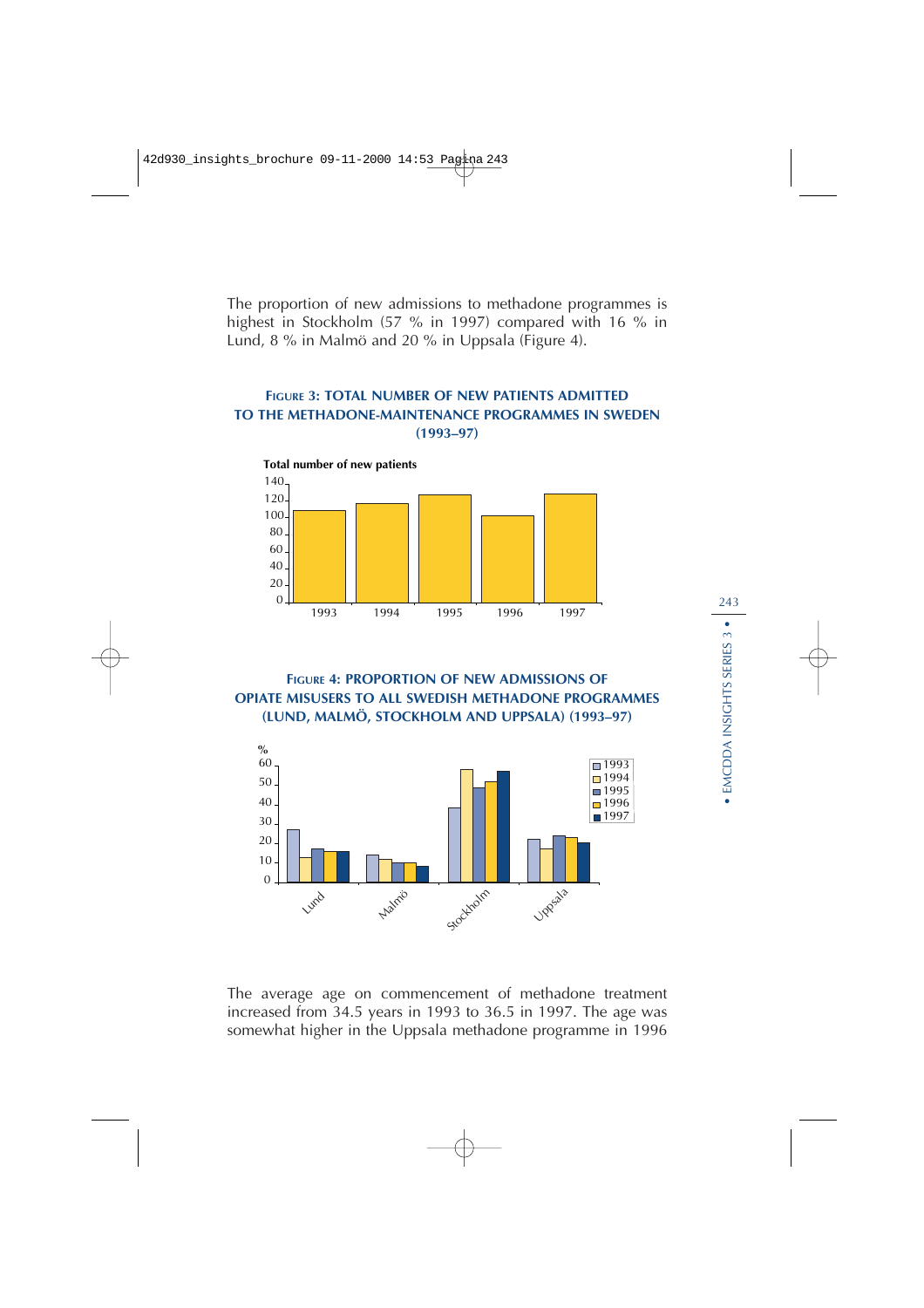and 1997. One reason for this could be that the Uppsala programme has accepted about 30 patients with long-term physical pain. These patients are generally somewhat older than the heroin users when they apply for methadone treatment (Figure 5).

#### **FIGURE 5: MEAN AGE AT ENTRANCE TO ALL SWEDISH METHADONE PROGRAMMES (LUND, MALMÖ, STOCKHOLM AND UPPSALA) (1993–97)**



The age of initiation of intravenous opiate use was investigated in 1997 in 205 methadone patients. The results show that nearly 50 % had started using intravenous drugs at 19 years of age or younger, 21 % were between 20 and 24 and the rest were 25 or older (Andersson, 1981). These figures agree with the self-reported age of commencement of opiate use (mean age = 21 in 1997) in the Uppsala and Malmö methadone programmes. In Stockholm, the average age recorded in 1997 for intravenous opiate use was approximately 27 years.

In Lund, Malmö and Uppsala, 235 patients were receiving methadone treatment on 1 December 1997. A one-year follow-up of these patients showed that 7 % had been discharged. In Stockholm, 14 % of 279 patients had 'dropped out' of treatment during the same period. One explanation for the higher rate of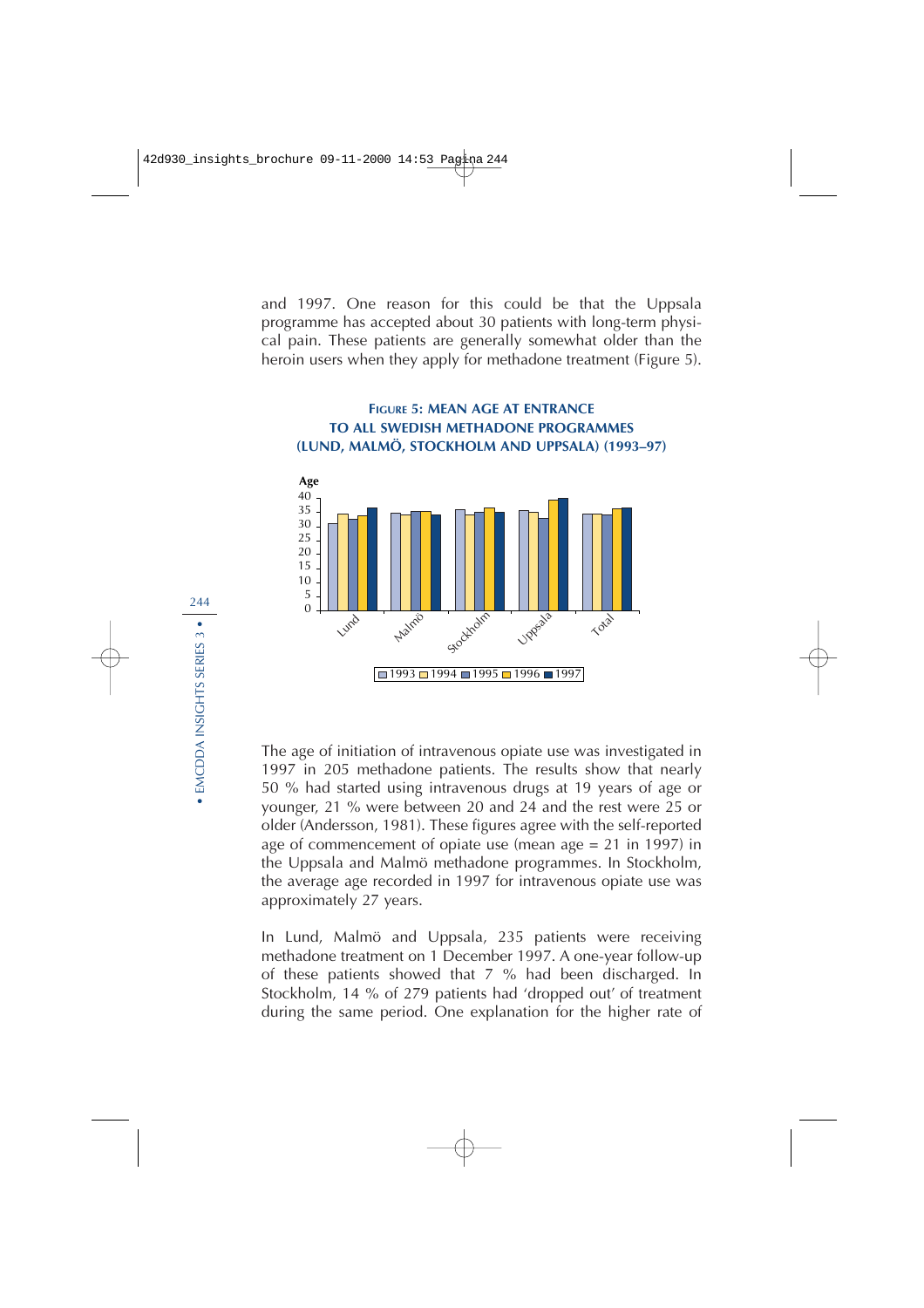drop-out among the methadone patients in Stockholm could be that many of the drug users in Sweden live there.

The proportion of HIV-positive patients in methadone treatment has decreased in Sweden. In 1993, 117 persons were HIV positive and this number decreased to 73 in 1997 (Figure 6). One reason for this reduction is that a great number of these patients had died during the previous five years. Another reason is that a high proportion of the drop-out patients are HIV positive.



# **FIGURE 6: HIV STATUS AMONG METHADONE PATIENTS**

The methadone programme in Stockholm has most patients with HIV-positive diagnoses, followed by the programme in Uppsala. Very few patients were HIV positive in Lund and Malmö. A reduction in HIV-positive patients has been observed both in Stockholm and Uppsala (Figures 7 and 8).

Drug use other than methadone treatment seems to be the most common reason for discharge from a programme (Figure 9). In the Stockholm programme, voluntary interruption of treatment (the patient fails to attend appointments or does not take medication, etc.) and manipulation of methadone doses seem to be more common than in the other programmes.

Mortality decreased from 19 persons in 1995 to 4 in 1997 (Figures 10 and 11). However, most of those who died after being discharged from treatment suffered from HIV-related diseases.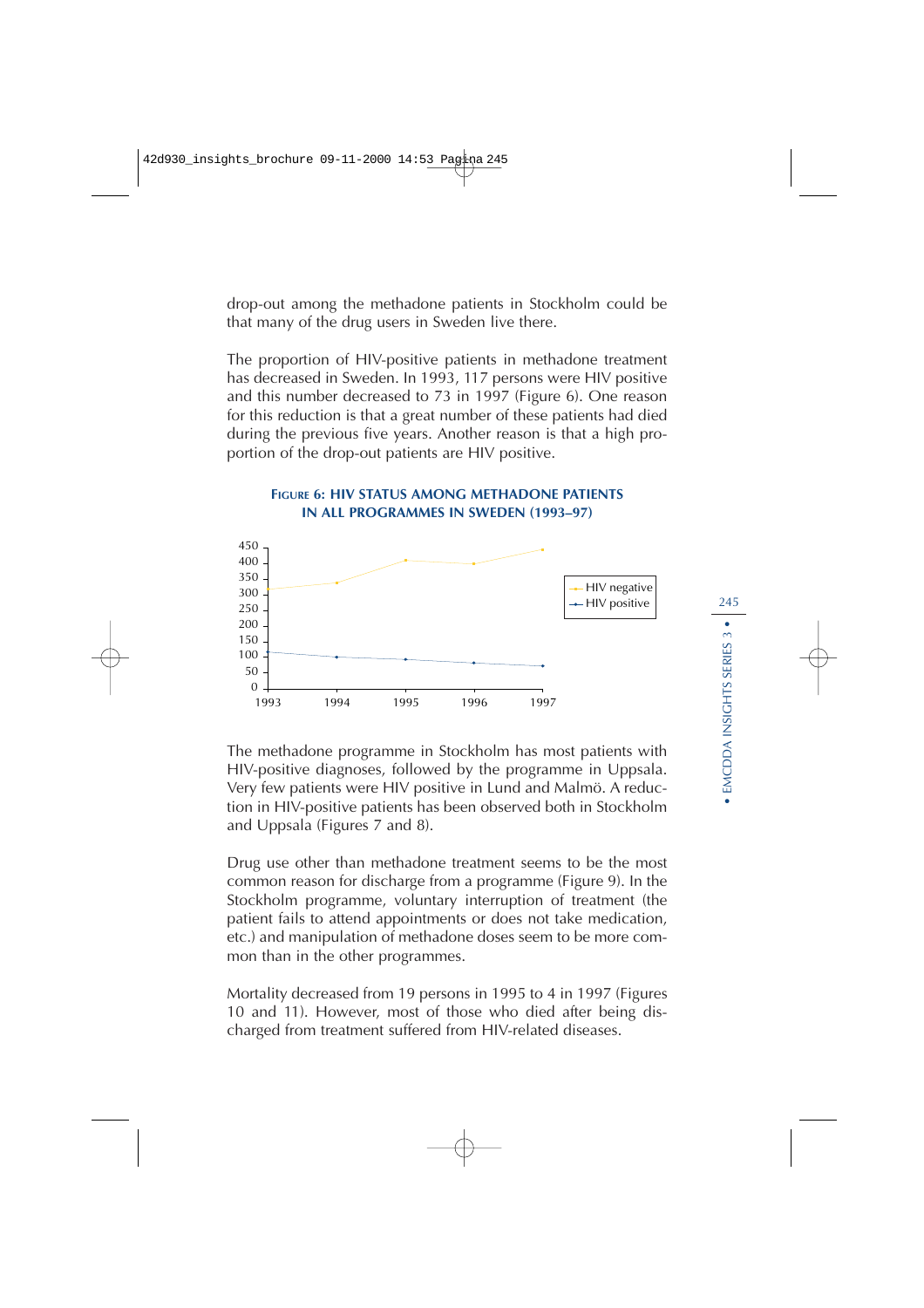#### **FIGURE 7: PERCENTAGE OF HIV-POSITIVE PATIENTS AMONG METHADONE PATIENTS IN ALL SWEDISH METHADONE PROGRAMMES (LUND, MALMÖ, STOCKHOLM AND UPPSALA) (1993–97)**



#### **FIGURE 8: PERCENTAGE OF HIV-POSITIVE PATIENTS IN METHADONE TREATMENT IN STOCKHOLM (1993–97)**

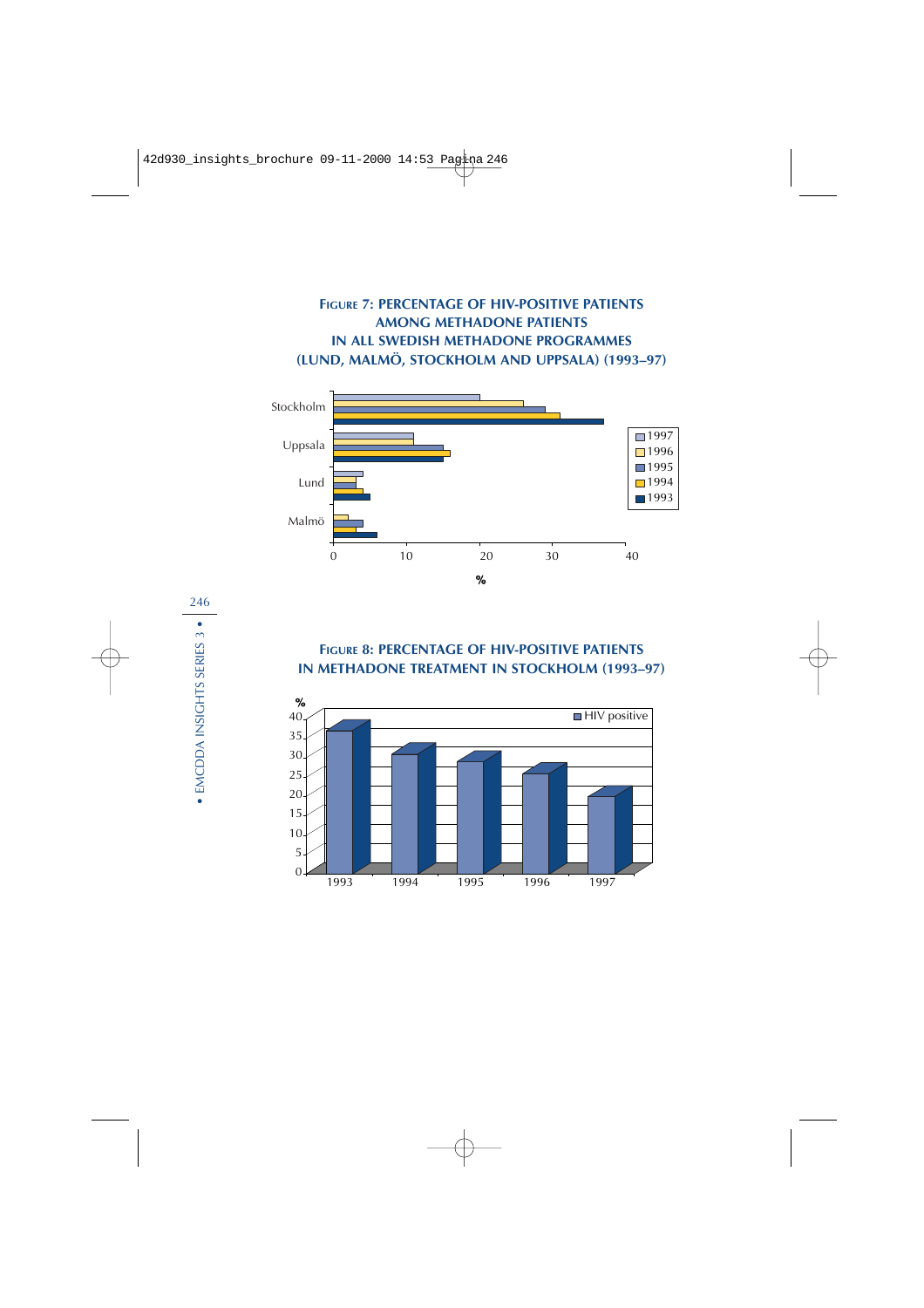#### **FIGURE 9: REASONS FOR DISCHARGE FROM METHADONE TREATMENT AMONG ALL PATIENTS IN SWEDEN (1993–97)**



## **FIGURE 10: NUMBER OF PATIENTS WHO DIED DURING METHADONE TREATMENT IN ALL SWEDISH METHADONE PROGRAMMES (LUND, MALMÖ, STOCKHOLM AND UPPSALA) (1993–97)**

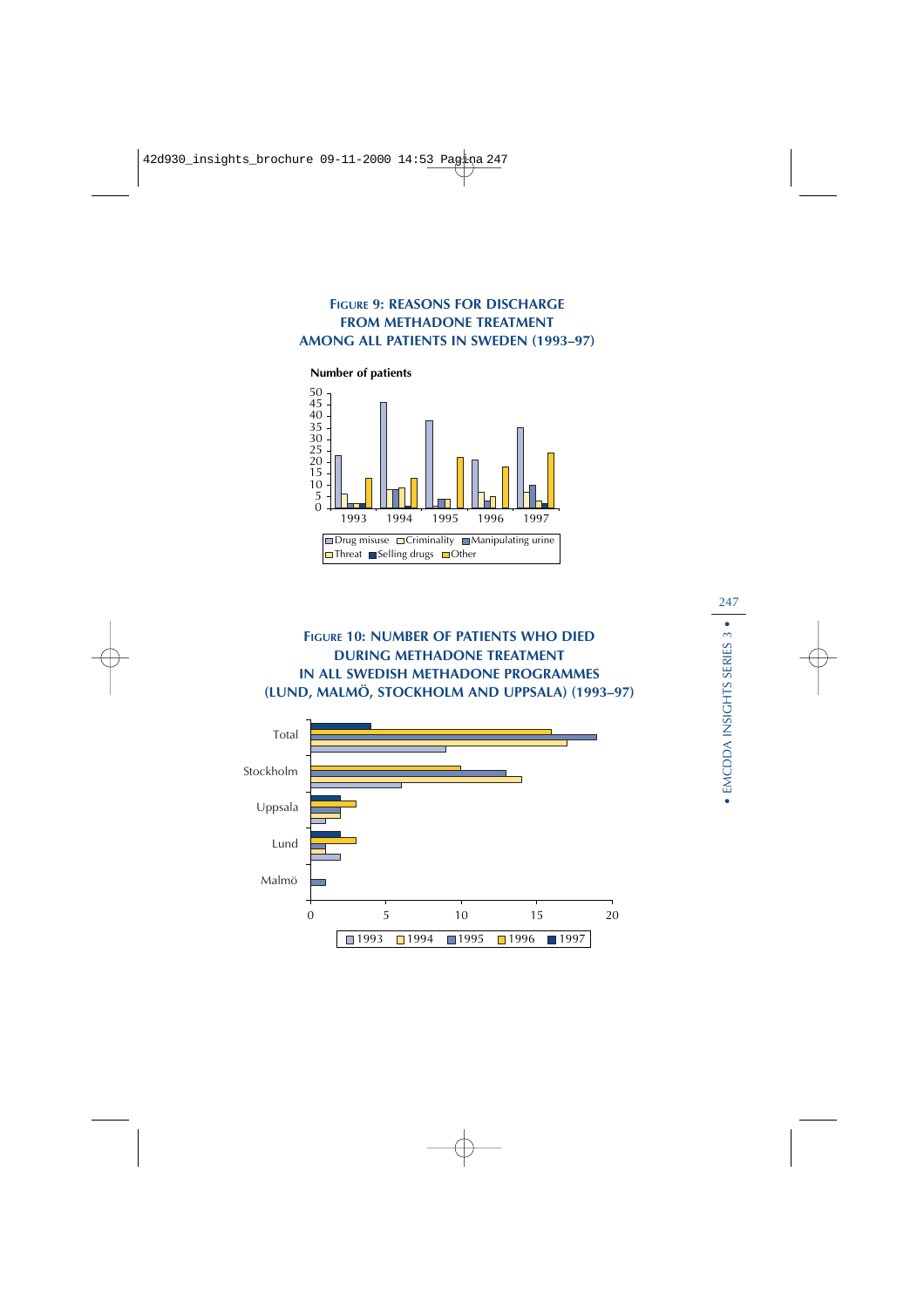#### **FIGURE 11: HIV STATUS AMONG 31 PERSONS WHO DIED AFTER BEING DISCHARGED FROM METHADONE TREATMENT IN STOCKHOLM (1995–97)**





Methadone doses seemed to be highest in Lund (98 mg/day). In the Malmö programme, the mean dose increased from 69.3 mg/day in 1995 to 91.5 mg/day in 1997 (Figure 12).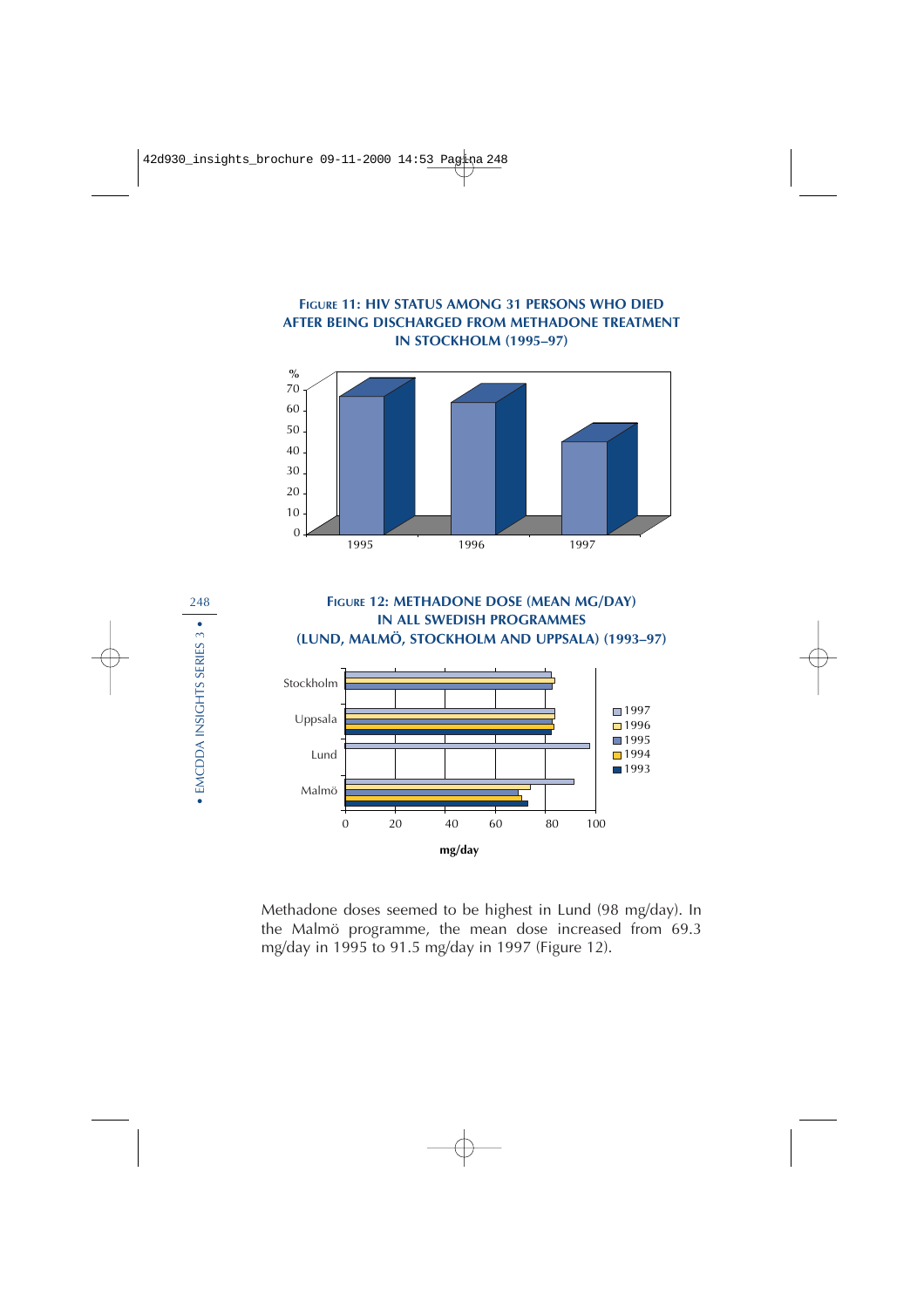#### **Controversy**

Many studies have demonstrated positive outcome results of methadone-maintenance treatment. Despite this, there has been a negative public attitude towards methadone treatment in Sweden, especially before the AIDS epidemic. When it became known that injecting heroin users are an important risk group for transmission of HIV, attitudes towards maintenance treatment changed in a positive way. Today, maintenance treatment is more accepted as a medical treatment for chronic opiate misuse than it was 10–15 years ago.

Methadone-maintenance treatment in Sweden is provided in four specialised programmes. One of the reasons for the strict regulation of the programmes is to limit the chances of methadone being diverted to the black market.

## **Surveillance**

In 2000, the Swedish National Board of Health and Welfare began collecting data from all the methadone-maintenance programmes in the country.

Methadone conferences where staff from all the programmes report current data and discuss future plans and directions of the programmes also take place a few times a year.

A longitudinal study is being carried out on a cohort admitted to treatment in 1989 and 1991 and followed up to 1999 according to retention in treatment, mortality, hospitalisation, occupation, criminality, etc.

## **Problems**

One problem encountered in substitution treatment in Sweden is a shortage of personnel for the methadone-maintenance programmes, particularly a lack of trained nurses. Another problem is that county councils are often not willing to pay other communities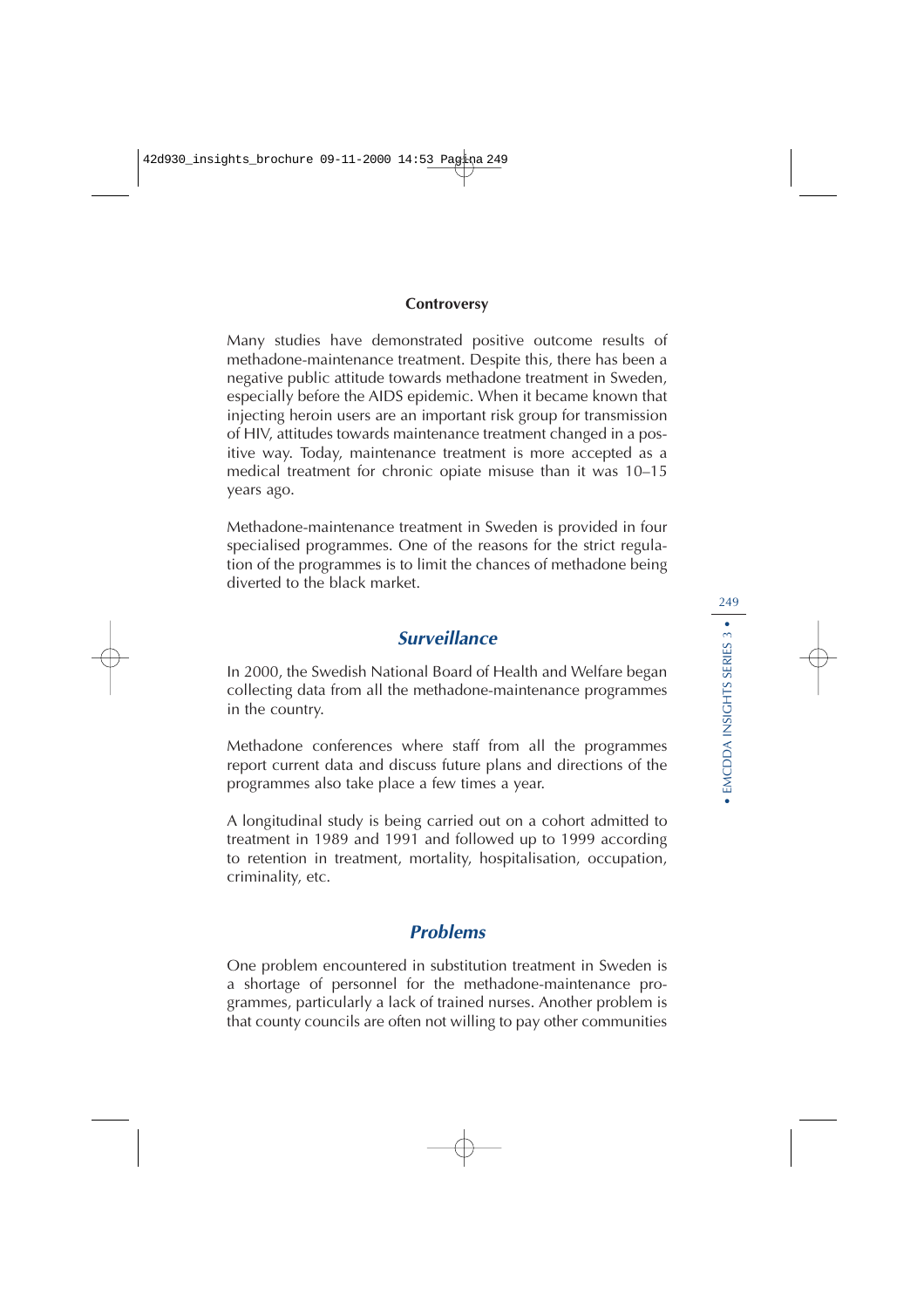to perform the treatment if a patient wishes to move from one programme to another.

## **Evaluation**

In Sweden, as in many other countries, evaluation of the effects of methadone-maintenance treatment on different outcome measures has been a priority. However, few studies have investigated if it is the methadone itself or other treatment factors, or a combination of these, which is significant for a good outcome. More evaluations of the 'black box' of treatment and treatment strategies are needed.

#### **Summary and conclusions**

One must assume that opiate users who apply for methadone treatment do so voluntarily. It is fair to believe that they would like to see various improvements in their lives and are motivated to try to change their behaviour to this end (Ball and Ross, 1991; Bell et al., 1992; Ward et al., 1992). Treatment of patients who are thus motivated could partly explain good outcome during methadone treatment.

Due to successful treatment outcome, the number of methadone patients in Sweden has increased. The Swedish National Board of Health and Welfare offers treatment for 600 patients at present. Four methadone programmes (in Lund, Malmö, Stockholm and Uppsala) offer substitute treatment to chronic opiate users. Stockholm is the largest programme, with 297 opiate users in treatment and the highest number of HIV-positive patients. The Uppsala programme is one of the oldest in Europe and accepts a new category of methadone patient, those with chronic pain disorders. An evaluation of the methadone programmes in Sweden (Stenbacka and Romelsjö, 1997) has shown that the incidence of criminality, inpatient care, illicit drug misuse and mortality decreased during methadone treatment, as compared with the time prior to treatment. However, an increase in criminality, inpatient care and mortality occurred after discharge from treatment.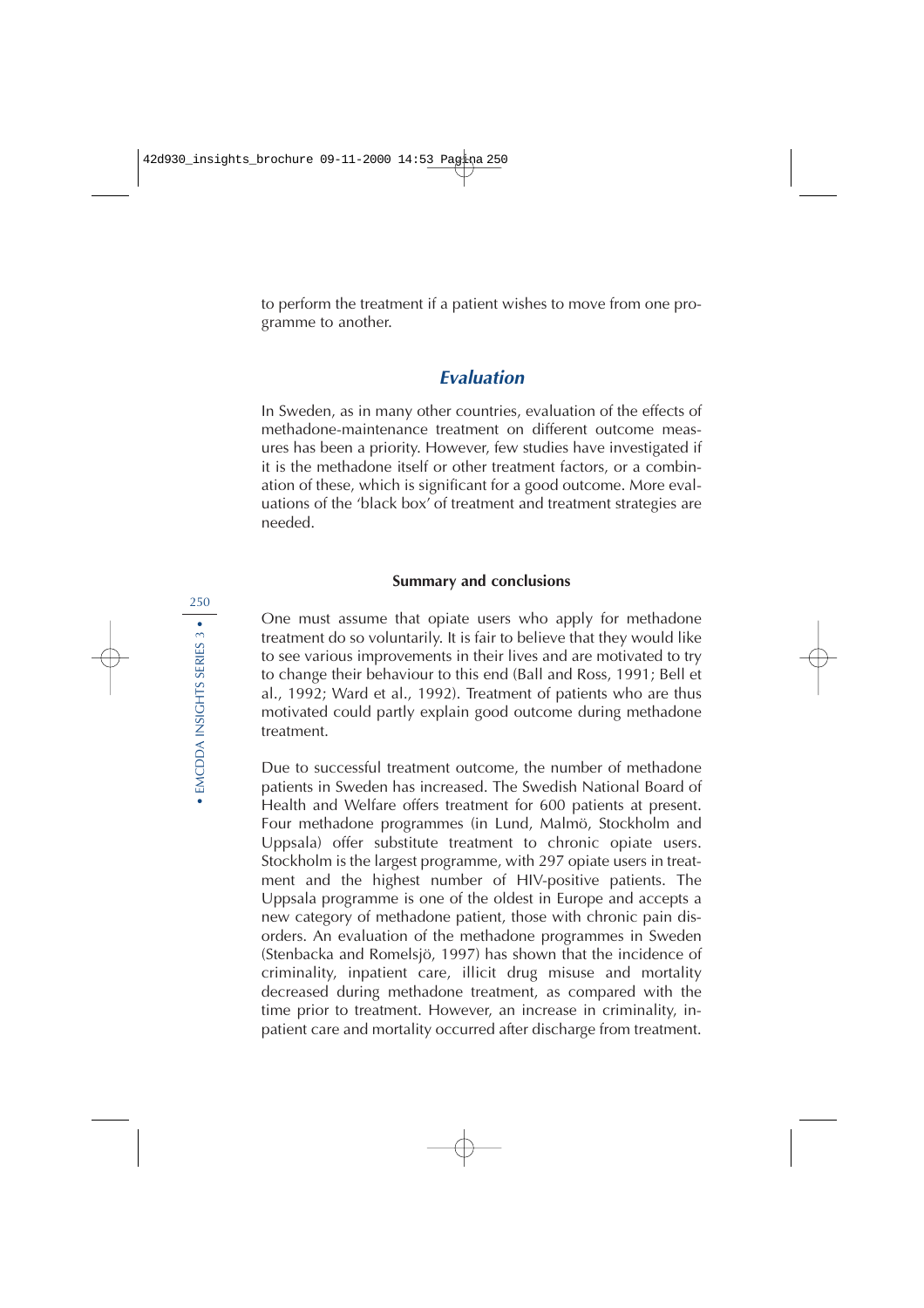Most patients report improvements in many areas during treatment. Thus, retention in treatment is important for the health of the patient, for a reduction in criminality, inpatient care and mortality and for public health in the community in general.

## **References**

**Alkohol-och narkotikautvecklingen i Sverige** (1998), Folkhälsoinstitutet, Centralförbundet för Alkohol och Narkotikaupplysning, Report 98, Stockholm, p. 6.

**Andersson, B.** (1981), 'Försiktig optimism för metadonbehandling av opiatmissbrukare', Läkartidningen, 78, pp. 4357–4360.

**Ball, J. C. and Ross, A.** (1991), The effectiveness of methadonemaintenance treatment, Springer-Verlag, New York.

**Bejerot, N.** (1975), 'Drug abuse and drug policy — An epidemiological and methodological study of drug abuse of intravenous type in the Stockholm police arrest population 1965–1970 in relation to changes in drug policy Acta psychiatrica scandinavica', Supplementum, 256(52), pp. 3–277.

**Bell, J., Hall, U. and Byth, K.** (1992), 'Changes in criminal activity after entering methadone maintenance', British Journal of Addiction, 87, pp. 251–258.

**Berglund, E., Franér, P. and Ågren, G.** (1994), 'Kartläggning av socialtjänstens kontakter med narkotikamissbrukare oktober 1993–mars 1994', Forsknings och utvecklingsbyrån, Stockholm, FoU-rapport, 23.

**Dole, V. P. and Nyswander, M. E.** (1965), 'A medical treatment for diacetylmorphine (heroin) addiction: a clinical trial with methadone hydrochloride', Journal of the American Medical Association, 193, pp. 80–84.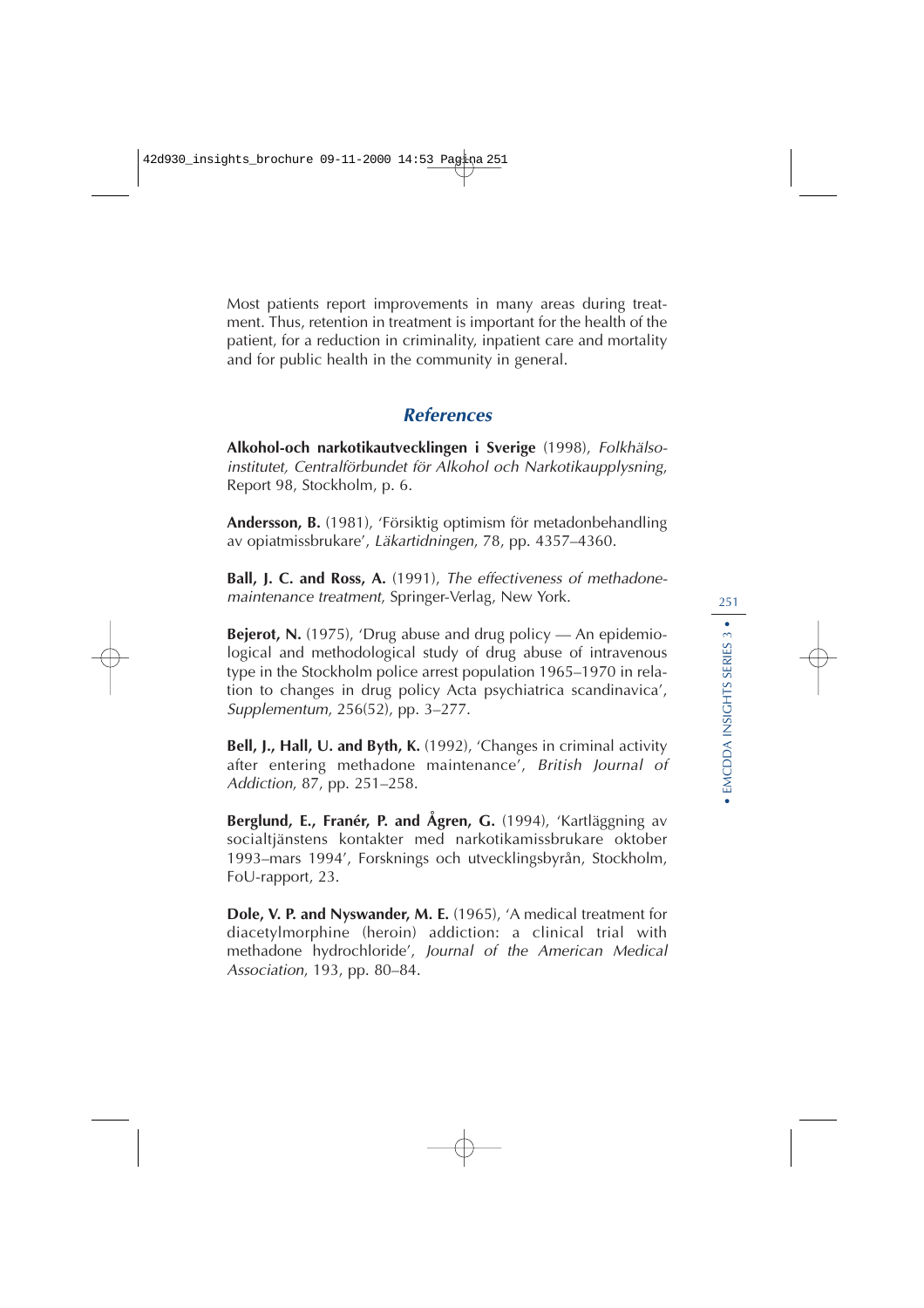**Dole, V. P. and Nyswander, M. E.** (1976), 'Methadone-maintenance treatment: a 10-year perspective', Journal of the American Medical Association, 235(2), pp. 117–119.

**Dole, V. P., Nyswander, M. E. and Warner, A.** (1968), 'Successful treatment of 750 criminal addicts', Journal of the American Medical Association, 206(2), pp. 708–711.

**Dole, V. P., Robinson, J. W., Orraca, J., Towns, E., Searcy, P. and Caine, E.** (1969), 'Methadone treatment of randomly selected criminal addicts', New England Journal of Medicine, 280(1), pp. 372–375.

**Eklund, C., Melin, L., Hiltunen, A. and Borg, S.** (1994), 'Detoxification from methadone-maintenance treatment in Sweden: long-term outcome and effects on quality of life and life situation', International Journal of the Addictions, 29, pp. 627–645.

**Grönbladh, L. and Gunne, L. M.** (1989), 'Methadone-assisted rehabilitation of Swedish heroin addicts', Drug and Alcohol Dependence, 24, pp. 31–37.

**Gunne, L. M. and Grönbladh, L.** (1981), 'The Swedish methadone-maintenance program: a controlled study', Drug and Alcohol Dependence, 7, pp. 249–256.

**Gunne, L. M. and Grönbladh, L.** (1988), 'Metadonbehandlingen på väg att försämras. Oroande inslag i policyn inom nytt team', Läkartidningen, 85, pp. 2232–3310.

**Gunne, L. M. and Grönbladh, L.** (1989), 'Metadonunderhållsbehandlingens effektivitet: en kontrollerad studie i narkomanvård', Läkartidningen, 8(7), p. 4.

**Olsson, B., et al.** (1981), 'Heavy drug use in Sweden 1979: a national case finding study in Sweden', Drug and Alcohol Dependence, 7, pp. 273–283.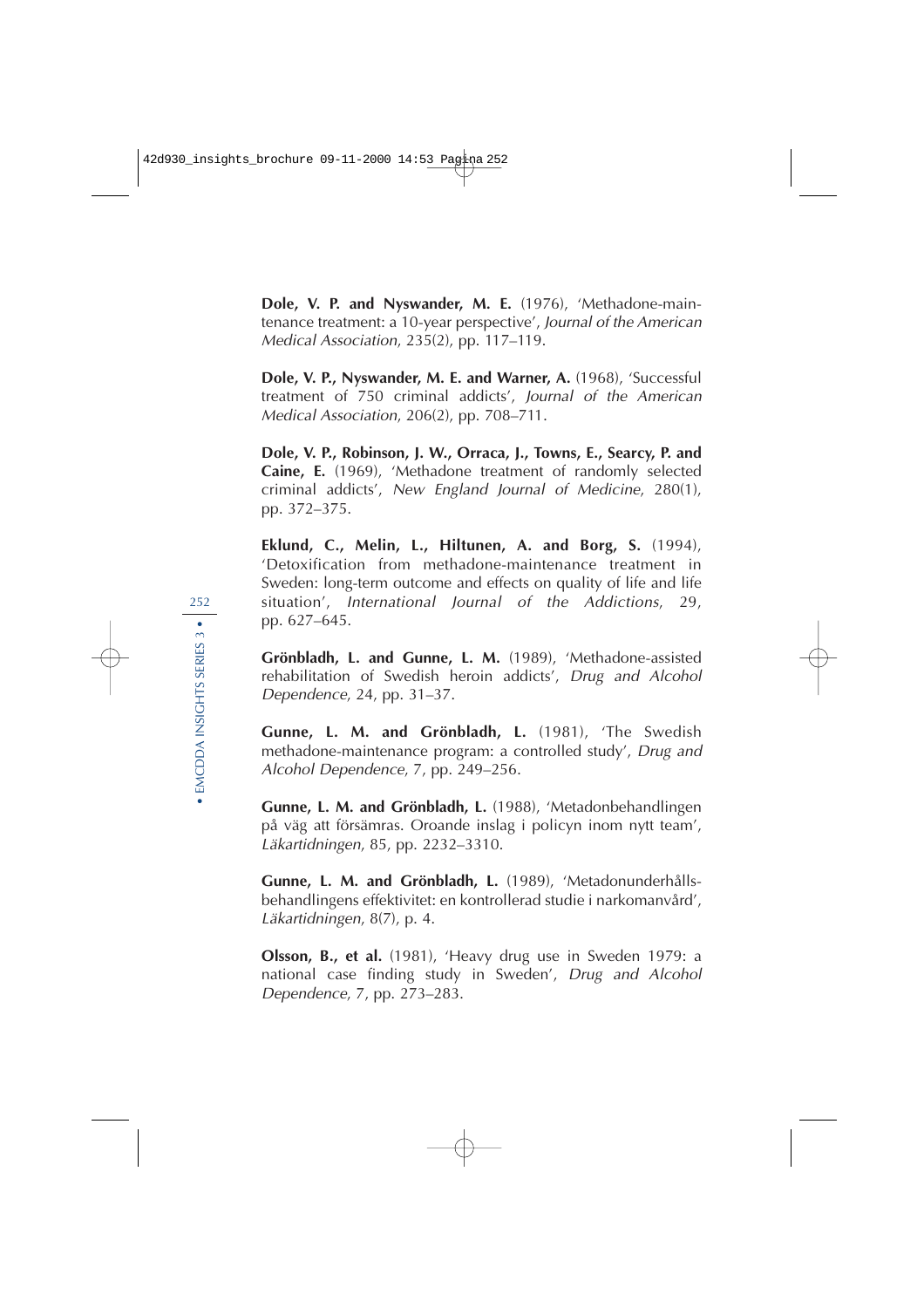**Olsson, O., Byqvist, S. and Gomer, G.** (1993), Det tunga narkotikamissbrukets omfattning i Sverige 1992. Centralförbundet för alkohol-och narkotikaupplysning, Stockholm.

**Socialstyrelsen** (1972), 'Socialstyrelsen', Medicinalväsendets författningssamling MF, p. 28.

**Socialstyrelsen** (1981), 'Underhållsbehandling med metadon', Socialstyrelsen redovisar, p. 12.

**Socialstyrelsen** (1983), 'Socialstyrelsens författningssamling', SOSFS, p. 2.

**Socialstyrelsen** (1987), 'Granskning av metadonbehandlingsprogrammet', Socialstyrelsen, Stockholm, 174, p. 87.

**Socialstyrelsen** (1988), 'Socialstyrelsens författningssamling', SOSFS, p. 4.

**Socialstyrelsen** (1990), 'Socialstyrelsens författningssamling', SOSFS, p. 16.

**Socialstyrelsen** (1991), 'Socialstyrelsens författningssamling', SOSFS, p. 33.

**Socialstyrelsen** (1993), Drug policy: the Swedish experience, Stockholm, p. 4.

**Stenbacka, M. and Romelsjö, A.** (1997), Metadonbehandling i Sverige — Beskrivning och utvärdering (Methadone treatment in Sweden: description and evaluation), p. 22.

**Stenbacka, M., Romelsjö, A. and Leifman, A.** (1998), 'The impact of methadone on consumption of inpatient care and mortality, with special reference to HIV status', Substance Use and Misuse, 33, pp. 2819–2834.

**Ward, J., Mattick, R. P. and Hall, W.** (1992), Key issues in methadone-maintenance treatment, National Drug and Alcohol Research Centre, University of New South Wales, Kensington.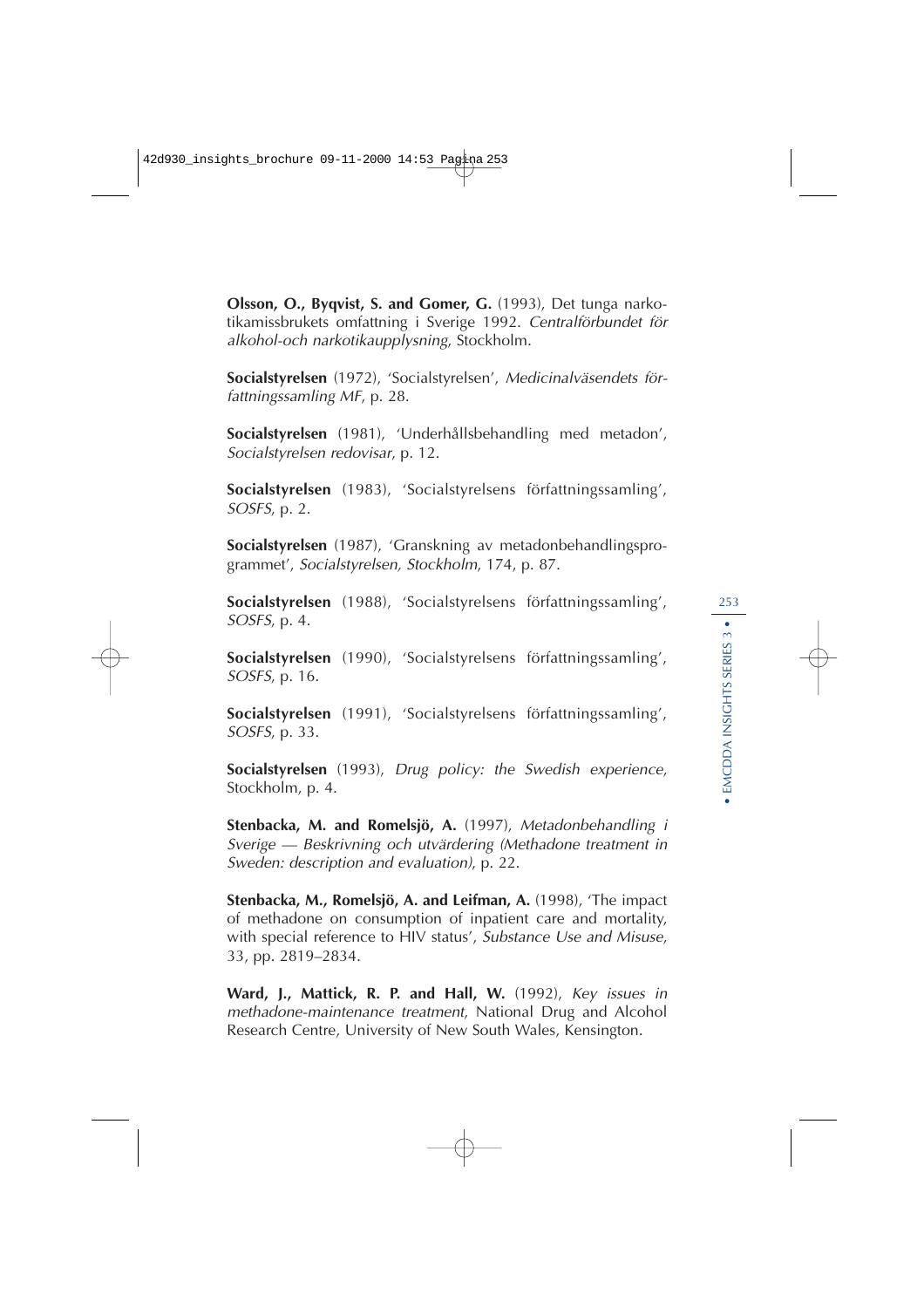Michael Farrell and Samantha Howes, National Addiction Centre, London

# **Introduction**

The United Kingdom is made up of England, Wales, Scotland and Northern Ireland. The principle of universal access to healthcare, free at the point of delivery, is enshrined in all settings, but there is some substantial variation between regions. For example, in Northern Ireland, there is no separation between health and social services. Over the past two decades, there has been much debate about the funding of health services, and the UK remains one of the countries in Europe with the lowest per capita expenditure on healthcare.

The use of primary care as a gatekeeper to secondary-care services is regarded as conferring a unique level of efficiency of service utilisation. However, despite the overall limits on spending, debate continues around value for money, priorities in healthcare delivery and overall strategies for cost containment, in a manner similar to most European Union Member States.

# **Strategy**

The core of the UK's national drug strategy for the past three decades has been a combined approach to drug prevention and drug treatment, with a blend of demand-reduction and supplyreduction strategies. In a recent comprehensive spending review, it was estimated that 75 % of resources were directed towards enforcement and supply-reduction approaches, 13 % towards treatment and 12 % towards prevention.

As part of a move towards improving integration and coordination of services, a national action called 'Tackling drugs together' (1995) launched a three-year strategy which established drug-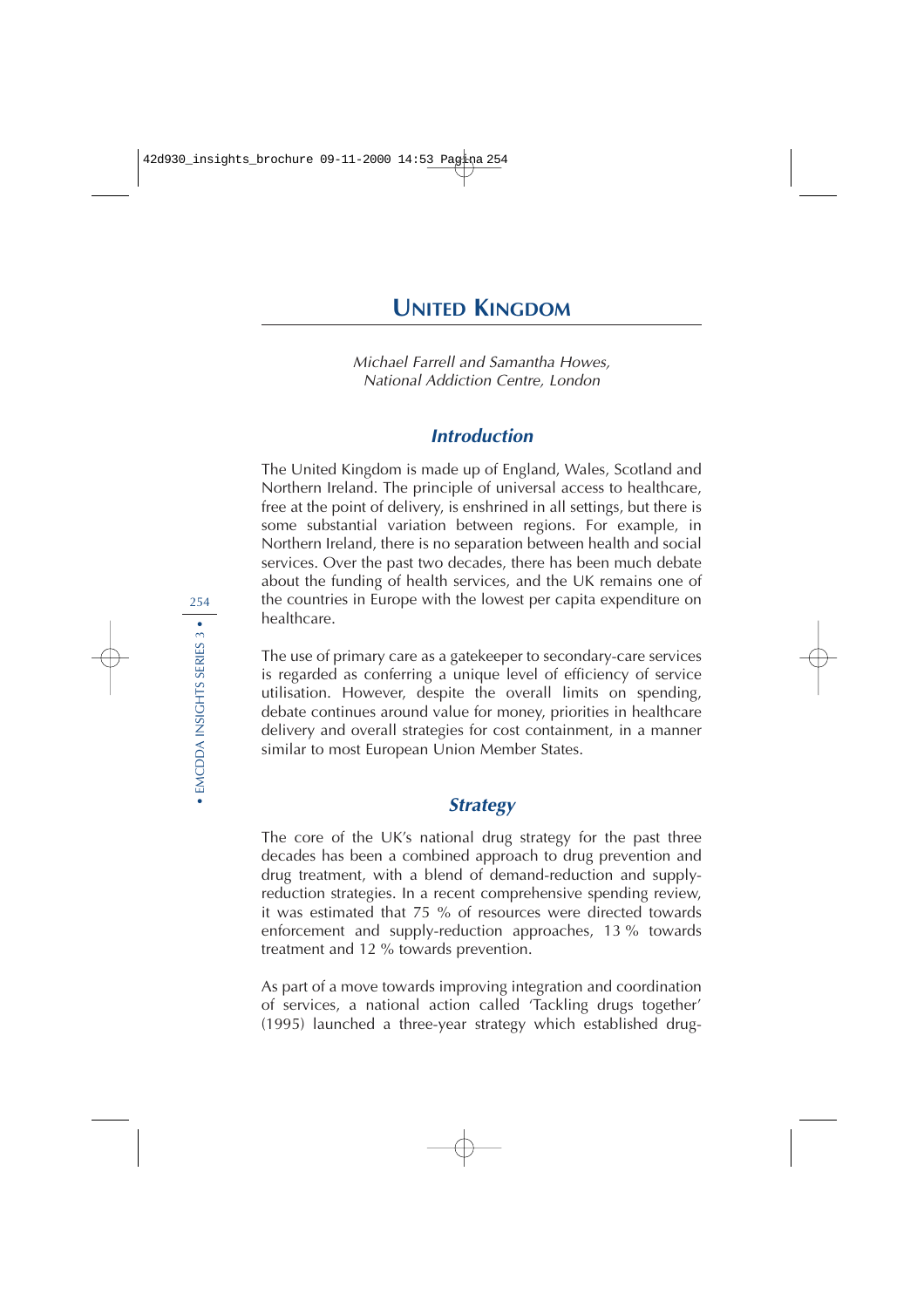action teams in 105 localities in England and Wales; a separate system was established in Scotland and Northern Ireland. These bodies were charged with improving links between drugprevention and drug-treatment activities and reported to a national drugs-coordination unit (based at the Office of the Lord President of the Privy Council) which was responsible for improving central government coordination of the drug strategy. In 1998, this approach was modified with the introduction of a national antidrugs coordinator ('drug tsar') and deputy anti-drugs coordinator and the production of a further 10-year drug strategy entitled 'Tackling drugs to build a better Britain: the government's 10-year strategy for tackling drug misuse'. These new positions had more political profile and public exposure than their predecessors, who were professional civil servants (UKADCU, 1998).

The main aims of this strategy are as follows:

- to tackle the supply of drugs;
- to improve drug prevention;
- to improve treatment, particularly for young people and for prisoners; and
- to establish a robust information framework for measuring progress.

The primary department responsible for drug policy remains the Home Office, which oversees drug enforcement and control. The Home Office also houses the Drug Prevention Advisory Service (formerly the Drug Prevention Initiative).

Health and health promotion are the responsibility of the Department of Health, which provides a substantial budget, calculated on the basis of local demographic factors, to over 100 local health authorities. These have responsibility for organising and delivering primary and secondary healthcare to populations usually in the range of one quarter of a million people. The health authority can set its own local priorities, but must work within the framework of central guidance. The National Health Service (NHS) has undergone many transformations and reorganisations since its inception in 1948. In the 1990s, the NHS and the Community Care Act established a separation between the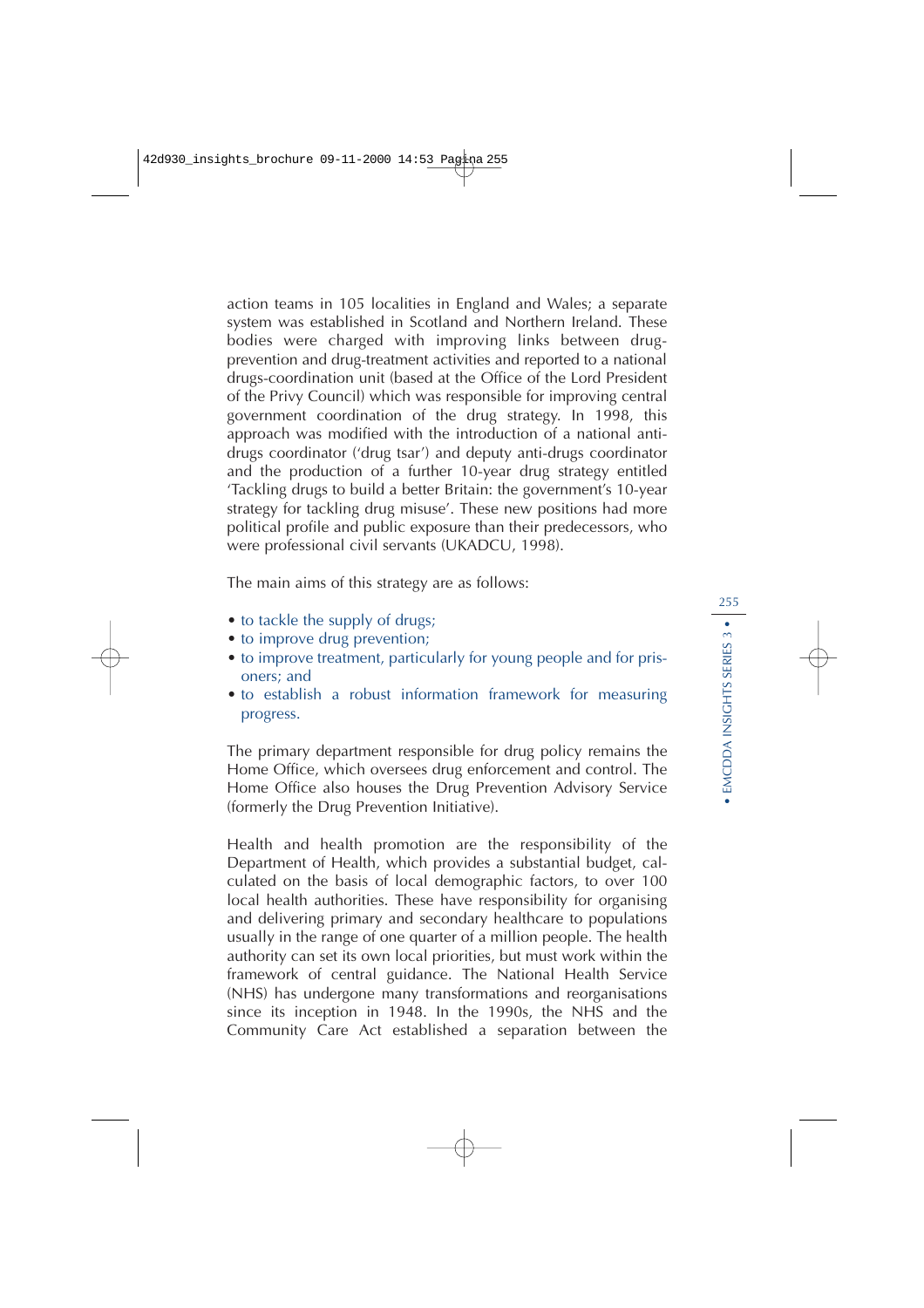purchaser and the provider of health services, and between health and social care, which placed much of the responsibility for social care with local authorities. The resulting division and loss of protected funding for residential psychosocial services resulted in major changes in the residential sector:

- shorter-term funding (giving rise to annual financial problems);
- substantial overall reductions in residential services; and
- considerable expansion in daycare and other non-residential services.

A recent key change in the health services has been the promotion of primary-care as the shaper of services. Primary care is currently being reorganised into groups which will have overall responsibility for the purchasing of all health services, both primary and secondary (Gerada and Farrell, 1998).

# **Substitution**

# **Development of substitution services**

There were few drug problems in the UK in the early part of the 20th century, except for a brief flurry of activity in the 1920s. In 1922, the Rolleston Committee (a departmental committee under the UK's Department of Health, which supported the use of opiate-substitution treatment for the chronic management of opiate addiction) produced a report confirming the role of treatment in response to addiction. Problems first arose in the 1960s, when a small number of doctors prescribed large quantities of heroin for some of the 'flower-power' generation, the newly evolving youth drug culture of the day. A significant black market grew out of this form of prescribing (Spear, 1994). At that time, however, the majority of doctors wanted as little contact as possible with addicts. The growth of a market in prescribed heroin and cocaine resulted in the establishment of the Brain Committee in 1966. This interdepartmental committee, chaired by Lord Brain, recommended the creation of a network of specialist clinics for the delivery of drug treatment as well as the establishment of the UK Dangerous Drugs Act. Subsequently, the right of general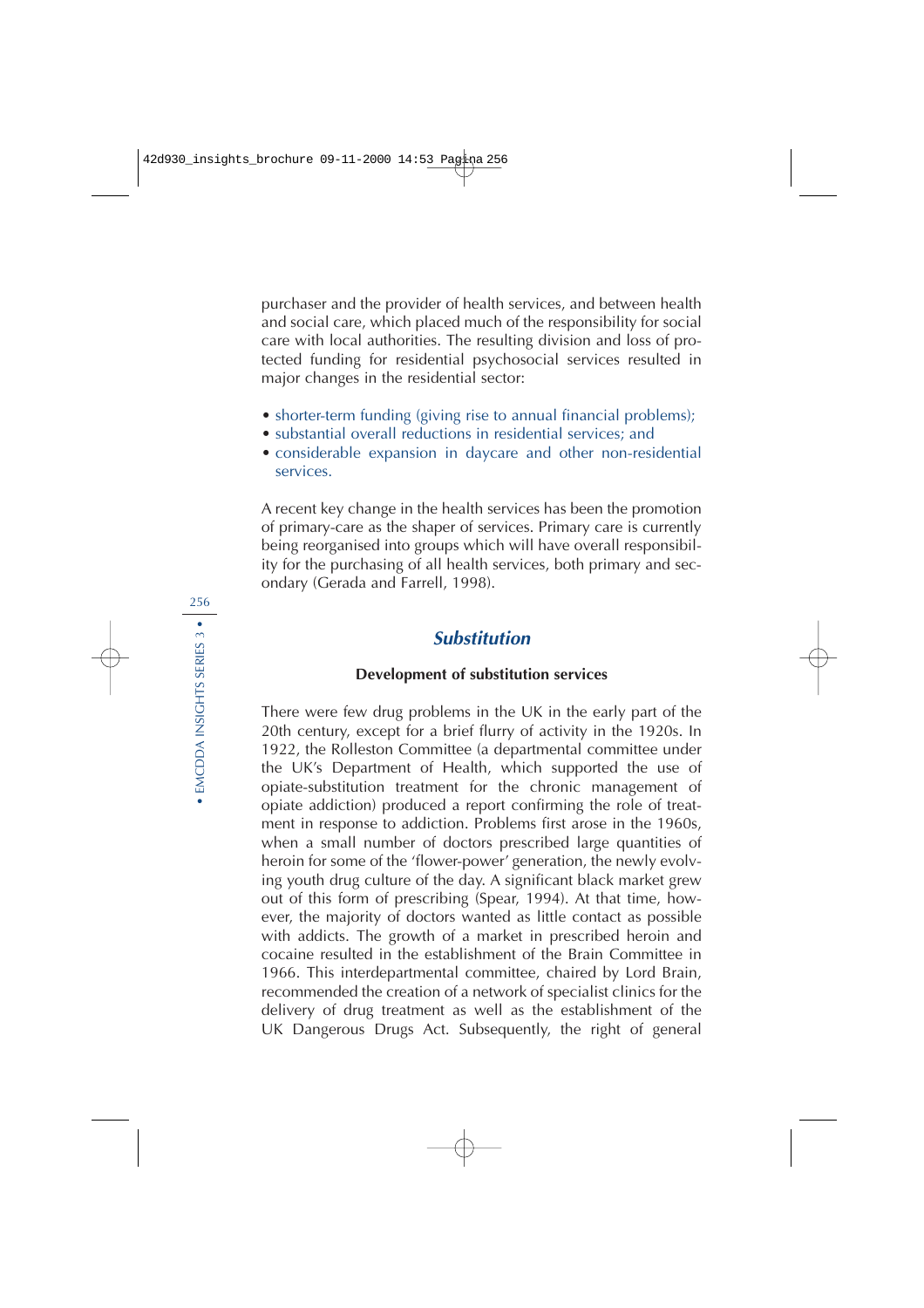practitioners to prescribe heroin and cocaine was restricted and drug-dependence units with specialist doctors to prescribe for addicted patients were established.

At this stage, the problem remained quite small, with between 3 000 and 5 000 heroin addicts using services. Most of those entering the newly established clinics for treatment were started on methadone; a smaller group were prescribed heroin and a much smaller group cocaine. The size of the clinic population remained fairly stable, with two thirds on methadone and one third on diamorphine or other opiates, and had a turnover of approximately 50 % per annum.

During that period, there appears to have been limited clinical commitment to methadone maintenance and a growing interest in short-term opiate detoxification. The growth of the use of illicit drugs continued through the 1970s but remained relatively stable until the heroin epidemic, which began at the end of the decade. Between the late 1970s and the early 1980s, there was a large increase in the availability of smokable heroin and injectable heroin in all parts of the UK, except Northern Ireland. This problem continued throughout the 1980s. The second half of the 1990s saw the gradual spread of the drug culture to all areas of the United Kingdom, including Northern Ireland. National and local surveys indicated high rates of non-dependent drug use by young people and a lower age of drug initiation.

There was no specialist service for drug misuse prior to 1968, when the Dangerous Drugs Act specialist services were established. There were three phases of service development:

- 10 % of services were developed before 1970;
- 19 % of mainly residential rehabilitation services were developed in the 1970s; and
- the majority of services (71 %) were established after the central funding initiative in 1984.

It has been argued that the increase in HIV and AIDS has stimulated the development of the public health model of drug services (Stimson, 1996). The public health implications of HIV spreading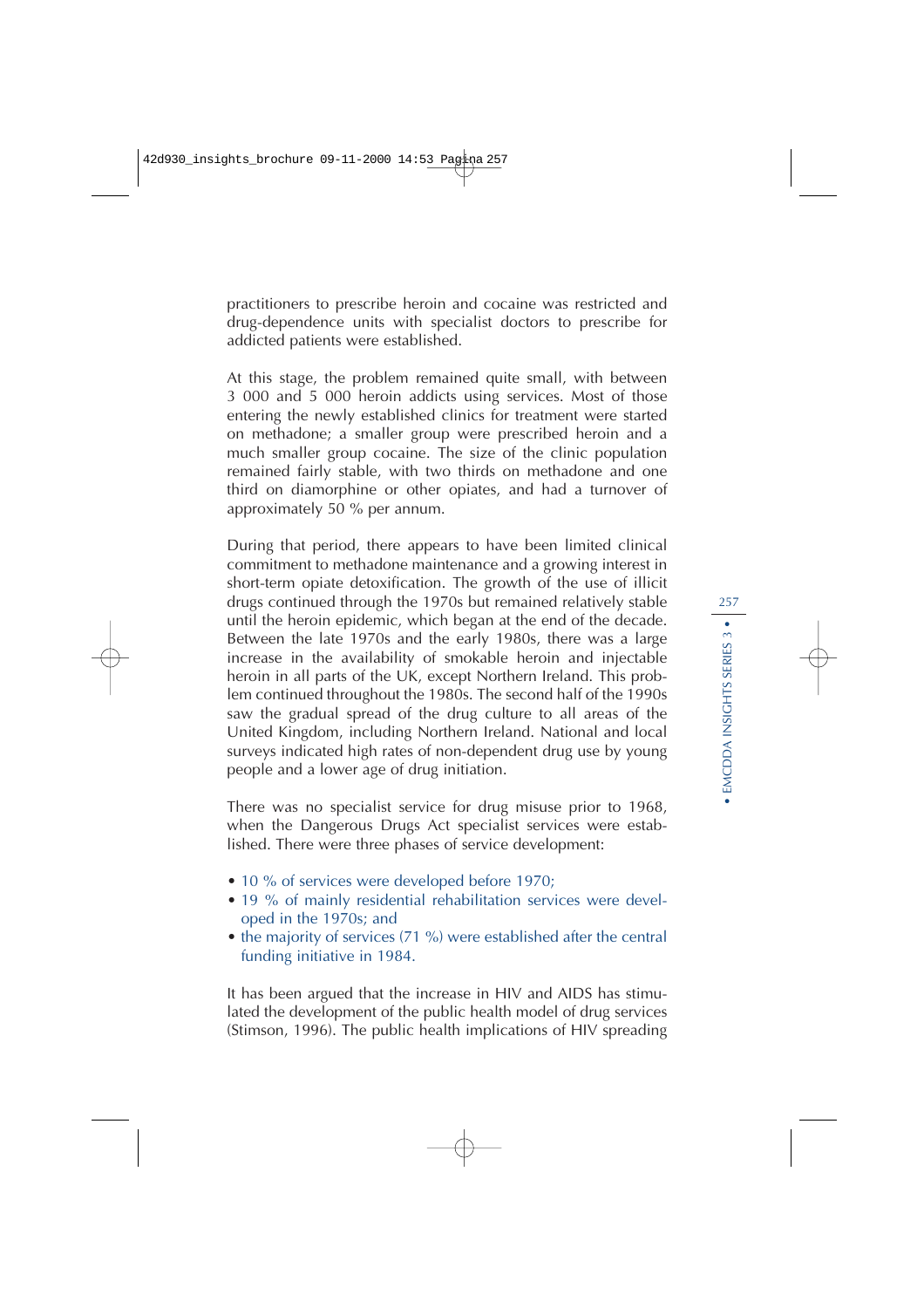among drug users precipitated a large range of proactive strategies, such as increased funding for the expansion of community drug services and the development of a wide network of needleexchange programmes.

MacGregor (1994), as part of a review for the Task Force to Evaluate Services for Drug Misusers (1996), reported that, in the decade since the previous review, there had been a process of merging and consolidating services, with over 475 services identified. Of these services, 95 were residential or inpatient and the rest were statutory or voluntary sector community-based drug agencies.

#### **Current situation**

There have been no specific national surveys on drug misuse in the UK, but other national surveys have included questions on drug misuse. Sexual health and lifestyle surveys (Johnson and Williams, 1993; Farrell et al., 1998a) indicate that less than 1 % of the population has ever injected drugs, but that 2 % of London's population may have injected drugs. It is estimated that there are approximately 150 000 opiate injectors in the UK and that there may be a sizeable number of amphetamine injectors; it is hard to obtain reliable data on this population. There is significant variation in the route of administration of heroin, with between 30 and 60 % of those attending services reporting smoking heroin. There is currently a large heroin- and amphetamine-using population, and a separate large section of the young population are involved in hallucinogen use. Up to 30 % of the population report use of cannabis, but a smaller proportion report regular use of cannabis. A growing problem with cocaine use is emerging, both among the opiate-addict population and separately. There is also a growth in new markets for crack cocaine. The size and extent of this problem are not yet clear, but a significant shift of service responses will probably be needed to cater for the crack-cocaine-addict population.

The number of new people entering services for opiate-addiction treatment in the UK continues to grow as does the number of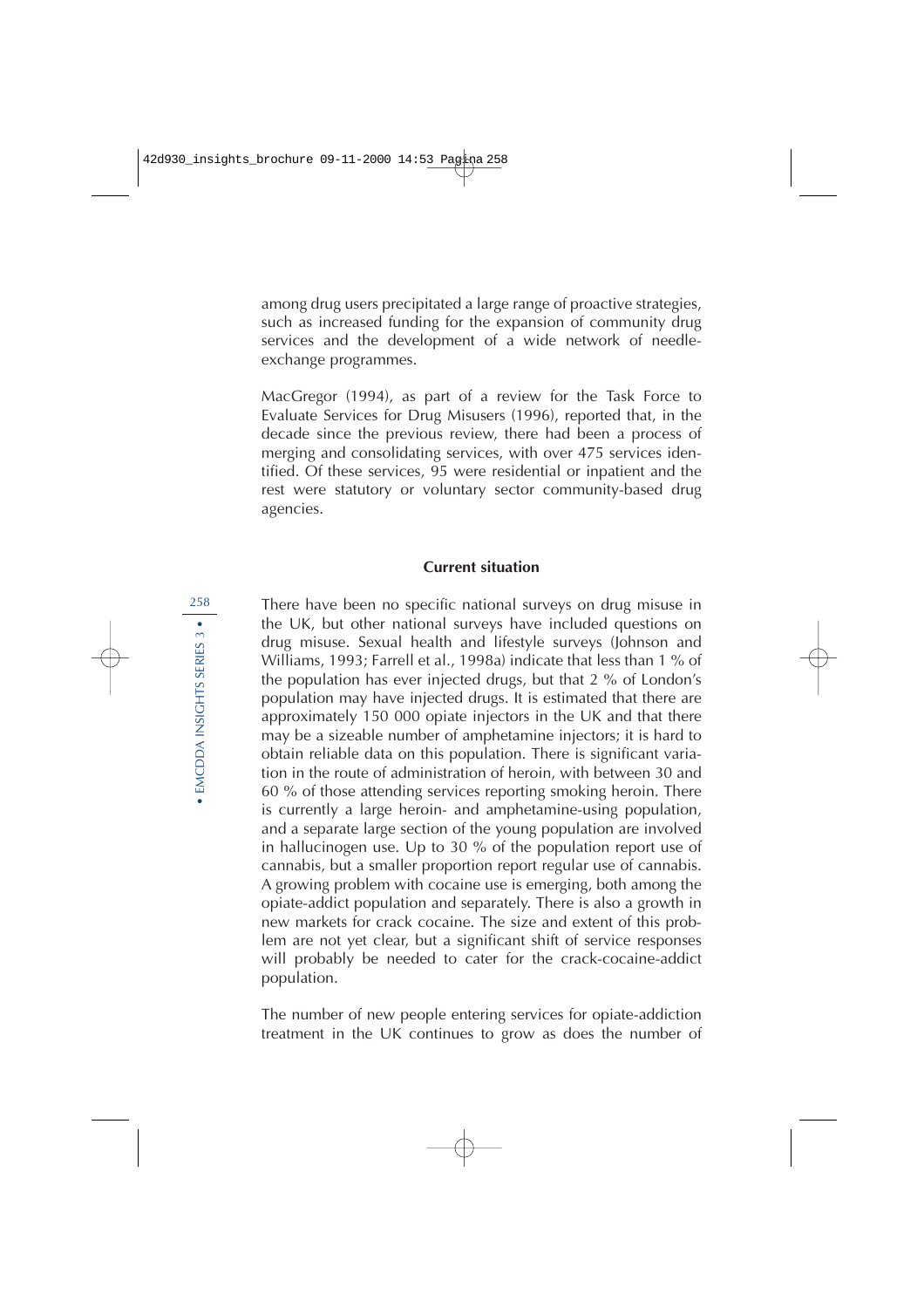young addicts entering these services. The number entering with stimulant-type problems remains a small fraction of the overall number but has grown at a substantial rate over the last few years. There is considerable concern about the lack of access to current drug services for amphetamine users (Farrell et al., 1998b; Klee, 1997). The general perception is that this is a worsening drug problem.

Major growth has been observed over the past decade in the number of people attending for treatment, rising from 8 000 in 1984 to 43 372 in 1996. The majority of these have had opiate problems (see below). Most were prescribed methadone, and there has been a considerable expansion in the consumption of this substance (Table 1). There are no clear data on the numbers receiving shortterm versus long-term methadone. A small number of people (approximately 250) are prescribed heroin, and this number has remained stable over the decade. The services available consist of:

- community drug teams/outpatient services;
- inpatient and residential treatment units; and
- day centres.

| <b>YEAR</b> | <b>NUMBER OF PRESCRIPTION ITEMS (1 000)</b> |                 |                |                   |               |              |  |
|-------------|---------------------------------------------|-----------------|----------------|-------------------|---------------|--------------|--|
|             | <b>TABLETS</b>                              | <b>MIXTURES</b> | <b>LINCTUS</b> | <b>INJECTIONS</b> | <b>OTHERS</b> | <b>TOTAL</b> |  |
|             |                                             |                 |                |                   |               |              |  |
| 1991        | 38.3                                        | 403.3           | 6.8            | 39.0              | 3.1           | 490.5        |  |
| 1992        | 47.7                                        | 495.0           | 5.3            | 54.5              | 4.7           | 607.0        |  |
| 1993        | 62.4                                        | 598.2           | 4.2            | 70.1              | 0.3           | 735.1        |  |
| 1994        | 77.3                                        | 682.4           | 4.0            | 81.7              | 0.7           | 846.0        |  |
| 1995        | 94.9                                        | 787.0           | 3.5            | 84.2              | 1.4           | 970.9        |  |
| 1996        | 97.8                                        | 891.0           | 3.1            | 83.1              | 1.0           | 1 0 7 6 .1   |  |
|             |                                             |                 |                |                   |               |              |  |

#### **TABLE 1: NUMBER OF METHADONE PRESCRIPTION ITEMS DISPENSED IN THE COMMUNITY IN ENGLAND (1991–96)**

NB: The data cover all prescription items dispensed by community pharmacists, dispensing doctors and prescriptions submitted by prescribing doctors for items personally administered. The data cover all prescriptions for methadone hydrochloride and do not identify those solely for drug addicts.

Source: Statistics Division 1E (1998).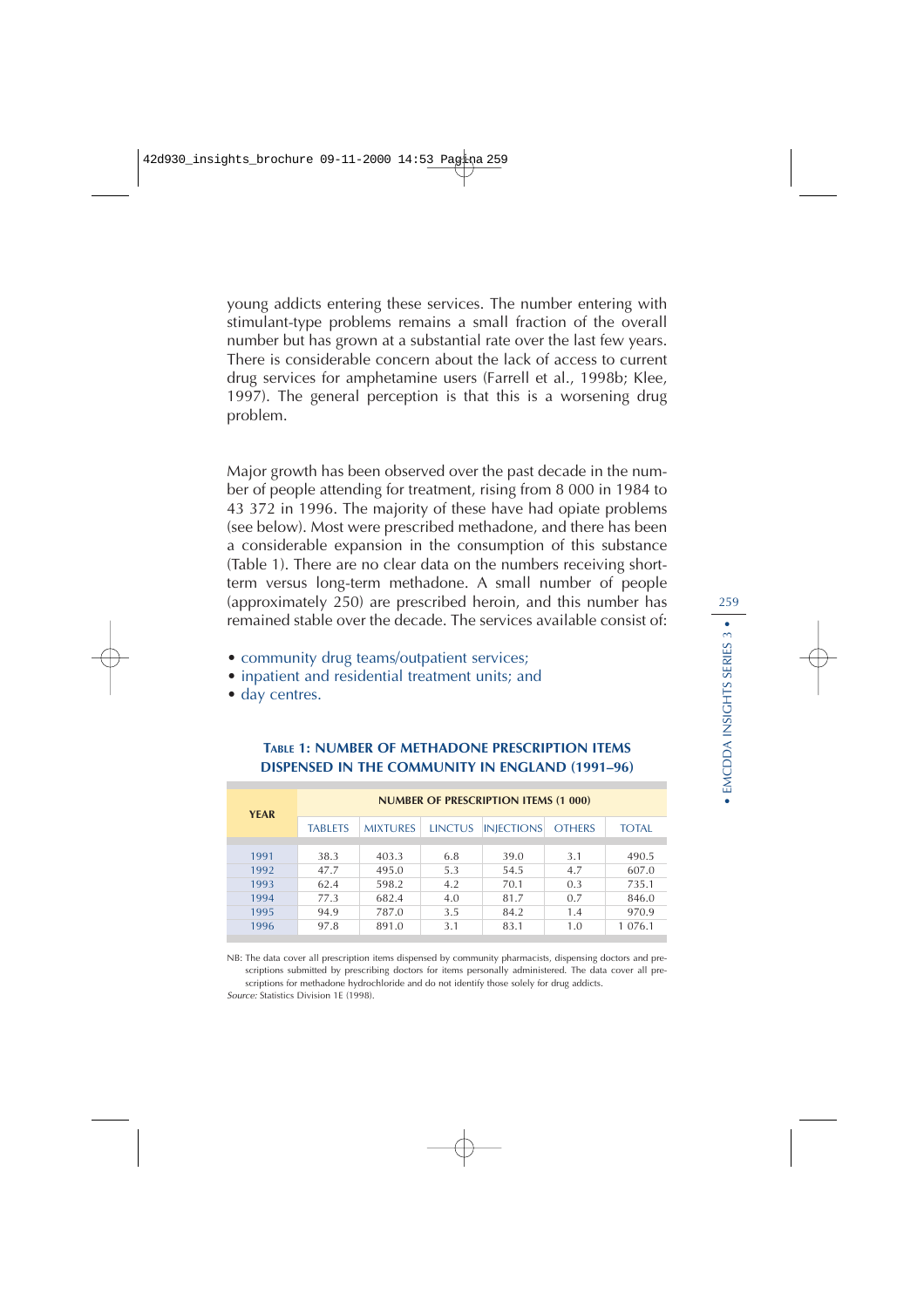The population attending these services tend to be over-represented in terms of socioeconomic deprivation, unemployment, low level of educational attainment and polydrug abuse.

Methadone-prescribing services are integrated, in most settings, with community-based multidisciplinary teams which aim to provide a range of psychosocial interventions, such as:

- brief interventions:
- motivational interviewing;
- cognitive behavioural and relapse prevention; and
- addressing legal, housing and financial problems.

Such activities may emanate from community drug teams, which have their own medical staff, or from shared-care services with primary-care involvement. There has been considerable emphasis on developing shared-care services and promoting primary-care involvement in drug services (Gerada and Farrell, 1998).

The UK has a wide network of methadone-prescribing services, the majority of which are integrated into the mainstream of drug services and linked also to primary-care services. Probably 95 % of methadone prescribing occurs off-site. Prescriptions are brought to community pharmacists, the substance is dispensed by the pharmacist and consumed at home. There is considerable geographic variation in levels of methadone prescribing, with regions such as Merseyside having high levels and other regions, such as Oxford, having low levels. Most of this activity occurs through community drug services, which are, in essence, specialist services or secondary-care services. A substantial amount of prescribing by general practitioners (GPs) is associated with these community drug teams. Up to 20 % of GPs are involved in methadone prescribing, but over 80 % have no desire to be involved in substitute prescribing. A small number of practitioners are involved in prescribing dexamphetamine sulphate for the management of amphetamine addiction. There is a substantial amount of benzodiazepine prescribing, with up to 30 % of clients of some services reporting use of benzodiazepines. Overall, the majority of service utilisation lies in the community-based services.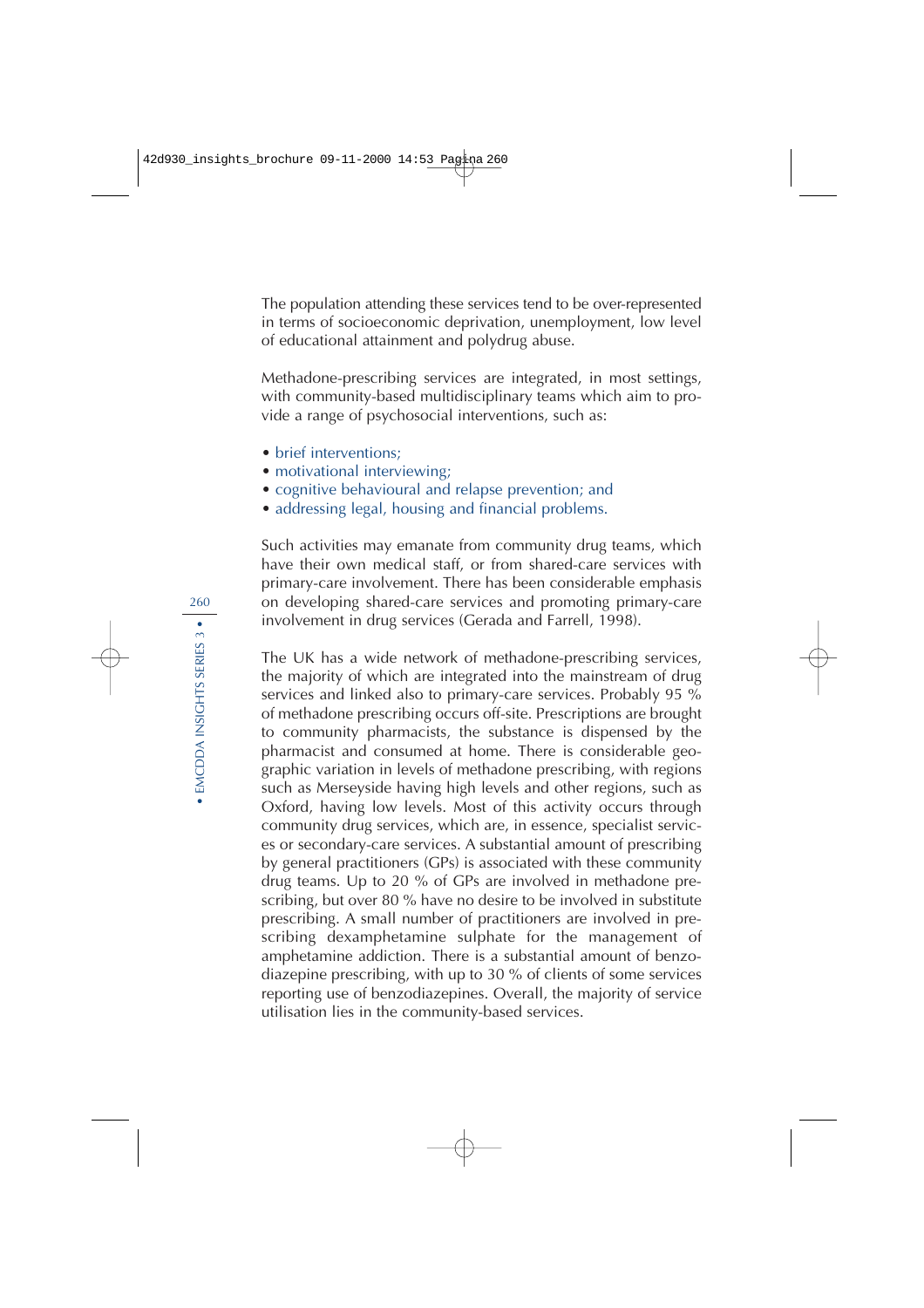#### **Legislation on substitution treatment**

Any doctor in the UK may prescribe methadone for the purposes of treating addiction and there is no limitation on this treatment. The doctor is obliged to complete the prescription on a controlled drug prescription form and to complete a database form which is then incorporated as part of both the regional and national data set on treatment activity. This legislation applies nationally. The Home Office drugs inspectorate partnership with the police regularly inspects chemists to ensure that the requirements for prescribing are adhered to by both doctors and chemists. Improper procedures can be pursued through the Home Office inspectorate.

The Home Office 'Addicts index' collates data on drug users throughout the UK who come into contact with a medical doctor. The 1973 misuse of drugs regulations (notification of, and supply to, addicts) required that all doctors notify the 'Addicts index' of patients whom they considered to be addicted to one of 14 notifiable drugs, including heroin, methadone and cocaine. In 1997, the 'Addicts index' was closed and information is now collated by the new 'Regional drug-misuse database' (RDMD), which collates similar information but includes other drugs, such as ecstasy etc. However, data from the 'Addicts index' contained valuable information on the prescribing practices of doctors treating drug misusers in the UK.

#### **Substitution clients**

Between 1995 and 1996, the total number of addicts notified to the Home Office increased by 17 % (6 200 additional addicts). This equates to 743 addicts per million of the UK population in 1996, compared with 636 in 1995 and 583 per million in 1994. Around 40 % of notifications each year are of new addicts joining the register.

Heroin was the most common drug of addiction for addicts notified to the Home Office. However, in 1996, a record number of people (18 617) were reported as dependent on methadone (alone or with other drugs). Due to the method of reporting to the data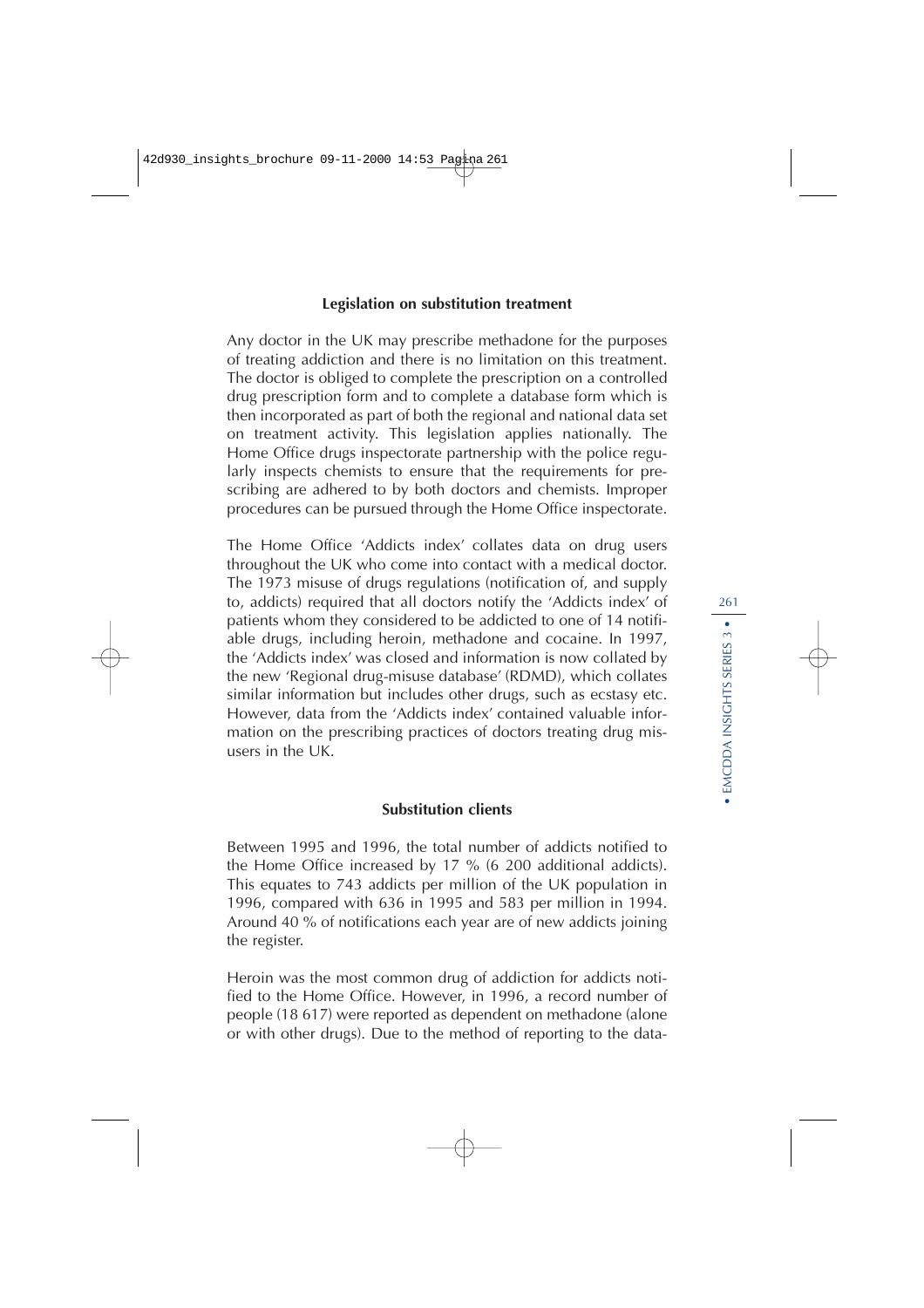base, it is unclear whether the methadone is prescribed or if it comes from illicit sources, although it is thought that the increase may reflect the expansion of medical services providing methadone on prescription. The overall trend is of a substantial increase in the proportion of addicts reported as dependent on methadone. This trend is most apparent amongst re-registered addicts, where the number of addicts dependent on methadone has increased overall from around 25 % in 1987 to 50 % in 1992, 58 % in 1995 and 55 % in 1996. This probably reflects increased prescribing of methadone in the treatment of heroin addiction.

#### **Age and sex of notified addicts**

Since 1991, new addicts notified to the Home Office have been getting younger. In 1996, the average age of a newly notified addict was just under 26. Three quarters of new addicts were under the age of 30. In 1996, there was a 35 % increase in the number of newly notified addicts under the age of 21 compared with 1995. New addicts aged 21–24 and 25–29 rose by 22 % in 1996 compared with 10 and 5 % respectively in 1995.

Males account for about three quarters of all notifications across all age groups. On average, females are one year younger than male addicts.

#### **Guidelines for the management of drug dependence**

Guidelines for the management of drug dependence have been established since the mid-1980s. These are advisory guidelines specifically aimed at general practitioners. They recommend that general practitioners be involved in the short-term prescribing of substitute drugs, as well as less-complicated methadone maintenance. In both the specialist service deliveries and the community service deliveries, there are no regulations as to how frequently a patient must attend and there is no limit to the size of client population the service may have. Prescriptions are generally valid for 14 days and it is recommended that, in the early stages, all drugs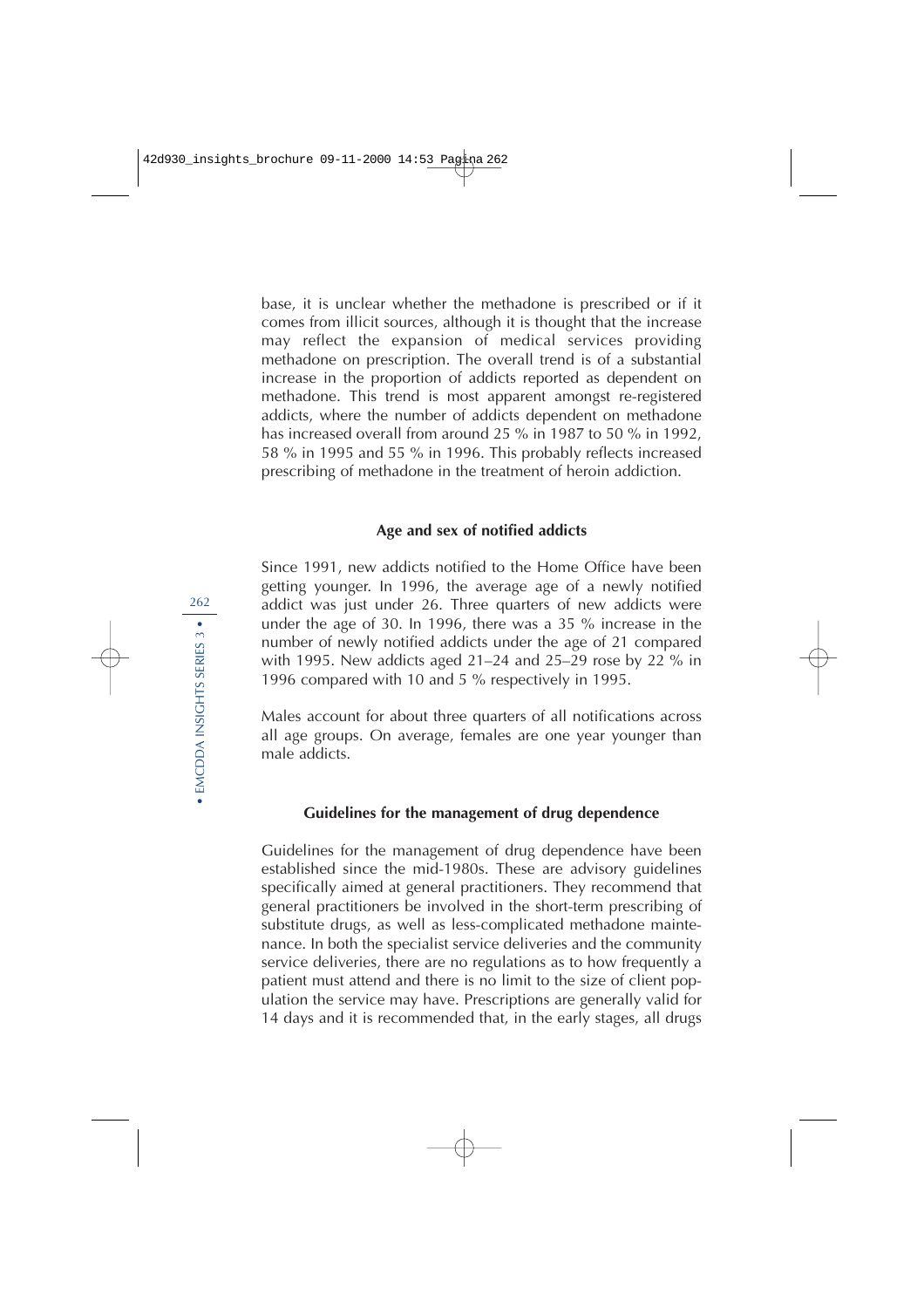be dispensed on a daily basis and that the consumption be supervised until stability has been achieved. Doctors are free to exercise their clinical judgment. There are no specified dose limits, but practitioners generally dispense doses ranging between 20 and 100 mg. In oral methadone, a mixture of 1 mg/ml is the normal requirement. Most of the services have behavioural contracts.

An updated version of the guidelines was launched in late March 1999 and these recommended a move towards tighter monitoring and supervision of methadone in the early phases of treatment. There are also proposals for new legislation to restrict the prescribing of injectable medication and certain other medications to specialists and authorised licence holders.

## **Pharmacy activity**

Alongside the increase in notifications of drug users to the Home Office 'Addicts index', there has been an increase in the number of prescriptions dispensed in the community for methadone hydrochloride in its various forms. Table 1 above shows the number of items dispensed in England for different forms of methadone in the period 1991–96.

In the UK, there have been two comparable surveys of pharmacy activity throughout England and Wales, the first in 1988 and the second in 1995. Table 2 shows a large increase in the percentage of community pharmacies involved in the provision of services for drug misusers.

#### **TABLE 2: PERCENTAGE OF COMMUNITY PHARMACIES INVOLVED IN SERVICE PROVISION TO DRUG MISUSERS IN ENGLAND AND WALES**

| <b>ACTIVITY</b>             | 1995 $(\% )$ | 1998 $(\% )$ |
|-----------------------------|--------------|--------------|
|                             |              |              |
| Dispensing controlled drugs |              | 50           |
| Selling injecting equipment |              | 34           |
| Needle-exchange scheme      |              | 1 Q          |

Source: Sheridan (1998).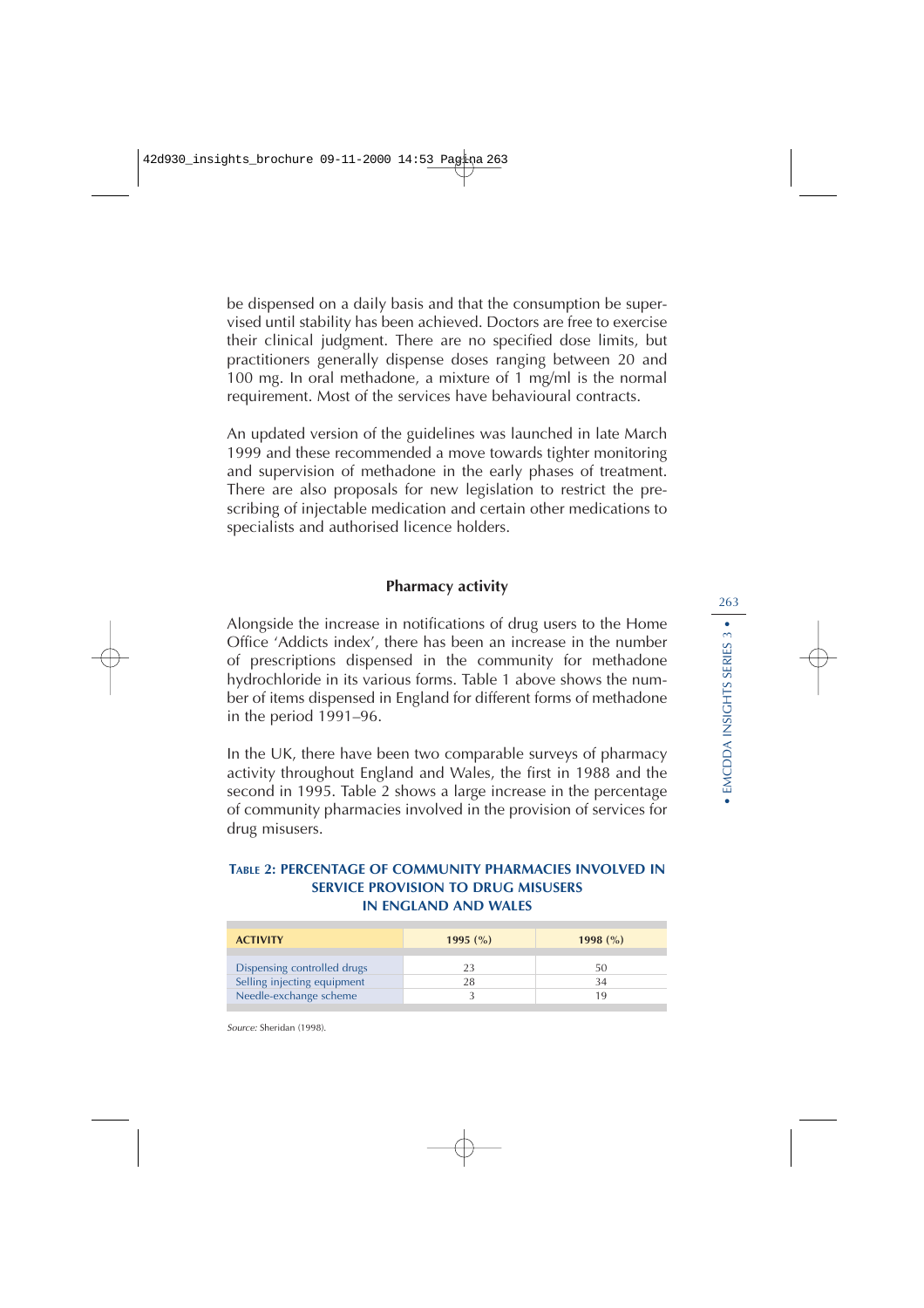#### **Substances prescribed**

The data described below are taken from the 1995 national survey of community pharmacies (Sheridan et al., 1996; Strang and Sheridan, 1998). The data draw on a sample of 3 693 methadone prescriptions dispensed across the UK and provide details of the type and dose of methadone prescribed and the dispensing arrangements used. The data also show wide variations in prescribing practices across UK health authorities.

# **Type of methadone prescribed**

Across the whole sample, 79 % of all prescriptions were for oral methadone, 12 % were for tablets and 9 % were for methadone ampoules.

#### **Dispensing arrangements**

Guidelines from the UK Department of Health (1999) advise doctors to instruct dispensing pharmacists to provide methadone in instalments (for example, daily dispensing). The survey showed that GPs prescribed with longer intervals between pickups than hospital doctors.

More than one third (37 %) of all prescriptions examined in the study were for weekly or fortnightly pickup, with 38 % being for daily pickup. Tablets and ampoules were less likely to be dispensed on a daily basis. However, there was considerable variation across the UK in dispensing arrangements. For example, the proportion of prescriptions dispensed daily was 16 % in one region compared with 65 % in another.

#### **Doses prescribed**

Prescriptions for up to and including 50 mg of methadone accounted for 67.9 % of the total prescriptions dispensed. Doses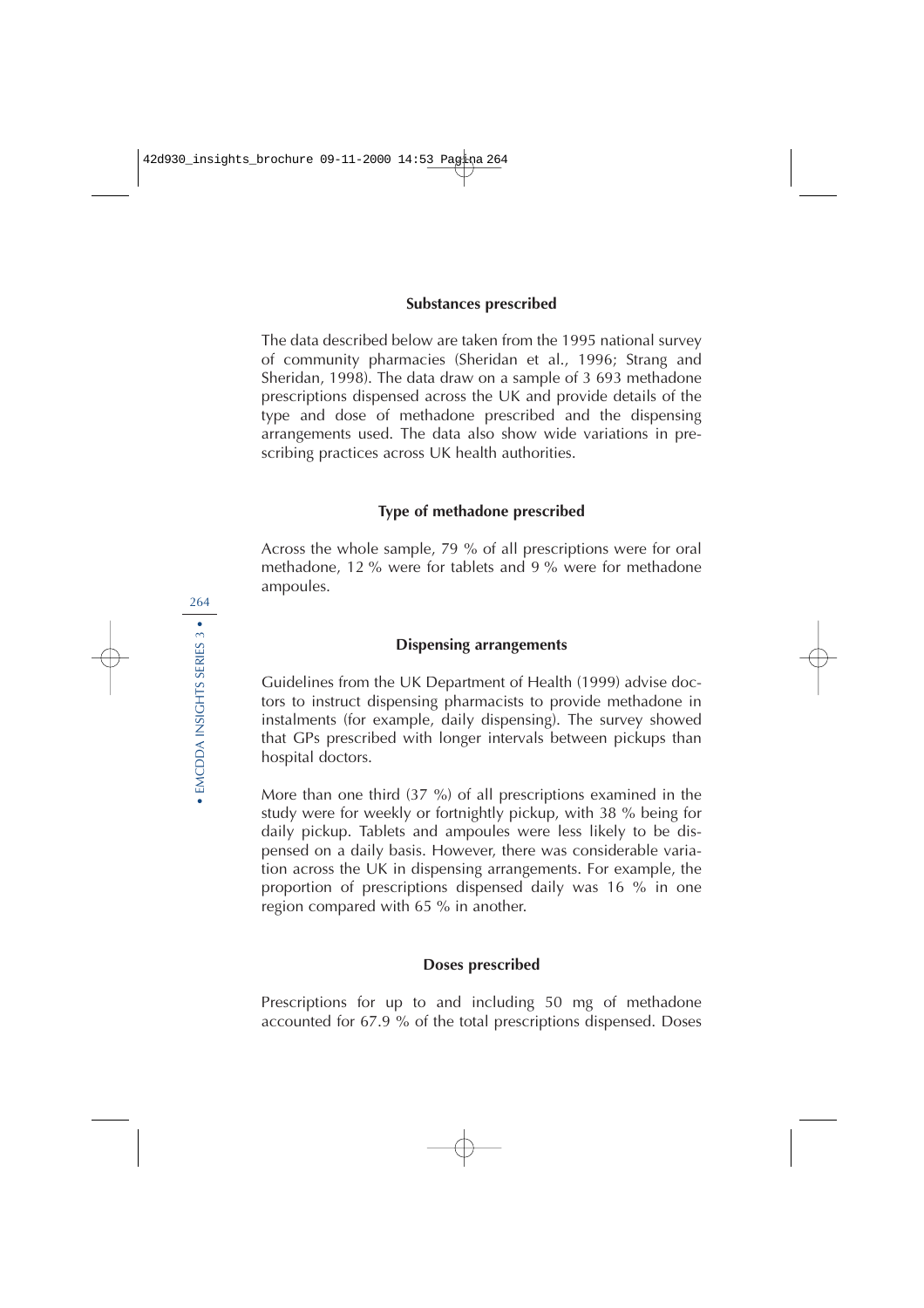# **TABLE 3: DISTRIBUTION OF METHADONE DOSES BY THE TYPE OF METHADONE DISPENSED IN ENGLAND AND WALES**

|                                                 | 50 MG<br><b>OR LESS</b> | <b>DAILY DOSE OF DAILY DOSE OF</b><br><b>100 MG</b><br><b>OR MORE</b> |
|-------------------------------------------------|-------------------------|-----------------------------------------------------------------------|
| Percentage of oral methadone mixture prescribed | 71.2                    | 15                                                                    |
| Percentage of methadone tablets dispensed       | 58.4                    | 6.1                                                                   |
| Percentage of methadone ampoules dispensed      | 52.6                    | 8.0                                                                   |

of methadone dispensed varied according to the type of methadone prescribed, with oral mixtures being most likely to be prescribed at the lower dose range (Table 3).

# **Public versus private sector prescribing**

The data for private prescriptions revealed considerable differences compared with those for public prescriptions:

- they were significantly more likely than NHS prescriptions to be for tablets or ampoules;
- they were for substantially higher doses; and
- they were collected on a weekly or fortnightly basis.

Eighty per cent of all private prescriptions were from the London area.

#### **Primary-care involvement**

Shared-care participation has been identified as an important development area (Task Force to Evaluate Services for Drug Misusers, 1996). Although limited in number, well-implemented initiatives show that it is possible to deliver opioid maintenance treatment in a general-practice setting for many patients, provided there is ongoing case management and active collaboration with a specialist service. The difficulty of delivering services to drug users in non-metropolitan areas, where specialist services may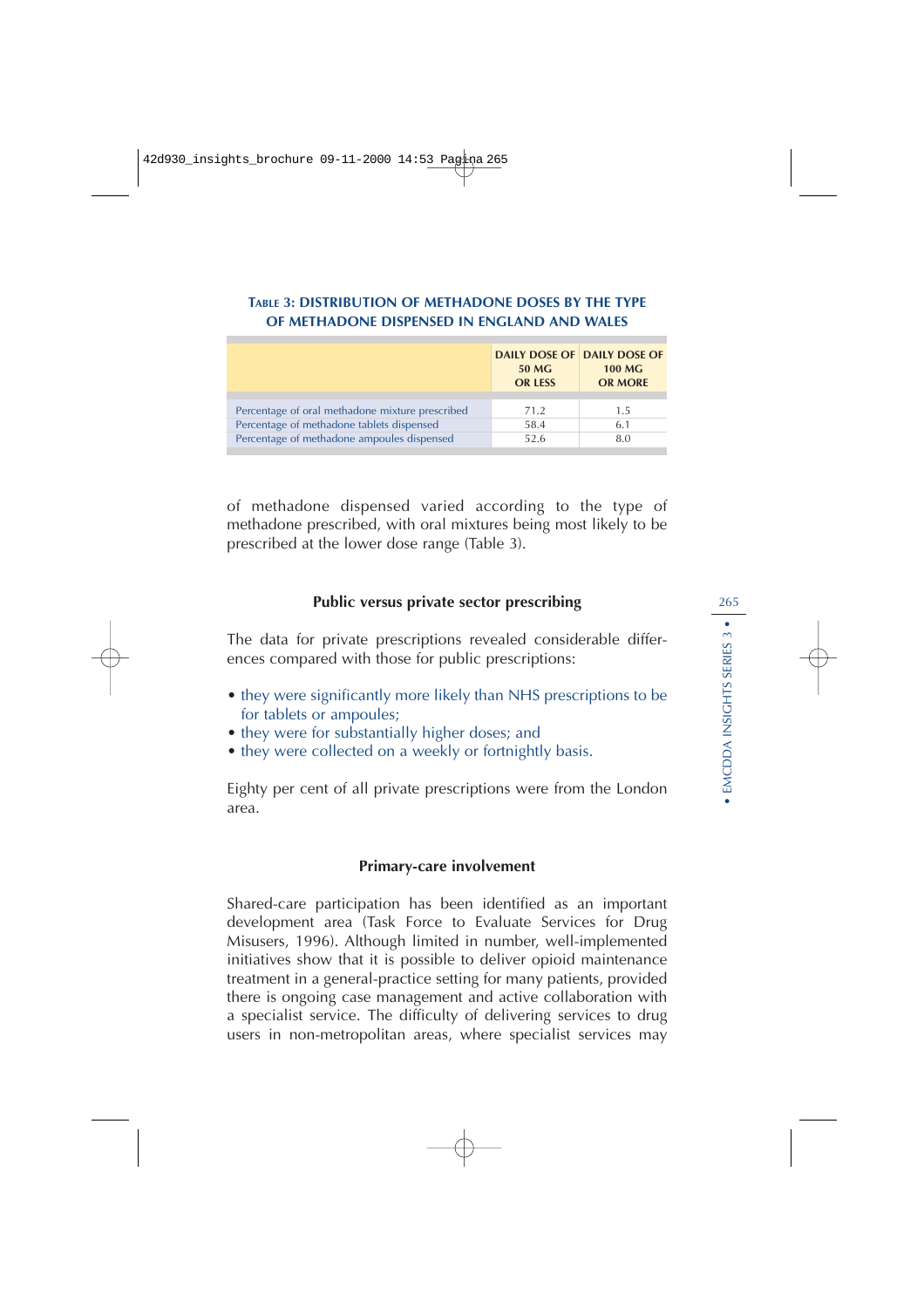have a limited capacity, underscores the importance of further developing reduction and maintenance treatments in the primarycare setting. There is a major policy emphasis on expanding primary-care involvement in the management of drug dependence. This includes strategies to provide further financial support for general-practitioner involvement and provision of financial support to develop shared-care strategies between primary-care and specialist services.

Two studies have been conducted comparing primary-care and specialist service intervention. One randomised study reports similar outcomes in both settings (Task Force to Evaluate Services for Drug Misusers, 1996) and Gossop et al. (1997, 1998, 1999) report, as part of the 'National treatment outcome research study' (NTORS), similar levels of performance between specialist and primary-care methadone treatment.

### **Prisons**

There has been considerable expansion in the growth of methadone detoxification for prisoners, but only a limited amount of methadone maintenance (Singleton et al., 1999).

Overall surveys indicate that half of the women and a third of the men who were identified as drug dependent in the year before entering prison received help for their drug problem during the time of imprisonment. Also, a substantial proportion had some contact with help agencies during their prison stay. Those with opiate dependence were more likely to receive help in the community and were also more likely to receive help in prison, but dependent stimulant users also reported significant levels of access to help within the prison setting.

Substitute prescribing is one of the most common forms of treatment delivered by community treatment agencies. There is a low level of continuity between community methadone treatment and prison methadone treatment. Data indicate that, for those who are sentenced, there are reasonable levels of contact with outside specialist agencies.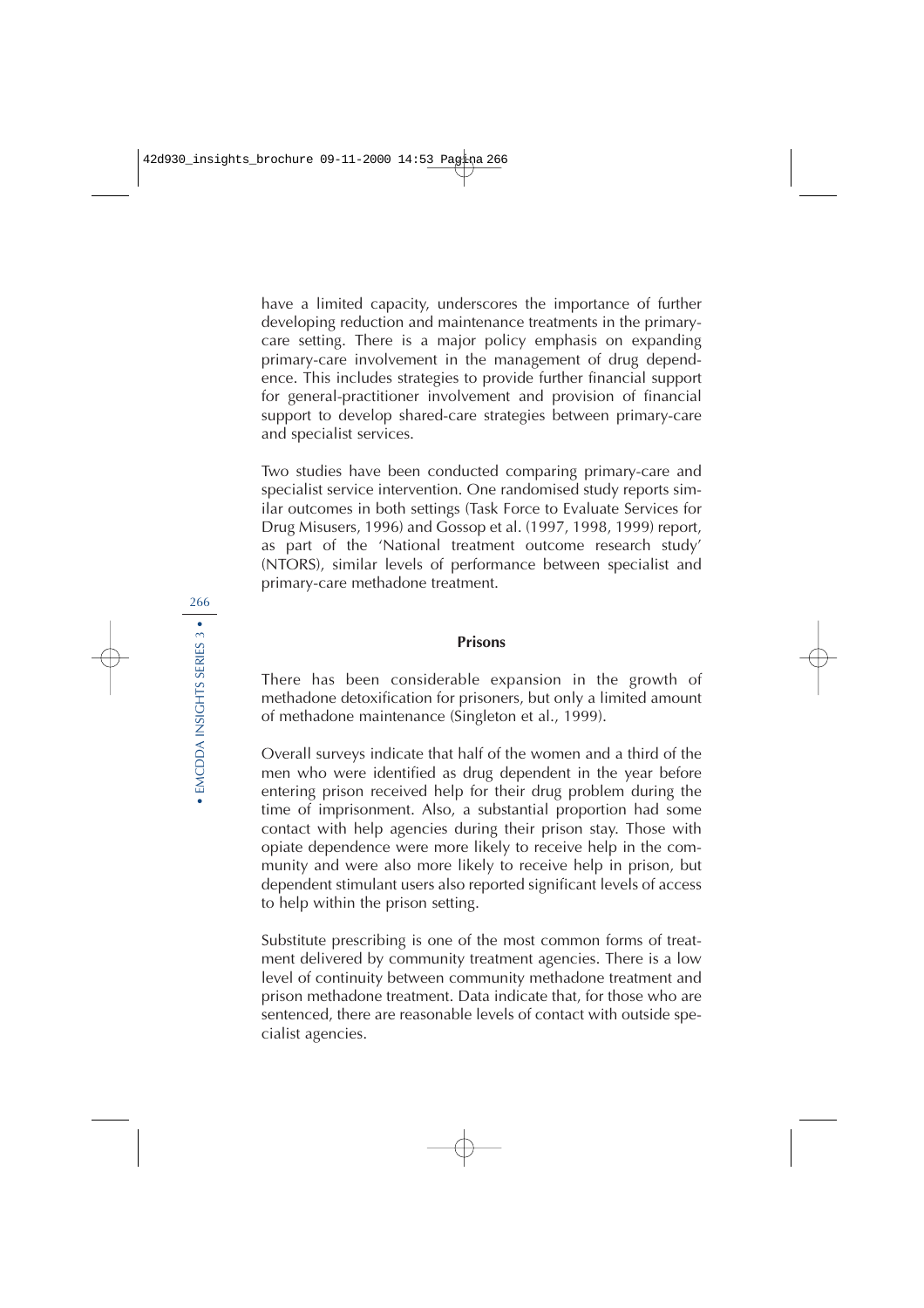Service expansion for drug users within prisons has changed significantly in the recent past, with the development of a range of treatment programmes as part of the new strategy. There is a strong recognition of the links between acquisitive criminality and drug dependence. Recent work on a national treatment cohort (Gossop et al., 1998) identified high rates of active offending among those newly entering drug-treatment services. It has been obvious for some time that there is a considerable drug problem associated with the prison setting.

It has been acknowledged that the level of HIV seroprevalence among the drug-injecting population in the UK has remained low (at 1–2 %) (Stimson, 1996), with London figures running at between 6 and 10 %. This is seen as resulting from a successful HIV-prevention strategy supported by broad-based community services and needle-exchange programmes. All of these services are funded through the National Health Service and are free at point of access. There is a small private treatment sector in London which mainly focuses on prescribing injectable methadone and amphetamines, because of the limited prescribing of these drugs within mainstream services.

# **Injectable prescribing**

There is considerable variation between injectable and oral methadone prescribing, with some regions reporting up to 10 % of injectable prescribing and some reporting minimal injectable prescribing (Sheridan et al., 1996; Ford and Ryrie, 1999). Heroin prescribing occurs within the specialist services, where the cost has effectively limited the amount of such prescribing. Further studies are exploring the desirability of injectable prescribing and two studies have recently been completed. The first, a descriptive outcome study of those on injectable methadone and diamorphine, reported positive outcomes (Metrebian et al., 1998) and the second is a small pilot randomised study of injectable versus oral methadone (Strang et al., forthcoming).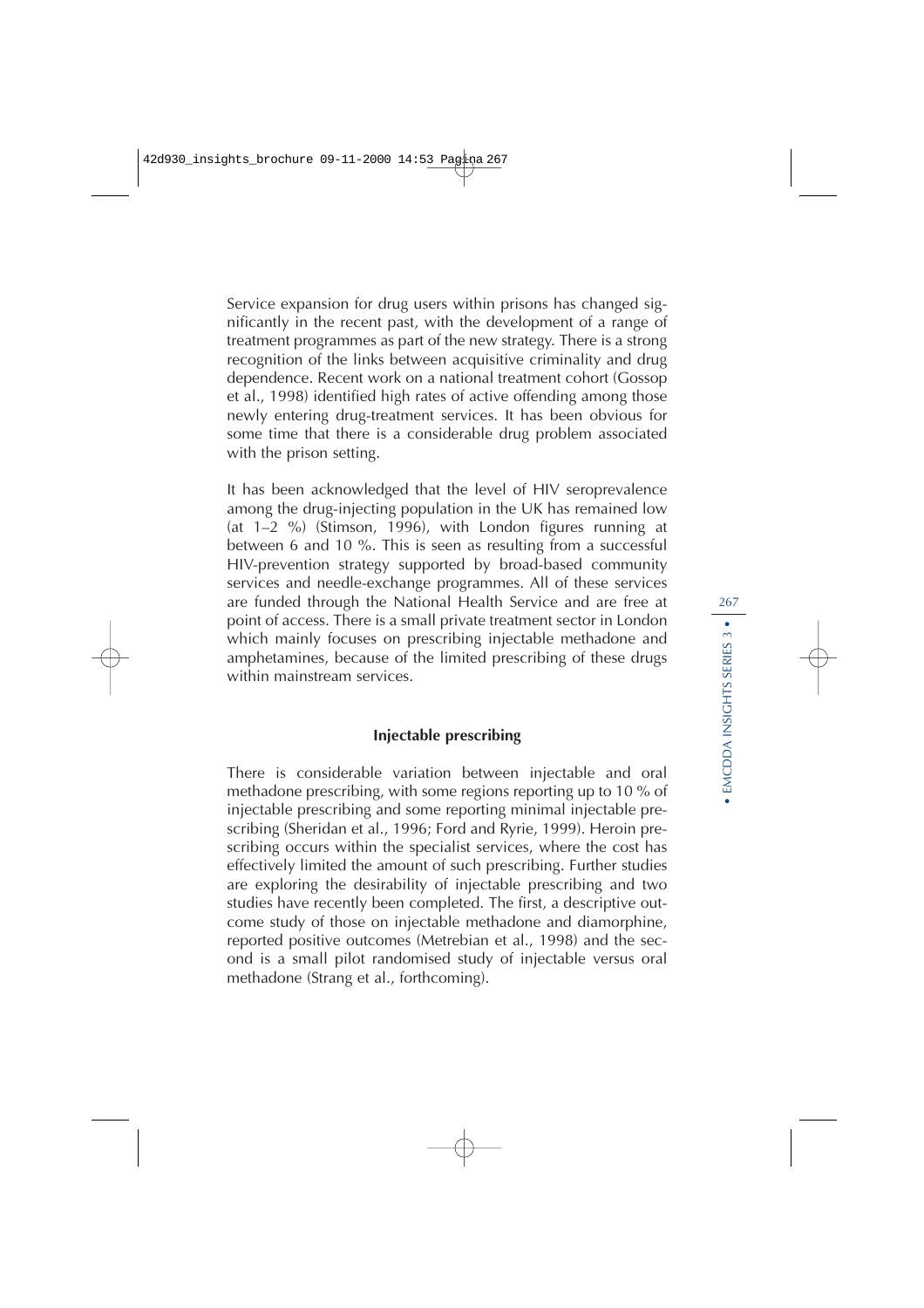#### **New medications**

The UK has a history of problems with buprenorphine but further research into its utility in the management of opiate dependence is being considered. Subutex® is now available to clinicians. One study of buprenorphine as a detoxification agent is in progress in the UK, but no studies on treatment with LAAM have been conducted to date. Considerable interest is also shown in further evaluating the role of dihydrocodeine in the management of mild opiate dependence.

#### **Issues of diversion**

Due to the mode of dispensing in the UK, a considerable amount of diversion of prescribed medication occurs. Methadone costs GBP 10 (EUR 16) per 100 ml on the black market. To date, this diversion has not been a major political issue, but there are rising numbers of first-treatment episodes for methadone only and there has been anecdotal evidence of deaths from recreational methadone use. However, a continuing rise in the number of opiate- and methadone-related deaths has resulted in a degree of alarm around this issue and calls for more supervision of prescribed methadone (Fountain et al., forthcoming).

# **Surveillance**

The new drug strategy is commissioning a range of monitoring projects to provide an information framework. These include school and household surveys. The topic and approach to surveillance continues to be a subject of debate (Hickman et al., 1998; Judd and Fitch, 1998).

# **Problems**

The most critical problem facing community-based services is restricted funding and consequent inability to expand services to meet treatment demand.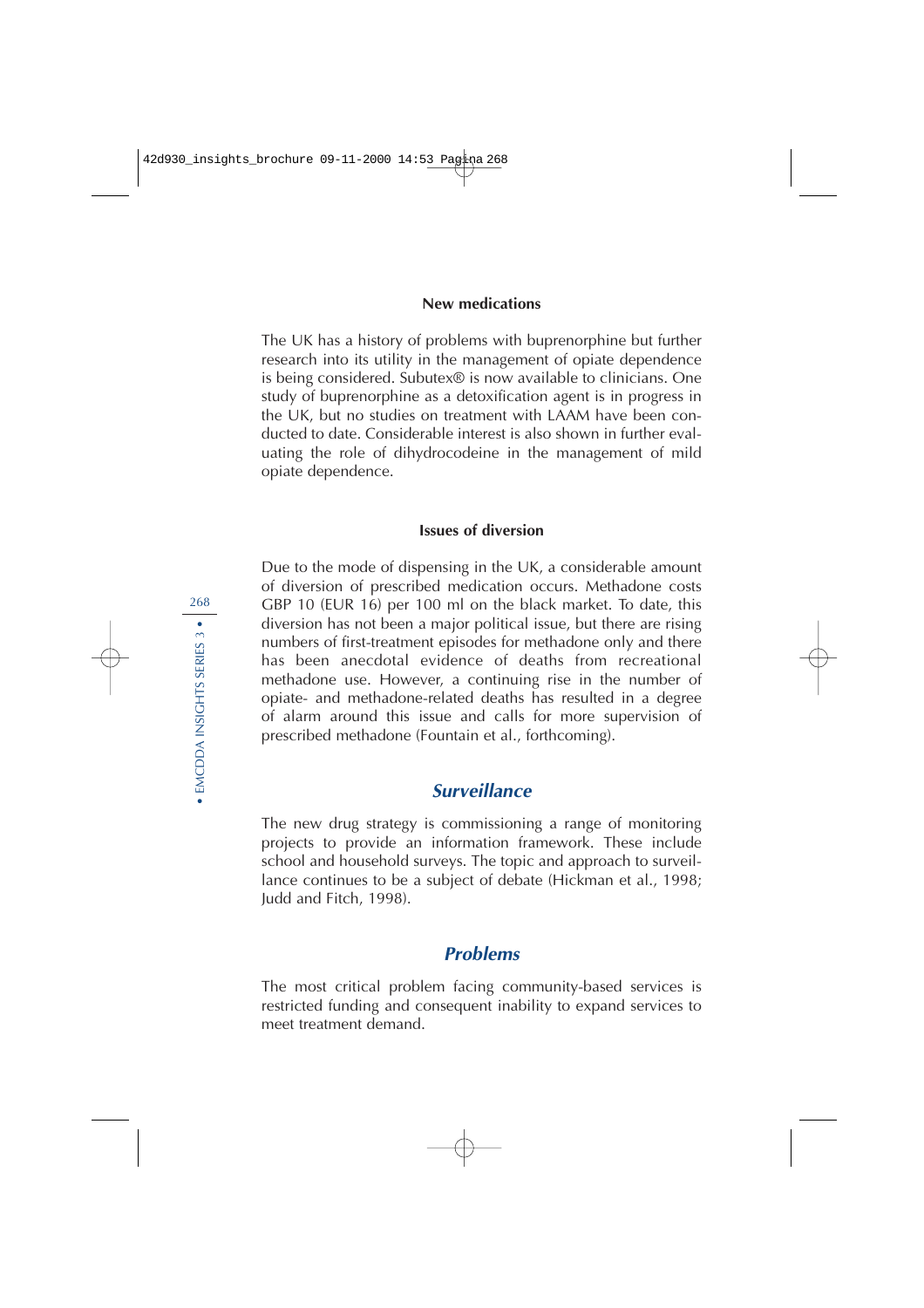Many services report difficulties in engaging primary-care services in the treatment of drug users. Continuity between the criminal justice system and the healthcare system is seen as a clear problem, and resources have been invested in an attempt to improve the links between them.

Services for very young people are very sparse and there is a lack of clarity on the legal situation concerning managing young people under the age of 16 with methadone. It is currently being recommended that services for young people be developed in all localities.

Considerable interest exists in the issues of dual diagnosis (Johnson, 1997) and ethnic minorities (Khan, 1999).

# **Evaluation**

A major study is being conducted as part of the Task Force to Evaluate Services for Drug Misusers. This study recruited over 1 000 patients, half of whom were in methadone treatment, and is following their progress over five years. The study is providing valuable information about the reduction in criminal offending associated with methadone treatment and has resulted in a positive response to the further development of methadone-treatment programmes.

Other, smaller-scale, studies have been conducted and there is currently a new national research initiative to develop further treatment evaluation studies. New studies commenced in early 2000.

Finally, two major independent bodies have recently published reviews of current drug policy (Police Foundation, 2000; Royal College of Psychiatrists, 2000). Both have called for increased funding for treatment and a better focus on the health needs of drug users, along with other recommendations for changes in drug policy. Also, both suggest that more resources be expended on research and evaluation.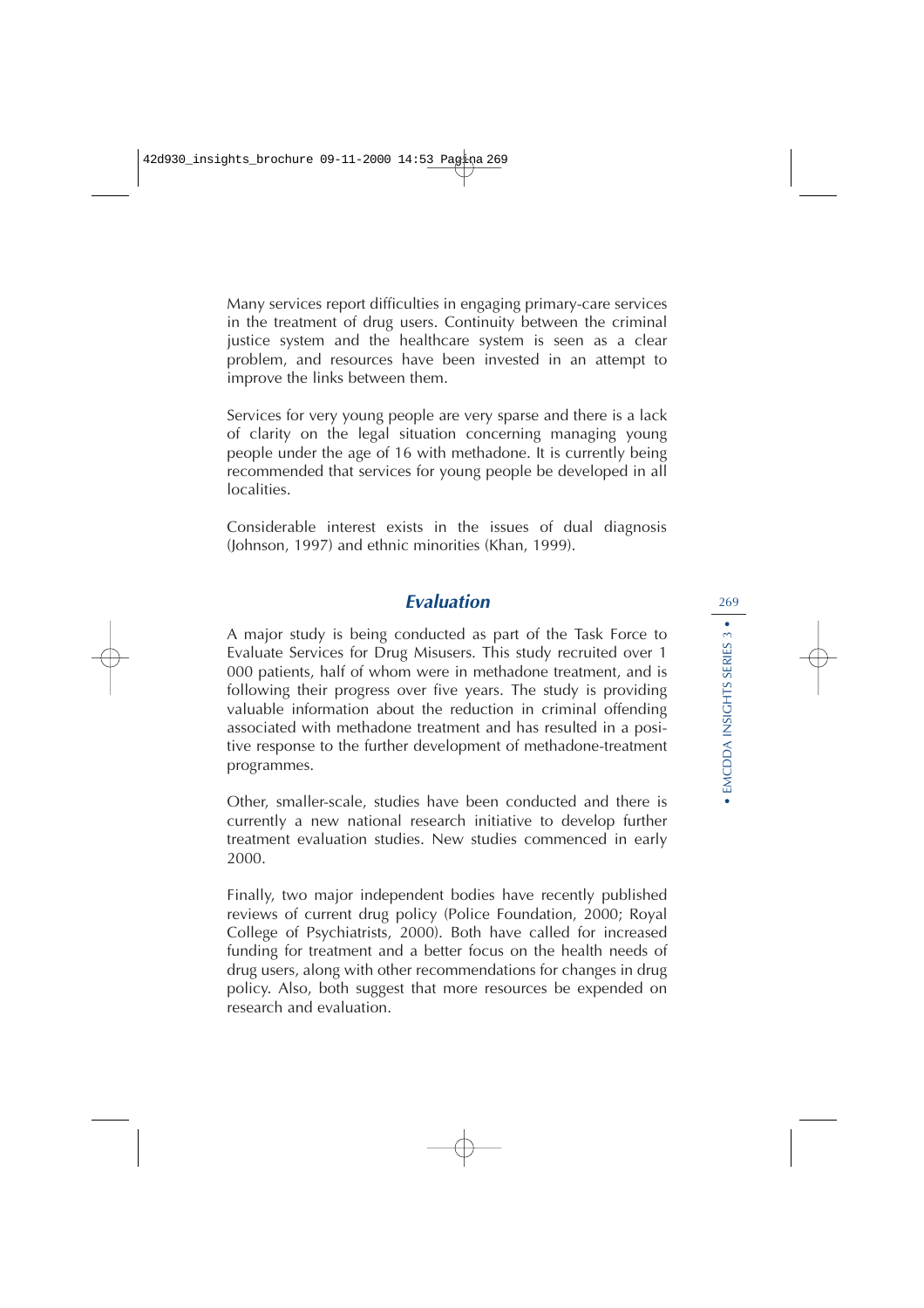# **References**

**Department of Health** (1999), Clinical guidelines for the management of drug misuse and dependence, The Stationery Office, London.

**Farrell, M., Howes, S., Taylor, C., Lewis, G., Jenkins, R., Bebbington, P., Jarvis, M., Brugha, T., Gill, B. and Meltzer, H.** (1998a), 'Substance misuse and psychiatric co-morbidity: an overview of the OPCS national psychiatric morbidity survey', Addictive Behaviors, 23, pp. 909–918.

**Farrell, M., Sheridan, J., Griffiths, P. and Strang, J.** (1998b), Substitute opiate prescribing and pharmacy services, ISDD, London.

**Ford, C. and Ryrie, I.** (1999), 'Prescribing injectable methadone in general practice', International Journal of Drug Policy, 10, pp. 39–45.

**Fountain, J., Strang, J., Gossop, M., et al.** (forthcoming), 'Diversion of prescribed drugs by drug users in treatment: analysis of the UK market and new data from London', Addiction, 95(3), pp. 393–406.

**Gerada, C. and Farrell, M.** (1998), 'Shared care', in R. Robertson (ed.), The management of drug users in the community: a practical handbook, Arnold, London, pp. 328–352.

**Gossop, M., Marsden, J., Stewart, D., Lehmann, P., Edwards, C., Wilson, A. and Segar, G.** (1997), 'The National Treatment Outcome Research Study in the United Kingdom: six-month follow-up outcomes', Psychology of Addictive Behaviours, 11(4), pp. 324–337.

**Gossop, M., Marsden, J., Stewart, D., Lehmann, P., Edwards, C., Wilson, A. and Segar, G.** (1998), 'Substance use, health and social problems of clients at 54 drug-treatment agencies: intake data from the National Treatment Outcome Research Study (NTORS)', British Journal of Psychiatry, 173, pp. 166–171.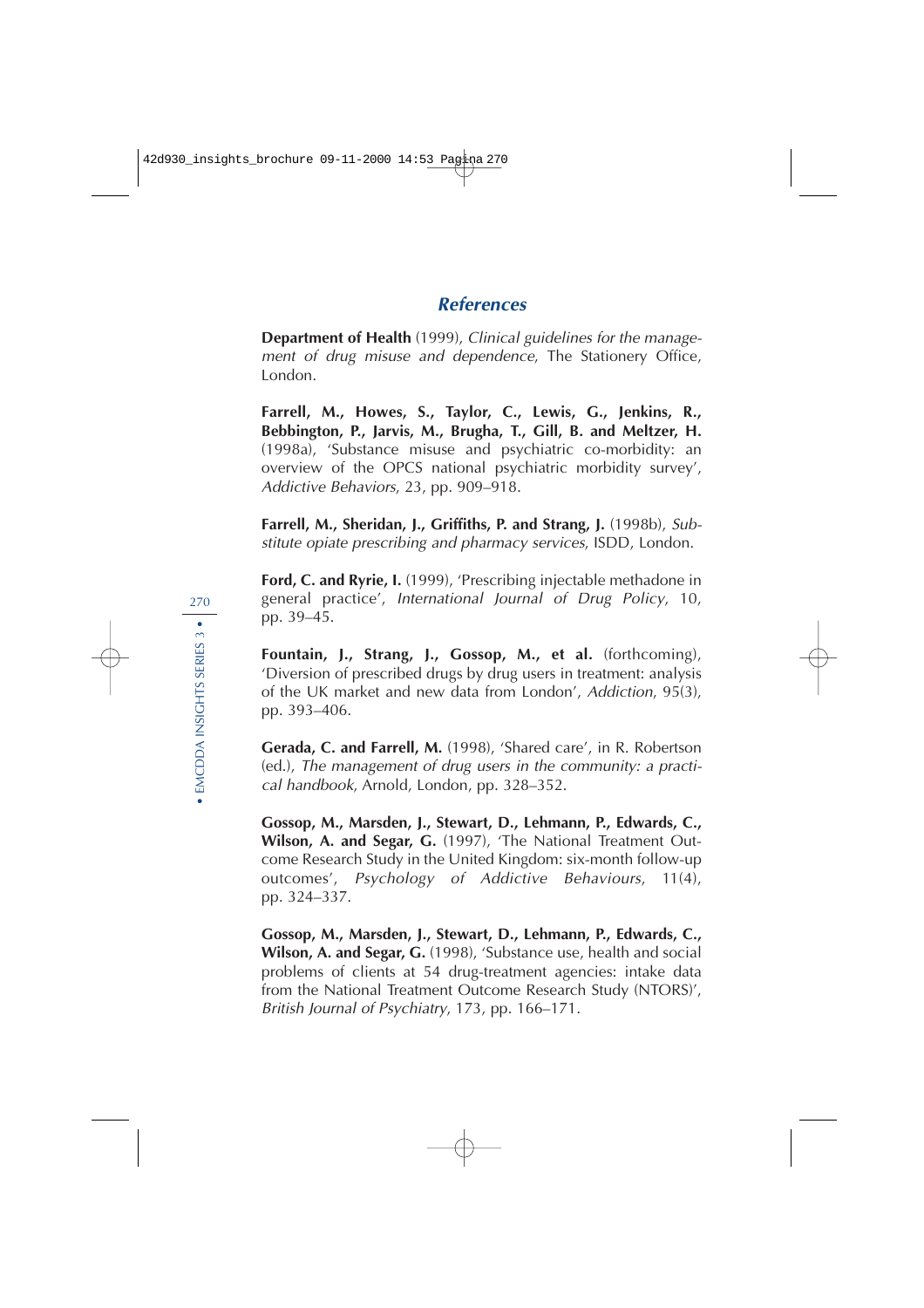**Gossop, M., Marsden, J., Stewart, D., Lehmann, P. and Strang, J.** (1999), 'Treatment outcome among opiate addicts receiving methadone treatment in drug clinics and general practice settings', British Journal of General Practice, 49, pp. 31–34.

**Hickman, M., Fitch, C. and Bradley, A.** (1998), The future public health surveillance of drug use in London, Centre for Research on Drugs and Health Behaviour, London.

**Johnson, J. and Williams, M. L.** (1993), 'A preliminary ethnographic decision tree model of injection drug users' (IDUs) needle sharing', International Journal of the Addictions, 28(10), pp. 997–1014.

**Johnson, S.** (1997), 'Dual diagnosis of severe mental illness and substance misuse: a case for specialist services', British Journal of Psychiatry, 171, pp. 205–208.

**Judd, A. and Fitch, C.** (1998), 'National surveys of drug use', in G. V. Stimson, C. Fotch and A. Judd (eds), Drug use in London, Centre for Research on Drugs and Health Behaviour, London.

**Khan, K.** (1999), Drug prevention, care and treatment in the Greater London area, focusing on race, Race and Drugs Project, Middlesex University.

**Klee, H.** (1997), Amphetamine misusers in contemporary Britain: the emergence of a hidden population, London.

**MacGregor, S.** (1994), 'Promoting new services: the central funding initiative and other mechanisms', in J. Strang and M. Gossop (eds), Heroin addiction and drug policy: the British System, Oxford University Press, Oxford.

**Metrebian, N., Shanahan, W., Wells, B. and Stimson, G. V.** (1998), 'Feasibility of prescribing injectable heroin and methadone to opiate-dependent drug users: associated health gains and harm reductions', Medical Journal of Australia, 168, pp. 596–600.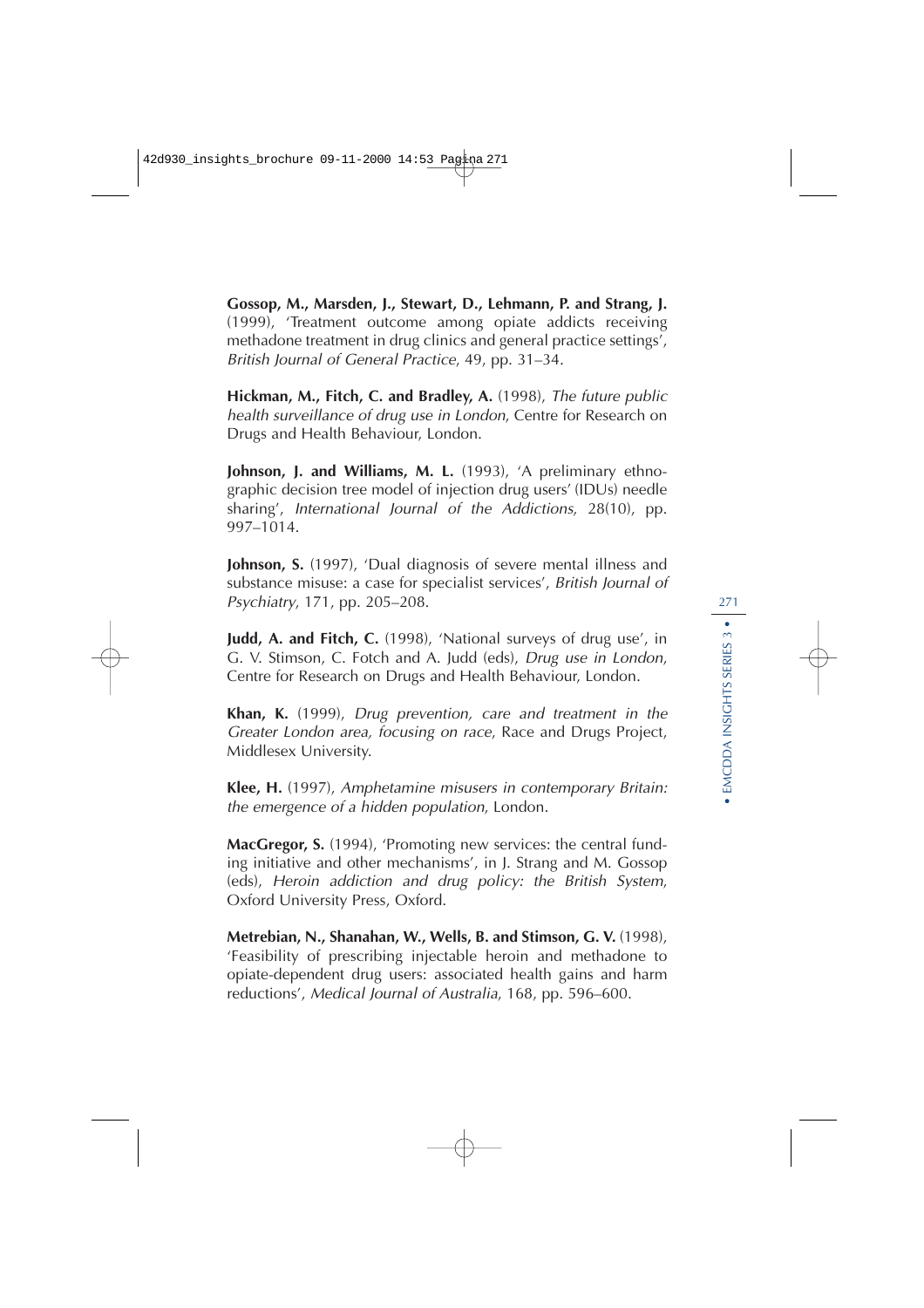**Police Foundation** (2000), Drugs and the law: report of the independent inquiry into the Misuse of Drugs Act 1971, Police Foundation, London.

**Royal College of Psychiatrists** (2000), Drugs: dilemmas and choices, Gaskell Press, London.

**Sheridan, J.** (1998), 'Pharmacy practice research at the National Addiction Centre', Pharmaceutical Journal, 261.

**Sheridan, J., Strang, J., Barber, N. and Glanz, A.** (1996), 'Role of community pharmacists in relation to HIV prevention and drug misuse: findings from the 1995 national survey in England and Wales', British Medical Journal, 313, pp. 270–274.

**Singleton, N., Farrell, M. and Meltzer, H.** (1999), Psychiatric morbidity amongst prisoners in England and Wales, Office for National Statistics, London.

**Spear, B.** (1994), 'The early years of the "British System" in practice', in J. Strang and M. Gossop (eds), Heroin addiction and drug policy: the British System, Oxford University Press, Oxford.

**Statistics Division 1E** (1998), 'Prescription cost analyses system', Department of Health, London.

**Stimson, G. V.** (1996), 'Has the United Kingdom averted an epidemic of HIV infection among drug injectors?', Addiction, 91(8), pp. 1085–1088.

**Strang, J., et al.** (forthcoming), Addiction.

**Strang, J. and Sheridan, J.** (1997), 'Prescribing amphetamines to drug misusers: data from the 1995 national survey of community pharmacists', Addiction, 92, pp. 833–838.

**Strang, J. and Sheridan, J.** (1998), 'National and regional characteristics of methadone prescribing in England and Wales: local analysis of data from the 1995 national survey of community pharmacies', Journal of Substance Misuse, 3, pp. 240–246.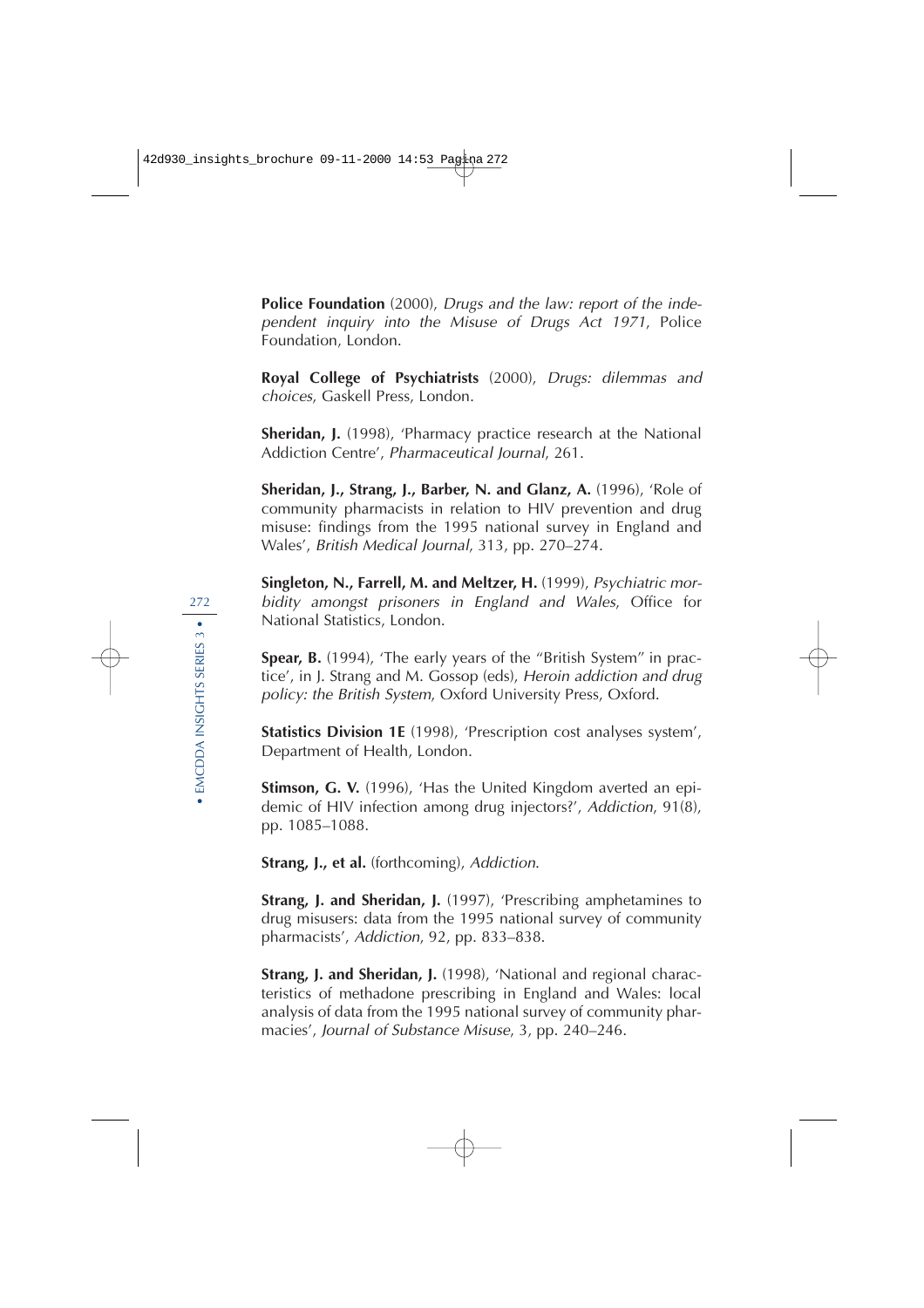**Task Force to Evaluate Services for Drug Misusers** (1996), Report of an independent review of drug-treatment services in England, Department of Health, London.

**United Kingdom Anti-Drugs Coordinating Unit** (UKADCU) (1998), Tackling drugs to build a better Britain: the government's 10-year strategy for tackling drug misuse, The Stationery Office, London.

# **Further reading**

**Farrell, M., Ward, J., Mattick, R., Hall, W., Stimson, G. V., Des Jarlais, D., Gossop, M., Strang, M. and Strang, J.** (1994), 'Methadone-maintenance treatment in opiate dependence: a review', British Medical Journal, 309, pp. 997–1001.

**Marsden, J., Gossop, M., Farrell, M. and Strang, J.** (1998), 'Opioid substitution: critical issues and future directions', Journal of Drug Issues, 28, pp. 231–248.

**Marsden, J., Gossop, M., Stewart, D., Rolfe, A. and Farrell, M.** (2000), 'Psychiatric symptoms amongst clients seeking treatment for drug dependence: intake data from the national treatment outcome research study', British Journal of Psychiatry, 176, pp. 285–289.

**Scott, J., Gilvarry, E. and Farrell, M.** (1998), 'Managing anxiety and depression in alcohol and drug dependence', Addictive Behaviors, 23, pp. 919–931.

**Stimson, G. V.** (1992), 'Public health and health behaviour in the prevention of HIV infection', in P. O'Hare, R. Newcombe, A. Matthews and E. Drucker (eds), The reduction of drug-related harm: a conceptual framework for theory, practice and research, Routledge, New York, pp. 39–48.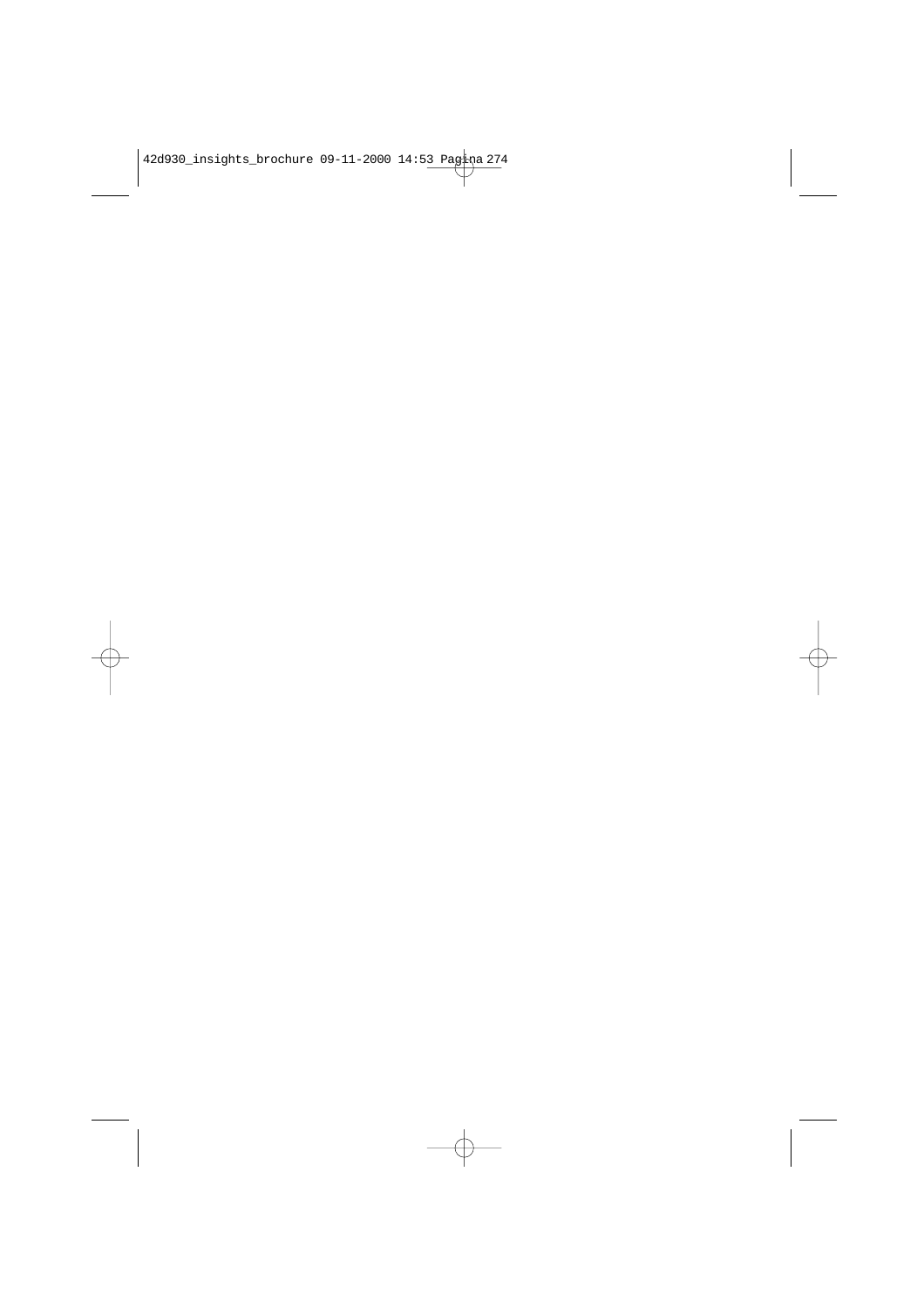# **Contributors**

#### **B ELGIUM**

**Juan T ecco Isy Pelc** Service de psychiatrie et de psychologie médicale Hôpital Brugmann Place A. Van Gehuchten 4 B-1020 Brussels Tel. (32-2) 477 27 24/477 27 05 Fax (32-2) 477 35 19/477 21 62 E-mail: Juan.tecco@chu.brugmann.be

# **DENMARK**

**Peter Ege** Municipality of Copenhagen Socialoverlæge, Socialdirektoratet 7. Kontor Bernstorffsgade 17, 2. DK-1592 Copenhagen V Tel. (45) 33 17 36 07 Fax (45) 33 17 37 31 E-mail: Peter.Ege@faf.kk.dk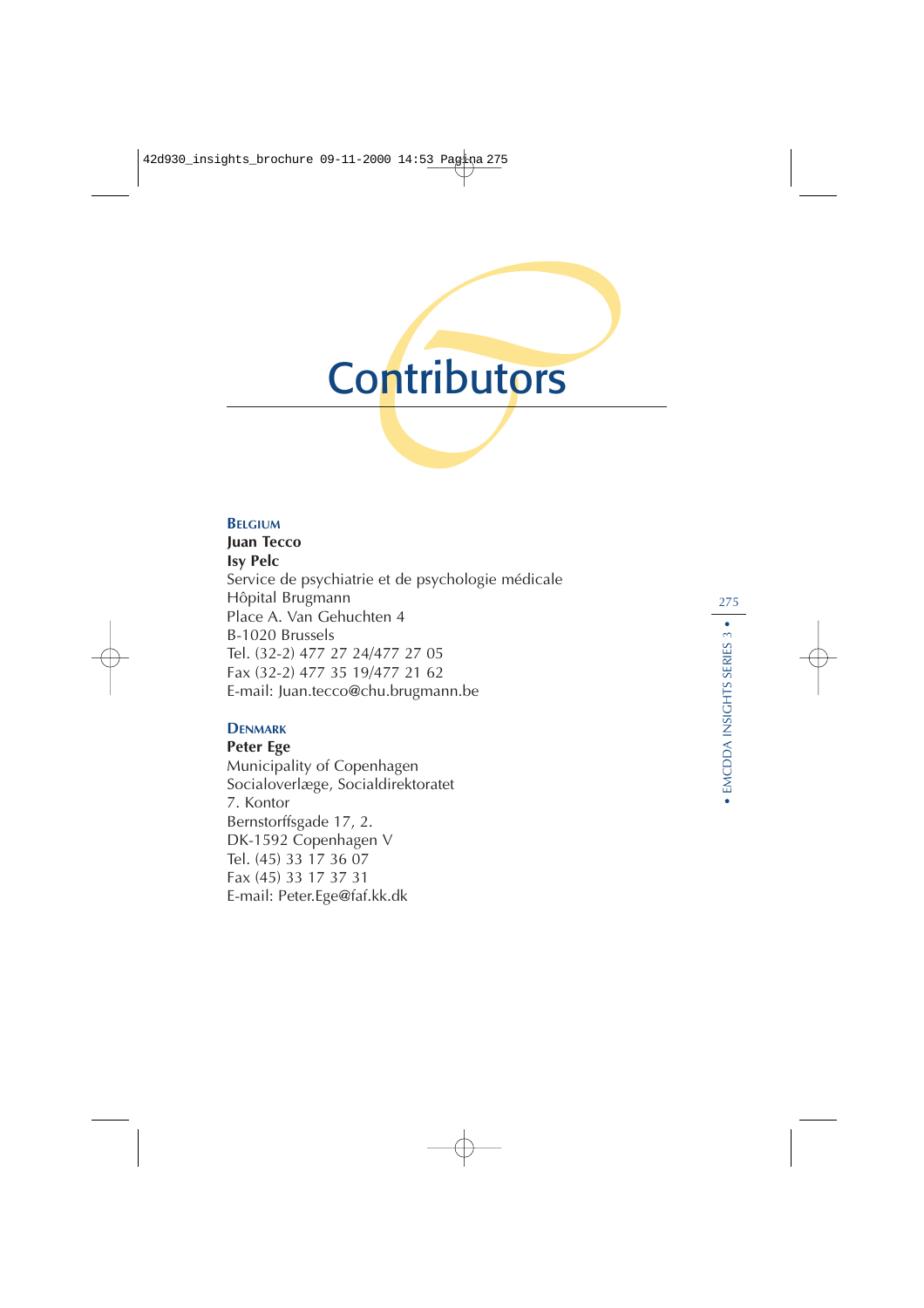#### **GERMANY**

## **Ralf Gerlach**

Institut zur Förderung qualitativer Drogenforschung, akzeptierender Drogenarbeit und rationaler Drogenpolitik (INDRO e. V.) Bremer Platz 18–20 D-48155 Münster Tel. (49-251) 601 23 Fax (49-251) 23 45 77 E-mail: ndro@muenster.net

# **GREECE**

# **Athanassios Douzenis**

OKANA 19, Aristotelus Street GR-104 33 Athens Tel. (30-1) 825 37 63–9 Fax (30-1) 825 37 60 E-mail: Okatina2@otenet.gr

## **SPAIN**

## **Marta Torrens**

Hospital del Mar Instituto Municipal de Investigación Médica (IMIM) Paseo Maritimo, 25–29 E-08003 Barcelona Tel. (34) 932 21 10 09/10-4631/932 21 64 47 Fax (34) 932 21 05 41/932 21 32 37 E-mail: mtorrens@imim.es

## **FRANCE**

#### **Marc Auriacombe**

Laboratoire de psychiatrie Université Victor Segalen, Bordeaux II 121, rue de la Bechade F-33076 Bordeaux Cedex Tel. (33) 556 56 35 86 Fax (33) 556 01 19 32/556 56 35 15 E-mail: marc.auriacombe@labopsy.u-bordeaux2.fr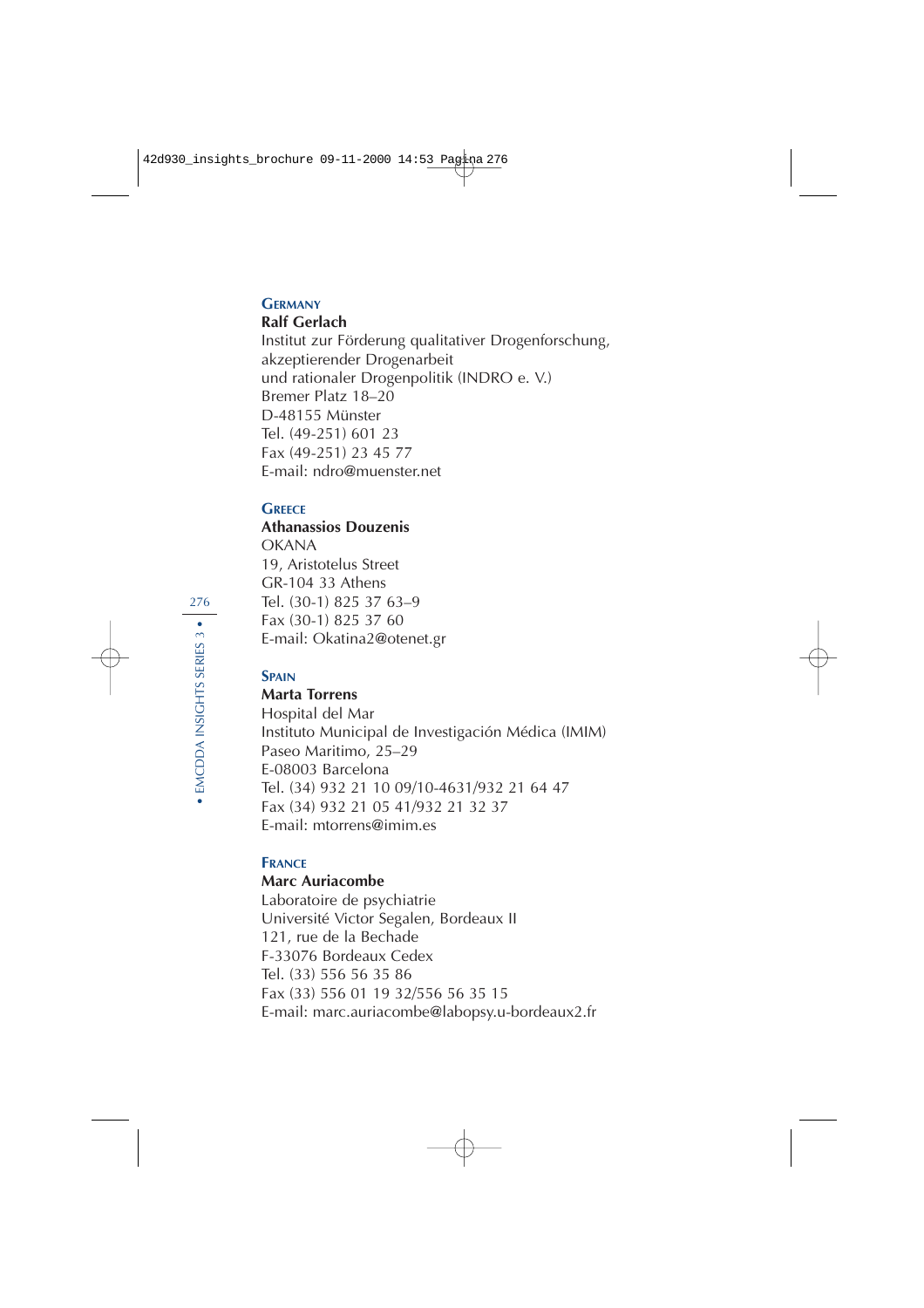#### **IRELAND**

#### **Joe Barry**

Eastern Health Board Baggot Street Hospital 18 Upper Baggot Street Dublin 4 Ireland Tel. (353-1) 660 05 21 Fax (353-1) 660 63 52 E-mail: joebarry@tcd.ie

#### **ITALY**

**Marina Davoli Fabio Patruno Antonella Camposeragna Annette Verster** Osservatorio Epidemiologico Regione Lazio (OERL) Via Santa Costanza, 53 I-00198 Rome Tel. (39) 06 51 68 64 06 Fax (39) 06 51 68 64 63 E-mail: oss.epid.reg.lazio@agora.stm.it

#### **LUXEMBOURG**

**Simone Dietz** Service de pédopsychiatrie Centre hospitalier 4, rue Barblé L-1210 Luxembourg Tel. (352) 44 11 61 01 Fax (352) 44 13 29 E-mail: sec.pedopsy@chl.lu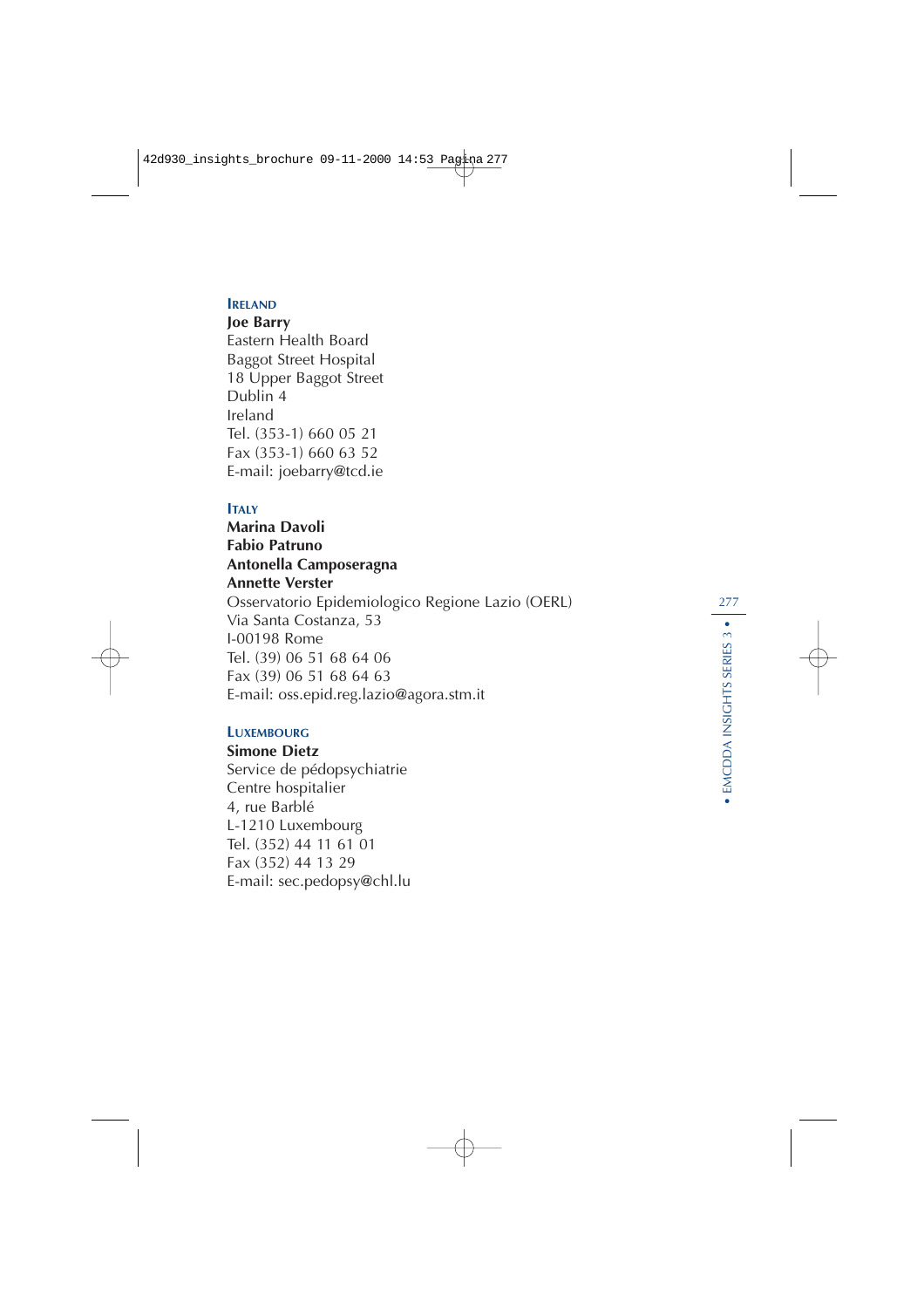#### **THE NETHERLANDS**

**Han Kuipers André van Gageldonk** Trimbos-Instituut PO Box 725 3500 AS Utrecht **Netherlands** Tel. (31-30) 297 11 00 Fax (31-30) 297 11 11 E-mail: agageldonk@trimbos.nl

# **AUSTRIA**

# **Gabriele Fischer**

University of Vienna Wiener Allgemeines Krankenhaus Department of Psychiatry Währinger Gürtel 18–20 A-1090 Vienna Tel. (43-1) 404 00 35 43 Fax (43-1) 404 00 35 00 E-mail: Drogenambulanz@akh-wien.ac.at

# **PORTUGAL**

# **Rodrigo Coutinho José Godinho**

Serviço de Prevenção e Tratamento da Toxicdependência (SPTT) Av. Columbano Bordalo Pinheiro, 87–4° P-1070-062 Lisbon Tel. (351) 213 12 93 80 Fax (351) 213 12 93 89 E-mail: sptt@esoterica.pt

## **FINLAND**

## **Veikko Granstrøm**

Hesperian Sairaala Välskärinkatu 12 FIN-00260 Helsinki Tel. (358-9) 47 16 37 12 Fax (358-9) 56 13 11 31 E-mail: veikko.granstrom@sll.fimnet.fi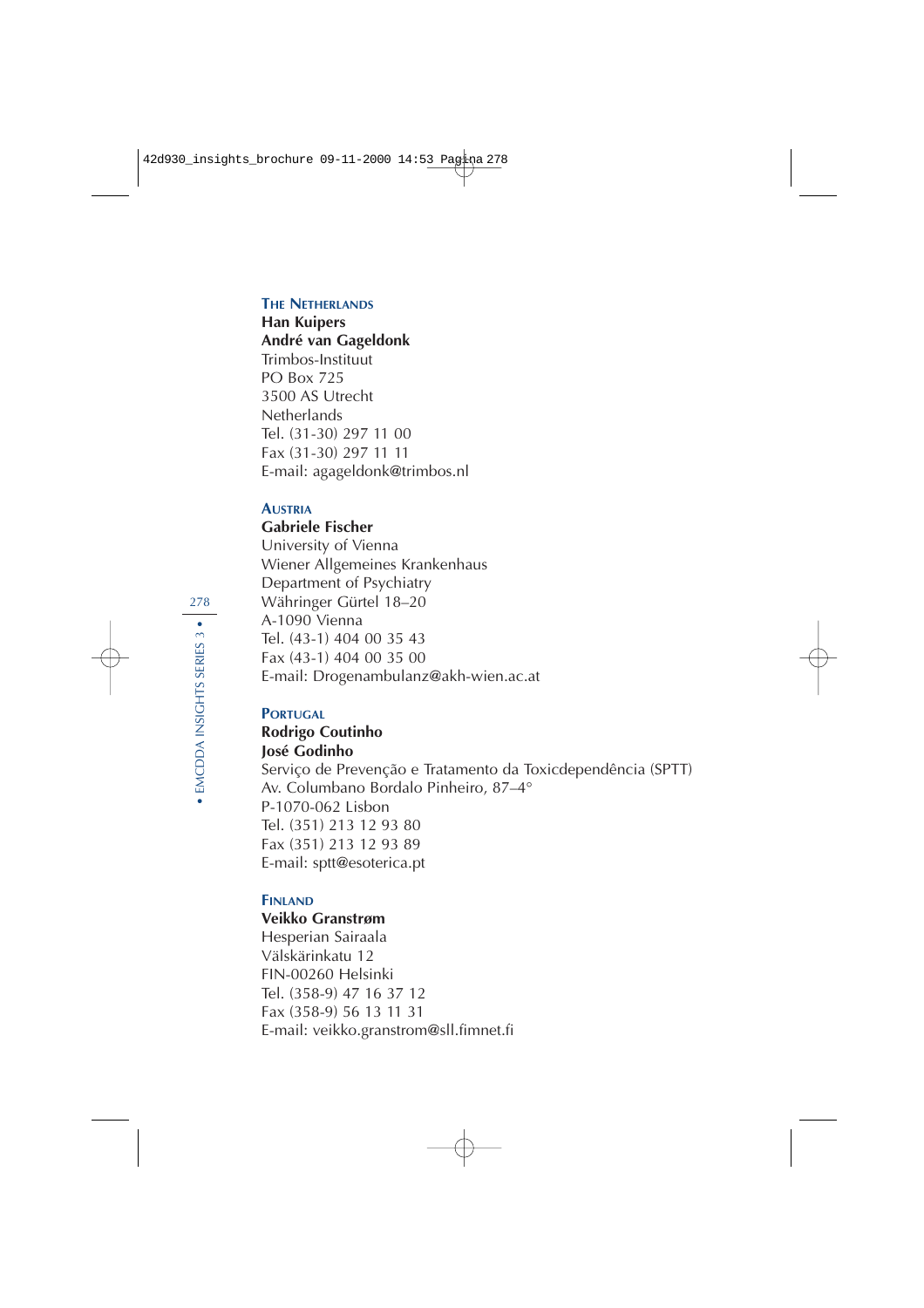#### **SWEDEN**

#### **Marlene Stenbacka**

Beroendecentrum Nord Karolinska Sjukhuset Hus M4, Plan 4 Magnus Huss S-171 76 Stockholm Tel. (46-8) 51 77 48 12 Fax (46-8) 51 77 66 15 E-mail: marlene.stenbacka@bekl.csso.sll.se

# **UNITED KINGDOM**

# **Michael Farrell**

# **Samantha Howes**

National Addiction Centre 4 Windsor Walk Denmark Hill London SE5 8AF United Kingdom Tel. (44-20) 77 40 57 01 Fax (44-20) 77 40 5764/77 40 57 30 E-mail: spjemff@iop.kcl.ac.uk

# **Project coordinators**

# **National Addiction Centre (NAC)**

Department of Demand Reduction 4 Windsor Walk Denmark Hill London SE5 8AF United Kingdom Tel. (44-20) 77 40 57 01 Fax (44-20) 77 40 57 29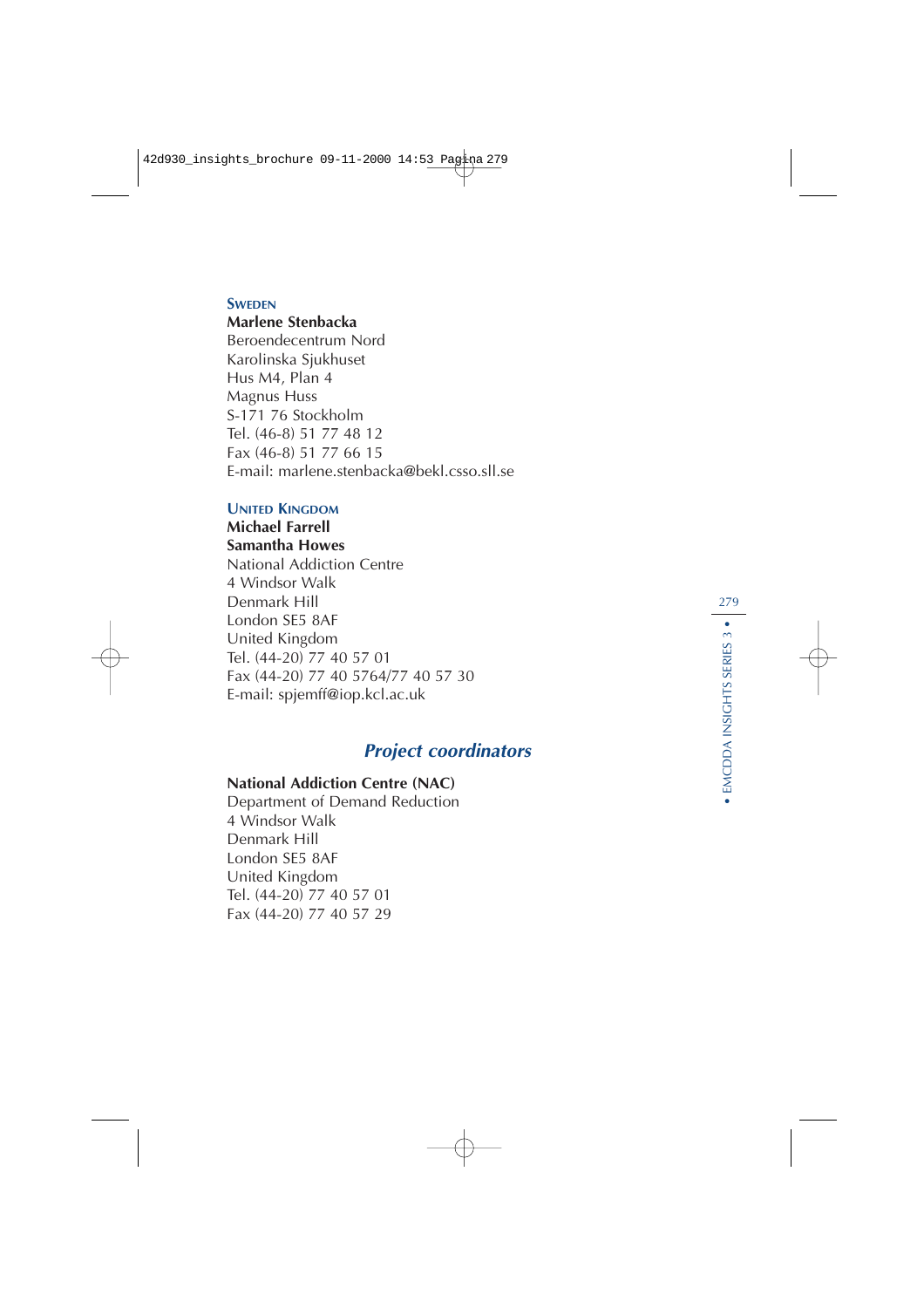# **Osservatorio Epidemiologico Regione Lazio (OERL)**

Via Santa Costanza, 53 I-00198 Rome Tel. (39) 06 51 68 64 83 Fax (39) 06 51 68 64 63

**European Monitoring Centre for Drugs and Drug Addiction (EMCDDA) Margareta Nilson Petra Paula Merino Ulrik Solberg** Demand Reduction Department Rua da Cruz de Santa Apolónia, 23–25 P-1149-045 Lisbon Tel. (351) 218 11 30 00 Fax (351) 218 13 76 43 E-mail: Margareta.Nilson@emcdda.org Petra.Paula.Merino@emcdda.org Ulrik.Solberg@emcdda.org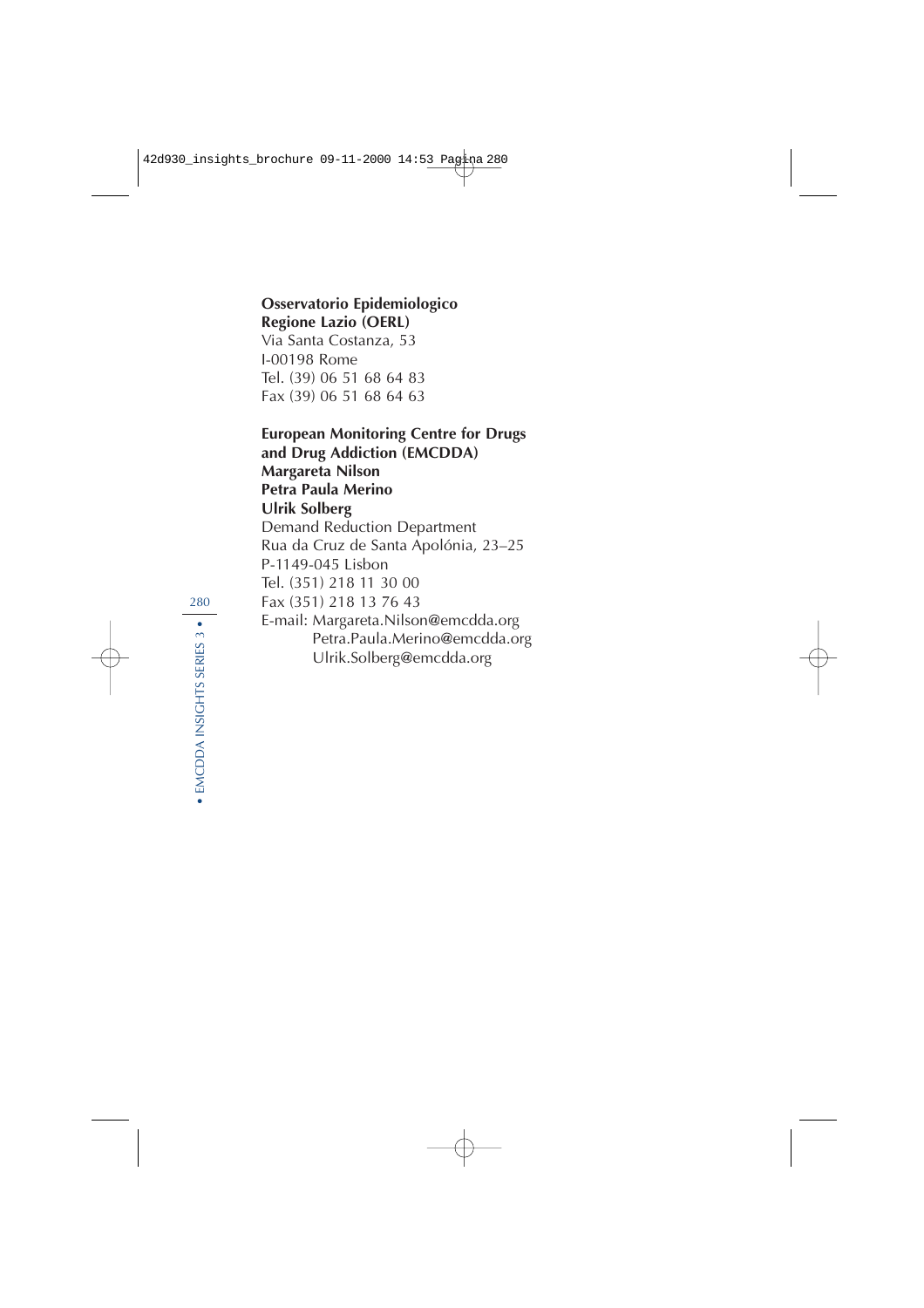# **PRACTICAL INFORMATION**

European Monitoring Centre for Drugs and Drug Addiction (EMCDDA) Rua da Cruz de Santa Apolónia, 23–25 P-1149-045 Lisbon

> Tel. (351) 218 11 30 00 Fax (351) 218 13 17 11 E-mail: info@emcdda.org Website: http://www.emcdda.org

EMCDDA, November 2000